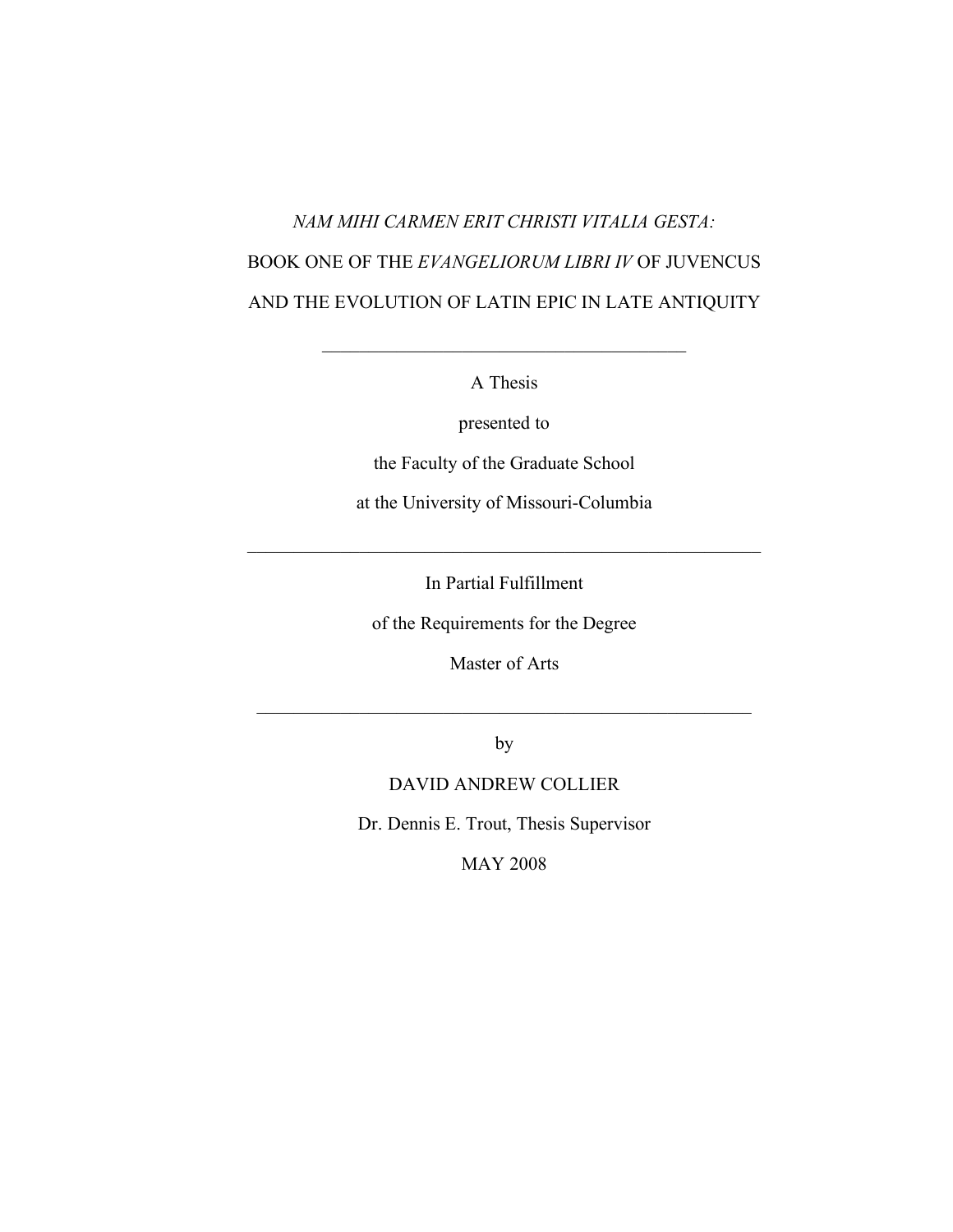© Copyright by David Andrew Collier 2008

All Rights Reserved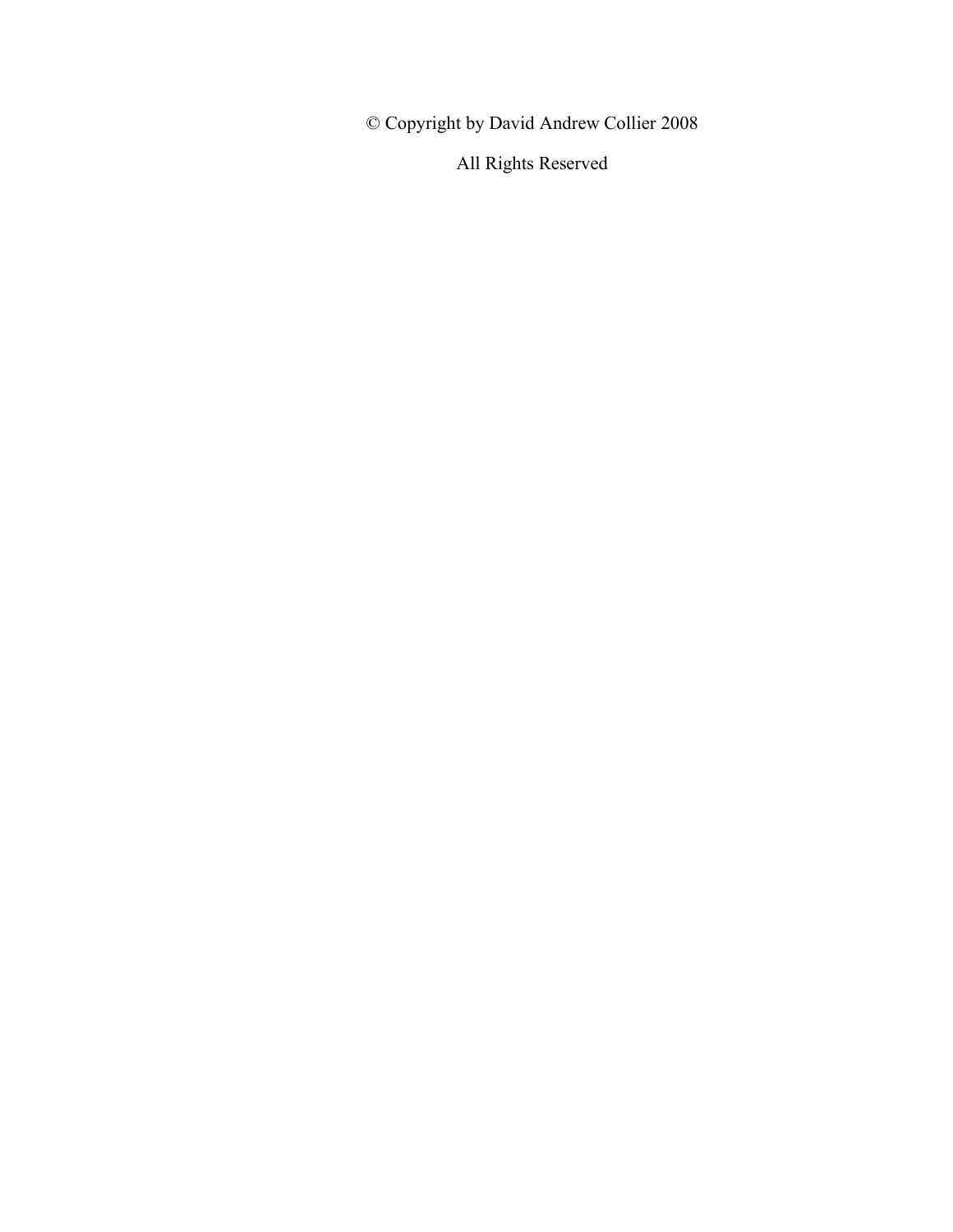The undersigned, appointed by the Dean of the Graduate School, have examined the thesis entitled

# *NAM MIHI CARMEN ERIT CHRISTI VITALIA GESTA:* BOOK ONE OF THE *EVANGELORIUM LIBRI IV* OF JUVENCUS AND THE EVOLUTION OF LATIN EPIC IN LATE ANTIQUITY

presented by David Andrew Collier,

a candidate for the degree of Master of Arts,

and hereby certify that, in their opinion, it is worthy of acceptance.

| <b>Professor Dennis Trout</b>    |
|----------------------------------|
| Professor Raymond Marks          |
| <b>Professor Nate DesRosiers</b> |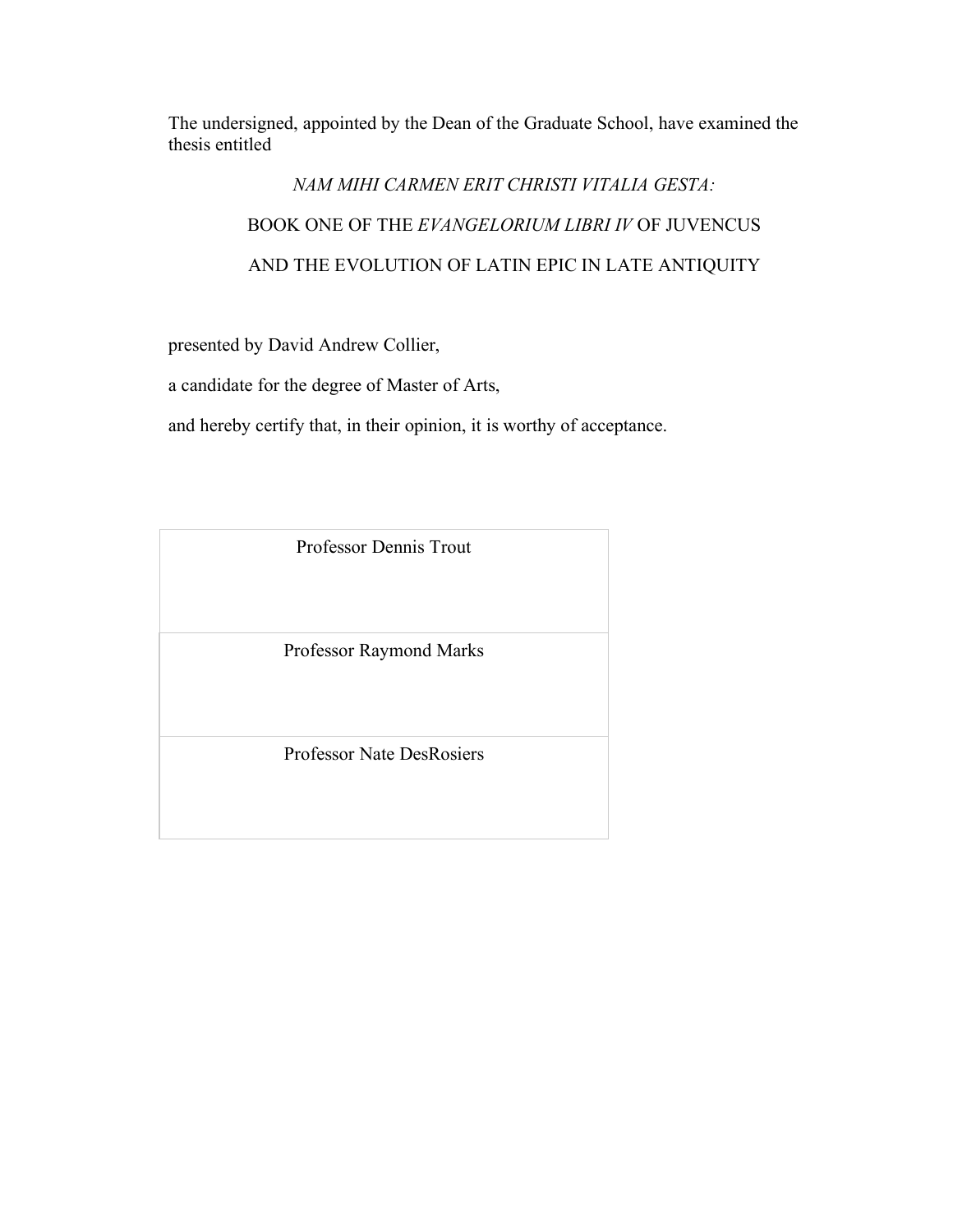#### ACKNOWLEDGEMENTS

This paper would not have been possible without the guidance and advice of the Department of Classical Studies at the University of Missouri-Columbia, and in particular Professor Dennis Trout and Professor Raymond Marks. Professor Nate Desrosiers from the Department of Religious Studies also gave very thoughtful comments and assistance.

My thoughts matured and the thesis took shape while I was studying on a research grant at the Scuola Normale Superiore di Pisa. The Scuola was a generous host and an inspirational setting for my work. Special thanks are due to Professor G.B. Conte, Lisa Mignone, Andrew Hui, Daniel Kiss, Gianmarco Tonetti, and Mario Caricchio.

Finally, I owe a great deal to Rebecca, my biggest supporter and most thoughtful critic.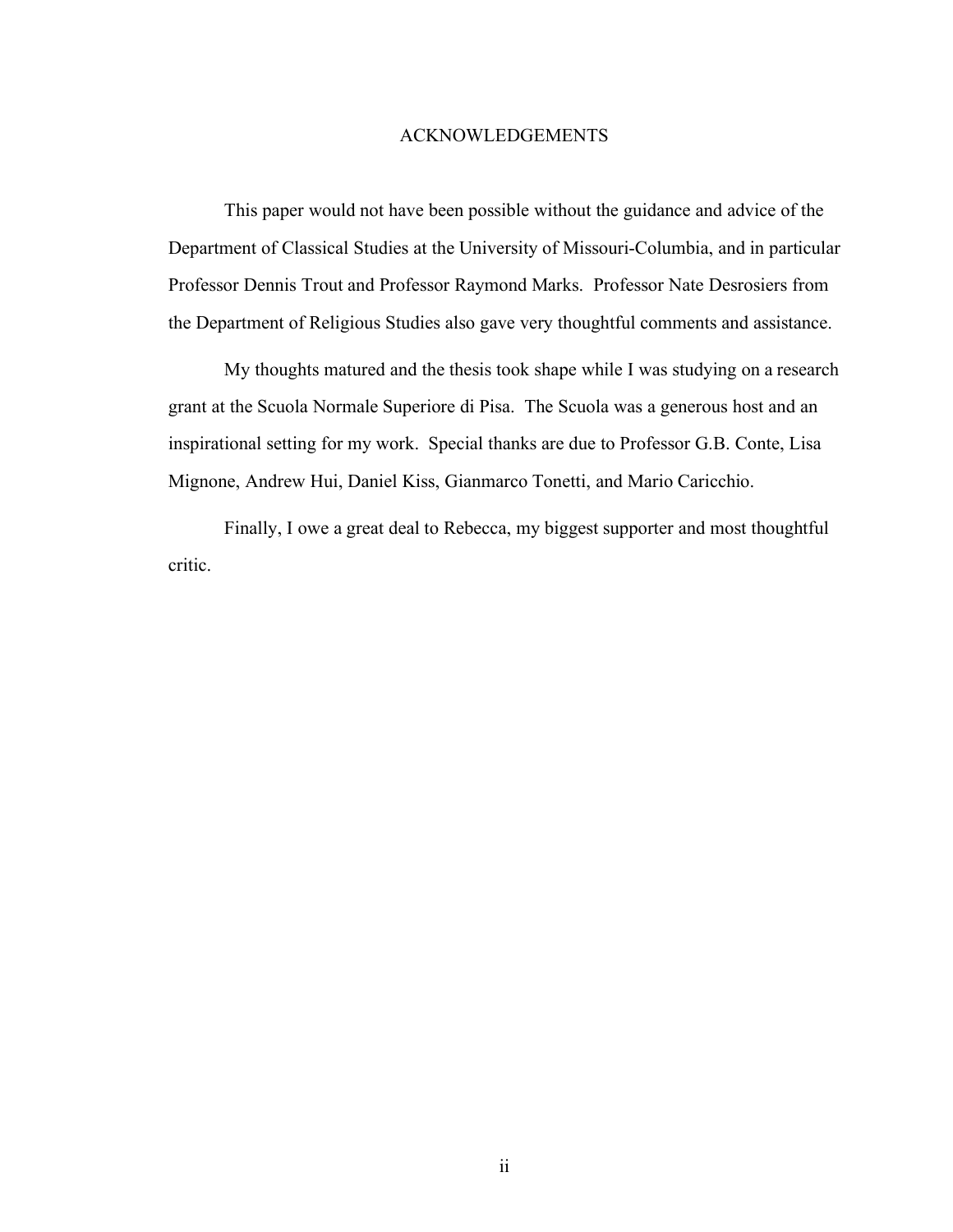## TABLE OF CONTENTS

| 4.                                                  |  |
|-----------------------------------------------------|--|
|                                                     |  |
| EVANGELIORUM LIBRI QUATTUOR: PREFACE & BOOK ONE  46 |  |
|                                                     |  |
|                                                     |  |
|                                                     |  |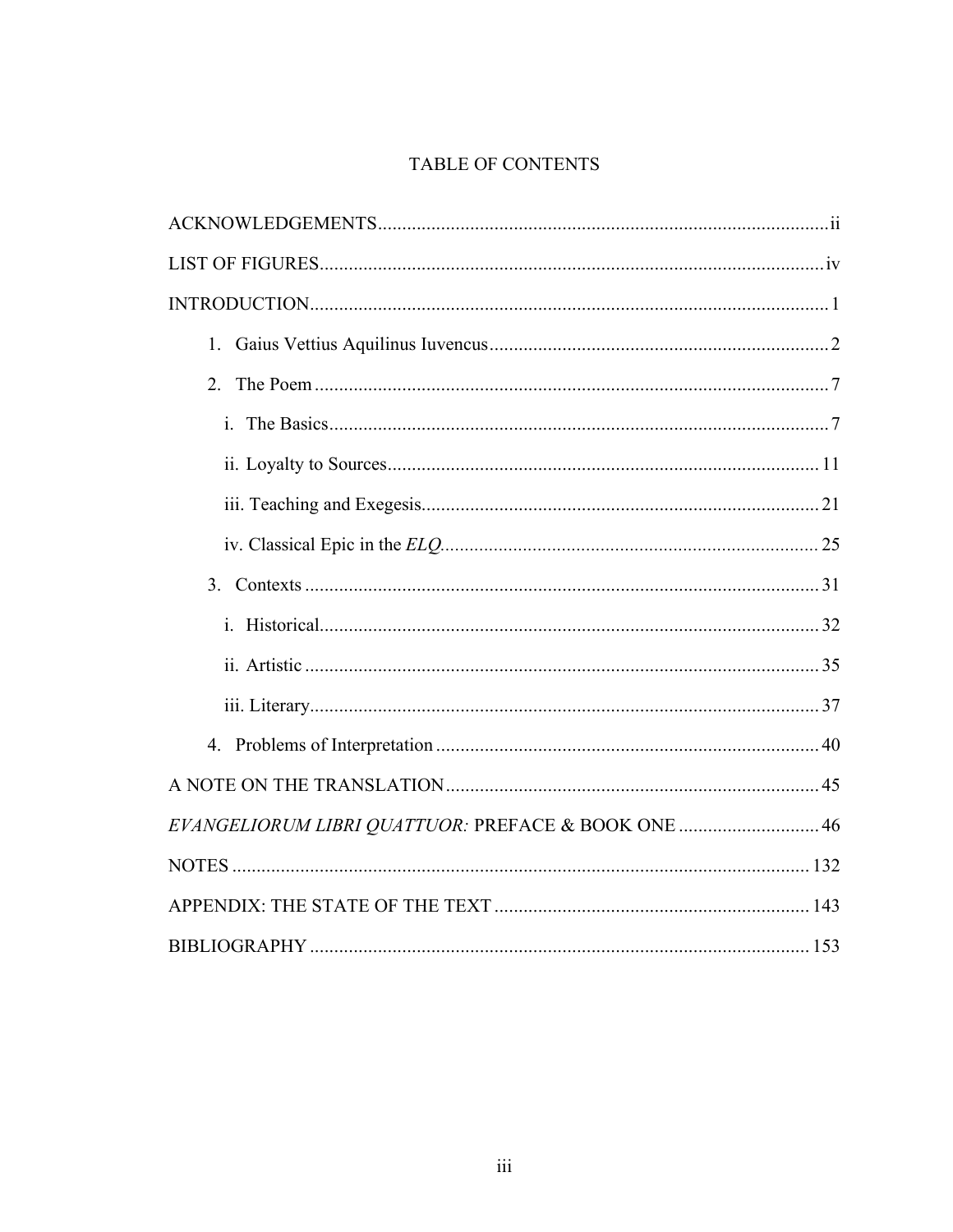|  |  |  | <b>LIST OF FIGURES</b> |
|--|--|--|------------------------|
|--|--|--|------------------------|

| Figure | Page |
|--------|------|
|        |      |
|        |      |
|        |      |
|        |      |
|        |      |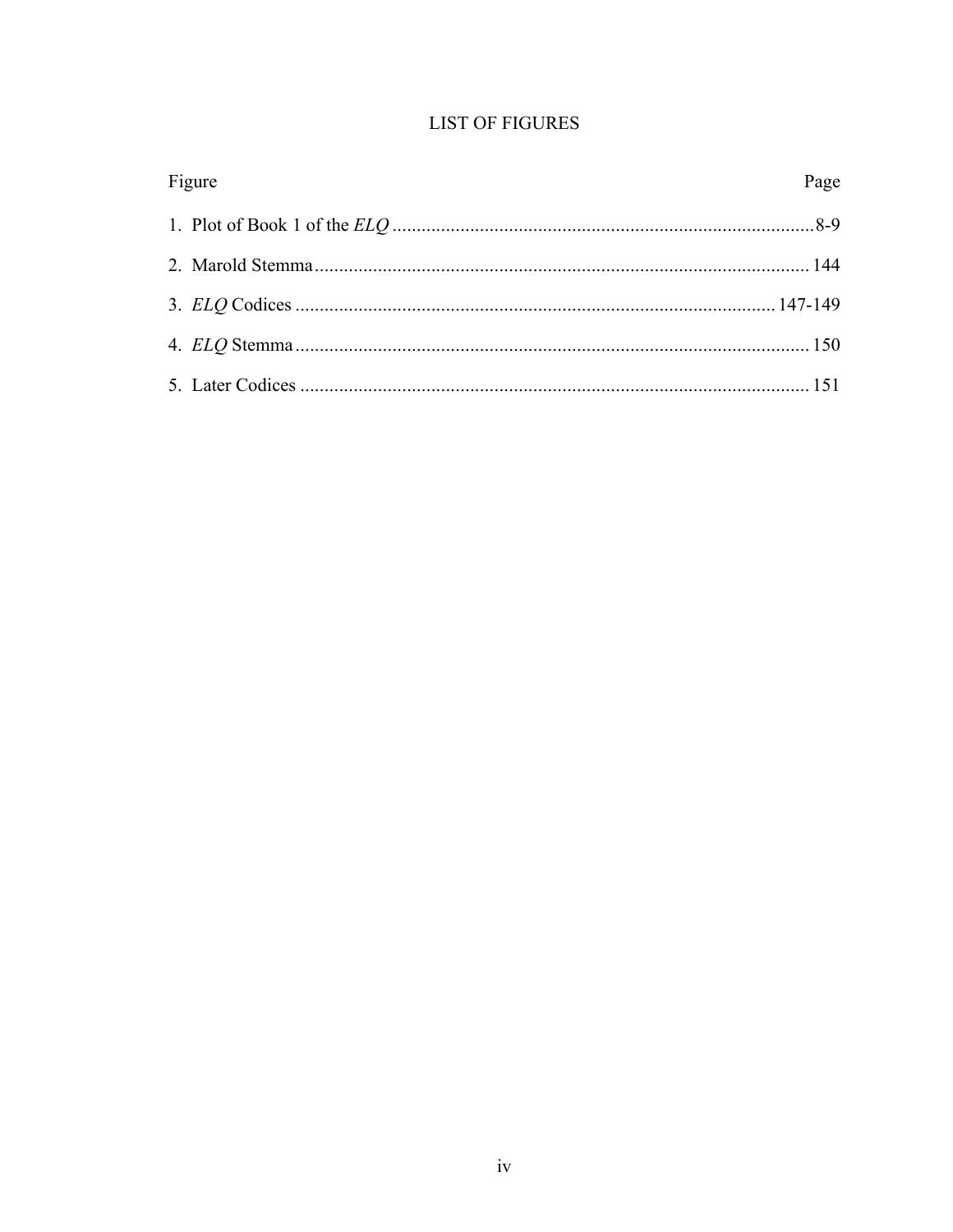#### INTRODUCTION

Juvencus' *Evangeliorum libri IV* (henceforth, *ELQ*) is one of the least studied Latin epics. It has garnered only a fraction of the attention that its Classical predecessors have, and noticeably less scholarship than some other Christian epics of Late Antiquity, such as the *Psychomachia* of Prudentius or the *Carmen paschale* of Sedulius.<sup>1</sup> Nevertheless, the *ELQ* has great historical significance as the first "biblical" epic, rendering a harmony of the Gospels in dactylic hexameter with epic language and themes. Juvencus was a pioneer, and by reshaping the sacred with the *ornamenta* of verse he paved the way for centuries of Christian literature that includes some of Europe's most cherished poetry.<sup>2</sup>

The primary objective of this thesis is to present the text of Book 1 of the *ELQ* with a facing English translation. As no complete English translation exists, this study will provide the opportunity for readers to familiarize themselves with the content and style of this little known epic poem. In the introduction, I present the information on the poet and the poem necessary for an informed reading of the text. In section one, I introduce biographical information on Juvencus and attempt to paint a portrait of the author using the few sources (or colors, to follow the metaphor) we have. I present the poem in section two and describe its style, format, and plot. Section three considers the

 $\overline{a}$ 

<sup>1.</sup> Monographs focusing on biblical epic started appearing in continental Europe in the 1980s, though none focused exclusively on Juvencus. Scholarship on biblical epic was also generated in the UK and America during this period, though at this point there are still relatively few explorations of this author. Juvencus does enjoy a prominent position in Roger P.H. Green, *Latin Epics of the New Testament: Juvencus, Sedulius, Arator* (Oxford: Oxford University Press, 2006), a book to which this paper owes a great deal.

<sup>2.</sup> Juvencus 4.804-805: "Versibus ut nostris diuinae gloria legis / Ornamenta libens caperet terrestria linguae." The divine law (*diuinae legis*) is contrasted with the earthly language (*terrestria linguae*). All quotations from the poem are from the Huemer edition (1891) unless otherwise noted.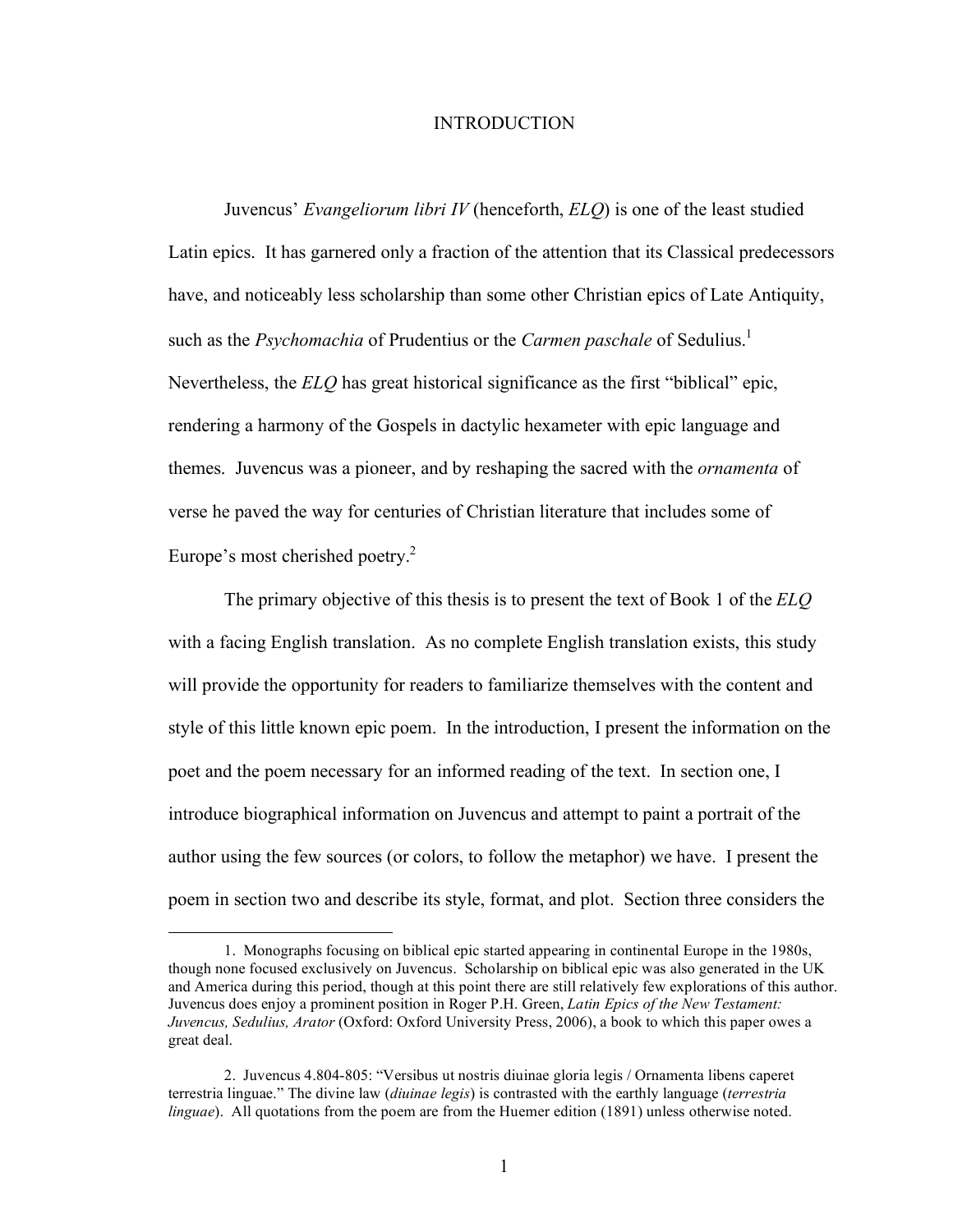historical, artistic, and literary contexts for this early fourth-century poem. Finally, I address problems of interpretation and briefly sketch important and recent scholarship on the *ELQ* in section four. The reader should leave the introduction with an appreciation of Juvencus as an important Christian poet, and especially an *epic poet*. The *ELQ* does not represent a sharp divide, wherein a new *genre* of "biblical" epic or *Bibelepik* separates itself abruptly from classical epic. Instead, an evolution of Latin epic is in progress here, and although the *ELQ* clearly looks forward to and anticipates a new Christian literary world, it also looks back to its classical predecessors: alluding, emulating, and admiring.

#### **Gaius Vettius Aquilinus Iuvencus**

What little information we have about Juvencus is preserved almost exclusively from the writings of St. Jerome. In his *De viris illustribus*, Jerome provides us with a brief biographical sketch of Juvencus:

LXXXIV. 1. Iuvencus, nobilissimi generis Hispanus, presbyter, quattuor evangelia hexametris versibus paene ad verbum transferens quattuor libros composuit et nonnulla eodem metro ad sacramentorum ordinem pertinentia. 2. Floruit sub Constantino principe.

Juvencus, a Spaniard of a very noble family, a priest, translating the four Gospels almost to the word into hexameter verses, composed four books and other works in the same meter that pertain to the order of the mysteries. He flourished under the princeps Constantine.<sup>3</sup>

The first few words of this passage provide some important information about the poet. We can see that Juvencus was a *nobilissimi generis Hispanus* (a Spaniard of a very noble

family). This is possibly confirmed by a reference in the *Fasti* to another Gaius Vettius

 <sup>3.</sup> See Aldo Ceresa-Gastaldo, *Gerolamo: Gli Uomini Illustri* (Firenze: Nardini Editore, 1988), 190-192.Translation is mine. See also Green (2006), 1-2 for an explanation of the various possible definitions of *sacramentorum*.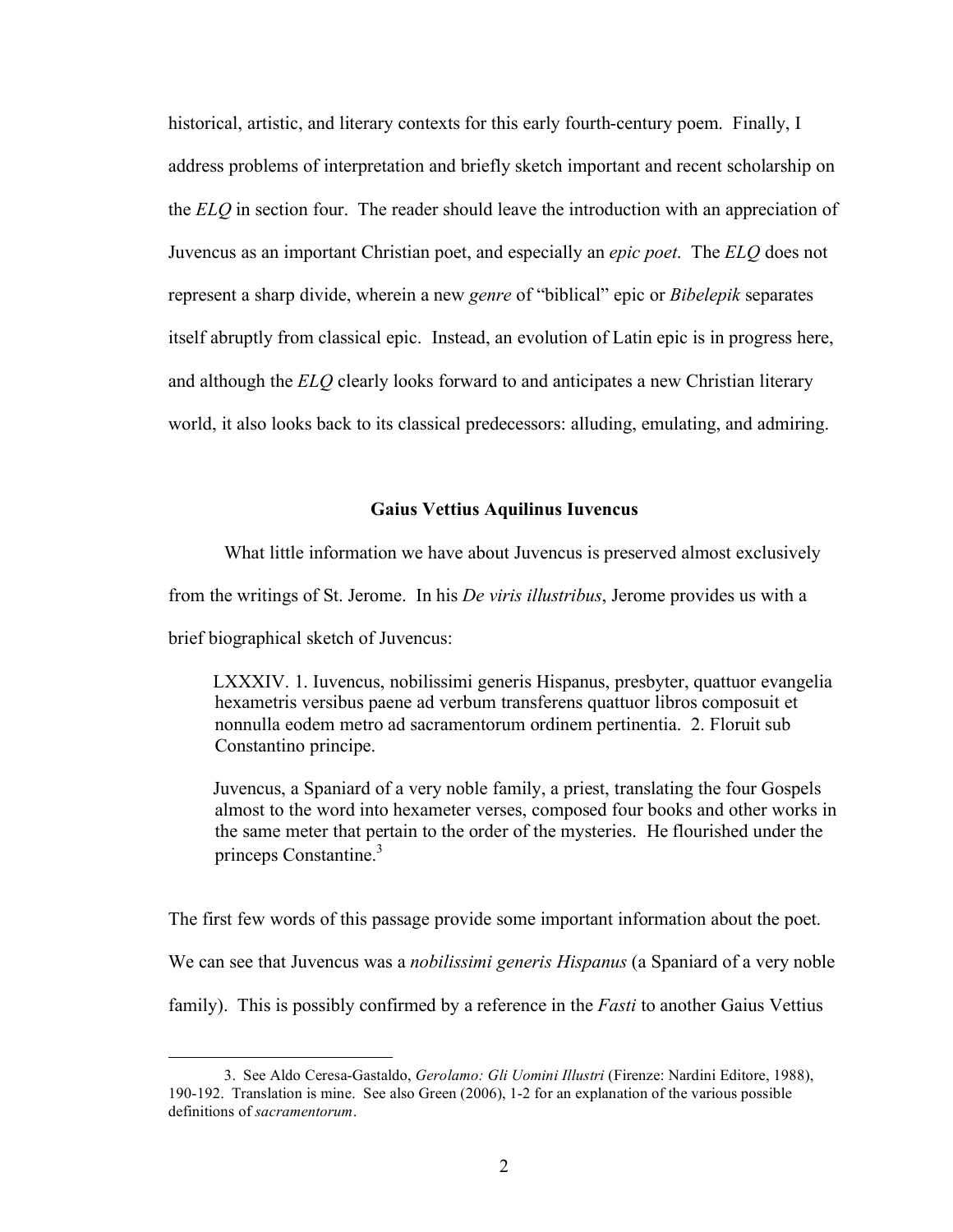Aquilinus, listed as consul in the year  $286 \text{ CE}^4$ . More than likely this Aquilinus is a relative of our poet, simply given the chronology, rather than the poet himself. Nevertheless, if Juvencus was part of a consular family, then he certainly would have qualified for the distinction *nobilissimus*.

Spain has a long history of importance within the Roman Empire, and Juvencus' ethnicity should not be thought of as provincial in the pejorative sense. For example, the emperors Trajan and Hadrian both hailed from Italica, Spain (near Seville), and many senatorial families also came from the province. Spain had also established a distinguished tradition of important literary figures, such as the Senecas, Lucan, and Prudentius. Furthermore, Spain was still an important region in the late empire, both politically and religiously. Indeed, if we follow the note *Elliberitanus* written beside Juvencus in the margin of an ancient Spanish manuscript of Jerome's *De viris illustribus*, the priest may have come from the city of Elvira, where an important provincial council of bishops (of the same name) was held in the early fourth century.<sup>5</sup> Ossius, the influential Bishop of Cordoba, attended this council. Cordoba was near Elvira and an important provincial city and occasional residence of Constantine. Ossius himself presided over the Council of Nicaea and was even Constantine's confessor in the

 <sup>4.</sup> See A.H.M. Jones, J.R. Martindale, and J. Morris, *The Prosopography of the Later Roman Empire: Volume 1 A.D. 260-395* (Cambridge: Cambridge University Press, 1971), 92.

<sup>5.</sup> For brief descriptions of the marginal note, see Jacques Fontaine, *Naissance de la Poésie dans l'occident chrétien: Esquisse d'une histoire de la poésie latine chrétienne du III<sup>e</sup>au VI<sup>e</sup> siècle (Paris:* Études Augustiniennes, 1981), 71-72 and Green (2006), 8-9. For more on Elvira and the council, see Philip Schaff, "Elvira, Council of," in *New Schaff-Herzog Encyclopedia of Religious Knowledge: Volume IV Draeseke – Goa* (Grand Rapids, MI: Baker House Books, 1952), 116. Available online from Christian Classics Ethereal Library of Calvin College <http://www.ccel.org/ccel/schaff/encyc04.e.iii.html>. For a more detailed account of the canons, see Eckhard Reichert, *Des Canones der Synode von Elvira: Einleitung und Kommentar* (Hamburg: Universität Hamburg, 1990) or Samuel Laeuchli, *Power and Sexuality: The Emergence of Canon Law at the Synod of Elvira* (Philadelphia, PA: Temple University Press, 1972), though the latter received a poor review by Victor C. de Clercq in *Vigiliae Christianae* 29 (1975), 75-77.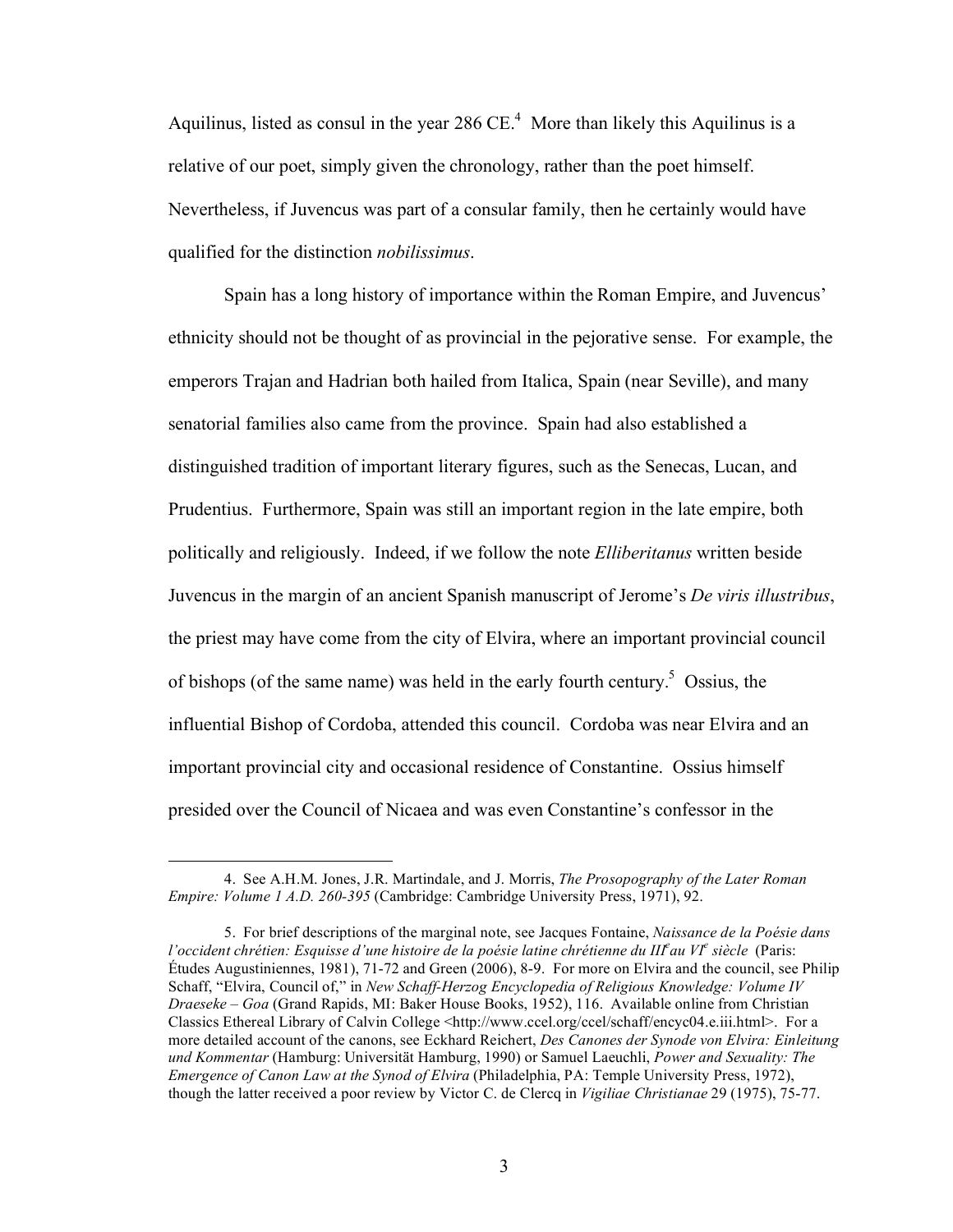emperor's later years. <sup>6</sup> As Roger Green aptly describes Elvira: "It was no backwater."<sup>7</sup>

These observations concerning Spain and our poet are confirmed when we

consider the date of the poem, which offers some clues for its time of production, such as

in the so-called epilogue at the end of Book 4:

Has mea mens fidei uires sanctique timoris Cepit et in tantum lucet mihi gratia Christi, Versibus ut nostris diuinae gloria legis Ornamenta libens caperet terrestria linguae. Haec mihi pax Christi tribuit, pax haec mihi saecli, Quam fouet indulgens terrae regnator apertae Constantinus, adest cui gratia digna merenti, Qui solus regum sacri sibi nominis horret Inponi pondus, quo iustis dignior actis Aeternam capiat diuina in saecula uitam Per dominum lucis Christum, qui in saecula regnat. (4.802-812)

My mind has captured the power of faith and of sacred fear And the grace of Christ shines on me so much, That in my verses the glory of the divine law Willingly has taken the earthly ornaments of language. The peace of Christ bestows these things to me, and so does the peace of this age, Which he fosters, the kind ruler of the known world, Constantine, for whom befitting grace is present, and he deserves it, Who alone of kings shudders at the weight of the sacred name Placed upon himself, so that for his just deeds he may more Worthily capture eternal life for the immortal ages Through Christ the Lord of light, who reigns forever.<sup>8</sup>

The description of Constantine as the *terrae regnator apertae* would seem to argue that

Juvencus wrote the poem sometime during Constantine's reign (306-337 CE). Jerome

offers a more specific date in his *Chronicon* that confirms this conjecture – the *ELQ*

 $\overline{a}$ 

8. Translation is mine.

<sup>6.</sup> See Bruno Bleckmann, "Sources for the History of Constantine," 20-21 and Mark Edwards, "The Beginnings of Christianization," 148-149, both in Noel Lenski, *The Cambridge Companion to the Age of Constantine* (Cambridge: Cambridge University Press, 2006). For more on Ossius, also see Victor C. de Clercq, ed., *Ossius of Cordova: A Contribution to the History of the Constantinian Period* (Washington, D.C: Catholic University of America Press, 1954).

<sup>7.</sup> Green (2006), 9.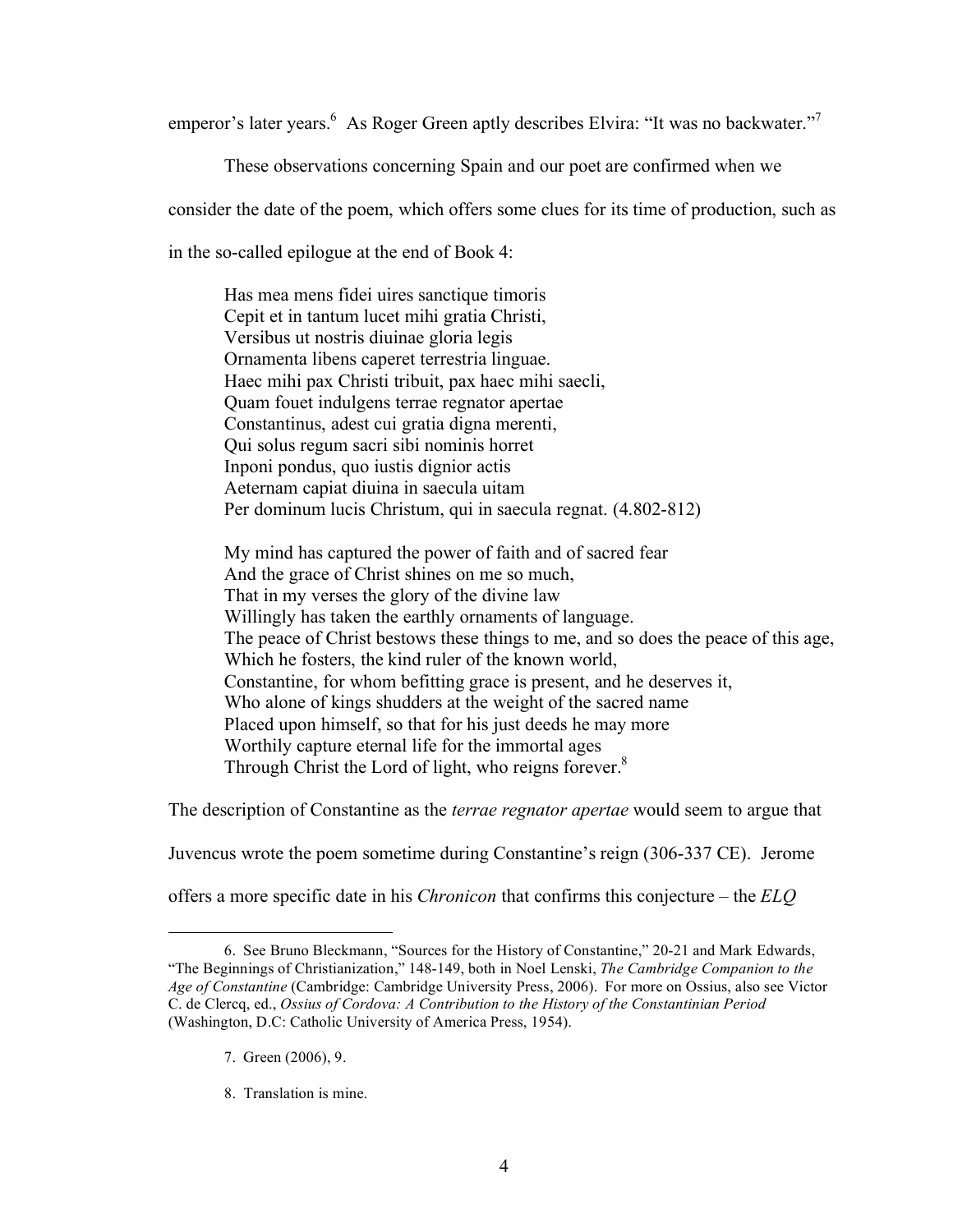appears in his entry for the year 329 CE:

 $\overline{a}$ 

Iuvencus presbyter, natione Hispanus, evangelia heroicis versibus explicat.

The priest Juvencus, a Spaniard, set forth the gospels in heroic verses.<sup>9</sup> There have been a number of attempts to determine whether or not Jerome's date of 329 is correct. These arguments normally focus on the language of the poem. For example, at what point would Juvencus reasonably be able to call Constantine the ruler of the known world? What is the sacred name to which Juvencus alludes, and (depending upon one's answer) when was that name either accepted or refused by the emperor? Ultimately, there does not seem to be any evidence (literary, historical, or otherwise) that convincingly discounts Jerome's date of 329.<sup>10</sup> Moreover, Green finds several potential references in the poem to this time period. For example, he cites the reaction of Herod to the news of the Magi at 1.257-258, and how this seems to reflect a third or fourth-century emperor, fearful of someone stealing his throne, rather than a Jewish king.<sup>11</sup> This is only one instance of Green's clever readings of this poem. In this case, he relies on Jerome's date and then makes this observation about Herod. Whether the subtle references in Juvencus would point to a specific date if compiled together independently of Jerome's date remains to be shown.

Jerome also tells us that Juvencus was a priest. This need not be surprising, given the theme of the *ELQ*. Clearly Juvencus was a Christian, not only concerned with

<sup>9.</sup> See Rudolf Helm, *Eusebius Werke VII: Die Chronik des Hieronymus*, *Die Griechischen Christlichen Schriftsteller der Ersten drei Jahrhunderte* 47 (Berlin: Akad.-Verl., 1956), ad loc. Translation is mine.

<sup>10.</sup> For details of this argument and scholars involved, see Green (2006), 4-7. Here I follow his conclusions.

<sup>11.</sup> Green (2006), 113. He does not speculate which fourth-century emperor this may imply.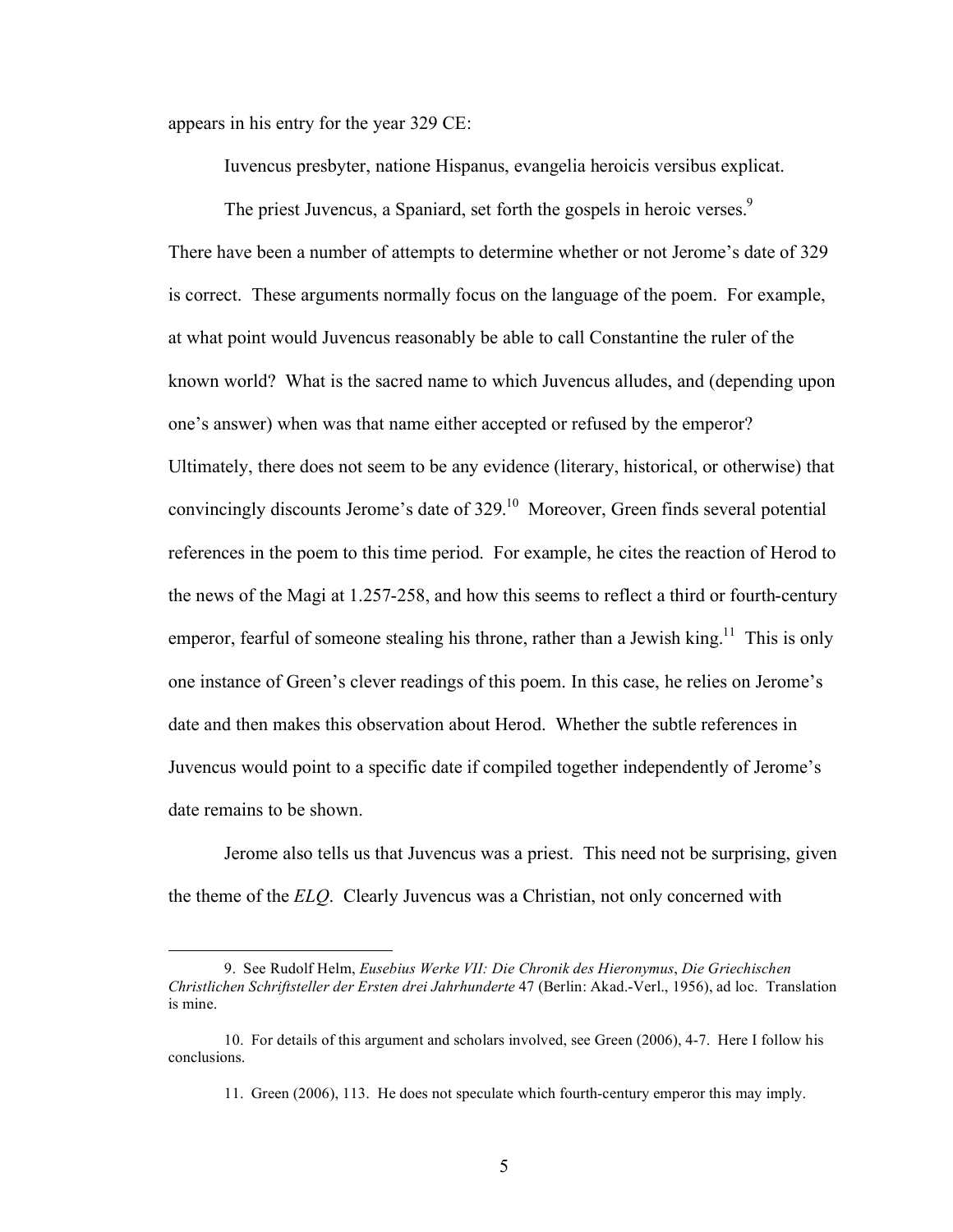glorifying the Gospels, but also with his own salvation.<sup>12</sup> It is not possible, however, to gather many details about Juvencus' spiritual life. There is not reliable evidence that demonstrates whether he was born a Christian or a convert, nor the extent of his involvement in the early Christian Church in Spain. Unfortunately, his other religious writings (such as the *ordo sacramentorum* mentioned by Jerome) have not survived. We might expect that there would be a certain amount of overt teaching or exegesis in the poem of a priest, though in the *ELQ* this is not the case.<sup>13</sup> Only a half a century later, the Spanish priest Prudentius would include extensive passages of teaching in his Christian epic, the *Pyschomachia*. 14

From the poem, we can see the impressive extent of Juvencus' learning in classical literature and philosophy, likely a reflection of his upper-class upbringing. There have been several recent studies that outline the considerable quantity of allusions to classical authors in the preface alone.<sup>15</sup> An expansive classical education for a Christian was not unusual, and depended more upon his social class than religion.<sup>16</sup> Furthermore, it was Juvencus' wide-ranging classical background that made possible a

 $\overline{a}$ 

15. See Robert Carruba, "The Preface to Juvencus' Biblical epic: A Structural Study," in *American Journal of Philology* 114 (Summer 1993): 303-312, or Roger P.H. Green, "Approaching Christian epic: The preface of Juvencus," in *Latin Epic & Didactic Poetry: Genre, Tradition, and Individuality*, ed. Monica Gale (Swansea: Gomer Press, 2004) 203-222. For more on allusions to classical authors in the poem, see p. 25-30 below and the notes to the translation, 132-142.

16. Augustine of Hippo describes his own education in his *Confessions*. Michael Roberts, *Biblical Epic and Rhetorical Paraphrase in Late Antiquity* (Liverpool, UK: Francis Cairns, 1985) outlines education in great detail. H.I. Marrou, *Histoire de l'éducation dans l'antiquité* (Paris: Éditions du Seuil, 1965) is a standard reference for ancient education and is translated into English by George Lamb (Madison, WI: University of Wisconsin Press, 1982).

<sup>12.</sup> *ELQ, praefatio*, 21-24.

<sup>13.</sup> See p. 21-24, below.

<sup>14.</sup> For example, after defeating Libido, Pudicitia gives a long speech on theological issues of the Incarnation (lines 40-108). For an interpretation of the speech, see Barbara Nugent, *Allegory and Poetics: The Structure and Imagery of Prudentius'* Psychomachia (Frankfurt am Main: Verlag Peter Lang, 1985), 28-30.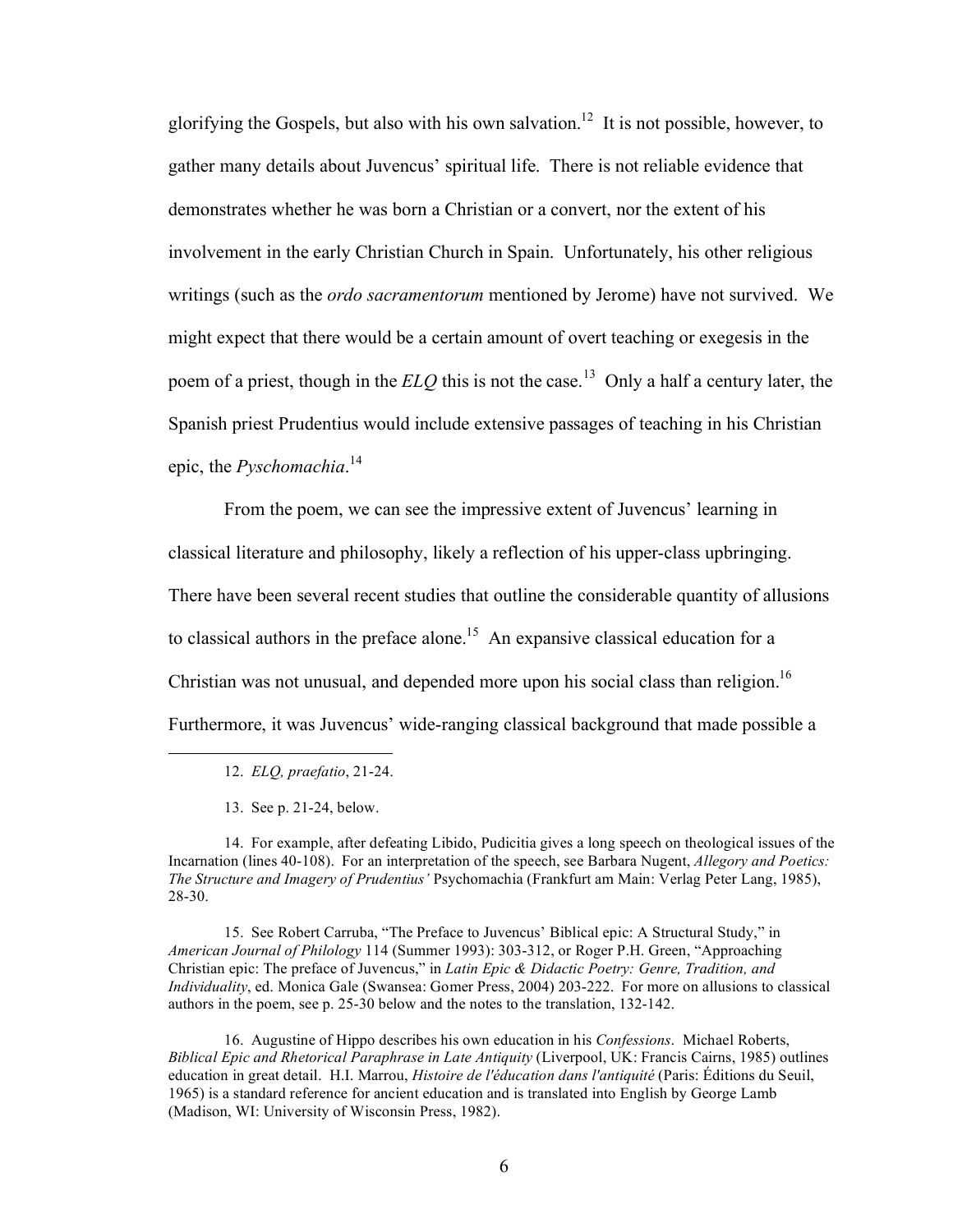work like the *ELQ*. We can only understand the *ELQ* if we realize that the poet was someone who came from both a Christian *and* a classical world. Only after this recognition can we begin to see why Juvencus would want to tell the story of Christ in epic form—a genre so connected with Homer, with Vergil, and with Rome's classical (pagan) roots.

#### **The Poem**

Tolle, lege!<sup>17</sup> Undoubtedly this is the best instruction for anyone who wants to learn more about the text of the *ELQ* – simply read the poem. Nevertheless, for those unacquainted with the work, this section will introduce several aspects of the poem, using examples from Book 1 wherever possible so that the lines may be easily consulted.

#### *The Basics*

 $\overline{a}$ 

The *ELQ* is an epic poem of 3,211 Latin hexameters, divided among four books and a preface. The longest is Book 2 (829 lines), followed by Book 4 (812 lines), Book 1 (797 lines, counting the preface), and Book 3 (773). It follows the story of the Old Latin (henceforth,  $OL$ ) Gospels,<sup>18</sup> from the birth of John the Baptist until the Resurrection. Juvencus accomplishes this by forming a harmony of the Gospels, drawing scenes from all four evangelists and paraphrasing them into verse form. The majority of the poem

<sup>17. &</sup>quot;Take up, Read!" Augustine, *Confessions*, 8.12.

<sup>18.</sup> Green (2006), 385-390 (Appendix 1) investigates in more detail whether Juvencus worked from the Greek or *OL* Gospels. In his commentary, Kievits prefers to cite the Greek New Testament. But in more recent work (e.g., Green, Fichtner), the *OL* Gospels are preferred, mainly due to lexical similarities. Green concludes in the appendix that the *OL* Gospels are almost certainly the principal source, though which version is uncertain, and we cannot rule out the possibility of an occasional preference for the Greek. The latter assumes that the Greek versions were available in Spain at this time period to Juvencus, another problematic question. For that matter, there are also problems in dating the *OL* Gospels.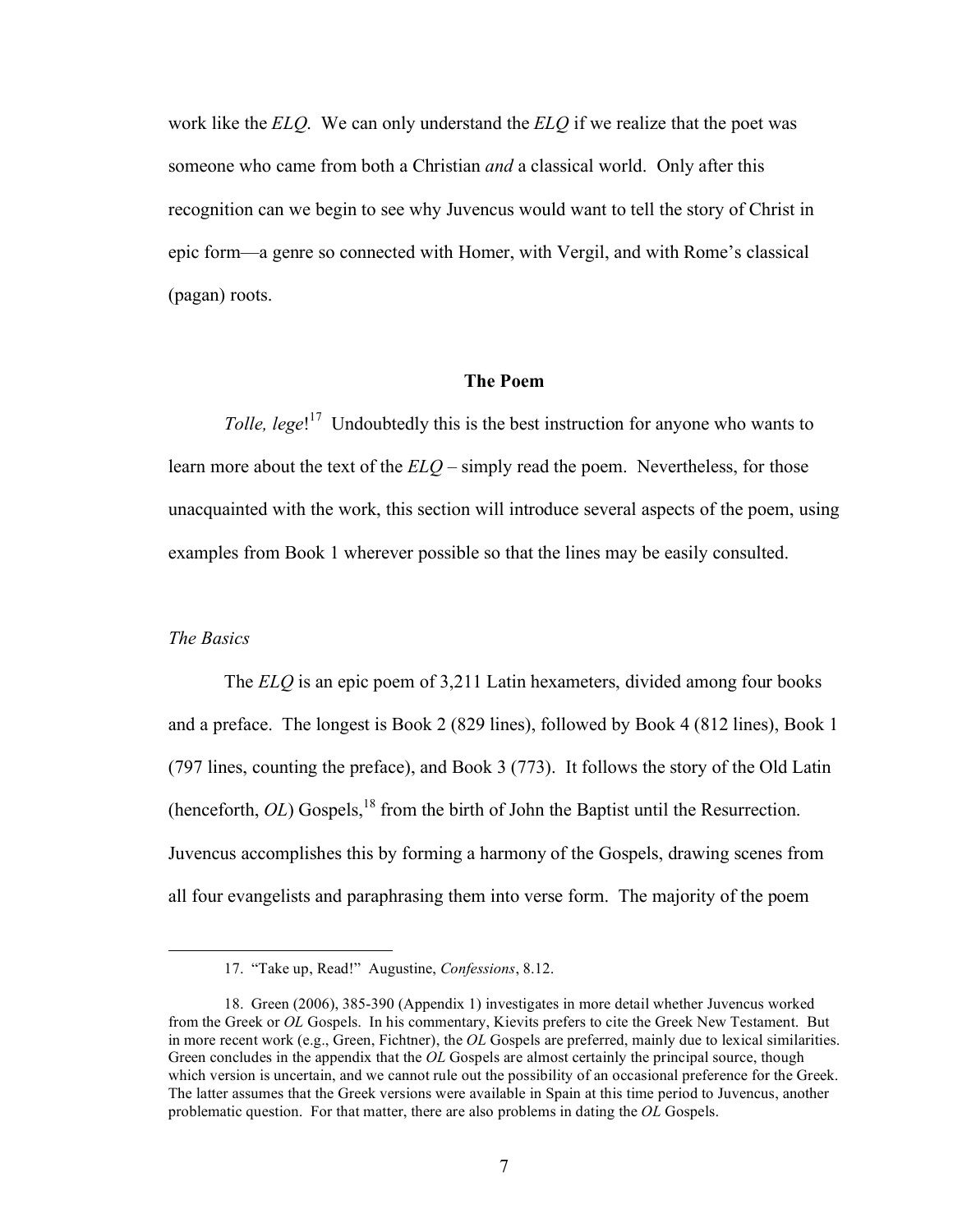comes from Matthew, followed by John and Luke, and only one short passage derives from Mark. Book 1 generally follows the trend of the entire poem, as Matthew accounts for around 65% of the narrative, and only 35% derives from other authors (in this case, Luke).<sup>19</sup> Below, we can see more closely how Book 1 unfolds:

| Lines     | <b>Gospel Verses</b> | Scence(s)                                              |
|-----------|----------------------|--------------------------------------------------------|
|           |                      |                                                        |
| $1 - 132$ | Luke 1.5-80          | Birth of John the Baptist; annunciation $\&$ pregnancy |
|           |                      | of Mary                                                |
| 133-143   | Matthew $1.19-24$    | The angel visits Joseph                                |
|           |                      |                                                        |
| 144-223   | Luke 2.1-39          | The nativity $\&$ presentation at the temple           |
|           |                      |                                                        |
| 224-277   | Matthew $2.1-23$     | The three Magi; Herod's massacre $\&$ the flight to    |
|           |                      |                                                        |
|           |                      | Egypt                                                  |
|           |                      |                                                        |
| 278-306   | Luke 2.40-51         | Jesus in the temple.                                   |
|           |                      |                                                        |

Figure 1: Plot of Book 1 of the *ELQ*

 <sup>19.</sup> Book 2 also follows Matthew around 65% of the time, but nearly 100% of Book 3 and 90% of Book 4 follow Matthew. I calculated these percentages based upon Nils Hansson, *Textkritisches zu Juvencus: mit vollständigem Index Verborum* (Lund: Gleerup, 1950). For a brief discussion of why Juvencus favored Matthew, see Green (2006), 23-24. Here Green also considers if Juvencus worked from a previously existing harmony, or created his own. Green argues for the latter, though he may oversimplify the issue. The *Diatesseron*, a Syriac prose harmony from the second century CE, is particularly attractive as it also follows Matthew closely and leaves out some of the same scenes as Juvencus. For that matter, the *Diatesseron* could very well be a source for the *OL* Gospels themselves, and so even if Juvencus made his own harmony from the *OL* Gospels, the *Diatesseron* could still be an indirect influence. There are many implications here worth exploring. For more on the *Diatesseron* and its relationship to the *OL* Gospels, see Helmut Koester, *Ancient Christian Gospels: Their History and Development* (Philadelphia, PA: Trinity Press, 1990), §5.3, esp. 405-406, 415-416.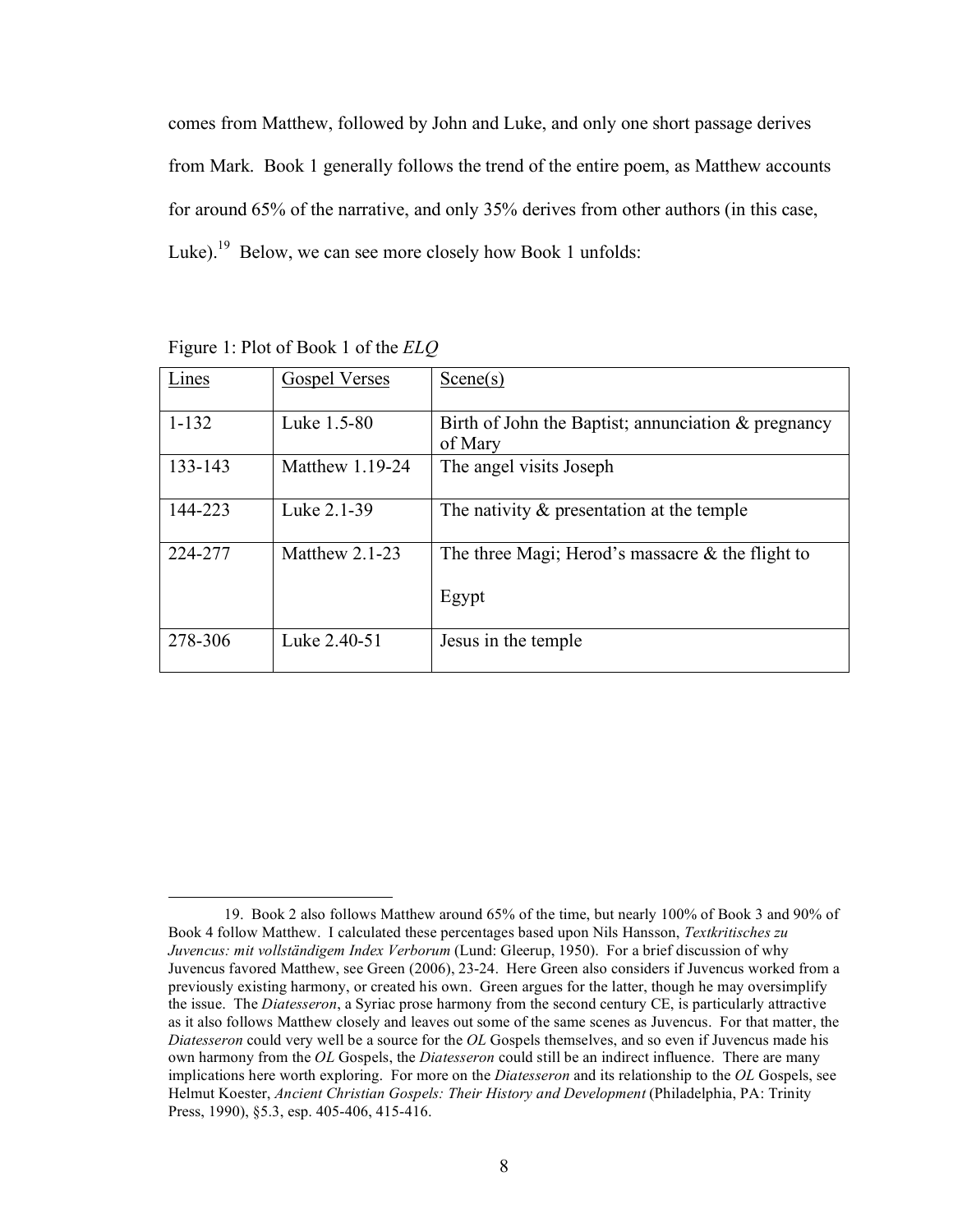| Lines            | <b>Gospel Verses</b> | Scene(s)                                                                                                                        |
|------------------|----------------------|---------------------------------------------------------------------------------------------------------------------------------|
| $307 - 320^{20}$ | Luke 3.1-6           | John the Baptist preaches                                                                                                       |
| 321-363          | Matthew 3.4-17       | John's sermon continues; the baptism of Jesus                                                                                   |
| 364-451          | Matthew $4.1-25$     | The devil tempts Jesus; Jesus takes Simon Peter,<br>Andrew, Jacob, and John as disciples; Jesus<br>begins preaching and healing |
| 452-730          | Matthew 5-7          | The Sermon on the Mount                                                                                                         |
| 731-770          | Matthew 8.1-15       | Jesus continues healing                                                                                                         |

Figure 1 (cont.): Plot of Book 1 of the *ELQ*

It is possible to make some general observations of Juvencus' style. The language of the *ELQ* is generally very classical. In fact, it is more common for Juvencus' Latin to err in the direction of archaisms, which were affected to lend an epic feel to his poem, rather than to include irregular forms that develop in later Latin. For example, he uses the archaic demonstratives *ollis* and *olli* in Book 1 (e.g., 1.27 or 1.399) and also the infinitive in -ier.<sup>21</sup> The poem is slightly paratactic, skipping from one scene to another without the sense of a complete narrative. If we consider his sources, Juvencus does attempt in most places to alleviate the sharp parataxis of the Gospels with epic-style

 <sup>20.</sup> The chart above is inspired by the helpful chart of the entire poem in Green (2006), 28-29. There is some dispute over lines 321-336. Green (2006) sees these as still deriving from Luke, with the exception of lines 323-325, which could come from Matthew or Mark (28, n.135). Green likely stays with Luke because of his observation that Juvencus "tends to adhere quite rigidly to one chosen source for each episode" (29). If we follow Green's suggestion, however, Juvencus would switch to Matthew or Mark only for the details of his clothing (323-325), and then change back to Luke to finish the scene before turning again to Matthew for the baptism of Jesus. The problem is in the similarity of this particular scene (John's admonition) in all three synoptic Gospels. Kievits (1940) and Hansson (1950) both confirm the chart above. I am content to follow the majority here.

<sup>21.</sup> For more archaisms, see James Taft Hatfield, *A Study of Juvencus* (Bonn: Carl Georgi University Press, 1890), 1 or Green (2006), 54-55.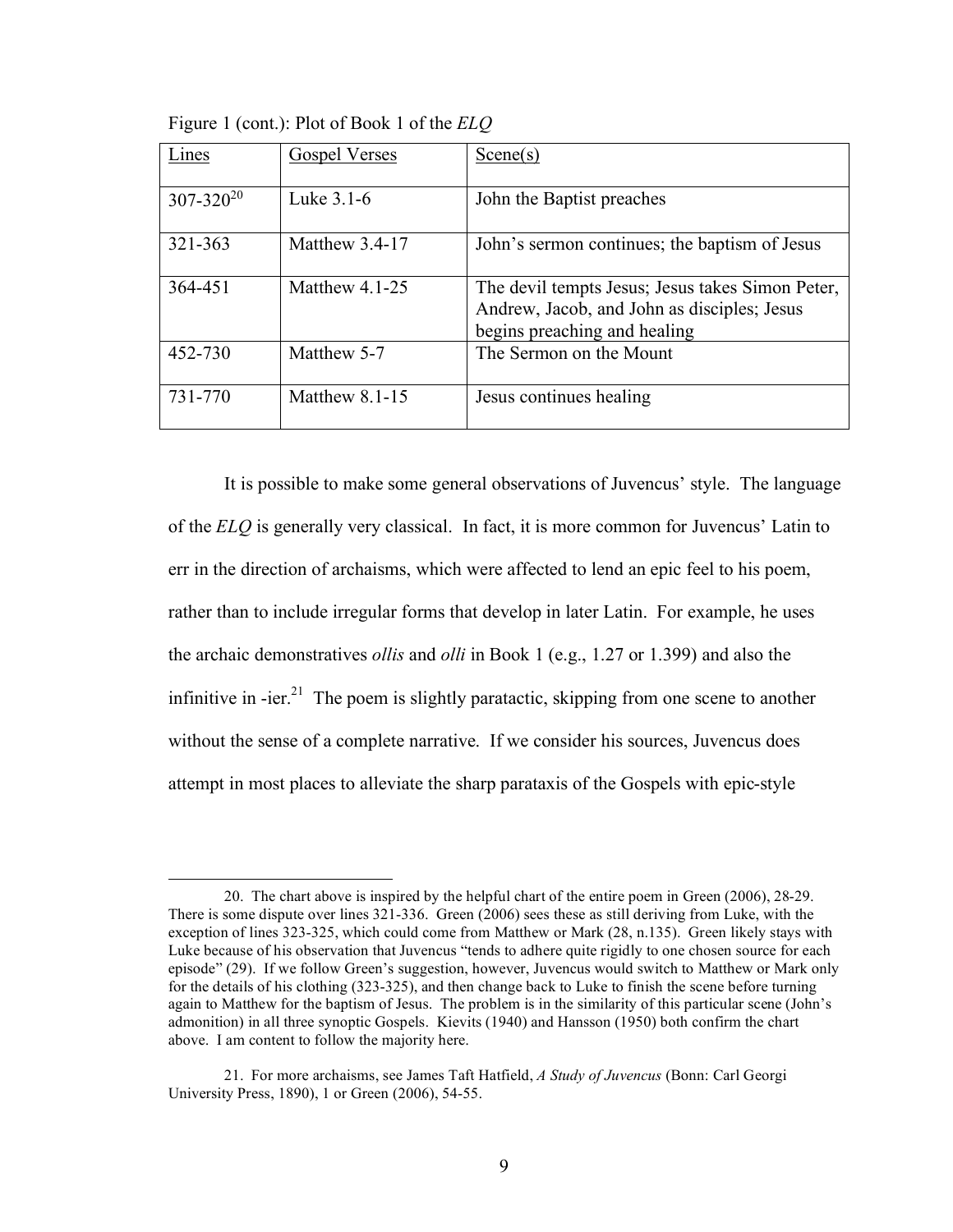connectives.<sup>22</sup> In book 1, *interea* is one of the more common examples of this (e.g., 43, 133, 307), though there are many others, such as *exhinc* (e.g., 130), *denique* (e.g., 731), and *sed tum* (e.g., 144). Juvencus also has the unusual habit of preferring abstract nouns. Two clear instances of this in Book 1 are found during the Sermon on the Mount, when Juvencus uses *salis saporem* for *sal* (472), or later, *substantia panis* for *panis* (595), but there are many others. Hatfield calls this tendency of Juvencus "*the most characteristic* feature of this work." Perhaps Hatfield, in what is otherwise an extremely thorough study, went too far here. Juvencus' frequent use of these abstract nouns could be more a consequence than a characteristic—that is, the act of paraphrasing a prose text into hexameter would require some flexibility and frequent periphrasing.<sup>23</sup> On the whole, Juvencus is successful in his efforts, and his prosody is very solid. He avoids hiatus, and although in places he will lengthen a vowel to suit his meter, it is usually within classical rules and generally speaking he follows classical models of syllable quantity. His poem is heavily spondaic—about 60% of the poem's feet are spondees, compared to only about 55% for Horace and Vergil. He even has two verses with six spondaic feet (e.g., 4.629 *proiec-* | *it temp-* | *lō tunc* | *detes-* | *tans arg-* | *entum*).<sup>24</sup>

There are three more aspects about the *ELQ* that are necessary to examine in

 <sup>22.</sup> Michael Roberts (1985) sees the parataxis as intentional. He argues that Juvencus "dissolve[s] the biblical narrative into a series of disparate episodes with only the slightest temporal and local connection with what proceeds and follows. This … undermines the sense of the biblical narrative as a sequence of events … The events of the Gospels … become timeless manifestations of divine power, set against a generalized backdrop" (180). Green (2006) cites this exact passage and instead sees Juvencus as simply following his model (the Gospels) and their style closely, while noting that the poet does add epicstyle connectives that the Gospels do not contain. In Green's words, Juvencus "chose to let the scripture speak for itself" (71-72).

<sup>23.</sup> Quotation from Hatfield, 30. See also Green (2006), 39-40.

<sup>24.</sup> See Hatfield, 35-39 for a detailed examination of Juvencus' prosody with statistics. According to Hatfield (37), a six-spondee line only occurs in one other Latin author "from Ennius to Terentianus Maurus" besides Juvencus – Catullus (116, 3).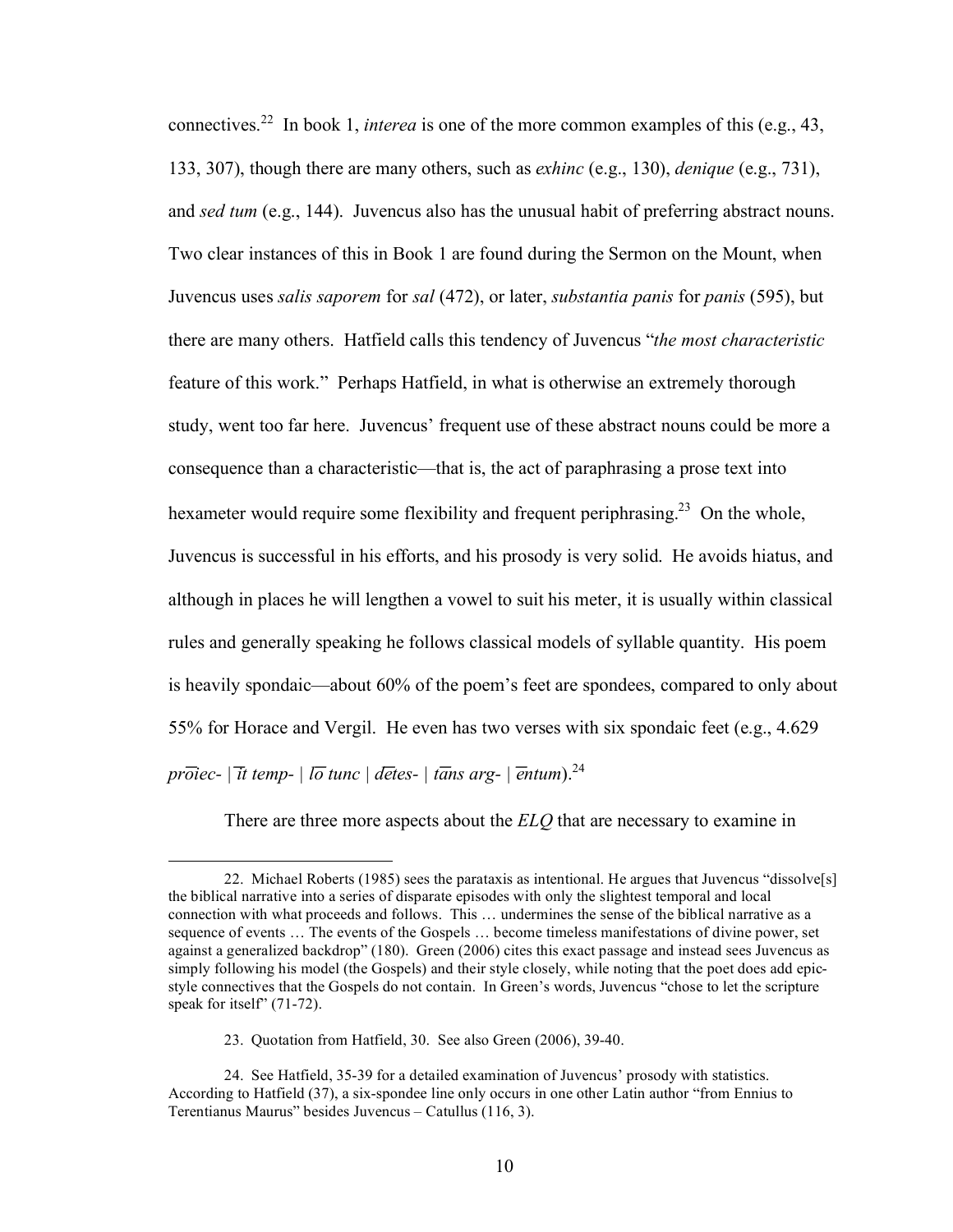closer detail, as these characteristics of the poem are hotly debated: 1) how closely the poem paraphrases the *OL* Gospels; 2) the amount of teaching and exegesis in the poem<sup>25</sup>; 3) classical allusions and imitation.

#### *Loyalty to Sources*

As a rule, Juvencus follows his *OL* Gospel source very closely throughout the *ELQ*, and hence Jerome's expression describing the poem: *transferens paene ad verbum*. 26 The key question to ask is what exactly Jerome meant by this phrase. Does he really mean *translate*? Although Juvencus closely follows the Gospels, it becomes immediately obvious that he is not translating to the word, and to do so would be impossible when going from prose to verse. Before trying to answer this question—what Jerome may have meant—let us look first at some passages from Book 1 as compared with the same scenes from the *OL* Gospels. Jesus' longest speech in the New Testament is the Sermon on the Mount, and this scene also takes up nearly half of Book 1—an eighth of the entire poem. Sections of this speech are very characteristic of Juvencus' overall loyalty to his source. It follows Matthew's version very closely at the diegetic level, but with some clever variations at the verbal level. Let us begin by looking at Juvencus' version of the Beatitudes, lines 454-471, followed by the *OL* version of Matthew (5.3-12):

 <sup>25.</sup> Green (2006) names one of his sections "Teaching and Exegesis," and I borrow that title here.

<sup>26. &</sup>quot;translating almost to the word."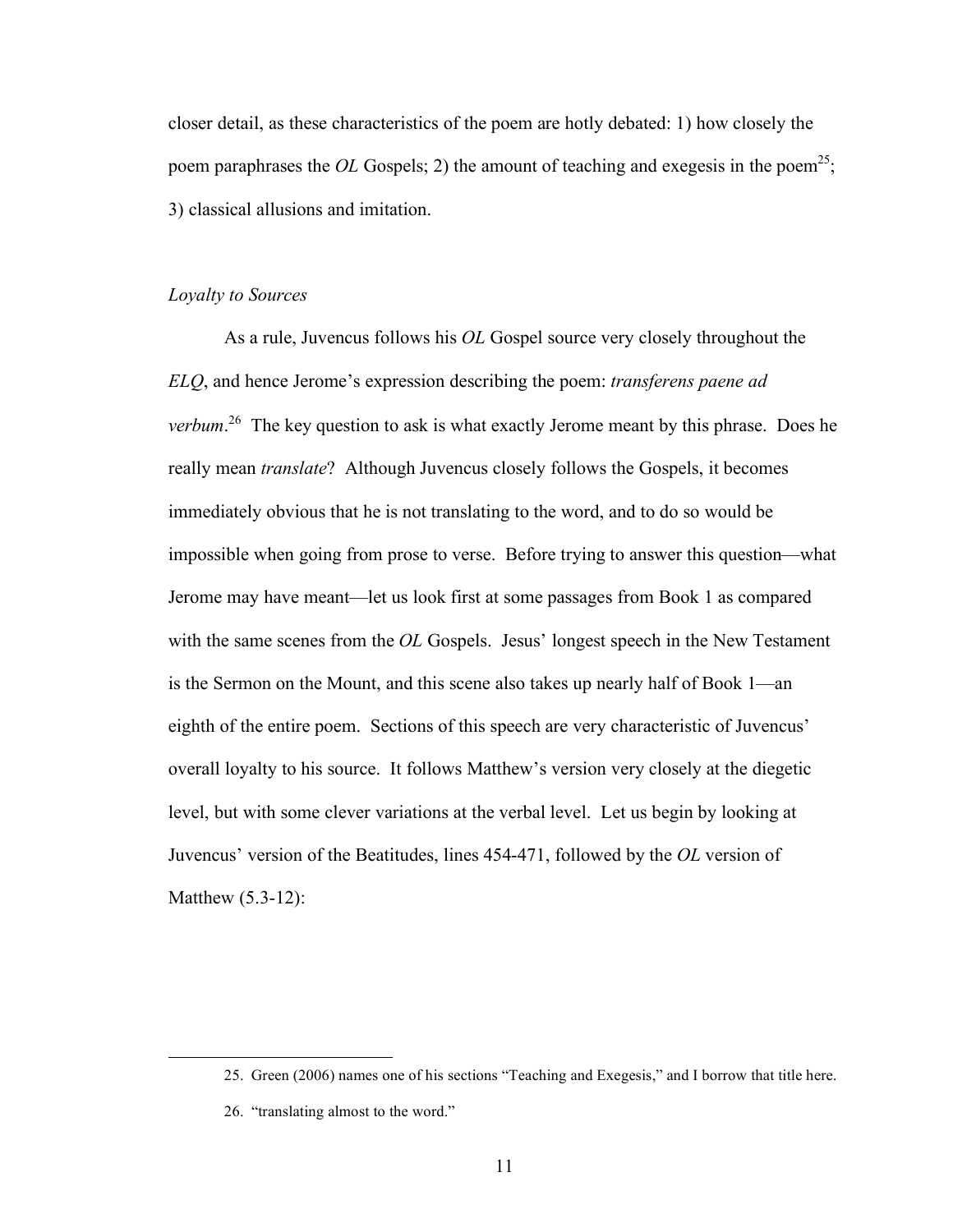| Felices humiles, pauper quos spiritus ambit,   |     |
|------------------------------------------------|-----|
| Illos nam caeli regnum sublime receptat,       | 455 |
| His similes mites, quos mansuetudo coronat,    |     |
| Quorum debetur iuri pulcherrima tellus.        |     |
| Hoc modo lugentes solacia magna sequentur.     |     |
| Pabula iustitiae qui nunc potusque requirunt,  |     |
| Illos plena manet satiandos copia mensae.      | 460 |
| Felix, qui miseri doluit de pectore sortem,    |     |
| Illum nam Domini miseratio larga manebit.      |     |
| Felices, puro qui caelum corde tuentur,        |     |
| Visibilis Deus his per saecula cuncta patebit. |     |
| Pacificos Deus in numerum sibi prolis adoptat. | 465 |
| Felices nimium, quos insectatio frendens       |     |
| Propter iustitiam premit; his mox regia caeli  |     |
| Pandetur. Gaudete, operum quos iusta tenentes  |     |
| Urgebit praeceps stimulis iniuria saeuis;      |     |
| Plurima nam merces uobis seruatur in aethra,   | 470 |
| Namque profetarum fuit insectatio talis.       |     |
| (Juvencus 1.454-471)                           |     |

3 Beati pauperes spiritu, quoniam ipsorum est regnum caelorum.

4 Beati mites, quoniam ipsi  $[hereditate]^2$ <sup>7</sup> possidebunt terram.

5 Beati, qui lugunt [nunc], quoniam ipsi consolabuntur.

6 Beati, qui esuriunt et sitiunt iustitiam, quoniam ipsi saturabuntur.

7 Beati misericordes, quoniam ipsi miserabuntur.

8 Beati [qui] mundo [sunt] corde, quoniam ipsi Deum videbunt.

9 Beati pacifici, quoniam [ipsi] fili Dei vocabuntur.

10 Beati, qui persecutionem patiuntur propter iustitiam, quoniam ipsorum est regnum caelorum.

11 Beati eritis, cum exprobaverint vobis homines et persecuti fuerint et dixerint omne malum adversum vos propter iustitiam.

12 Gaudete et exultate, quoniam merces vestra copiosa est in caelo; sic enim persecuti sunt et prophetas, qui erant ante vos, [patres eorum]. (Matthew 5:3-12)

There are several things worth pointing out in a comparison between these two passages.

First of all, we do see that Juvencus follows the narrative rather closely. He includes all

of the major examples from the Beatitudes, and in the same order. Nevertheless, at a

verbal level, it can hardly be said that he is rendering the *OL* Gospels *paene ad verbum*.

First, at least in part due to the demands of the hexameter, he normally takes two lines for

 <sup>27.</sup> All *OL* text is taken from Adolf Jülicher (editor), *Itala; Das Neue Testament in Altlateinischer Überlieferung*, 4 volumes (Berlin: Walter de Gruyter, 1972). If a word is surrounded by brackets [], it can vary considerably depending upon the manuscript, and Jülicher often leaves it out.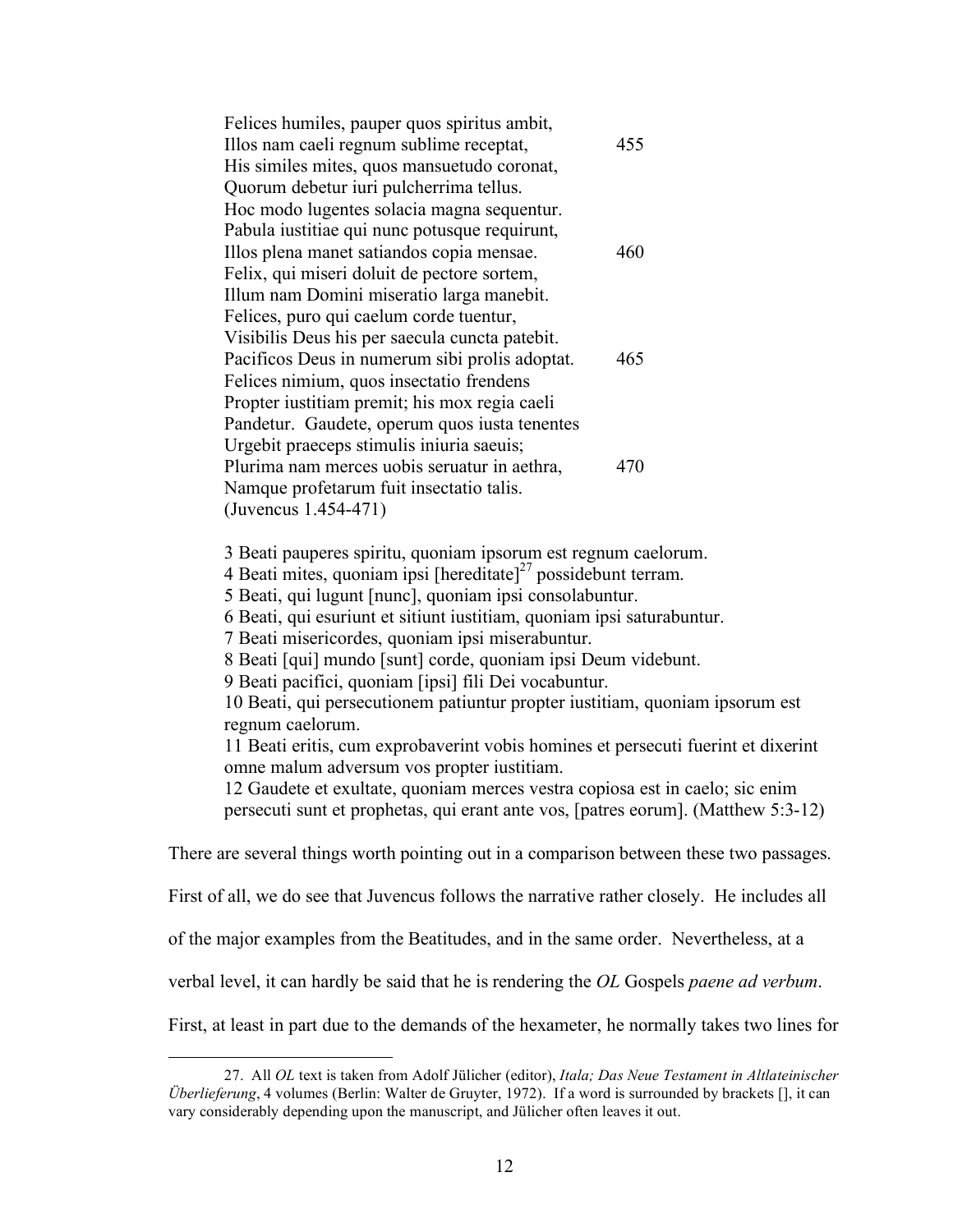each verse, though not always (e.g., 458, 465). As discussed earlier, he also frequently abstracts the subjects. In Matthew, the subject is almost always the *beati* in both clauses, but Juvencus frequently changes the *beati* to the object in the second clause. For example, in line 455 *illos nam caeli regnum sublime receptat* (the lofty kingdom of heaven receives the humble) for Matthew's *quoniam ipsorum est regnum caelorum* (since theirs is the kingdom of heaven). In 458, there is *lugentes solacia magna sequentur* (great comfort will attend those who mourn) for Matthew's *beati, qui lugunt, quoniam ipsi consolabuntur* (blessed are they who grieve, for they will be consoled). The poet also seems to explain some of the phrases: the *humiles* are those whom *pauper spiritus ambit* (a poor spirit surrounds, 454), or the *mites* are those whom *mansuetudo coronat* (gentleness crowns, 456). Juvencus also seems fond of sibilant alliteration throughout this section (e.g., 454, 456, 458, 460, 464, 469, 470). Finally, the poet may be putting special emphasis on the persecuted in line 466 (*felices nimium*), although there is no such emphasis in Matthew.<sup>28</sup>

By far the most striking characteristic of this passage of Juvencus is the conspicuous *variatio*. The Beatitudes take their name from the anaphoric *beati* of these verses, their most characteristic feature.<sup>29</sup> Matthew seems to use irony following the *beati* to stress Jesus' message: *beati, qui lugunt* (happy are those who mourn) borders on oxymoron. Juvencus could follow this feature, and in fact does in his first line with *felices humiles* (454), a very close metrical version of *beati pauperes*. Instead of

 <sup>28.</sup> See below, p. 32-34.

<sup>29.</sup> For *anaphora* see Heinrich Lausberg, *Handbook of Literary Rhetoric: A Foundation for Literary Study*, trans. Matthew T. Bliss, Annemiek Jansen, and David E. Orton (Leiden: Brill, 1998), § 629- 630. I will reference a Lausberg section number for any figures that may be unfamiliar. Lausberg will provide not only a short definition, but also references to ancient and sometimes modern authors.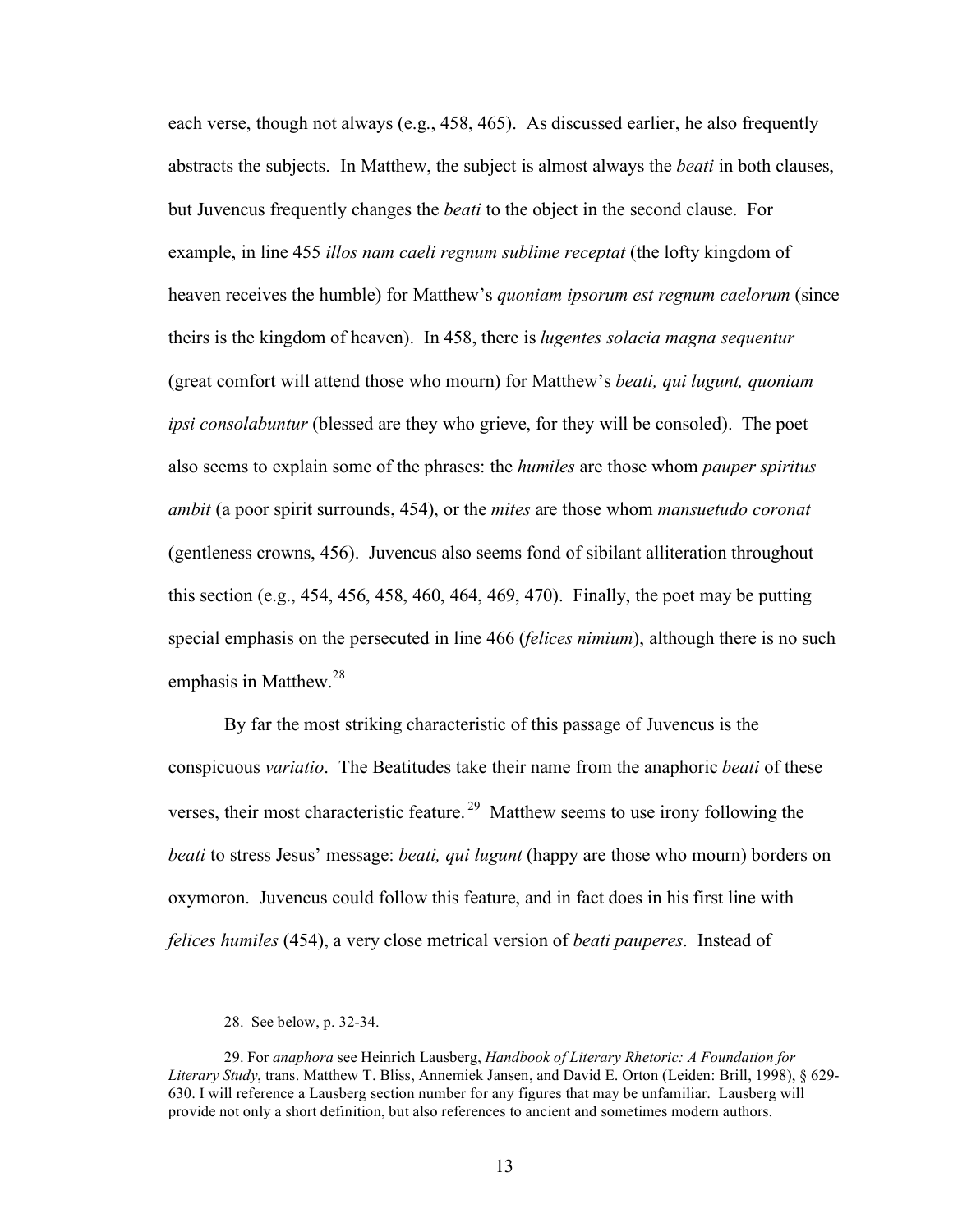continuing with *felices* at the beginning of as many lines as possible and lending his

passage the same feeling of the Beatitudes, instead he is very careful to change each

instance and he never repeats the same introduction twice in a row. This *variatio*,

following the initial *felices*, subverts the expectations of the readers, who would have

been familiar with this passage and anticipating some form of *anaphora*. 30 This

conspicuous *variatio* is an enduring characteristic of Juvencus. Let us continue to

examine the Sermon of the Mount for further examples:

From Matthew 5:

…

…

…

…

 $\overline{a}$ 

21 **Audistis, quia dictum est** antiquis: Non occides, qui autem occiderit, reus erit iudicio.

22 **Ego autem dico vobis**, quod … …

27 **Audistis, quia dictum est** [antiquis]: Non moechaberis.<sup>31</sup> 28 **Ego autem dico vobis,** quod …

31 [Audistis quia] **dictum est**: Quicumque dimiserit uxorem suam, det illi repudium.

32 **Ego autem dico vobis**: …

33 Iterum **audistis, quia dictum est:** Non periurabis: reddes autem Domino iuramenta tua.

34 **Ego autem dico vobis** non iurare omnino: …

38 **Audistis, quia dictum est:** Oculum pro oculo, dentem pro dente. 39 **Ego autem dico vobis** non resistere malo …

43 **Audistis, quia dictum est:** Diliges proximum tuum et odies inimicum tuum. 44 **Ego autem dico vobis:** diligite inimicos vestros …

<sup>30.</sup> I assume that the intended reader of the *ELQ* would expect certain things. Given significant lack of exegesis or teaching in the poem (see below, 21-25), I am convinced that the *ELQ* is intended for Christians and not to convert individuals to Christianity. As a result, one would expect the Christian reader to be familiar with these anaphoric lines, some of Christ's most important teachings, and Juvencus' *variatio* would in fact subvert their expectations.

<sup>31.</sup> If I have bracketed a word from the Gospel texts, it indicates that there are various readings on this word from the different manuscripts. Generally, the bracketed word is removed in some versions.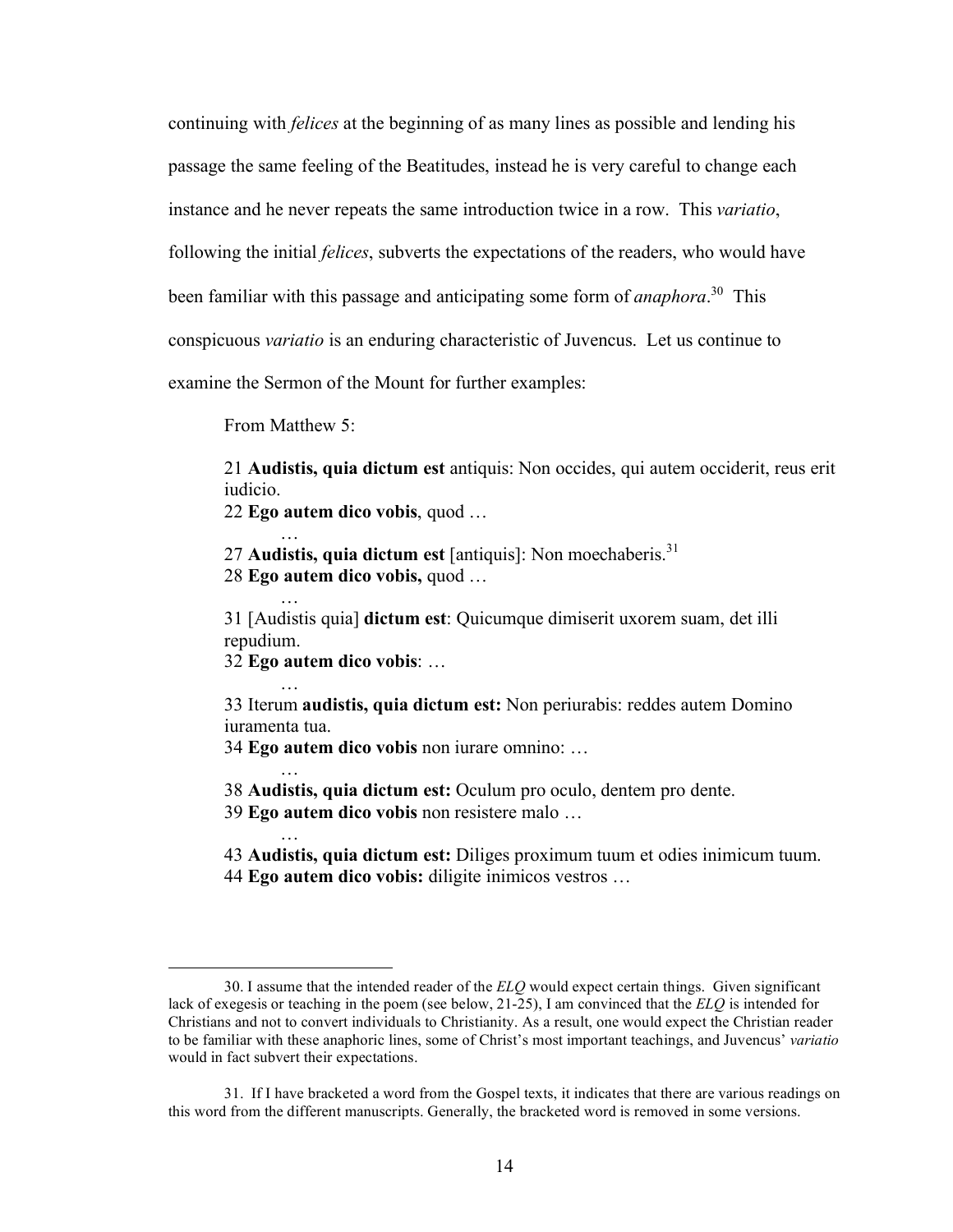Above are several verses that occur later in the Sermon on the Mount—called the Antitheses—and they follow an anaphoric style similar to the Beatitudes. As we can see, Jesus begins each section with *audistis, quia dictum est* (you have heard, because it was said) and then counters this with *ego autem dico vobis* (but I say to you) to introduce his own interpretation of the law.

Now let us look at Juvencus' version:

| Audistis ueteris iussum moderamine legis:                                                                                                 |                   |
|-------------------------------------------------------------------------------------------------------------------------------------------|-------------------|
| Ast ego praecipiam, ne quis consurgere in iras                                                                                            | 499               |
| Haut ignota, reor, uobis stat cautio legis<br>Corpus adulterio prohibens, sed nunc mea iussa<br>Occulta internae frenant molimina mentis: | 519<br>520<br>521 |
| Praecipiunt ueteres, si quis conubia rumpit,                                                                                              | 531               |
| Ast alia maneant, nam casti iura pudoris                                                                                                  | 534               |
| Antiquae leges prohibent periuria linguis<br>Sed nostris cedat iurandi audacia iussis                                                     | 536<br>537        |
| Peruulgata diu legis praecepta tenetis:                                                                                                   | 548               |
| Sed tranquilla malum melius patientia uincet:                                                                                             | 550               |
| Nec tibi sit placitum solis succurrere amicis                                                                                             | 561               |
| Quin ego praecipiam semper blando esse per omnes                                                                                          | 563               |

The poet begins with *audistis*, a word that calls to mind immediately the version of the Gospels. In 499 he is still following closely with *ast ego praecipiam* (but I shall warn). After these, however, there is a similar insistence on *variatio*. Juvencus never repeats the *audistis* from the Gospels, and some of his lines are considerably different (e.g., *haut ignota, reor, uobis stat cautio legis –* by no means unknown to you, I suppose, is the provision of the law). The variation is very conspicuous again, especially when the poet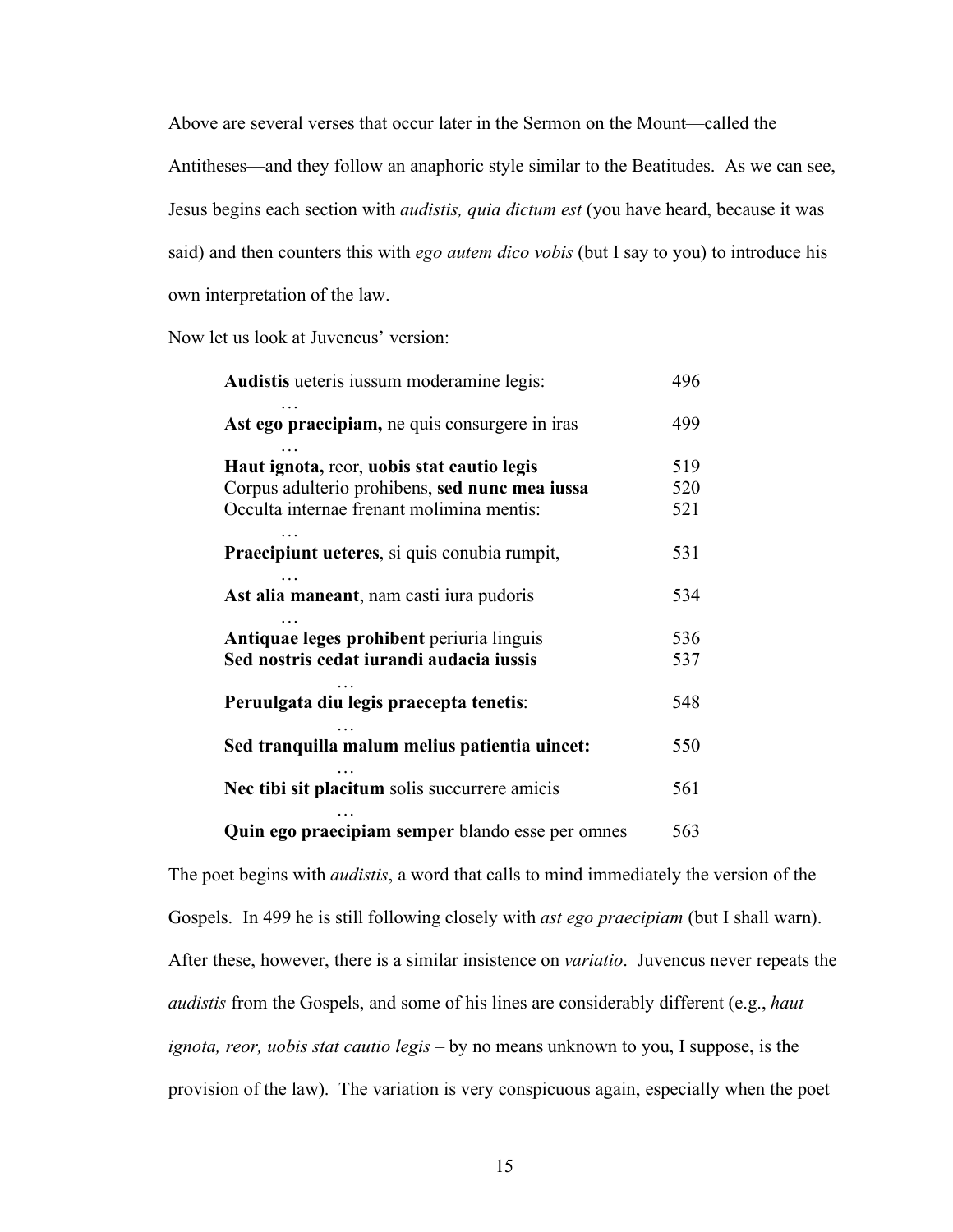begins this section with something so close to the original.<sup>32</sup> Juvencus is playing a clever game. In a normal speech setting, an orator could use *variatio* to keep the interest of his audience, to counteract *taedium*. The orator could also use *anaphora* for this same purpose—delivering a short phrase or word over and over again as he builds toward a climax. But in both of these passages, Juvencus takes Jesus' speech—full of well-known *anaphora*, and leads the reader to believe that he will follow the same pattern. Instead, he introduces *variatio* and demonstrates a certain degree of rhetorical sophistication.

Juvencus will also employ a number of poetic figures not found in the *OL*  Gospels. These also demonstrate the variety of ways the poet will apply *variatio*. For example, in line 508 (above) we find more alliteration: *et prius ad pacem properans transcurre petendam*. There is *synechdoche* in line 530 (*aeternis flammis* for hell) and *hypallage* in lines 516-517 (*uincula saeua ministri* for *saeui ministri*, and *tenebris carceris atri* for *tenebris atris*). In 519, *haut ignota* is an obvious example of *litotes* (for *notissima*).<sup>33</sup> Juvencus also employs a clever pun in line 549. Instead of repeating the well-known maxim from Matthew 5.38 *oculum pro oculo dentem pro dente* (an eye for an eye, a tooth for a tooth), he considerably changes and abstracts the concept with *laedentem semper similis uindicta sequatur* (always let a like punishment follow the one who caused harm). Once again, however, Juvencus anticipates the expectations of the reader and begins the line with an accusative active participle, creating a clever play on

 $\overline{a}$ 

<sup>32.</sup> The Antitheses have always been problematic for scholars because Jesus says he will not change the law (Matthew 5.17), but then seems to be doing just that. One solution for this problem in recent scholarship has been to note that Jesus is focusing on the Pharisees and how their interpretation of the law is incorrect (see, e.g., *The New Oxford Annotated Bible*, Michael Coogan, ed. (Oxford: Oxford University Press, 2001), 476. Juvencus does not seem to find a problem with 5.17, as he renders it rather carefully in lines 483-489. His lexical changes to the Antitheses do, then, seem to be a matter of *variatio* and not exegesis.

<sup>33.</sup> For *synecdoche,* see Lausberg §572; for *hypallage*, §685.2; for *litotes*, §586.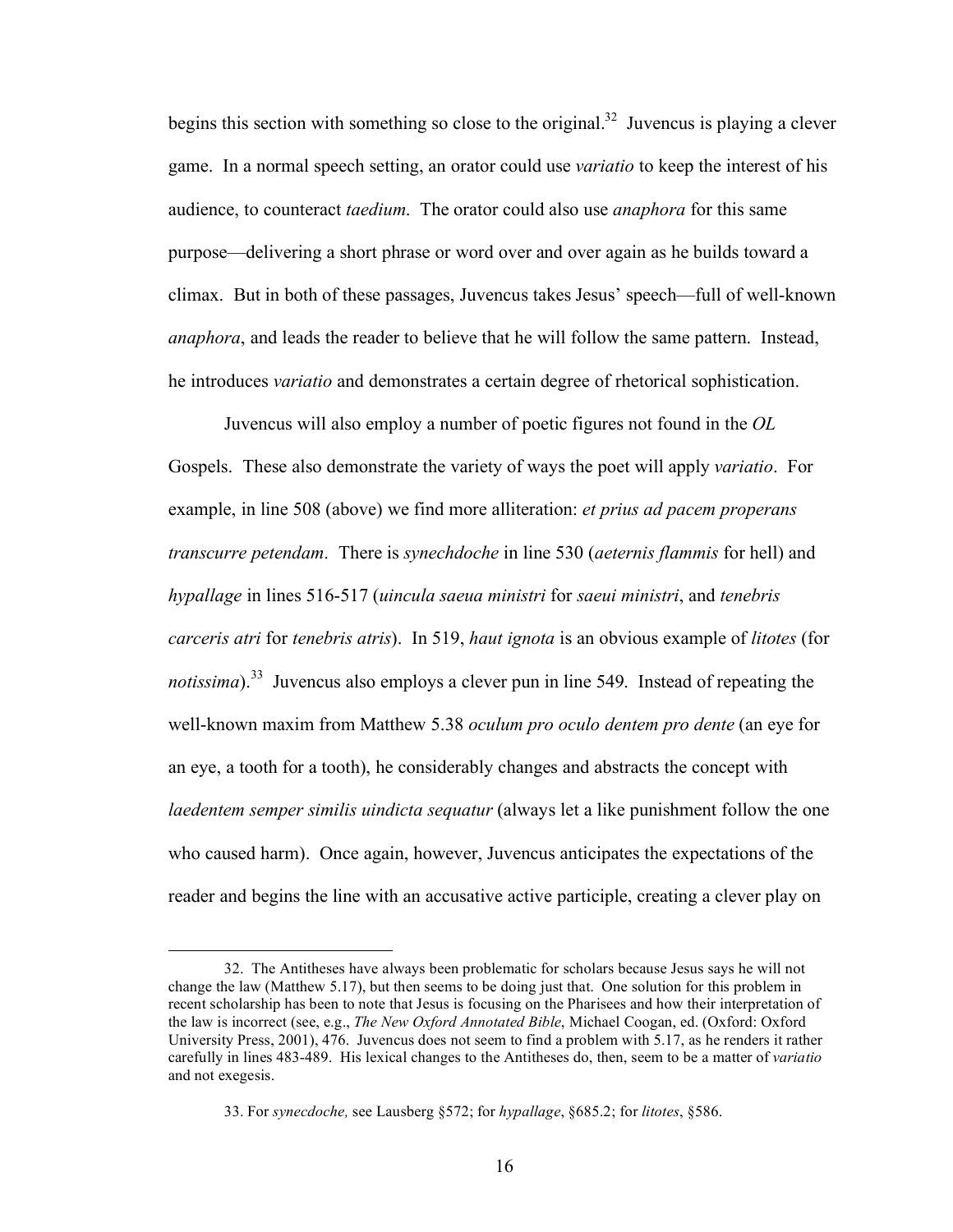words between *dentem* and *laedentem*.

From this same section, let us look at lines 523-530 in full:

Si te forte oculi dextri laqueauerit error, Auctorem miserae properans conuellito labis Et iaculare procul. Nam membrum perdere refert 525 Exiguum, flammis quam totum dedere corpus Perpetuisque animam pariter conuoluere poenis. Et si dextra manus mentem per deuia ducit, Erroris causam praestat decidere ferro, Quam totum aeternis corpus concedere flammis. 530

And the corresponding section from Matthew 5:

29 Quod si oculus tuus dexter scandalizat te, erue eum et proice abs te; expedit enim tibi, ut pereat unum membrorum tuorum, quam totum corpus tuum eat in gehennam.

30 Et si dextera manus tua scandalizat te, abscide eam et proice abs te. Expedit [enim tibi] ut pereat unum membrorum tuorum, quam totum corpus tuum eat in gehennam.

Here again the poet is faced with a heavily anaphoric portion of the Sermon, and although he remains loyal to the sense of the original (just as in previous examples), he does not use a single verb from the original text, removes the anaphora, abstracts the concepts (the "wandering of the right eye," the "author of the wretched sin," or the "cause of the error"), and includes rhetorical figures such as alliteration (e.g., 527, 528) and *hyperbaton* (e.g., 527).<sup>34</sup> The poet also has added his own line (527), with a vivid description of a soul coiled up, as though by a snake, in eternal punishments: *perpetuisque animam* 

*pariter conuoluere poenis*.

Finally, there is one more example of *variatio* from the Sermon on the Mount that should be examined before we move on. In Matthew 7.13-17, Jesus describes two paths: one path is through the narrow gate and leads to salvation, but few take it; the other path

 <sup>34.</sup> For *hyperbaton*, see Lausberg, §716*.*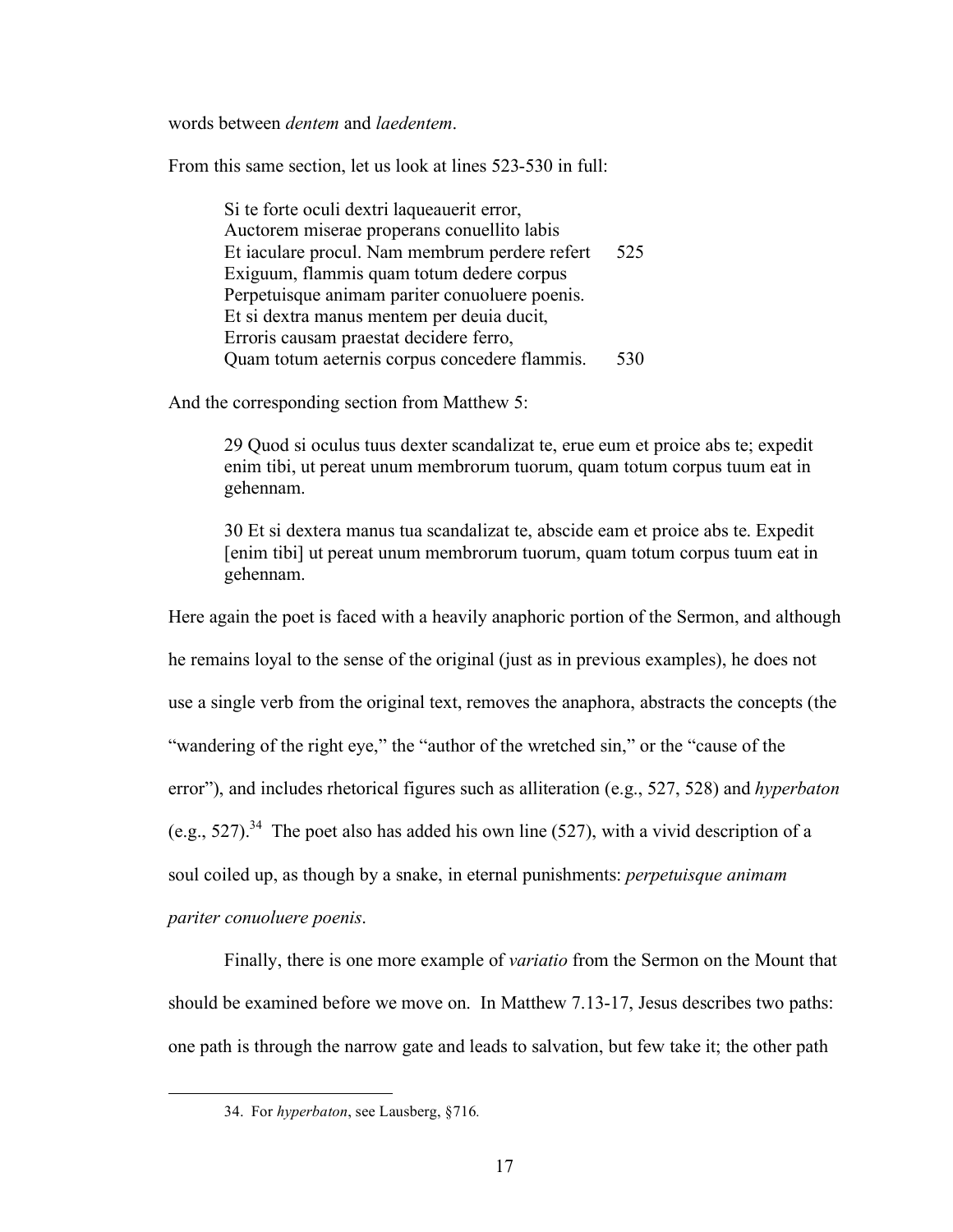is wide and spacious, and many take it, but it leads to damnation:

13 Intrate per angustam portam; quam lata et spatiosa est via, quae ducit ad perditionem, et multi sunt, qui intrant per eam; 14 quam angusta est via, quae ducit ad vitam, et pauci sunt, qui inveniunt eam.

The first two lines (679-689) of Juvencus' take of these verses is remarkably close to the

*OL* Gospel text:

Ite per angustam, iusti, super aethera portam. Quam lata et spatiosa uia est, quae limite laeuo

Once again, however, Juvencus seems to be experimenting with the expectations of the

reader. After the first two lines he expands on the passage considerably, and finishes with

five lines of simile that have no corresponding text in the Gospels:

Praeruptum conuoluit iter caligine mortis, Innumeraeque illam penetrant per prona cateruae! Vitalis uastis stipatur semita saxis, Celsaque uix paucos ducit per scrupea uirtus. At si quos nimium fallax inlexque malorum 685 Planities suasit deformi lubrica lapsu, Adripit hos pronosque trahit uelut impetus amnis, Aut alacer sonipes ruptis effrenus habenis, Aut rectoris egens uentosa per aequora puppis.

In Juvencus, the wide and spacious path to the left envelops (here we see *convolvere*  again) the steep journey with the shadow of death, and yet innumerable crowds of men take it. The life-giving path, on the other hand, is crowded in by huge rocks, and lofty virtue leads scarcely even a few men along its steep difficulties. Our poet describes the two paths of the Gospels in very vivid detail, expanding the original verses considerably and lending the passage the flavor of epic. Then, beginning at 685, one of the few similes of the poem appears: "But if the very deceitful and enticing plain of evils—slippery with its ugly slope—entices any of them, it snatches them up and drags them headlong like the rush of a river, or like a swift unbridled horse, its reins broken, or like a ship on the windy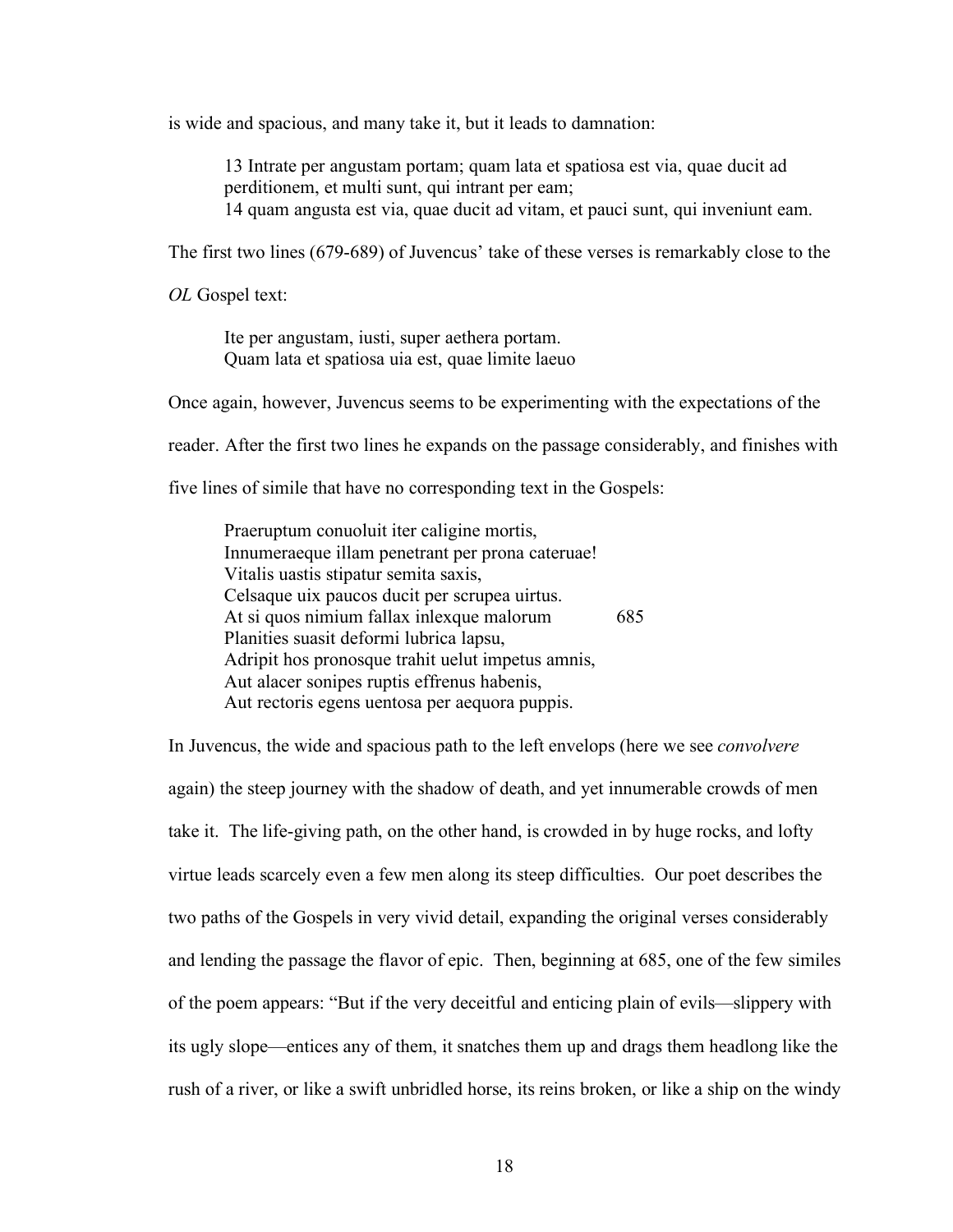sea lacking a captain." The simile is exceptional and may "betray an ambition to write on a grander scale.<sup>35</sup> It also calls to mind similar passages from Vergil, Lucan, and Horace.<sup>36</sup>

There are, of course, many other passages worth pointing out in Book 1 and elsewhere, but the above examples should give a good idea of Juvencus' general style one that follows the Gospels faithfully (excuse the expression), but commonly includes changes and minor expansions. These changes often occur to fit the meter, but also experiment with the expectations of the readers and give the Gospels more of an "epic feel."37

This brings us back to Jerome and what he meant by *paene ad verbum*. Michael Roberts situates the problem within the context of grammatical versus rhetorical paraphrase (the focus of his book) and concludes that Jerome describes it in such a way to minimize the literariness of the *ELQ* in an "apologetic manner." According to Roberts, "[t]here was danger that the "majesty" of the Holy Scriptures might be diminished [by pagan learning]."38 Green, on the other hand, notes that Jerome's vocabulary for translation varies considerably, and he "does not have a simple opposition between two

 <sup>35.</sup> Green (2006), 86, in a discussion of this passage.

<sup>36.</sup> In *Odes* 4.2 Horace describes a river (*amnis*) rushing down from a mountain and overflowing its banks. In Vergil, *Aeneid* 11.600 as Aeneas and the Trojans prepare to storm the city of Latinus, the horses are described fighting their reins: *insultans sonipes et pressis pugnat habenis*. In *Aeneid* 6.335 and *Georgics* 1.206, the seas are described *ventosa per aequora*, as above in 689. Finally, although not verbally similar, this passage calls to mind the theme at the beginning of Lucan 7, when Pompey concedes to battle Caesar after the urging of Cicero, and lets go the reins of the people to their rage, like a sailor who gives control to the winds (7.123-127).

<sup>37.</sup> For more on allusions to epic, see 25-31 and the notes to the translation 132-142 below.

<sup>38.</sup> Roberts (1985), 75-76. This is a false dichotomy, and we have already mentioned that a classical education was common for Christians as well as pagans. We will return to the question of Jerome's opinion of Christian poetry later, see p. 37-39 below.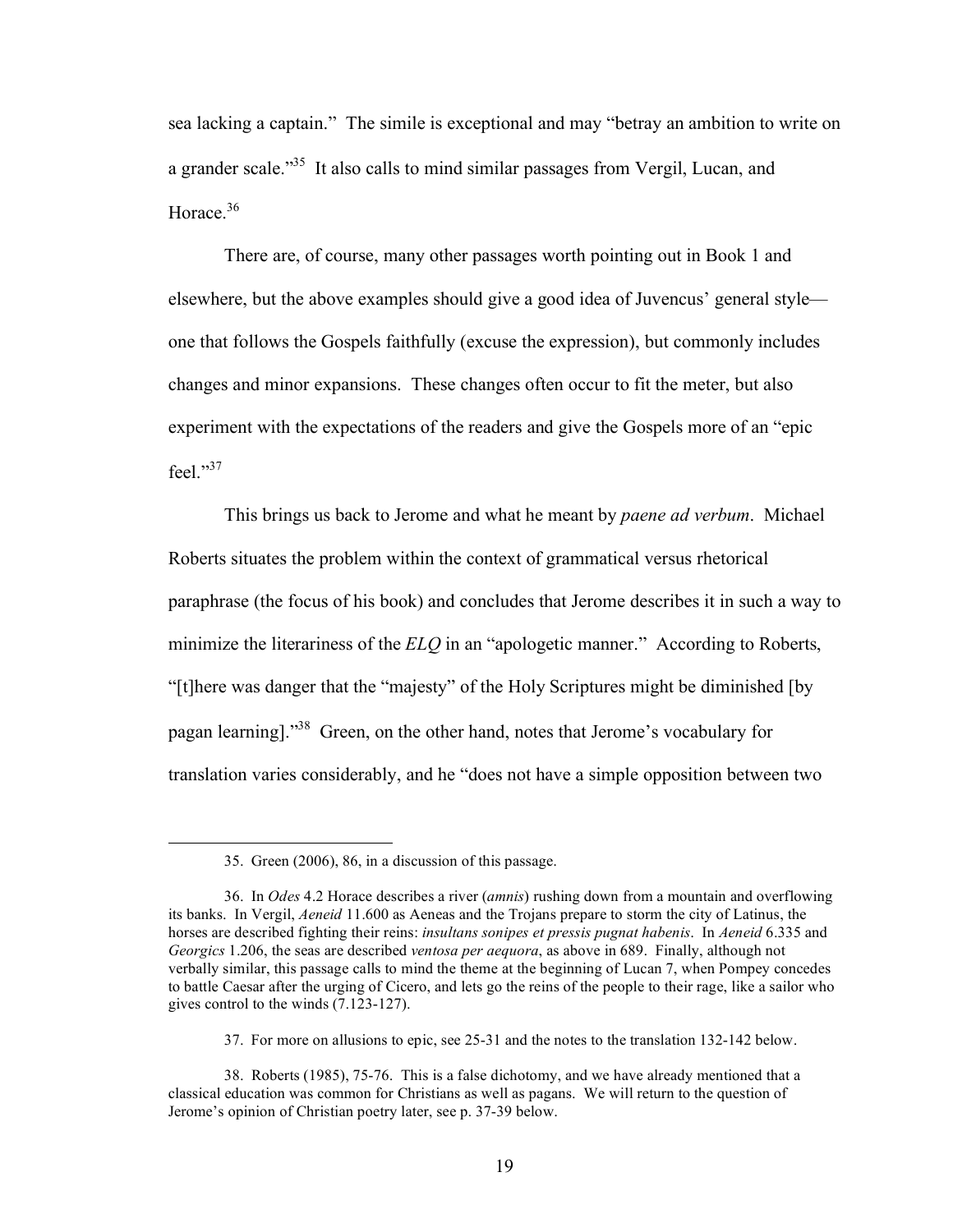kinds of paraphrase but  $\ldots$  reacts in different ways to different situations.<sup>39</sup> The problem for both authors is that Jerome qualifies the poem specifically as *paene ad verbum*—almost "word for word" not "verse by verse."<sup>40</sup> Jacques Fontaine, who wrote at roughly the same time as Roberts, helps resolve this problem. He contrasts the different Latin words for translation (*versio, conversio, interpretatio*) and then points out that *transferre* (the verb from Jerome) and its substantive *translatio* is closer in meaning to transposition than to our modern idea of translation.<sup>41</sup> This is, of course, exactly what Juvencus is doing – transposing the Gospel story into a new epic format. This definition of *transferens* considerably improves our understanding of Jerome, but we still have not cleared up the meaning (or degree of specificity) of *paene ad verbum*. The Late Antique author Macrobius, in his commentary on Vergil in the *Saturnalia*, first describes how much Vergil borrows from Homer, and then writes the following (5.3.1-2):

3 Et si vultis me et ipsos proferre versus *ad verbum paene translatos,* licet omnes praesens memoria non suggerat, tamen qui se dederint obvios adnotabo:

νευρὴν μὲν μαζῷ πέλασεν, τόξῳ δὲ σίδηρον. $^{42}$ 

Totam rem quanto compendio lingua ditior explicavit? Vester licet periodo usus idem tamen dixit?

adduxit longe donec curvata coirent

inter se capita et manibus iam tangeret aequis,

laeva aciem ferri, dextra nervoque papillam.<sup>43</sup>

3 And if you want me to produce even those things *translated almost word for word*, although my present memory will not supply all of them, nevertheless those which obviously offer themselves I will note:

40. Ibid., 44.

41. Fontaine (1981), 70-71: "[*Transferre*] correspond au substantif *translatio*; qui est en latin l'équivalent usuel du terme technique exprimant le processus figuratif fondamental de la *metaphora*. Il implique donc métaphorisation, soit, en termes issus du latin, transposition."

42. Homer, *Iliad* 4.23. Translation is mine.

43. Vergil, *Aeneid* 11.860-862. Translation is mine.

 <sup>39.</sup> Green (2006), 45.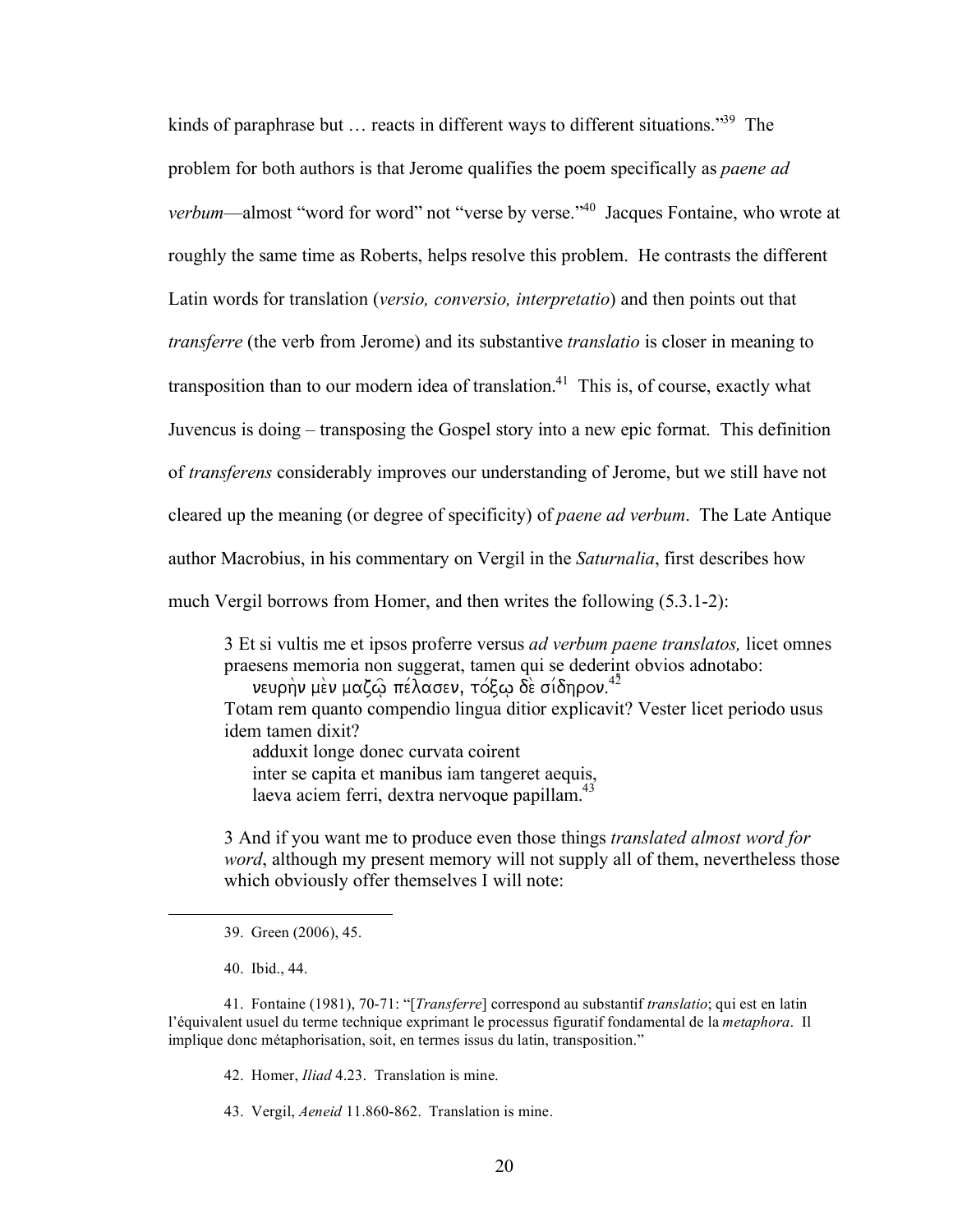*He drew the bowstring to his chest, and the iron arrowhead back to the bow.* How carefully has this richer language set forth this entire matter? But nevertheless, has your master (Vergil), having used the same sentence, not said the very same thing?

*She drew (it) back greatly until the curved ends met each other and now with level hands, the left touches the sharp point of iron, and the right her breast with the string.*

Immediately we see that Macrobius' concept of *tranferre paene ad verbum* is very reminiscent of how Juvencus changes the Gospels: the scene is followed closely, but there is a small amount of expansion and several small details are added. I do not mean to suggest that Macrobius borrows from Jerome, nor to comment on the quality of his criticism, but merely to show the flexibility of the Latin phrase *paene ad verbum*. While our modern minds want this to imply something very specific—something similar to our word *translation*—clearly it is a phrase that was very well suited to describe the *ELQ*.

#### *Teaching and Exegesis*

Our observations thus far anticipate the following evaluations of teaching and exegesis and classical allusions in the poem. That is, we have seen that Juvencus follows the narrative of the Gospel story very closely. Switching from prose to hexameter requires some change, however, and he frequently adds poetic figures and epic language. Broadly speaking, Juvencus is much more of a poet than an exegete. The small changes that the poet does make to his source texts are almost always for aesthetic purposes or to fit the meter, and almost never in order to explain a particular passage of the Gospels or to suggest a particular doctrinal interpretation. That being said, there are many instances—usually only a word or two—that scholars take to reflect a particular

21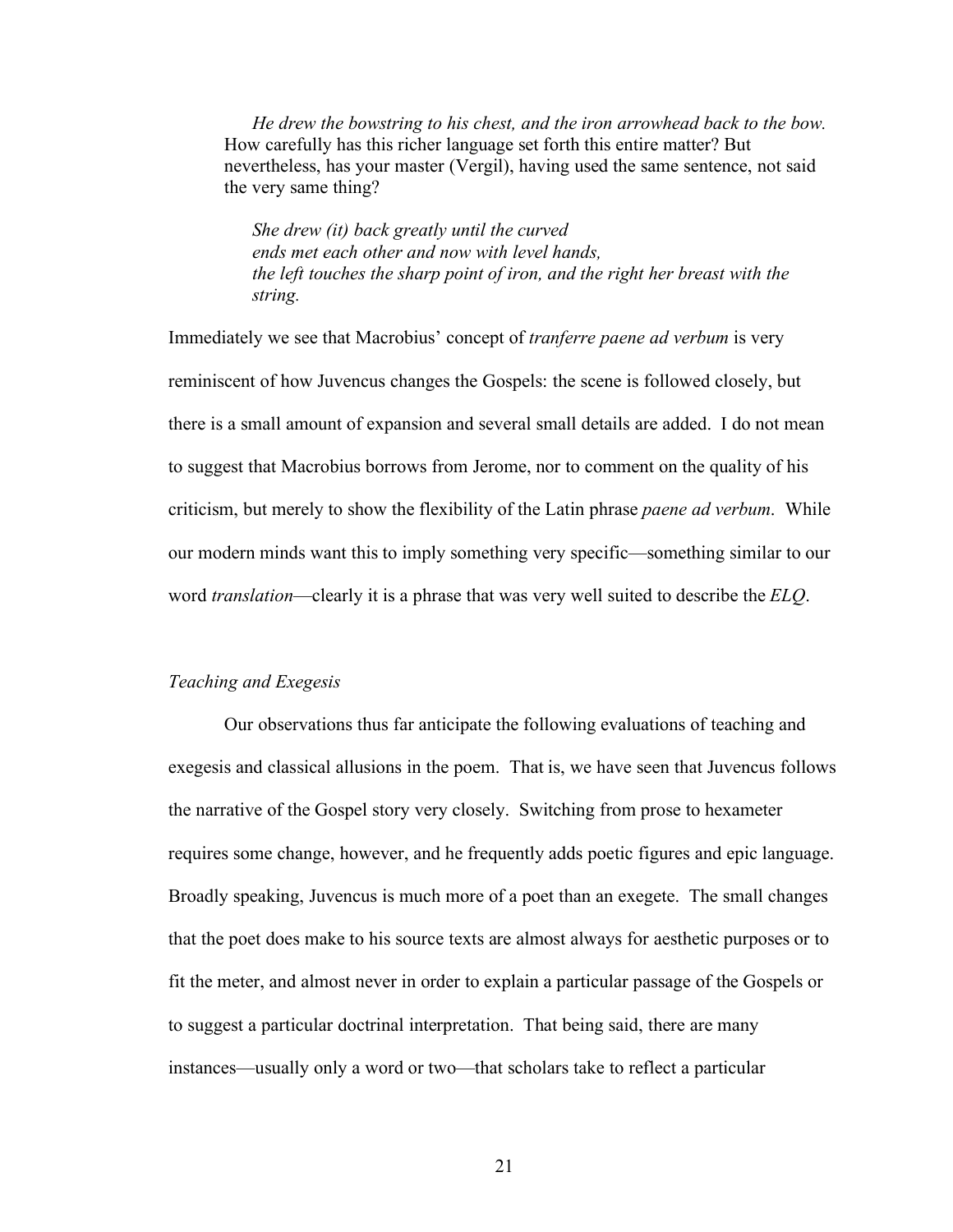theological background (admittedly the distinction between reflection and suggestion can be very thin).<sup>44</sup> Occasionally Juvencus will explain a particular verse, also very briefly. An example of the latter can be found in Book 1 during the visit of the Magi, when Juvencus explains the significance of the three gifts for Jesus:

… tum munera trina Tus, aurum, murram regique hominique Deoque 250 Dona dabant. …

They give three gifts—incense, gold, and myrrh, tributes for the king, the man, and the God.

As humble as this example may seem, it is one of the more (if not most) expansive examples of explanation to be found in the *ELQ*. Examples of exegesis can be even more subtle, for example in line 679: *Ite per angustam, iusti, super aethera portam*. In the Gospel version, there is no mention of heaven, whereas here in Juvencus' line some scholars have seen the phrase *super aethera* as lending an "eschatological" focus to Jesus' command.<sup>45</sup> Other efforts to find examples of exegesis typically deal with phrases as small as *super aethera*, and require a sharp eye. I, like Green, would urge caution in reading too much into each one or two word expansion in order to find a strain of exegesis.<sup>46</sup>

 <sup>44.</sup> See R.P.H. Green, "The *Evangeliorum Libri* of Juvencus: Exegesis by Stealth?" in *Poetry and Exegesis in Premodern Latin Christianity: The Encounter between Classical and Christian Strategies of Interpretation*, Willemien Otten and Karla Pollmann, eds. (Leiden: Brill, 2007) for distinctions of implicit and explicit exegesis, which he terms "macro-" and "micro-" exegesis (71) and the need for caution in identifying the latter in Juvencus (75).

<sup>45.</sup> Green (2006), 85. Here Green cites from Emanuela Colombi, "Paene ad verbum: gli *Evangeliorum libri* di Giovenco tra parafrasi e commentario," in *Cassiodorus* 3 (1997), 9-36. Colombi's article and Rudolf Fichtner, *Taufe und Versuchung Jesu in den Evangeliorum libri quattuor des Bibeldichters Juvencus (1.346-408)*, Beiträge zur Altertumskunde (Stuttgart: B.G. Teubner, 1994) are two important works on exegesis in Juvencus.

<sup>46.</sup> Green (2006), 90. His discussion of exegesis is very thorough and includes a closer look at Christian and biblical vocabulary. See pages 84-103. In his review of Fichtner (*Gnomon* 3 [1997]), Michael Roberts thinks that "there has been a tendency to downplay or dismiss [the exegetical element]" of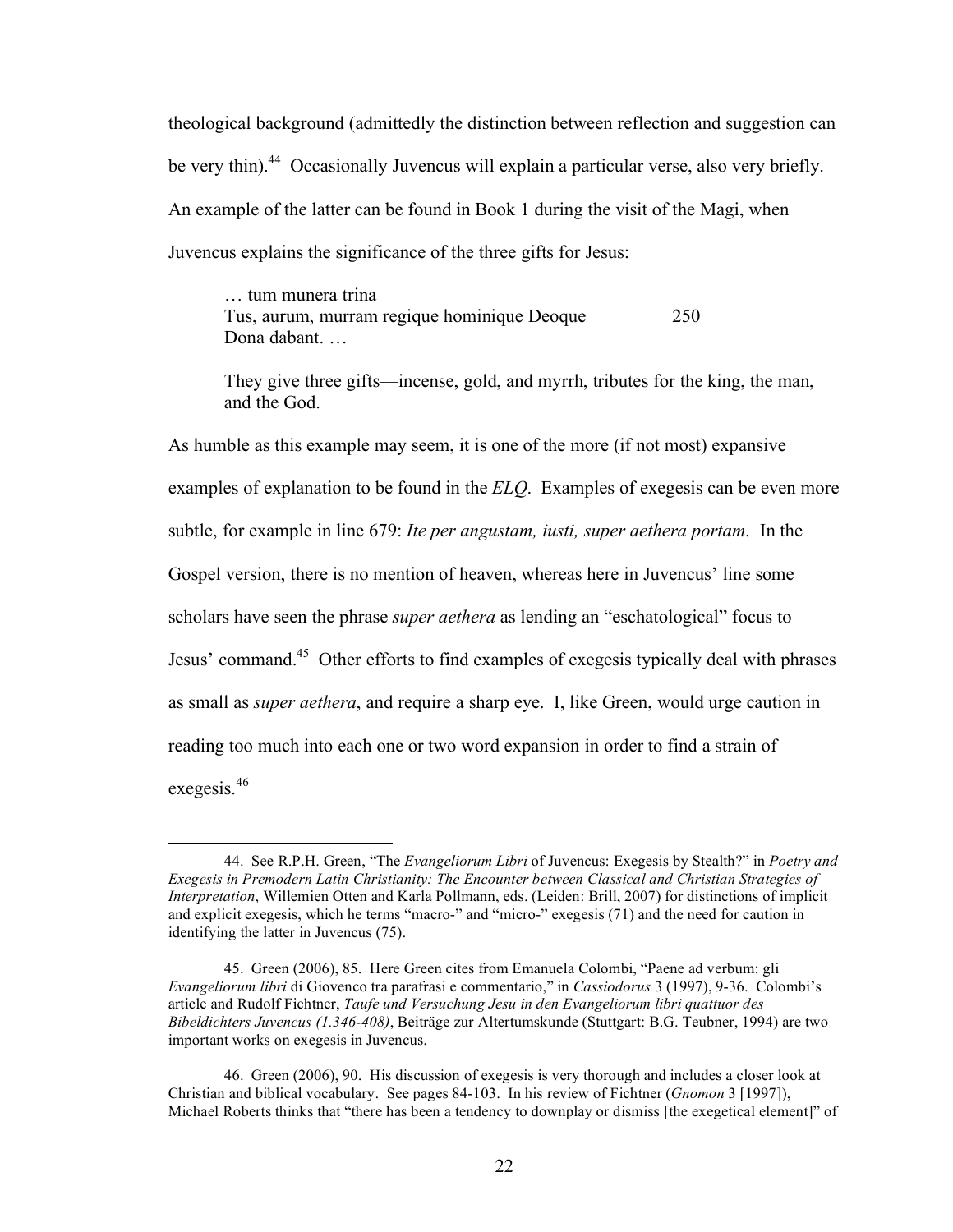There are several larger exegetical themes that are worth pointing out. Light is a recurring motif throughout the *ELQ*, especially in the contrast between the light of salvation (often associated with Jesus) with the darkness of death.<sup>47</sup> In fact, *lumen* and *lux* are both very common throughout the poem, including Book  $1^{48}$  Green explains Juvencus' emphasis on light in theological terms. According to Green, Juvencus so often returns to the theme of light in order to relate the poem to the popular pagan deity, *Sol Invictus* (the unconquered sun), though whether that relationship is "inclusive or antagonistic" is uncertain. $49$  In a recent article, Green also notes how the vocabulary in four particular scenes of the *ELQ* seems to give the poem a slightly "anti-Arian" stance, or at least presents a version of Jesus that avoids some of the theological difficulties of the Council of Nicaea, such as the relationship between God and Jesus.<sup>50</sup> In Book 1, for example, lines 305-306 render Luke 2.52:

At puer obsequiis apte praedulcibus ambos 305 Ad proprium semper cogens nectebat amorem.

As Green points out, here Juvencus focuses on Jesus' relationship with other humans, whereas in the Gospels, Jesus is growing in favor *apud Deum et homines* (among God

50. Green (2007), 76-80.

Juvencus (558), but likely would agree with my statement above, also saying: "Juvencus' intrusions are often subtle and depend on lexical choice. Typically they do not draw attention to themselves. An uninformed reader can pass them by without realizing the interpretative point" (ibid.). I stand by my above assertion that even if a subtle, perhaps even persistent, "exegetical element" exists, Juvencus still draws more attention to his epic language and allusions than to exegesis or interpretation.

<sup>47.</sup> For a book exclusively on light in Juvencus, see Wilfrid Röttger, *Studien zur Lichtmotivik bei Iuvencus* (Münster: Aschendorff, 1996).

<sup>48.</sup> For especially frequent occurrences, see Zechariah's prophesy (115-129) and Jesus' "Light of the World" parable in the Sermon on the Mount (477-482).

<sup>49.</sup> Green (2006), 123.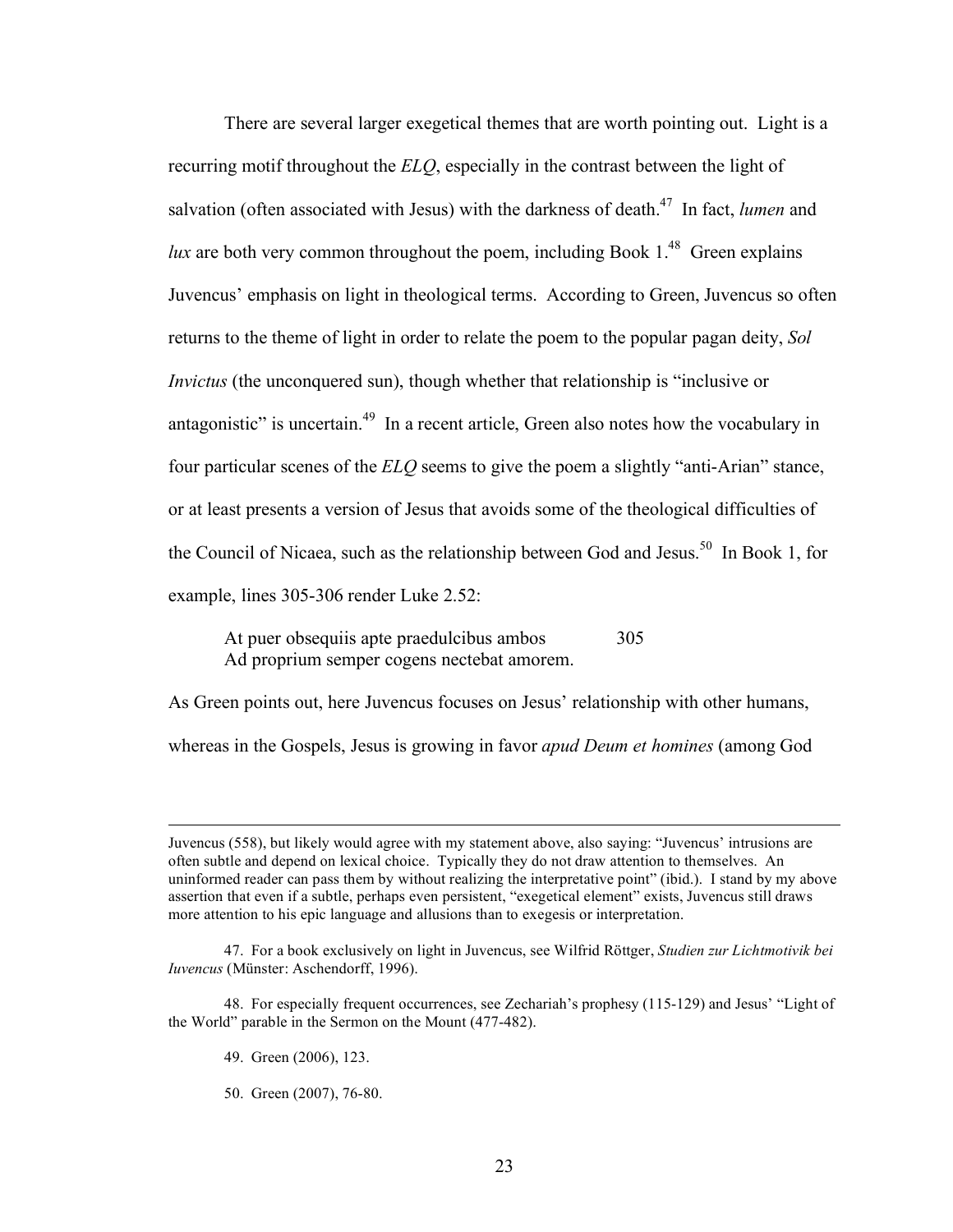and men).<sup>51</sup> The poet nicely avoids the relationship of God and Jesus. This is certainly an interesting and subtle reading, though it is also a clear example of a "microexegetical" reading, and we can see why Green titled his article *Exegesis by Stealth*.

One other exegetical theme worth examining before moving on is the question of anti-Semitism in Juvencus, significant not only for its own sake but also because of some important responses in arguments that have identified it. Beginning with one of the earliest scholars of Juvencus, Charles Marold, an anti-Semitic strain has been identified in the *ELQ*. 52 The reasons for this are varied, and some are more valid than others: the fact that Juvencus begins with Luke instead of Matthew, thereby avoiding the Jewish genealogy of Jesus; that in following Luke 1, Juvencus still avoids some Jewish aspects, such as skipping the genealogy of Zechariah or the circumcision of John the Baptist; or that the Jews are frequently spoken of in disparaging language. Green demonstrates that the avoidance of clusters of Hebrew names, such as in a genealogy, are a metrical issue more than anything else. Also, the circumcision of Christ is not avoided, and Juvencus speaks of various other figures more negatively than he does the Jews.<sup>53</sup> It is better to consider this issue in terms first applied by Reinhart Herzog. Anti-Semitism in Juvencus,

 <sup>51.</sup> Ibid., 77-78. There are three other passages Green focuses on: 2.637, where Juvencus avoids the phrase from John 5.19 "truly I say to you, the Son can do nothing of his own accord;" 3.503-504, where Juvencus skips over part of Matthew 19.17; and 4.692-693, where Juvencus leaves out Jesus calling out on the cross (Matthew 27.46).

<sup>52.</sup> Green (2006), 103-112 for his section on anti-Semitism. Other works treating the subject: Charles Marold, "Ueber das Evangelienbuch des Juvencus in seinem Verhältniss zum Bibeltext," in *Zeitschrift für wissenschaftliche Theologie* 33 (1890), 329-41; J.M. Poinsotte, *Juvencus et Israël. La représentation des Juifs dans le premier poème latin chrétien* (Paris: Presses Universitaires, 1979); A.P. Orbán, "Die Versifikation von Lk 1, 5-80 in den Evangeliorum Libri quattuor des Juvencus: Eine Analyse von Juvenc. 1.1-132," in *Zeitschrift für die Neutestamentliche Wissenschaft* 83 (1992); and Reinhart Herzog, *Die Bibelepik der lateinischen Spätantike 1: Formgeschichte einer erbaulichen Gattung* (Munich: Wilhelm Fink, 1975), especially 99-145.

<sup>53.</sup> Green (2006), 106-108, 111.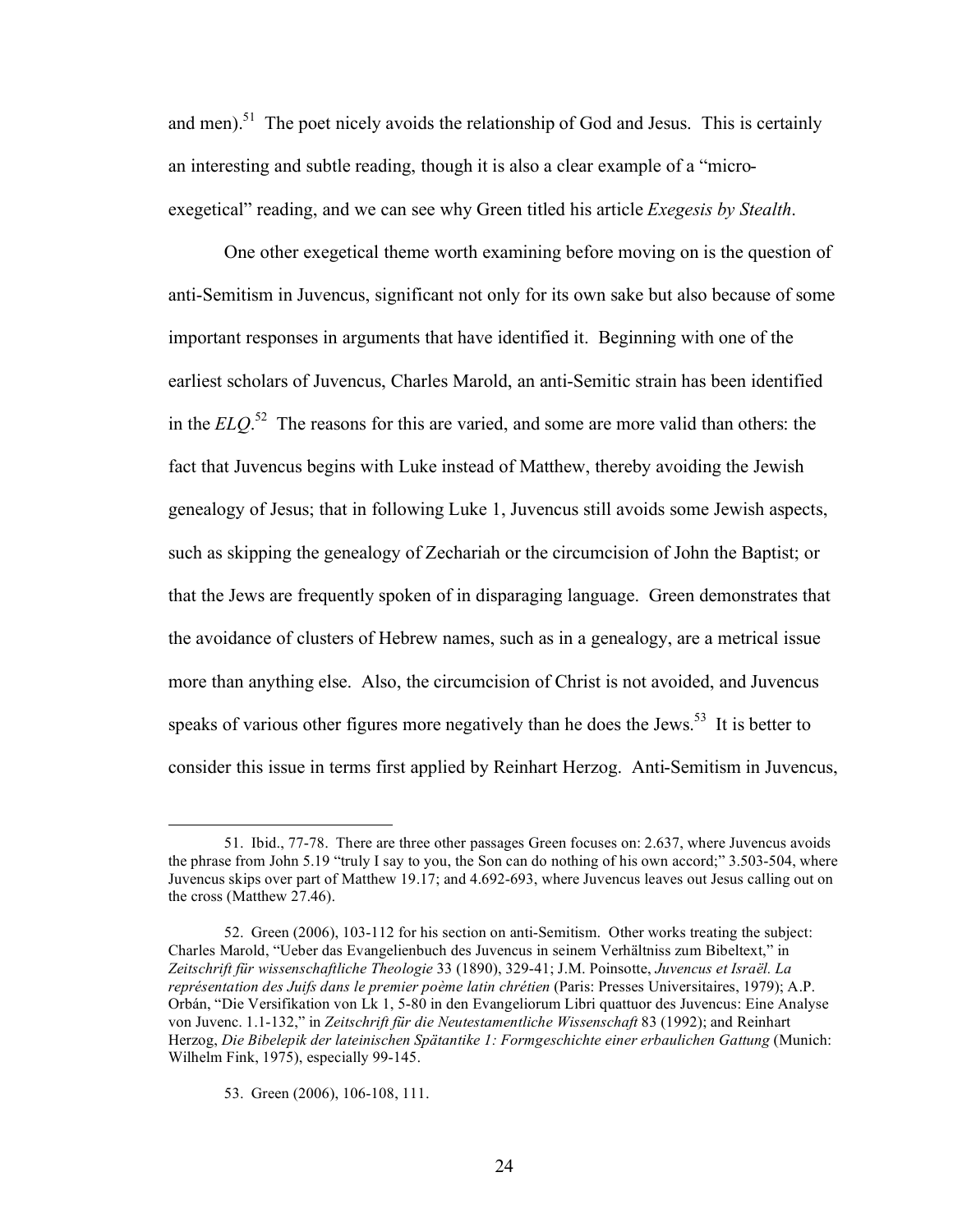or *Entjudaisierung*, can be understood in the context of a larger aim of *Christianisierung*  or *Applanierung*. 54 While Juvencus may minimize the Jewish background of Jesus and the Gospels, it is less in the interest of anti-Semitism, per se, and more in the interest of universalizing the Christian message, in expanding the scope beyond Israel and making it more meaningful to his own Roman-Christian audience. Herzog's main example of universalizing *Entjudaisierung* is line 1.123, where Zechariah calls God the parent of the stars and the earth, the sea and mankind, instead of only the Lord God of Israel.<sup>55</sup> Another often-examined instance of *Christianisierung* in Book 1 is Juvencus' version of the Lord's Prayer (590-603), specifically line 595 where he calls the bread *vitalis* (lifegiving). Some scholars see this as alluding to the Eucharist.<sup>56</sup> Green also provides a number of terms found throughout Juvencus—*terrae, homines,* or *populi* (the whole earth and all of mankind)—that add a universalizing message to the epic. $57$ 

### *Classical Epic in the ELQ*

The *ELQ* is not without over-arching exegetical themes. The poet does not, however, add long passages of interpretation or exegesis, and what changes he does make normally consist of only a word or two and require a discerning eye. So absent is the voice of the poet that Herzog has argued that Juvencus did not want to separate his voice

57. Green (2006), 103-104.

 <sup>54.</sup> For the first two: "un-Semitizing" (moreso than *anti-*Semitizing) and "Christianizing" respectively. *Applanierung* is a very difficult word to translate into English, so I follow Green's explanation: "the removal of material that was not understood or was deemed foreign to the poet's purpose, while at the theological level it is an attempt by the poet to 'Christianize' his material by replacing the national orientation with explicitly Christian concerns" (2006), 104-105. See Herzog, 111-124.

<sup>55.</sup> See Herzog, 112 or Green (2006), 105.

<sup>56.</sup> For example, Herzog (ibid.), and Colombi (1997), and Green (2007), 75-76.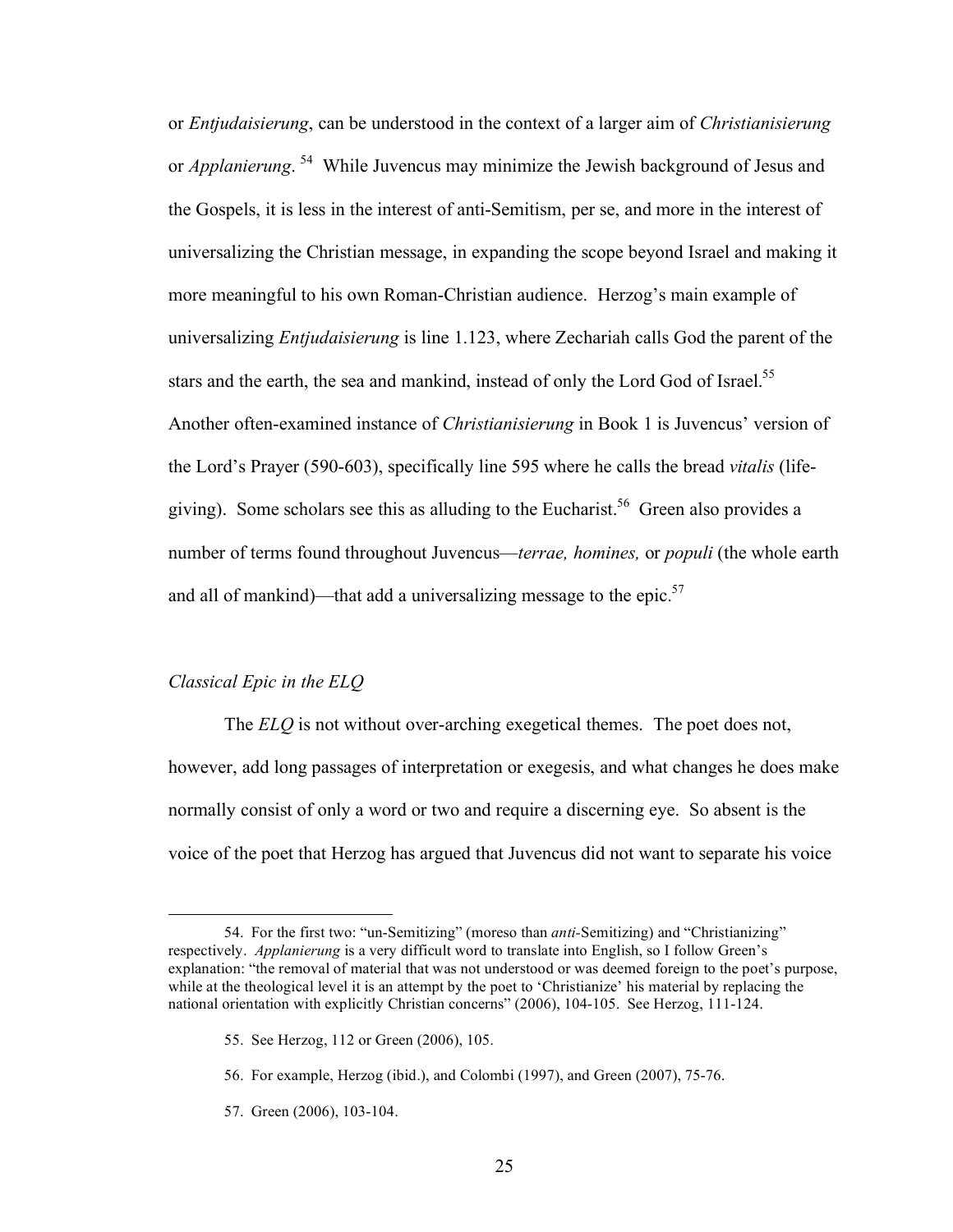from that of the evangelist. In effect, according to Herzog Juvencus is writing a new Gospel for a new Roman-Christian world.<sup>58</sup> The voices of classical authors are not absent, however, and Juvencus seems as intent on creating a new epic as a new Gospel. The *ELQ* is full of classical allusions and epic language, many examples of which we have already seen. To appreciate the full extent of the classical language, I have included endnotes after the text and translation.<sup>59</sup> Nevertheless, a few key examples can also demonstrate the variety of allusions—both imitative and emulative—in the *ELQ*.

*Inmortale*. From the first word of the poem Juvencus immediately calls to mind several classical poems. He sets the tone for his epic with the first word—Christianity is the path to immortality—just as Homer did with  $\mu \hat{\eta} \nu \nu$  and Vergil with *arma virumque*.<sup>60</sup> The word itself is Lucretian, and various scholars have closely investigated it and other Epicurean language of the preface. This leads us to our first and perhaps most important hermeneutic lesson of the *ELQ*—although Juvencus constantly uses epic language that he borrows from several poets, especially Vergil (but also Lucan, Statius, and Lucretius), there is not always "interpretative complexity," or allusion.<sup>61</sup> That is, Juvencus is not always asking us to reflect back on the original source of his language and use that as a hermeneutic tool. This seems to be the case here, and the importance (or meaning) of the

 <sup>58.</sup> Herzog (1985), 93.

<sup>59.</sup> See Appendix, p. 143-152, below. In many places where I talk about "general epic language," the appendix will give more specific references to classical authors and texts.

<sup>60.</sup> Robert Carruba, "The Preface to Juvencus' Biblical Epic: A Structural Study," in *American Journal of Philology* 114:2 (1993), 306.

<sup>61.</sup> Quote from Michael Roberts, "Vergil and the Gospels: The Evangeliorum libri IV of Juvencus," in *Romane memento: Vergil in the Fourth Century*, Roger Rees, editor (London: Duckworth Publishers, 2004), 50. Roberts here also notes the prevalence of Vergil in Juvencus: "92% of the vocabulary of Book 1 is Vergilian and all lines in the book but two contain words that occur in the same place in the line in both authors."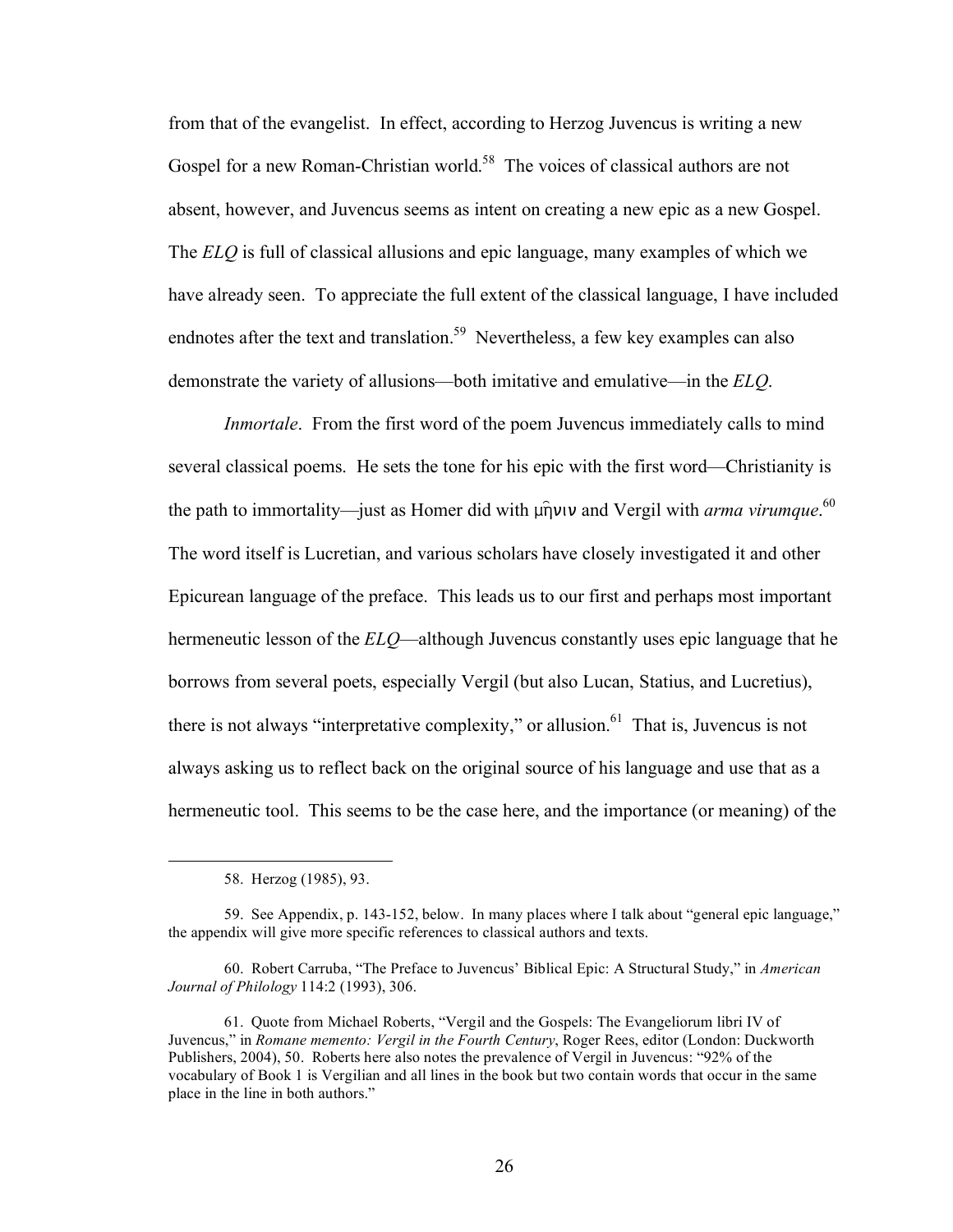Lucretian language is unclear. $62$  Another example of the danger of over-interpretation is the last line of the preface (27): *ut Christo digna loquamur*. This is almost certainly a reference to *Aeneid* 6.662: *Phoebo digna locuti*. 63 There is the real possibility that Juvencus is implying a replacement of the traditional god of poetry, Apollo, with Christ. But does Juvencus want us to take this comparison further still, and to explore further differences or similarities between Jesus and old pagan gods? Where exactly this thin line of interpretation lies and when we, as readers, have crossed it, are difficult questions. As Green says, "In the ultimate scheme of things the classical poets are inferior, and transitory; but here and now their aesthetic value is not negligible, and they are an integral contribution to the poetic appeal [of Juvencus]."64 Where this aesthetic value is employed (nearly everywhere) is obvious – discovering whether Juvencus is merely affecting epic language or if there is a more complex allusion at hand is the challenge.

There are allusions to Homer and Vergil elsewhere in the preface. Juvencus refers to them both, as the *cantus fluentes de Smyrnae fonte* (9) and the *dulcedo Minciadae Maronis* (10).<sup>65</sup> Here both classical epic poets—the foundations of Greek and Roman literary culture respectively—are associated with ancient rivers, Homer with the *fons* of Smyrna and Vergil the Mincio. Not to be outdone, Juvencus has his own river, one associated instead with the Judeo-Christian world—the Jordan  $(27)$ .<sup>66</sup> In poetry, the

 <sup>62.</sup> Green (2004), 211-213 for a close look at Lucretius in the preface. This is largely a response to Carruba (1993).

<sup>63.</sup> Green (2006), 22-23.

<sup>64.</sup> Ibid.. There is also the question of the context of the passage from the *Aeneid*. Aeneas is in the underworld, so is Juvencus comparing *Elysium* and heaven? Green also considers this question here, but this is another example of when determining where to stop interpreting intertextual references is difficult.

<sup>65. &#</sup>x27;songs flowing from the spring of Smyrna,' 'the sweetness of Minciadean Maro.'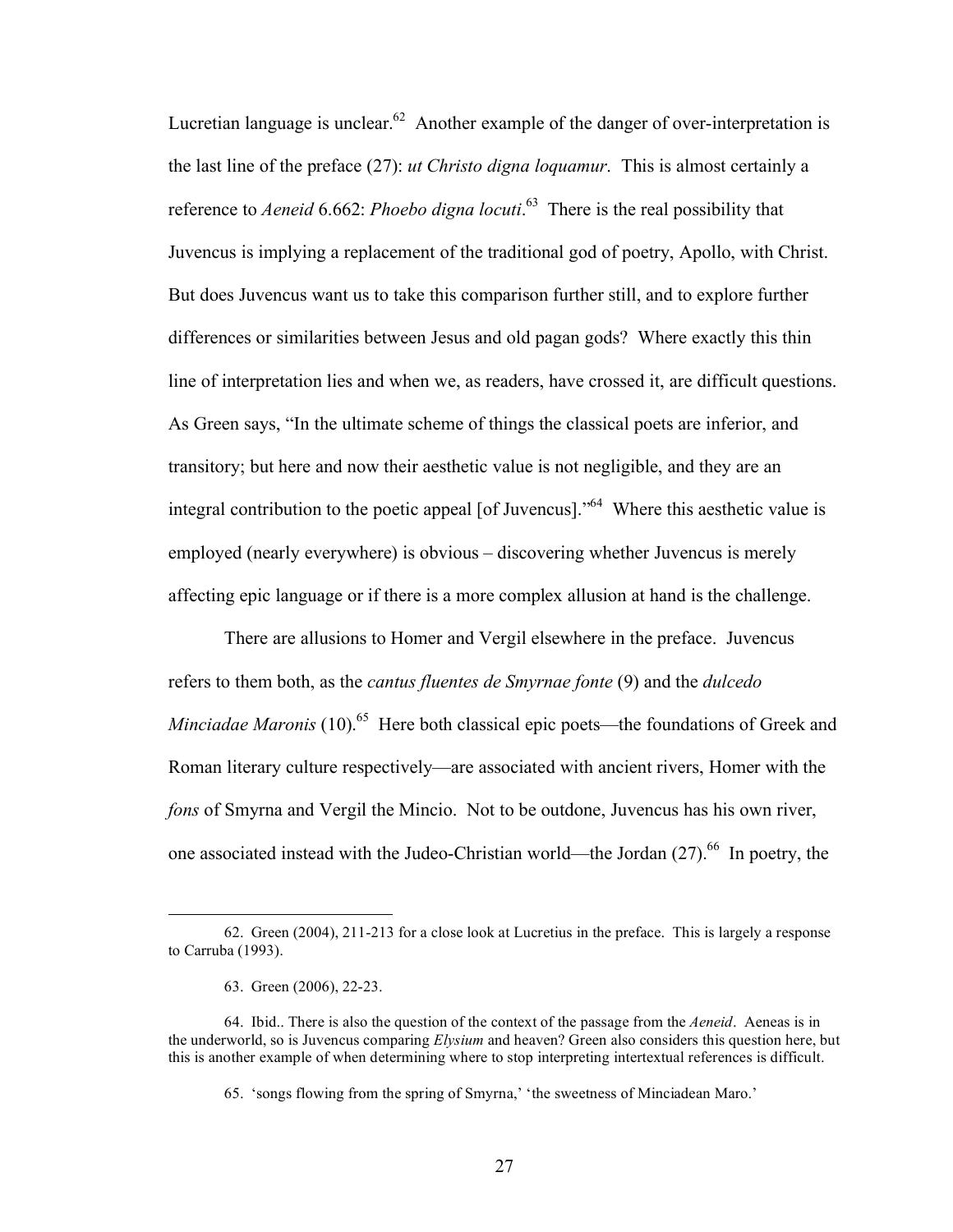use of springs and rivers that prepare the poet or provide inspiration is not uncommon. In the *ELQ*, however, cleansing also carries another meaning—the Jordan is the river where Jesus was baptized.<sup>67</sup>

Klaus Thraede first used the term *Kontrastimitation* while describing Christian Latin poetry. This phenomenon occurs throughout the *ELQ* and is one of the more interesting kinds of allusion. $68$  It can be thematic and experiment with genre boundaries, such as how Juvencus invokes the Holy Spirit (*Sanctificus Spiritus*, 25-26), as opposed to the muse or goddess of classical poetry. The *ELQ* is a celebration of deeds (*gesta,* 19), the classical realm of epic. These *gesta*, however, are not battles or worldly triumphs, but the life-giving (*vitalia*) deeds of Christ, and we can see the challenge that Juvencus gives to his predecessors and the emulative character of the poem.<sup>69</sup> In its purest form, however, *Kontrastimitation* is a lexical imitation, where the context of the words or phrase in the original poem contrasts with that of the same words in the imitator and helps deepen our understanding of the new poem. One example of this from Book 1 is when Juvencus describes the star that leads the Magi to Jesus (243-245):

Ecce iteris medio stellam praecurrere cernunt Sulcantem flammis auras, quae culmine summo Restitit et pueri lustrata habitacula monstrat.

But look, they see mid-journey a star rushing ahead, plowing the sky with its flames, and it stops over the top of a building and shows the illuminated house of the boy.

 <sup>66.</sup> Carruba, 310.

<sup>67.</sup> Green (2006), 21-22. Other "irrigation of the Muses," e.g. Propertius 3.3.51-2, Ovid, *Amores* 3.9.25-6.

<sup>68.</sup> Roberts (2004), 49.

<sup>69.</sup> Roberts (2004), 48.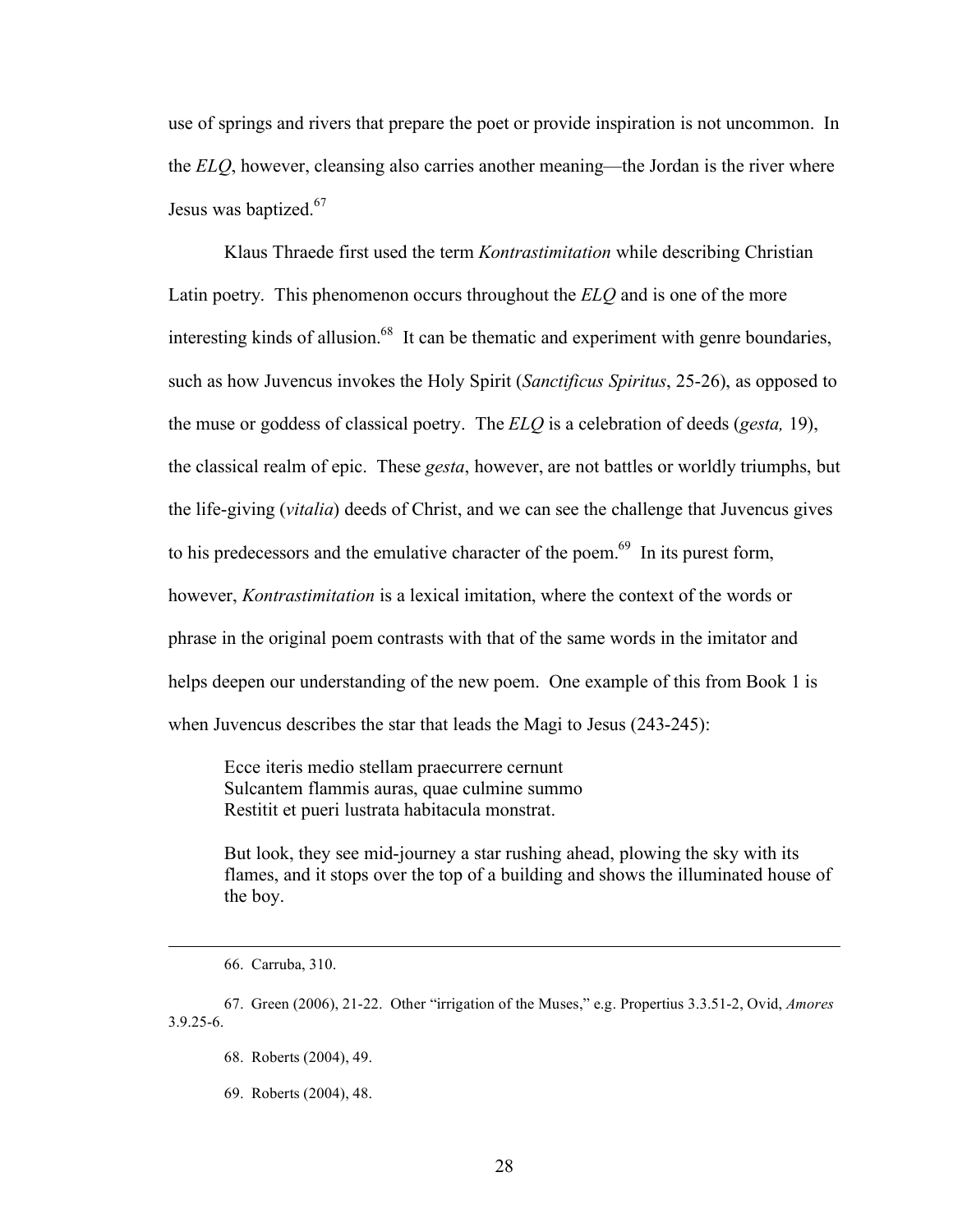In his treatment of this passage, Michael Roberts notes how similar the language of this scene is to *Aeneid* 2.692-698, where a comet heralds the special destiny of Iulus, reaffirming the crown of flames that appeared over the boy's head (2.682-686). People also observe this comet (*cernimus* 696) as it too rushes across the sky (*stella facem ducens multa cum luce cucurrit* 694) and over rooftops (*… summa super labentem culmina tecti* 695) like the furrow of a plow (... *tum longo limite sulcus* 697).<sup>70</sup> Here we have two children, each receiving the omens of their respective "special destiny." Perhaps Juvencus sees the value of using this famous scene from the *Aeneid* to highlight the miraculous birth of Jesus, and, at the same time, he could also be emphasizing the contrast between Christ's destiny and that of Iulus, the Julian line, and Rome.<sup>71</sup>

Fichtner and Green both describe another thought-provoking instance of *Kontrastimitation* from Book 1.400.72 Here Jesus is offered *tantarum gloria rerum* by the devil. Aeneas, on the other hand, is reminded of *tantarum gloria rerum* by Mercury in 4.272, when he cannot decide whether or not to stay with Dido. The phrase is exactly the same and occurs in the same part of the line in both poems. As Green points out, we first realize that Christ rejects these earthly glories, while Aeneas ultimately must decide to pursue his glory. At that point, we can "reflect that while the 'glory' for Aeneas is that of the future Rome which should inspire him, the glory in the case of Christ is the earthly glory that he must [refuse.]"73 Another example of *Kontrastimitation* that uses *gloria* can

71. Ibid.

 $\overline{a}$ 

- 72. Green (2006), 63 and Fichtner (1994), 148-149.
- 73. Green (2006), 63.

<sup>70.</sup> Ibid., 53.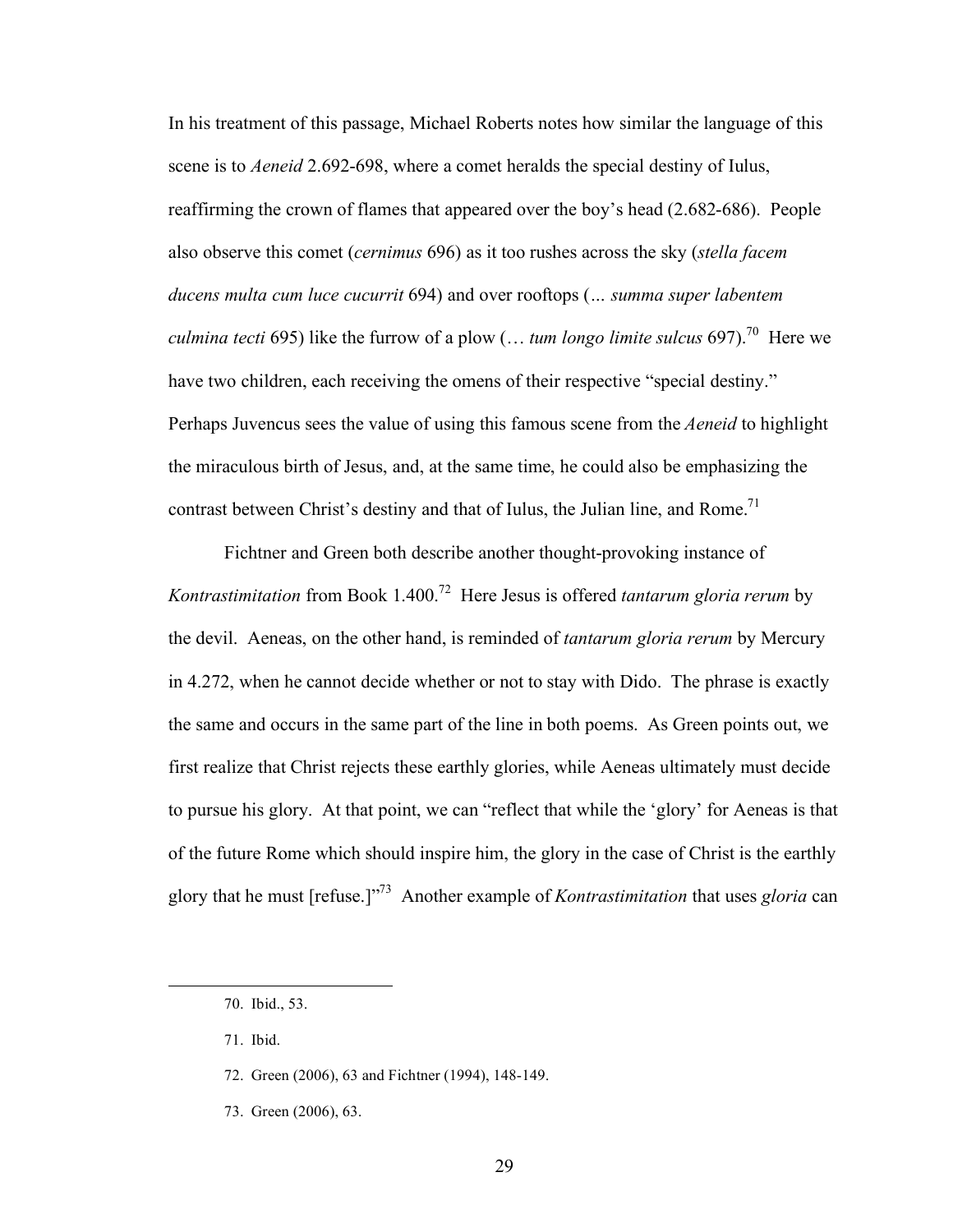be found in *divinae gloria legis* of the "epilogue" of Book 4.74 Roberts points out how this phrase is very similar to *divini gloria ruris* of Vergil's *Georgics* (1.168), a motto of sorts that is evocative of the entire poem. The *Georgics* are a collection of bucolic poetry that also reflects on the emergence of a new Rome under the rule of Octavian—a reflection that will reach its culmination in *The Aeneid*. Roberts thinks that this lexical allusion underlines the "contrasts between the two situations, between war and peace, Olympus and eternal life" and that "the peace of Christ … is polemically opposed to the warlike would-be god of the *Georgics*."75

Beyond *Kontrastimitation*, we have already seen some examples of Juvencus borrowing language to highlight the epicness of his own poem, such as the simile from Book 1.685-689.76 Herzog also notes a feature that he calls *epische Affektschema*, or the application of the "epic palette of emotions" to characters, such as when Christ *tristi compressit corde dolorem* (suppressed the grief in his sad heart), just like Aeneas in *Aeneid* 1.209. Juvencus also gives a very epic opening to the Lord's Prayer in 1.590-592:

Sidereo genitor residens in vertice caeli, Nominis, oramus, ueneratio sanctificetur In nobis, pater alter, tui: …

Creator, residing at the summit of starry heaven, let your venerated name be honored among us, high Father, we pray: $77$ 

Perhaps the most exceptional example of overtly epic language comes in Book 2.25-32, when Juvencus describes the brief storm scene on the Sea of Galilee from Matthew 8.24.

 $\overline{a}$ 

76. See above, 18.

77. Translation is mine. Compare this to Matthew 6.9 *Pater noster, qui es in caelis, sanctificetur nomen tuum.* (Our father, you who are in heaven, let your name be honored.)

<sup>74.</sup> See above, 4.

<sup>75.</sup> Roberts (2004), 49.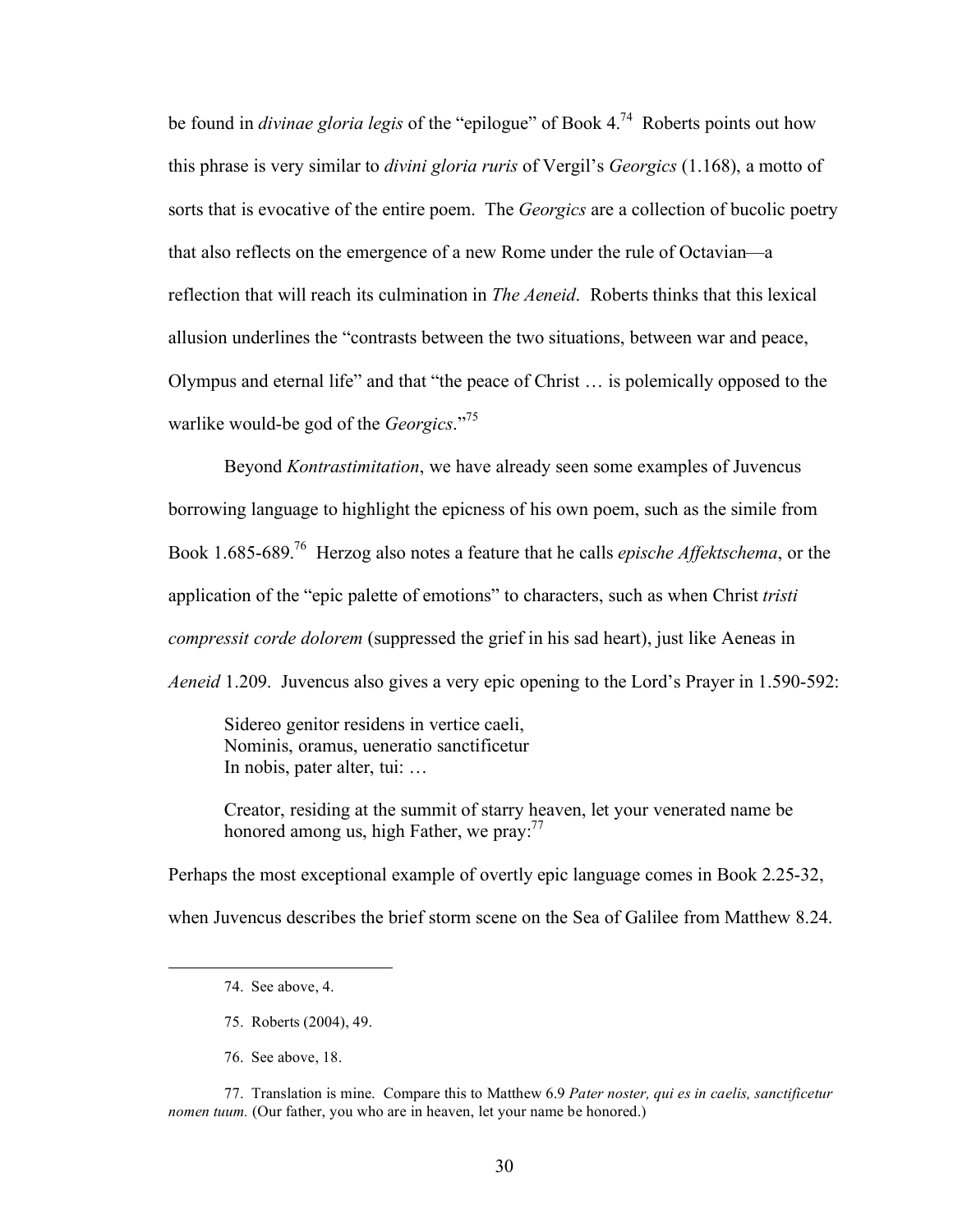In the Gospels, this storm is described in the barest terms: *Et ecce motus magnus factus est in mare, ita ut navicula operiretur fluctibus* (24). Juvencus, on the other hand, goes into great detail, depicting how the wind fills the sails (25) and the boat sped along (26). The water of the sea actually rises in anger (27), raising high mountains of water (29) and waves strike all sides of the boat (30-31). This language is very similar to the wreck of Aeneas' fleet described in the *Aeneid* (1.81-123), and as Green points out there is even a degree of *Kontrastimitation*, between Jesus' calmness and authority in the scene (2.33- 38), as compared with Aeneas' own reaction (*Aeneid* 1.94-101).78 I will include the text of the scene as a closing to our section on allusion in the *ELQ*:

| Conscendunt nauem uentoque inflata tumescent     | 25 |
|--------------------------------------------------|----|
| Vela suo, fluctuque uolat stridente carina.      |    |
| Postquam altum tenuit puppis, consurgere in iras |    |
| Pontus et inmissis hinc inde tumescere uentis    |    |
| Instat et ad caelum rabidos sustollere montes;   |    |
| Et nunc mole ferit puppim nunc turbine proram,   | 30 |
| Inlisosque super laterum tabulata receptant      |    |
| Fluctus disiectoque aperitur terra profundo.     |    |

#### **Contexts: Historical, Artistic, and Literary**

At this point, we have already observed several things about the *ELQ* and Juvencus' style. The poet follows the text of the Gospels closely, but uses classical language and follows the meter well. He does not follow the Gospels so minutely as not to leave room for expansion and small additions, and it is within these changes that we find the potential for exegesis and interpretation. But Juvencus was not fond of extended passages of interpretation, and he can be characterized most accurately as an exegete *by* 

 <sup>78.</sup> Green (2006), 61-62.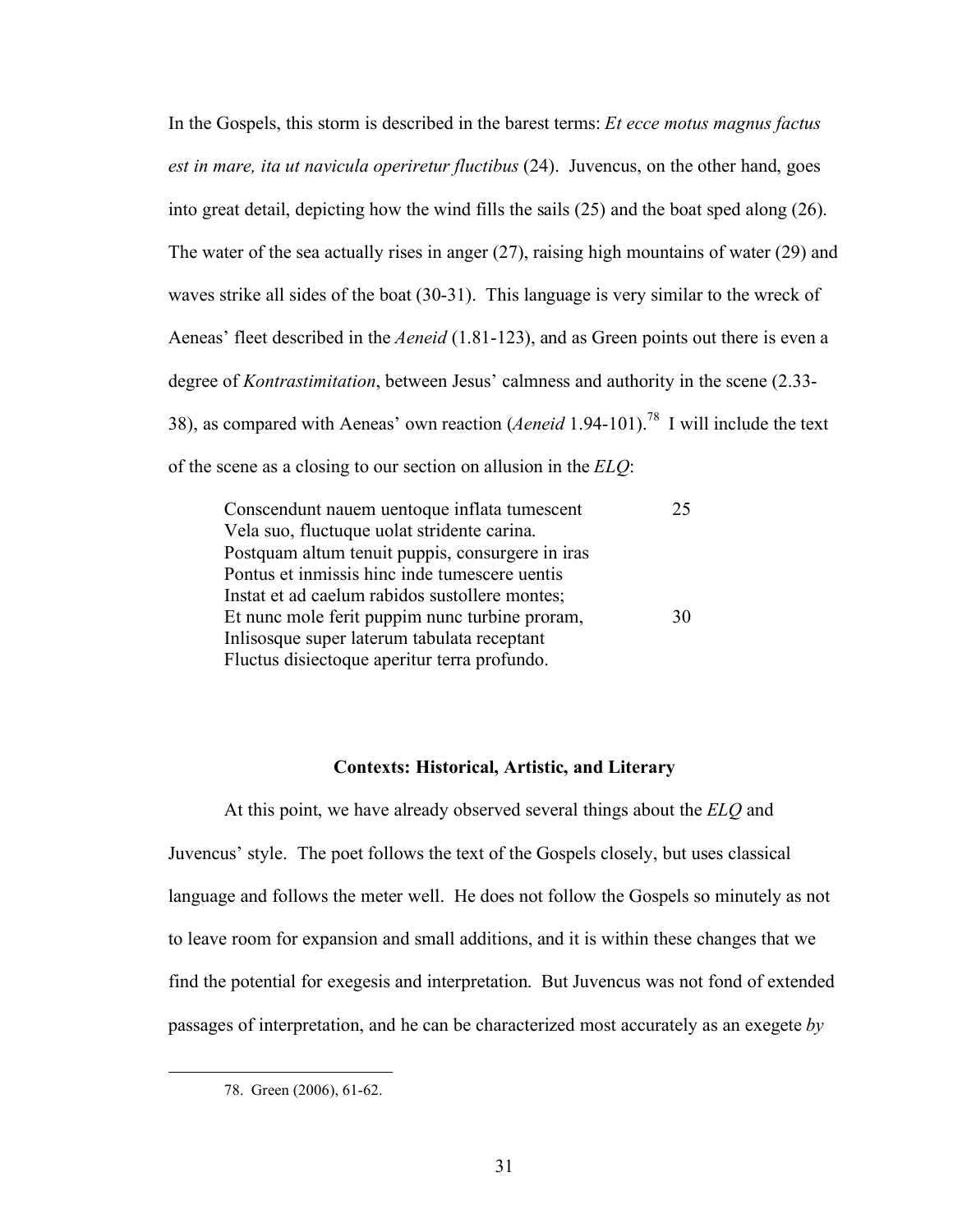*stealth*. 79 More characteristic by far is the epic language throughout the poem, as well as allusions to other classical authors—especially Vergil. His work is not a *cento*, such as Proba wrote. On the contrary, his borrowing from Vergil can be very clever, and we find several instances of *Kontrastimitation*. 80

The context of the poem may also help give us a fuller picture of the *ELQ*, and will be the subject of this section. I will include three contextual scenarios, each of which could have played a part in both the impetus and production of this poem. The division of these scenarios into three distinctive categories is arbitrary, of course. One does not experience life or creative production in conveniently divided parts, and many different things can influence us at any given moment. Nevertheless, the separation of these contexts into categories—historical, artistic, literary—lends clarity and conciseness to their presentation, and taken as a whole they will lead to a better understanding of the *ELQ*.

# *Historical*

Following the economic and political crises of the third century CE, the Emperor Diocletian instituted a new style of imperial government. He divided the empire into two administrative halves, and two co-emperors ruled each. The imperial government—the court and its agents—became involved in the everyday lives of the cities in a relatively short period of time, because Diocletian had "defeated the first and most deadly enemy of

 <sup>79.</sup> From the title of Green (2007).

<sup>80.</sup> A *cento* is a poem that is made from the patchwork of another poet. Proba's *cento* was a reworking of Vergil to make a sacred history *epyllion.*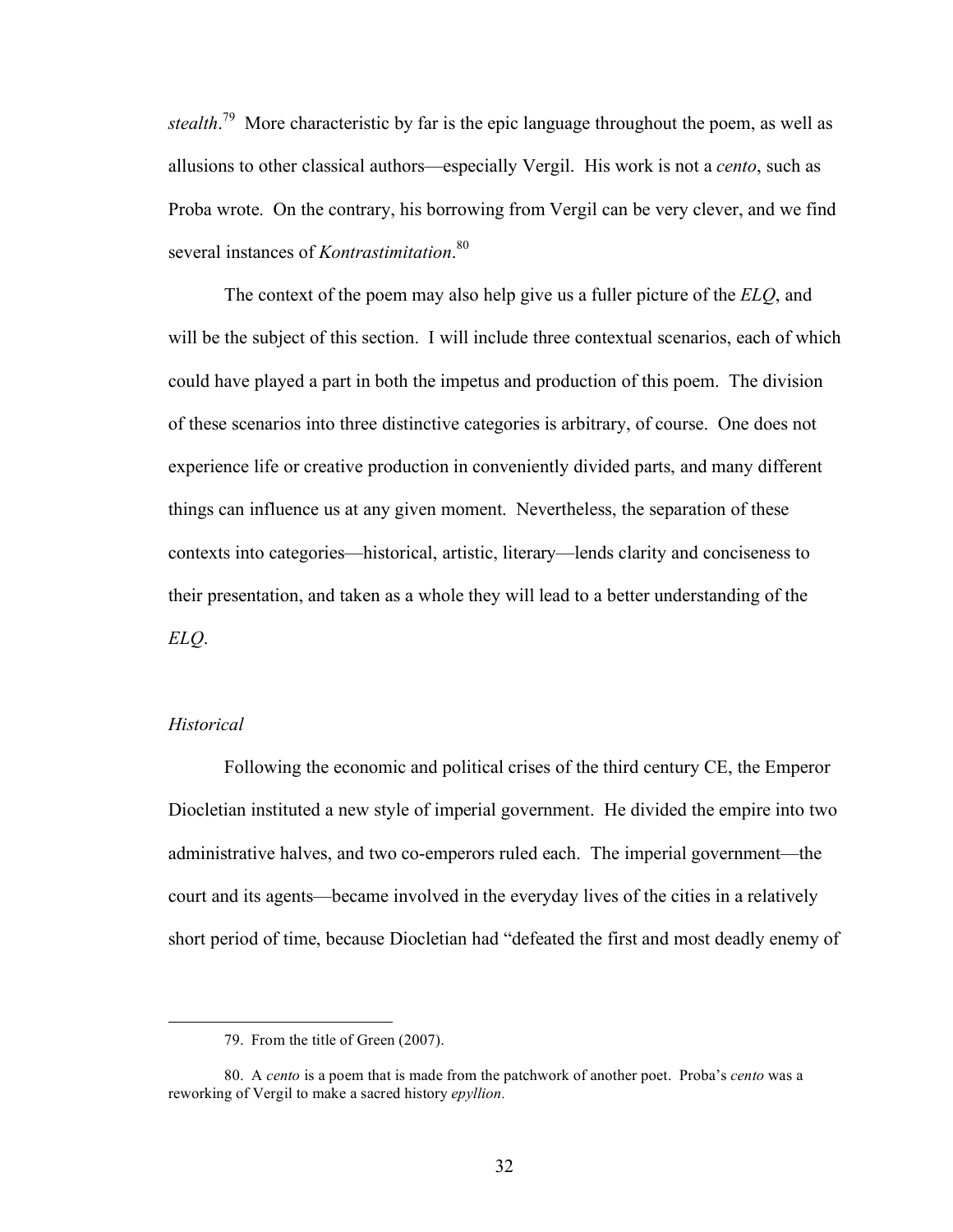empires – distance. $181$  That said, an ever-present imperial administration was a new development in the Roman world, and the emperor and his officials (as opposed to local elites) were forced to deal with another increasing presence in the Roman world – Christianity.

Although Christians had long presented themselves as in perpetual conflict with the pagan world, this was actually not the case until the third century.<sup>82</sup> In Pliny the Younger's letter to Trajan from the early second century CE, Pliny, the local administrator, was distressed by the effects of Christians on civic life, but the emperor did not seem especially concerned, or at least no more than he would be with any other administrative issue.<sup>83</sup> In the insecure and unstable world of the third century CE, however, rising Christianity and abandonment of the old gods absorbed some of the blame for the empire's problems. In 250 and 257, two short-term but empire-wide proclamations against the Christians were made.<sup>84</sup> It was only after the establishment of the tetrarchy, when the imperial government was ever more involved in local affairs, that the so-called "Great Persecution" of Diocletian was initiated – an "empire in crisis" could not forsake the old gods. The Great Persecution would last eleven years in some parts of the empire, from 303 to 314. Only after Constantine's victory at the Battle of the Milvian Bridge in 312 and his own embrace of Christianity in the following years did the effects

- 83. See Pliny, *Epistulae* 10.96-97.
- 84. Brown (2003), 62.

 <sup>81.</sup> Peter Brown, *The Rise of Western Christendom: Triumph and Diversity, A.D. 200-1000*, 2nd edition (Oxford: Blackwell Publishing, 2003), 56. This work is very accessible and also addresses recent scholarship. A standard reference is A.H.M. Jones, *The Later Roman Empire, 284-602: A Social Economic and Administrative Survey*, 2 vols. (Oxford: Blackwell, 1964).

<sup>82.</sup> Ibid., 61.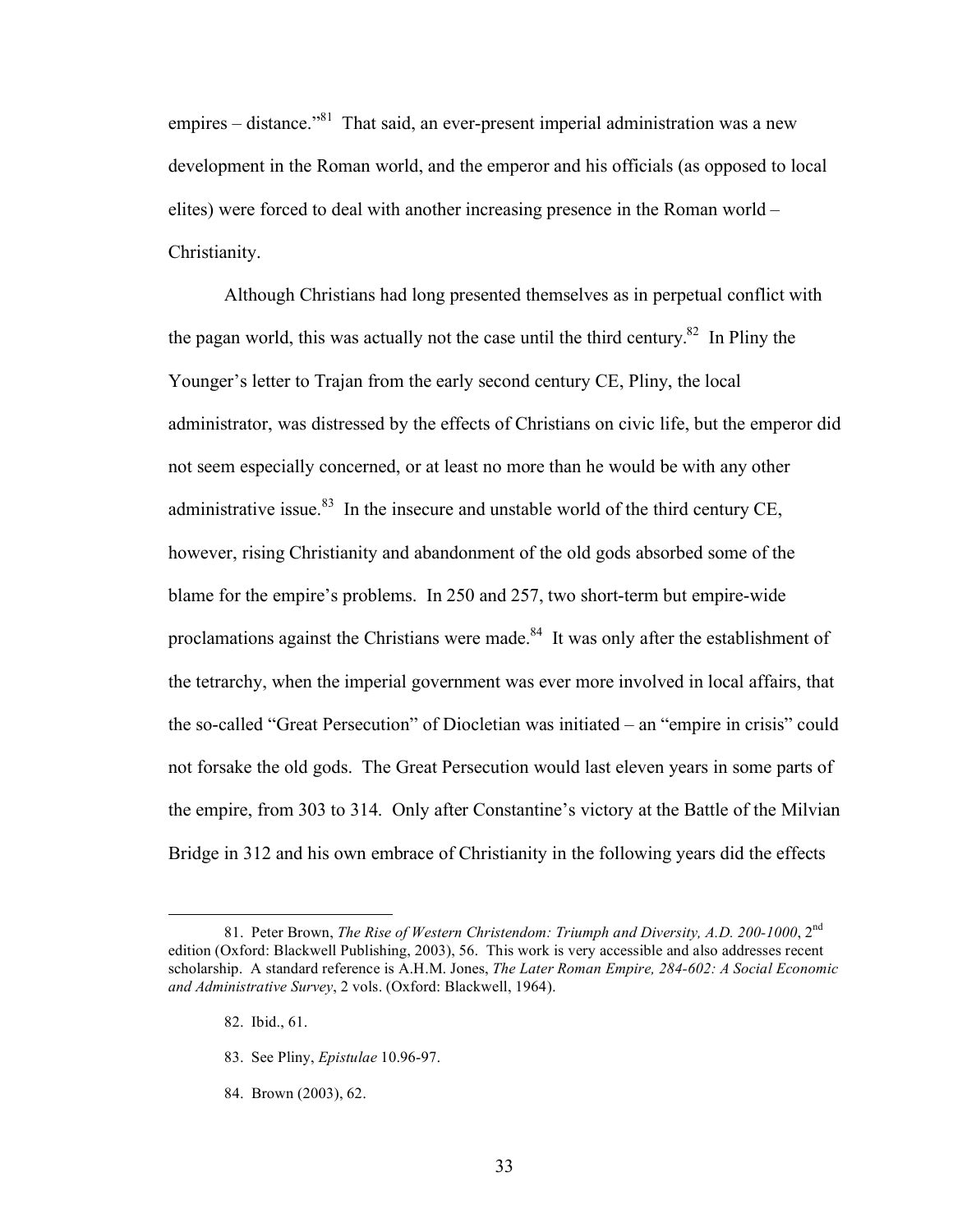of the persecution ease.<sup>85</sup>

Roger Green sees remnants of the persecution, which Juvencus would have experienced at least to some degree, in the language of *ELQ*. He notes the "special emphasis" that Juvencus places on persecution. This emphasis is found in Juvencus' Beatitudes, which we examined previously, but there is another occurrence later in the Sermon on the Mount (565-6), where Juvencus' language becomes "noticeably vehement."86 Juvencus frequently refers to Christians with the adjective *iustus*, perhaps reflecting a sentiment that, after so much persecution, the Christians are finally enjoying justice.<sup>87</sup>

It is this period of relative security following the advent of Constantine that allowed Christians the freedom to assert themselves. As Peter Brown notes: "We should not underestimate the fierce mood of Christians in the fourth century A.D.<sup>588</sup> Juvencus supports this worldview in his epilogue, when he declares the peace of his age (*pax haec mihi saecli*) as the enabling force of his poem. This is a very specific peace, that of Christ, but also one that was nurtured and promoted by his emperor (*Quam fovet indulgens terrae regnator apertae / Constantinus*). Keeping in mind as well the constant allusions to Vergil throughout the poem, I think we must compare Juvencus' *Pax Constantina* with Vergil's *Pax Augusta*. Our poet is enjoying the benefits of a new empire, just as Vergil did. Just as Juvencus claims that his poem shall be truly immortal (as opposed to the only nearly-immortal fame of Vergil and Homer), so, too, is his

- 86. Green (2006), 120-121.
- 87. Ibid., 121-122.
- 88. Brown (2003), 74.

<sup>85.</sup> Ibid., 60, 73 ff.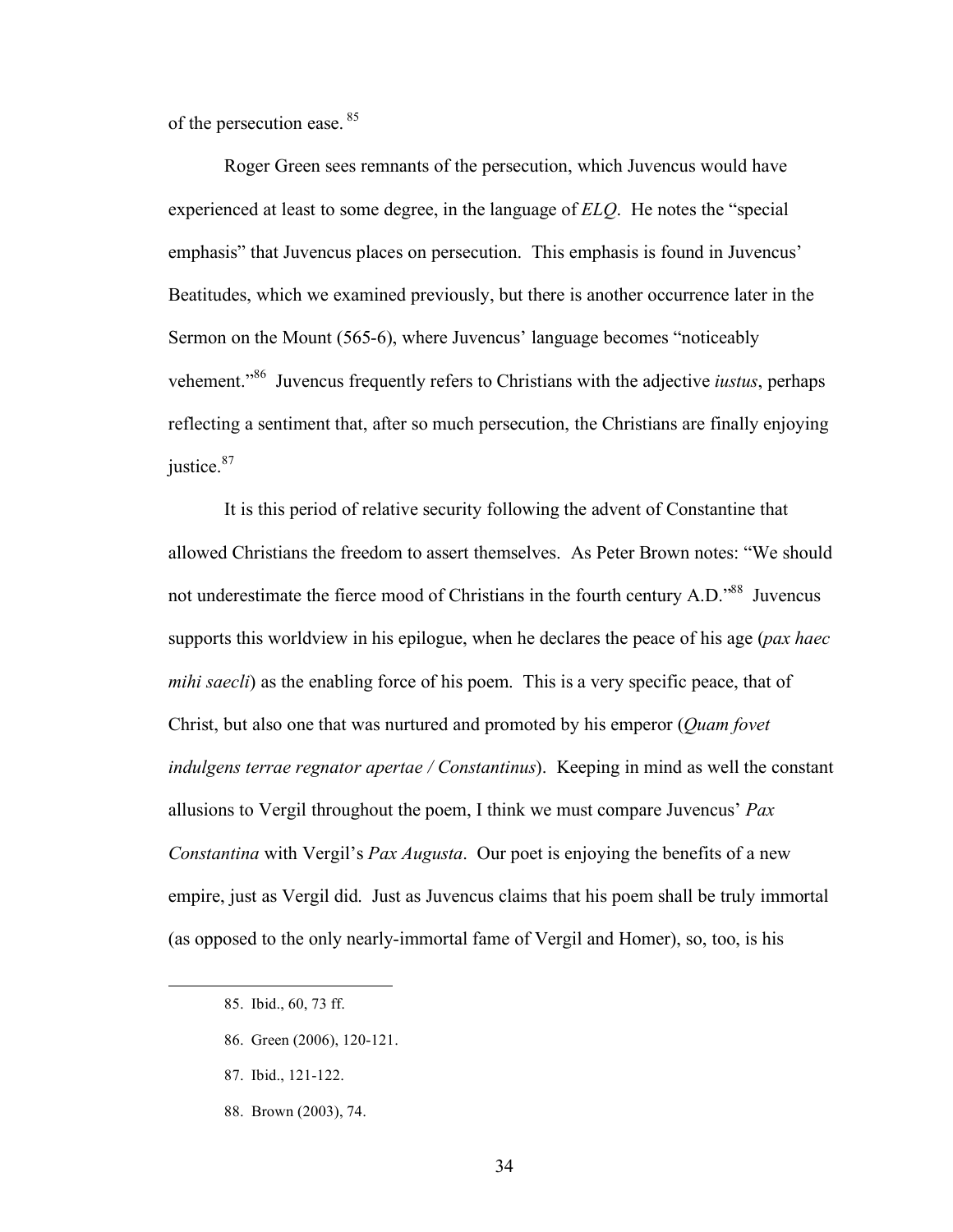emperor superior to Vergil's. While Vergil claims that Augustus is to join the gods on Olympus (*Georgics* 4.562: *viamque adfectat Olympo*), Juvencus' Constantine only reluctantly takes on such power (*sacri sibi nominis horret / inponi pondus*).<sup>89</sup> Juvencus' Constantine serves as the chosen emperor for the new "Christian times," as the poet himself will take his place alongside Vergil, or even beyond him, when his poetry escapes the flames of Armageddon.<sup>90</sup>

#### *Artistic*

Juvencus' poetic style was clearly different from many of the classical poets before him. In his storm scene from Book 2, or even his simile from the Sermon on the Mount, there are clear signs that he could have elaborated more throughout his poem, but instead chose to follow his *OL* Gospels source closely. Scholars have wondered if this restraint reflects a larger Late Antique aesthetic at work. Jacques Fontaine suggests that we should look at Byzantine poetry or Byzantine icons "to approach correctly the sense and beauty of sacred poetry, such as Juvencus'."<sup>91</sup> In a review of Fontaine, J.H. Waszink thinks there may be a link between Juvencus' style and his nationality, noting the "unadorned but strikingly exact presentations of biblical scenes" by later Spanish renaissance painters such as Zurbarán.<sup>92</sup> Only a few years later, Michael Roberts also

 <sup>89.</sup> See Roberts (2004), 49.

<sup>90. &#</sup>x27;Tempora Christiana,' the name of Chapter 3 of Brown (2003).

<sup>91.</sup> Fontaine (1981), 70. 'aborder correctement le sens et la beauté d'une poésie sacrée, comme celle de Juvencus.' Translation is mine.

<sup>92.</sup> J.H. Waszink, Review of *Naissance de la poésie dans l'occident chrétien. Esquisse d'une*  histoire de la poésie latine chrétienne du III<sup>e</sup> au IV<sup>e</sup> siècle by Jacques Fontaine, in *Vigiliae Christianae* 37 (1983), 76.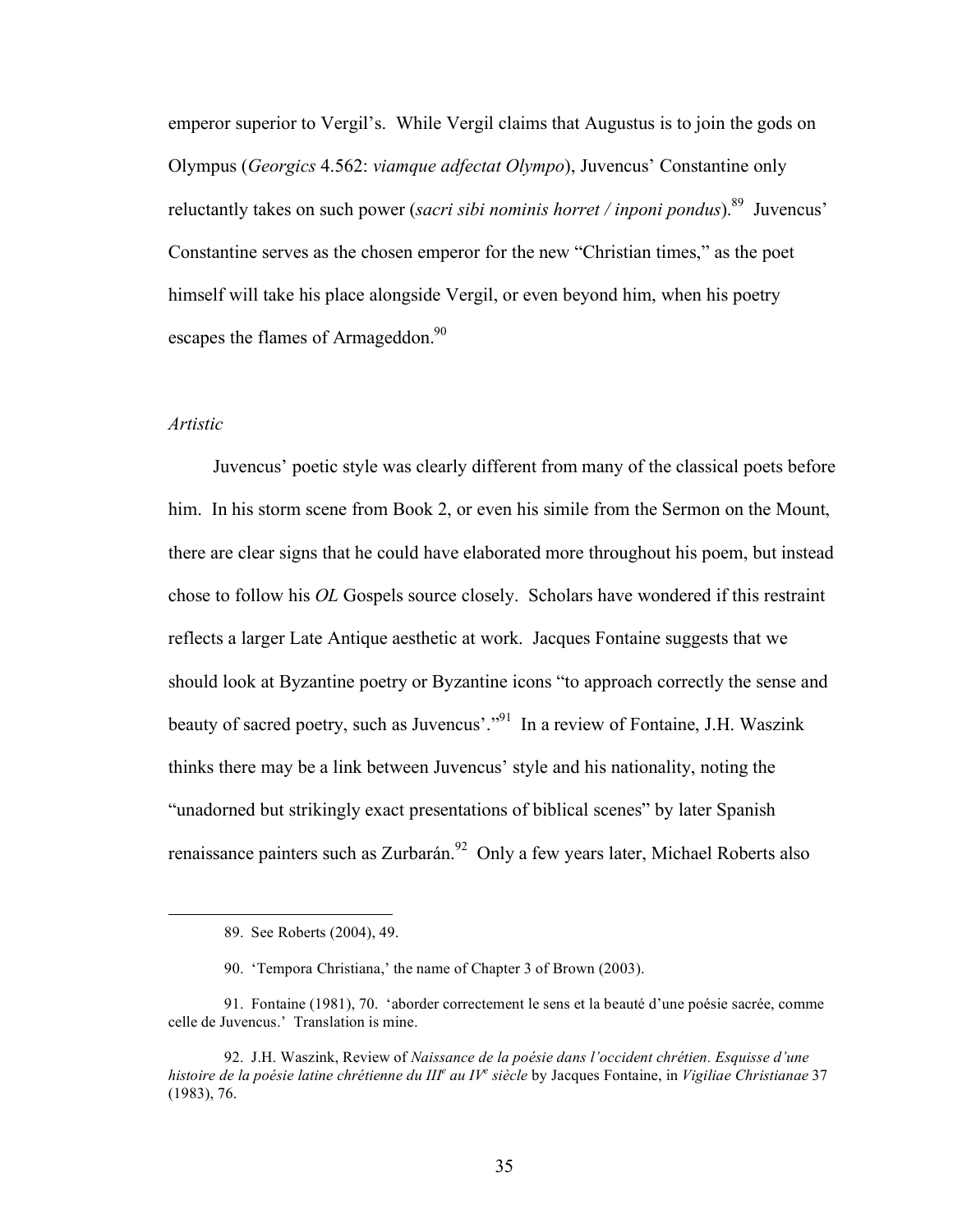examined the visual arts of Late Antiquity when evaluating the poetic aesthetic of the same period.<sup>93</sup> Roberts identifies a "jeweled style," wherein Late Antique poets valued "restricted" passages that involve enumeration and opposition. Roberts likens such passages, in their tight hierarchical arrangement and vibrant contrasting pieces, to the arrangement of a piece of jewelry, and his first example of this style is the poetic description of a pectoral.<sup>94</sup> He also recommends an aesthetic comparison between Late Antique poetry and visual arts, and notes the "uniformity of presentation, … preference for frontality, ... and schematic organization of detail" in Late Antique art.  $95$  For example, he notes how the representation of the tetrarchy in the Arch of Constantine "imposes pattern on a subject," though in contrast to poetry it does not have "significant variation in detail [and] the sculptor achieves a uniformity that is alien to the verbal facility of poetry."96

I am not sure how much we can benefit from Roberts' observations where Juvencus is concerned, given how the poet's restraint and style limit the opportunity for the sort of passages that Roberts describes.<sup>97</sup> On the other hand, I do think there is much to gain by considering the Arch of Constantine, and the value of *spolia* in the art of Late Antiquity. In a recent article on the arch, Mark Wilson Jones notes:

- 94. Roberts (1989), 10-13.
- 95. Ibid., 69.
- 96. Ibid., 91.

 <sup>93.</sup> See Michael Roberts, *The Jeweled Style: Poetry and Poetics in Late Antiquity* (Cornell University Press: Ithaca, 1989).

<sup>97.</sup> Though maybe the scene where Christ accosts the money changers is something similar, at least so far as enumeration and opposition goes (2.153-162).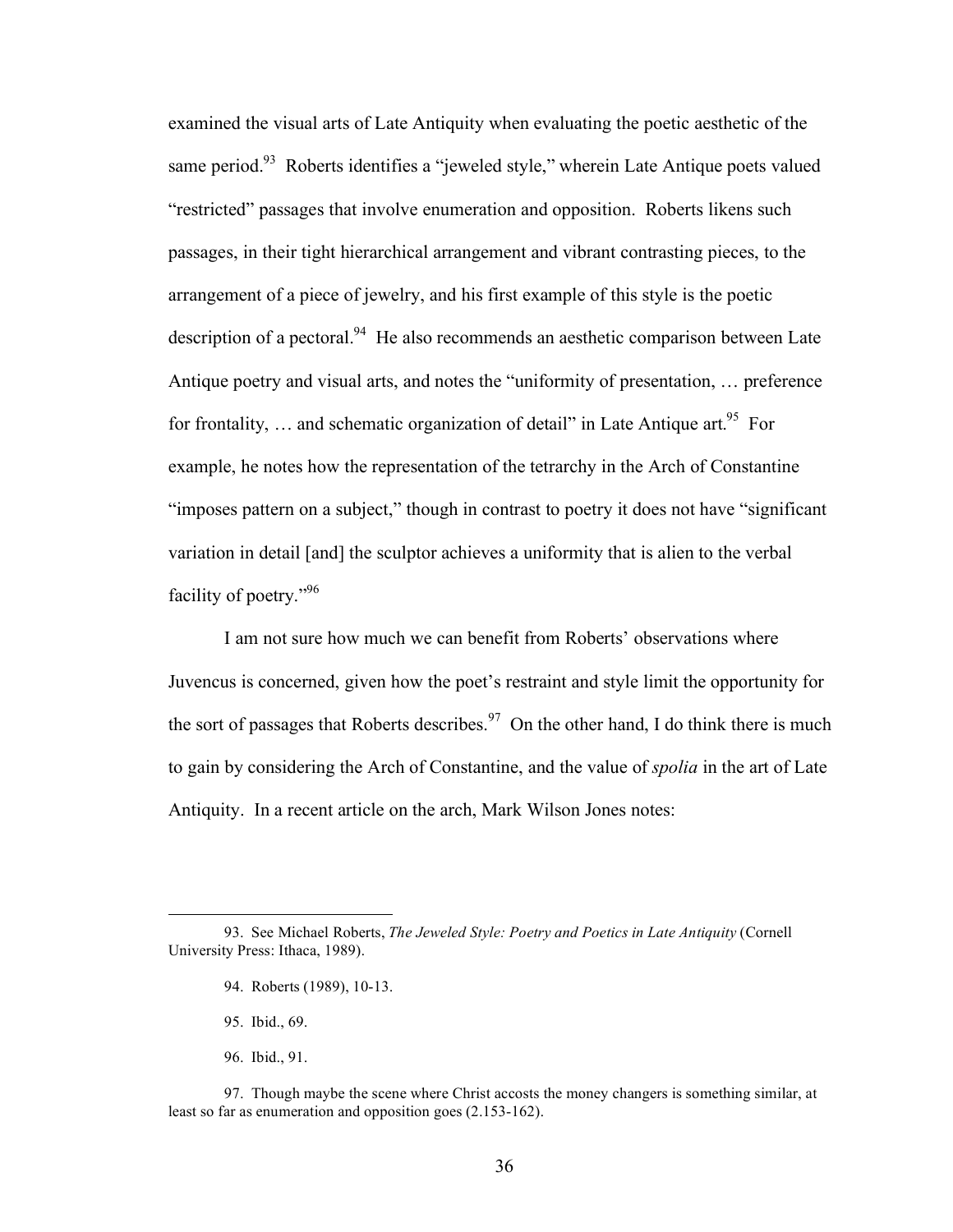"Most of all, [Constantine's input] is manifest in the unitarian character of the [arch], and in its sweeping synthesis of past masterpieces of composition, proportion, sculpture, and iconography. History was compacted synchronically: the Arch of Constantine encapsulated old ways of design and heralded the new."<sup>98</sup>

This description could hardly be more perfect when we consider the *ELQ*. Juvencus is also "synthesizing" the masterpieces of past Roman epic, and in so doing he is "heralding the new" Christian poetics. As the Arch of Constantine does this with pieces from previous imperial monuments, so Juvencus takes from Vergil, Lucan, and others. Whether or not this reflects a widespread Late Antique aesthetic of poetry and architecture is impossible to tell without further investigation, but it still helps situate the *ELQ* within the wider range of art of the fourth century.

### *Literary*

 $\overline{a}$ 

Juvencus was the first example of an epic with a Christian theme, and in the words of Michael Roberts, "his achievement was to be foundational for the development of Christian Latin poetry in Late Antiquity and for the creation of a Vergilianizing Christian poetic idiom."99 Numerous scholars, however, have credited other figures of Late Antiquity with this same effect.<sup>100</sup> In fact, it is very difficult to say into what sort of literary atmosphere Juvencus ventured. Lactantius, writing just before Juvencus, points out in the *Divinae Institutiones* that it is his past skills as an orator that allow him to put

<sup>98.</sup> Mark Wilson Jones, "Genesis and Mimesis: The Design of the Arch of Constantine in Rome," in *The Journal of the Society of Architectural Historians* 59:1 (2000), 72.

<sup>99.</sup> Roberts (2004), 59.

<sup>100.</sup> For example, E.R. Curtius, *European Literature and the Latin Middle Ages*, trans. W.R. Trask (Princeton, Princeton University Press: 1953), 446. Also Roberts (1985) gives Jerome credit for accepting the biblical epic of Juvencus and therefore helping "to legitimize the genre" (76). Jerome's role is not so simple, as we will see (38-39).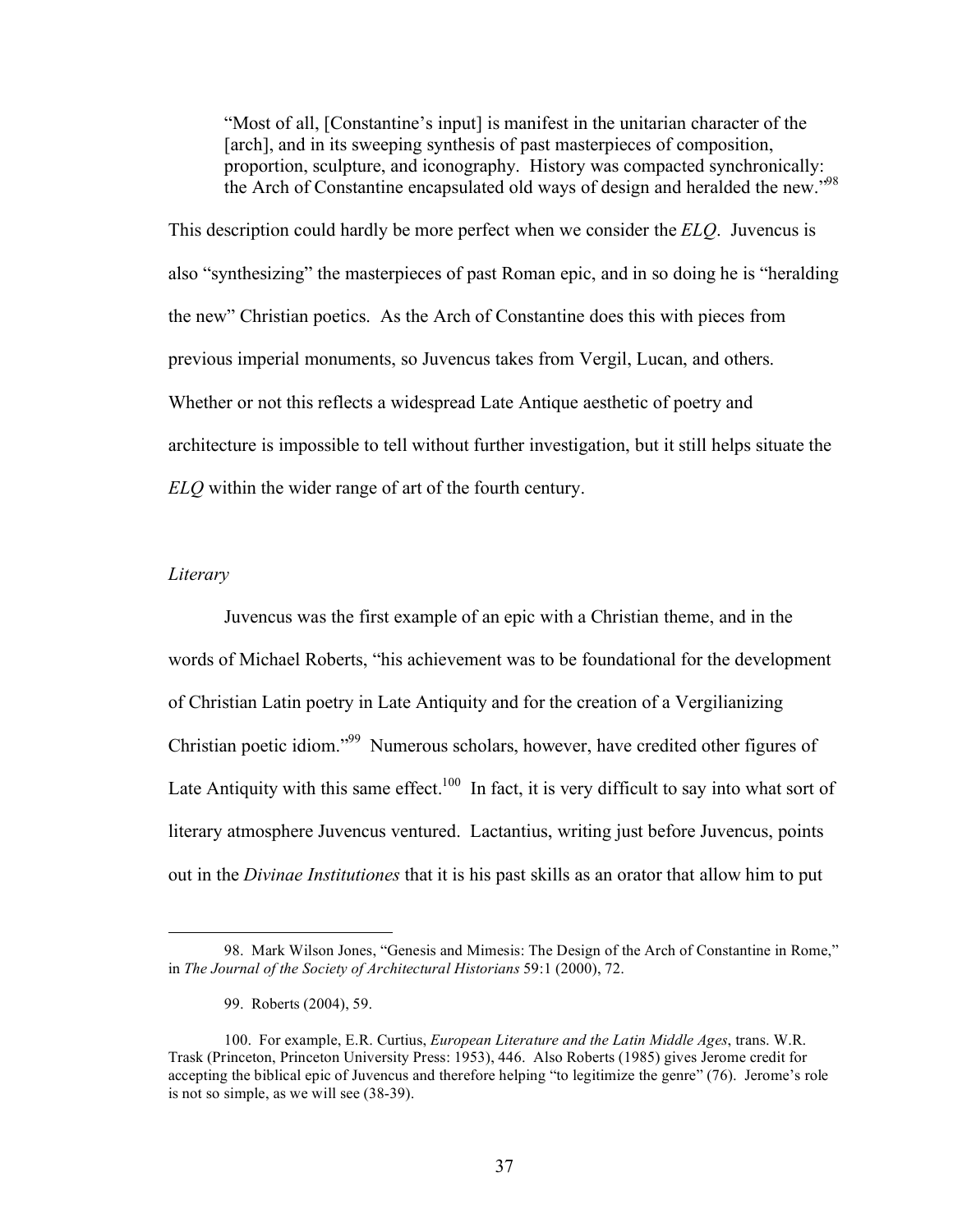eloquence in the service of the truth. He also bemoans the common, simple language of the Scriptures and suggests that this is why "wise and learned men" avoid reading them. He never directly encourages the production of Christian poetry, however. Instead, he is mainly concerned with the prose of the Scripture.<sup>101</sup> Nevertheless, both Roberts and Green see Lactantius' writing as a major impetus for Juvencus. Clearly there was some sort of desire for Christian poetry during this period, and within half a century of Juvencus some of the greatest poets of Late Antiquity wrote their works—Ausonius, Prudentius, Paulinus, and Claudian.

Also after Juvencus we find Jerome, who is difficult to pin down on the subject of poetry. He does include Juvencus in his *De viris illustribus* (seen above) and also says this of our poet in one of his letters:

Iuvencus presbyter sub Constantino historiam domini salvatoris versibus explicavit nec pertimuit evangelii maiestatem sub metri leges mittere (*Epistulae* 70.5)

Juvencus, a priest under Constantine, set forth the story of the Lord Our Savior in verses, nor did he fear to put the majesty of the Gospels beneath the laws of meter $102$ 

This seems like an appreciation, perhaps even an approval of the idea of poetry applied to sacred material. On the other hand, Juvencus is the *only* poet that Jerome includes in his list of famous men, and Jerome also condemns the work of *Homerocentonas* and

*Vergiliocentonas*, and famously asks in a letter to Paulinus of Nola: *Quid facit cum* 

 <sup>101.</sup> Roberts (1985) discusses these passages of Lactantius, 67-69; so too Green (2006), 44-46 and Mark Vessey, "*Quid facit cum Horatio Hieronymus?*: Christian Latin Poetry and Scriptural Poetics," in *Poetry and Exegesis in Premodern Latin Christianity: The Encounter between Classical and Christian Strategies of Interpretation*, edited by Willemien Otten and Karla Pollmann (Brill: Leiden, 2007), 32-33.

<sup>102.</sup> Translation is mine.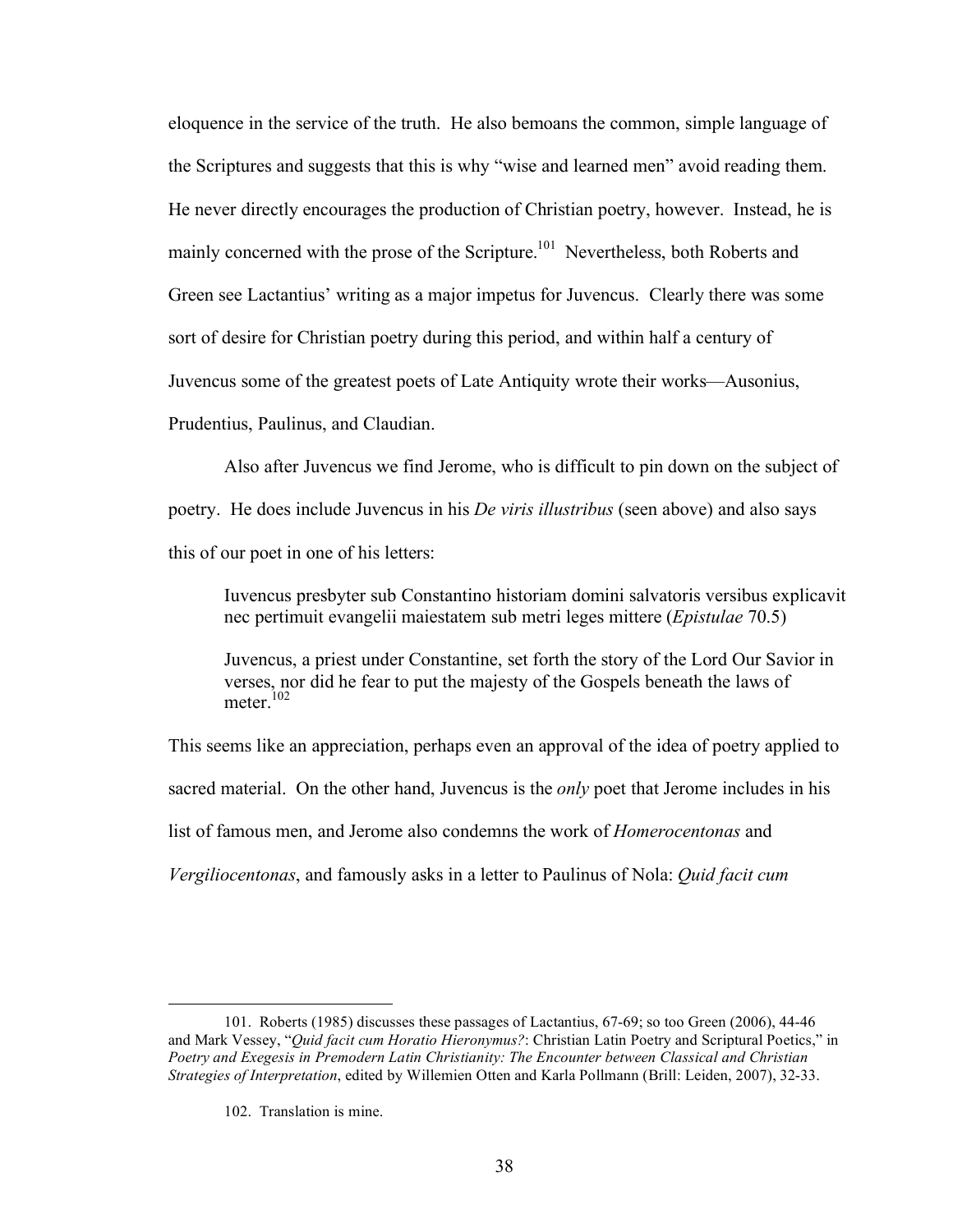*psalterio Horatius? cum evangeliis Maro? cum apostolo Cicero?*103 In a recent article, Mark Vessey synthesizes all of the previous scholarship on the question of Jerome and Christian poetry, and ultimately concludes that Jerome is, at best, ambivalent on the subject, and in his letter to Paulinus, he makes it clear that his vision of Christian literature is exegetic prose dedicated *de scripturis sanctis* and that "there is no 'place' for poetry as such in the Christian literary system imagined by the monk of Bethlehem."<sup>104</sup> Although Jerome himself had nothing to do with the creation of Juvencus' poem, he helps demonstrate that both before and after our poet there was still some doubt by prominent Christian figures whether or not Christian poetry was necessary or desirable.

In the end, one firm conclusion we can reach is that before and after Juvencus it was still uncertain whether Christians should embrace their own poetry or not. As such, it seems that Juvencus was, at least to a certain degree, taking "an emboldened step" when he ventured into Christian poetic production.<sup>105</sup> His poem was close enough to the text of the Gospels that it could be accepted without guilt by early Christians suspicious of pagan literature and its *ornamenta*, and as we have seen, it gained the approval of Jerome later that century. On the other hand, despite his loyalty to his sources, Juvencus' poem is full of Vergilian language and allusion, while free from overt exegesis or preaching, and this demonstrates that the question of Christian poetry is at least settled in our poet's mind. As Roger Green has noted, Juvencus shows a certain amount of respect and affection for Vergil, and never does it seems like the poet is intending to "expunge"

<sup>103.</sup> Jerome, *Epistulae* 53.7 (those who write centos using Homer and Vergil) and 22.29.7 (What has Horace to do with the Psalters? Or Vergil with the Gospels? Or Cicero with the Apostle?).

<sup>104.</sup> Vessey (2007), 39.

<sup>105.</sup> Roberts (1985), 76 as opposed to Green (2006), who debates whether or not this step was so 'emboldened' (45).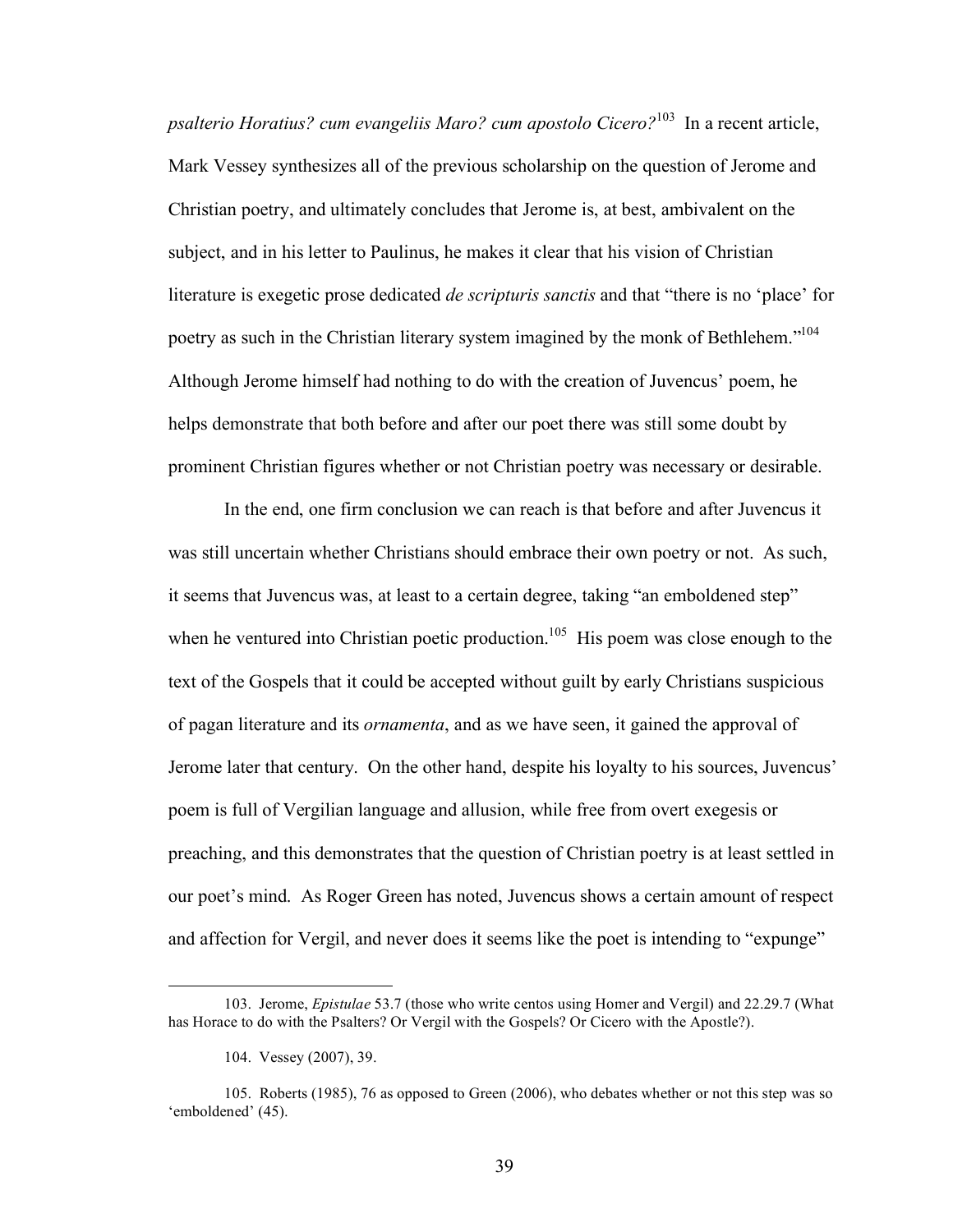the memory of the *poeta maximus* from the Roman mind and replace it exclusively with the Gospels. Juvencus is a poet who continues the tradition of Latin epic. The difference is that Juvencus' epic is not focused on the myths of ancient Rome, but the most epic tale possible for an early Christian—the story of Jesus Christ.

## **Problems of Interpretation**

"Juvencus at once claims and transforms such familiar epic themes as poetic rivalry, divine inspiration, literary immortality (on multiple levels), and historical self-consciousness. The effect will be long lived."<sup>106</sup>

Long lived it was. Within a relatively short period of time, Juvencus was read as a school text alongside Vergil. His popularity continued all the way through the Renaissance, when even Petrarch mentions him briefly in one of his poems.<sup>107</sup> It is not until the rise of secularism associated with the Enlightenment, and the Romantic idea of poetic creation that Juvencus' popularity declined. His fate was the fate suffered by many Late Antique authors, whose aesthetic would not be appreciated as the popularity of Classical authors rose. For an example, we only need to look at Edward Gibbon, who famously notes that "the poetic fame of Ausonius condemns the taste of his age."<sup>108</sup> By the time Hatfield made his commentary on the *ELQ* in 1890, he was chastised by reviewers for spending time on "so inconsiderable a poet" as Juvencus.<sup>109</sup> This trend

<sup>106.</sup> Dennis Trout, "Latin Christian Epics of Late Antiquity," in *A Companion to Ancient Epic*, edited by John Miles Foley (Oxford: Blackwell Publishing, 2005), 552.

<sup>107.</sup> See the *Prolegomena* to Huemer's edition for a long series of references to Juvencus found in later literature, iv – xxiii. See also Green (2006), 351-372 for more on reception of Juvencus (as well as Sedulius and Arator).

<sup>108.</sup> Edward Gibbon, *The Decline and Fall of the Roman Empire*, chapter 27, n. 1.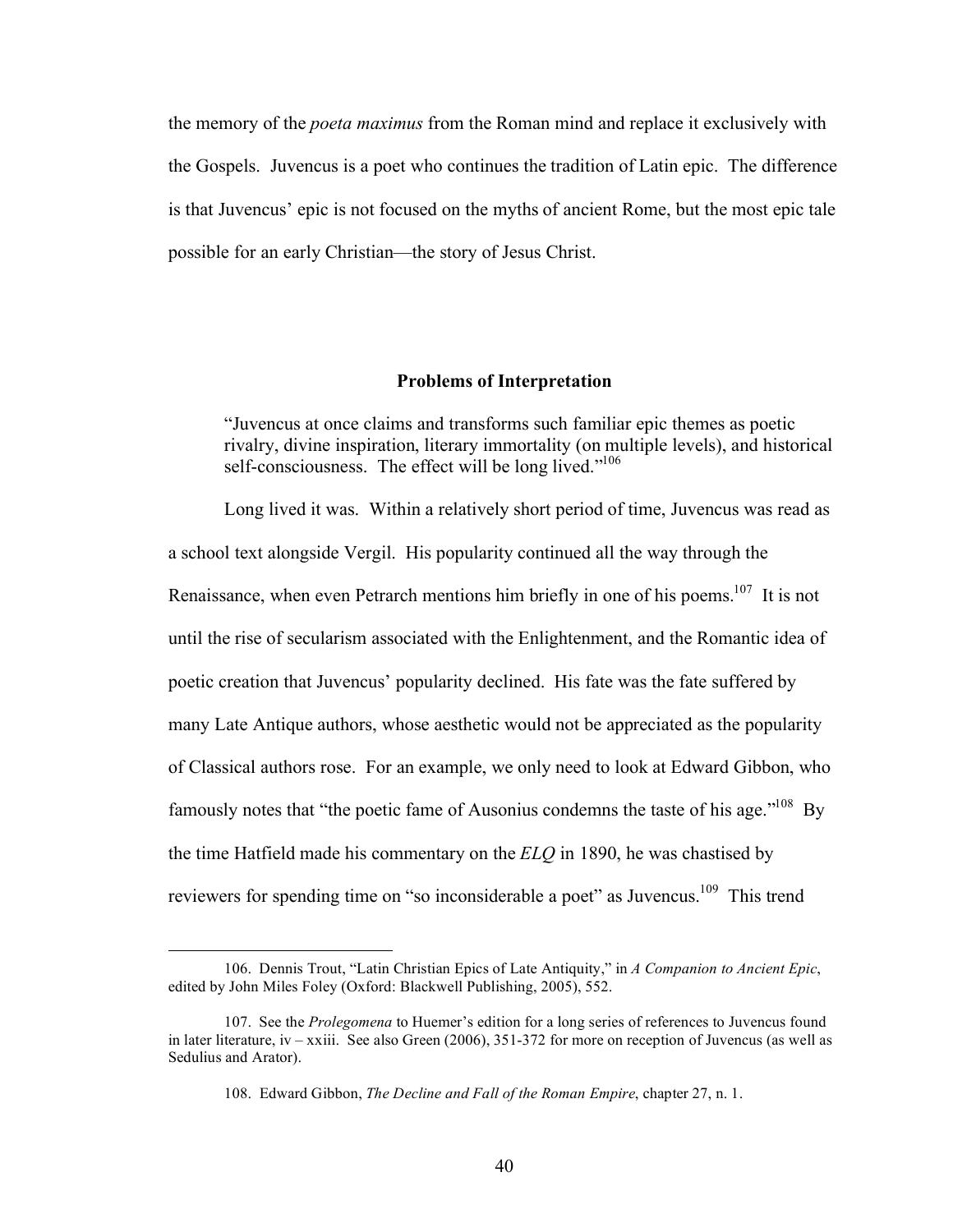continued well into the twentieth century, and thus H.J. Rose:

"There were numerous minor poets, for nearly every one of any education seems to have dabbled in verse … Many of these authors are nameless, nearly all insignificant. … Scarcely better than these triflers, but bulkier and at any rate better preserved, is a man [Ausonius] who deserves some attention because he may be regarded as the first faint glimmer heralding the full day of French literature $.5110$ 

The first scholar to give serious attention to "biblical" epic was Klaus Thraede, when he included a section on the subject in his entry on epic in the *Reallexikon für Antike und Christentum* (1962). Since Thraede, there have been a number of monographs on "biblical" epic in the past two decades, including the major works we have referenced already by Herzog, Roberts, Fontaine, and Green.<sup>111</sup> In general, surveys of literature in this same time period have begun to appreciate Late Latin literature a great deal more than H.J. Rose, though not all have.<sup>112</sup>

This is not to say that these monographs mentioned above all consider the *ELQ* an epic. On the contrary, Reinhart Herzog speaks of *die Destruktion des antiken Epos*—if there are traces of epic language in the *ELQ*, it is only for edification purposes (*das erbauliche Relief*). That is, Juvencus will include flourishes of epic language only to

110. *A Handbook of Latin Literature: From the Earliest Times to the Death of St. Augustine* (London: Methuen & Co, 1967), 526-527.

111. There are several other recent monographs on biblical epic and Juvencus in particular. See the bibliography. There have been several recent book-length studies by students of Thraede (Flieger, Fichtner, Heinsdorff, Röttger) that are close examinations of and commentaries on particular sections of the *ELQ*. I have largely passed over textual issues in this introduction for various reasons, though see Appendix: State of the Text for more on the manuscripts and editions of the *ELQ* (143-152).

112. See, e.g., *Cambridge History of Classical Literature: Volume II: Latin Literature*, edited by E.J. Kenney (Cambridge: Cambridge University Press, 1982), 697-698 or Michael von Albrecht, *A History of Roman Literature from Livius Andronicus to Boethius* (Leiden: Brill, 1997), II.1353-1354 for generally positive descriptions of Juvencus. But *A Companion to Latin Literature*, edited by Stephen Harrison (Oxford: Blackwell, 2005) only covers Latin literature up to A.D. 200.

 <sup>109.</sup> R. Ellis, "Review of *A Study of Juvencus* by James Taft Hatfield" *The Classical Review* 4:9 (1890), 424.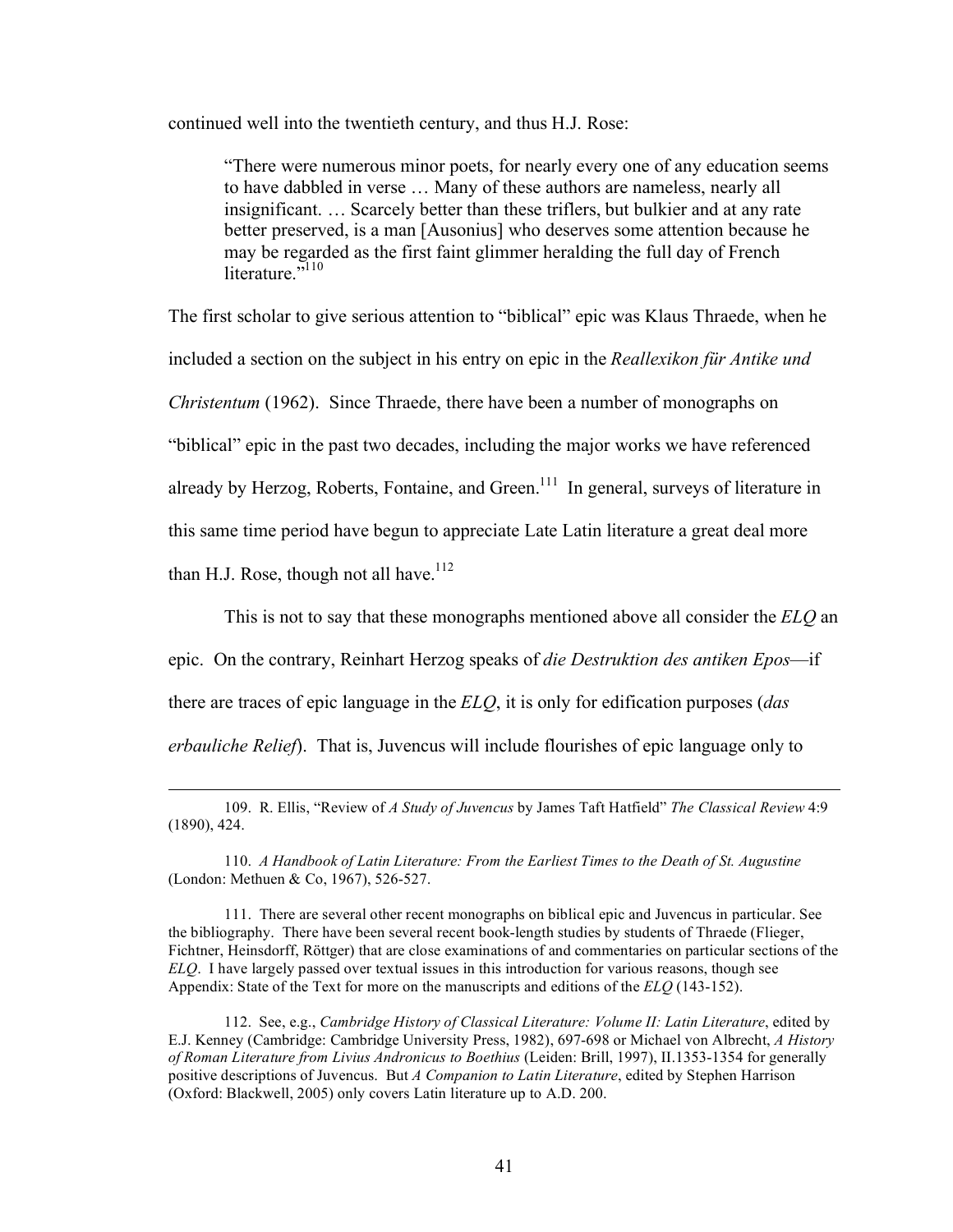increase the emotional and moralizing effect of a passage.<sup>113</sup> Michael Roberts, on the other hand, follows closely the observation of E.R. Curtius in 1948 (who earlier in the same work called biblical epic a *genre faux*) that "[it] has heretofore remained almost unnoticed that a large part of early Christian poetry is a continuation of the antique rhetorical practice of paraphrase."<sup>114</sup> Consequently, while Roberts was ready to tie the *ELQ* to some kind of classical processes, it was the process of rhetorical paraphrase and not epic. The epic language of the *ELQ* is a result of *variatio* and the paraphrastic process. For both authors (Herzog and Roberts), the Christian element of the poem is the highest priority for Juvencus, and the epic element is seriously reduced if not obsolete. When Roger Green takes up the argument, he emphasizes the importance of the epic element of the *ELQ*. It is slightly paradoxical that a genre named biblical *epic* requires the repeated assertions of a scholar that the genre is, in fact, epic. Perhaps this signals the need for future scholars to resignify the term "biblical epic," or to cease from using it at all  $^{115}$ 

Green's arguments are most convincing. He sees the great importance of epic in the *ELQ* and sets out to prove that it *is* epic and much of his evidence has been gathered and presented in this introduction. We have seen how Juvencus frequently looks back to Vergil as his epic model. His syntax and lexicon are Vergilian, he often employs poetic figures common to epic and the occasional simile, and his poem is replete with intertextuality and allusions to several other texts, but above all to the *Aeneid*. We can

<sup>113.</sup> In fact, 'The Destruction of Epic' is the subtitle of his entire section on this period  $(4<sup>th</sup>$ century).

<sup>114.</sup> Curtius, 142, 148. For a criticism of this approach to biblical epic (focused on Roberts), see Green (2006), 43-48. Green sees an "implicit devaluation of epic" in these critics (48).

<sup>115.</sup> In fact, I think Green's title intentionally lacks the term, although he uses it frequently in the book. I try to avoid it whenever possible or to mark it with quotation marks.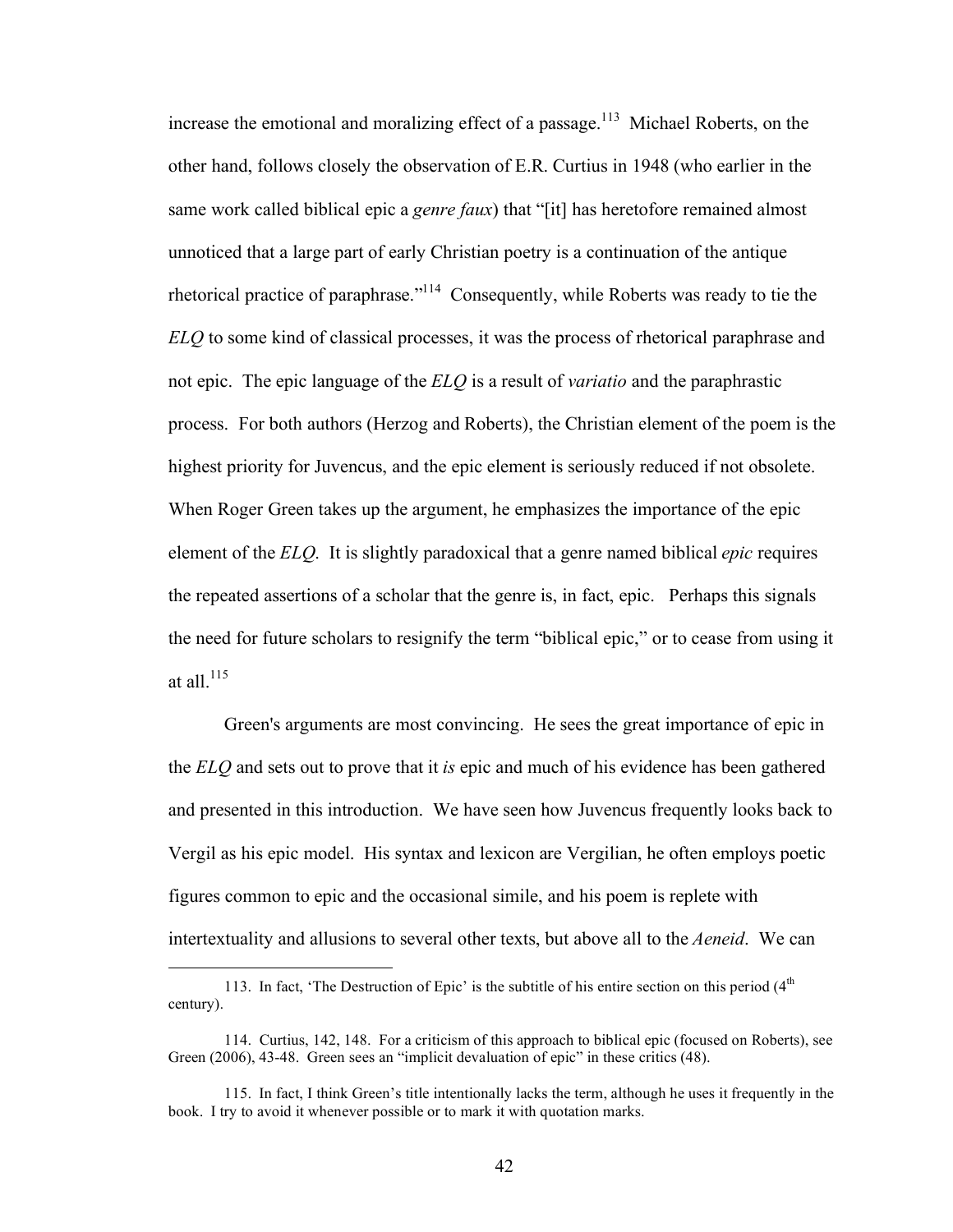also speculate whether there are larger thematic allusions to the *Aeneid* and how Juvencus marshals these themes for the *ELQ*. In *Epic and Empire*, David Quint notes how epic, beginning with the *Aeneid*, can reinforce an imperial ideology, contrasting the winners with the losers and alienating the latter.<sup>116</sup> When Juvencus specifically mentions Constantine and the *pax Constantina* as the enabling force of his poem, he seems to be contrasting his new order with the old *pax Augusta*. For our poet, the new universal Christian message is superior to that of the old pagan order. Although we have seen that there was an uncertain reception of Christian poetry in the fourth and early fifth centuries, it is still quite possible that Juvencus may have written the *ELQ* at least in part with the desire to make the Gospels more aesthetically appealing, as Green and many past scholars have pointed out. We should not, however, forget to look at Juvencus also as an epic poet as much as a Christian one. This is not to diminish the Christian element of the *ELQ*, for its importance is obvious. Although I have emphasized the importance of epic throughout this introduction, it has only been to draw attention to an aspect of the poem that has traditionally been ignored or rejected and not to impose new limitations or boundaries on the *ELQ*. In fact, I want to argue for the flexibility of the epic genre. I do not think that one can argue convincingly that the epicness of the *ELQ* is subordinated (or vanishes) simply because Christianity is its thematic content or because Juvencus is interested in faithfulness to his Gospel source. To maintain this is to say that there is a static, model version of epic, and this cannot even be seriously claimed for classical Latin epic. Is Lucretius' *De rerum natura* anything but a distant cousin to Ovid's

 <sup>116.</sup> David Quint, *Epic and Empire* (Princeton, NJ: Princeton University Press, 1993), or "Epic and Empire," *Comparative Literature* 41 (1989), 1-32.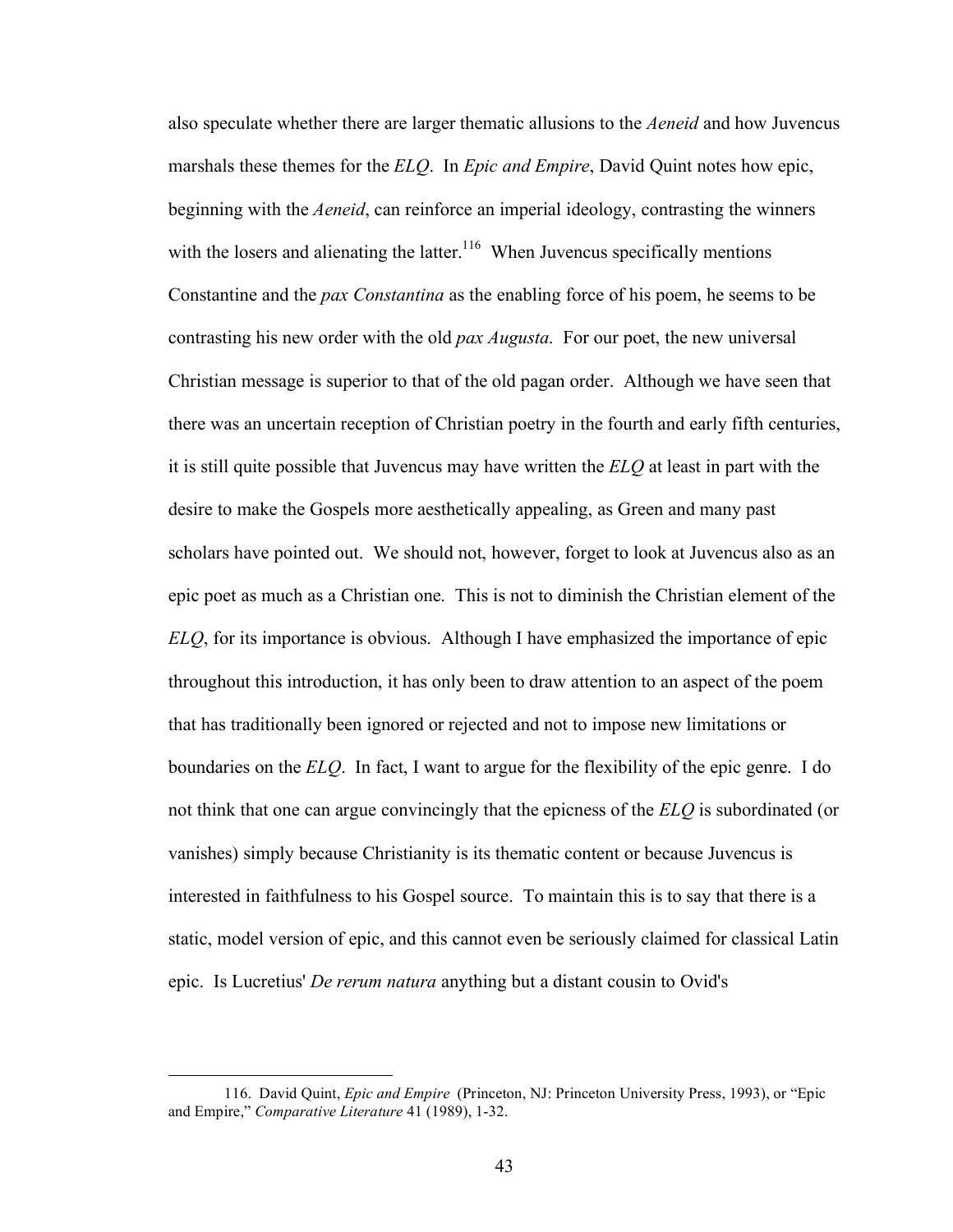*Metamorphoses*, and does either have the same sort of intentions as Vergil's *Aeneid*?<sup>117</sup> The answer, I think, is no – epic evolves to suit the needs of the culture and the poets who write it, and these poets will always test, and thereby extend, its boundaries, especially in the period of Late Antiquity where new genres are emerging and new aesthetics developing at an impressive pace. Juvencus' *Evangeliorum libri IV* is another example of this evolution of work. We should imagine Juvencus as an epic poet, one that is serious about the *vitalia gesta* of Christ, but also serious about his work as an example of the highest form of literature in antiquity, and one who looks forward to his poem's immortality.

 <sup>117.</sup> For more on the difficulties of defining epic, see Richard P. Martin, "Epic as Genre," in *<sup>A</sup> Companion to Ancient Epic*, edited by John Miles Foley (Oxford: Blackwell Publishing, 2005), 9-19.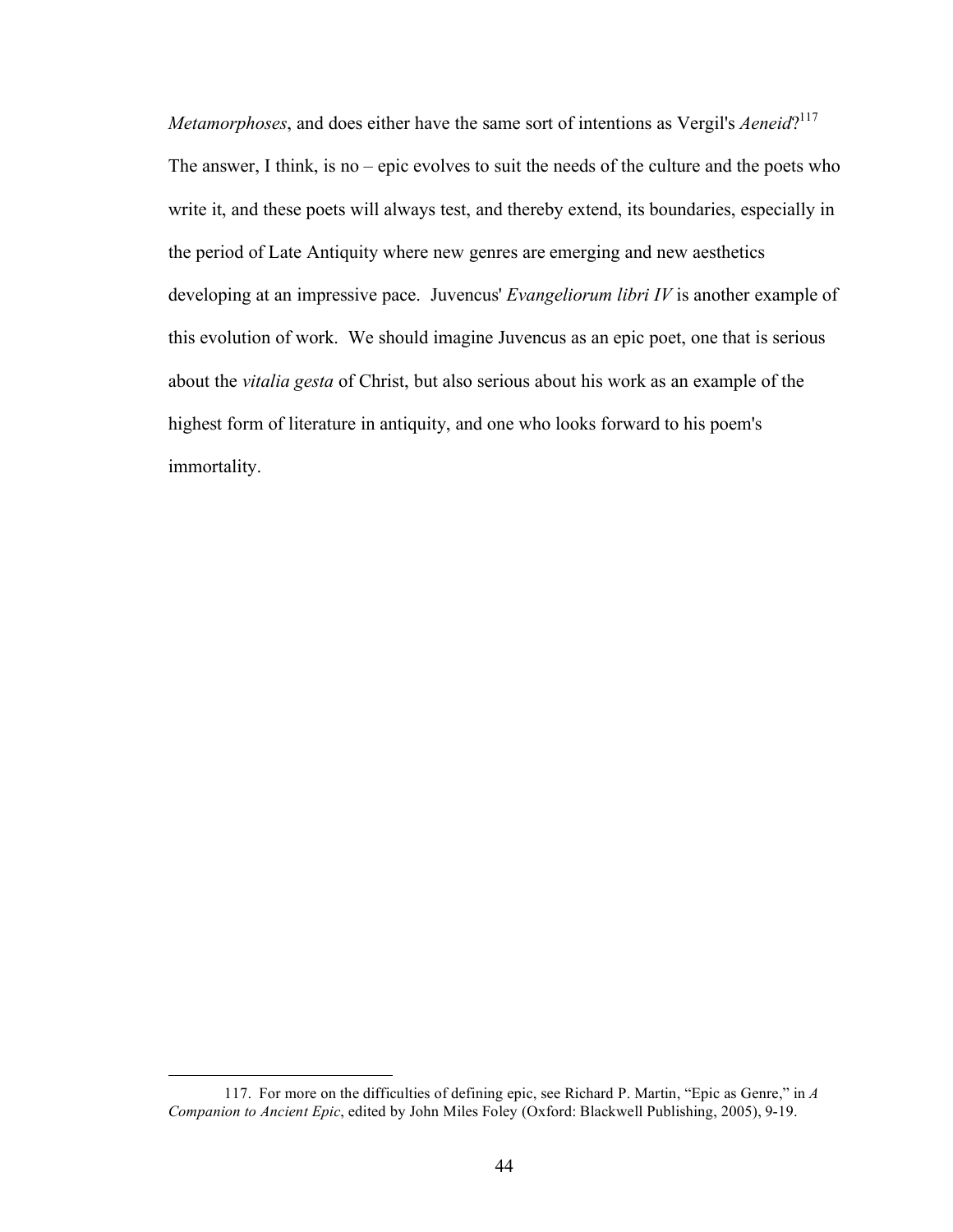### A NOTE ON THE TRANSLATION

In my translation of the *ELQ*, I have tried wherever I can to follow the Latin as closely as possible. At times I have had to change the syntax for the sake of clarity. I have also chosen to write a prose translation. The endnotes to the text focus on a few very specific issues. My primary objective is to collect references or potential allusions to other Latin authors to demonstrate their abundance throughout the *ELQ*. I would recommend reading the text and translation without interruption at first, and only to use the endnotes for further examination or study.

# CONSPECTUS NOTARUM118

- *C* codex collegii corporis Christi Cantabrig. 304
- *R* codex Musei Britannici 15 A XVI
- *M* codex Monacensis 6402 (olim Frising. 202)
- *A* codex Augiensis (Karoliruh.) 112
- *K*<sup>1</sup> Karoliruhensis 217
- $K_2$  " "
- *L* Lauduneusis 101
- *Mp* Montepessulanus 362
- *P* Parisinus 9347 (olim Remensis)
- *T* Turicensis C 68
- *B* Beruensis 534
- *Bb* Bobiensis (nunc Ambrosianus C 74)
- *Matr.* Matritensis cason 14 no. 22
- *V*<sup>1</sup> Vaticanus reginae Sueciae 333
- *V*<sup>2</sup> Vaticanus Ottobianus 35
- *H* Helmstadiensis 553
- *Hl* Harleianus 3093
- *N* Neoclaustroburgensis 1243
- *G* Gedanensis XVII A 9. 66
- *Poelm* = Poelmanni editio a. 1537
- *Reusch* = Reuschii editio a. 1710
- *Areu.* = Areuali editio a. 1792

 <sup>118.</sup> This is from Huemer's edition (1891). All the text below is from the same edition. For more information on codices and editions, see Appendix (143-152).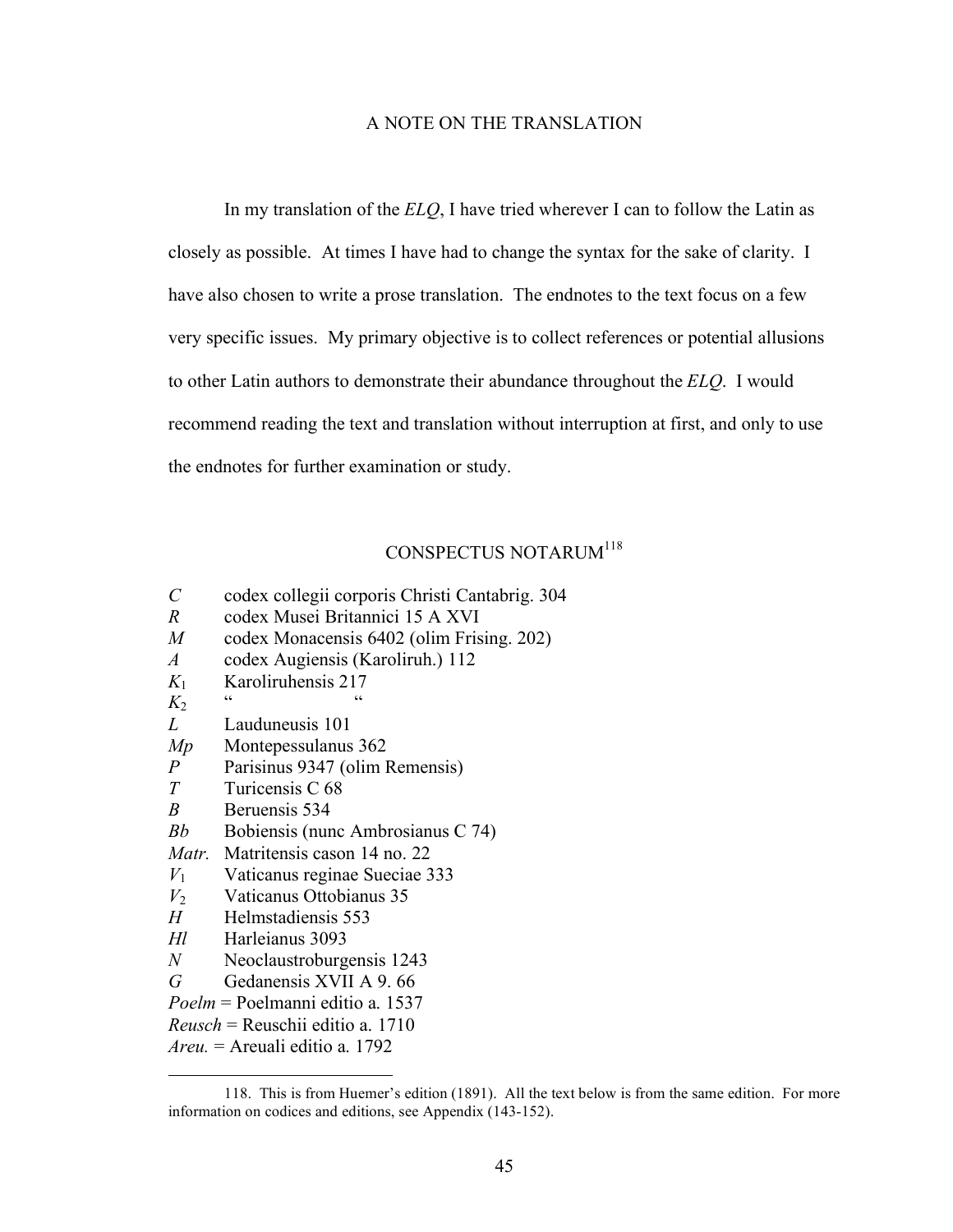# C. VETTI AQUILINI IUVENCI EVANGELIORUM LIBRI QUATTUOR

## PRAEFATIO

Inmortale nihil mundi conpage tenetur, Non orbis, non regna hominum, non aurea Roma, Non mare, non tellus, non ignea sidera caeli. Nam statuit genitor rerum inreuocabile tempus, Quo cunctum torrens rapiat flamma ultima mundum. 5 Sed tamen innumeros homines sublimia facta Et uirtutis honos in tempora longa frequentant, Adcumulant quorum famam laudesque poetae. Hos celsi cantus, Smyrnae de fonte fluentes, Illos Minciadae celebrat dulcedo Maronis. 10 Nec minor ipsorum discurrit gloria uatum, Quae manet aeternae similis, dum saecla uolabunt Et uertigo poli terras atque aequora circum

IN NOMINE ATO: ADIVTORIO TRINITATIS SCAE AMEN|INCIPIT PROLOGUS EVANGELII VERSUUM *M*, INCIPIT PREFATIO IVVENCI P̅R̅S̅*RB (om.* P̅R̅S̅*)*, HAEC (HIC *K*2) HIC SVNT EVANGELIA IIII (QA∗TVOR *K*1) VERSIBVS G. VETTI AQVILINI IVVENCI V̅C̅ PRESBITERI *K*1*K*2*T*, INCIPIT PROLOGVS IVVENCI PPE̅S̅BI *Mp*, INCIPIT PROLOGUS *P*, ITEM PRAEFATIO *V*1, Incipit prefatio in LIB° Iuuenci presbiteri *HI*, INCIPIVNT VERS' DE · IIII<sup>a</sup> · EVANGELIIS IVVENCI · HISPANIENSIS PBRI *G*, *om. rell.* 1 immortale *M Bb* nichil  $H/N$  2 urbes  $CBB^2$ , orbes  $K_2$  (*m. 1*)  $V_2$  (*m. 1*), urbis  $TN$  3 sydera  $BbN$  5  $\overline{m}d\overline{u}$  ( $\overline{u}$  *in ras. m. 2*)  $Mp$  6 inumeros *M* 7 onus *T*, h onos *K*2 8 adcumulant *RPTBb* 9 Smirnae *CMp*, Smyrne∗ (m? *eras.*) *M*, Smyrne *K*<sub>1</sub>*PTBbN*, smvrnę *H* fluentis  $R^1 H l^1$ , fluentae *V* 10 min||cia\*de *M*, minciad\*e (a *eras.*) *BK*<sub>2</sub>, minchia de *MpBbH*, minciade *PT* caelebrat *T*, cebrant *Bb* dulcido  $CK_2T^1H^1$  11 ne<sup>c</sup> *P* decurrit *Poelm.* 12 dum *s.l. P* secla  $K_1$ (c *in ras.*) *K*2*MpB* volabant *P*<sup>1</sup> 13 po∗li *Mp* adque *C* aegora *C*<sup>1</sup>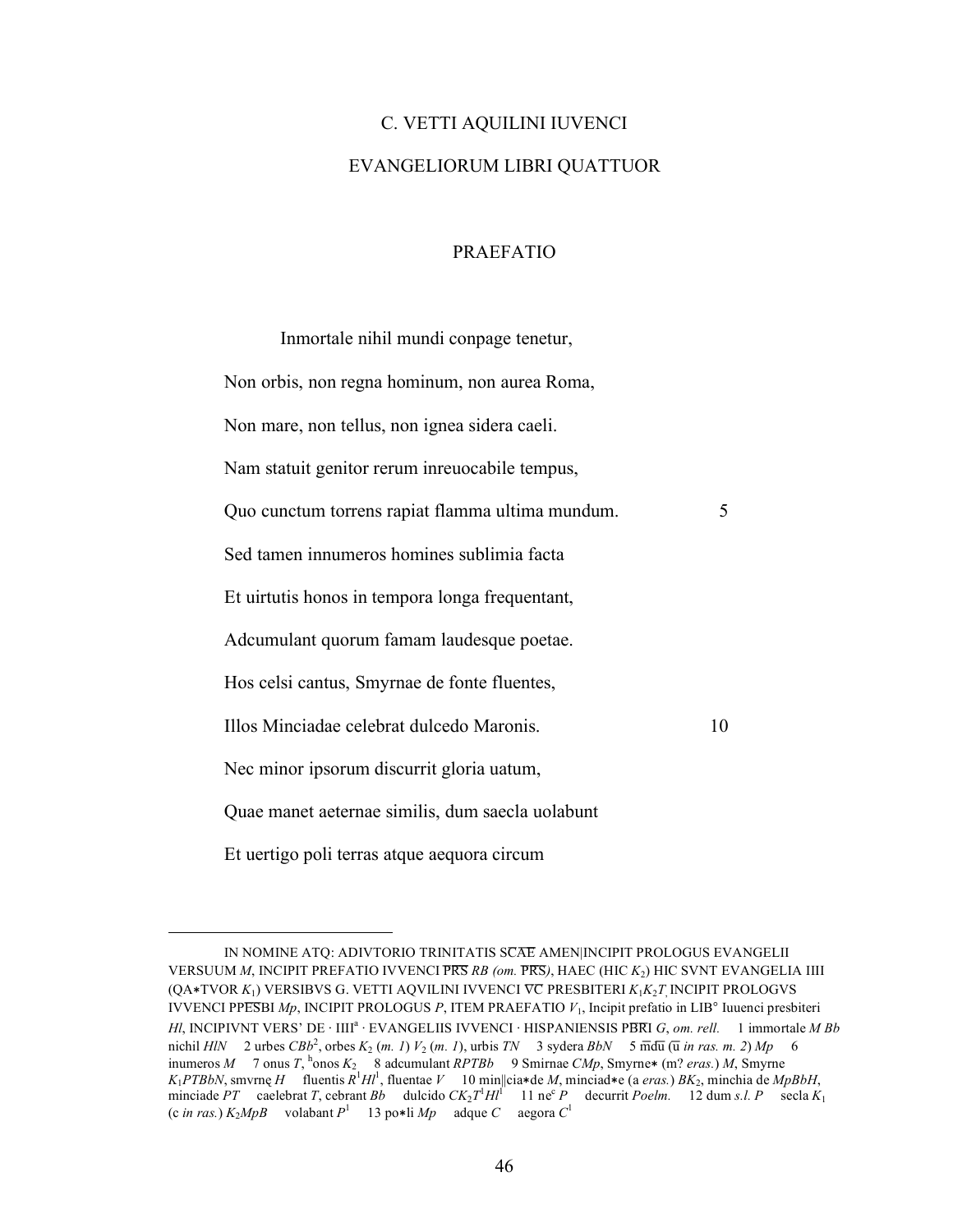# THE *EVANGELIORUM LIBRI QUATTUOR* GAIUS VETTIUS AQUILINUS IUVENCUS

### PREFACE

Nothing in the fabric of the universe is immortal – not the earth, not the kingdoms of men, not golden Rome, not the sea, not the land, not the fiery stars of heaven. For the creator of all things has established time irrevocable, when the final, burning flame will lay waste to the entire world. But yet, throughout the ages lofty deeds and distinctive virtue accompany the countless men, whose fame and glory the poets ever increase. The lofty songs flowing from the spring of Smyrna celebrate some, and the sweetness of Minciadean Maro others. The glory of the bards themselves is not any less, but ranges far and wide, abiding as if eternal, so long as the rotating pole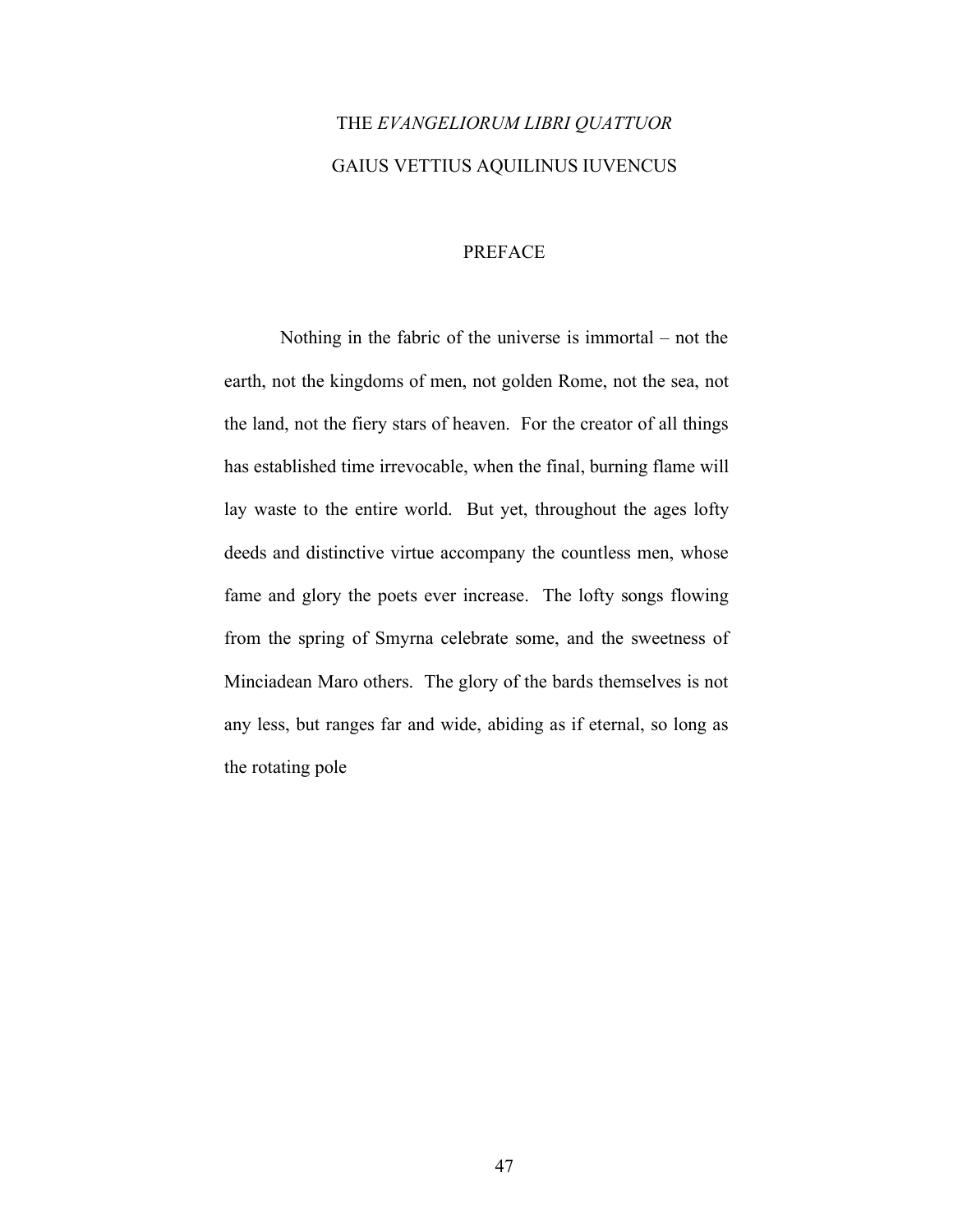| Aethera sidereum iusso moderamine uoluet.        |    |
|--------------------------------------------------|----|
| Quod si tam longam meruerunt carmina famam,      | 15 |
| Quae ueterum gestis hominum mendacia nectunt,    |    |
| Nobis certa fides aeternae in saecula laudis     |    |
| Inmortale decus tribuet meritumque rependet.     |    |
| Nam mihi carmen erit Christi uitalia gesta,      |    |
| Diuinum populis falsi sine crimine donum.        | 20 |
| Nec metus, ut mundi rapiant incendia secum       |    |
| Hoc opus; hoc etenim forsan me subtrahet igni    |    |
| Tunc, cum flammiuoma discendet nube coruscans    |    |
| Iudex, altithroni genitoris gloria, Christus.    |    |
| Ergo age! Sanctificus adsit mihi carminis auctor | 25 |
| Spiritus, et puro mentem riget amne canentis     |    |
| Dulcis Iordanis, ut Christo digna loquamur.      |    |

<sup>14</sup> Ethera *MMp* sydereum  $MK_2$ , siderium *B*, sidere<sup>u</sup> ( $\overline{u}$  *a m. 2*) *P* iussu  $RMp^1$ , ius in *N* voluit  $R^1K_2Mp^1$ , vol<sup>u</sup>et (u *a m. 2) P* 16 hominum gestis *M* mendatia  $K_1T$  17 aeterna  $R^1HI$ , aeternę (ę *in ras.*) *T* la<sup>v</sup>de<sup>i</sup>m<sup>s</sup> (corr. *m.* 2)  $K_2$ , laudis (is *in ras.*) *T* 18 immortale *CMHl* 19 michi *N* 20 populis  $C^1V_1$ , *add.* in *s.l.*  $C^2MpK_2B$ , in *in textu*  $RMK_1PTV_2BbHI$ , in populos *Poelm. i. mg.* 22 me forsan  $K_1K_2Bb$  subtrahit  $C^1$  cũ $*$  (c *et* ~ *a m. 2.*)  $Mp$  23 discendet *C*<sup>1</sup> *K*1*K*2*PT*<sup>1</sup> , descendit *Mp*<sup>1</sup> , discendit *Bb*, descendet *rell.* corruscans *C*, coruscus *Mp*<sup>1</sup> 24 *post* altithroni, coruscans *eras. in M* 25 INVOCATIO *in mg. B* assit *N* 27 Iordanes *C*

EXPL̃ PFACIO *RK*<sub>1</sub>*K*<sub>2</sub>*TBb*; IVVENCVS NOBILISSIMI GENERIS HISPANVS PRST IIII<sup>OR</sup> EVANGELIA EXAMETRIS VERSIBUS PENE ADVERBVM TRANSFERENS IIIIOR LIBROS CON (COM *Mp*) POSVIT ET NONNVLLA EODEM METRO AD SACRAMENTORVM ORDINEM PERTINENTIA FLORVIT SVB CONSTANTINO PRINCIPE VT HIERONIMVS PRST DE EO SCRIPSIT (SCRIBIT *Mp*)  $RK_1K_2MpV_2H$ l (cf. Hieron. *de vir. ill. c. 84 ed. Herdingianae*) – FINIT PROLOGVS *M*, EXPLICIT PROLOGVS *MpPB*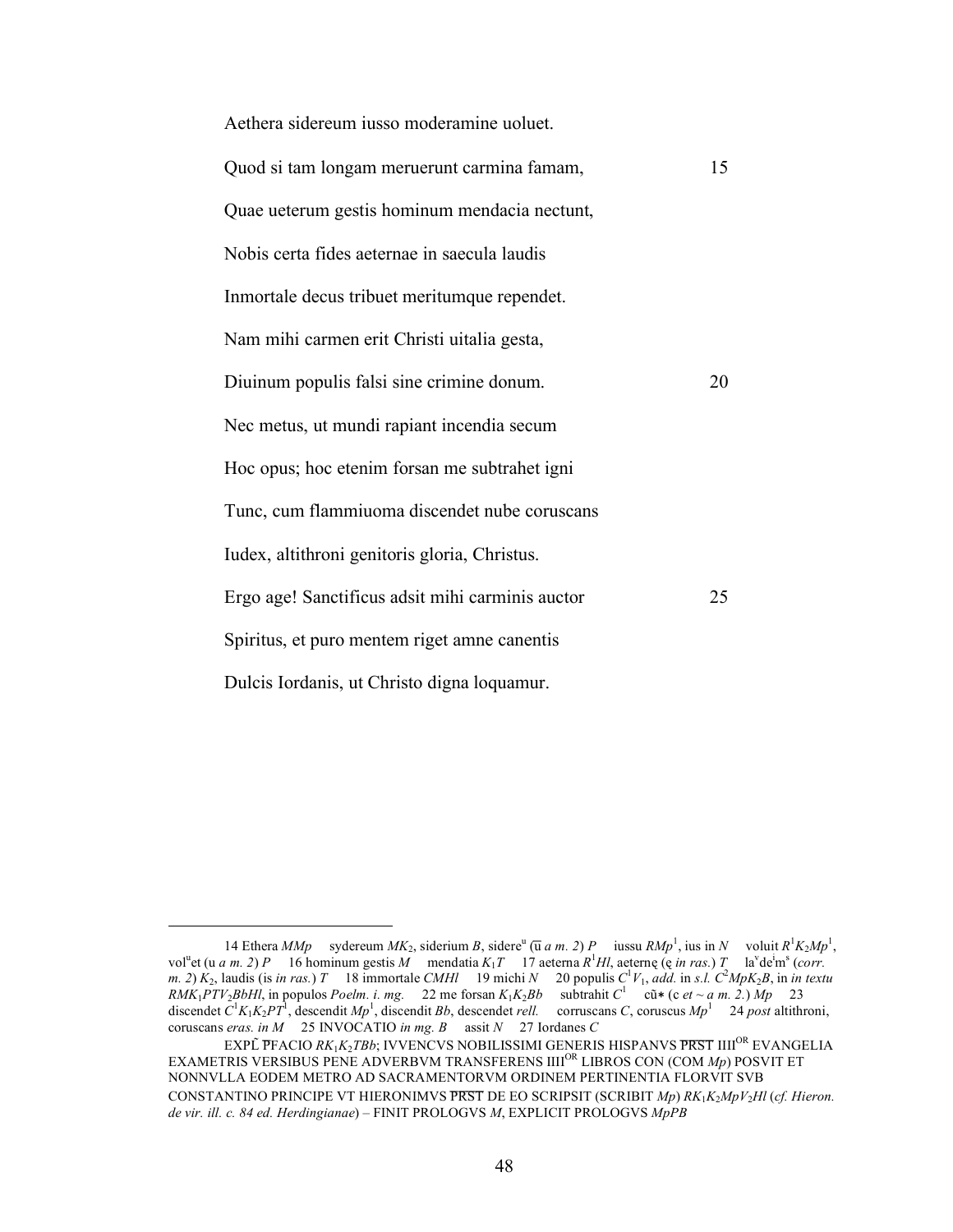turns the starry sky around the earth and the seas as ordained.

But if poems that attach falsehoods to the deeds of ancient men have merited such enduring fame, then my unwavering faith will grant me the immortal glory of eternal praise throughout the ages and will repay my service. For my poem will be the life giving deeds of Christ, a divine gift for peoples without the crime of falsehood. Nor is there the fear that the conflagration of this world may take away this work along with it. Perhaps this will even rescue me from the flame, when Christ, the judge, the glory of the enthroned-on-high creator, will descend, shimmering, from a flame-hurling cloud.

So, come! Let the Holy Spirit, the creator of this poem, assist me, and let him rinse the mind of the poet with the pure water of the sweet Jordan, so that I may speak worthily of Christ.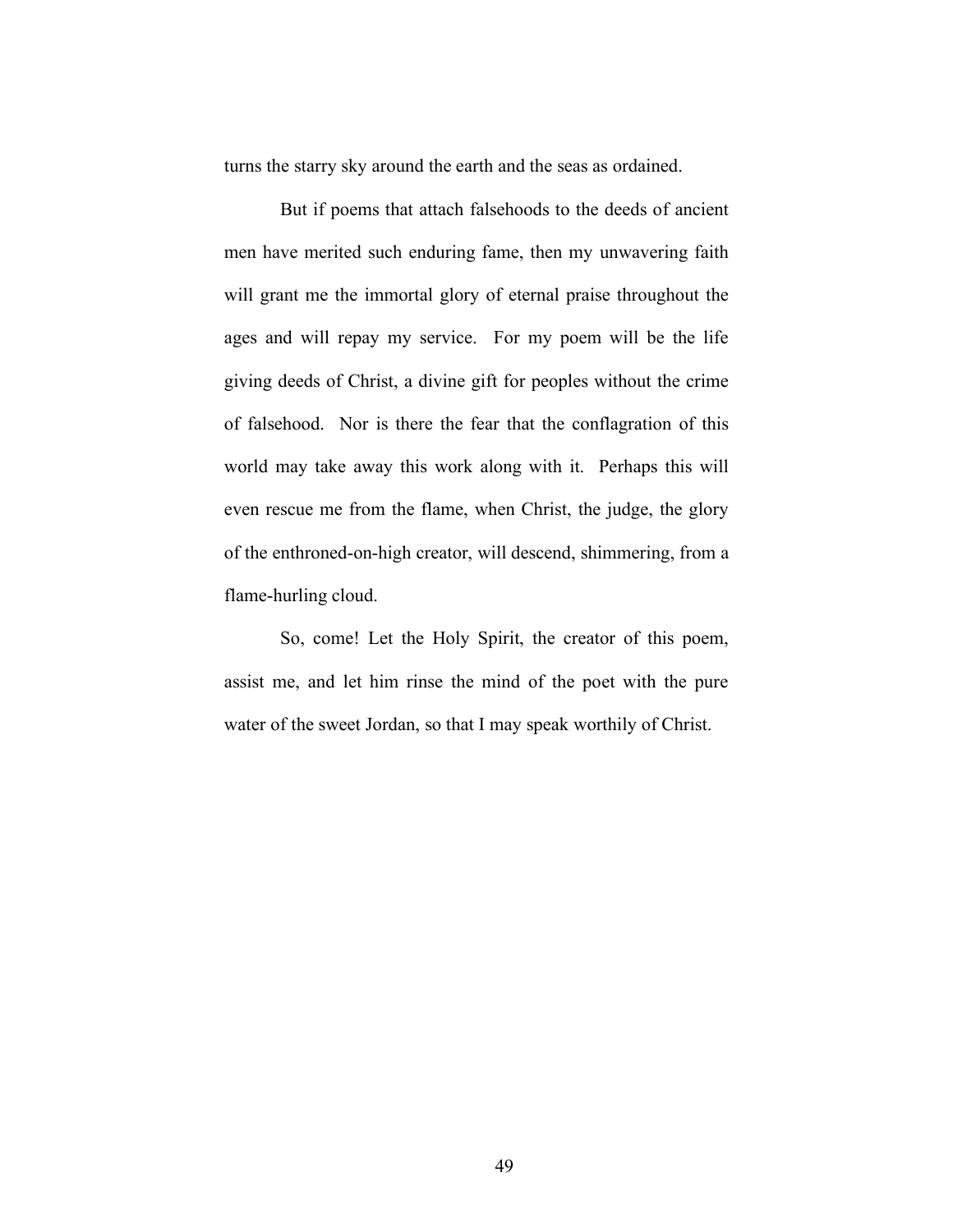# C. VETTI AQUILINI IUVENCI EVANGELIORUM LIBRI QUATTUOR

### LIBER PRIMUS

Rex fuit Herodes Iudaea in gente cruentus, Sub quo seruator iusti templique sacerdos Zacharias, uicibus cui templum cura tueri Digesto instabat lectorum ex ordine uatum. Huius inhaerebat thalamis dignissima coniux. 5 Cura his ambobus parilis moderaminis aequi, Ambos adnexos legis praecepta tenebant. Nec fuit his suboles, iam tum uergentibus annis, Gratius ut donum iam desperantibus esset. Sed cum forte aditis arisque inferret odores 10 Zacharias, uisus caelo discendere aperto Nuntius et soli iussas perferre loquellas (Cetera nam foribus tunc plebs adstrata rogabat):

INCIPIT LIBER PRIMVS *M* (probacio *in mg. glossator*), IVVENCI LIB PRIMVS DE NATIVITATE SCI IOHANNIS *B*, INCIPLIB PRIMVS *P*, *om. rell.* 1 Herodis  $T^1$  Iudea *plerique*, iudee *Mp* 2 quoq. *Bb* 4 degesto  $M^1$  instabat (in *a m. 2*) *Hl* 5 cuius *in mg. Poelm.* inherebat (in *a m. 2*) *M* thalami<sup>a</sup> *Mp* coniux *CMK*<sub>2</sub> (*m. 1*)  $V_2$ *BBbHl*, coniun\*x (c *eras.*)  $K_1$  6 c<sup>f</sup>u"ra<sup>t</sup> *H* paralis  $K_1Mp^1$  mode<sup>rami</sup>nis (rami *a m. 2*) *H* 7 adnex\*os (s *eras.*) *K*<sub>1</sub> tenebat *N* 8 ne<sup>c</sup> (c *a m.* 2) *P* h is *M* (*saepe*), his *in ras. B* soboles  $R^1K_1K_2MpB^1Hl$ , sobolis *Bb* tunc  $RMK_1K_2MpPTBBb$ , tot  $V_2Hl$  ver<sup>gine</sup>gentibus<sup>gindun</sup>  $H$  9 gracius *GHl*, grandius  $Mp$  donum *ex corr. in Mp* disperantibus  $RM<sup>1</sup>$  10 cum *corr. in*  $qu<sup>u</sup>m Mp<sup>1</sup>$  sorte  $V_1V_2$  aditis *libri* arisque] ris *in ras. M*, araeque *Mp*  $\text{imferred } M = 11 \text{ Zaccharias } C, \text{Zachari}^{\text{a}} \text{us } K_2 \quad \text{uidit } C \quad \text{discenter } CM^1$  12 nuncius *GHl* affere (af *in ras.*) *G* iu<sup>s</sup>sas *M*, iussus *MpT*<sup>2</sup>, iuss\*as (u *eras.*) *K*<sub>2</sub>, uisus *V*<sub>2</sub>*Hl* loquel<sup>1</sup>as *M*, loquelas *RK*<sub>1</sub>*K*<sub>2</sub>*MpTB* 13 tu plebs *K*<sub>1</sub>*K*<sub>2</sub>*T*<sup>1</sup>*Hl* plebes *RM*<sup>2</sup> (plebes *m. 1*) *V*<sub>2</sub>*GHN* astra∗ta (r *in ras.*, c *eras.*) *Mp*, adstrata *ex* asstrata *B* i<sup>r</sup>a°c<sup>g</sup>e<sup>a</sup>b<sup>b</sup>a<sup>a</sup>t<sup>i</sup> *M*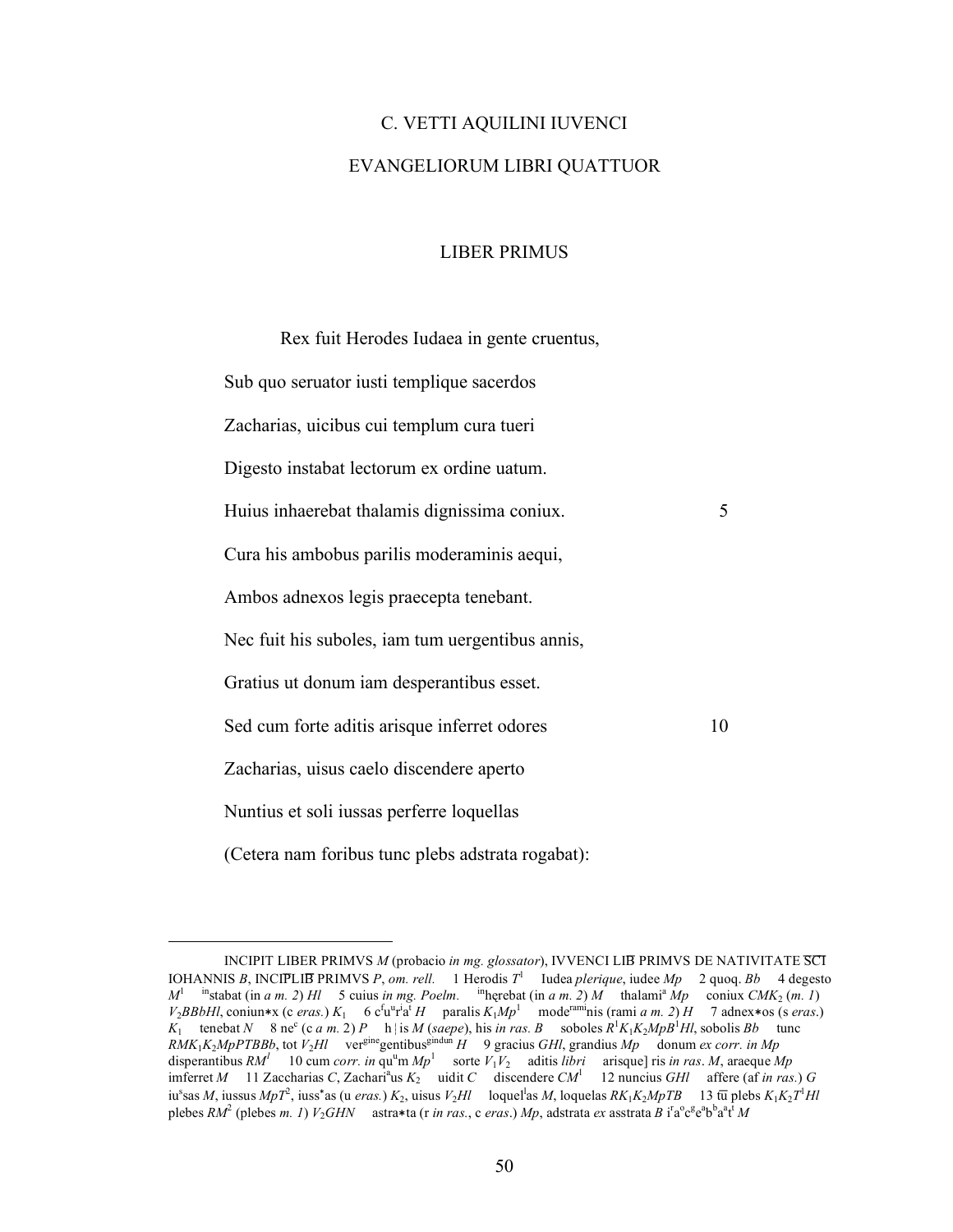# THE *EVANGELIORUM LIBRI QUATTUOR* GAIUS VETTIUS AQUILINUS IUVENCUS

#### BOOK ONE

Herod was the bloodthirsty king of the land of Judea, and beneath him was Zechariah, a follower of justice and a priest of the temple. He had the duty to watch the temple in turns as one of the order of chosen prophets. His very worthy bride was devoted to their marriage, and they had an equal concern for moderation and the teachings of the law bound them both. They did not have a child, but now the gift would be all the more pleasing to them in their desperation, because their years were increasing.

But when, by chance, Zechariah was bringing perfumes to the inner chambers and the altars, a vision came down from the open sky – an angel. It brought commands to Zechariah alone (the rest of the people had prostrated themselves before the temple doors and were praying):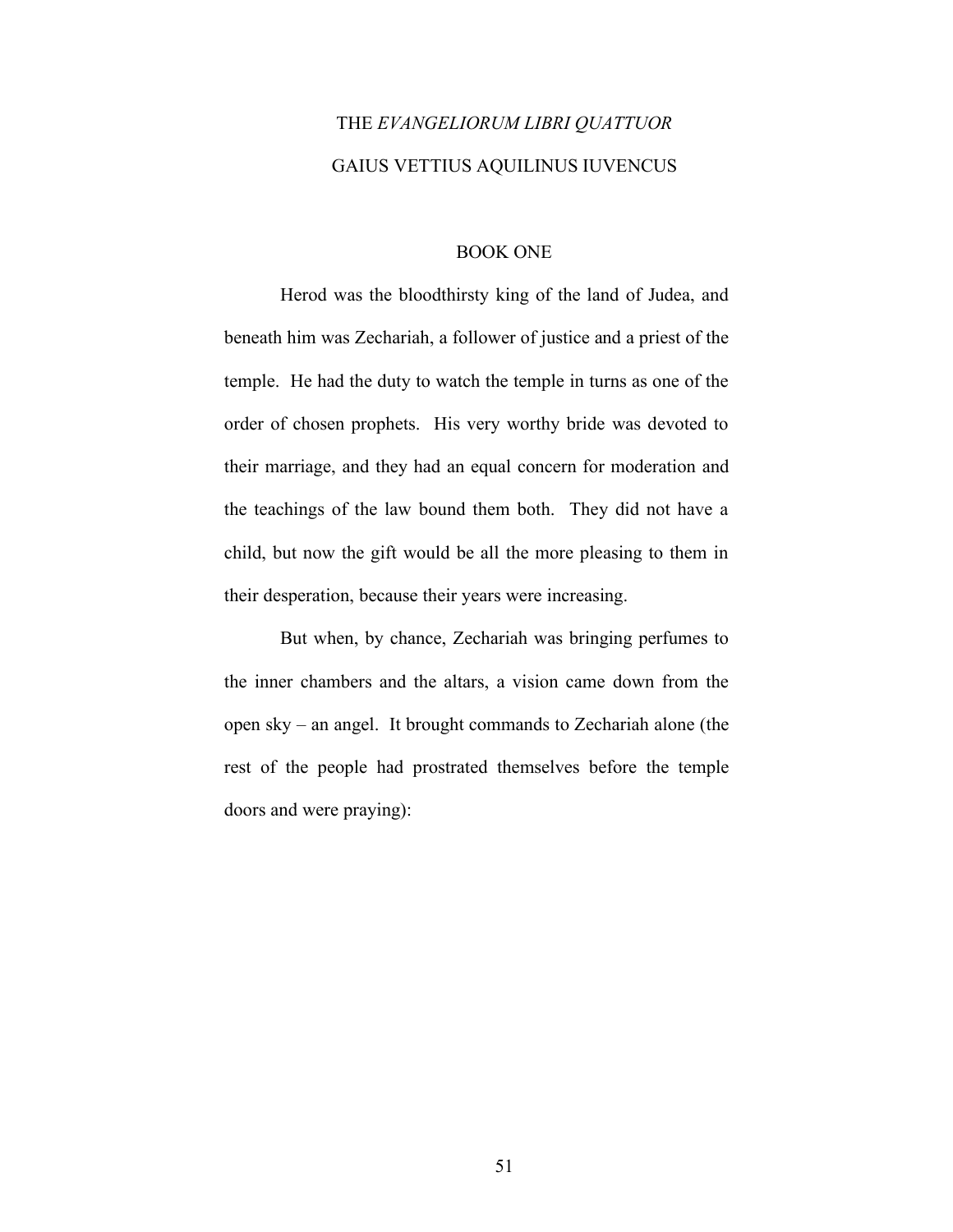| 'Quem tibi terribilis concussit corde pauorem  |    |
|------------------------------------------------|----|
| Visus, cum laeti sermonis gratia placat?       | 15 |
| Nam me dimissum rerum pater unicus alto        |    |
| E caeli solio tibi nunc in uerba uenire        |    |
| Praecipit et cara tibi mox e coniuge natum     |    |
| Promittit, grandis rerum cui gloria restat,    |    |
| Plurima qui populis nascendo gaudia quaeret;   | 20 |
| Sobrius aeternum, clausum quem Spiritus ipsis  |    |
| Visceribus matris conplebit numine claro.      |    |
| Istius hic populi partem pleramque docendo     |    |
| Ad uerum conuertet iter, Dominumque Deumque    |    |
| Continuo primus noscet plebemque nouabit.      | 25 |
| Nomine Iohannem hunc tu uocitare memento.'     |    |
| Olli confusa respondit mente sacerdos:         |    |
| 'Aemula promissis obsistit talibus aetas,      |    |
| Nec senibus fetus poterit contingere fessis,   |    |
| Quem deus auertens primaeuo in flore negauit.' | 30 |
| Haec trepidans uates; cui talia nuntius addit: |    |

 <sup>14</sup> corda *Poelm.* quid tibi t. concussi corda pauore *Poelm. in mg.* 15 eum *MK*2 (*m. 1*) *MpPTBbGHl* laetis *C* placet  $K_1Mp$ <sup>1</sup> *TBb*, placat̃ (~ *a m. 2*)  $K_2N$  uisus? cū laeti sermonis munere placat *Poelm. in mg.* 16 propitius dimissum p. *C*, propicius rerum p. *RMK*1*K*2*TV*2*BGHl*, demissum rerum p. *MpPV*1*Bb*, oppiciusdemissum r. p. *Hl*, praepitius *fort*. us  $K_2$  17 E] *om. M*, a *nonnulli* 18 praecepit  $K_1K_2$  (*a m. 2*)  $Mp^1$  19 promitit  $Mp$  20 ga<sup>n</sup>dia  $K^2$  quaerit *Mp*<sup>1</sup>T, quaere<sup>i</sup>t  $K_2$  21 subrius  $K_2$  (*m. 1*)  $T^1$  aeterno<sup>v</sup>  $K_2$  que *Hl* <sup>in</sup>ipsis (in *a m. al.*) *M* 22 compleuit *CRHI*, conpleuit  $M^1$ , conplebit  $K_2TBb$  23 pleramque (ra *in ras.*)  $R^1$ , plebemque *sed* be *in ras. CM* (*c. gl.*) plurimam), plebemque  $K_2P^1T\nBbN$  reuerti *Mp* (*uel* docendi *m.* 2)  $V_1$  24 conuertit *C*, suadebit *MpV*<sub>1</sub> dominumque (que *s. l*)  $Mp^2$ 25 noscit *C*, agnoscet (ag *eras*.) *M*, gnoscet  $K_1K_2$  (*m. 2*)  $RB^2BbH^1$  novabit *M* (*uel* uocauit *m. al.*)  $MpV_1G$ , uocabit *in ras. C et rell.* 26 tu *s. l. RM* 27 confu $*$ sa (s *eras.*) *M* 28 aetes  $K_1$  (*m. 1*) 29 fetus  $CK_2$  (*m. 1*) *T*, f∗ętus (o *eras.*) *M*, soboles *V*<sub>1</sub>*Mp Poelm. in mg.*, foetus *rell.* fes<sup>s</sup>is *M* 30 quam *MpV*<sub>1</sub> 31 uatis (a *m. 1*) *K*<sub>2</sub>*T* infert *RV*2*Hl Poelm. in mg.*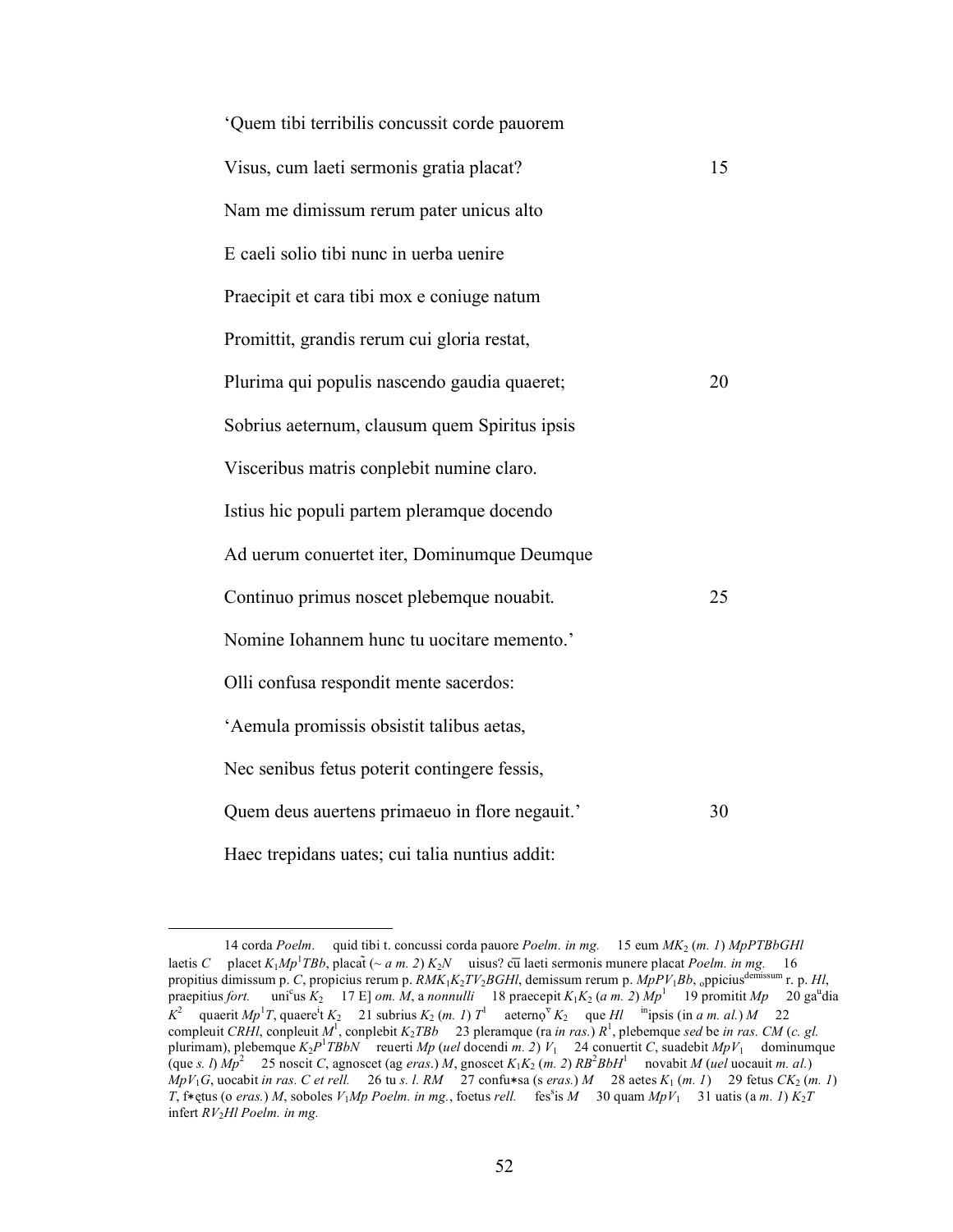"Has a terrible vision struck fear in your heart, even when the grace of a joyous message should calm it? The One Father of all things has sent me from heaven's lofty throne and directed me to come to speak to you now. He promises for you soon from your beloved wife a son, for whom abundant glory in all things awaits hereafter, and who, by being born, will bring much joy to the people.

"This one, closed in his mother's womb, will be forever temperate, and the Holy Spirit will fill him with its bright power. By his teaching he will turn the great part of those people toward the true path, he will know the Lord and God first, and he will make the people new. Remember to name him John."

The priest responded to him with a confused mind: "Her age is incompatible with and stands opposed to such promises, nor can a pregnancy occur for weary old women, which God turned away and denied them in the prime of life."

The prophet shuddered at these things, but to him the angel added the following words: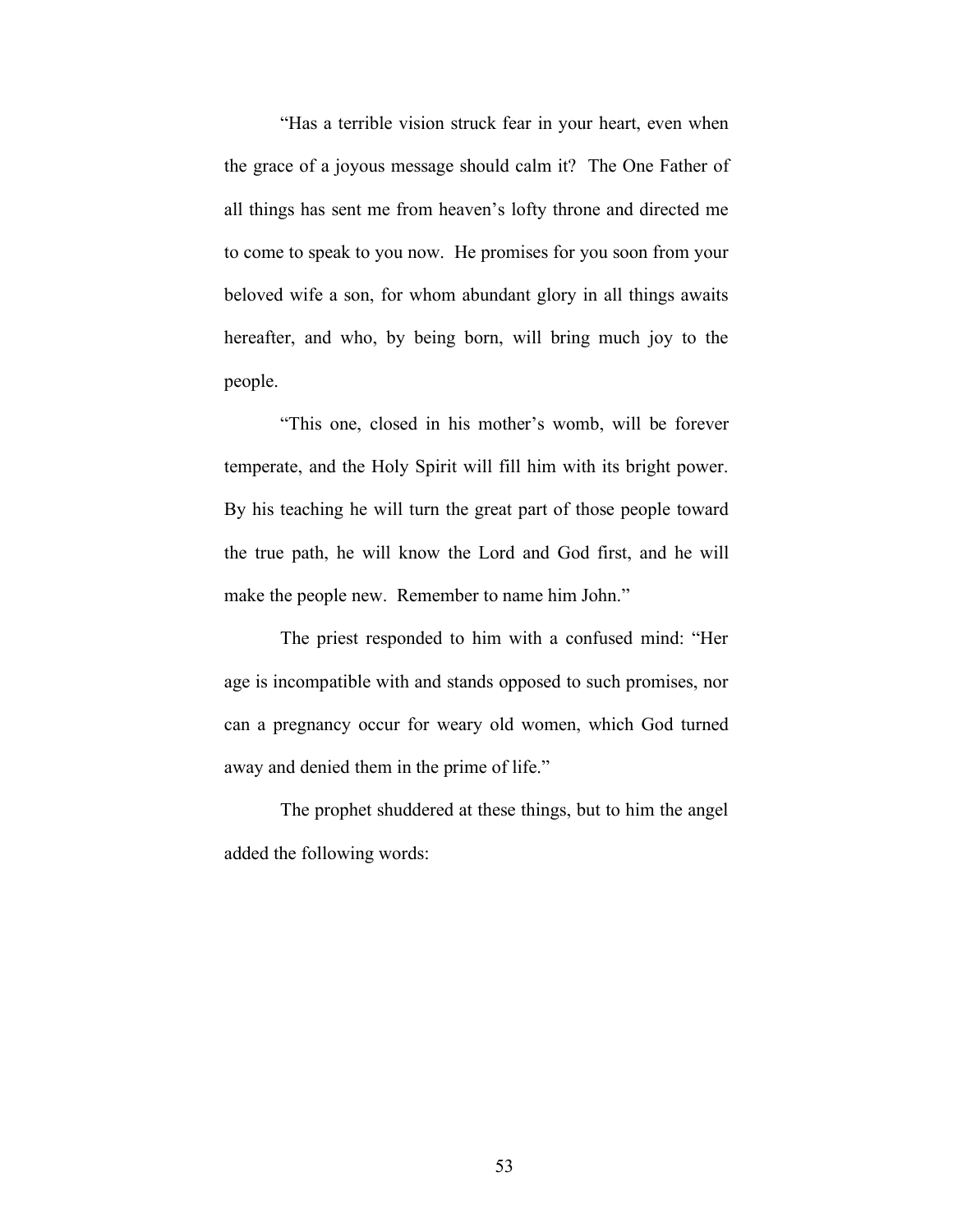| 'Si tibi mortalis subolem promitteret ullus,      |    |
|---------------------------------------------------|----|
| Ad desperandum forsan cunctatio mentis            |    |
| Debuerat tardis haerens insistere uerbis.         |    |
| Nunc ego, quem dominus caeli, terraeque repertor, | 35 |
| Ante suos uultus uoluit parere ministrum,         |    |
| Auribus ingratis hominis uisuque receptus,        |    |
| Supremi mandata Dei temnenda peregi.              |    |
| Quare promissis manet inreuocabile donum,         |    |
| Sed tibi claudetur rapidae uox nuntia mentis,     | 40 |
| Donec cuncta Dei firmentur munera uobis.'         |    |
| Haec ait et sese teneris inmiscuit auris.         |    |
| Interea populus miracula longa trahebat,          |    |
| Quid tantum templo vellet cessare sacerdos.       |    |
| Progressus trepide numen vidisse supernum         | 45 |
| Nutibus edocuit, miserae et dispendia uocis.      |    |
| Inde domum remeat conpleto ex ordine uates        |    |
| Officio, amissamque leuant promissa loquellam;    |    |
| Nec dilata diu uenerunt munera prolis.            |    |
| Anxia sed uentris celabat gaudia coniux,          | 50 |

 <sup>32</sup> subolem *CP*<sup>2</sup> *BBbH*, prolem *Mp*, subolem *rell.* 33 disperandum *M*<sup>1</sup> *K*1 (*m. 1*) *K*2 (*m. 2*) *PBb* cunctacio *R* 34 aherens *Mp* 35 creator *Poelm.* 36 suo uultu *C* parere (e<sub>1</sub> ex corr.) *M*, parare  $H^2$  37 hominum *Mp*, homini *coni*. *Barth.* Receptis *Bb* 38 suppremi *RK*1*K*2*Hl*, supraemi *M* tempnenda *BGHN* peregi *in ras. Mp* 39 quare *ex corr. in M*, que iam *N* irreuocabile *Hl* 40 clauditur  $M<sup>1</sup>$  trepide  $MpV<sub>1</sub>Hl<sup>2</sup>$  uobis *ex corr. Mp* 42 tenuis *P* subito tenueis se misit in auras *Poelm. in mg.* immiscuit *CHl*  $\left[43 \text{ populo} \right]$ <sup>6</sup> R trahebant *Mp*  $\left[44 \text{ mod } 44 \text{ mod } 44 \text{ mod } 44 \text{ mod } 44 \text{ mod } 44 \text{ mod } 44 \text{ mod } 44 \text{ mod } 44 \text{ mod } 44 \text{ mod } 44 \text{ mod } 44 \text{ mod } 44 \text{ mod }$ templo] in *om.*  $CR^1Mp^1T^1V_1$  cessare (*al* morare *s.l.*) *T* 45 egressus *edit.* 46 & docuit  $Mp^1$  misserae\*\* (q; *eras.*) *MV*2, miserae *T cum rell.*, misera et *coni. Vonck.*, misera ob *Stockes* dispendia (a *ex* o) *M* 47 remeant *C*, rediit *Poelm.* ex *om.* G conpleto  $CRK_1K_2(m. 2) TBBb$  uatis  $K_2(m. 1) T^1$  48 amisamque  $B^1$  promisa  $B^1$ loquellam  $CMK_1K_2$  (*m. 1*)  $T^1$  50 s& *B* celebat *ex* celabat *B*, caelabat *M* coniux  $CMK_2$  (*m. 1*)  $T^1BbHHl$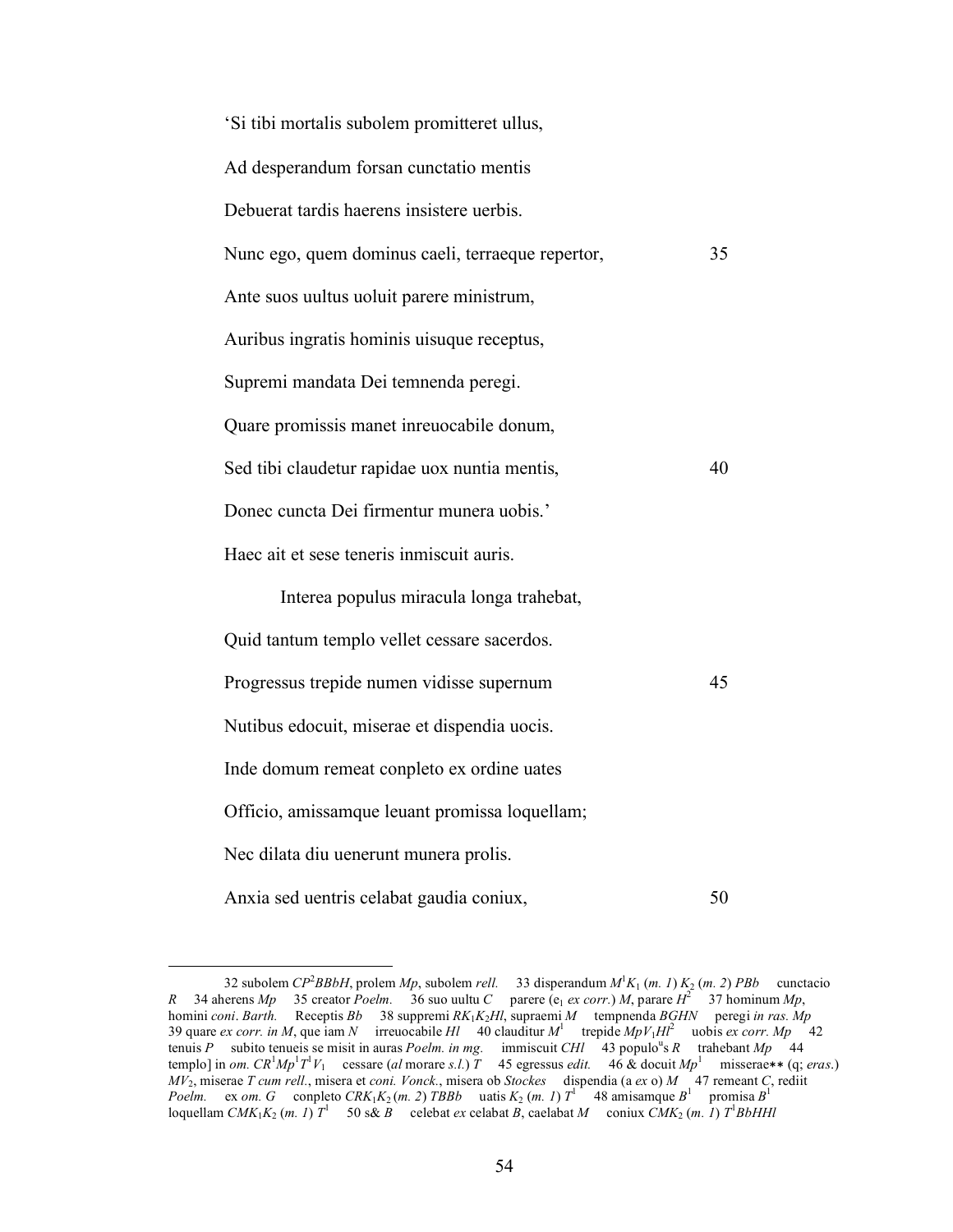"If a mortal was promising a child to you, perhaps reluctance or even despair ought to persist, wavering about these late promises. Now I – whom the Lord of heaven, the Author of earth, wished to appear face to face with you as his agent – am received by the ungrateful ears and look of a man, but I have accomplished these mandates of the Supreme God, scorned though they are.

"By these promises an irrevocable gift remains, but your voice soon will be barred from bearing the news of your swift mind, until all of the gifts of God are confirmed by you." He said these things and mixed himself with the gentle breezes.

Meanwhile, the people were long wondering why the priest wished to remain in the temple for so long. He came out nervously and informed them through nods that he had seen a celestial power, and that he had lost his wretched voice. And then the prophet returned home immediately, his duty finished, and the promises made his lost voice tolerable. The gift of a child did not come for a long time. But his anxious wife kept the joys of her belly hidden,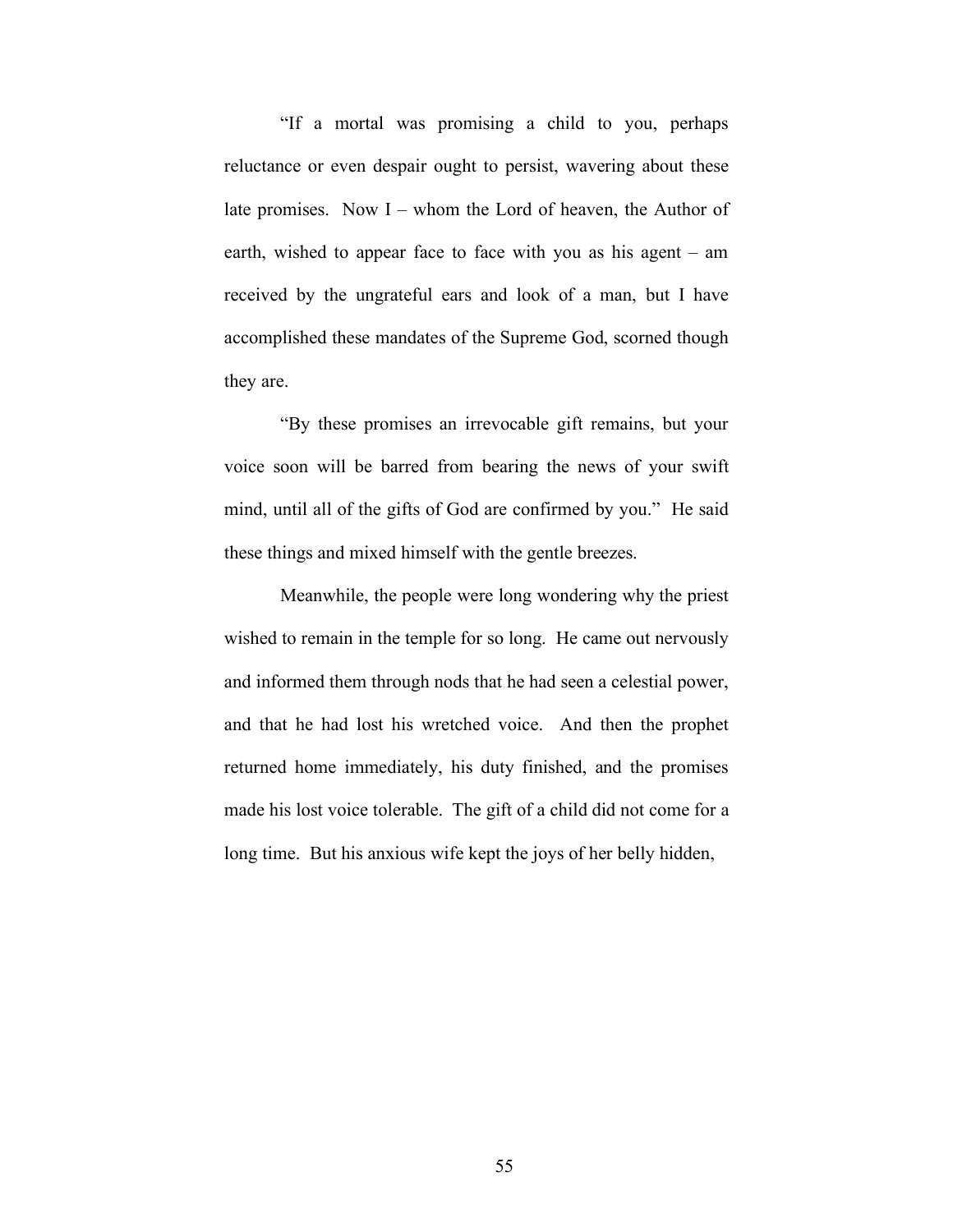| Tunc maiora dehinc idem mandata minister      |    |
|-----------------------------------------------|----|
| Detulit ad Mariae dimissus uirginis aures.    |    |
| Haec desponsa suo per tempora certa propinquo |    |
| Abdita uirgineis caste pubescere tectis       | 55 |
| Et seruare diem iussis permissa parentum.     |    |
| Ad quam tranquillum sermonem nuntius infit:   |    |
| 'Salue, progenie terras iutura salubri,       |    |
| Desine conspectu mentem turbare uerendo.      |    |
| Nam tua concipient caelesti uiscera iussu     | 60 |
| Natum, quem regnare Deus per saecula cuncta   |    |
| Et propriam credi subolem gaudetque iubetque  |    |
| Hunc ubi sub lucem dederis sit nomine Iesus.' |    |
| Ad quem uirgo dehinc pauido sic inchoat ore:  |    |
| 'Nullos conceptus fieri sine coniuge dicunt;  | 65 |
| Vnde igitur subolem mihimet sperabo uenire?'  |    |
| Nuntius haec contra celeri sermone profatur:  |    |
| 'Virtus celsa Dei circumuolitabit obumbrans,  |    |

Donec quinque cauam conplerent lumina lunam.

 <sup>51</sup> conplerent *CK*1*K*2*TBBb*, complerent *rell*. 52 ANGELVS AD MARIAM *in mg. BMp* unc *N*, nunc *in mg. Poelm.* 53 dimissus  $CR^T K_1 K_2 TN^1$ , dimisus  $B^1$  54 disponsa  $MK_2$  (*m. 1*)  $T^1 bBG$  55 casta  $Mp^1$ , castis  $Bb$  56 iu<sup>s</sup> sispermis<sup>s</sup> a *M* 57 tranquillaum *Hl* nutus  $B^1$  infit *ex* imfit *M*, infert *Poelm. in mg.* 58 progeniae *MBb*, proienie *Mp*, progenies *N* terrasque *R*, terras\*\*  $K_1$ , terras<sup>que</sup> (que *a m. 2) Bb*, terrisque *N* iutura (i *fort. ex f) M* (*gl. germ.* helfentiu), iutura (tu *a m. 2*) *P*, futura *CN*, adfutura *H* salubri<sup>∗</sup> (m *eras*.) *M*, ubri *in ras. B*, salubris *V*1*N cf. Wiener Stud. 1880, p. 87* progeniem terries paritura salubrem *Poelm. in mg.* 59 disine *M*<sup>1</sup> *ut videtur*, desine<sup>∗</sup> *K*1 60 concipient] ci *in ras.*  $B^2$ , concip<sup>i</sup>ent (i *a m. 2*) *Mp*, con\*\*\*ri<sup>pi</sup>ent *P* 61 deus fecit *M* 62 propitam *P* sobolem  $RM^1K_2$  (*m. 2*) *PTGHl* subolem cre<sup>a</sup>di *MpN* gauditque iubitque *C* 63 nomen *ex* nomine *M*, nomen *R* 64 pauido *a manu post. in mg. C*, pauida  $T$ <sup>1</sup> $H$ *l* inchoat] at *in ras. M*, incoat  $K_2$  (*m. 2*)  $P$ <sup>1</sup> $T$ <sup>1</sup>, incipit  $MpV_1$ : inchoat ore *in ras. H* 65 conceptos  $K_1$  (*m. 1*)  $K_2$  (*m. 1*)  $B^1$  66 sobolem  $RM^1K_2$  (*m. 2*)  $PT^2BGHI$  spera\*\*bo  $K_1$  67 fatetur  $Mp^1V_1V_2$ *Poelm.* (*cf. Wiener Stud. 1888, p. 87*) 68 dei *s. l. B* circumuolitauit *C*<sup>1</sup> , circumuoltabai t *RMp*, -li- *ex* lu *B* ∗∗obumbrans (te *eras.* ?) *M*, obumbras *K*1 (*m. 1*)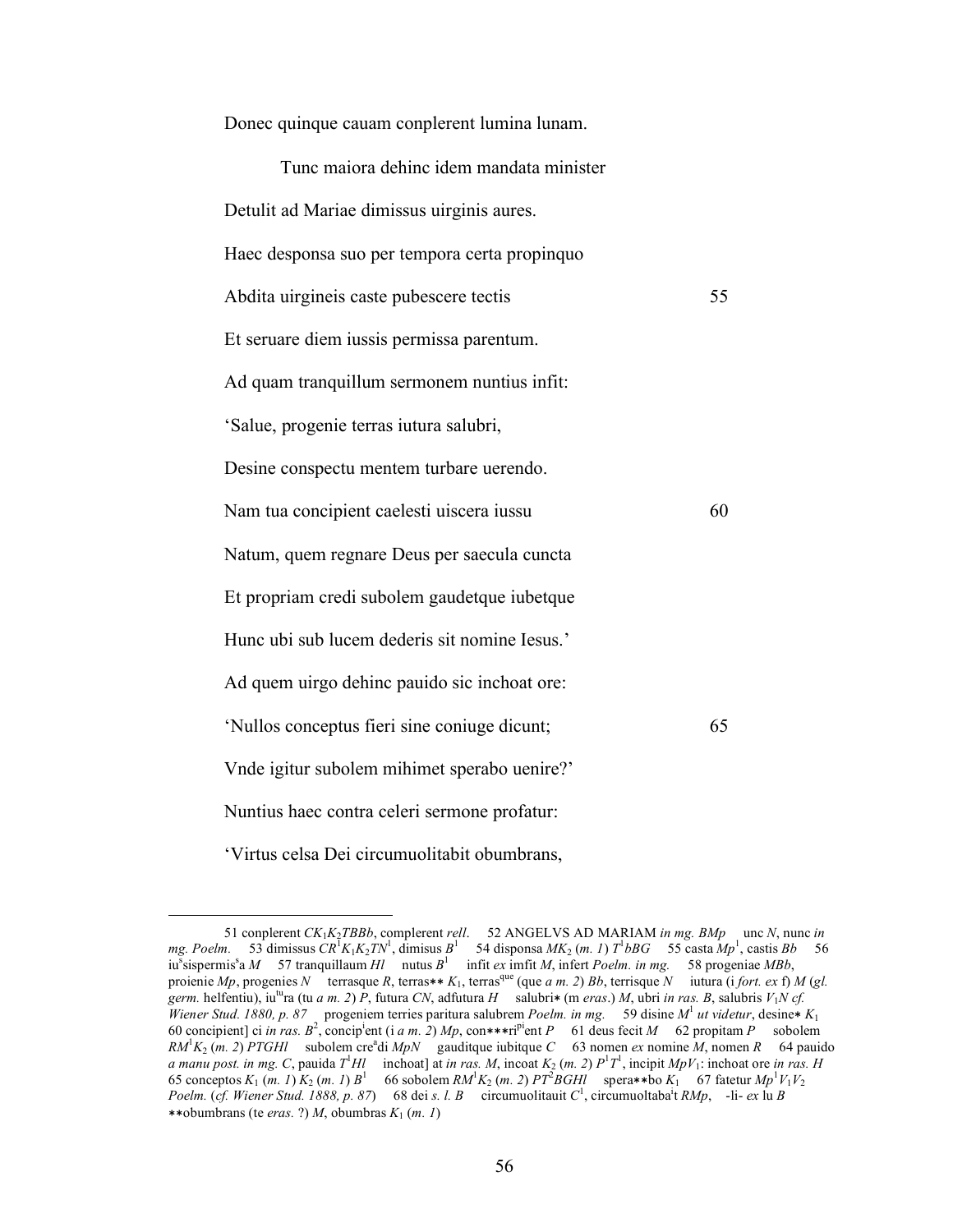until five days passed and the moon was full.

Then afterwards the same servant was sent down and he conveyed greater instructions to the ears of Virgin Mary. This one was betrothed to one of her relatives for a certain time and was hidden away in the maidens' house. She was permitted by the orders of her parents to grow up in chastity and she watched for the day when she would be given away. To her the angel begins his soothing address:

"Greetings, you who will delight the earth with a healthy child – don't be troubled by my awesome appearance. For your body, by celestial command, will conceive a child whom God rejoices and orders to rule for all the ages and to be regarded as his own Son. When you give birth to this one, let Jesus be his name."

The virgin begins thus, speaking to him with a quaking voice: "They say that no conceptions occur without a husband. So, from where will I hope that a child comes to me?"

The angel, in response to these things, quickly says: "The lofty excellence of God will fly round and round and cover you in his shadow,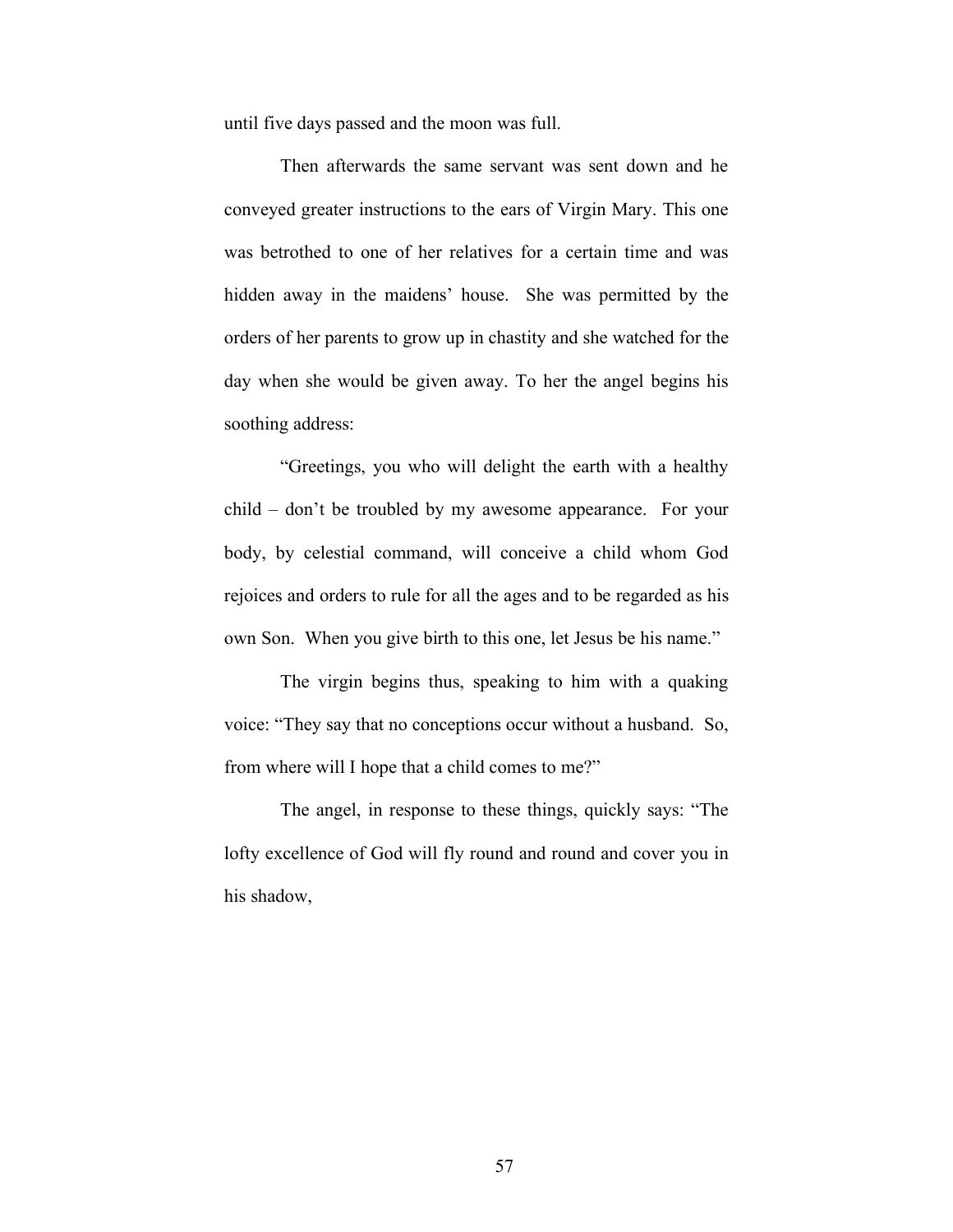| Spiritus et ueniet purus, lectissima uirgo,      |    |
|--------------------------------------------------|----|
| Ac tibi mox puerum casto sermone iubebit         | 70 |
| Magnificum gigni populis, quem credere sanctum   |    |
| Supremique Dei natum uocitare necesse est.       |    |
| Sic cognata tibi, sterilis quae credita cunctis, |    |
| Zachariae coniux mortali germine nuper           |    |
| Aeuo defessis hausit miracula membris.           | 75 |
| Sextus adest mensis: parent sic omnia iussis.'   |    |
| Virgo dehinc: 'Domino famulam nunc ecce iubenti, |    |
| Vt tua uerba sonant, cernis seruire paratam.'    |    |
| Nuntius abscedens uacuis se condidit auris.      |    |
| Illa dehinc rapidis Iudaeam passibus urbem       | 80 |
| Zachariaeque domum penetrat grauidamque salutat  |    |
| Elisabeth, clausae cum protinus anxia prolis     |    |
| Membra uteri gremio motu maiore resultant.       |    |
| Et simul exiluit mater concussa tremore,         |    |
| Diuinae uocis conpleta est flamine sancto        | 85 |
|                                                  |    |

Et magnum clamans: 'Felix o femina, salue,

Felicem gestans uteri sinuamine fetum.

 <sup>69</sup> et ueniet] adueniet *B*<sup>1</sup> *G*, adueniens *H*<sup>1</sup> *N* l&is-sima *K*1 (*m. 1*) 70 hunc *CMp* (ac *in mg.*), ac *reliqui* mox perme *C* 71 populum  $M^1$ , populus  $Mp^1$ , populos  $K_2$  (*m. 1*) credidere  $M^1$  72 suppraemique  $M$  73 cognita *Mp*<sup>1</sup> sterelis *CK*<sub>1</sub> (*m. 1*)  $B^1Bb$  74 Zacchariae *C* coniux  $MK_2(m, 1) P^1T^1B^1BbHH$  75 de∗fessis (f *eras.*)  $\overline{M}$ <br><sup>h</sup>ouvit (b, a, m, 2)  $\overline{V}$ ,  $\overline{P}$  any it  $M/MK$  (y, a, m, 2)  $T(x, a, m, 2)$   $BbCHH$  mombre  $K$ auxit (h *a m. 2*) *V*<sub>1</sub>*B*, auxit *MMpK*<sub>2</sub> (x *a m. 2*) *T* (x *a m. 2*) *BbGHHl* membra  $K_1$  (*m. 1*) 77 dein  $M^1$  n<sup>unc</sup> ∗ecce (unc *a m.* 2)  $K_1$  ece  $T^1$  78 sone<sup>a</sup>nt  $R^1$ , sonent *P* 79 abscidens  $M^1$ , abscendens  $Hl$  condedit  $CT^1$  aures  $Mp^1$  80 SALVTATIO MARIAE AD HELISABET *B* de<sup>h</sup>inc *M* Iudeam *R et alii* 81 do<sup>mū</sup> (mũ *a m. 2*) *C* penitrat  $M<sup>1</sup>$ salutat (at *in ras.*) *R*, salutet  $T^1$  82 Elisha&h *Mp* cum  $CBP^1$ , quum (*uel* cui *m.* 2) *Mp*, cui *rell.* proles  $R^1$  83 menbra  $RMpK_1T$  84 exaluit  $MK_2$  (*m. 1*)  $T^1$ , exilui  $Bb^1$ , exsiluit  $CT^1HI$  concussa (s<sub>s</sub> *in ras.*)  $Mp$  85 flumine *C*, famine *RBK*1*T* (*ex corr. m. 2*) *GHlN*, ∗∗famine (af *eras.*) *M*, *uel* flamine *m. al. in. mg.*, numine *Mp*<sup>1</sup> *H*, *cf. v. 140* 86 ∗o *K*1 ofleix *P* 87 sinuanime *K*1 foetum *RK*1*PBBb*, faetum (a *in ras.*) *M*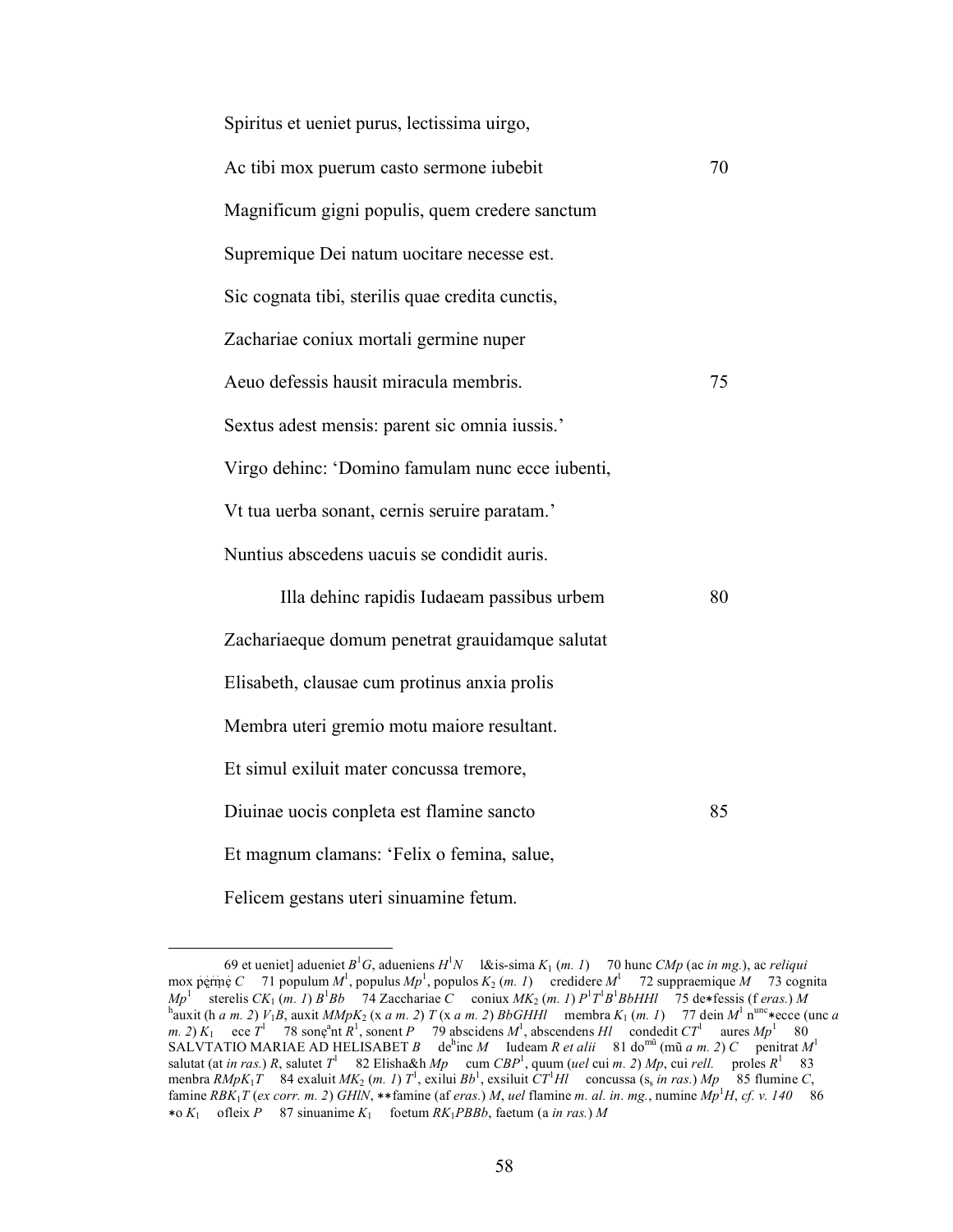and the pure Spirit will come, most excellent virgin, and soon will command with a holy sermon that a magnificent child will be born to you for the people, a child who must be believed holy and be called the Son of the Supreme God.

"In this way the wife of Zechariah, your relative and a woman of mortal origin, whom all believed to be sterile, recently has received a miracle in her body, weary with age. The sixth month is at hand, thus all things obey his commands."

Then the virgin said: "Look, now you see that I, a servant, am ready to serve the Lord as he commands, as your words ring out." And the angel withdrew and stole away to the empty breezes.

Then with quick steps Mary entered the city of Judea and the house of Zechariah and she greeted the pregnant Elizabeth, and immediately the anxious limbs of the child inside Elizabeth jerked with a great movement in her womb. At the same time that the mother leapt up, shaken by the motion, she was filled with a holy gust of divine words, and shouting greatly said:

"Greetings, blessed woman, carrying a blessed child in your belly!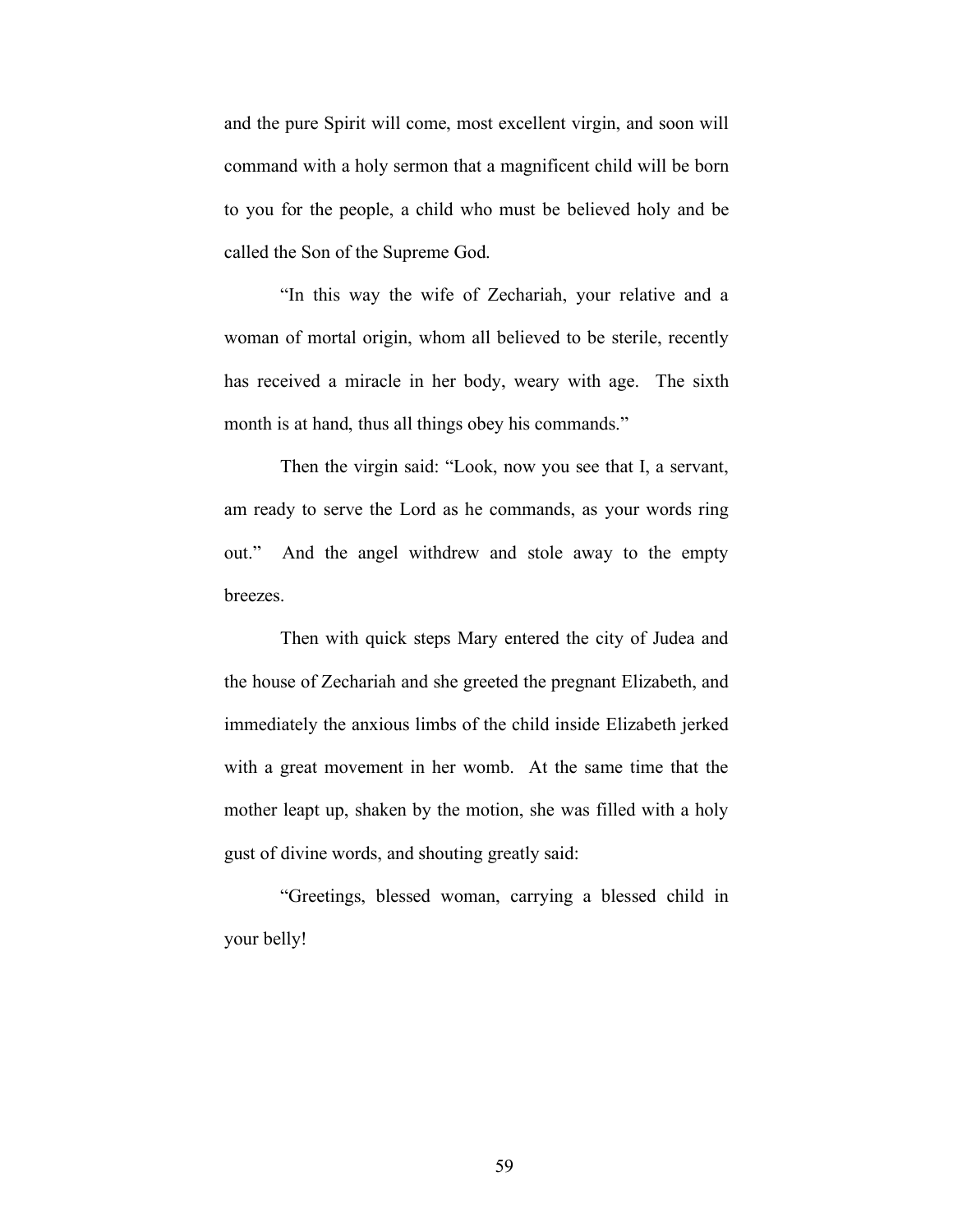| 'Vnde meam tanto uoluit Deus aequus honore       |     |
|--------------------------------------------------|-----|
| Inlustrare domum, quam mater numinis alti        |     |
| Viseret? Ecce meo gaudens in uiscere proles      | 90  |
| Exultat, Mariae cum prima adfamina sensit.       |     |
| Felix, qui credit finem mox adfore uerbis,       |     |
| Quae Deus ad famulos magnum dignando loquetur.'  |     |
| Illa trahens animum per gaudia mixta pudore      |     |
| Subpressae uocis pauitantia dicta uolutat:       | 95  |
| 'Magnificas laudes animus gratesque rependit     |     |
| Inmensi Domino mundi. Vix gaudia tanta           |     |
| Spiritus iste capit, quod me dignatus in altum   |     |
| Erigit ex humili celsam cunctisque beatam        |     |
| Gentibus et saeclis uoluit Deus aequus haberi.   | 100 |
| Sustulit ecce thronum saeuis fregitque superbos, |     |
| Largifluis humiles opibus ditauit egentes.'      |     |
| Tunc illic mansit trinos ex ordine menses,       |     |
| Ad propriamque domum repedat iam certa futuri.   |     |
|                                                  |     |

Iamque aderat tempus, quo iussum fundere partum 105

<sup>88</sup> aequos  $M^1$  89 illustrare  $MB^2Hl$  90 ui\*seret (s *eras.*) *M*, uisseret *P* prolis  $M^1K_1K_2T^1P^1Bb$ , gạụ dẹns<sup>proles</sup> Hl 91 affamina *CMB<sup>2</sup>PHI*, adfamine *T*<sup>1</sup> *corr. m. 2* 92 que  $M^2 B M p^2 K_2$  (*m. 2*) *TBb<sup>2</sup>HHIG*, que\*  $K^1$ affore *recentiores* credit finem *Poelm*. 93 loquitur  $M^1B^1K_2$  (*m. 2*) 94 animo  $RK_2$  (*m. 2*) *BbHHl* po<sup>u</sup>dore *B*, pudore∗ (m *eras.*) *K*2, pudorem *V*1 *Poelm.*, pauore *G* animo per gaudia mixta pudorem *Poelm.* 95 subpressae *CRT* 96 magnificat *C*, magn<sup>nifico</sup> (nifico *m. 2*)  $Mp$  anima *C*, animo  $R^2M^2B MpP^2V_1$  (*m. 2*)  $V_2$  (*m. 2*) *HHl* rependi *P*, celebrat *Mp*<sup>1</sup>V<sub>2</sub> *Poelm. in mg.* 97 immensi *MHl* tanta] tota *Poelm. in mg.* 98 alto<sup>u</sup>m *R* ipsum te caperent *Poelm. in mg.* 99 erigit  $CM$ <sup>1</sup> $BMp$ <sup>1</sup> $PT$ </sup> $Bb$ <sup>1</sup> $H$ <sup>1</sup>, erigi *ex* eregi  $K_2$ , erigere *rell.* 100 sęc∗lis  $RM$ <sup>1</sup> habere  $Mp$ <sup>1</sup> $H$  101 tronum *plerique*, trhonum *Mp* seruis *Poelm. in mg.* frigitque *C* 102 largifluis] inmensis *Poelm. in mg.* humilis  $K_2$  (*m. 1*)  $P^1\overline{T}$ , homines *G* \*egentes (a *eras.*)  $T^1$  104 apropriamque *H* repetat *R*, rediit *M* (*m. al.*), remeat *Poelm.* 105 PARTVS ELISABET *Mp* iusum *M*<sup>1</sup> partum *C*, fetum *uel* foetum *rell.*; sarcina deserat aluum *Poelm.*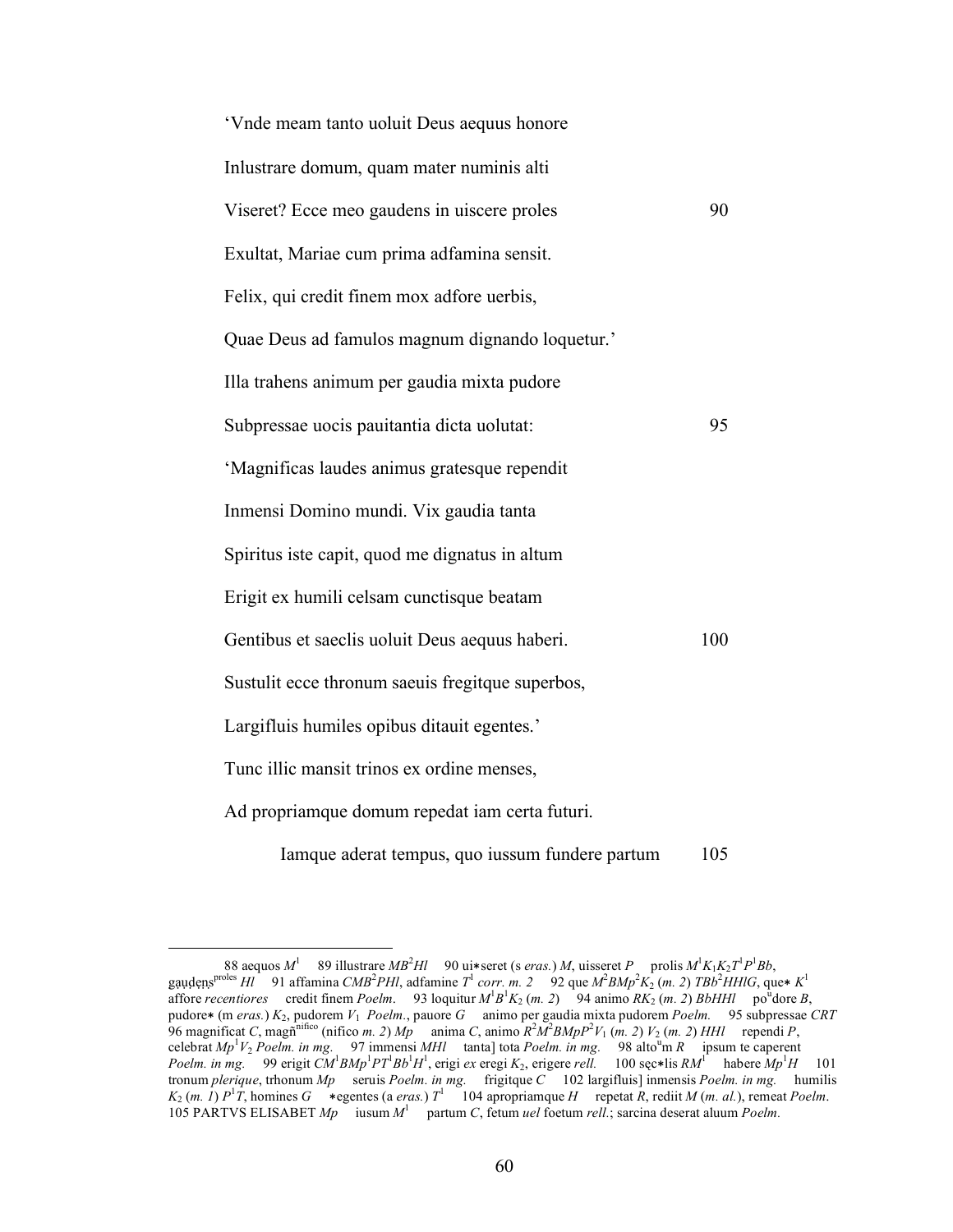"Why does the Just God wish to illuminate with such an honor my home, which the mother of God visits? Behold the child rejoicing inside of me, he exults when he senses the first words of Mary. Blessed is the one who believes that there will soon be a fulfillment of the words that God speaks to his servants that he deems worthy."

And Mary ponders her joy, tempered by a sense of modesty, and speaks trembling words in a soft voice:

"My mind gives magnificent praise and thanks to the Lord of the immense universe. The Spirit hardly accepts such great praises, because he has deemed me worthy and he raises me aloft from my humble station. The Just God has wished that I be held as blessed by all peoples and for all ages. Behold he has taken the throne from cruel men and he has broken the proud. He has enriched the destitute with abundant riches."

Then she remained there for three months in succession, and now certain of the future she returns to her own home. And now the time was near,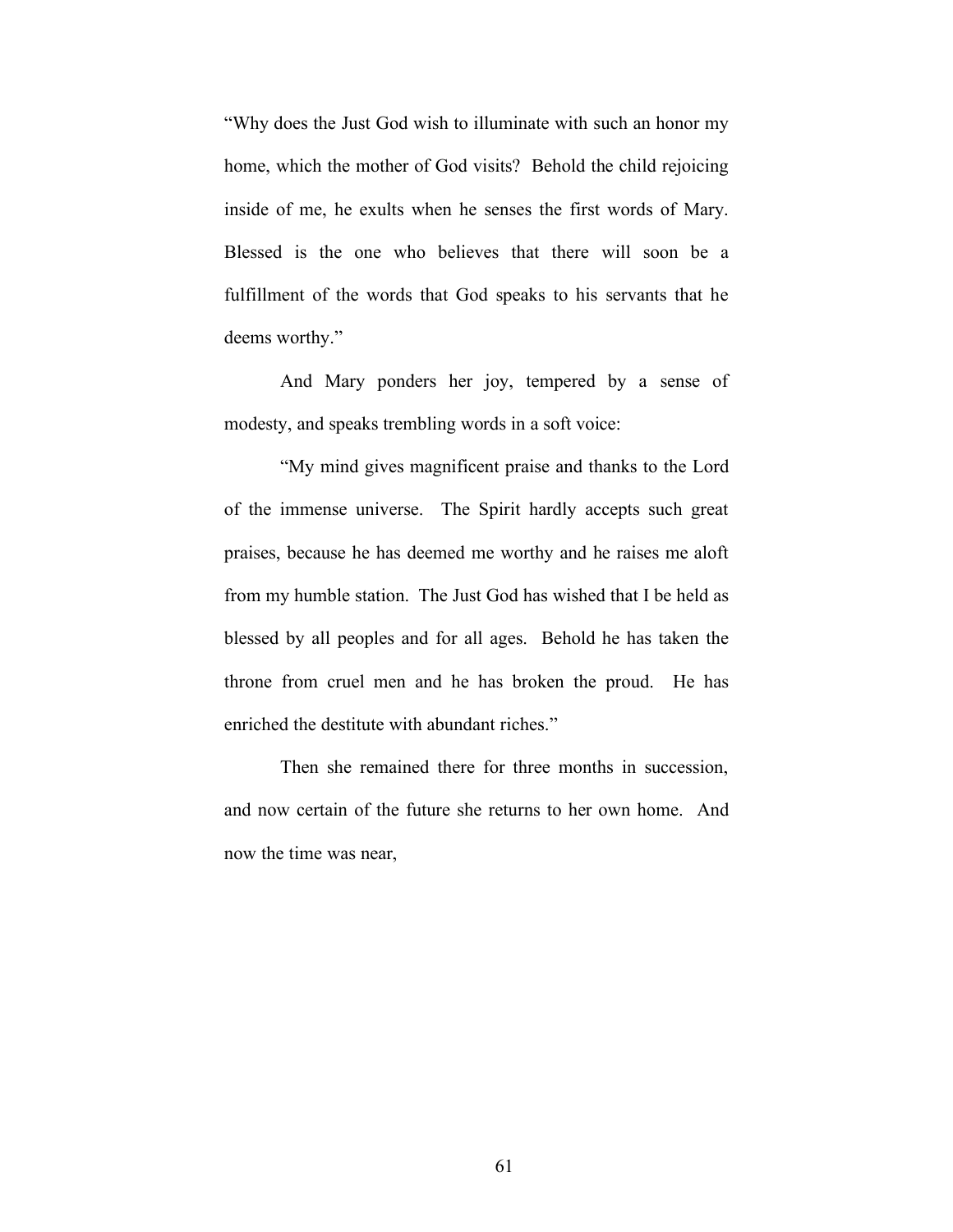| Elisabeth uoluenda dies in luminis oras            |     |
|----------------------------------------------------|-----|
| Cogeret. Ad partus famam collecta cucurrit         |     |
| Turba propinquorum, tum gaudia mira frequentes     |     |
| Concelebrant nomenque iubent genitoris habere.     |     |
| Abnuit hoc genetrix, sed Iohannes uocitetur        | 110 |
| Ingeminat. Placuit muti tunc iussa parentis        |     |
| Consulere, scriptoque rogant edicere nomen.        |     |
| Sed, pro mira fides, tabulis cum scribere temptat, |     |
| Inplicitam soluit per uerba sonantia linguam.      |     |
| Mox etiam adsuetam penetrant spiracula mentem,     | 115 |
| Conpletusque canit uenturi conscia dicta:          |     |
| 'Concelebrent cuncti laudes gratesque frequentent  |     |
| Astrorum et terrae, pontique hominumque parenti,   |     |
| Visere quod uoluit propriamque absoluere plebem.   |     |
| En beat antiquam gentem cornuque salutis           | 120 |
| Erecto indulget Dauidis origine lumen.             |     |
| Hoc est, quod prisci cecinere ex ordine uates,     |     |
| Haec est illa salus, qua nos ex hostibus atris     |     |
| Eripit, ut iuste iusto seruire queamus.            |     |

 <sup>106</sup> Aelisabeth *M*<sup>1</sup> , elishabet *Mp* liquidas soluenda in *Poelm*. auras *libri*, *cf. Verg. Ge II 44* 107 Ad partus fama tantos collecta *Poelm*. 108 tunc *MMpBG*, per *Poelm*. *i. m.* ma∗na (*g eras.*) *Mp* 110 genitrix *T*<sup>1</sup> *Hl* sed *CRM*<sup>2</sup> *Mp*<sup>2</sup> *PT*, et *rell.* Iohannis *M*<sup>1</sup> *B*1 111 ingemuit *V*2 muti *CRK*2 (*s. l.*) *Poelm. in mg.*, cunctis *rell*. tum *CB* 112 in scriptoque *Poelm. in textu*, in scripto rogitantque *in mg.* 113 pro mira (ra *in ras.*) *M*, promissa *K*2 (*ex corr.*) *Hl* tabolis *C* conscribere *RB* temptat (p *a m. 2*) *R* 114 inplicitam (i<sub>3</sub> ex a) *MB* 115 penitrant  $M<sup>1</sup>$ facta *Hl* 116 conpletusque] *al* conscius cui *M* in mg. 117 concelebrant *RM* (a *m. al.*)  $V_2$ *GHl*, concelebra<sup>e</sup>nt *GH* frequentant *RM* (a *m. al.*) *V*2*GHl* 119 quod] qui *K*1*K*2*PBBbHHlG* gentem *Hl* 120 beat∗ *M*, beat∗∗ (am *eras.*) *H* 121 indulget (in *ex* q;)  $Mp$  Dauidis (s *a m. 2*) *M* 122 hoc] haec *corr*. in hoc *R* presci<sup>\*</sup>  $M<sup>1</sup>$  123 qua *C*, quae *rell.*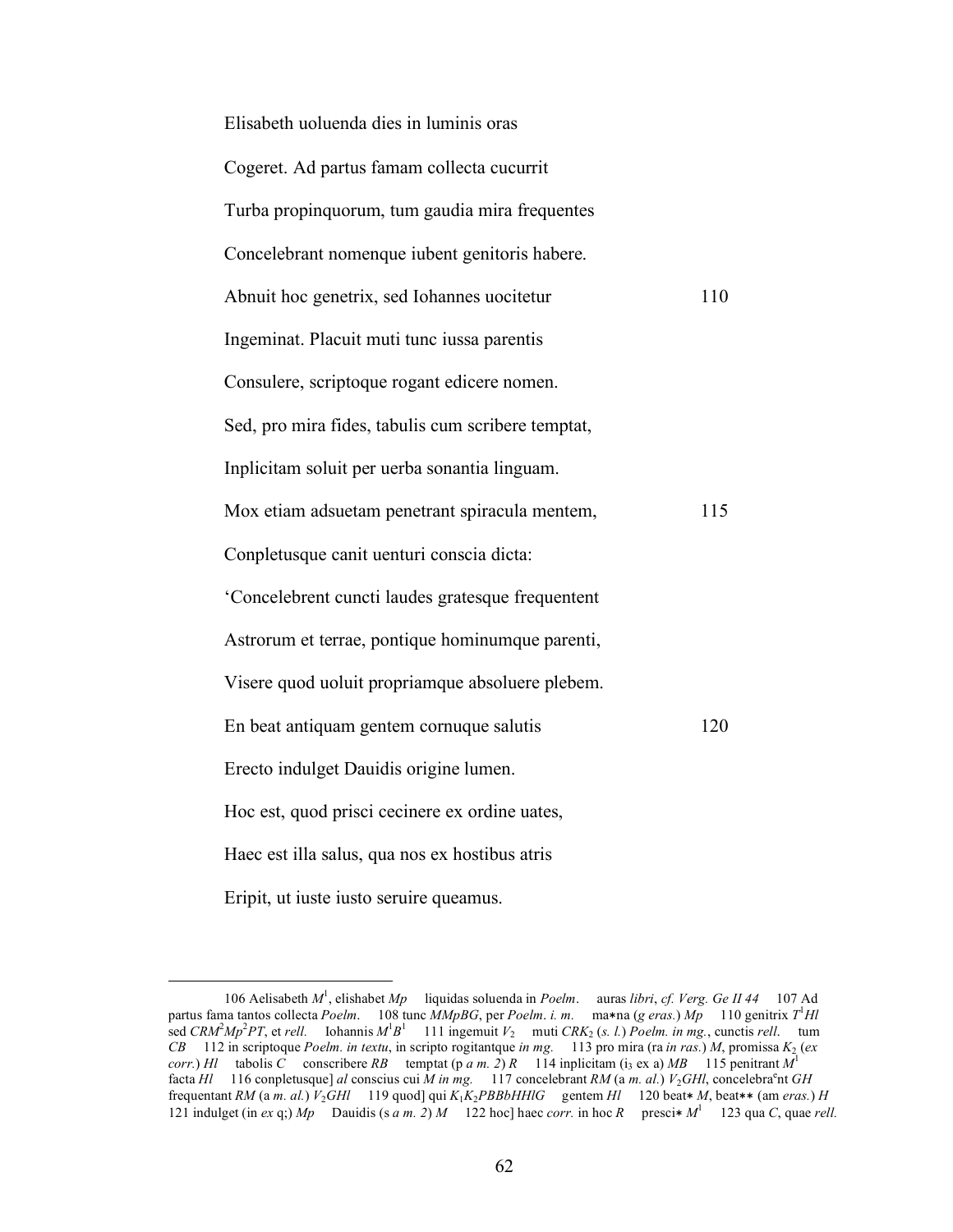when the day will be brought about and force Elizabeth to give birth to the foretold child. A crowd of neighbors gathered and rushed in at the news of the birth, and then the crowds celebrate the wonderful joys and demand that the child have the name of its father.

The mother refuses this and repeats that he be called John. At that point it seemed good to consult the commands of the silent parent, and they ask him to give the name in writing. But, by wondrous faith, when he tries to write on the tablets, he loosens his entangled tongue and speaks words. Immediately the Holy Spirit enters his readied mind, and filled with what is to come, he sings these knowing words:

"Let all of you give thanks and praise to the Father of the stars and the earth, the sea and men, because he has wished to help and to set free his own people. He blesses our ancient race with a raised horn of salvation and grants us the light of David. This is the thing that the ancient prophets sang about in succession, this is that salvation with which he takes us away from our wicked enemies, so that we may be able to serve the just.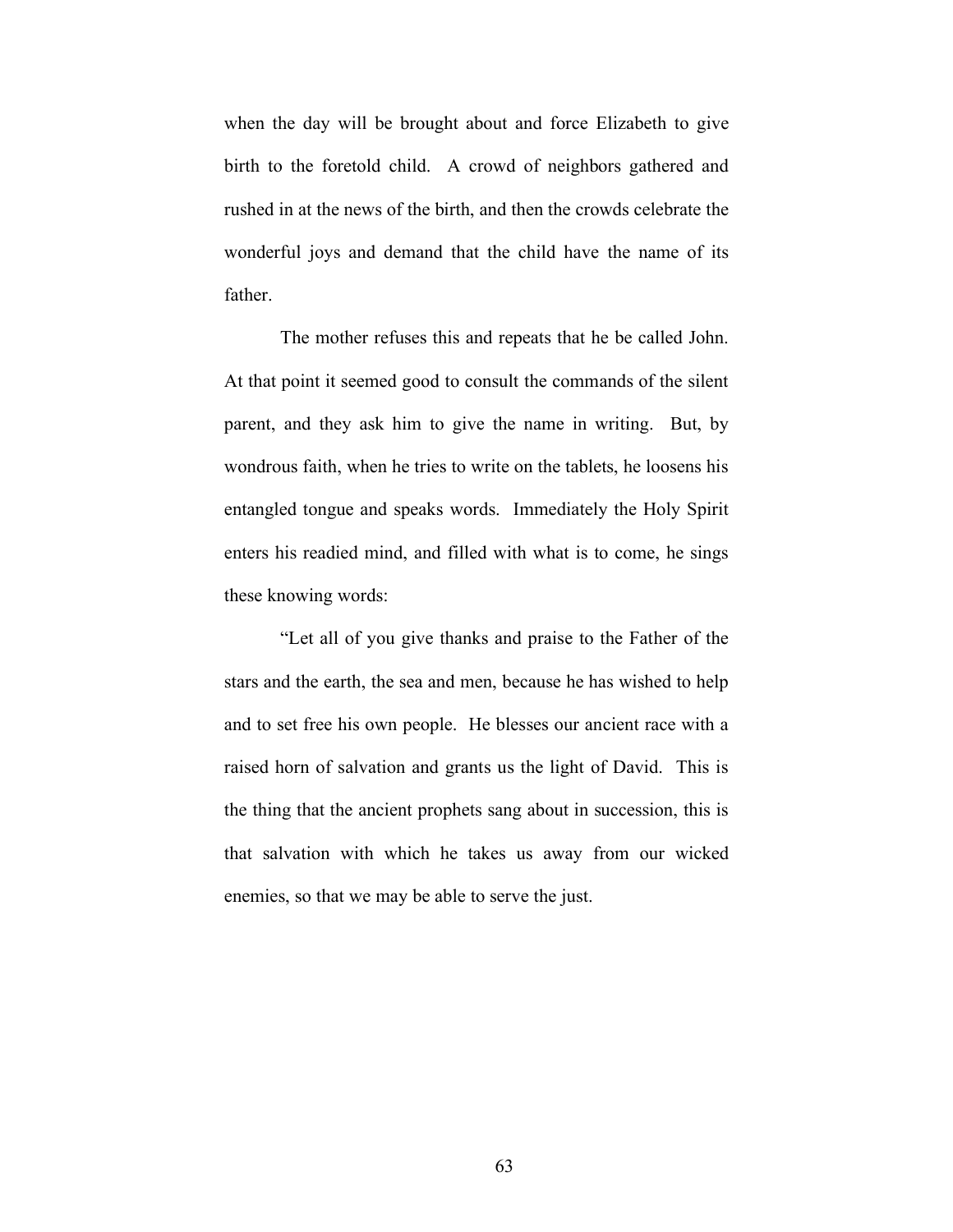| At tu, parue puer, sanctus dignusque profeta     | 125 |
|--------------------------------------------------|-----|
| Dicere et Dominum mox praegrediere uiando        |     |
| Illius et populum duces per lumen apertum:       |     |
| Errorem per te spernent mortisque tenebras       |     |
| Abrumpent omnes, tua qui praecepta sequentur.'   |     |
| Exhine secretis in uallibus abdita semper        | 130 |
| Vita fuit puero, donec poscentibus annis         |     |
| Vatis ad officium pleno pubesceret aeuo.         |     |
| Interea Mariae sponso miracula mentem            |     |
| Sollicitant, manifesta uteri quod pondera uidit, |     |
| Et secum uoluit, quanam ratione propinquae       | 135 |
| Dedecus obpressum celet thalamosque recuset.     |     |
| Talia tractanti torpescunt membra sopore         |     |
| Audiuitque Dei super horrida somnia uocem:       |     |
| 'Accipe coniugium nullo cum crimine pactae,      |     |
| Spiritus inpleuit sancto cui uiscera fetu.       | 140 |
| Hanc cecinit uates uenturam et uirgine prolem,   |     |
| NOBISCVM DEVS est nomen cui.' Protinus ille      |     |
| Haec praecepta sequens seruat sponsalia pacta.   |     |

<sup>125</sup> dignus sc̃sque *M* profeta *C* 126 dicere<sup>is</sup>  $K_2$  (is *m. 2*) et] *om. C* dm̃ *C* praegredere (*m. 1*) *MK*<sub>1</sub>*K*<sub>2</sub>*T*, praegredire *Bb*<sup>1</sup>, progrediere *Poelm. in mg.* iu∗∗ando *H* 127 et] ut *P* 130 exin *M* (n *ex* m)  $K_1K_2TBBbGH$ , exinc *P*, exhin *Hl* 132 pubisceret *C* 133 VISIO IOSEP *Mp in mg.* sponsi  $M^2Mp^2K_1T^2BBbGH$ miraculamentum (e *a m. 2) H* 135 quānā*Hl* ratione∗ *B* 136 de<sup>de</sup>cus (de *a m. 2) RM*<sup>1</sup> obpressum *K*<sub>1</sub>*K*<sub>2</sub>*TBBb* thalamoque  $K_2T^1$  caelet  $M^1K_1PBD$  recu $\ast$ set *M*, recusit  $T^1$  137 turpescunt  $B^1T^1$  menbra  $K_1K_2T$  sapore *ut videtur R*<sup>1</sup> 138 orrida *K*2*MpT* mox stertente dei uox est audita monentis *Poelm. in mg.* 139 Tu sponsam capias, uacat omni pactio fraude *Poelm. in mg.* 140 impleḅ v it *K*2 cui∗ *M* foetu *RMPBBb*, factu *Mp* sanctus *Bb* 141 uenturum  $Bb$  et uirgine *C*, ex u. *M* (*in ras.*)  $K_2$  (*s. l. m. 2*)  $PV_lBBbGHHI$ , in u. *R* (*s. l.*)  $MpT$  (*s. l. m. 2*)  $ip^{ex} K_1$  143  $se<sup>r</sup>$ uat *Mp*, seruit *N* pata  $B<sup>1</sup>$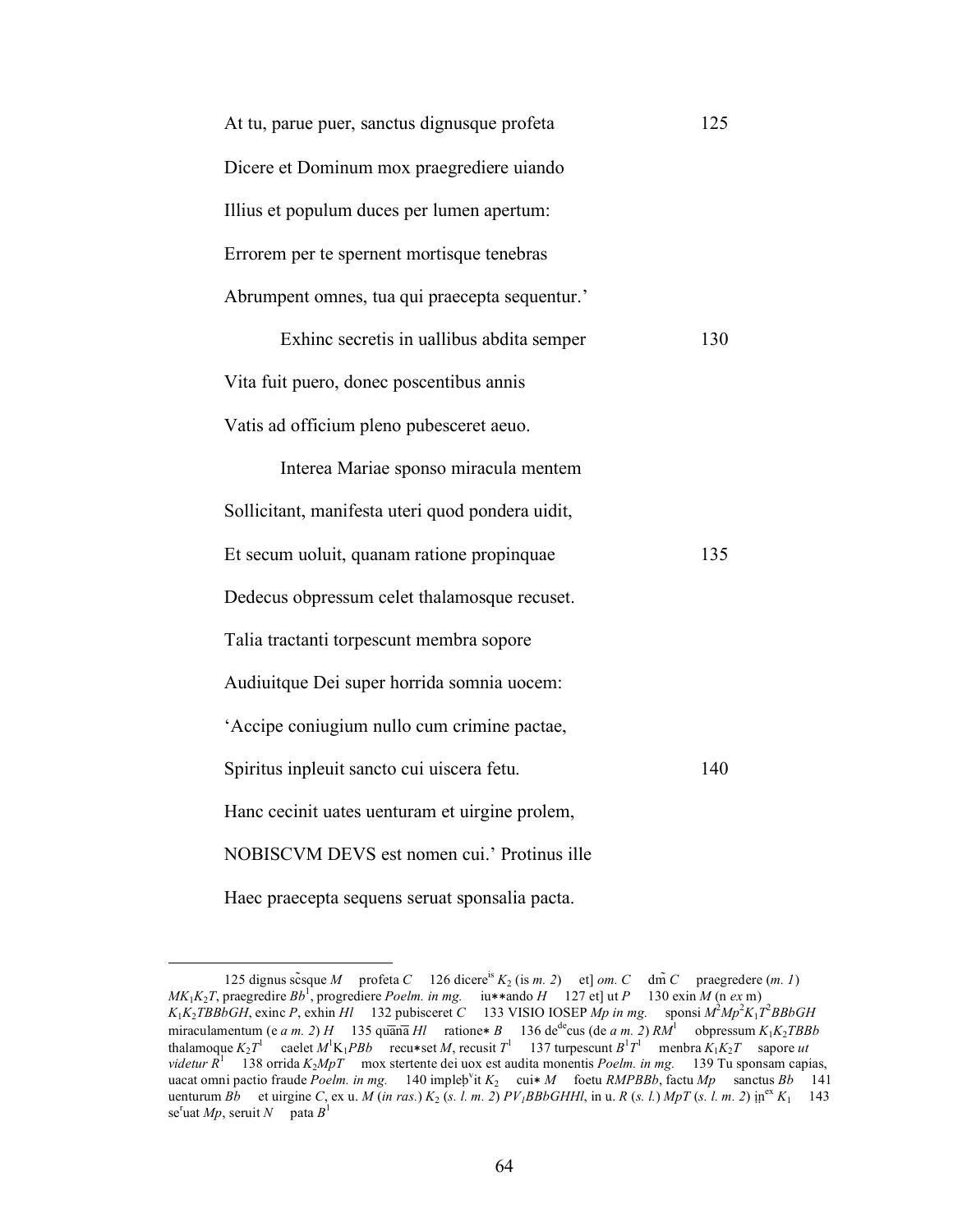"But you, little boy, will be called holy and a worthy prophet. And you will go, making the way for the Lord, and you will lead his people into the open light: they will reject sin through you and all of those who follow your commands will break off the shadows of death"

And from there life for the boy was always hidden in the secret valleys, until his years were calling him and at his ripe age he grew into the vocation of prophet.

Meanwhile, the miraculous events disturb the mind of Mary's husband, because he sees them manifest in the weight of her belly, and he wonders by what excuse he might suppress and hide her shame and deny the marriage. As he considers such things, his limbs grow heavy with deep sleep, and he heard the voice of God during his terrifying sleep:

"Accept without fault the marriage to your betrothed, whose body the Spirit has filled with a holy child. The prophets sang that a child would come from a virgin, whose name is Emmanuel."

Immediately he follows these commands and obeys the marriage agreements.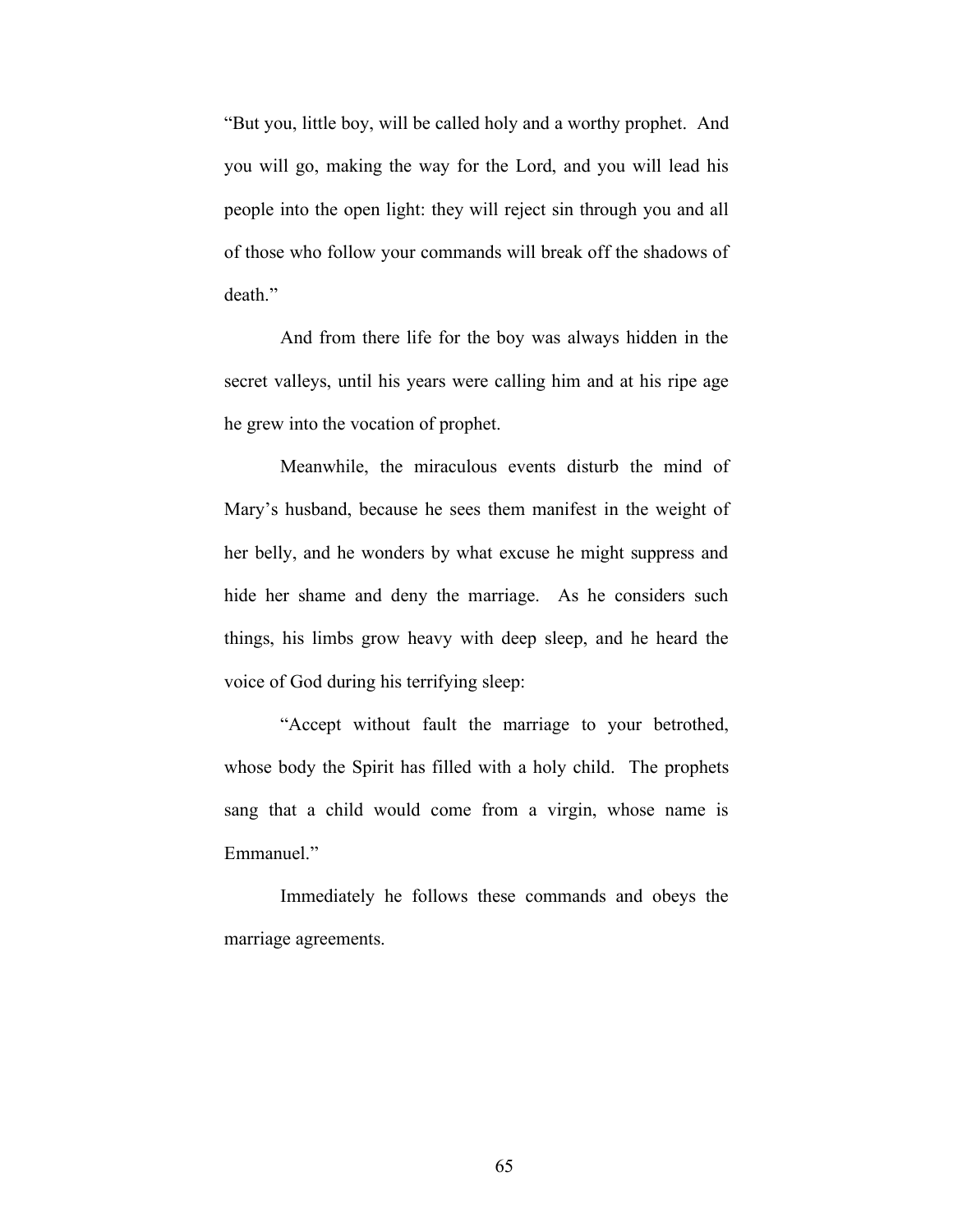| Sed tum forte nouo capitum discussio censu       |     |
|--------------------------------------------------|-----|
| Caesaris Augusti iussis per plurima terrae       | 145 |
| Describebatur; Syriam tunc iure regebat          |     |
| Quirinus, proprios cui tota per oppida fines     |     |
| Edebant populi, uires nomenque genusque.         |     |
| Urbs est Iudaeae Bethleem, Dauida canorum        |     |
| Quae genuit, generis quae censum iure petebat.   | 150 |
| Edidit hic Mariam Dauidis origine Ioseph         |     |
| Desponsamque sibi scribens grauidamque professus |     |
| Hospitio amborum Bethleem sub moenibus urbis     |     |
| Angusti fuerant praeparua habitacula ruris.      |     |
| Illic uirgo nouo conpleta in tempore fetu        | 155 |
| Soluitur et puerum ueteri cunabula textu         |     |
| Inuoluunt durumque datur praesepe cubili.        |     |
| Circa sollicitae pecudum custodia noctis         |     |
| Pastores tenuit uigiles per pascua laeta.        |     |
|                                                  |     |

Ecce Dei monitu uisus discendere caelo 160

<sup>144</sup> DE PRECESSIONE ET XRI NATIVITATE *B* cum *Hl*, tunc  $B^1 M p$  noui-census  $MK_1$  (*m. 2*)  $PT^2$ , nouus *Poelm. in mg.* 145 Cesari *L*, Caesareque Augusto iussus *Poelm. i. m.*, agusti *Bb* plurima scribi *Poelm. in mg.*  146 discribebatur *MK*1*K*2*LB*<sup>1</sup> Siriam *C*, sirię *MK*1*K*2*LPTBbGHl* tunc *CMp*, c|||u||| *R*, quae *Bb*, quam *rell.* 147 Cyrino<sup>u</sup>s *RBb* proprio *MBLPV*<sub>1</sub>, propria *H*, proprii *Poelm. in mg.* opida  $\overline{BK_1}$  finis  $\overline{CP}$  148 edebant *CMpBb*, aedebant *R*, addebant *rell.* 149 iuda̅*Hl*, iudee *pler.* Bethleem *CRM*<sup>1</sup> *K*1*MpP*<sup>1</sup> 150 genuit Mariae generis quae *C*, g. Mariae (*uel* generis *s. l. m. 2 R*) quae *RMpV*2, g. generis censumque *MK*1*PBBbH* 151 ededit *C*, ∗edidit *M* Mariam] illam *RMpV*<sub>2</sub> originis *M*<sup>1</sup> 152 disponsamque *RK*<sub>2</sub>*TBb*, desponsata *N* 153 De natiuitate  $\overline{xt}$  *Mp* hospitium *LMp*<sup>1</sup> *V*2*H* Bethleeem *C cum plerisque* desub *C* 154 perparua *M* (er *in ras.*) *BLMp* 154 *et* 155 *in mg. Mp*<sup>2</sup> 155 conplet *C* tempora *MMpB*<sup>1</sup> fo&ẹu *M*, foetu *RMpPBb*, fao &u *K*1 nouum completo tempore foetum *Poelm.* 156 co<sup>u</sup>nabula *RB* texto (*m. 1*)  $K_1K_2T$  Edidit et leni pannoso tegmine motu *Poelm.* 157 Texit cui durum cunas praesepe ministrat *Poelm.* imuoluunt *M*<sup>1</sup> durumque *C*, duroque *rell.* que] qu∗e *RK*1 praesepe] e<sub>3</sub> ex is *M*, praesepis *H* 158 sollicite *pler*., sollicitos *coni. Areu.* pecodum *CMp*<sup>1</sup>, pecorum *K*<sub>1</sub>*K*<sub>2</sub>*TBbG cf. Lucas II 8:* fula/ttontej fulaka\j th~j nukto\j e0pi\ th\n poi/mnhn au0tw~n ANGELUS AD PASTORES *BL*, Angelus apparuit pastoribus *Mp*<sup>2</sup> 159 uigilis *L*, ui∗gines *Bb* 160 ui∗sus *M*, iussus *Poelm.* discendere *plerique*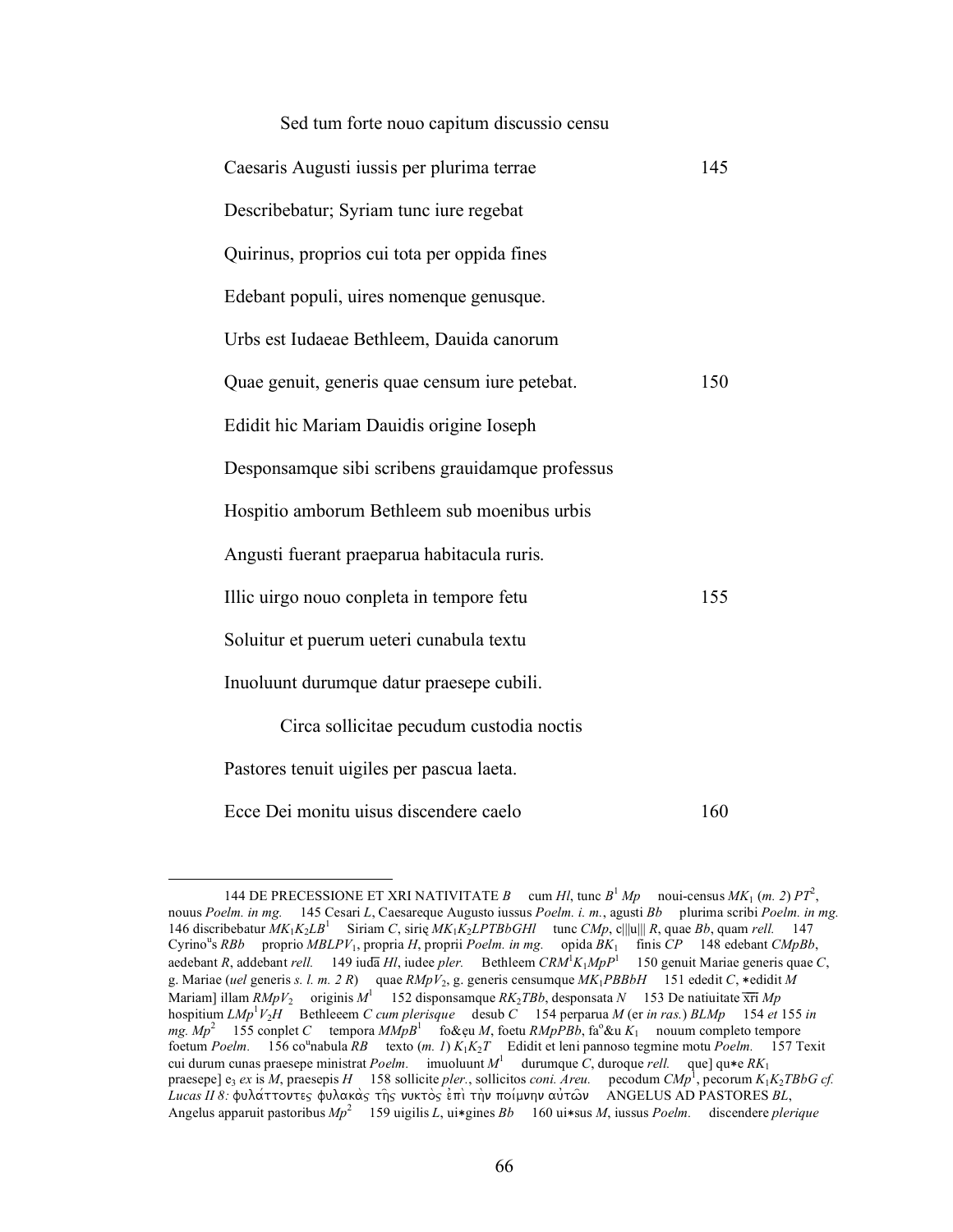But then, by chance, a reexamination of public records through several of the lands was being taken in a new census by the orders of Caesar Augustus. At that time Quirinus was the lawful ruler of Syria, and to him the people throughout all the towns declared their land, property, name, and tribe.

There is the city Bethlehem of Judaea, which produced David of the Psalms, and which was seeking a census of its people according to the law. Joseph enrolled Mary here, because he was in the lineage of David, and he wrote that she was his betrothed and declared her pregnant. As lodging for them both, there were the very small dwellings of a small farm outside the walls of the city of Bethlehem. There the virgin, when her pregnancy reached its end, gave birth to the child, and they wrapped him in swaddling clothes of old cloth and a rough stable pen is provided as a bed.

All around, standing guard over the sheep during the night kept the shepherds alert throughout the rich fields. Behold, an angel seemed to descend from heaven on the command of God,

67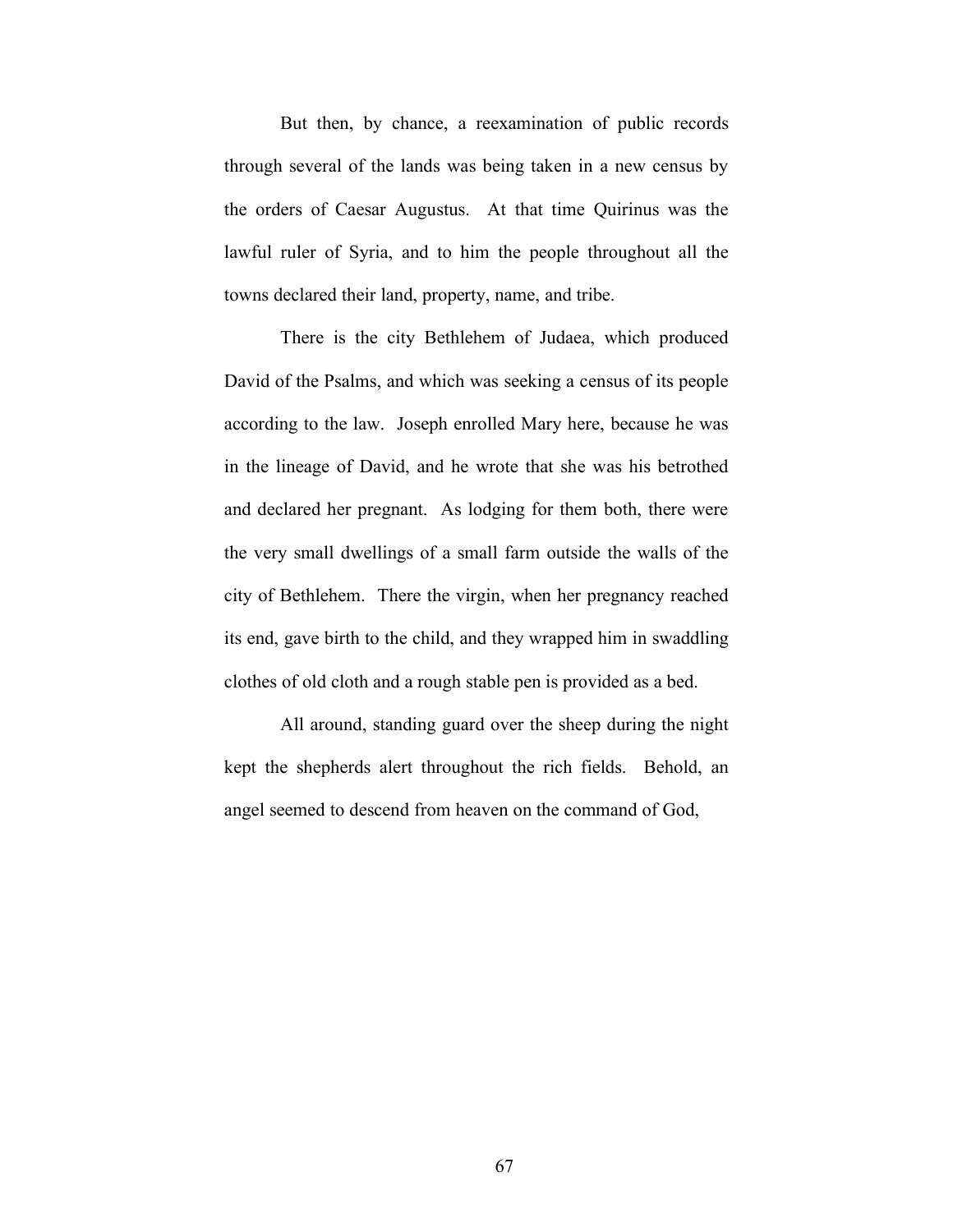| Nuntius, at subitus terror tremefacta pauore   |     |
|------------------------------------------------|-----|
| Prostrauit uiridi pastorum corpora terrae.     |     |
| Talis et attonitis caelo uox missa cucurrit:   |     |
| 'Ponite terrorem mentis, mea sumite dicta,     |     |
| Pastores, quibus haec ingentia gaudia porto.   | 165 |
| Nam genitus puer est Dauidis origine clara,    |     |
| Qui populis lucem mox laetitiamque propaget.   |     |
| Hoc signum dicam, puerum quod cernere uobis    |     |
| Iam licet inplentem gracili praesepia uoce.'   |     |
| Talia dicenti iunguntur milia plebis           | 170 |
| Caelestis cunctique Deum laudantque rogantque, |     |
| Talis et uniti uox agminis aera conplet:       |     |
| 'Gloria supremum comitatur debita patrem;      |     |
| In terris iustos homines pax digna sequetur.'  |     |
| Et simul his dictis caeli secreta reuisunt.    | 175 |
| Pastores propere ueniunt puerumque iacentem    |     |
| Praesepis gremio cernunt; post inde frequentes |     |
| Dispergunt late celeris uaga semina famae.     |     |
| Mirantes laudant, laetantes constipuerunt,     |     |
| Omnia nocturnis monitis quod uera recurrant.   | 180 |

<sup>161</sup> at *in ras.*  $K_2$ , *t in ras. T*, *et MpV*<sub>2</sub> subito *Poelm. in mg.* 163 attonitis *CM*, at<sup>t</sup>onitis *P* emissa *C* 164 sumitae *L* 165 *post* haec *ras. 4 litt. in K*1 uobis quibus *H* gaudio *L* 168 VISIO IOSEP *B* 169 uoce] fotu *coni. Vonckius* 171 laudentque *R*<sup>1</sup> 172 et] *s. l. R* aere *Hl* 173 su∗premum *C*<sup>1</sup> *R*1 , supr∗emus *M*<sup>1</sup> comitatur *libri*, comitetur *edit.* 174 sequatur *CP*, sequetur *rell. cf. Luc. II 9* (εσται) 175 histis  $Mp^1$ , hiis  $M^1$ , is  $Bb$  celsi *H* reui∗sit (it *in ras.*) *M* (*al* reuisunt angeli *in mg.*), reuisunt reuisitant *L*, reui∗sunt *K*2 176 PASTORES IN BETLEM *BL*, *spatium uacuum in Mp* 177 cremio  $M^T$  sequentes (*fort. a m. 1*)  $K_2T$  *Poelm. in mg.* 178 celebris  $V_2$  (?) 179 constupuerunt  $K_2 M p V_2 B \dot{B} b G H$  180 recurrunt  $M^1 K_1 K_2 P T B^2 B b H$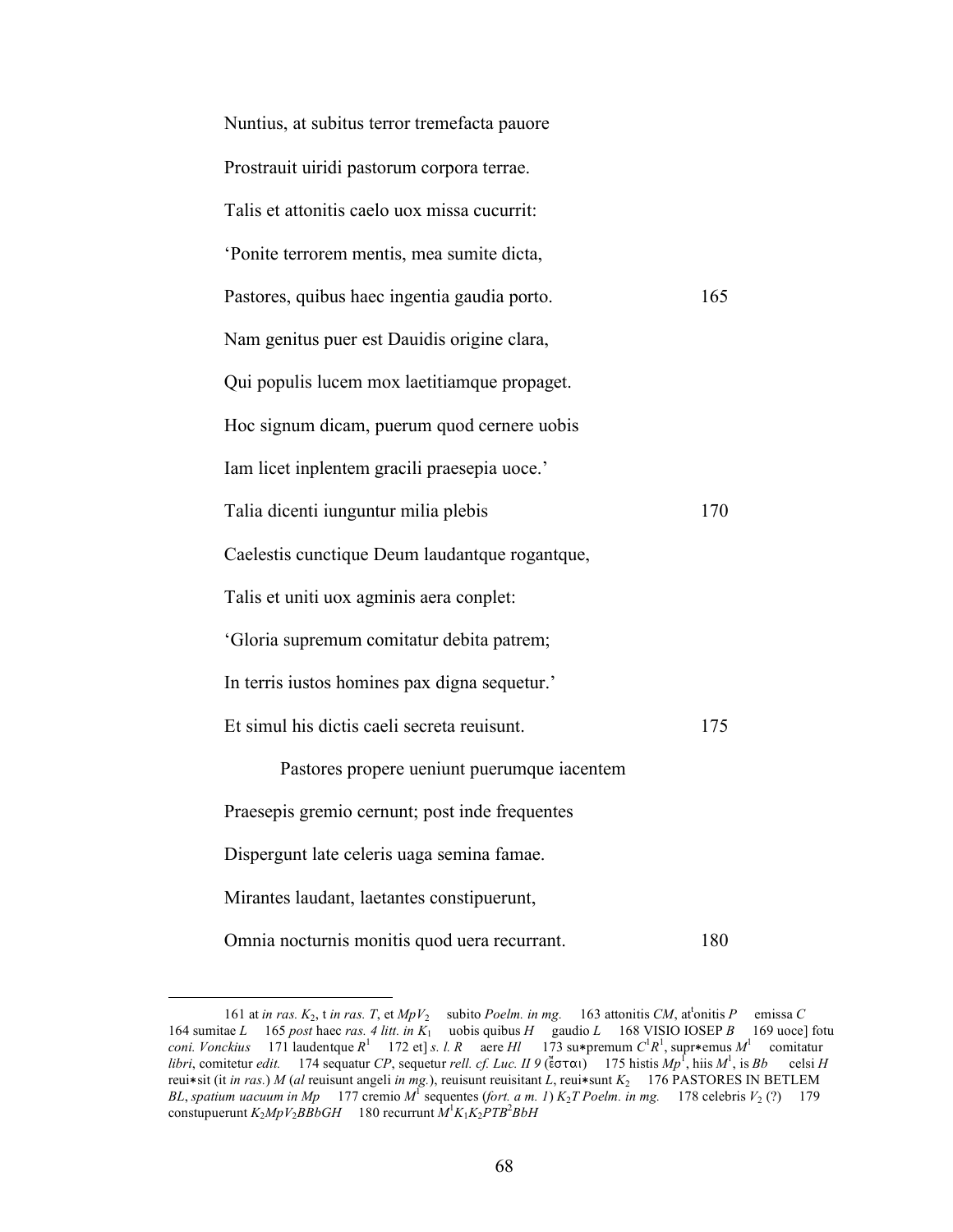and sudden terror made the shepherds prostrate themselves onto the green earth, and they were shaken by panic. A great voice sent from heaven rushes down upon the awed men:

"Put aside the terror in your minds, shepherds, and take up my words – I bring such enormous joys to you. A boy has been born of the noble line of David, who soon shall extend the light and grace for the people. I will relate this sign: that you may soon see a boy filling up the stables with his tender voice."

Thousands of heavenly beings join him as he speaks such things and all of them praise and pray to God, such is the voice of the united host that fills the sky:

"Deserved glory accompanies the Supreme Father; and merited peace follows just men on earth."

And as they hear these words they look upon the secrets of heaven. Hastily the shepherds come and see the boy lying in the center of the stable. After crowding in, they scatter the wideranging seeds of swift rumor. Full of wonder, they give praise and rejoice, and they were amazed because all of the nocturnal warnings turned out to be true.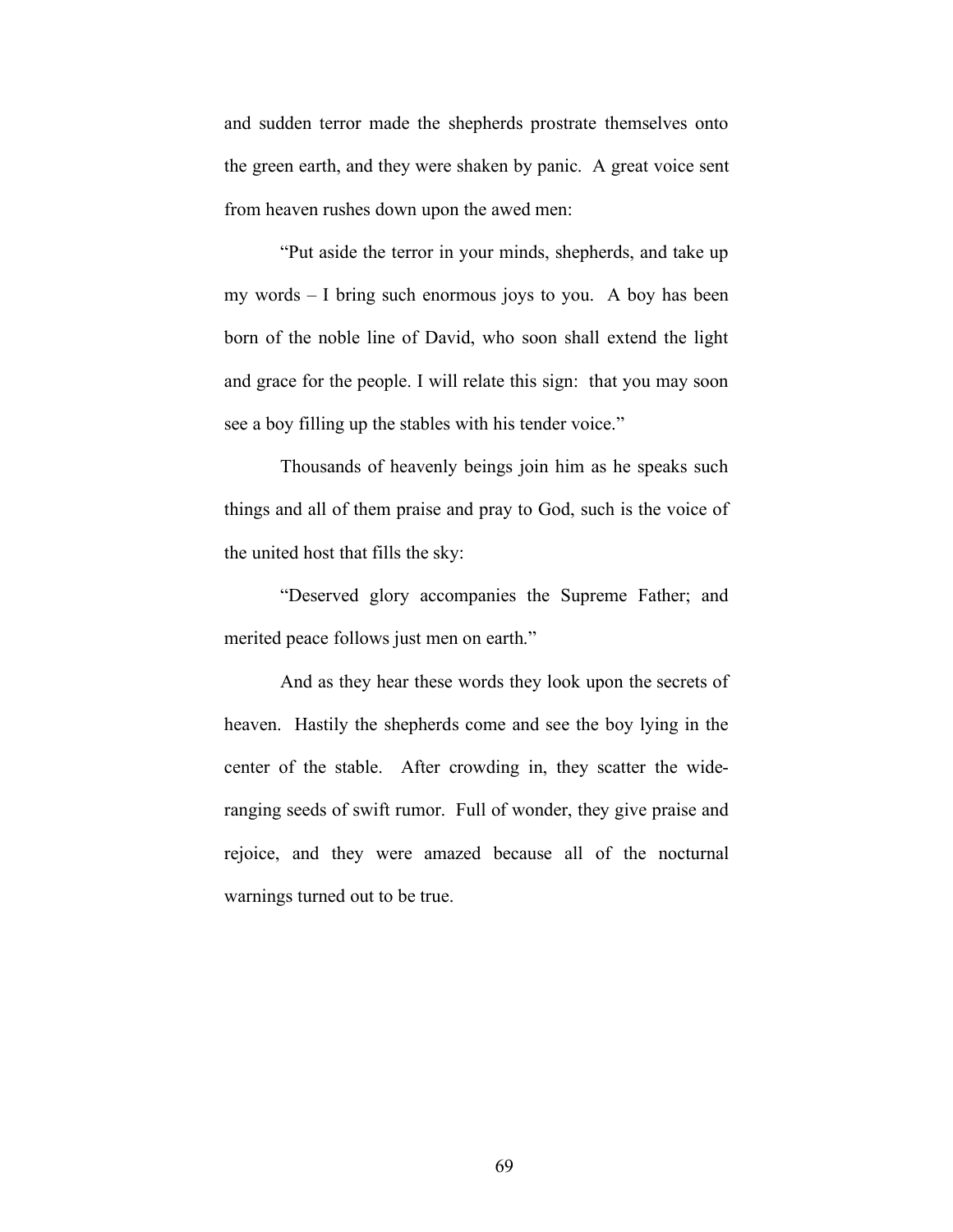| Viderat octauam lucem puer, ecce recidi         |
|-------------------------------------------------|
| Ad morem legis nomenque aptare necesse est.     |
| Inpositumque illi est, monitis caelestibus olim |
| Quod Mariae uox missa Deo praecepit, Iesus.     |

| Scripserat antiquae Moyses moderamina legis,       | 185 |
|----------------------------------------------------|-----|
| Inter quae primos prisco de sanguine uatum         |     |
| Obseruare dedit fetus offerre sacrandos,           |     |
| Inplumesque simul ferre ad delubra columbas.       |     |
| Haec ubi per Mariam templo seruata feruntur,       |     |
| Ecce senex Simeon dignus conprendere sensu         | 190 |
| Caelestes uoces, cui quondam praescia rerum        |     |
| Virtus prodiderat, quod carcere corporis aegri     |     |
| Deposito mortem liber requiemque uideret,          |     |
| Cum primum caeli laudem terraeque salutem,         |     |
| Omnia quem uatum spondent oracula Christum,        | 195 |
| Vidisset templo sollemnes ferre palumbas.          |     |
| Isque ubi curuato defessus corpore templum         |     |
| Iam grauior penetrat, monuit quod spiritus auctor, |     |
| Ecce simul paruum gremio genetricis Iesum          |     |
| Ad templum sensit uenisse, trementibus ulnis       | 200 |

<sup>181</sup> CIRCVMCISIO XPI  $LMp^2$  182 moram *T* est] *in ras.*  $M^2$ , *om.* G 184 \*deo *M* IHSUS *P*, hesus *T*, ihesus *Bb* 185 Moises *C* moderamine  $K_2$  (*m. 1*)  $PT^1$  186 primus  $CBBG^1$  natum *C*, natus *N* 187 fetus  $CK_2$  $(m. 1) T<sup>1</sup>$  188 seruate  $K_2 T<sup>1</sup>$  190 DE SIMEONE *L*, DE SIMONE *B* senex<sup>uenit</sup> *L* Symeon  $RK_1PBbG$ conprendere *CRLK*<sup>1</sup> *PTBG*, comprehendere *MMpK*2*BbHl* sensum *MpV*2 (*m. 1*) *Poelm*. 191 caelestis *CMp* uocis  $Mp$  condam  $Mp$  192 corpore<sup>carcere</sup>  $K_1$ , corpore *P* 195 DE DVOBVS PVLLIS COLVMBARVM *B* 196 templo<sup>u</sup> *R* sollemnes *CMK*<sub>2</sub> palumbęs *R*, polumbes  $M^1$ , palumbes  $M^2MpK_2$  (*m. 1*)  $Bb^2V_1$ , columbes  $LT^1$ , balumbes  $K_1$ , palumbos  $V_2$  *Poelm. in mg.* 197 hisque *Hl* curbato *C* diffusus  $R^1$ , defessos  $M$ , defessos  $T^1$  198 penitrat  $M$  $\frac{1}{2}$  motu<sup>nu</sup>it *L* 199 genitricis  $R^2$  *et rec.* 200 at *L* sensit *s. l.*  $K_2T$ 

 $\overline{a}$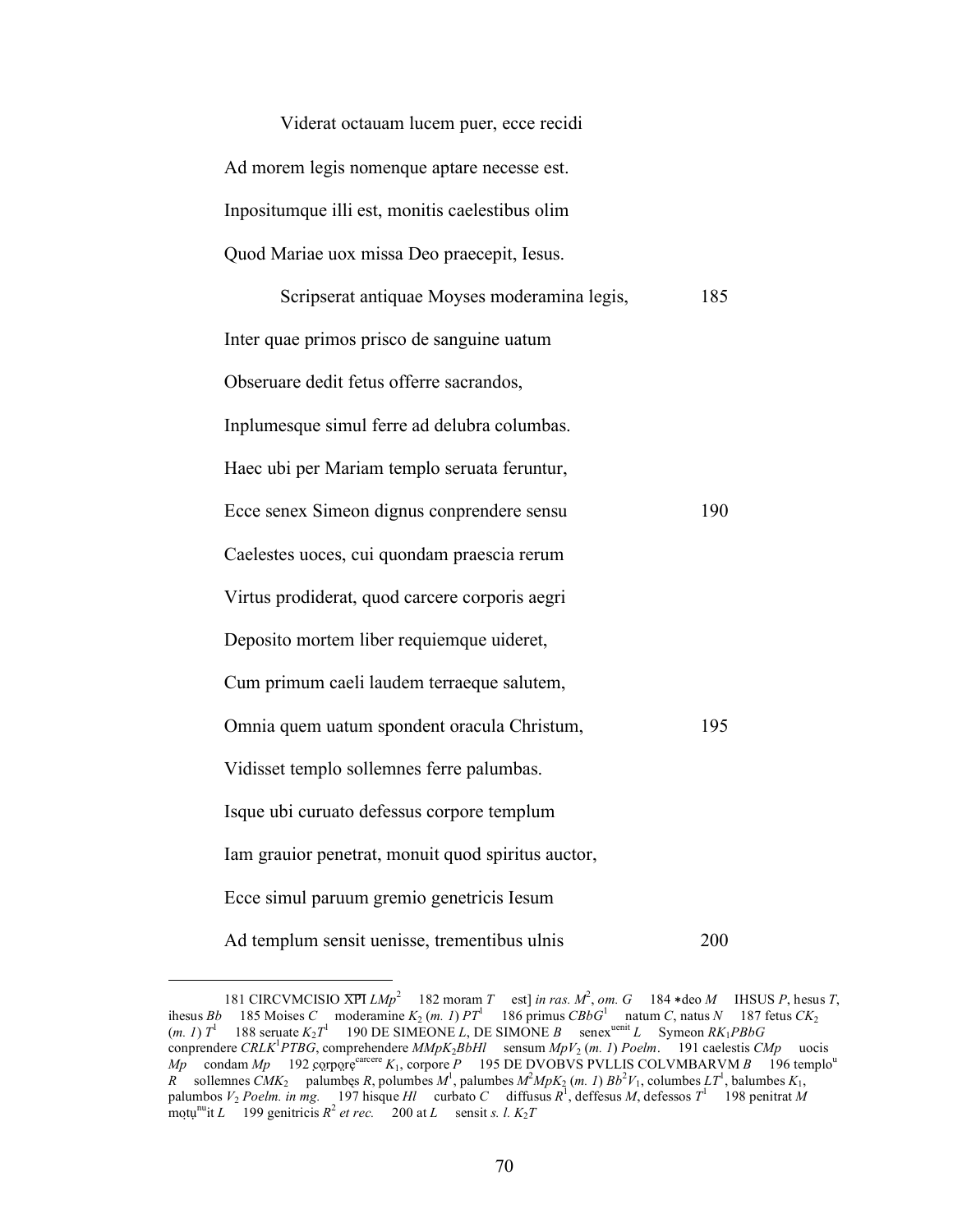The boy had seen his eighth day, when behold, it was necessary that he be circumcised according to the custom of the law and take a name. The name placed on him, which before the voice sent from God directed to Mary in heavenly prophecies, was Jesus.

Moses had written the rules of the ancient law, among which he handed it down to be observed that the first-born children of the ancient blood of the prophets be brought forward to be consecrated, and that at the same time featherless doves be brought to the shrines.

When Mary in her thoughtful observation brought these things to the temple, behold the old man Simon. He was capable of perceiving the heavenly voices and his excellence showed forth long ago a prescience of things, namely that he would see death and rest freely and abandon the prison of his sick body, when first he had seen that the glory of heaven and the salvation of the earth, Christ, whom all the oracles of the prophets promise, had brought doves as offerings to the temple.

And when Simon, tired, his body bent over and ever more grave, entered the temple as the Creator Spirit instructed him, he saw at once that the small Jesus, in the bosom of his mother, had come into the temple, and with trembling arms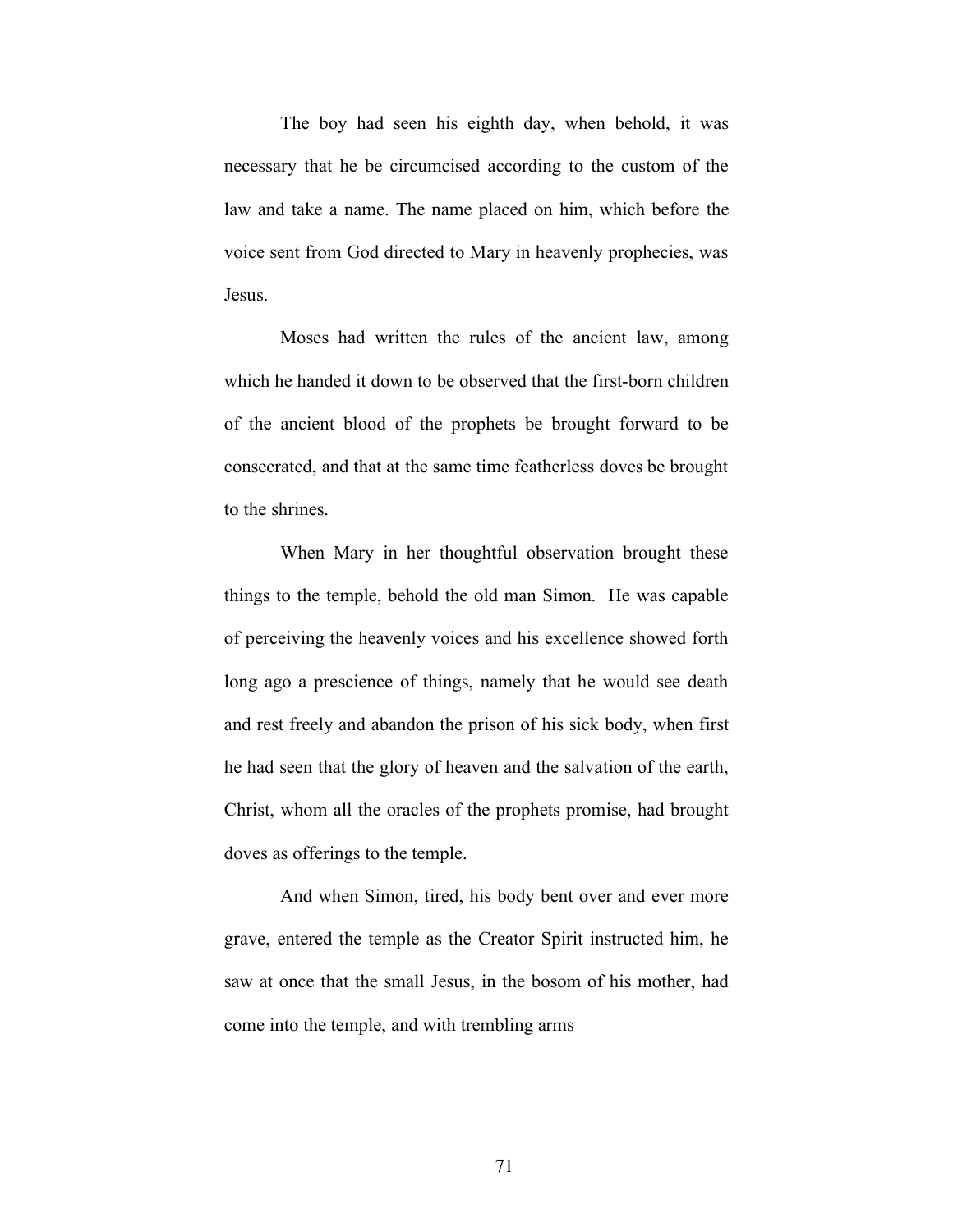| Accepit puerum laetusque haec dicta profatur:     |     |
|---------------------------------------------------|-----|
| 'Nunc, nunc me famulum Dominus nunc liberat atris |     |
| Corporis e uinclis finemque inponere uerbis       |     |
| Dignatur cum pace suis. En splendida nostros      |     |
| Lux oculos tua circumstat radiisque renidet,      | 205 |
| Quam cunctis hominum lustratis gentibus addit     |     |
| Istrahelitarum cumulatae gloria plebis.           |     |
| Quid tantum Mariae stupuerunt pectora matris?     |     |
| Hic puer ad casum populi datur, iste renasci      |     |
| Concedet populos; dictum in contraria signum      | 210 |
| Istius adueniet, percurrens debita leto           |     |
| Atque animam matris ferro fulgente machaera,      |     |
| Quo pateant tecti tenebrosa uolumina cordis.'     |     |
| Haec ait in Simeone Deus; mox ecce profetae       |     |
| Femineam sancto conplet spiramine mentem.         | 215 |
| Anna fuit natu gravior, quam in flore iuuentae    |     |
| Destituit uiduam mors inmatura mariti.            |     |

<sup>201</sup> accipit *C* 202 liberat *RMatr.*, liberet *rell.* arctis  $R^1$ , artis  $K_1K_2LTBb$  203 uinculis  $R^1$  204 dignatur *CMp*, dignetur *rell.* suis] nitens *Mp* en] ac *L*<sup>1</sup>*Hl* splendide  $K_2$  (*m. 1*) *T* nostris  $K_1$  (*m. 1*) 205 renidet  $M^1$ (resplendet *in mg.*)  $R^2BK_1(m. 2)$   $T^2$ , refulgent  $V_1$  *Poelm.*, retinet *L*, renitet *rell. cf. Wiener Stud. II 112* 206 addit<sup>q:</sup> *L* 207 istrahelitarum cui *C*, hisraelitarum *R*, israhelitarum *rell.* comolatae *R*, cumulate<sup>a</sup> K<sub>2</sub> *uu.* 207 *et* 208 p. *u.* 222 *in Hl* 209 ca\*sum (s *eras.*) *M* 210 concidet *C*, concidet *M*<sup>1</sup>, concedit *K*<sub>2</sub> (*m. 1*) *T* populos *CMK*<sub>1</sub> (*m. 1*) *K*<sub>2</sub> (*m. 1*) *B*<sup>1</sup>, populis *rell.* dictum *scripsi*, dicta *libri cf. Luc II 34* ἀντιλεγόμενον 211 percurrent *B*<sup>1</sup>, percurret *R*<sup>1</sup>*MpV*<sub>2</sub>, p̄currens omnia *G* loeto *uel* leto *libri* 210 *et* 211 *permutati in Hl* 212 machera *plerique*; *Poelm. in mg.:* Concedet populis, illi signum esse negabunt

Foederis hi contra caelo uenisse tenebunt

Liuor edax faciet lethum ut percurrat amarum

Atque tuam fulgens animam mihi crede machaera

<sup>213</sup> uolumina] uelamina *N* 214 DE ANNA *LB* ait in *s. l. M*<sup>2</sup> Symeone *plerique* 215 faemineam mentem complet *M* 217 distituit  $M^1K_1K_2TB^1$ , constituit *Poelm. in mg.* immatura *CM*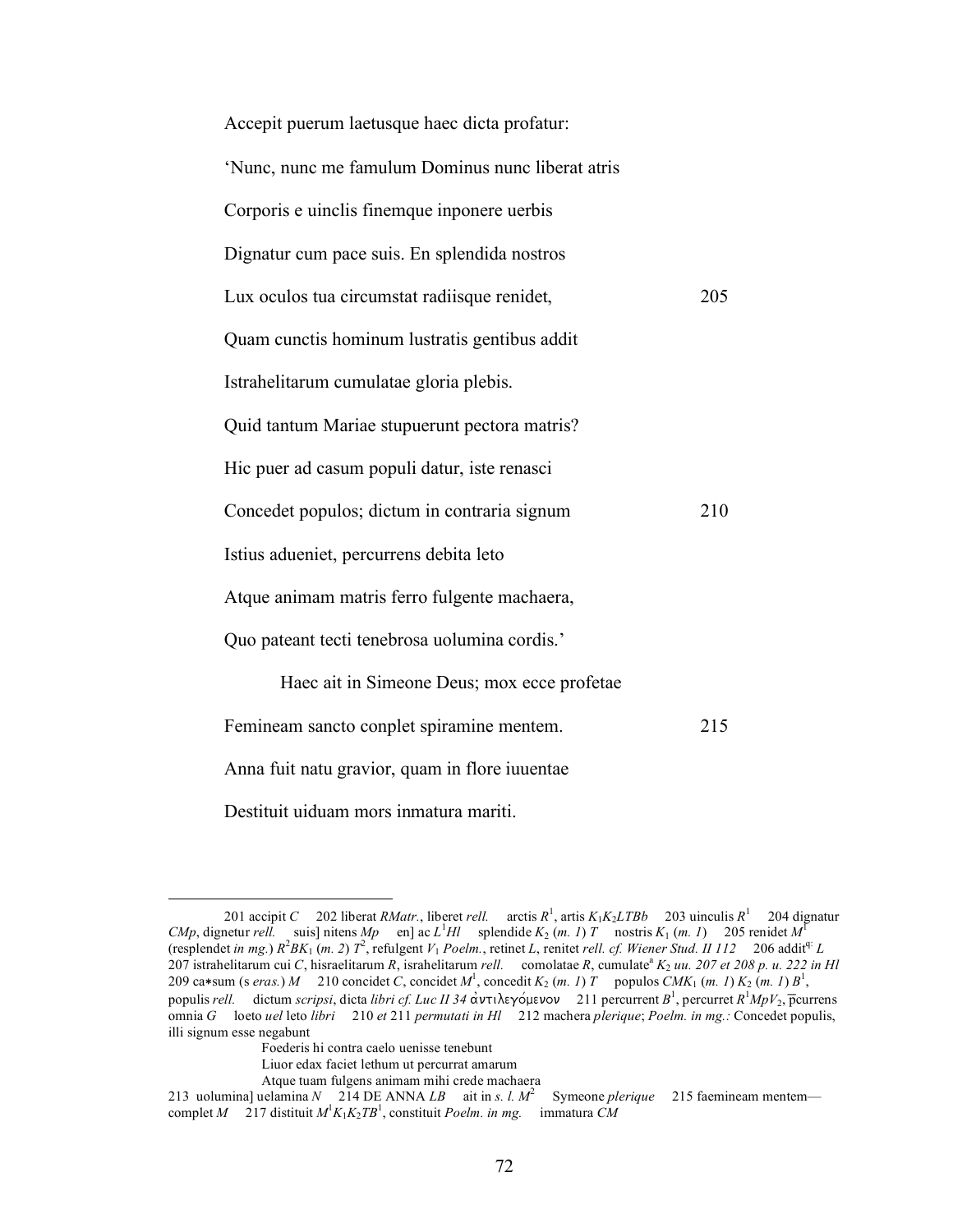he took the boy and happily proclaimed these words:

"Now, now, the Lord now frees me, his servant, from the black chains of my body, and he thinks it right to bring a peaceful end to his words. Behold, your splendid light surrounds my eyes and shines with its rays, a light which the glory of the vast people of the Israelites adds to all the gleaming races of men.

"Why is the heart of the mother Mary so astonished? This boy is given as an opportunity for people – he will grant that they be reborn; he is a sign that has been spoken against, and a sword running through what is owed to death and through the soul of his mother, so that the dark volumes of concealed hearts may lie open."

God said these things through Simon; and behold, soon he fills the mind of a female prophet with the Holy Spirit. Anna was older in years, and the premature death of her husband left her bereft in the flower of her youth.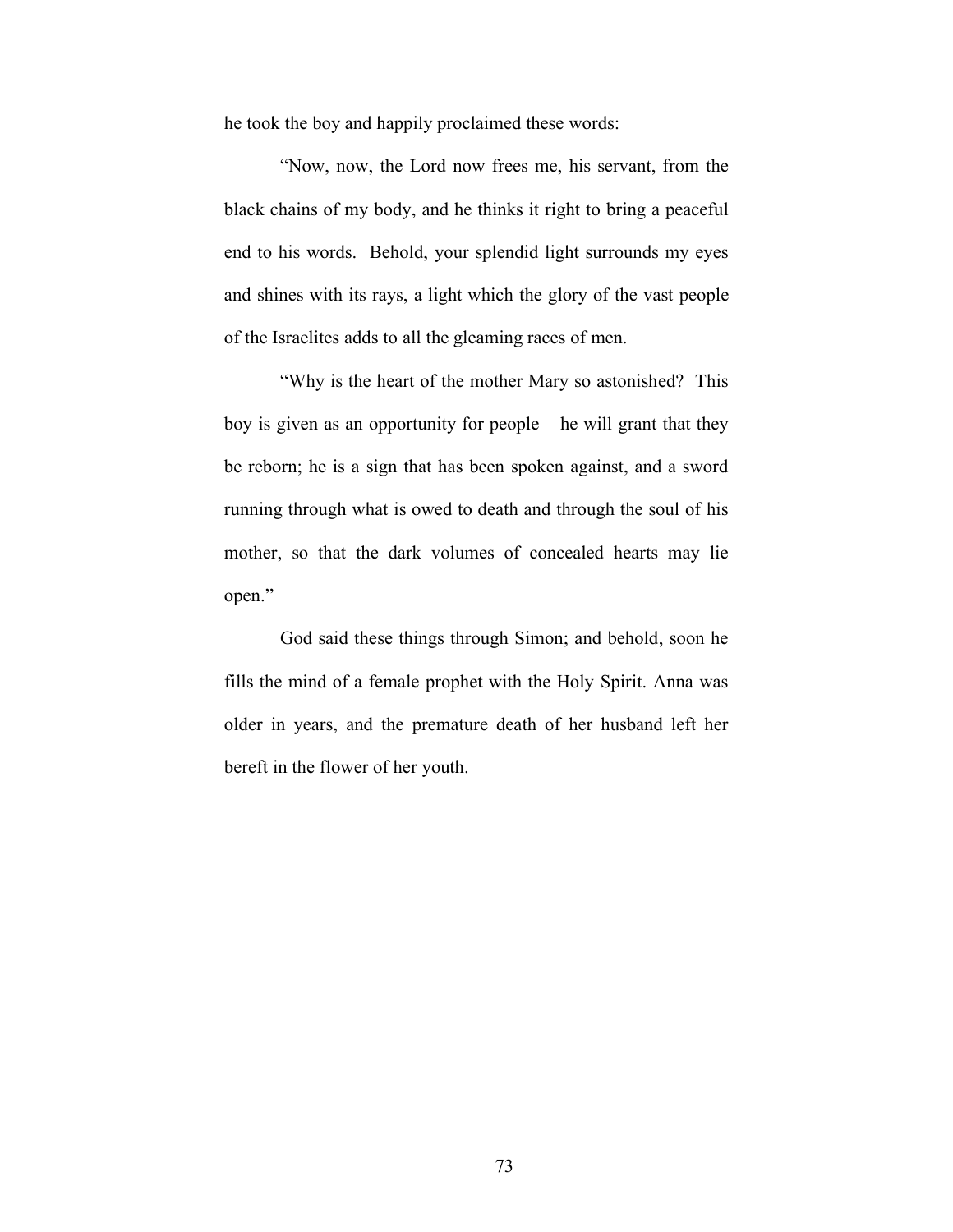| Casta sed in templo semper pro coniuge uita      |     |
|--------------------------------------------------|-----|
| Et cultus cessere Dei; quae numine iussa         |     |
| Cognouit Christum et simili sermone locuta est.  | 220 |
| Inde ubi sollemnem pueri pro nomine legem        |     |
| Conpleuit genetrix et Ioseph omnia mirans,       |     |
| Ad patriam laeti repedant puerumque reportant.   |     |
| Gens est ulterior surgenti conscia soli,         |     |
| Astrorum sollers ortusque obitusque notare;      | 225 |
| Huius primores nomen tenuere Magorum.            |     |
| Tunc hinc delecti Solymos per longa uiarum       |     |
| Deueniunt regemque adeunt orantque doceri,       |     |
| Quae regio imperio puerum Iudaea teneret         |     |
| Progenitum: sese stellae fulgentis ab ortu       | 230 |
| Admonitos uenisse uiam, quo supplice dextra      |     |
| Exortum terris uenerabile numen adorent.         |     |
| Territus Herodes Solymorum culmina uatum         |     |
| Quique profetarum ueterum praedicta recensent    |     |
| Imperio accitos iubet omnia quaerere legis,      | 235 |
| Quis pateat, quae sint genitalia moenia Christo, |     |

<sup>219</sup> cultos  $(m. 1) K_1 T$  nomine *C* 220 simile  $P^1$  loquuta *M* 221 solemnem *RL*, solempnem *B*, sollempnem *GH* 222 conpleuit *CK*<sub>1</sub>*K*<sub>2</sub>*TBBb* genetris  $Mp<sup>1</sup>$  223 repetant  $R<sup>1</sup>$ , remeant *L*, redeunt *Poelm.* 224 VBI MAGI VIDERUNT STELLAM. *Mp*, MAGORVM MVNERA ET VISIO STELLE. *L* est *s. l. RHl* Gens est Eoi Phoebo orto proxima regni *Poelm.* 225 solers  $RMLK_2$  (*m. 2*) *PTBBb* 226 priores  $M^1$  227 tunc hinc laeti *C*, tunc hinc delecti *K*2*Bb*, hinc lecti *R*, tunc hi∗ dilect *M*, (*al* hinc lecti proceres) *L*, tunc hi delecti *BK*1*PV*1*V*2*H*, hinc l∗&I (a *eras.*)  $Mp$ , H<sup>t</sup>unc <sup>di</sup>lecti *L*, hinc lecti proceres (*in ras.*)  $T^2$ , tunc hinc delati proceres *G*, hinc laeti proceres *Hl* solimos *plerique* 229 iudam *Hl*, iudea *plerique* 230 progenitum dicunt *M* stillae *C* et stellae sese *LT*<sup>2</sup> 231 admonitus *C*, ammonitos *MG* dextera *M*, dextra $* K_1$  232 nomen  $C^1 K^1$  (*m. 1*)  $T^1 B^1$  233 Terribilis *M* (*al* territus *i.*) *mg.*) Herodis *C*<sup>1</sup> *M alii* Solimorum *plerique* culmine *M*<sup>1</sup> *B*1 234 profetarum *CT* 236 quo *Poelm. in mg.* pateant *TBbHl* sit *H*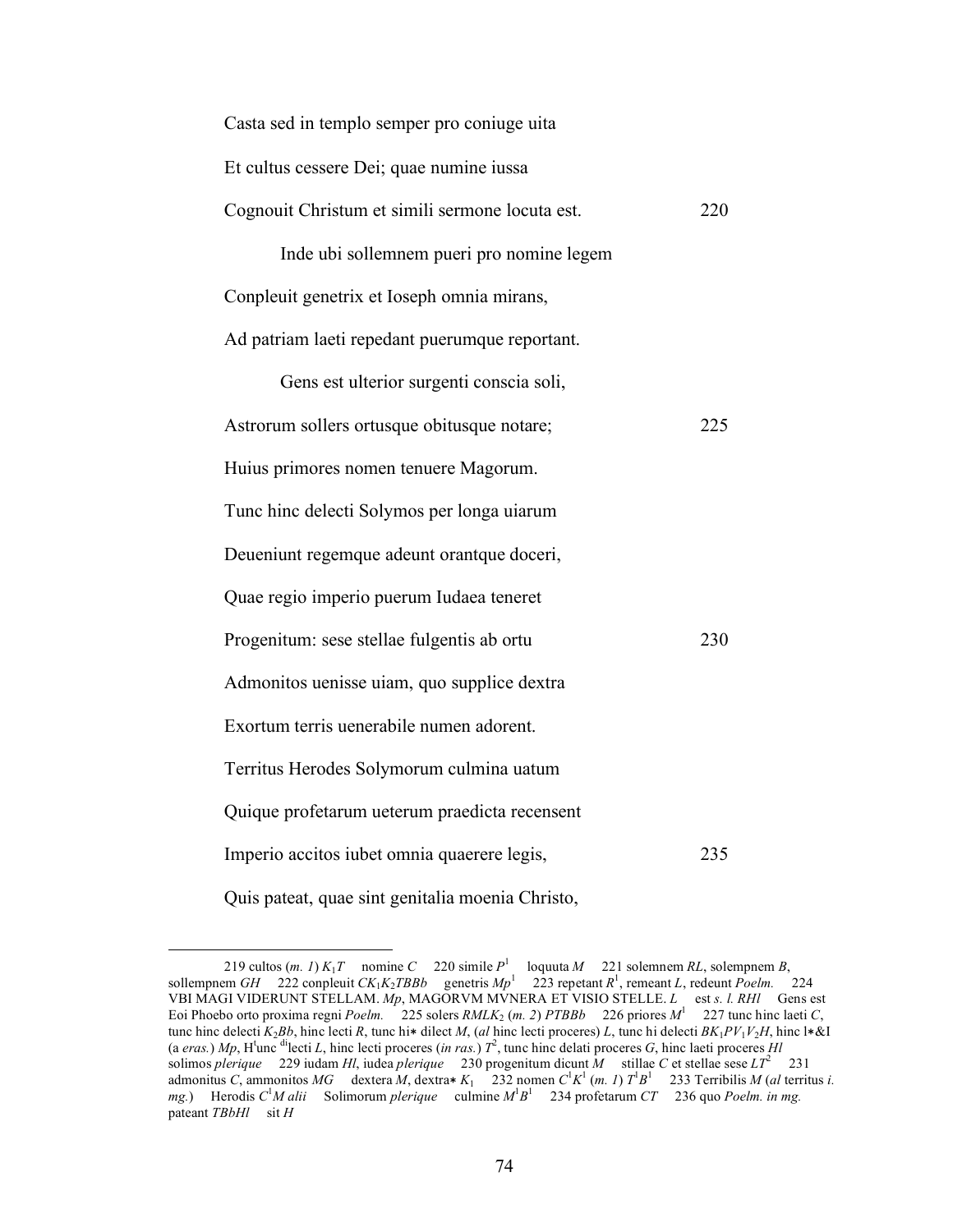But a pure life always spent in the temple and the worship of God took the place of her husband. And because she was instructed by God she recognized Christ and spoke a speech similar to Simon's. Then, after the mother and Joseph (who was in awe at everything) completed their solemn duty concerning the name of the boy, they happily returned to their homeland and brought back the child.

There is a distant people, who know the rising sun and are skillful at distinguishing the rising and falling of the stars – the best of these have the name Magi. Chosen ones came on a long journey from there to Jerusalem, and they approached the king and beseeched him to be informed where in Judaea the begotten child was held. They said that they had come on a journey, informed by the rising of a shining star, so that they may worship as suppliants the venerable God that had arisen on earth.

Terrified, Herod summons the head priests of Jerusalem and those who examine the predictions of the ancient prophets and orders them to inquire into all of the laws where it may be revealed what Christ's place of birth is,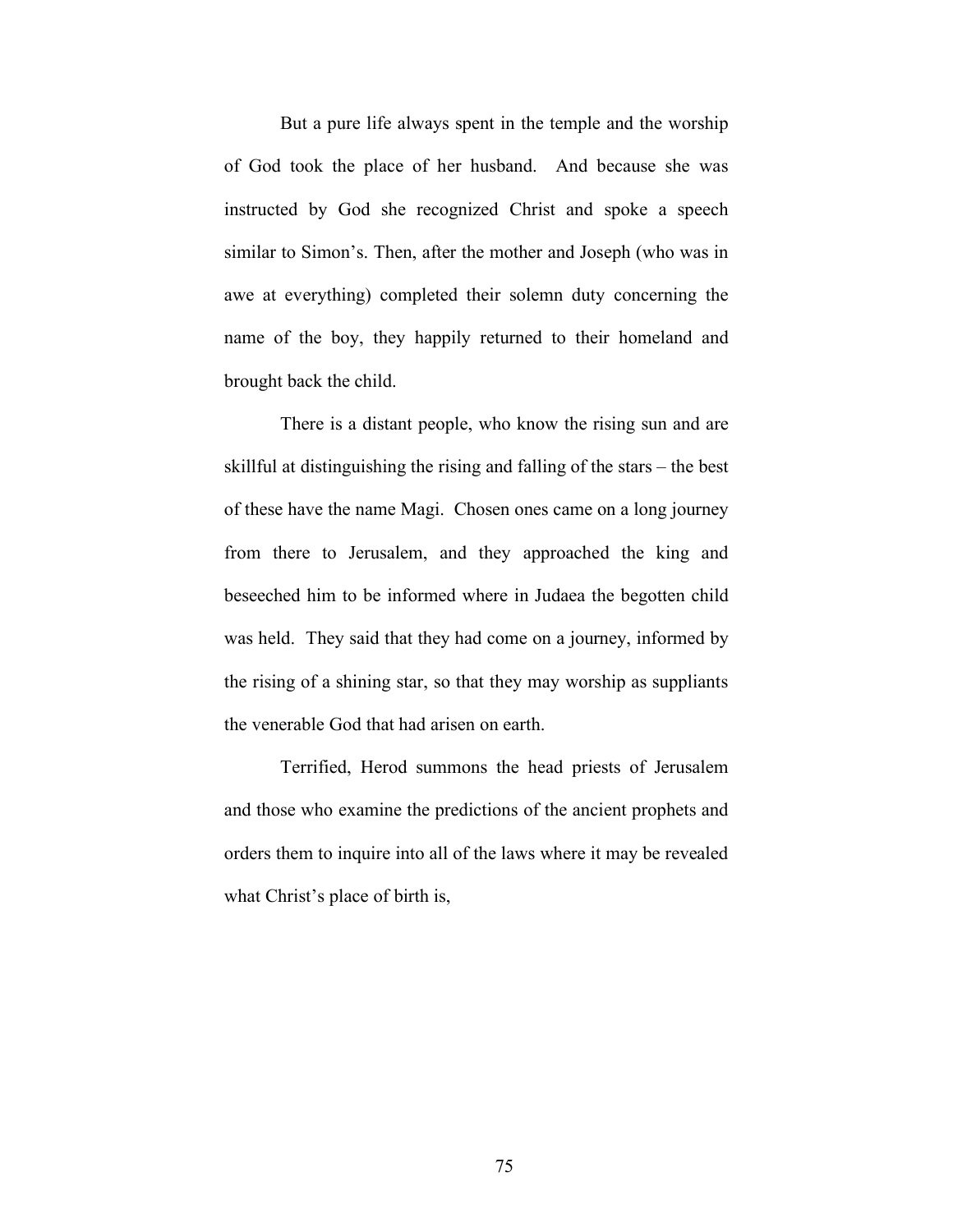| Omnia uenturum spondent quem oracula uatum.     |     |
|-------------------------------------------------|-----|
| Tunc manifestatur, Bethleem quod moenibus illum |     |
| Progigni maneat, cui sacram ducere plebem       |     |
| Istrahelitarum sancta uirtute necesse est.      | 240 |
| Hinc iubet Herodes Persas pertendere gressum    |     |
| Inuentumque sibi puerum monstrare colendum.     |     |
| Ecce iteris medio stellam praecurrere cernunt   |     |
| Sulcantem flammis auras, quae culmine summo     |     |
| Restitit et pueri lustrata habitacula monstrat. | 245 |
| Gaudia magna Magi gaudent sidusque salutant,    |     |
| Et postquam puerum uidere sub ubere matris,     |     |
| Deiecti prono strauerunt corpore terram         |     |
| Submissique simul quaesunt; tum munera trina    |     |
| Tus, aurum, murram regique hominique Deoque     | 250 |
| Dona dabant. Totam mox horrida somnia noctem    |     |
| Sollicitant saeuumque iubent uitare tyrannum.   |     |
| Denique diuersis Herodis callibus aulam         |     |

 <sup>237</sup> uentura *Mp*<sup>1</sup> , uenturum quem *M* spondeantq. *L* 238 Tum *MK*1*K*2*TLBbG* Bethleem *CRMK*1*Mp* 240 is∗rahelitarum (t *eras.*) *C* sancta] prompta *MpV*2, sacra *Poelm.* est] *om. Mp* 241 De eo quod magi obtulerunt đno munera *Mp m. al.* hic *C*<sup>1</sup> , tunc *V*<sup>2</sup> *Poelm. in mg.* Herodis *M*<sup>1</sup> 242 colendum] uidendum *Poelm. in mg.* 243 itineris *M*<sup>1</sup> , uiae *Poelm. in mg.* stillam *C* 244 quae] qR *C*, q̃*R*<sup>2</sup> , quae in (*sic*) *M*, et *Hl* culmina *Mp*<sup>1</sup> 245 restetit *M*<sup>1</sup> 246 magna magis redeunt puero *Poelm*. 248 deiec∗ti *C*, dilecti (*al* deiecti) *M*, deiecte *V*<sub>1</sub> (*m. 1*) strauerunt *C*1 *N*, texuerunt *M* (*al* strauerunt *i. m.*), texerunt *rell. cf. Verg. Aen. VIII 719* terram caesi strauere iuuenci 249 submissique *K*1, submisique *Bb*, submissisque *N* quaesutum *C* tunc *Poelm. in mg.*; mox mystica munera promunt *Poelm.* 250 murra̅*C*, myrram *uel* mirram *rell.* 251 donadabant (da *a m. 2*) *MK*2*T*, donabant *BbG* (bant *in ras.*), d. ferunt *Hieron. in Math. I 2, 11, Alcuin.de diu.off.5 Poelm.*, dono dabant *B cf. Wiener Stud. 1880, p. 110* tota *L* sompnia  $R = 252$  tyran<sup>n</sup>dum *M*, tirannum  $CBG^2 = 253$  Herode's  $K_1 = \text{caloibus } K_2$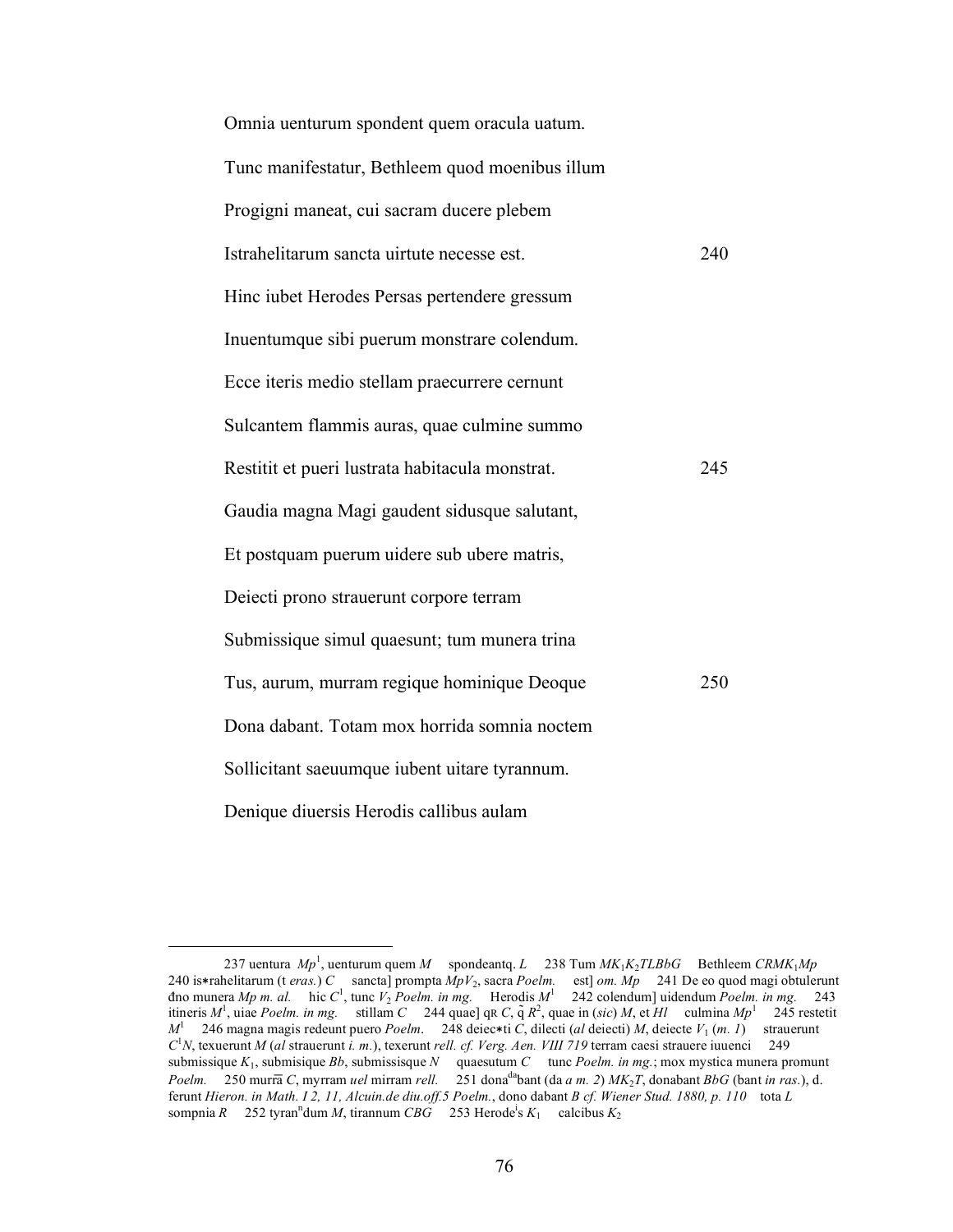who all of the oracles of the prophets promised would come.

Then it becomes clear: the one who must rule the holy people of the Israelites with his holy virtue will be born in the walls of Bethlehem. Then Herod ordered the Persians to continue on their course and to point out the boy to him, once found, to be worshiped.

But look, they see mid-journey a star rushing ahead, plowing the sky with its flames, and it stops over the top of a building and shows the illuminated house of the boy. The Magi rejoice greatly and give thanks to the star, and after they saw the boy at the breast of his mother, they prostrated themselves and covered the ground with their bent bodies as they prayed together humbly. They give three gifts—incense, gold, and myrrh, tributes for the king, the man, and the God.

But horrible dreams disturbed the Magi for the entire night and ordered them to avoid the cruel tyrant. And so they fled from the palace of Herod by different roads,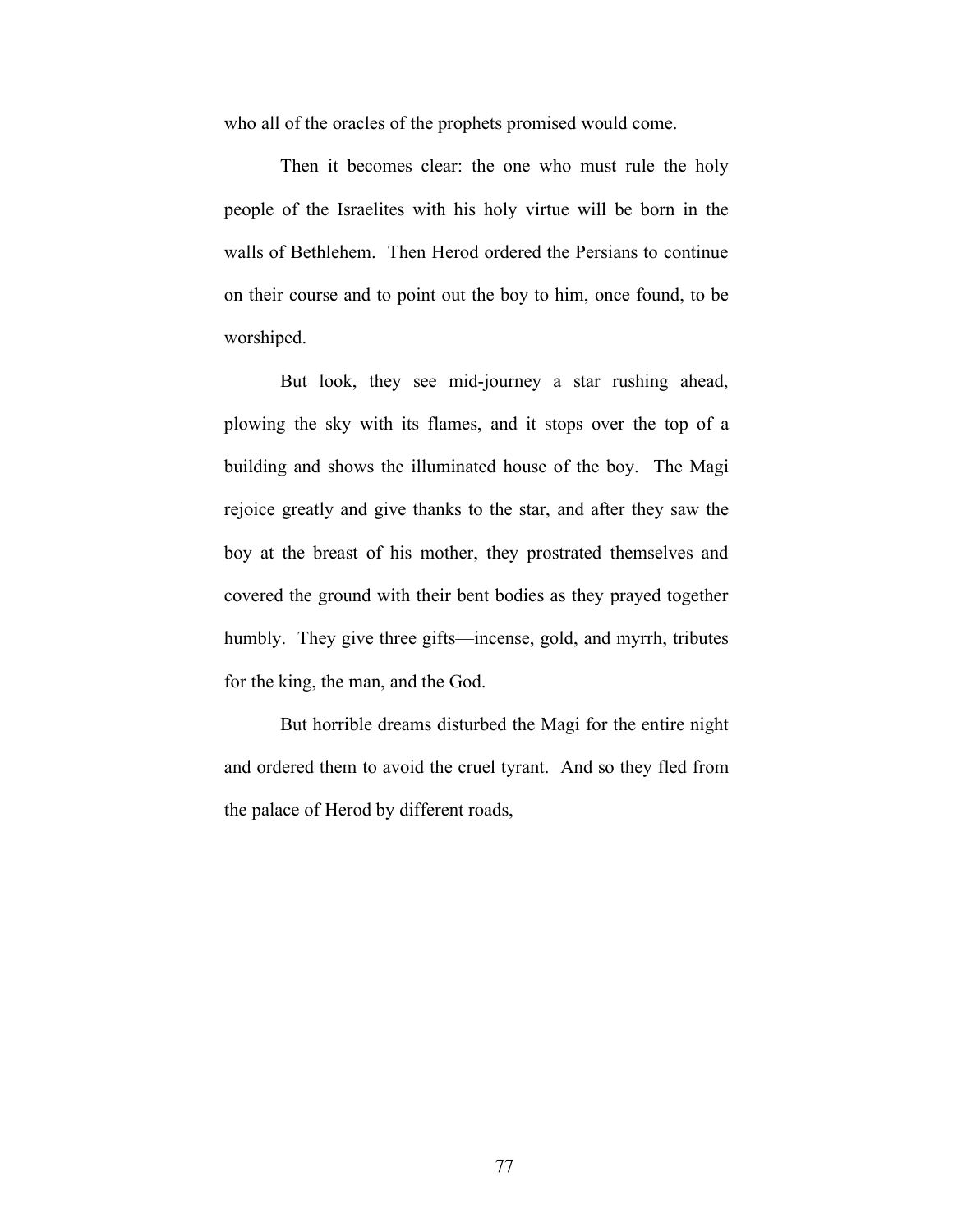Diffugiunt patriamque Magi rediere latenter.

| Ipsum etiam puerum monitis caelestibus actus   | 255 |
|------------------------------------------------|-----|
| Aegyptum cum matre simul transportat Ioseph.   |     |
| At ferus Herodes sibimet succedere credit,     |     |
| Quem callens astris quaesisset cura Magorum.   |     |
| Quorum praecauto discessu sollicitatus         |     |
| Horribilem iussit Bethleem per compita caedem. | 260 |
| Infantes cunctos teneramque sub ubere plebem   |     |
| Auellit ferro nullo sub crimine culpae.        |     |
| Haec etiam caedes olim praescripta manebat,    |     |
| Quam bonus Hieremias diuino numine iussus      |     |
| Conplorat, subolis misero pro funere matres    | 265 |
| Horrendis grauiter caelum pulsare querellis.   |     |
| Ast ubi sopitus furor est et saeua tyranni     |     |
| Infantum horribili feritas satiata cruore,     |     |
| Extinxisse putat cunctos, quos unus et alter   |     |
| Annus letiferi miseros obpresserat aeui.       | 270 |

<sup>254</sup> diffugiuntque *M*, difugiunt *K*<sub>1</sub>, defugiunt *B*<sup>1</sup> redire *MK*<sub>1</sub> (*m. 1*) *K*<sub>2</sub> (*m. 1*) *T*<sup>1</sup> laetantes *al* latentes *M*, latentes *RLMpPT*<sup>1</sup> *BbGHHl cf. Wiener Stud. l. c. p. 90 p. uers. 256* DE PVERIS INTERFECTIS AB HERODE *Mp*, *p. uers 257* PASSIO INFANTVM *L* 255 etiam] & *K*1 (*m. 1*) *post u. 256 uersus unius spatium C* Aegiptum *CBG* 257 ad *CBL* Herodis *M*<sup>1</sup> *K*2 (*m. 1*) *T* 259 discessu∗ (s *eras.*) *M*, discessi *Bb*<sup>1</sup> 260 Bethleem *CRMK*1*K*2*PT* competa *RLK*1*K*2*MpTB*, comp&aṃ̇ *K*2; crudeli tinxit Bethlemica compita caede *Poelm.* 261 que *om. V*2 ubera *RHl*, hubere *P* 262 Euellit *M* (auelli *in mg.*), auelli *RK*<sup>1</sup> *MpPBBbV*2 fero *LMp*; Innocuam in sinibus rigido succumbere f. *Poelm. in mg.* 263 caedis  $M^1K_2$  (*m. 1*) prescripta *R*, perscripta (*m. 1*)  $K_2T$  264 nomine *C*<sup>1</sup>M (*al* numine *i. m.*), munere<sup>numine</sup>  $K_1$  265 conplorat  $RK_1TB$ , conplorant  $K_2$ , conploraret  $Bb$  sobolis  $RM^1K_2$  (*m. 2*)  $LP^1$ , suboles  $Bb$ ; suboles miserum *Mp* miserae *Poelm. in mg.* matris  $M^1$  266 hor endis (rendis *in ras.*)  $K_1$ , horridis  $P^1$  querelis *RM<sup>1</sup>MpBGHHl*, querillis (*m. 1*) *K*<sub>2</sub>; horrenda grauiter pulsabant aethera uoce *Poelm. i. m.* 267 f<sup>u</sup>oror *L* ti∗ranni (r  $e$ *eras.*) *C*, tyran<sup>n</sup>di *M* 268 horribili] roseo *Poelm. in mg.* ferita *C* 269 extincxisse *RL* unus *CRPN*, primus (*al*  $u$ unus) *M*, primus *rell.* 270 annos  $C^1M$  loetiferi *plerique I* misseros  $MP^1$ , misere *Poelm.*, miserandos p. *coni. Arev.* obpraesserat *M*, subpresserat *RL Poelm.*; miserandus praesserat *MpV*1, miserandus cesserat *Poelm. in mg.*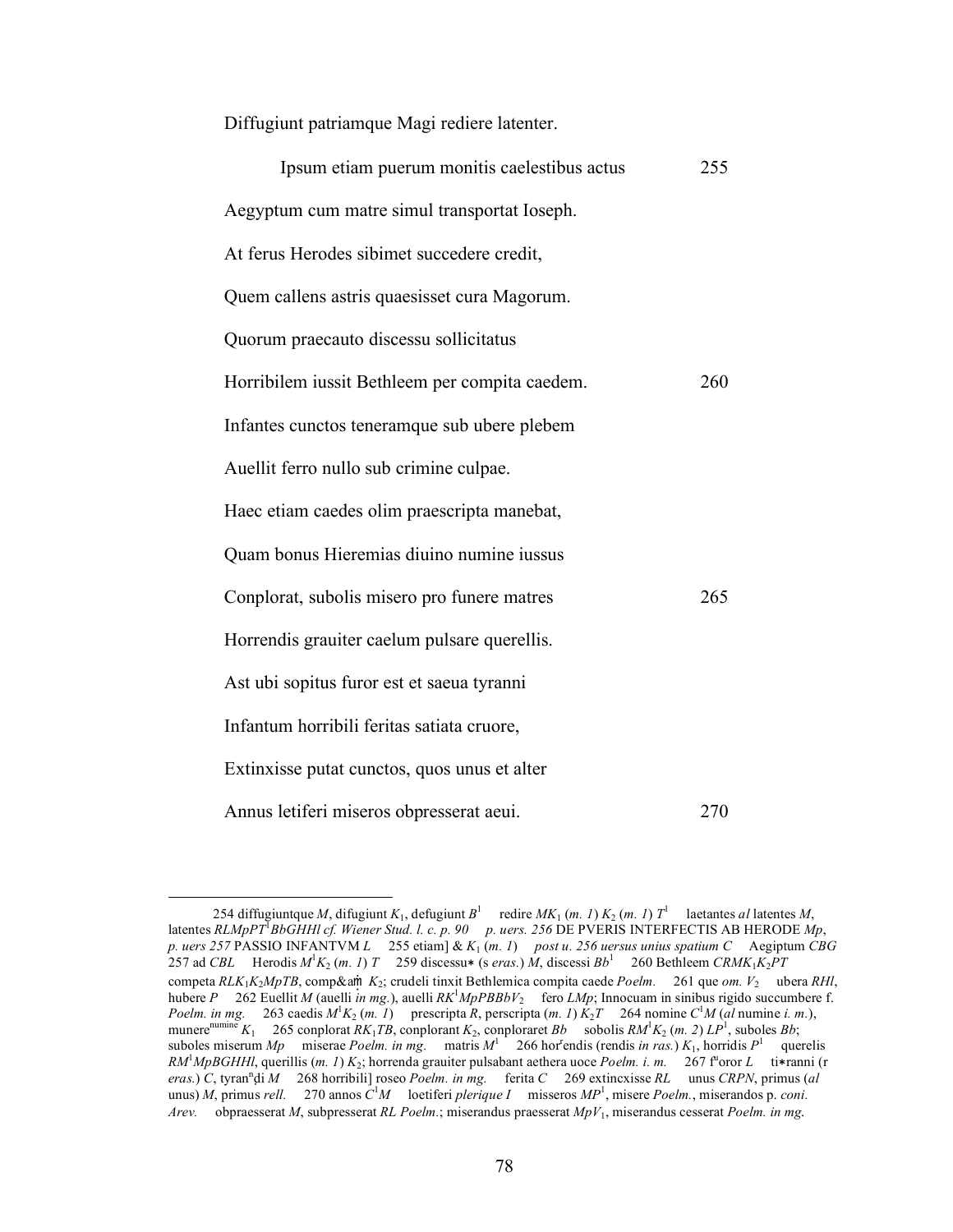and returned home in secret.

Driven by heavenly warnings, Joseph also takes the boy at once to Egypt with his mother. But savage Herod believes that the one whom the Magi sought out by their careful attention to the stars will succeed him. Disturbed by their cautious departure, he orders a horrible slaughter throughout the districts of Bethlehem. All of the infants and those still under the breast he killed without charge of crime.

 The slaughter, which good Hieremias bemoaned after he was informed by God, came to pass as once prophesied – that mothers, because of the miserable deaths of their children, would gravely strike the sky with terrible laments. But after his madness was calmed and the cruel savagery of the tyrant was sated by the blood of infants, Herod thought that he had killed all of those wretched children who were crushed in only the first or second year of their mortal life.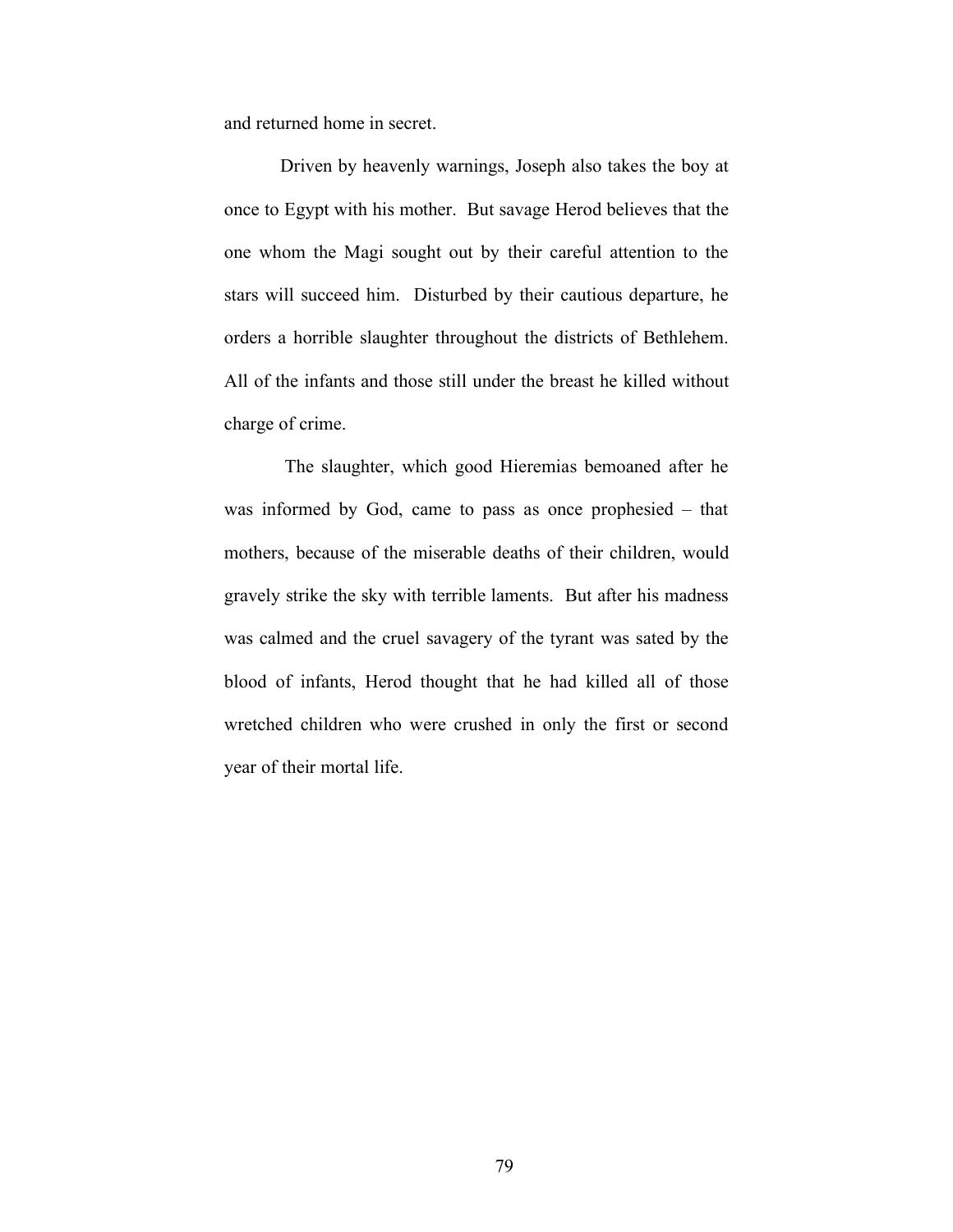| Mirandis rursus deuinctus membra sopore                |  |
|--------------------------------------------------------|--|
| Urgetur monitis Mariam puerumque Ioseph                |  |
| Aegypto ad patriam uectare, ubi Nazara felix           |  |
| Olim praedictum puero dedit addere nomen.              |  |
| Dixit et alterius quondam praenuntia uatis<br>275      |  |
| Vox instincta Deo: Veniet, ueniet mea proles           |  |
| Aegypto ex alta terris lumenque salusque.              |  |
| Crescebat rapidis annorum gressibus infans,            |  |
| Praecurrens aeuum sapientia praeueniebat               |  |
| Gratiaque in uultu et uerbis ueneranda micabat.<br>280 |  |
| Et iam bissenos aeui conprenderat annos,               |  |
| Cum paschae ritum seruando ex more parentes            |  |
| Ad templum laetis puerum perducere festis              |  |
| Omnibus annorum uicibus de more solebant.              |  |
| Ergo aderant paschae pariter cunctisque diebus<br>285  |  |
| Festorum inpletis patriam remeare parabant,            |  |
| Cum puer in populo comitis uestigia matris             |  |
| Deseruit templique libens secreta petiuit.             |  |
| Illum per uicos urbis perque abdita tecta              |  |

<sup>271</sup> rursum  $M<sup>1</sup>$  deuinctos *R*, deuictus *M* (*al* deuinctus *i. m.*) *H* menbra *T* supore *C* 272 urguetur  $RM^2MPK_1K_2PG$  273 Aegipto *C* (*passim*) uectarae *R*, u&tare *L* felex  $M^1$  274 prędicta  $B^2T$  *ex corr. ut uidetur*, prędicto *RM* (*al* predictum *i. m.*) 275 alterius iussi *MK*2*T* 276 instricta *Bb*, instructa *Poelm. in. mg.* mea ueniet *M*, ueniat mea *Hl* prolis  $M^1K_1K_2T$  277 EX EGIPTO VOCAVI FILIVM *B* exaltat *LG* nomenq; (*al* lumenq;) *M* 278 imfans *M*<sup>1</sup> 279 pręcur∗ens *C*, occurrens *B* 280 omniaque *Poelm. in mg.* et∗∗ (in *eras.?*) *M* uerbais *P* micabant *Poelm. in mg. post u. 280 inscriptio euanida in L* 281 compręhinderat *C*, compręhenderat *M*<sup>1</sup> *MpTBb*, cõp̃nd& *G* 282 DVODECIM ANNORVM REMANSIT IN TEMPLO *B* conpascae *L* seruantes *N*, servare *Poelm.* 283 laeti *MpV*<sup>2</sup> *Poelm. in mg* 284 solebant] sciebant *G* 286 festum implentes *M* (*al* festorum implet *in mg.*) *uu. 285 et 286 in mg. adscripti in Mp* 287 tum *LHl Poelm.* 289 perque urbis *M*<sup>1</sup> (*al* urbis perque) urbes  $V_1$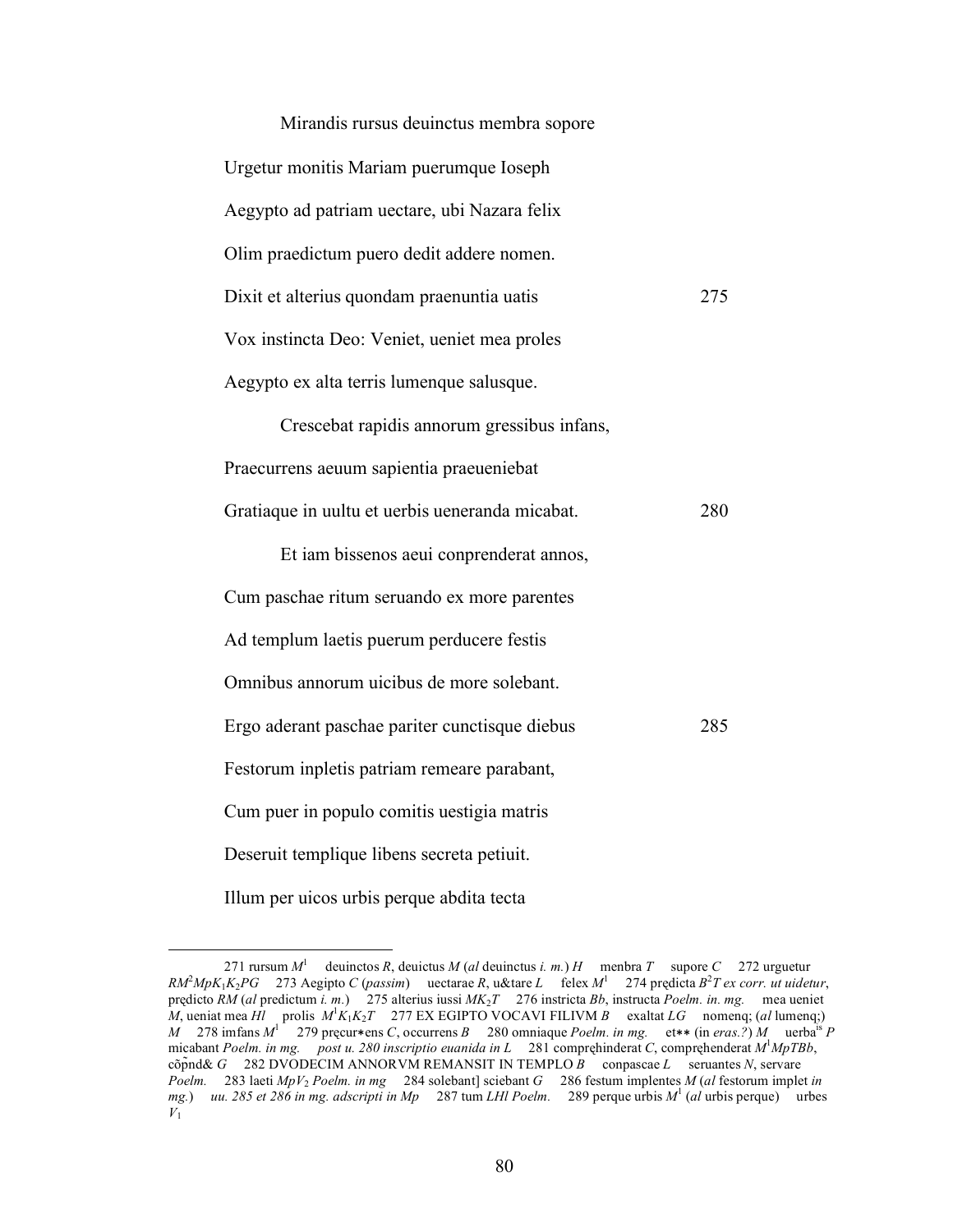Joseph, his limbs bound up by sleep, is urged by miraculous warnings to bring back Mary and the boy from Egypt to their homeland, where Blessed Nazareth gave the name to the boy, as predicted long ago. The voice of even another prophet, animated by God, once spoke these predictions: "He will come – my son, the light and salvation of the earth, will come from upper Egypt."

And the infant grew in the rapid progressions of years; surpassing wisdom outstripped his age, and a venerable grace flashed in his face and his words. He then had reached twelve years of age, when his parents, dutifully following the rite of Passover, led the boy to the temple for the happy festivities and made it a habit to do so every year. And so they attended Passover together and after all the days of the festivals were finished, they were preparing to return home when in the midst of the people the boy left his mother, who was accompanying him, and gleefully sought out the hidden places of the temple.

The mother searched for him through the neighborhoods of the city, through its tucked away buildings,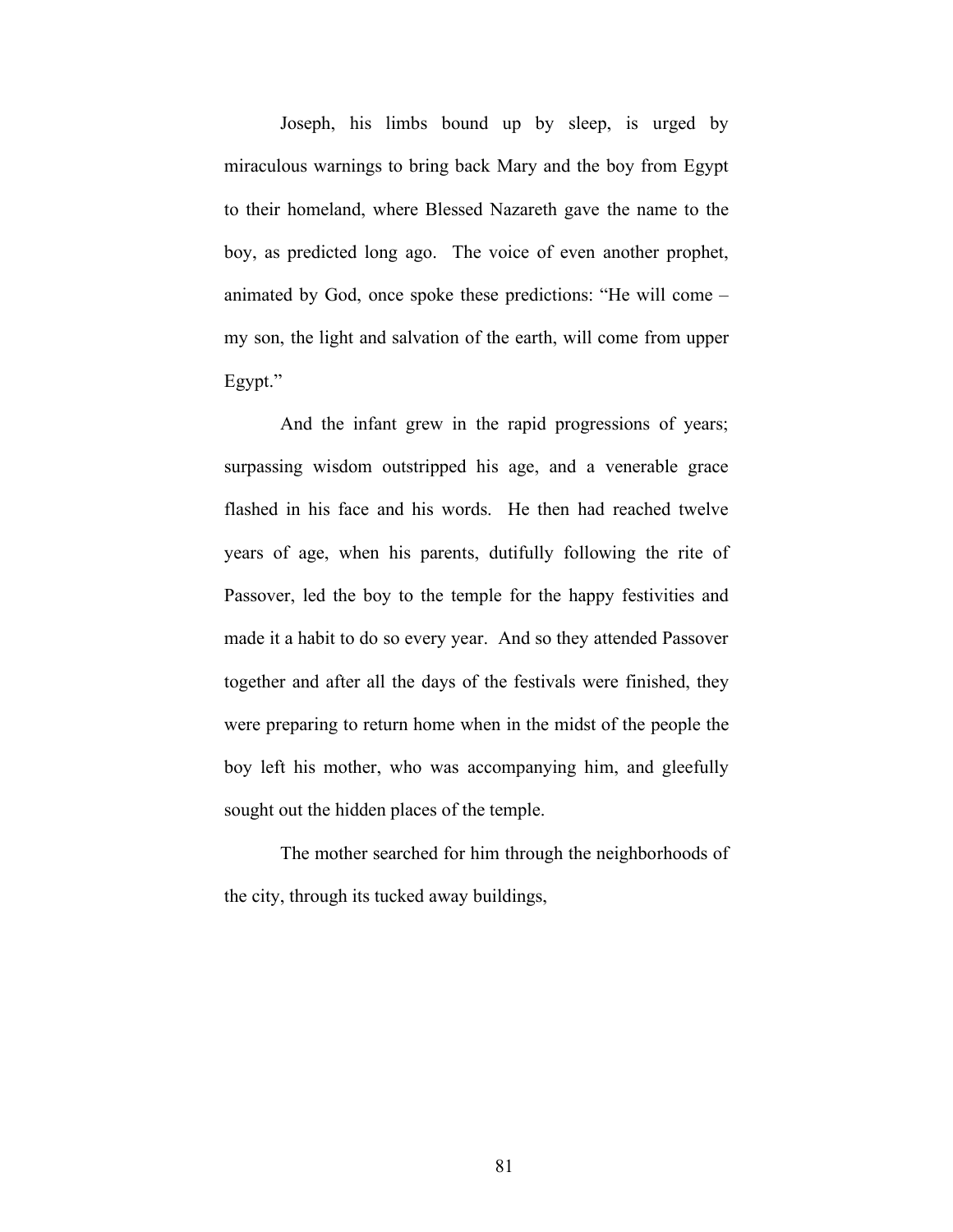| Perque iteris stratas per notos perque propinquos     | 290 |
|-------------------------------------------------------|-----|
| Quaerebat genetrix; sed lux ubi tertia uenit          |     |
| Ad templum propere remeat, uatumque choreis           |     |
| Inuenit insertum legumque obscura senili              |     |
| Tractantem coetu. Vix admiratio digna                 |     |
| De pueri uerbis senibus fuit; at pia mater:           | 295 |
| 'Nate, ait, amissum lacrimis te quaero profusis       |     |
| Anxia cum genitore gemens. Quae causa parentum        |     |
| Discernit gressu templique in sede retentat?'         |     |
| Ille autem: 'Quid me tantum, quid quaeritis?' inquit. |     |
| 'An nondum sentis, genetrix, quod iure paternis       | 300 |
| sedibus et domibus natum inhabitare necesse est?'     |     |
| Haec ait et gressum sociat patriamque reuisit;        |     |
| Nec genetrix tanti persensit pondera uerbi,           |     |
| Ordine cuncta tamen cordis secreta reseruant.         |     |
| At puer obsequiis apte praedulcibus ambos             | 305 |
| Ad proprium semper cogens nectebat amorem.            |     |
| Interea ueteris scripti per debita currens            |     |

Omnia saeclorum series promissa trahebat.

 <sup>290</sup> iteris] uiae *Poelm. in mg.* stratus *R*<sup>1</sup> totos *H* 291 genetrix *CRM*<sup>1</sup> *MpK*1*K*2*T* 292 at *L* choregis *L*, coronae *Poelm. in mg.* 293 rerumque *Mp* 294 ammiratio *MpB*<sup>2</sup>G, admiratio fuit *M* 295 fuit *s. l. M* ad  $Mp$ <sup>1</sup>T<sup>1</sup> 298 discernit *CMp*, secreuit *V*1, secernit *rell.* gressum *BH* insidere temptat *Hl* 299 quid2] qui *K*2, *s. l. K*1 inquid *MMp* 301 inhabitare] in *s. l. K*<sub>2</sub> 302 *inscriptio euanida in L* reuix<sup>s</sup>it *Mp*, reuisa<sup>i</sup>t *G*; *uers. in marg. inf.*  $adscr$ ,  $K_2$  303 REGRESSIO DE HIERVSALEM *B* naec  $K_1$  304 ordinem  $B^1$  secreto<sup>a</sup> *M* reseruat  $RK_1LTV_1$ , seruauit reseruat *M*, reserua∗t *Mp*, reuisunt *G* 305 arte (apte *in mg.*) *Mp*, aptae *P*, aptos *H* 306 eos (*al* semper cogens *in mg.*) *M*, <sup>sutt</sup>cogens *L*, habens  $G^1$  necta<sup>e</sup>bat *M*, uectabat *Poelm. in mg.* 307 DE IOHANNE *B* scripti ueteris *B* 308 saeculorum  $M M p K_1$  serie  $K_2 T^1$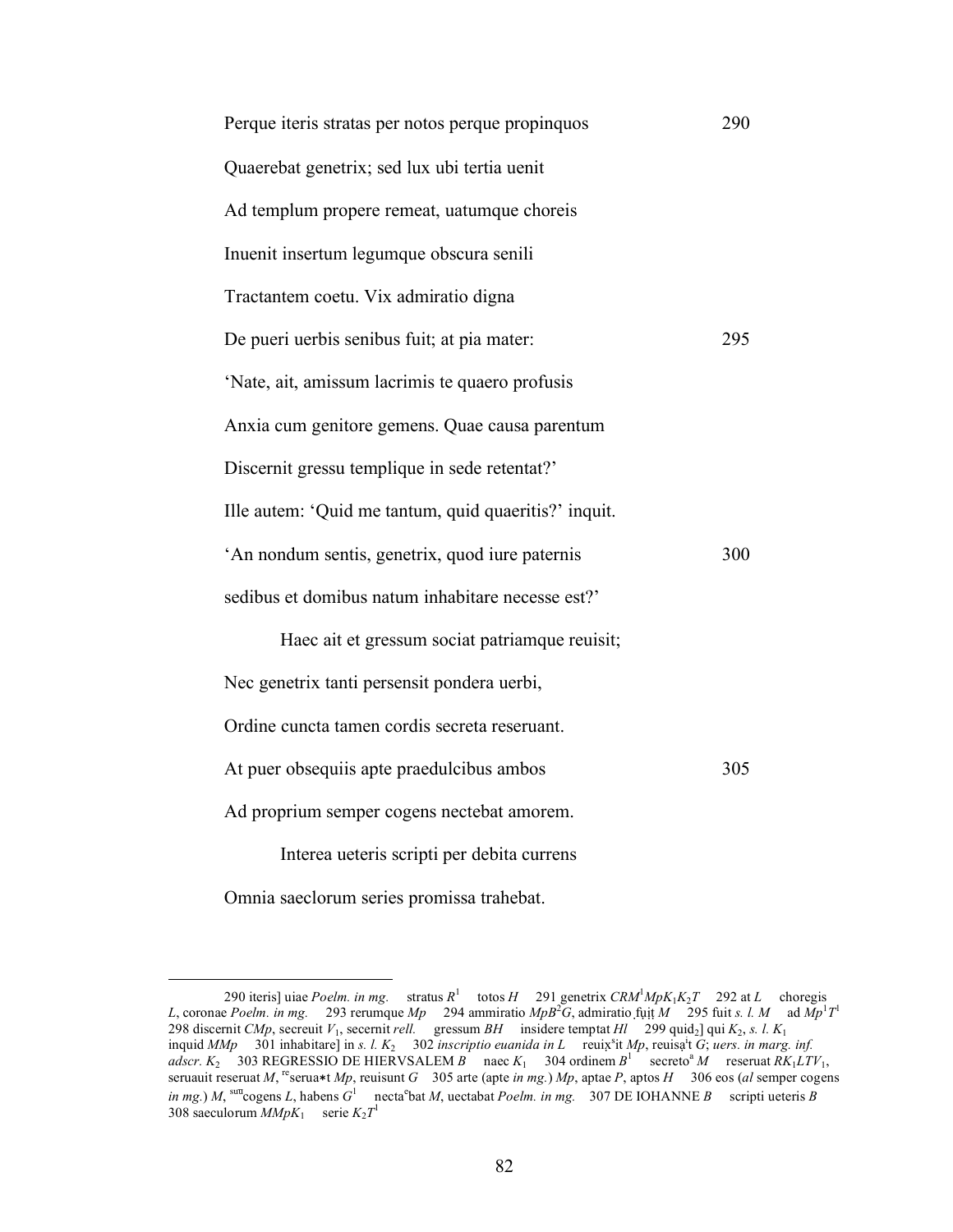through the roads of their journey, and among their friends and relatives; but when the third day came, she returned in haste to the temple, and found him among the groups of priests and discussing obscure matters of law in the company of old men. The admiration of the old men concerning the words of the boy was hardly appropriate; but his pious mother said:

"Child, your father and I are looking for you, lost as you are, anxious and crying with falling tears. What reason separates you from your parents and keeps you at the altar of the temple?"

The boy, however, asked: "Why are you both searching for me so much? Do you not think, mother, that it is necessary by law for a son to dwell in his paternal seat and home?"

He said these things, joined them, and returned home; nor did his mother perceive clearly the weight of such words, although the hidden places of her heart kept them in order. But the boy brought them close together with his delightful obedience, and bound them to love him always. Meanwhile, the succession of the centuries, following its predetermined course, fulfilled all the promises of the old writings.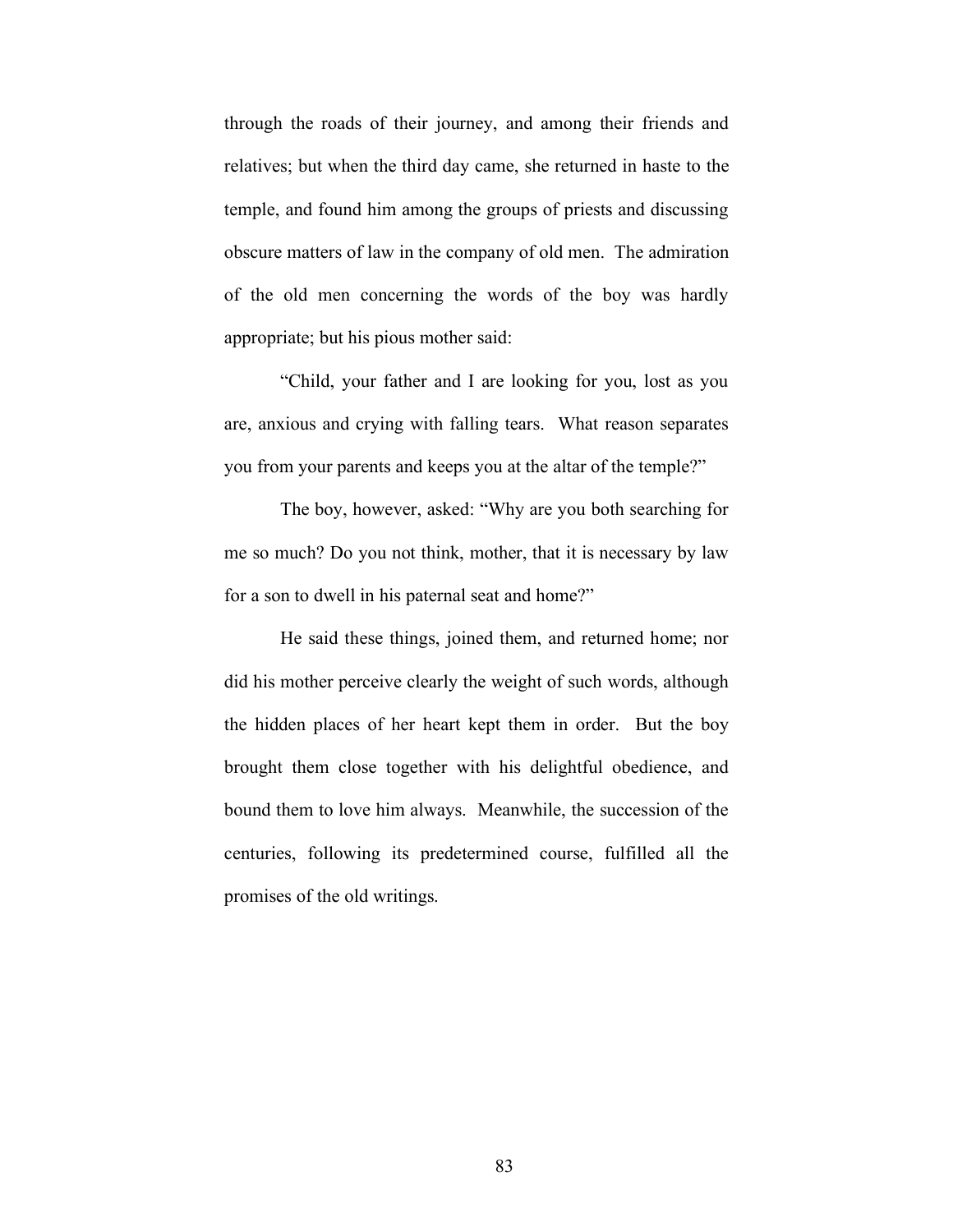| Zachariae suboles desertis uallibus omnes       |     |
|-------------------------------------------------|-----|
| Ad deponendas maculas clamore uocabat,          | 310 |
| Fluminis ut liquidi caperent miranda lauacra,   |     |
| Quis animae uirtus abluta sorde niteret;        |     |
| Esaias uates cecinit quod numine iussus:        |     |
| 'Vox late resonat desertis uallibus; amplas     |     |
| Instruite stratas, omnis sit recta uiarum       | 315 |
| Semita, quae Domini digne uestigia gestet.      |     |
| Subsident colles, uallis conplebitur omnis;     |     |
| Corriget anfractus iteris bona linea recti      |     |
| Corporeisque oculis lumen tractare serenum      |     |
| Omnibus indulget genitor Dominusque salutis.'   | 320 |
| Ergo aderant populi passimque hinc inde ruentes |     |
| Conplebant ripas auidique lauacra petebant.     |     |
| Texta camelorum fuerant uelamina saetis,        |     |
| Et zonae pellis medium cinxere profetam.        |     |
| Et tenuem uictum praebent siluestria mella.     | 325 |
| Isque ubi tot populos diuersis sedibus ortos    |     |

 <sup>\*325</sup> Edere locustas solitus ruralibus aruis

<sup>309</sup> Zacchariae *C* suboles *RPBbHl*, sobolis *K*1*K*2*G*, subulis *L* in uallibus *C* 310 deponendas (de *s. l. m. 2*) *M*, deponentes *P* 311 ca∗perent (r *eras.*) *M* lauachra *B* 312 queis (*?*)*V*1 uirtus *CMpPV*1*Bb*, species *rell.* ablutas ordine (?) *M*<sup>1</sup>, <sup>di</sup>∗\*luta <sup>a</sup>sorde *G* (*corr. a m. 2*) 313 Esaias *CMK*<sub>1</sub>K<sub>2</sub>PTBb, Isais *uel* Ysaias *rell.* uatis *K*<sub>2</sub> nomine *C* 314 VOX CLAMANTIS IN DESERTO *B* late sonuit *G* 315 instruite] te *s. l. M*<sup>2</sup>; instruit estrate<sup>a</sup>s *Mp* omnes (*m. 1*) *K*2*T*; omnis iussit *H* 316 digna *R* gestat *R*<sup>1</sup> D. plantis calcanda beatis *Poelm. in mg.* 317 ualles  $(m. 1)$   $K_2T$  omnes *C* 318 corrigit  $R^1K_2(m. 1)$ , corrigat *Hl* tamfructus  $K_2T$  iteris] callis *Poelm.* 320 dominus genitorque *B* 323 textum  $M^1$  camel\*orum *CM* sed<sup>t</sup>is *L*, saetes  $T^1$  324 pellis zonae  $Mp$  cincxere  $RLT^1$ , tinxere  $(m. 1) K_1$ , cing<sup>x</sup>ere  $K_1$ , cinxerunt  $P^1$  profetam *CB* 325 *u.* 325 antecedit 325\* in CRM<sup>2</sup>K<sub>1</sub>MpV<sub>1</sub>BGHHl, in *marg. add.*  $K_2 T^2 V_2 B b^2$  hedere  $V_2$  solitus] sonitus  $T^2$  326 ibi  $P^1$  populis *C*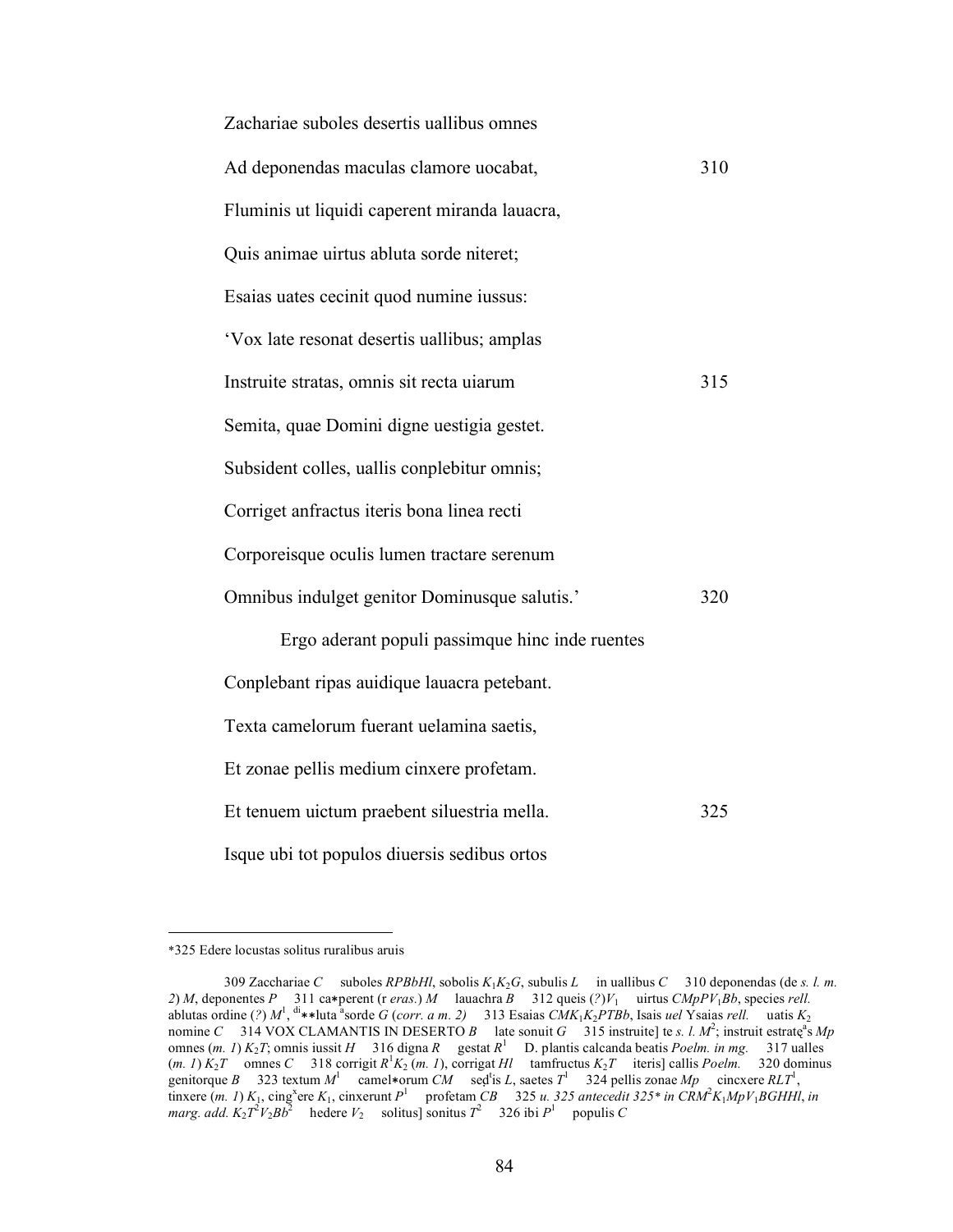The child of Zechariah was loudly calling everyone into the desert valleys to put away their sins, so that they might take miraculous baths in river water, by which the virtue of the soul might shine and wash away its sin. The prophet Isaiah, ordered by God, sang that: "A voice cries out far and wide in the desert valleys: Prepare the wide roads, let every footpath of the roads be straight, which worthily carry the footprints of God. The hills will sink down, every valley will be filled; a good straight line will straighten the bent path, and the Father and Lord of salvation allows all human eyes to see the serene light."

And so people were present and rushing from everywhere, from here and there, and they filled the banks and eagerly sought the baths. The prophet's garments had been woven from the rough hairs of camels, and leather belts encircled his waist. Woodland honey provides his meager sustenance. And he, when he sees so many people rising up from diverse places,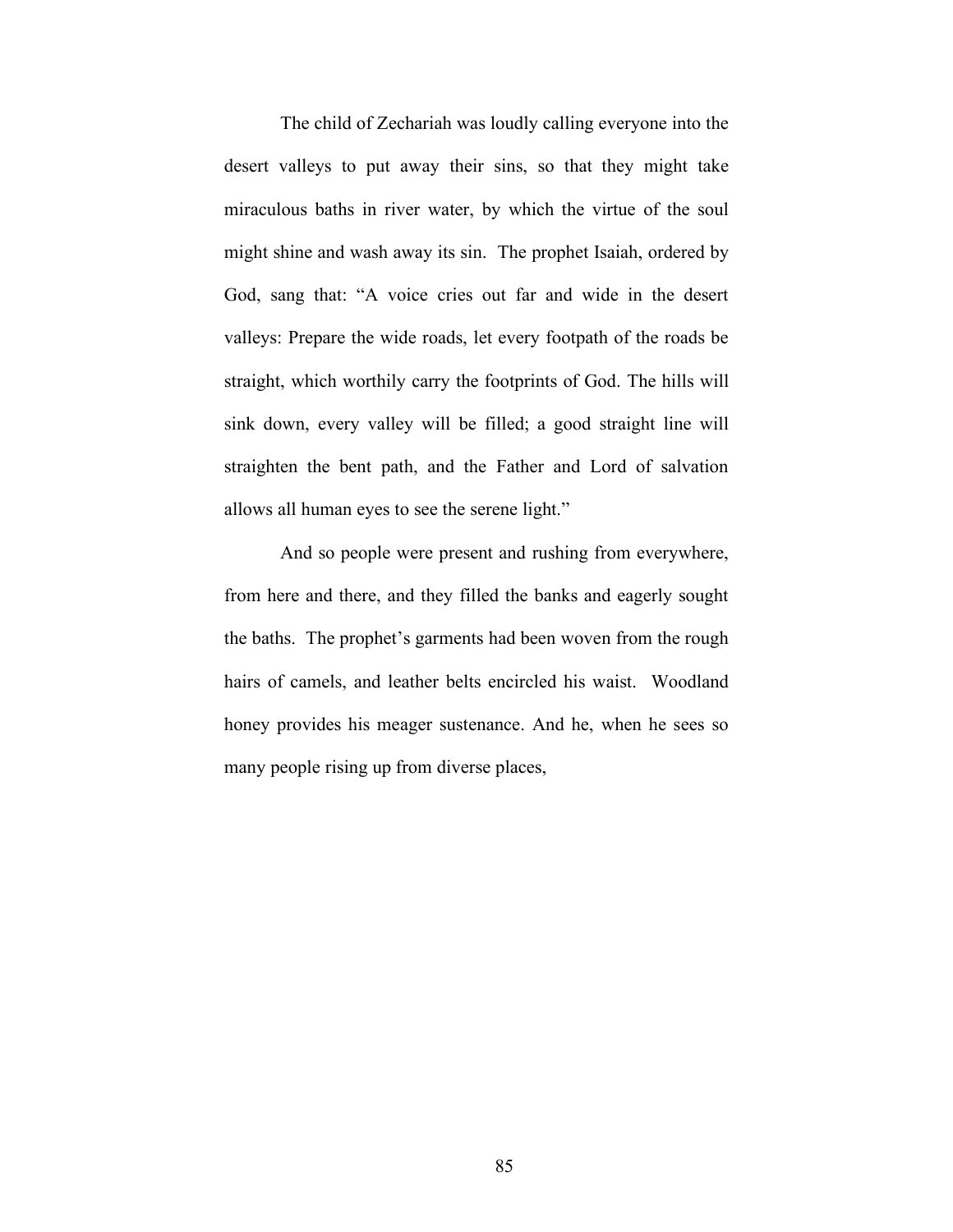| Inruere ad fluuium cernit, sic incipit ore:        |     |
|----------------------------------------------------|-----|
| 'Vipereae gentis suboles, quis debita uobis        |     |
| Supplicia urgentesque iras euadere monstrat?       |     |
| Sed facite, o miseri, fructum, si paenitet, aptum, | 330 |
| Nec generis uestri tollat fiducia mentes.          |     |
| Nam facile e saxis etiam pro nomine plebes         |     |
| Succedet uestro, suboles quia degener errat.       |     |
| Proxima roboreis iamiam radicibus instat           |     |
| Cunctorum ante oculos acies leuata securis.        | 335 |
| Caedentur siluae steriles ignemque fouebunt.       |     |
| Nunc ego praeteritas maculas in flumine puro       |     |
| Abluere institui; ueniet sed fortior alter,        |     |
| Cuius uincla pedum non sum contingere dignus.      |     |
| Abluet ille hominis sancto spiramine mentem        | 340 |
| Flammarumque globis purgabit noxia corda.          |     |
| Illius et manibus ruralis pala tenetur             |     |
| Et propria ipsius purgabitur area frugum           |     |
| Horreaque inplebit secreti copia farris            |     |
| Aeternusque leues paleas populabitur ignis.'       | 345 |

<sup>327</sup> DE BAPTISMO IOHANNIS ET VERBVM EIVS AD POPVLVM  $B = 329$  subplicia  $K_1$  turgentesque *M ut uidetur* 330 miseris *Mp*<sup>1</sup> penitet *plerique* 332 e] est∗ (*& eras.*) *M*, *add.*  $B^2$ ; ex<sup>s</sup>axis *L* plebis *CM*; potis est dura superum rex cote creare *Poelm.* 333 succedent *RMpV*1*V*2*GHHL*, succedunt *MK*1*PTV*2*Bb* subolis *K*2*T* errat] ∗∗∗ *M*, erret *L*<sup>1</sup> ; progeniem quando suboles sua d. e. *Poelm.* 334 roborie s *R* iam iamq; *R* 335 acies *M*, acies<sup>∗</sup> *K*2, aciesque *Poelm.* leuigata *Matr.*, sublata *Poelm. in mg.*, elata *coni. Arev.* 336 caedantur *R*<sup>1</sup> , caeduntur  $M^1K_1K_2TV_1V_2BbHl$  sterelis *C* foueba<sup>u</sup>nt *H* 337 ergo *CK*<sub>1</sub> 339 uinc∗la *M* tingere *K*<sub>1</sub> condignus *Mp* 340 abluit *C* hominis *C*, om̃s *R*, homines *rell.* sc̃o\* (s *eras.*)  $K^1$  in spiramine  $RLV_2H\ell$  mentem *C*, mergens *rell.* 343 harea *L*, a\*rea  $K_1$  344 orreaque *M* impleuit  $CK_2B^1$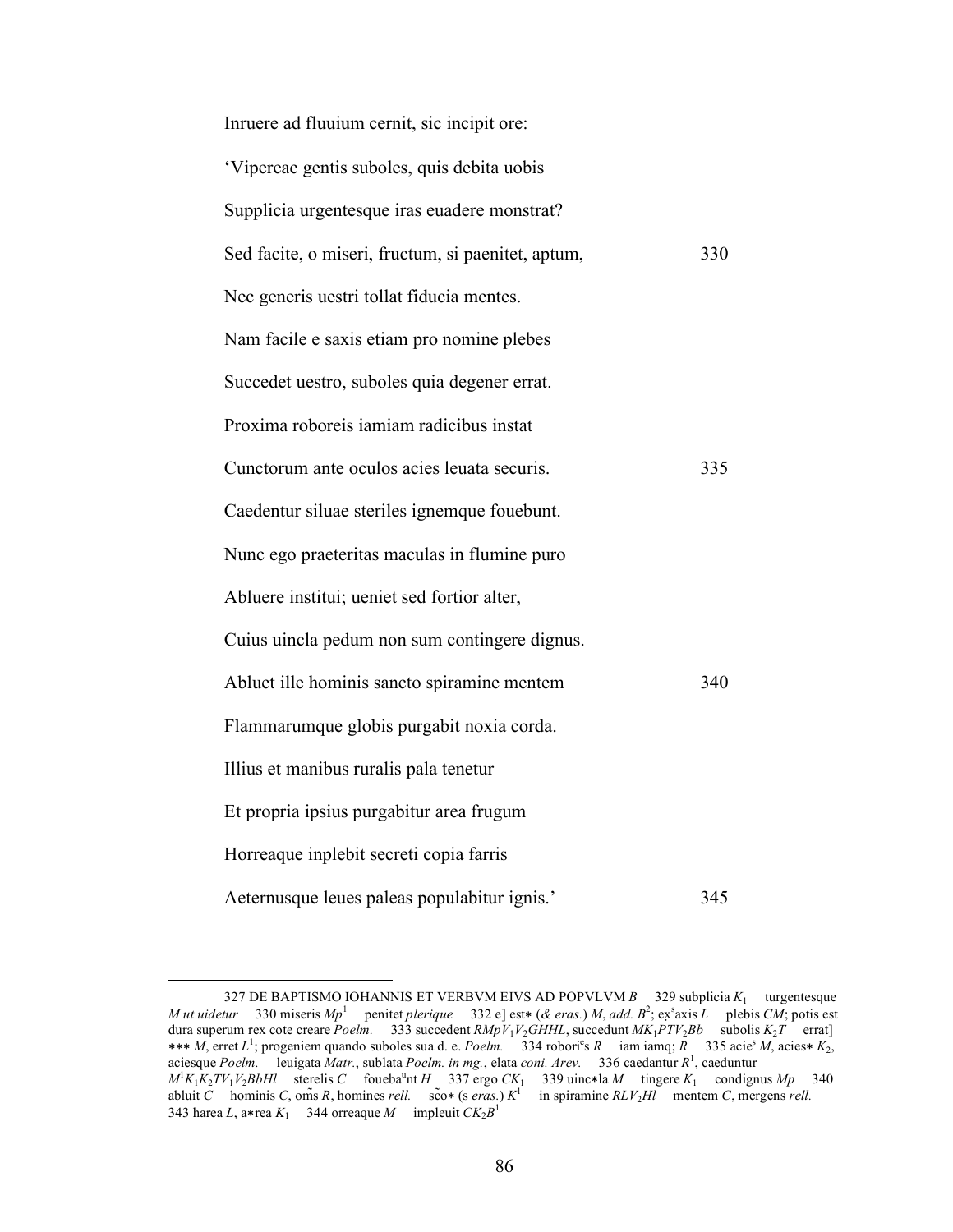rush into the river, he begins to speak thus:

"You offspring of a serpentine race, who shows you how to avoid deserved punishments and rising anger? But bear the fruit, wretched ones, that is fitting if you repent, nor let the selfconfidence of your race lift up your minds. For easily even from the rocks a people can come up in your place, since an unworthy child wanders astray. At this very moment, the sharp edge of an axe stands very near over the roots of an oak before the eyes of all. The unfruitful trees will be struck down and will keep the fire burning.

"Now I have undertaken to wash away your past sins in this pure river; but another, stronger one shall come, and I am not worthy to touch the soles of his sandals. That man will cleanse the mind of man with the Holy Spirit and will purge sinful hearts with balls of flame. The farmer's spade is held in his hands, and his own threshing floor will be purged – a bounty of separated grain will fill his storehouses and an eternal flame will lay waste to the unimportant chaff."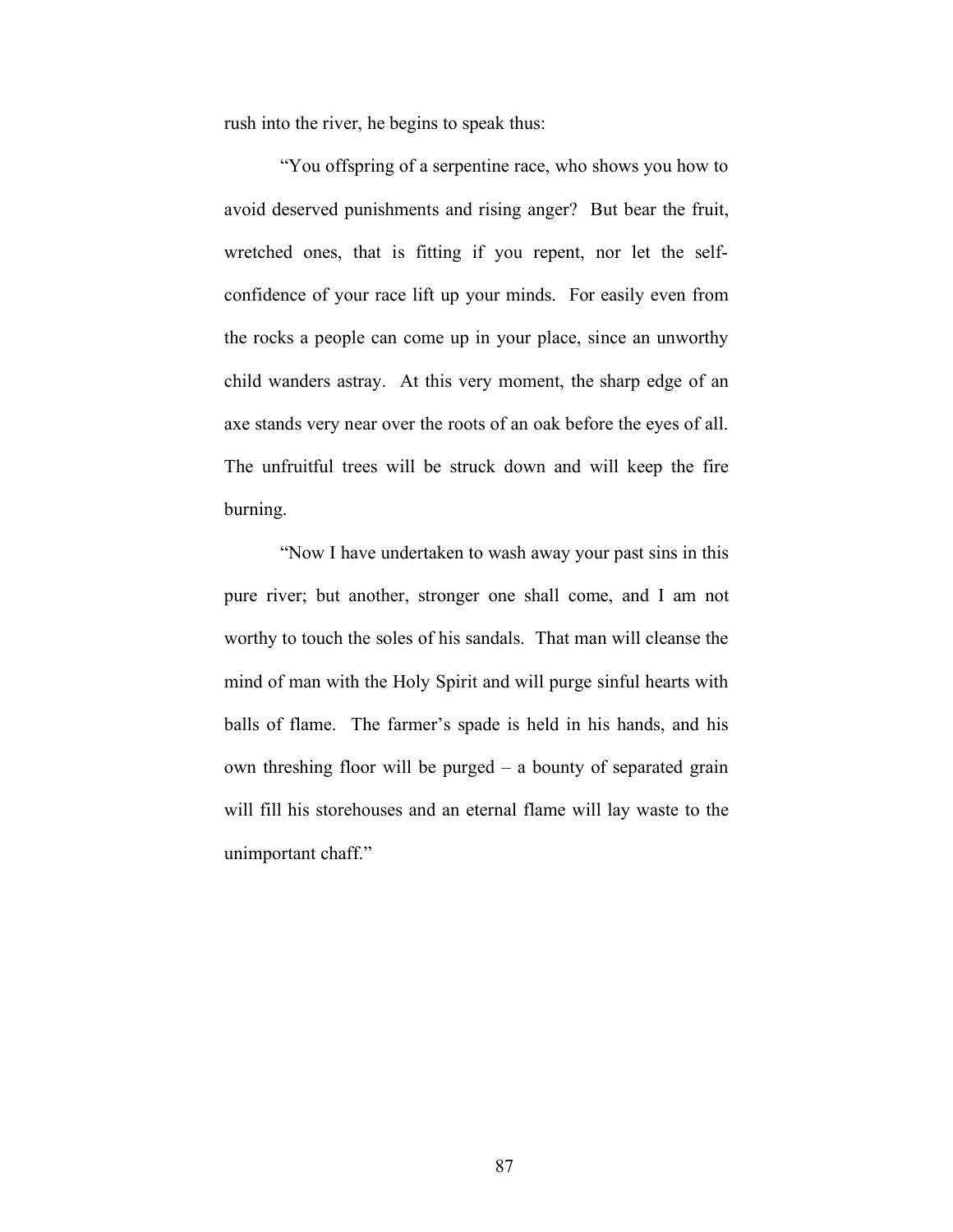| Haec ait et properis per siluam passibus ipsum        |     |
|-------------------------------------------------------|-----|
| Cernit Iordanis ueneranda lauacra petentem.           |     |
| Sed uetat increpitans uates et talia fatur:           |     |
| 'Tune meis manibus dignaris mergier undis,            |     |
| Cum tua me melius possint mundare lauacra?'           | 350 |
| Dixit Iohannes, cui talia reddit Iesus:               |     |
| 'Nunc sine, nam decet hoc, sic sancta per omnia nobis |     |
| Iustitiae consectandus conplebitur ordo.'             |     |
| Haec memorans uitreas penetrabat fluminis undas.      |     |
| Surgenti manifesta dei praesentia claret.             | 355 |
| Scinditur auricolor caeli septemplicis aethra         |     |
| Corporeamque gerens speciem discendit ab alto         |     |
| Spiritus aeriam simulans ex nube columbam             |     |
| Et sancto flatu corpus perfudit Iesu.                 |     |
| Tunc uox missa Dei longum per inane cucurrit          | 360 |
| Ablutumque undis Christum flatuque perunctum          |     |
| Adloquitur: 'Te, nate, hodie per gaudia testor        |     |
| Ex me progenitum, placet haec mihi gloria prolis.'    |     |
| Tum petit umbrosos montes et lustra ferarum           |     |
| Obsequiumque illi patris praebere ministri            | 365 |

 <sup>347</sup> Iordanis *CR*<sup>2</sup> *M*2 *Mp*<sup>2</sup> *PBHl Poelm.*, Iohannes *rell.* 348 sed uetat] succedet *M* 349 digneris *RK*1 (*m. 1*) *LTHI Poelm. in mg.* mergi<sup>er</sup> (er *a m. 2) M, er in ras. T* 350 mundare *CMpP*, purgare *rell.* 351 Iohannis  $CM<sup>1</sup>K<sub>2</sub>$ reddidit  $MK_1$  (*m. 1*) *Bb*, dicit *N* 352 si<sup>c</sup> *R* 353 iustiae *R* implebitur  $Mp$  354 *post* memorans: que celer *eras. in M* uitteas *P* penitrat fluminis undas *M*, xp̃s penetrabat in undas *K*<sub>1</sub>*LBbGHl*; celer uitreas xp̃s penetrabat i. u. (xp̃s *a m.* 2)  $K_2T$ , uitreans penetrabat in fluminis undas *H* fluminis undas *in ras. B*; undi<sup>a</sup>s *Mp* 355 surgenti $\ast$  (s *eras.*) *R* 356 aethera *C*, aetra *MMp*<sup>1</sup>, aether *V*<sub>1</sub>; aethera caeli *Poelm. in mg.* 357 discendit *CMPB alii* 358 ex] in *Hl* 359 perfuṇdit *RK*1*T* 360 mane *Mp* 361 ambitumque *Poelm. in mg.* humbrosos *Hl* 365 que] *om. M* patri *CMp*, patrii  $PV_2$  (*m. 2*), patrii<sup>s</sup> *B* (*s a m. 2*) praeb∗ere (u *eras.*)  $K_1$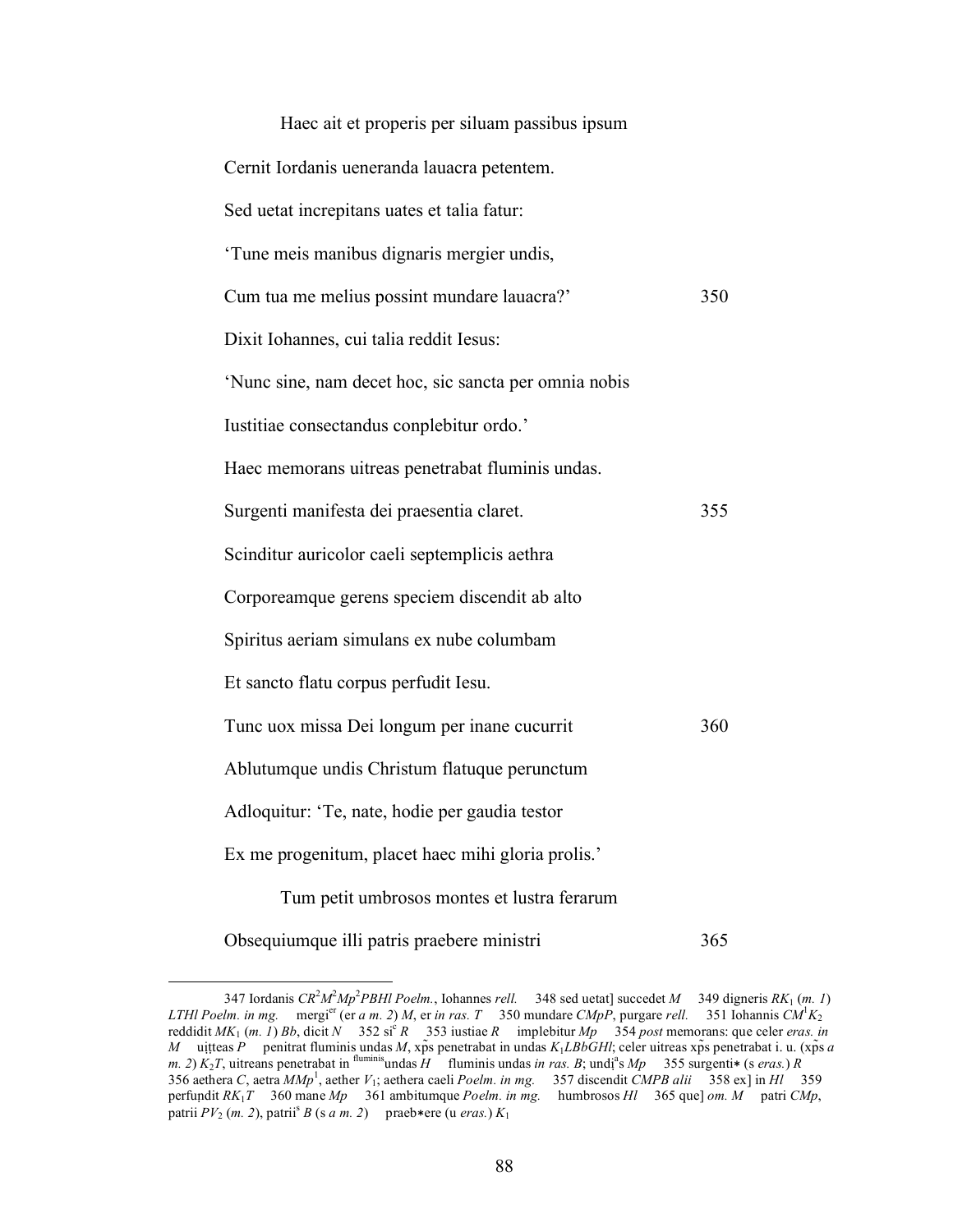He said these things and he saw that very one seeking the revered baths of the Jordan with quick steps through the forest. But the prophet forbids it and says these things, crying out:

"You think it right to be submerged in the water by my hands, when your baths can better cleanse me?" So spoke John, and Jesus replied to him thus:

"Now let it happen this way, for this is fitting, and the order of justice, pursued through all holy things, will be fulfilled by us." He said these things and made his way into the clear waves of the river. The manifest presence of God becomes clear to him as he rises from the water. The golden aether of heaven is parted open seven-fold and the Holy Spirit, in physical form, descends from heaven, appearing like a dove flying from a cloud, and with a holy breath it envelops the body of Jesus.

Then a voice, sent from God, rushes through the vast sky and addresses Christ, who was now washed by the waves and anointed by the Spirit: "Son, today I show through these joyous things that you are born from me; this glorious child pleases me."

Then Jesus seeks the shady mountains and the lairs of wild animals, and the swift ministers of his father rushed to offer their service,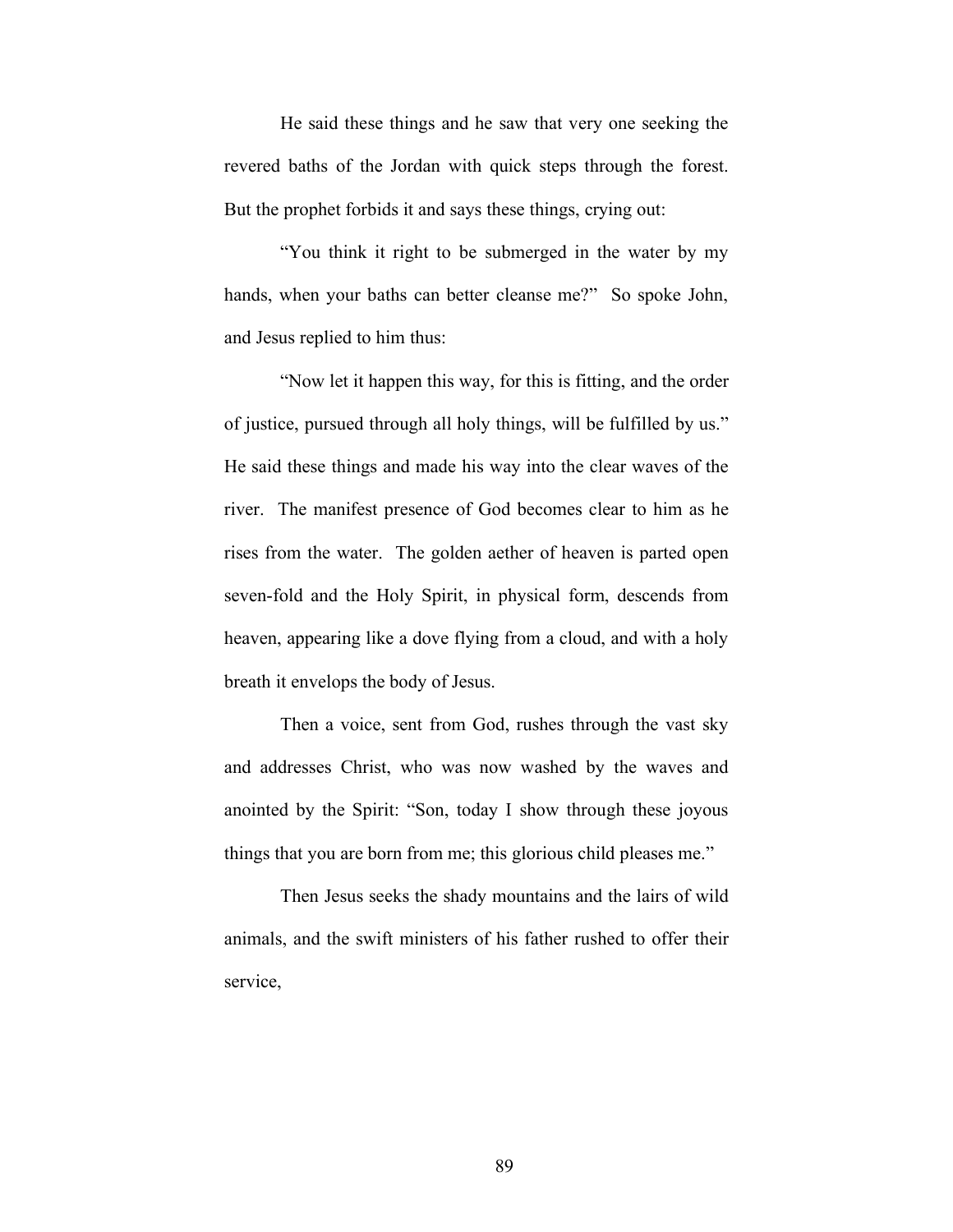| Certabant rapidi, mox liuor daemonis atram         |     |
|----------------------------------------------------|-----|
| Cum terrore rapit mentem, nec defuit aegro         |     |
| Temptandi interea Christum uersutia fallax.        |     |
| Quadraginta illi fuerant ex ordine soles,          |     |
| Ex quo nulla cibi potusque alimenta dabantur,      | 370 |
| Sed contexta simul firmi ieiunia cordis            |     |
| Terrarum ad regnum mentis secreta tenebant.        |     |
| Tunc epulas demum monuit conquirere corpus.        |     |
| Horrendi interea sceleris fallacia temptans:       |     |
| 'Si te pro certo genuit Deus, omnibus,' inquit,    | 375 |
| 'His poteris saxis forti sermone iubere            |     |
| usum triticei formamque capessere panis.'          |     |
| Christus ad haec fatur: 'Nil me iam talia terrent; |     |
| Nam memini scriptum, quoniam non sola tenebit      |     |
| Vitam credentis facilis substantia panis,          | 380 |
| Sed sermone Dei conplet pia pectora uirtus.        |     |
| Rursus at ille dolos uersutis artibus aptans       |     |
| Nectere temptator properat. Nam moenibus urbis     |     |
| Mox inferre pedem sensit, uis liuida Christum      |     |

<sup>366</sup> certabat *V*<sub>1</sub> rabidi *RPT*<sup>2</sup> $B^2Bb$  libor *C* demonis *libri* ater *MG Poelm.* 367 TEMPTATIO DIABOLI *B* terrore  $e_2$  *in ras.*) *R* aegro] ergo *N* 368 temptandi (i *ex* o) *C* interra *N* 369 quadragenta *C*, XLta *M* fuerunt  $R^1MV_2$  370 potusque  $CV_2N$ , pote<sup>u</sup>sue *M*, potusue *rell.* 372 at *C* mentis  $CMp^2T$ , cordis *rell.* tenebat *G* 373 tuncque  $BV_1V_2H$  epulas *R* daemum  $MK_1K_2$ , demon *G* equi∗∗∗rere *R*, conquere  $M^1$  374 horrendum *K*2*N*, horridi *P* interea∗ sceleris (s1 *a m. 2*) *M* fallatia *R et alii*, fallantia *P* 375 certe *Hl* inquid  $p$ lerique 376 hiis  $M^1$  po∗teris (s *eras.*)  $K_1$  sas<sup>x</sup>is  $Mp$  forte  $K_1$  (*m. 1*) 377 *in mg. inf. adscr. m. al. in* C capissere  $M^1$ ; quod non sit sola datura *Poelm. in mg.* 380 credenti<sup>s</sup>  $K_2$ , credentes  $T^1$  382 dolus  $M^1 K_2$  (*m. 1*) abtans *Mp* 383 nectire  $K_2$  (*m. 1*) prope sciterat *M* nam] quam *Barthius* 384 uis] s *ex corr.* C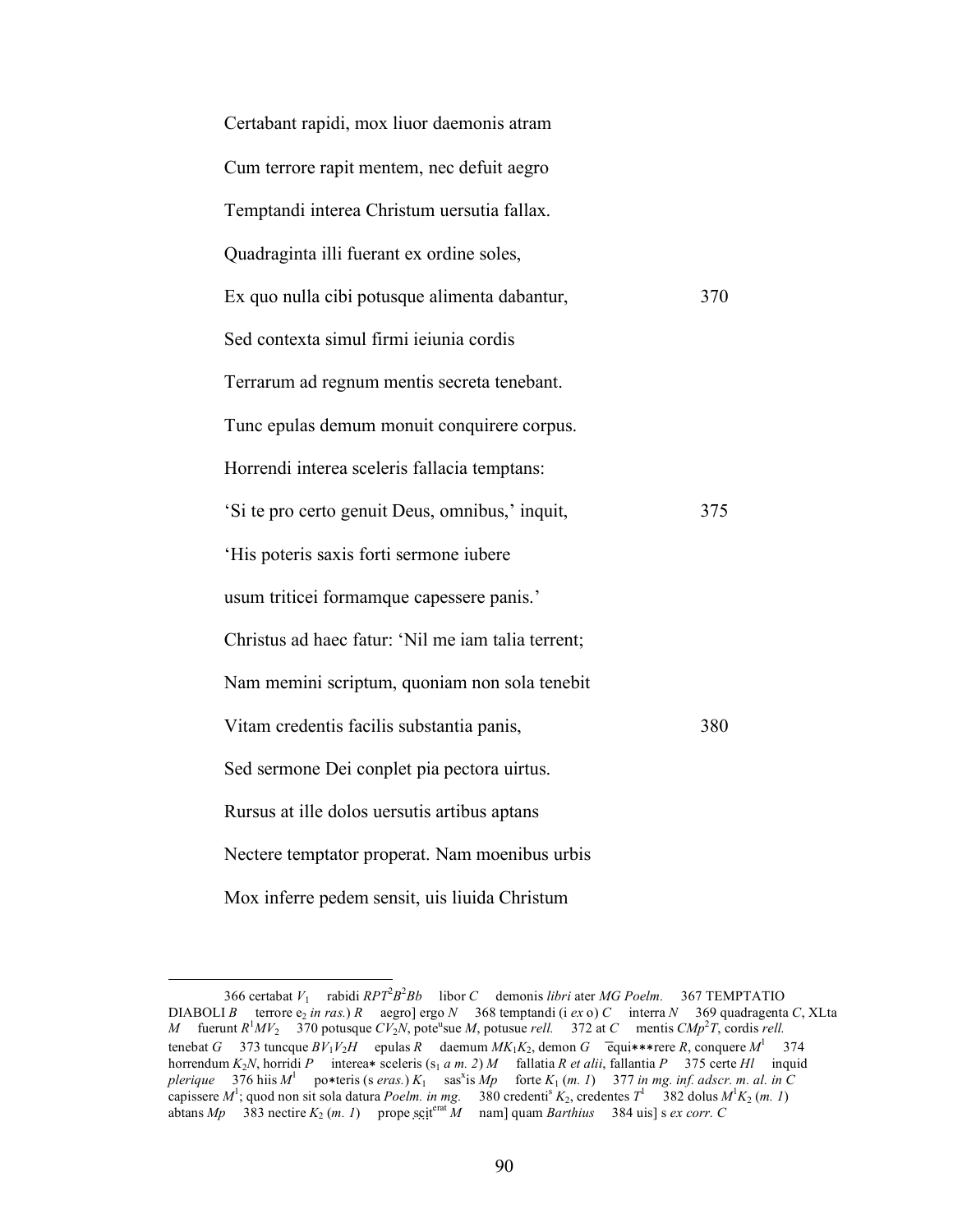but soon envy instills fear in the dark mind of the demon, nor, meanwhile, did he, though troubled, lack the deceitful cunning to tempt Christ.

It had been forty days in a row since he was given the last nourishment of food and drink, but the fasting, combined with the strength of his heart, focused the recesses of his mind toward the kingdom of earth. Then, at last, his body warned him to search for food.

Meanwhile, the deceit of the terrible villain tempted him and said: "If truly God bore you, then you will be able with a forceful word to order all these rocks to take on the use and form of wheat bread."

Christ replies to these things: "Such things do not deter me, because I am mindful of the scripture, that easily obtained bread will not sustain the life of the believer alone, but that the virtuous one fills his pious heart with the word of God."

But, in turn, the tempter, suiting tricks to his cunning arts, hastens to weave them. For he soon sensed that he had approached the walls of a city,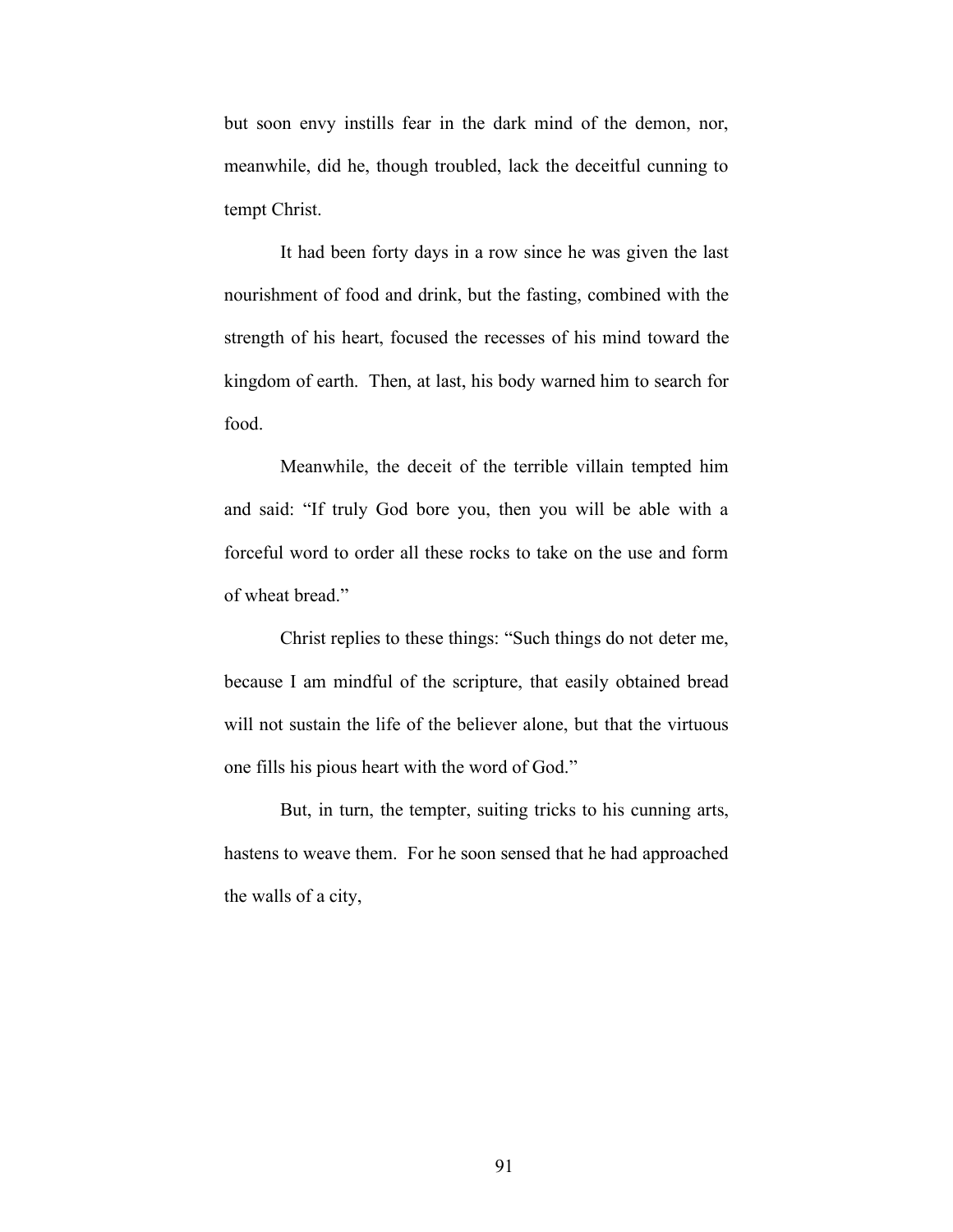| Culmine marmoreo fecit consistere templi.       | 385 |
|-------------------------------------------------|-----|
| Tum sic adgreditur uocis fallente ueneno:       |     |
| 'Si Deus est uere genitor tibi, culmine templi  |     |
| Aera per uacuum saltu iaculabere corpus.        |     |
| Testis erit scriptura tibi, quae spondet aperte |     |
| Mandatum summi genitoris tale ministris,        | 390 |
| Ut lapsum studeant casu defendere corpus;       |     |
| Et famulis minibus current tua membra leuare,   |     |
| Ne lapidis laedat summas offensio plantas.'     |     |
| Reddidit his Christus dictis contraria dicta:   |     |
| 'Me meminisse magis scripti caelestis oportet,  | 395 |
| Ne uires Domini fidens audacia temptet.'        |     |
| Rursus in adrupti montis consistere celsis      |     |
| Mox furibunda iugis sensit fallacia Christum,   |     |
| Ostendens illi fulgentia regna per orbem:       |     |
| 'Cernis, ait, quae sit tantarum gloria rerum?   | 400 |
| Cuncta tuo possum iamiam concedere regno,       |     |
| Talia donantem si me ueneratus adores.'         |     |
| Tunc sic instantem dictis reiecit Iesus:        |     |
|                                                 |     |

'Effuge pestiferi rabies uaesana ueneni,

 <sup>385</sup> marmorei *Poelm.* fecit *V*1*V*2*Bb*, S||| ||| *C*, tendit *Poelm. in mg.*, suasit *rell.* 386 tum *CM*<sup>2</sup> *K*1*K*2*PT*, tunc *rell.* 388 aether (*m. 1*)  $K_1$ , ar<sup>\*</sup>e *T*, aer *Bb* iacula<sup>ue</sup>re (ue *a m. 2*) *M* 389 testes  $K_1$  ait *Hl* spondit  $M^1$ ; spondeat perte *H* 390 mundatum *B*<sup>1</sup> genitore *Bb* tale] id esse *Poelm. in mg.* ministri *RHl* 392 famuli||| *C*, famuli  $M_pPG^2HI$  curent *K*<sub>2</sub>*PTBb* 394 Christus] ih̄s *C* dictis xp̄s *L* 395 me] *om.* C<sup>1</sup>*RMK*<sub>1</sub>*K*<sub>2</sub>*TMpBBbGH* scriptis *P* 396 d̄i  $K_2$  (*m. 1*) pellatia (*m. 1*)  $K_2TBb$  temptą<sup>e</sup>t BL 397 arrupti *Mp* montes *C* 398 iugis] magis *Poelm. in mg.* 399 illi *CRP*<sup>1</sup> *V*1*V*2*H*<sup>1</sup> , olli *rell.* 400 tanta *T*<sup>1</sup> 401 tuo] tibi *Poelm. in mg.* possim *TBbG* 403 stantem  $M^{\text{I}}Mp^{\text{I}}$  404 rabie suae sana *M*; uesania *LK*<sub>1</sub> (*m. 1*)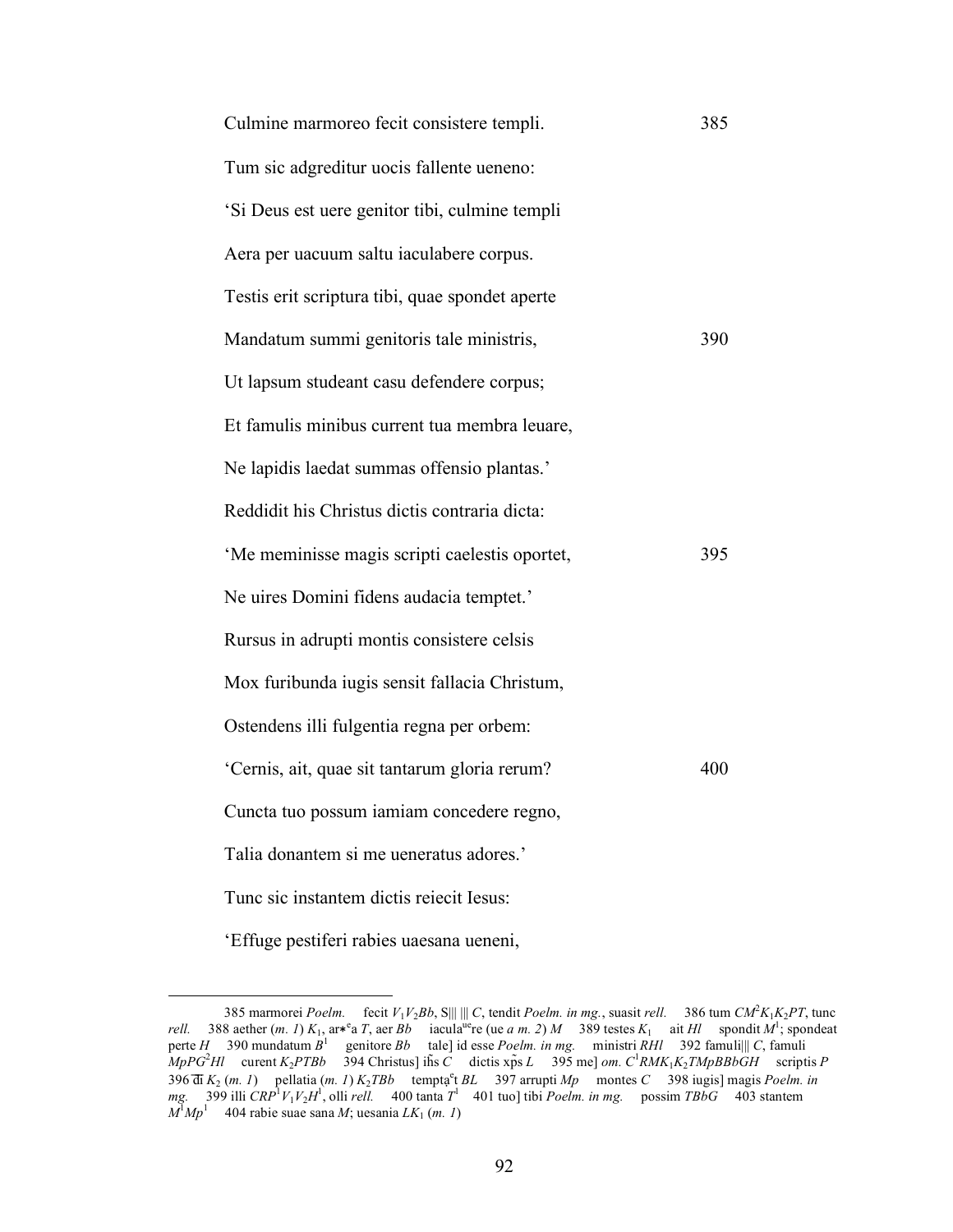and, envious and vehement, he made Christ stand on the marble roof of a temple. Then he addresses him with his deceitful and poisonous voice:

"If God is truly your father, then hurl your body from the top of this temple and into the open sky. The scripture will be a witness for you, which promises clearly that the angels of the Highest Father have the following mandate, to be ready to defend your fallen body from any misfortune and to rush to lift up your limbs with their servile hands, lest a blow from a rock hurt even the soles of your feet."

But Christ disagreed with these words: "I should remember the greater scripture of heaven – let not impudent boldness tempt men of the Lord."

As soon as the raging falsehood sensed Christ standing on the lofty cliffs of a steep mountain, he showed him the shining kingdoms throughout the earth and said: "Do you see what glory there is in such great earthly things? I can hand them all over to your rule at this very moment, if you pray to me and worship me, the giver of such great things."

Then Jesus drove away the one standing before him with these words:

"Get away, you mad frenzy of pestilential poison,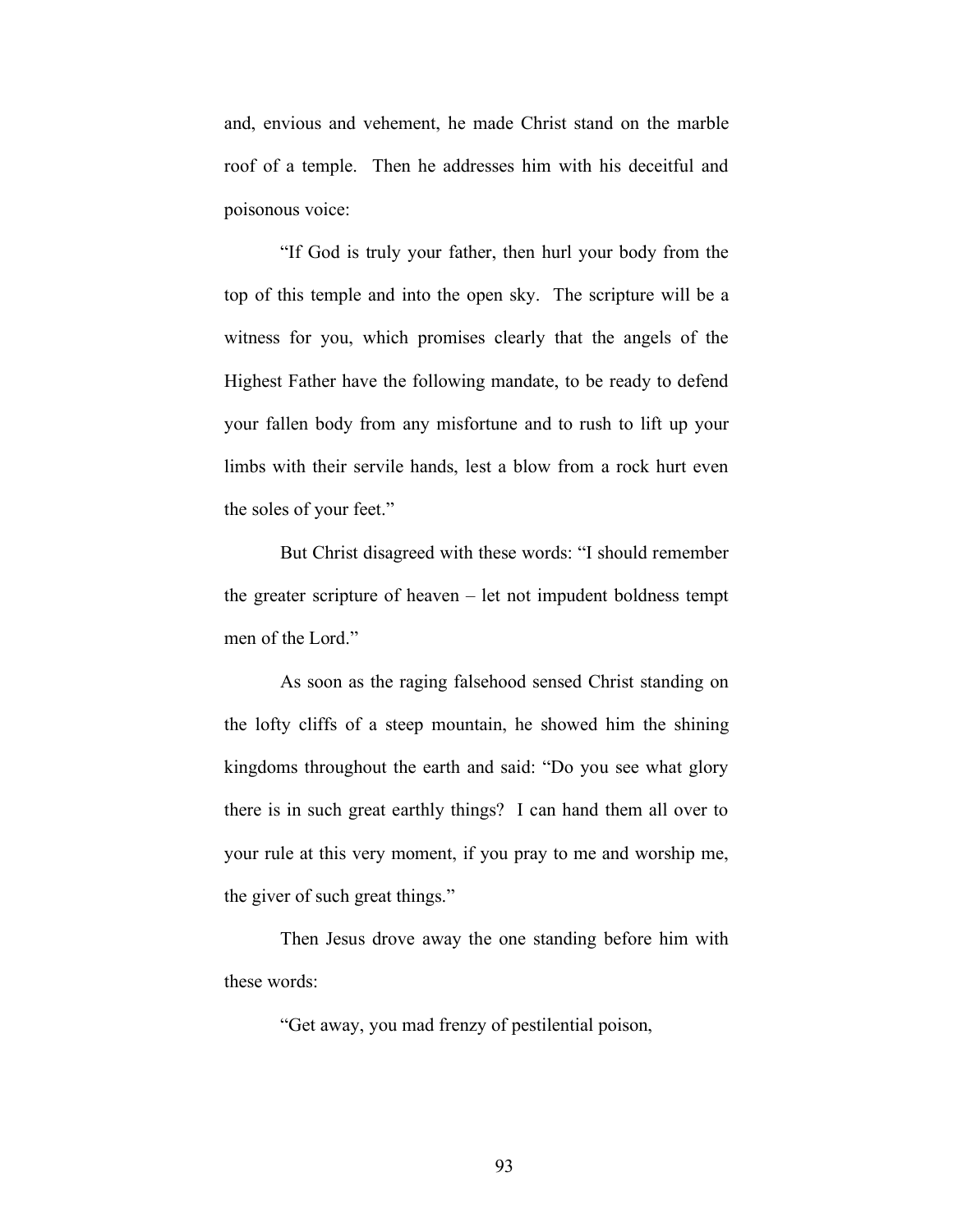| Haereat ut semper nobis inmobile iussum,     | 405 |
|----------------------------------------------|-----|
| Ut iustus caeli Dominum deuotus adoret       |     |
| Unius et famulans ueneretur nomen in aeuum.' |     |
| Talibus excussus fugit per deuia daemon.     |     |
| Ille ubi Iohannem cognouit carceris umbris   |     |
| Inmersum, tristi conpressit corde dolorem,   | 410 |
| Finibus et statuit Zabulonum ponere sedes,   |     |
| Ut dictum Esaiae concurreret ordine longo:   |     |
| 'Terra Zabulonum et regionis Neptala nomen,  |     |
| Et uia trans pelagus longe Galilaea per arua |     |
| Trans et Iordanen gentes populique tenebris  | 415 |
| Inclusi magnum lumen subitumque uidebunt,    |     |
| In mortisque illis umbra residentibus alma   |     |
|                                              |     |

Exoritur fidei resplendens luce uoluntas.'

Ergo instare Dei regnantis munera Christus

Nuntiat increpitans praeconia larga salutis. 420

Praeteriensque uidet ponti per litora fratres,

Praesolidum Simonem, dignum cognomine Petri,

Andreamque simul, sinuosa uolumina lini

<sup>405</sup> nobis semper *RHl*, s. nobis cụm *M* iussum donum *R*, iussum<sup>donum</sup>  $V_2$  406 dominum caeli  $V_1$ deuotos *C* ad∗oret (h *eras.*) *B* 407 nomen *C*<sup>1</sup>MLMpPV<sub>2</sub>BBbG, numen *rell.* 408 excusus *MMp* 409 ag<sup>cog</sup>nouit  $(\cos m. 2) M$  410 indes<sup>sub</sup>mersum (sub *a m. 2*) *C*, demesum  $V_1$ , submersum  $RM<sup>1</sup> LK<sub>2</sub>$  (*m. 1*)  $MpTBbHl$  corda  $R^2Mp^2Bb$ , cordae *M* dolorem  $C^1MV_2Bb^2$  *Poelm. in mg.*, dolore *rell.* 411 istatuit  $Mp^1$  Sabolorum *C*, dialon nunc  $M^1$ , diabulonum  $K_2$ , zabulon<sup>r</sup>um *L*, Zabulon *Poelm.* pedes  $M^1$  412 isaiae *R*, esãiae  $M$  in ordine  $M^1$  longo *C*, secli *uel* longo *P*, saec∗li *MK*1, saecli *rell.* 413 terrę *H* Sabulorum *C*, dialon haec *M*<sup>1</sup> , Zabulon *K*1*K*2*PTBbG Poelm.* 414 Galilaea per arua] *ego*, Galileaque arua *libri*, Galilaeiaque arua *Barth. Arev.* 416 inclusiq̣ụẹ *R* uidebunt (d *et* b *a m.* 2) *C* 417 umbras (*M*) almas  $T^1$  resedentibus  $K_1$  (*m. 1*) *P* 418 splendens  $V_1V_2$  uo<sup>lu</sup>ce *M* uoluptas  $K_2T$ 419 uenire instare  $Mp$  dñe  $C^1$  420 longa  $M^1$  421 uidit  $R^1$ , uidens  $T$  littera  $K_1$  422 persolidum  $N$  Symonem *RM*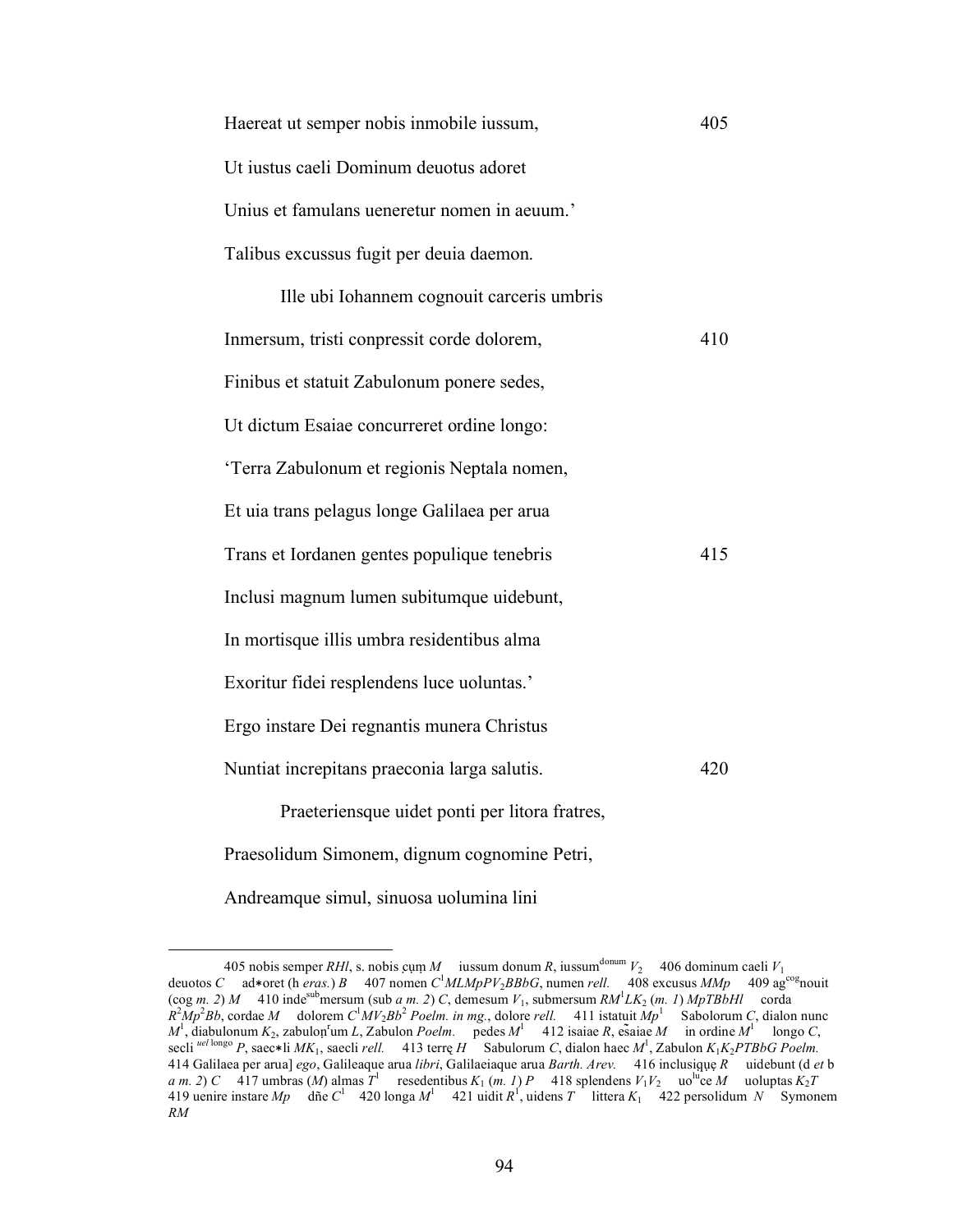so that always our command may hold fast: that the just and devoted one worships the Lord of heaven and, in so worshipping, venerates the name of only one forever." Repelled by such words, the demon flees into solitude.

When Jesus learned that John had been thrown into the shadows of prison, he contained his grief in his sad heart, and he resolved to establish a home in the territory of Zebulon, so that what Isaiah said may come to pass at last:

"The land of Zebulon and the region of Neptala, the way across the sea far away through Galilean lands and across the Jordan, a race and people who are surrounded by shadows will see a great and sudden light, and a desire of faith, resplendent with a nourishing light, rises for those living in the shadows of death."

Thereafter Christ announced that the gifts of Ruling God were at hand, shouting the bountiful news of salvation. And passing along the shores of the sea, he sees brothers, steadfast Simon, worthy of the name Peter, and with him Andrew, casting out the winding lengths of a net,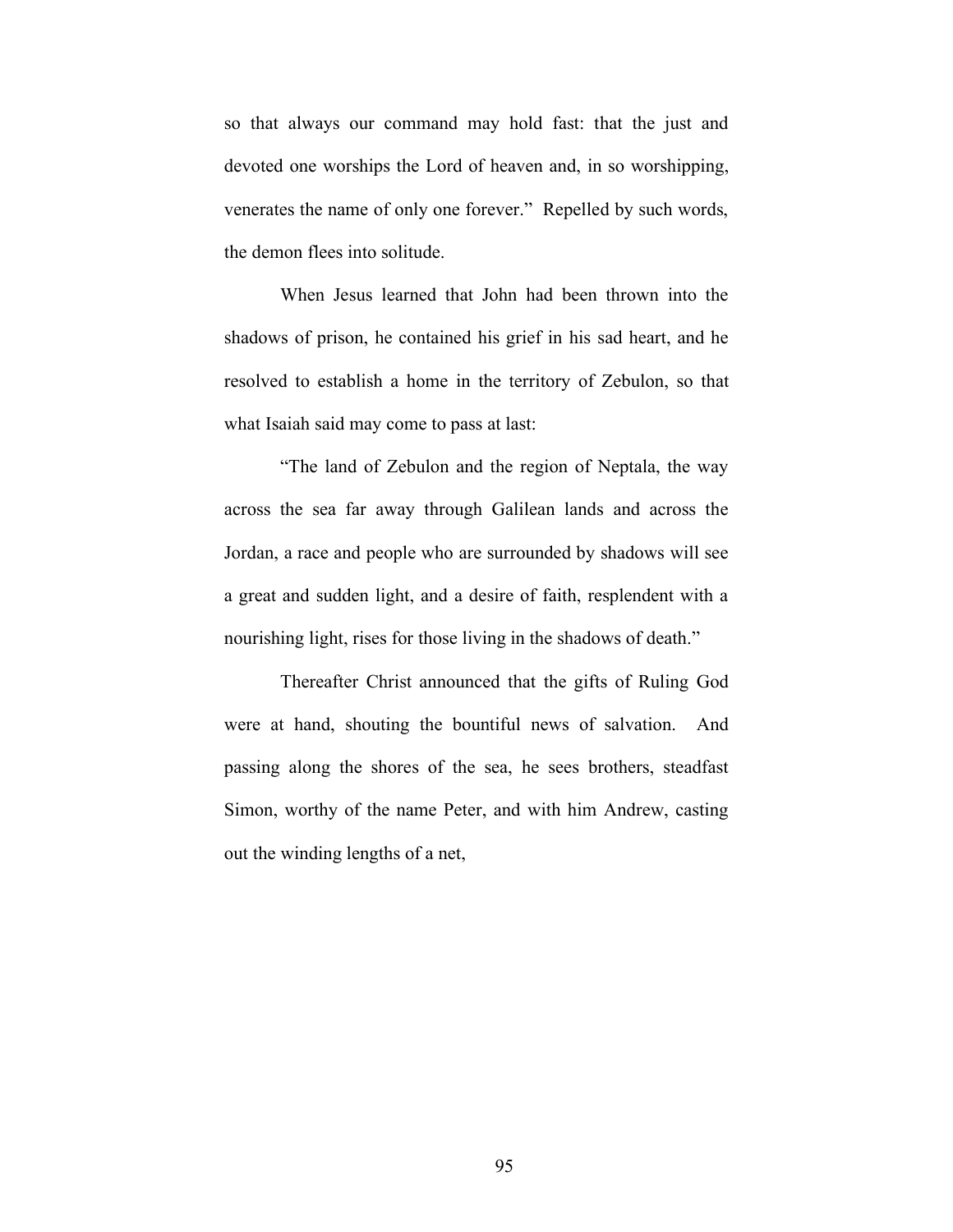| Piscibus insidias disponere marmoris undis.           |     |
|-------------------------------------------------------|-----|
| 'Nunc,' inquit, 'pisces capitis maris aestibus altis, | 425 |
| Sed me si libeat sectari, fortia uobis                |     |
| Prouenient hominum praepulchra indagine lucra.'       |     |
| Olli confestim firmato pectore certi                  |     |
| Retibus abiectis pariter praecepta sequuntur.         |     |
| Post fratres Iacobum Iohannemque marinis              | 430 |
| Insidias gregibus maculoso innectere textu            |     |
| Ut uidit similemque dedit de litore uocem,            |     |
| Illi Zebedeum genitorem in puppe relinquunt           |     |
| Ilico sectantes pulcherrima iussa salutis.            |     |
| Exhinc per terram Galilaeam sancta serebat            | 435 |
| Insinuans populis regni praeconia Christus            |     |
| Donabatque citam inualidis aegrisque medellam;        |     |
| Et mox crebra procul Syriam iam fama tenebat          |     |
| Mille sonans uerbis praesentia munera Christi.        |     |
| Denique certatim languoris tabe peresos               | 440 |
| Diuersisque malis nexos, quis longa dolore            |     |
| Absumpsit populans membrorum robora tabes,            |     |
| Monstrabant Christo; facili sed munere cunctos        |     |

 <sup>424</sup> marmorẹis *M* 425 inquid *M et alii* altos *M*<sup>1</sup> *K*1*K*2*Mp*<sup>1</sup> *V*1*T* 427 pulchra *M*<sup>1</sup> , perpulchra *LN*, preclara (pre *in ras.*) *T*, clara *Bb* indaginem *H* 428 illi  $K_1K_2L^2TBB^1HI$  429 secuntur  $MpTBG$  430 fratres geminos  $\tilde{CL}MpV_2BH$ , fratres<sup>geminos</sup> *RM*, geminos *Poelm. in mg.* 433 Zebideum  $M^1$ , Zebe&eum  $Mp$  puppi  $M$  434 illico *L* 435 exin∗∗ (de *eras.*) *M* Galileam *M*<sup>1</sup> *T*, Galileę *K*1*K*2 (*m. 1*) *LMpGH*, Galilee∗ *B* sereba∗t (n *eras.*) *M*, ferebat *Poelm. in mg. uu.436-438 in mg. sup.*  $M^2$  436 regna<sup>i</sup>  $Mp$  437 inualidisq. *C*, fessis  $V_1T$  aegris *C* 438 siriam *CB* 439 mille sonis  $M^2L^2$ , mellisonis  $C^2$ , m. sonant  $K_2$  (*m. 1*) uerbis *C*, linguis *rell.* 440 praessos  $M^1$  441 longo *L* doloris  $MMpK_2$  (*m. 1*) *PBH*, dolorum  $V_1G$  442 absumsit *M*, adsumpsit  $T^1Bb$  robura  $M^1$  tabis  $C^1K_1K_2T$ 443 facile  $(m. 1)$   $K_1K_2PT$  monere  $L^1$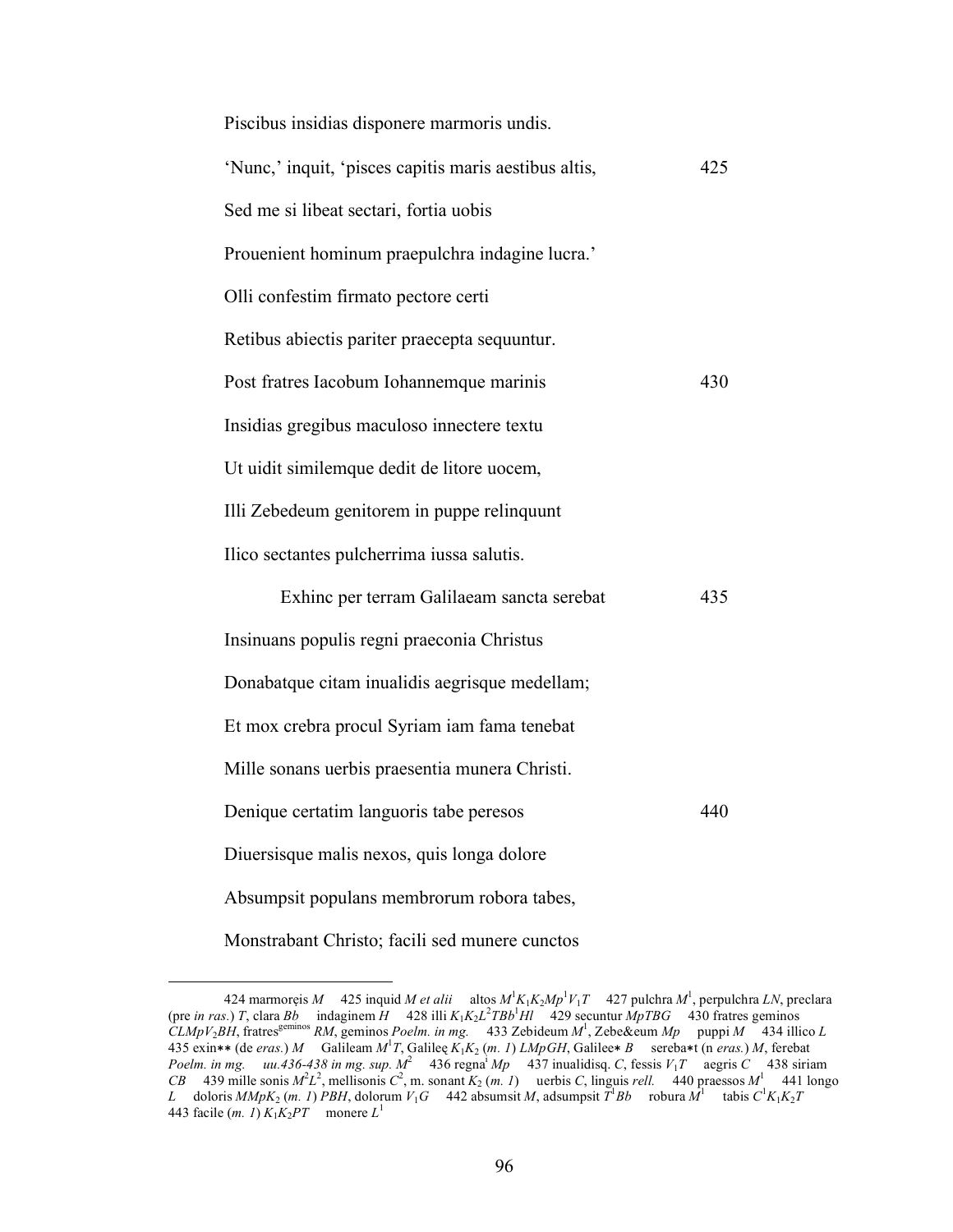to ensnare fish in the waters of the sea. "Now," he said, "you capture fish in the billowing deeps of the sea, but if it is pleasing to follow me, very great profits will come to both of you from the beautiful fishing of men."

Immediately certain in their stout hearts, they follow his precepts and together cast their nets aside. Afterward, when he saw that the brothers Jacob and John were setting a trap for schools of fish with their porous net and gave a similar speech from the shore, they left their father Zebedeus in the boat, following the noble commands of salvation.

Then Christ spread the holy news throughout the land of Galilee and made it known to the people of the kingdom, and he speedily cured the weak and sick. Before long, rumor frequently reached far off Syria, announcing with thousands of words the presence of Christ's gifts. And then they showed to Christ those eaten away by plague and those afflicted with diverse illnesses, the strength of whose limbs long illness had grievously consumed and destroyed;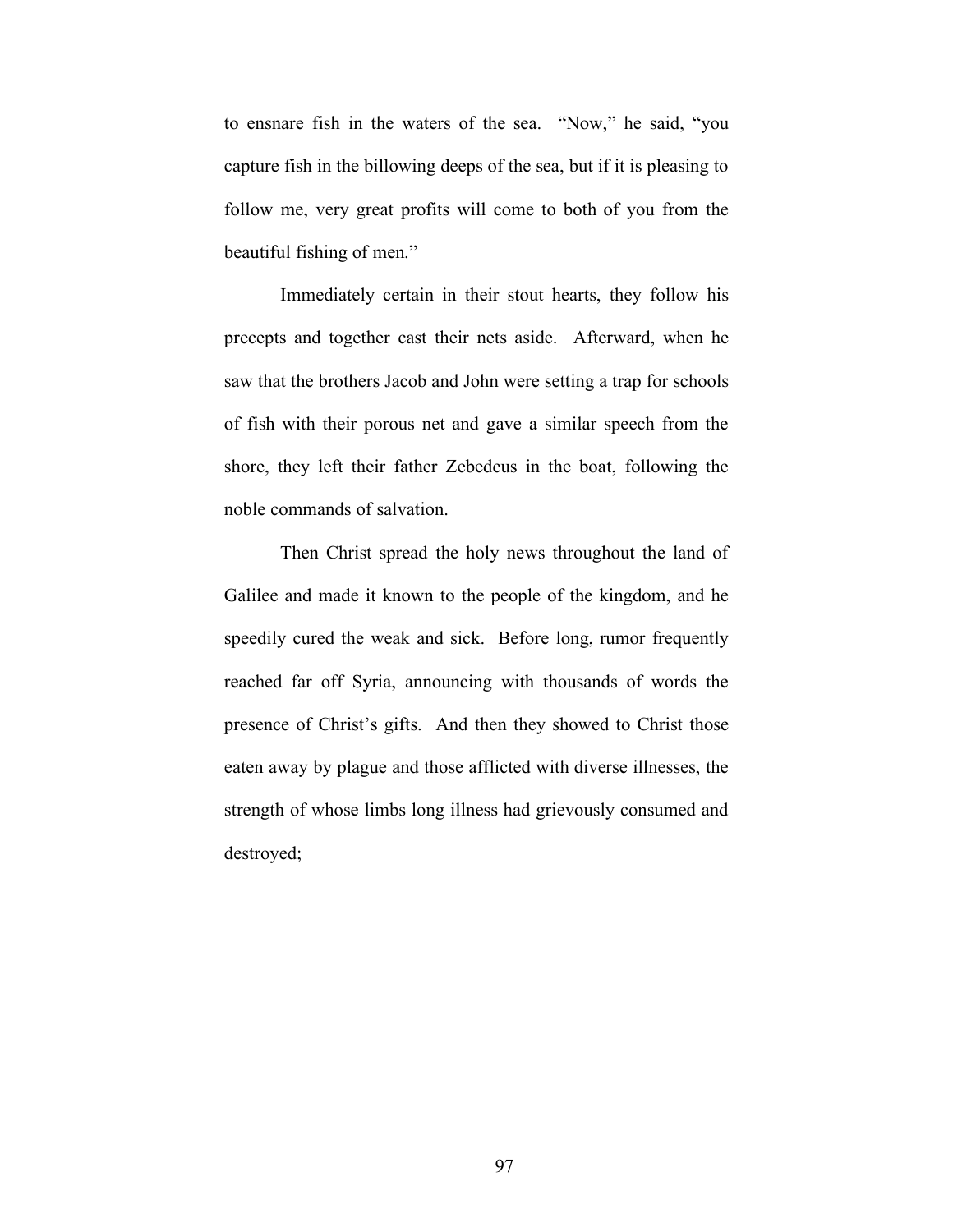| Reddebat propere miranda ad gaudia sanos.      |     |
|------------------------------------------------|-----|
| Iamque animae ipsius morbi saeuique furores    | 445 |
| Et lunae cursum comitata insania mentis        |     |
| Discessere graui sermonis pondere iussa.       |     |
| Illum stipantes miracula magna mouentem        |     |
| Mixtae sectantur turbae Solymique Syrique      |     |
| Et Iudaea frequens populis Galilaeaque plebes, | 450 |
| Quos et Iordanes dirimit stagnante fluento.    |     |
| Hos populos cernens praecelsa rupe resedit     |     |
| Ac sic discipulis gremium cingentibus infit:   |     |
| 'Felices humiles, pauper quos spiritus ambit,  |     |
| Illos nam caeli regnum sublime receptat,       | 455 |
| His similes mites, quos mansuetudo coronat,    |     |
| Quorum debetur iuri pulcherrima tellus.        |     |
| Hoc modo lugentes solacia magna sequentur.     |     |
| Pabula iustitiae qui nunc potusque requirunt,  |     |
| Illos plena manet satiandos copia mensae.      | 460 |
| Felix, qui miseri doluit de pectore sortem,    |     |
| Illum nam Domini miseratio larga manebit.      |     |
| Felices, puro qui caelum corde tuentur,        |     |

<sup>444</sup> reddebant  $(m. 1) K_1K_2PT$  446 commitata  $C^1$  mentes  $Mp^1$  448 stipantis  $(m. 1) K_2T$  cuncta  $M^1Mp^2$ 449 solimique *C et alii*, solimyque *R* Sirique *C et alii* 450 Iuda (*m. 1*) *K*2*T* gallilea *B* plebis (*m. 1*) *MK*2*T* 451 Iordanes  $CK_1T^1B$ , Iordanis *rell.* in stagnante B 452 in mg. adscr.  $M^2K_2T^2$  rupe] in om CMH, exhibent rell.<br><sup>re</sup>sedit (re a m. 2) 453 DE BEATITVDINE B praemium (?)  $M^2$  456 decorat HI 457 debitur M<sup>1</sup> 458 hoc *CM*<sup>1</sup> $PV_1$ , hic *rell.* solatio  $R^1M^1K_2$  (*m. 2*)  $T^1Bb$  magna *C*, digna *rell.* sequetur  $R^1M^1K_2TBb$  459 *add.*  $M^2$  460 plane *M*<sup>1</sup>, plene *Bb* mane∗∗t (bi *eras.*) *M* satiandos *C*, saturandos *rell. cf. Sedul. P. c. I 6 (ed. Huemer*)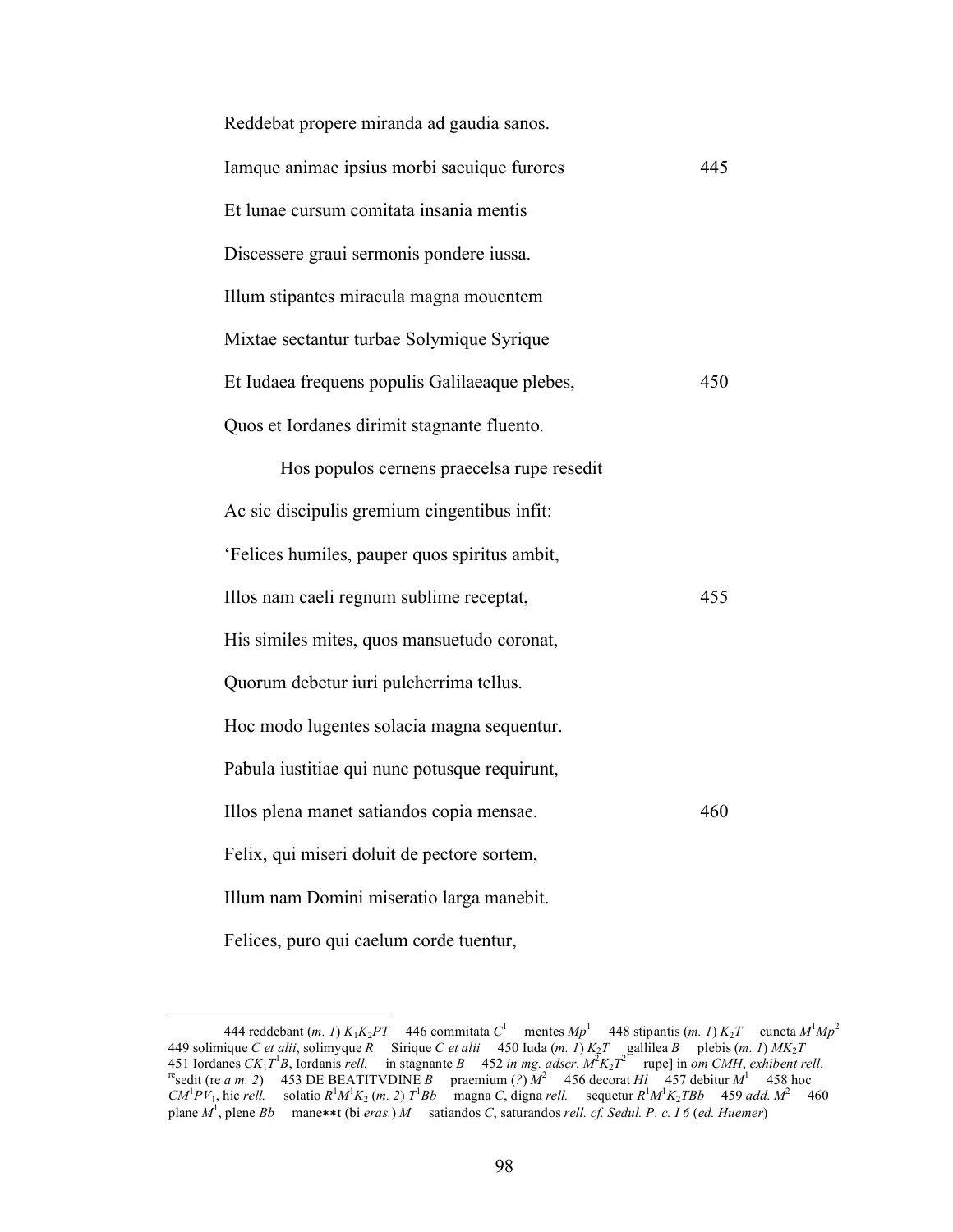but quickly he healed all of them with his natural gift, so that they might wonder at their joys. Now diseases of the soul, fierce madness, and the insanity of the mind that follows the course of the moon departed, ordered out by the weighty dignity of his word. Mixed crowds of Jews and Syrians, populous Judaea and even the Galileans, whom the Jordan river divides apart with its overflowing stream, surround and follow him as he performs his great miracles.

Seeing these people, he sits down on a very high rock, and, his disciples encircling him, begins thus:

"Blessed are the humble, whom a poor spirit surrounds, for the high kingdom of heaven receives them; similar to these are the meek, whom gentleness crowns, to whose right the most beautiful earth is owed. In the same way great comfort will attend those who mourn.

"The full bounty of a feast waits to satisfy those who now seek the food and drink of justice. Blessed is the one who has grieved the lot of the miserable in his heart, for the abundant compassion of the Lord will await him. Blessed are those who look to heaven with a pure heart,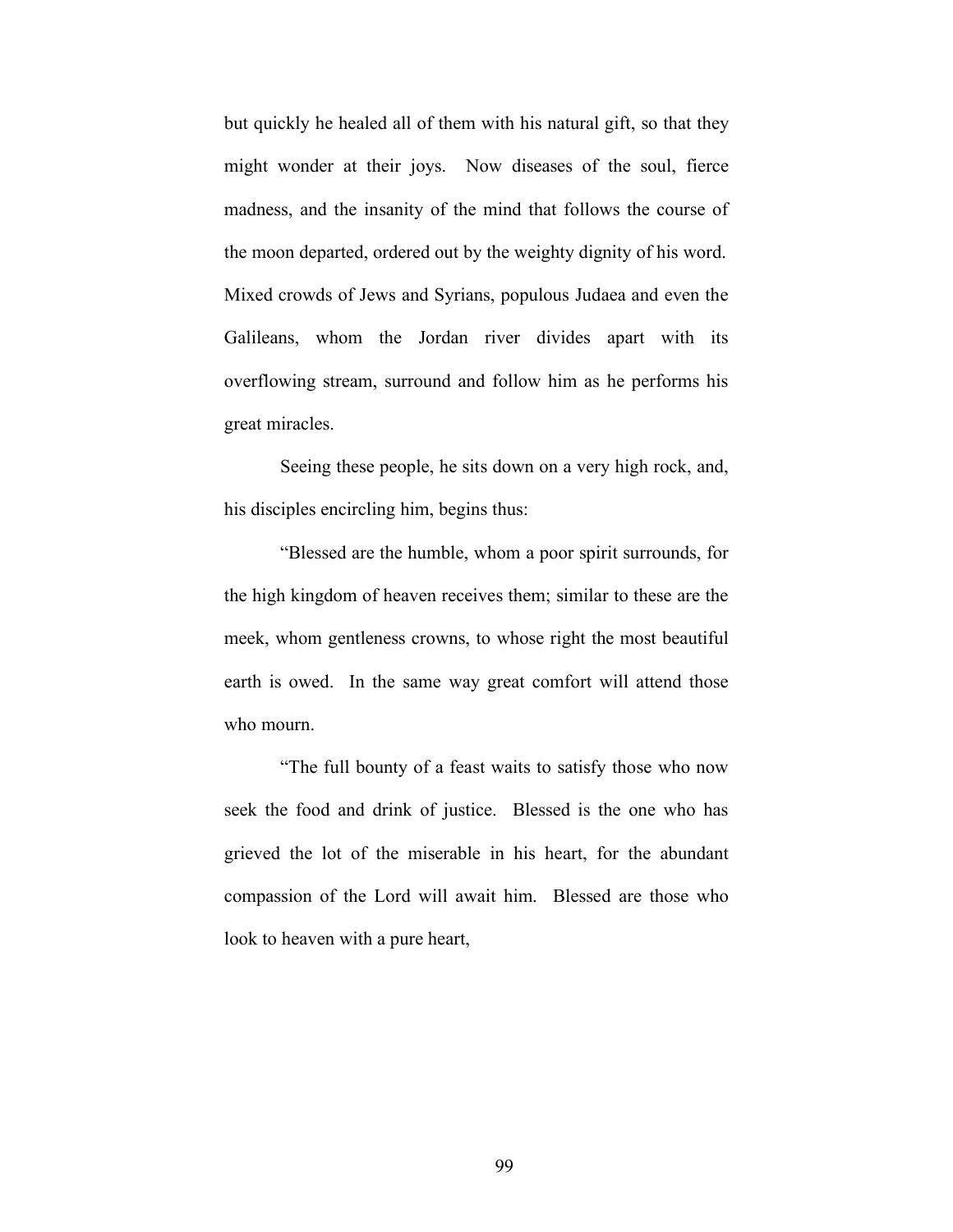| Visibilis Deus his per saecula cuncta patebit.   |     |
|--------------------------------------------------|-----|
| Pacificos Deus in numerum sibi prolis adoptat.   | 465 |
| Felices nimium, quos insectatio frendens         |     |
| Propter iustitiam premit; his mox regia caeli    |     |
| Pandetur. Gaudete, operum quos iusta tenentes    |     |
| Urgebit praeceps stimulis iniuria saeuis;        |     |
| Plurima nam merces uobis seruatur in aethra,     | 470 |
| Namque profetarum fuit insectatio talis.         |     |
| Discite uos hac in terra salis esse saporem.     |     |
| Hic sapor amissa si iam uirtute senescit,        |     |
| Quae salis absumptos acuet substantia gustus?    |     |
| Nec quisquam uani post haec superest salis usus, | 475 |
| Ni longe abiectum cuncta ut uestigia calcent.    |     |
| Vos estis mundi clarum (ne abscondite) lumen.    |     |
| Nam quis praecelsis inpostam rupibus urbem       |     |
| Occultare queat? Vestrum sic lumen ad omnes      |     |
| Perveniat rerumque decus sub luce serena         | 480 |
| Ponatur. Cunctis genitoris gloria uestri         |     |
| Laudetur, celsi thronus est cui regia caeli.     |     |

Non ego nunc priscas leges dissoluere veni

 $\frac{464 \text{ hos } M^1 \quad \text{manebit } L}{465 \text{ in } mg. \text{ add. m. 2 K}_2 T}$  467 praemit *CRM alii* 468 post<sup>operum</sup> *T corr. m. 2* iussa *RM*<sup>1</sup> *K*1*K*2*LTG*, iussat (at *in ras.*) *B* tenent *Bb*<sup>1</sup> 469 urguebit *RML alii* 470 uobis] *om. m. 1 in K*2*T* aetra *R* 471 profetarum  $CB^1$  472 VOS ESTIS SAL TERRE *B* in hac terra  $M^1$ ; haec  $Bb^1$  473 si] protinus *C*, si $\star$  (c *eras.*) *B* senescet *V*<sub>1</sub> 474 qua  $K_2T^1$  absumtos *C*, absumptus  $R^1K_2$  (*m. 1*)  $L^1T^1$  acuit *C* 475 nequicquam  $M^1Mp^1B^1$ , nec quicquam *RHlT*, neccuiquam *K*1*K*2 (*m. 1*) *Bb*, nequiquam *RT*, nec quiquam *PG* 476 ni] nil *CK*2 (*m. 1*) ut] *om. P* 477 VOS ESTIS LEX MUNDI *B* clarum mundi *C* nec  $K_1$  478 in praecelsis *M* impositam *C*, inpositam  $R^2 M^1 K_2$  (*m. 1*) *LH* 479 q; ad *Hl* sic *C* (*c in ras.*), sed *rell.* 481 cuncti (*m. 1*)  $K_2 T$  482 th ronus (*h a m. 2*) *B* 483 NON VENI SOLVERE LEGEM *B* desisoluere *B*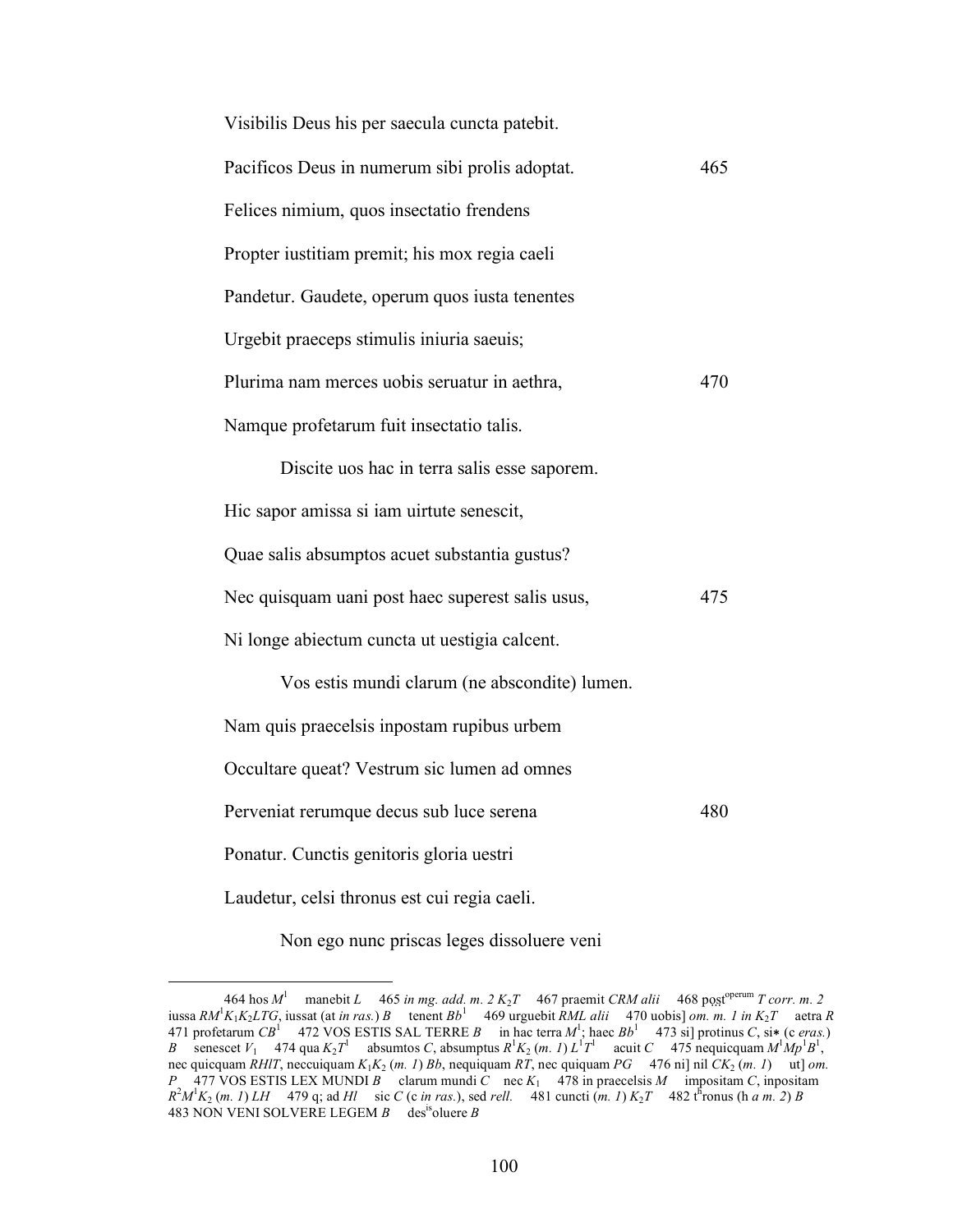"God will be seen by and available to them forever. God adopts the peacemakers into the number of his offspring. Exceedingly blessed are those whom gnashing persecution hounds for the sake of justice, for soon the kingdom of heaven will be open to them. Rejoice, those of you keeping to just action, whom injustice will pursue recklessly with cruel goads, for a great reward is reserved for you in heaven; for so too was the persecution of the prophets.

"Know that you are the flavor of salt in this world. If this flavor now declines, its strength lost, what substance will enhance these flavors of salt when swallowed? Nor does any enjoyment of this flavorless salt remain afterward, except that, tossed aside, all feet trample upon it.

"You are the clear light of the world – do not hide! For who is able to hide a city perched on steep cliffs? Thus let your light reach everyone and let the beauty of things be placed beneath a bright light. Let the glory of your creator, whose throne is the kingdom of lofty heaven, be praised by all.

"I have not come now to dissolve the ancient laws,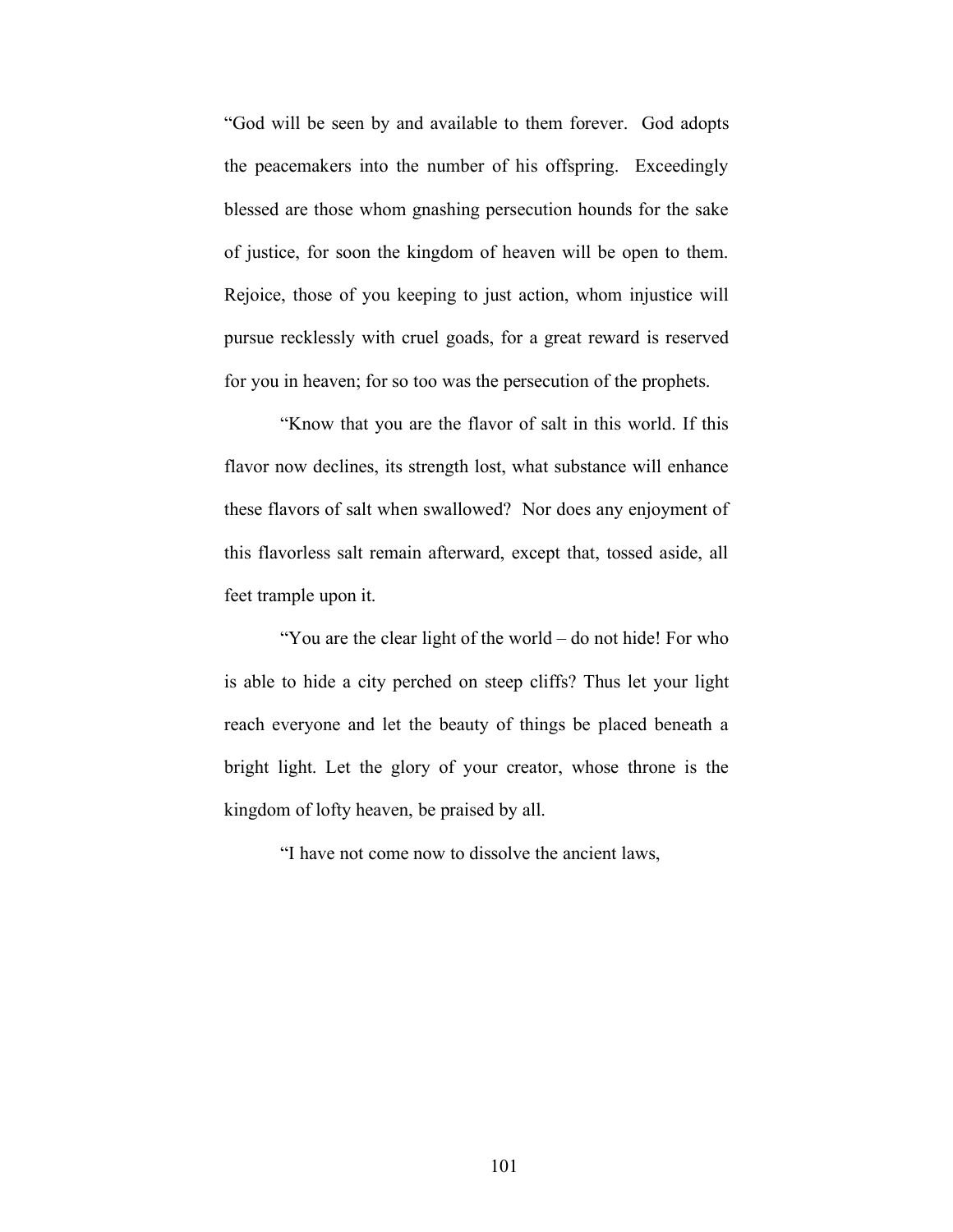| Vertere nec, ueteres ponunt quae iussa profetae; |     |
|--------------------------------------------------|-----|
| Omnia nam uobis per me conplenda manebunt.       | 485 |
| Vera loquor, donec caeli terraeque marisque      |     |
| Interitus ueniat, legis nec littera saltem       |     |
| Aut apicis parui gracilis distinctio deerit,     |     |
| Omnia quin fiant digesto ex ordine saecli.       |     |
| Si quis enim minimam mandati soluere partem      | 490 |
| Ausus erit, pariterque homines audendo docebit,  |     |
| Hic minimi nomen caelesti in sede tenebit.       |     |
| At quicumque operis proprii moderamina seruans   |     |
| Inuiolata simul tradet praecepta priorum,        |     |
| Magnus erit magnique feret trans sidera nomen.   | 495 |
| Audistis ueteris iussum moderamine legis:        |     |
| Humano si quis macularit sanguine palmas,        |     |
| Ille reus ferro persoluet uindice poenas.        |     |
| Ast ego praecipiam, ne quis consurgere in iras   |     |
| Audeat atque odio fratris feruente moueri.       | 500 |
| Nam reus hic aequo poenas sub iudice pendet.     |     |
| Nec minor illorum conuicia flamma sequetur,      |     |
| Qui fatui miseriue cient sub nomine fratrem.     |     |

 <sup>484</sup> uetere *C* profetae *CB*, prophętae *R* 486 loquar *MT* 487 legum *R*<sup>1</sup> saltem *CMpB*<sup>2</sup> , saltim *rell.* 488 derie <sup>∗</sup>t (n *eras.*) *C*, derit *K*2 (*m. 1*) *T* 489 digesto *C*, digesta *RK*1*K*2*LTBBb*, degesta *R*<sup>2</sup> *MB*<sup>1</sup> , di∗gesta *Mp*, digestae *P* saeculi  $MK_1$  491 suadendo  $V_2K_2$  (*m. 1?*) 492 in] *om. Hl* 493 moderamine  $RV_2$  (*a m. 2*) 494 tradit  $CK_2T$ 495 erit] enim  $K_2$  (*m. 1*) ferit *corr. in* feret *C* 497 macula<sup>ue</sup>rit (ue *a m. 2*) *C*, maculauerit  $M^1Mp^1K_1$  (*m. 1*)  $B^1$  499 iniquas  $Mp<sup>1</sup>$  500 fratre<sup>i</sup>s *L* 501 aeque  $C<sup>2</sup>RM<sup>1</sup>K<sub>2</sub>L<sup>1</sup>TV<sub>1</sub>V<sub>2</sub>BbG$  pones  $Mp<sup>1</sup>$  reddet *M* (*al* pendet *m. al.*)  $K_1K_2TV_1V_2Bb$  502 illorum *i. m.*  $C^2$  503 miserique *C* (que *a m. 2*) *RMLK<sub>2</sub>TV*<sub>2</sub> cient (c *in ras.*) *BT*, uocent *Mp*, dent  $K_2$   $(m. 1)$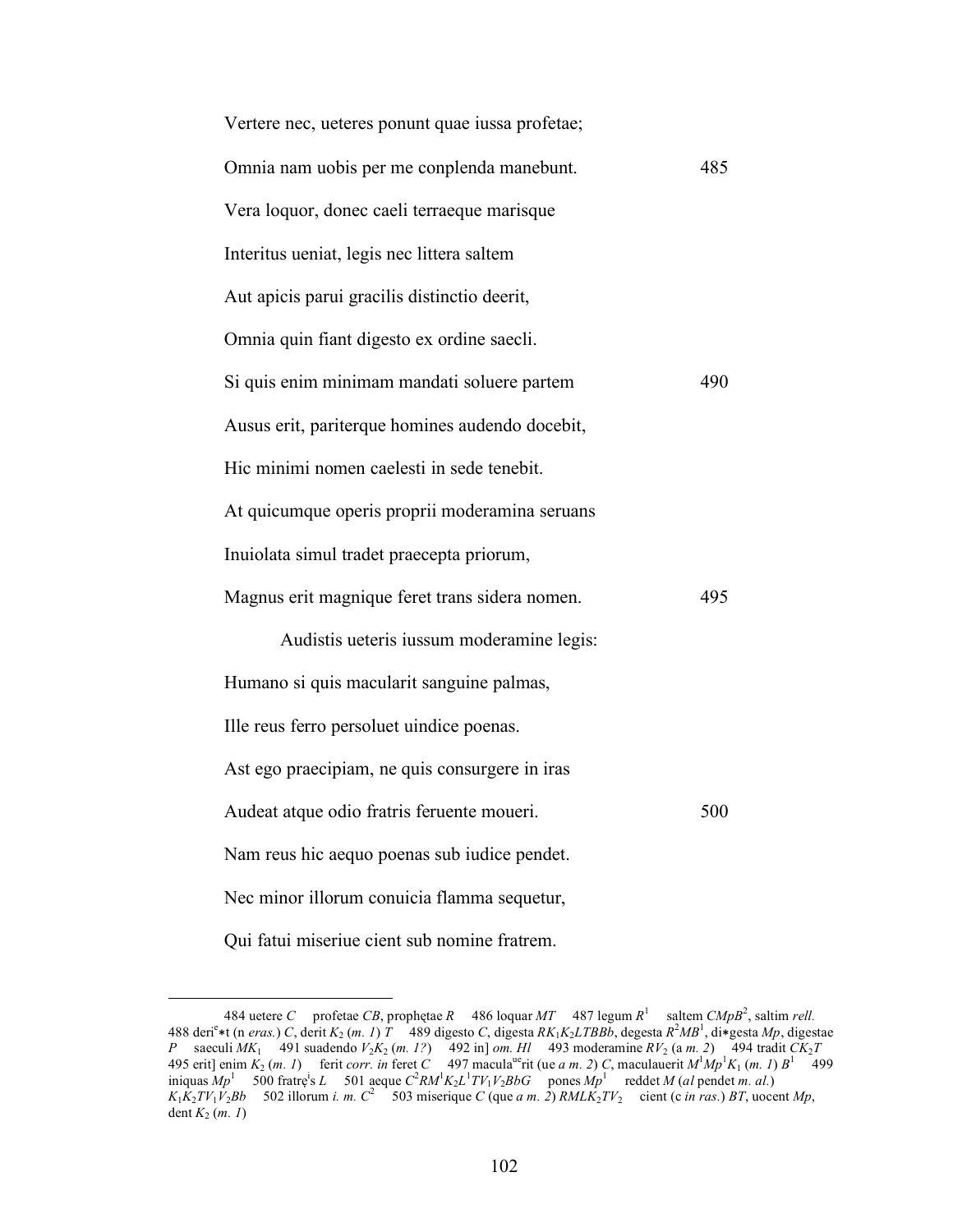"nor to change those commands which the ancient prophets put in place; for all of these things, which will be fulfilled by me, will then remain for you. I speak truly: until the destruction of heaven and of the earth and the sea shall come, not a single letter of the law, nor a thin mark of a small point will be wanting, but rather all things shall come to pass according to the ordained order of the ages.

"For if anyone dares to dissolve even the smallest part of the law, and likewise teaches men to dare the same, this one will hold the name of the least in the seat of heaven. And whosoever, protecting the way of his own work, at the same time hands down inviolate the precepts of the ancestors, will be great and will carry the name of a great man across the stars.

"You have heard what the rule of the ancient law has ordered: if anyone has stained his palms with human blood, that culprit will pay the penalty, the sword his punisher. But I shall warn you that no one should dare to rise in anger or be moved by seething hatred against his brother, for this culprit will pay the penalty before a fair judge. Nor will a lesser flame follow the accusations of those who call a brother by the name of fool or wretch.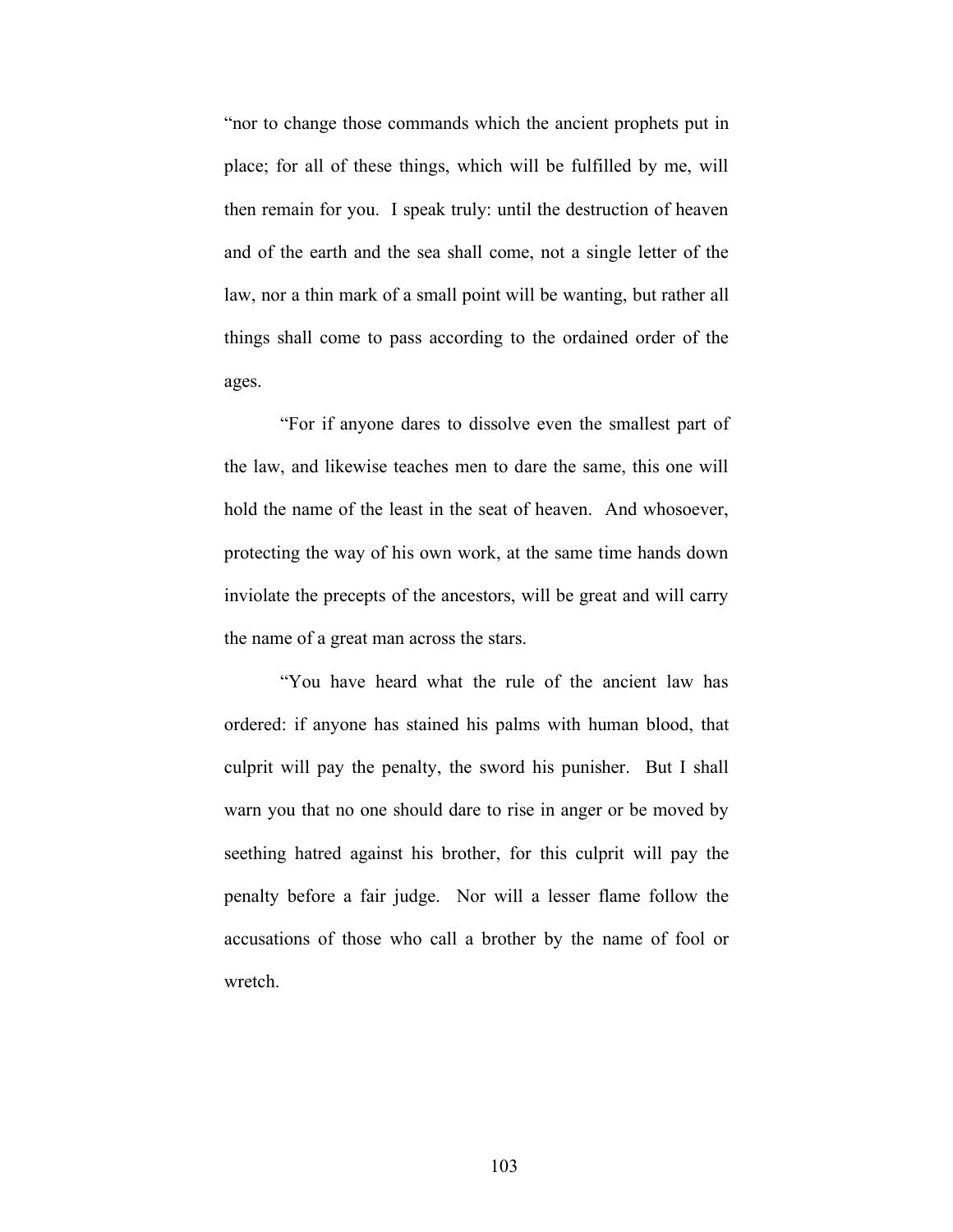| Sin offerre uoles, uenerans altaria, munus       |     |
|--------------------------------------------------|-----|
| Et tua tunc tacitae mentis penetralia tanget,    | 505 |
| Quod tibi sit cum fratre domi suscepta simultas, |     |
| Munera cuncta illic aditis admota relinque       |     |
| Et prius ad pacem properans transcurre petendam. |     |
| Fraterno demum iam conciliatus amori             |     |
| Offer grata Deo tranquillo pectore dona.         | 510 |
| Est tibi praeterea semper contraria uirtus       |     |
| Corporis; hoc casti celeri curetur amore,        |     |
| Dum rapidae tecum graditur per compita uitae.    |     |
| Accusabit enim polluti corporis usus             |     |
| Et te sublimi statuet sub iudice uinctum.        | 515 |
| Damnatum rapient ad uincula saeua ministri       |     |
| Nec prius e tenebris solueris carceris atri,     |     |
| Ultima quam minimi reddatur portio nummi.        |     |
| Haut ignota, reor, uobis stat cautio legis       |     |
| Corpus adulterio prohibens, sed nunc mea iussa   | 520 |
| Occulta internae frenant molimina mentis:        |     |
| Nec minus optati quam facti poena luenda est.    |     |

<sup>504</sup> SI OFFERS MVNVS TVVM *B* si  $M^1$  uolens  $C^1M^2Mp^1V_1V_2BBb^1HH$  munus  $CV_1$ , mumis *N*, donis *rell.* 505 tuae  $CM^1Bb^1$  tum  $CPBb^2N$  tacita  $C^2$  tangit  $RMLMpP$  (in  $K_1T a m.$  2)  $BHHI$  507 illis<sup>c</sup> T acditis *L*, aditis *plerique*, adito *R ex corr.* 508 prope∗rans (t *eras.*) *R*, properet *P* transcurre (trans *a m. 2*) *R*, transcurre\* (s *eras.*) *C* pe||<sup>t</sup>endam (t *a m. 2*) *R*, petendum (*m. 1*)  $K_2T$  amora  $K_1$  (*m. 1*), amari  $G^1$  510 offer\* (s *eras.*) *CK*<sub>2</sub>*THl* tranquillo∗ *K*<sub>1</sub> 511 ESTO CONSENTIENS ADVERSARIO TUO *B* Virtus contraria semper *RMpBbHlN Poelm.* 512 caste  $K_2$  (*m. 1*)  $T^1$  caeleri *R* 513 rapida *M*, rapide *nonnulli* compita *CM* (*m. al.*) *MpPBb*, conpita *TK*<sub>2</sub> (*m. 1*); uias conpeta *G*<sup>1</sup> 515 statuet (e *ex* i) *C* 516 uincla *MpB*<sup>1</sup> saeui *M*<sup>1</sup> 517 mitteris *RK*<sub>2</sub> (*m. 1*)  $TV_1V_2$  *Poelm.*, carc<sup>-</sup>)eris  $\|\|^{\text{atri}}$  solu<sup>-</sup>)eris *M* (diri *fort. eras.*) 519 aut *CM* 521 occultare (*m. 1*)  $K_2T$  internae si *M* ferient *L*, feriant *RK*<sub>2</sub> (*m. 1*)  $T$ <sup>1</sup> *BBbHHlB* 522 est] *om.*  $MpV_1V_2$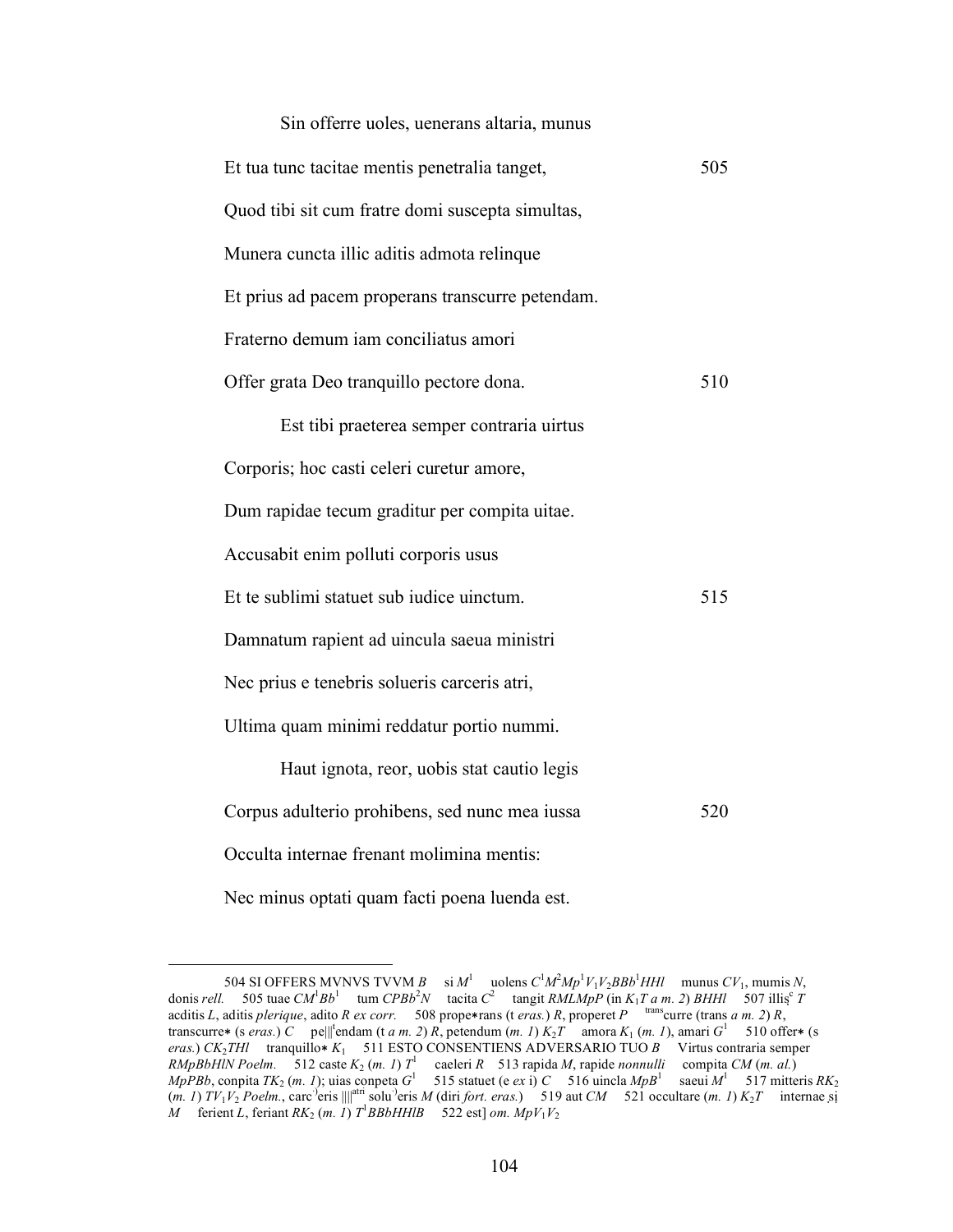"But rather, if you wish to offer a gift while praying at the altar, and then it reaches the innermost parts of your silent mind, that you have had a feud with your brother at home, leave all the gifts you brought and first rush to seek after peace. Only now, after you are united together in brotherly love, offer grateful gifts to God with a calm heart.

"Hereafter the strength of your body is always at odds with you; but this will be tended to by swift love of abstinence, while he walks with you through the crossroads of an impetuous life. For he will call to account the habits of an unchaste body, and he will have you stand in chains before a lofty judge. Once convicted, his agents will seize you and throw you in cruel chains, nor will you be released from the darkness of black prison, before the last payment of the smallest coin is returned.

"By no means unknown to you, I suppose, is the provision of the law prohibiting the body from adultery, but now my commands curb the hidden efforts of the inner mind: nor should a lesser penalty be paid for the desire than for the deed.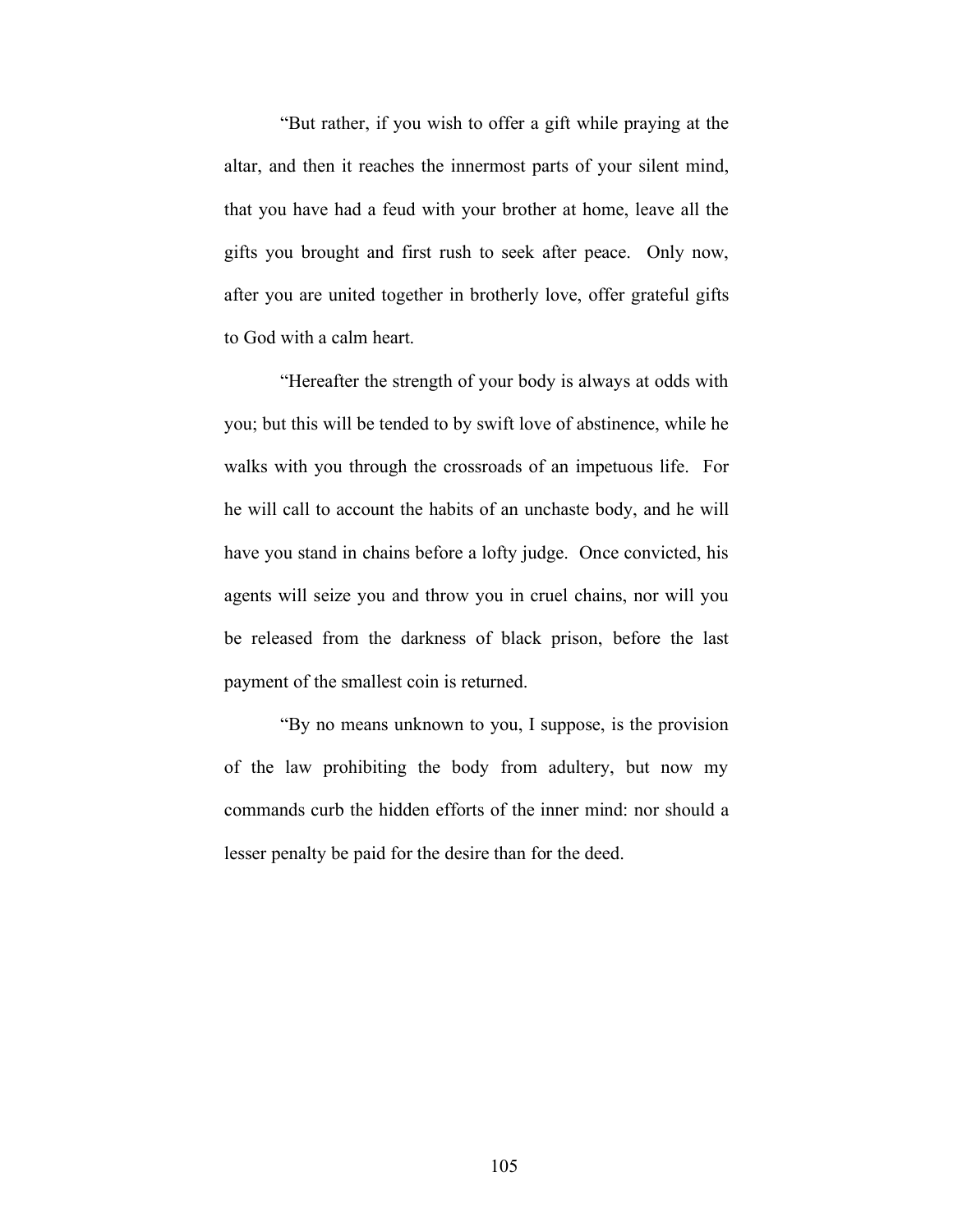| Si te forte oculi dextri laqueauerit error,     |     |
|-------------------------------------------------|-----|
| Auctorem miserae properans conuellito labis     |     |
| Et iaculare procul. Nam membrum perdere refert  | 525 |
| Exiguum, flammis quam totum dedere corpus       |     |
| Perpetuisque animam pariter conuoluere poenis.  |     |
| Et si dextra manus mentem per deuia ducit,      |     |
| Erroris causam praestat decidere ferro,         |     |
| Quam totum aeternis corpus concedere flammis.   | 530 |
| Praecipiunt ueteres, si quis conubia rumpit,    |     |
| Scribere discidium, iuris feralia uerba.        |     |
| Sola uiri recte discedet adultera tectis,       |     |
| Ast aliae maneant, nam casti iura pudoris       |     |
| Auctore amittet mulier deserta marito.          | 535 |
| Antiquae leges prohibent periuria linguis,      |     |
| Sed nostris cedat iurandi audacia iussis.       |     |
| Nec fas est homini caelum iurare per altum,     |     |
| Quod sedes Domini, nec quae uestigia gestat     |     |
| Terra Dei, Solymaeue urbis uenerabile nomen,    | 540 |
| Quod regis magni propria est, iurabitur umquam. |     |

 <sup>523</sup> SI OCVLVS TVVS SCANDALIZAT TE *B* 524 autorem *M* misserae *M*<sup>1</sup> comuellato *M*<sup>1</sup> 526  $\omega$  post exiguum, aestibus *eras. in M*, flammis  $Bb^2$  *in mg.* 527 conuellere  $R^1MK_2$  528 dextera *M* diuidia  $M^1$  529 praestet *BbG* ferro *in ras. Mp* causam magis utile uellere f. *Poelm. in mg.* 530 *in mg. add. Mp* concidere  $C<sup>1</sup>H$ , condere (*m. 1*)  $K_2T$  531 permittunt *Poelm. in mg.* rumpet  $RM<sup>1</sup>MpK_1K_2PV_1V_2H\tilde{I}$  532 discidium (: separationem *m. al.*) *M* 533 recti *Bb* discedat *RPT*<sup>1</sup>*BHHl* 534 SI QVIS DIMISERIT VXOREM *B* alia *Hl* podoris *Bb* 535 autore  $M^1$ , auctore *Hl* amittat *R*, amittit  $M^1K_1K_2V_2G$ , mittet (*corr. in* –at) *T*, emittit *Bb* 536 legis *Hl* linguis (in, ui *a m. 2*) *C* 537 caedat *R* 538 nec] *om. M* est] *om. K*<sub>1</sub> 539 sedis  $M<sup>1</sup>K<sub>2</sub>T$  domini *C*, est d.  $M^1$ , d. est *rell.* neque  $CMp^1$ , nec eius que *M*, nec quod *Poelm. in mg.* 540 terram pedis<sup>dei</sup> M Solimae *R*, solimeq<sup>u</sup>e  $K_2BbG$  541 quod *corr. in* quae  $K_1$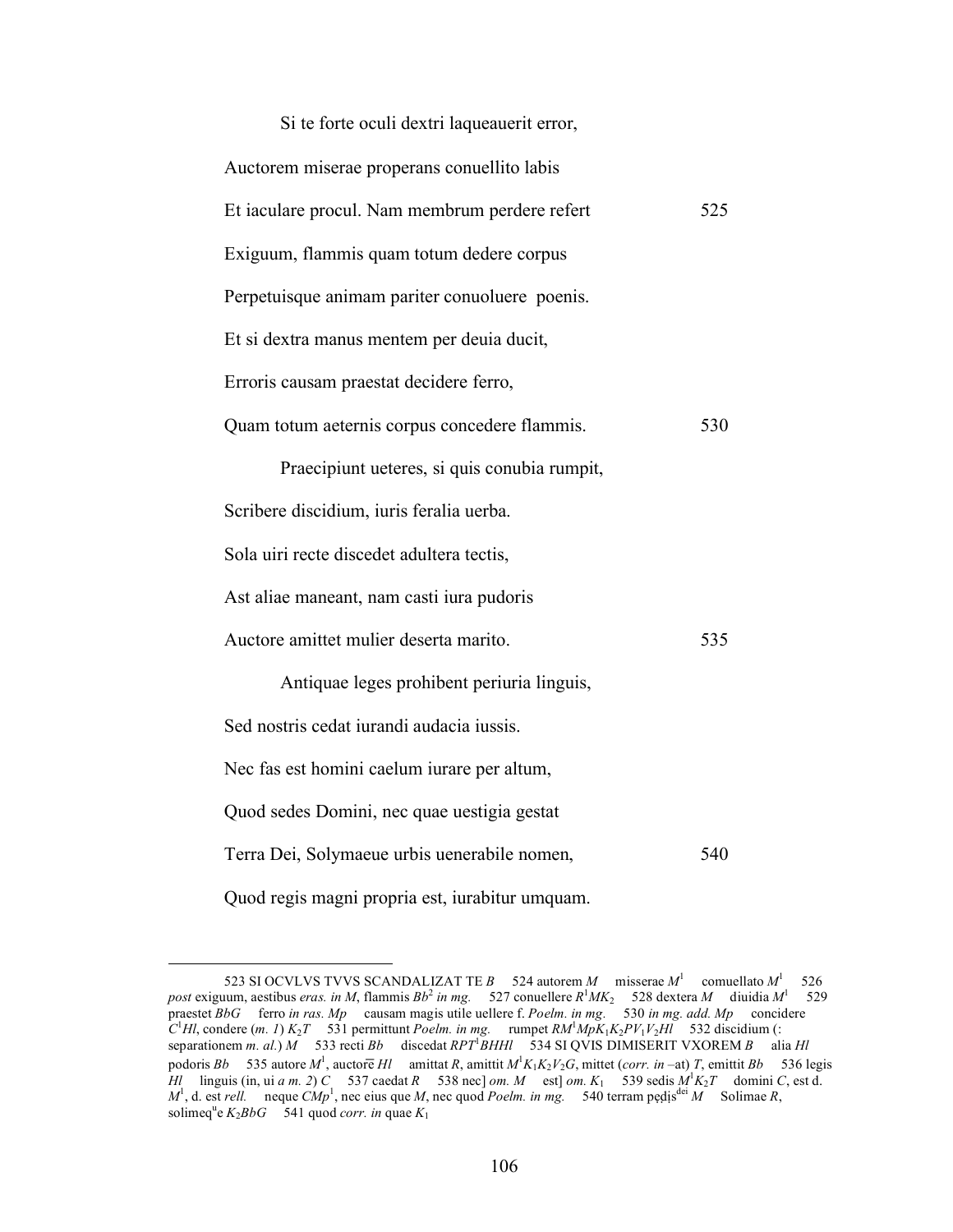"If by chance a wandering right eye ensnares you, quickly pluck out the author of this wretched sin, and throw it far away. For it is better to lose a small limb than to give one's whole body to flames and to coil up your soul in eternal penalties. And if the right hand leads the mind into devious things, it is better to cut off the cause of the error with a sword than to concede the whole body to eternal flames.

"The ancients advise to write a divorce if anyone violates a marriage – ruinous words of law. Adultery alone will divide the house of a man, but let the others remain, for a wife will lose her status of pure modesty if deserted by a husband who has written a divorce.

"Ancient laws prohibit perjury in speech, but let the audacity of swearing yield to our laws. For it is not right for man to swear by lofty heaven, which is the seat of God, nor will the earth, which carries God's imprint, nor the venerable name of the city of Solomon, which belongs to the great king, ever be sworn by.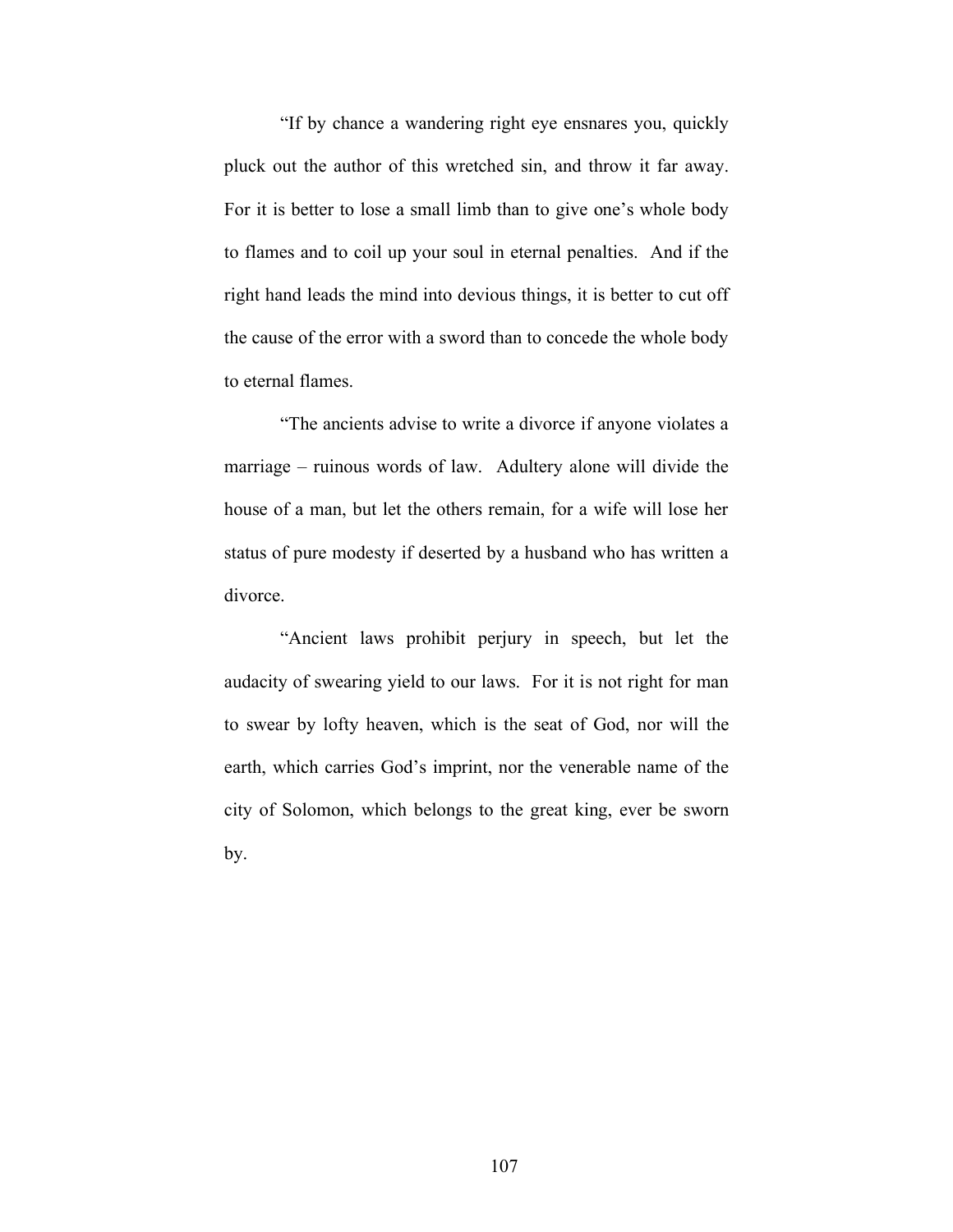| Nec caput in proprium cuiquam iurare licebit,    |     |
|--------------------------------------------------|-----|
| Namque potestatem minimi non esse capilli        |     |
| Cernitis albumue aut nigrum mutare colorem.      |     |
| Est est sufficiat, quod non est dicite: non est. | 545 |
| Quod superest istis, totum fallaciter aegro      |     |
| Suggeret obreptans animo uis tetra ueneni.       |     |
| Peruulgata diu legis praecepta tenetis:          |     |
| Laedentem semper similis uindicta sequatur,      |     |
| Sed tranquilla malum melius patientia uincet;    | 550 |
| Ac si quis partem palma percusserit oris,        |     |
| Mox aliam uultus partem praebere memento.        |     |
| Auferet aut tunicam si quis ui iudicis instans,  |     |
| Cede libens pariterque ferat tua pallia secum.   |     |
| Si te forte aliquis passus per mille iubebit     | 555 |
| Ire uiam grauidique oneris perferre laborem,     |     |
| Mox perges aliudque iteris comitabere duplum.    |     |
| Si quis egens poscet uel si simulabit egentem,   |     |
| Ex animo miserans largire; aut mutua si quis     |     |
| Orabit, tribue, et mitem ne subtrahe uultum.     | 560 |

<sup>544</sup> SIT SERMO VESTER EST EST NON NON *B* albumque  $V_1$  545 sufficiet  $M^1K_1K_2TBbG$ , sufficiant (ant *in ras.*) *L*, te *add.* N dicere  $M^1LK_1$  (*m. 2*)  $T^2H$ *l* Poelm. *in mg.* 546 hiis  $M^1$ , histis  $Mp$  egre  $H$ l 547 suggeret  $C^1$ *RMMp*<sup>1</sup>*Bb*, suggerit *rell.* uis] s *ex* r *M* tętra *C*, thethra *R* 548 peruulta (u<sub>1</sub> *ex corr.*)  $M^1$  549 laedentem pio *R* sequetur  $Mp^1L$  550 man<sup>1</sup>um  $K_1$  uincit  $K_1K_2$  (*m. 2*) *G* 551 SI TE CVSSERIT MAXILLA *B* at *L* 552 alteram u. p. partem  $M^1$ ; alium *L* 553 auferat  $RV_1BbGHHI$ , auferit  $K_2$  (*m. 1*)  $T^1$  tonicam  $RM$  *et alii* 554 pariter  $M^1$  feret  $K_1$  (*m. 1*) 555 SI ANXIAVERIT MILLE PASSVS *B* te *om.*  $M^1L^1$  super *C* iubeba<sup>i</sup>t  $K_1$  556 grauemque iteris *C* labores  $M^1LT^1$  557 moxque  $M^1$  pergens  $K_1K_2LTBB6GH$  aliutque  $CT^1$  dublum  $M^1$  558 si] se  $M^1Mp^1K_2$  $(m. 2) PT<sup>2</sup> Bb$  poscit  $CM<sup>1</sup>B<sup>1</sup>$  simulauite *R*, simi<sup>u</sup>lau<sup>b</sup>it *M* (*corr. m. 2*) 559 mutuo  $K_2(m. 1)$ , mutu&  $M<sup>1</sup>$  560 tribuae  $M$  mittem  $L$ , tristem  $V_1$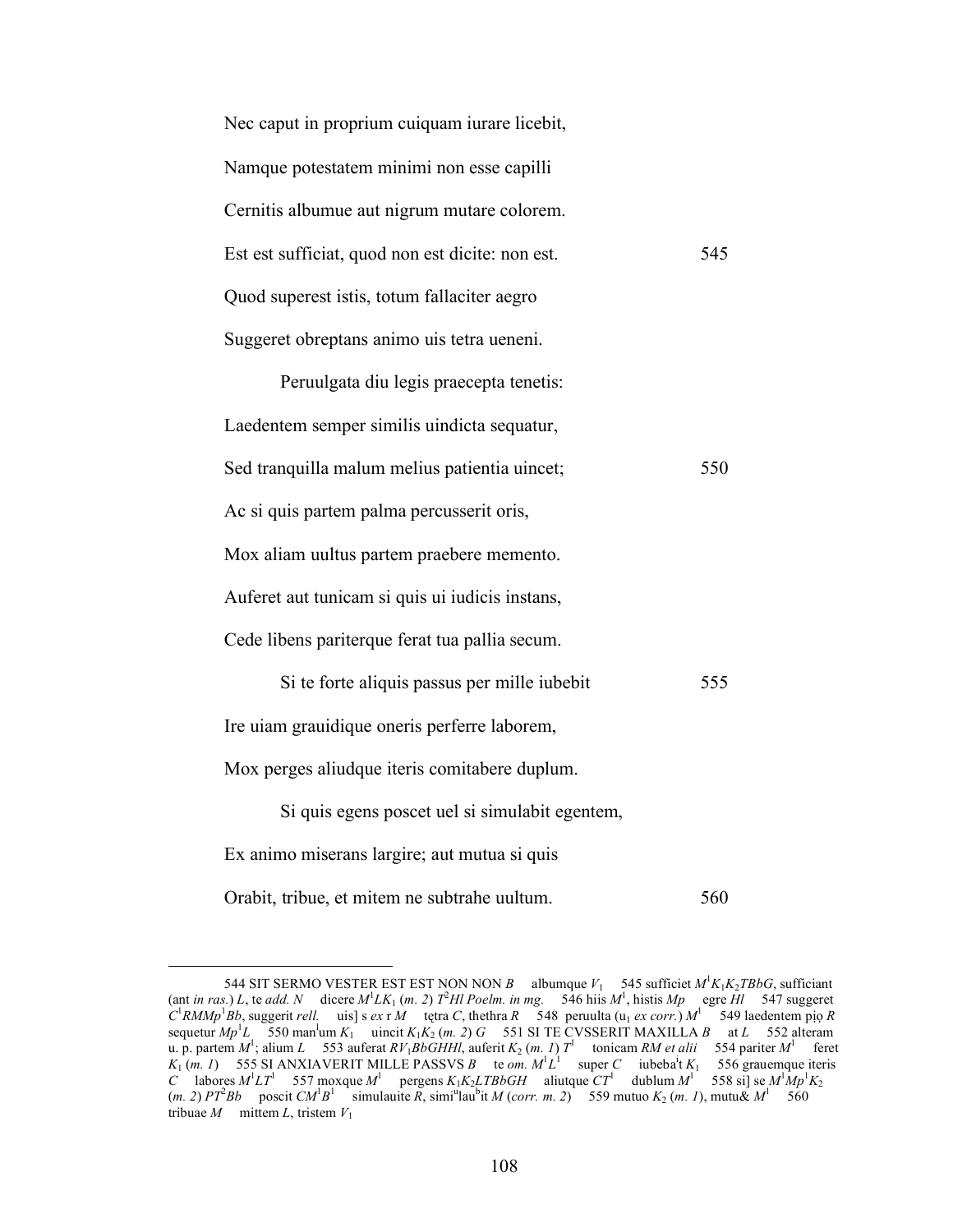"Nor will it be allowed for anyone to swear by his own head, for indeed you see that you do not have the power over even the smallest hair or to change its color to white or black. Let yes suffice for yes, say that which is not is not. Anything beyond these, the foul power of poison will supply all of it, deceitfully stealing upon a weak mind.

"You hold to observe precepts of the law, commonly shared for a long time: always let a like punishment follow the one who caused harm, but tranquil patience better conquers an evil deed. If someone hits a part of your face with his palm, straight away remember to offer the other side of your face. Or if someone, relying on the authority of a judge, takes away your tunic, give it freely and likewise let him take your cloak with him. If by chance someone orders you to go on a journey for a mile and to endure the weight of a heavy burden, straightaway you will persevere and undertake another journey of twice the distance.

"If a needy person begs or if he looks like someone in want, pity him in your soul and give bountifully; or if someone asks to borrow something, allow it, and do not avert your gentle face.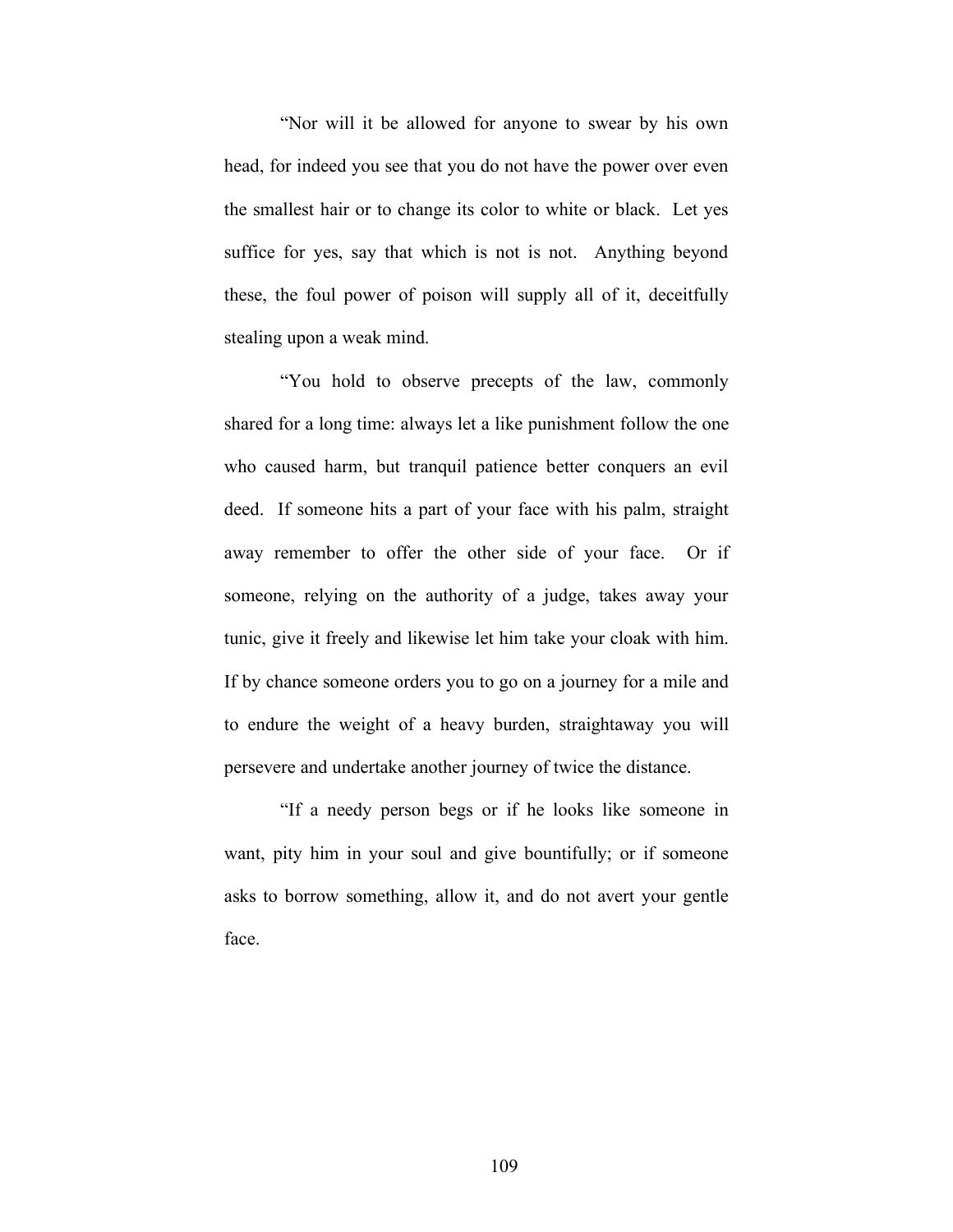| Nec tibi sit placitum solis succurrere amicis    |     |
|--------------------------------------------------|-----|
| Aut caecis odiis inimicos ducere dignos.         |     |
| Quin ego praecipiam semper blando esse per omnes |     |
| Obsequio precibusque Deum mollire benignis       |     |
| Pro uita ipsorum, qui uos exscindere gaudent     | 565 |
| Aduersisque truces animis odiisque sequuntur.    |     |
| Nam genitor noster communia lumina solis         |     |
| Communesque dedit pluuias iustisque malisque.    |     |
| Quod si coniunctos tantum ueneramur amicos,      |     |
| Quis locus his iustae poterit mercedis haberi?   | 570 |
| Seruit amicitiae tantum gens dedita lucris.      |     |
| Sed uos perfecto similes estote parenti.         |     |
| Sicubi iustitiae pandetur pulchra facultas,      |     |
| Deuitate oculos hominum; nam nulla manebit       |     |
| Merces, posterius quae factum tale sequatur.     | 575 |
| Adplaudet tantum sterilis laudatio uulgi.        |     |
| Sed quod dextra facit, faciat, nescire sinistram |     |
| Conueniet; iustis meritis tum digna rependet     |     |
| Occulti solus scrutator praemia cordis.          |     |

<sup>561</sup> succurre *C* 562 dignus  $L^1$  563 ergo  $K_1$  (*m. 1*) blandum super *R*, uos (*M*) blando semper  $MT^1$ , blando super esse *LK*1*K*2*MpPV*1*V*2*BBb* 564 obsequium *RL*; blanda—obsequia *Bb*<sup>1</sup> praecibus *omnes fere* 565  $\epsilon$  exscindere  $MT^2$ , excing <sup>d</sup>ere  $K_1$  566 aduersusque  $\overline{L}$  secuntur  $CK_1K_2TBD$  567 PLVIT SVPER IVSTOS ET INIVSTOS *B* nostro  $(m. 1) K_1$  569 ueneraemur  $L^2$  571 geni<sup>s</sup> *M* 572 perfecto\* (s *eras.*) *C*, perfecti *Poelm. in mg.* panditur (*m. 1*) *K*2*T* pụḷc̣ḥṛạ iusta *C*, pulcra *RLV*1*V*2 574 deuites *Poelm. in mg.* nam] *s. l. K*2*T*, quia *N* 575 mercis *CR*<sup>1</sup> ; merces in caelo *Poelm.* sequetur *Hl* 576 sterelis *CM*<sup>1</sup> 577 QVOD FACIT DEXTERA TVA *B* sed te  $M^1K_1K_2LV_1TBB^1$  dextera M facit  $\hat{M}(m. \text{ al. s. l.}), s. l. RBB^2, om. TV_1$  facies *corr. in* facias *s. l. K*<sub>2</sub>, faciens *Hl* sinistra *Hl* 578 cū ueniet *M* (*m. al.*)  $P$ <sup>1</sup>*Hl*, conuenit  $V_1$  iustis] hiis *M*, his  $K_2$  (*m. 1*) *T*, et iustis  $V_1$  579 occulti∗ (s *eras.*) *K*2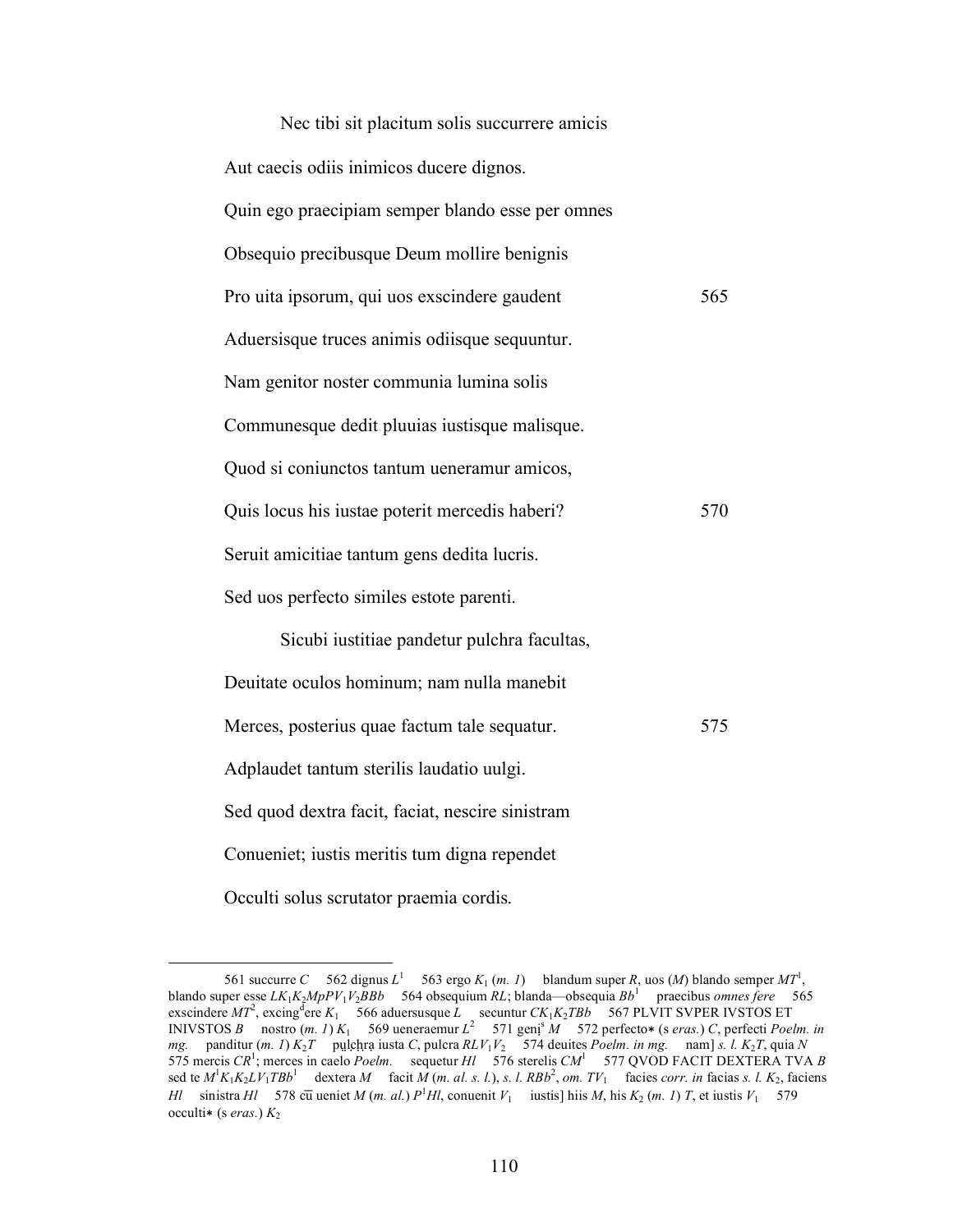"Nor is it right for you to help only your friends or to regard enemies worthy of blind hatred. Rather I will advise always to have gentle obedience toward everyone and to mollify God with benign prayers on behalf of the life of those very ones who rejoice to destroy you and follow you ferociously with hostile minds and with hatred. For our Father has given the light of the sun and the rain to be common to both the just and the wicked. What if we venerate only our close friends, what place for a just reward will there be? The people who serve only friendship are devoted only to profit. But you, be like your perfect Father.

"Whenever the beautiful opportunity for justice presents itself, avoid the eyes of men; for no reward will remain that follows after such a deed. The empty praise of the mob applauds such a deed. But let the right hand do what it does, and it will be fitting that the left not know; the one and only seer of the hidden heart will repay just deserts.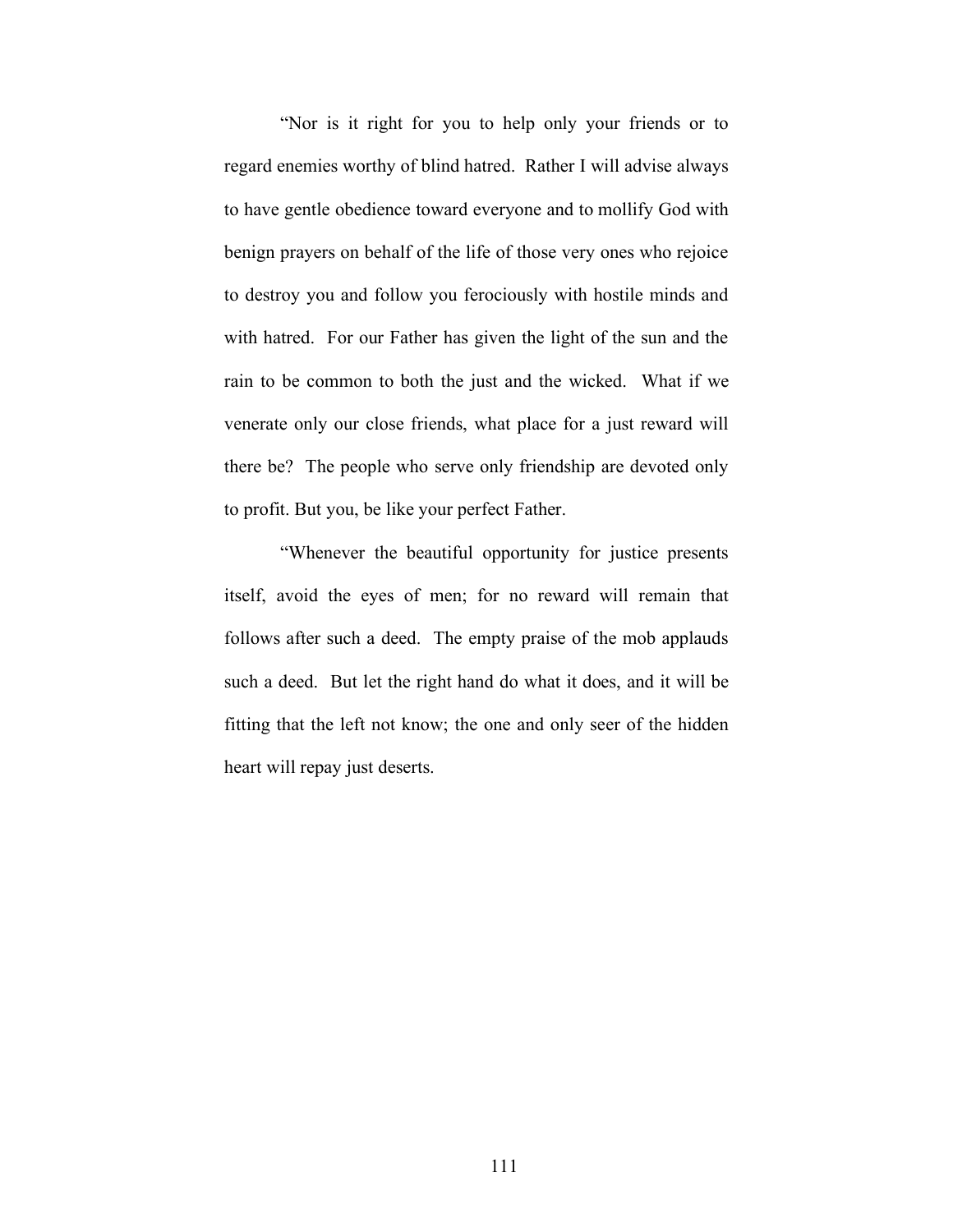| Sunt quos praetumidae tollit iactantia mentis,     | 580 |
|----------------------------------------------------|-----|
| Et precibus propriis gaudent adsistere turbas      |     |
| Multifluisque diem uerbis ducendo fatigant;        |     |
| His uotis pompae fructus succedit inanis.          |     |
| Sed secreta domus precibus penetralia castis       |     |
| Claudantur paucisque Deum uenerabere uerbis.       | 585 |
| Scit pater ipse, tui quae sit trepidatio cordis.   |     |
| Nil absente Deo loquimur, nil abdita clausum       |     |
| Pectoris antra tegunt, praesens Deus omnia cernit. |     |
| His igitur uotum placeat concludere uerbis:        |     |
| Sidereo genitor residens in uertice caeli,         | 590 |
| Nominis, oramus, ueneratio sanctificetur           |     |
| In nobis, pater alte, tui: tranquillaque mundo     |     |
| Adueniat regnumque tuum lux alma reclaudat.        |     |
| Sic caelo ut terris fiat tua clara uoluntas,       |     |
| Vitalisque hodie sancti substantia panis           | 595 |
| Proueniat nobis; tua mox largitio soluat           |     |
| Innumera indulgens erroris debita praui;           |     |
| Et nos haut aliter concedere foenora nostris.      |     |

 <sup>580</sup> sunt∗∗ (et *eras.?*) *M* iactantia *CK*1*V*1(*?*), iactatio *rell.* 581 praecibus *plerique* gaudet *<sup>L</sup>* assister & *B* turbis  $R^1$  582 docendo  $M^1$  583 succidit  $K_2T^1$  584 custis *C*, -tis *in ras.*  $R^1$  585 claudentur *Poelm.* dñm  $M^1$  uenerabile *C*, uenerauere  $K_2T^1Bb$  586 precatio  $K_1K_2$  (*m. 1*)  $T^1Bb^1G$  587 nihil (*utroque loco*)  $M^1K_2PT^1$ clausi *T ex corr.* 589 placat *C* 590 resedens *L post* in uertice: in culmine *eras. in C* 592 tranquilloque *M* 593 regnique tui *M* (*m. al.*)  $L^1P^1V_1V_2Bb^1$ , regnumque tuum  $RM^1K_2$  (*m. 1*) alma\*\*\*\* (ampla *eras.*) *C*, ampla  $RV_1V_2$ reclaudat∗∗∗∗∗∗∗∗ (patescat *eras.*) *C*, recludat *Bb*, patescat *RV*2, redundat *M* (*corr. in* –et) *B*<sup>1</sup> *G*, redundet  $MpK_1PT^2V_1HHI$  594 sic \*\* (in eras.) C, in  $M^1R^1K_1K_2$  (m. 1) PTBb caelo\* in M ut] om. R, et ut L, et in  $K_2T$ tua fiat  $RPV_1V_2BbHl$ , tua fit (*m. 1*) *T* 595 sub<sup>s</sup>tantia *P* 598 aut  $CMK_2TBb$  aliter conueniat  $M^1$  concidere *C* foenera foedera *C*, fenore  $M<sup>1</sup>$  fas est  $V<sub>1</sub>Hl$ , nostris *rell., fort.* nostrum *uel* nosti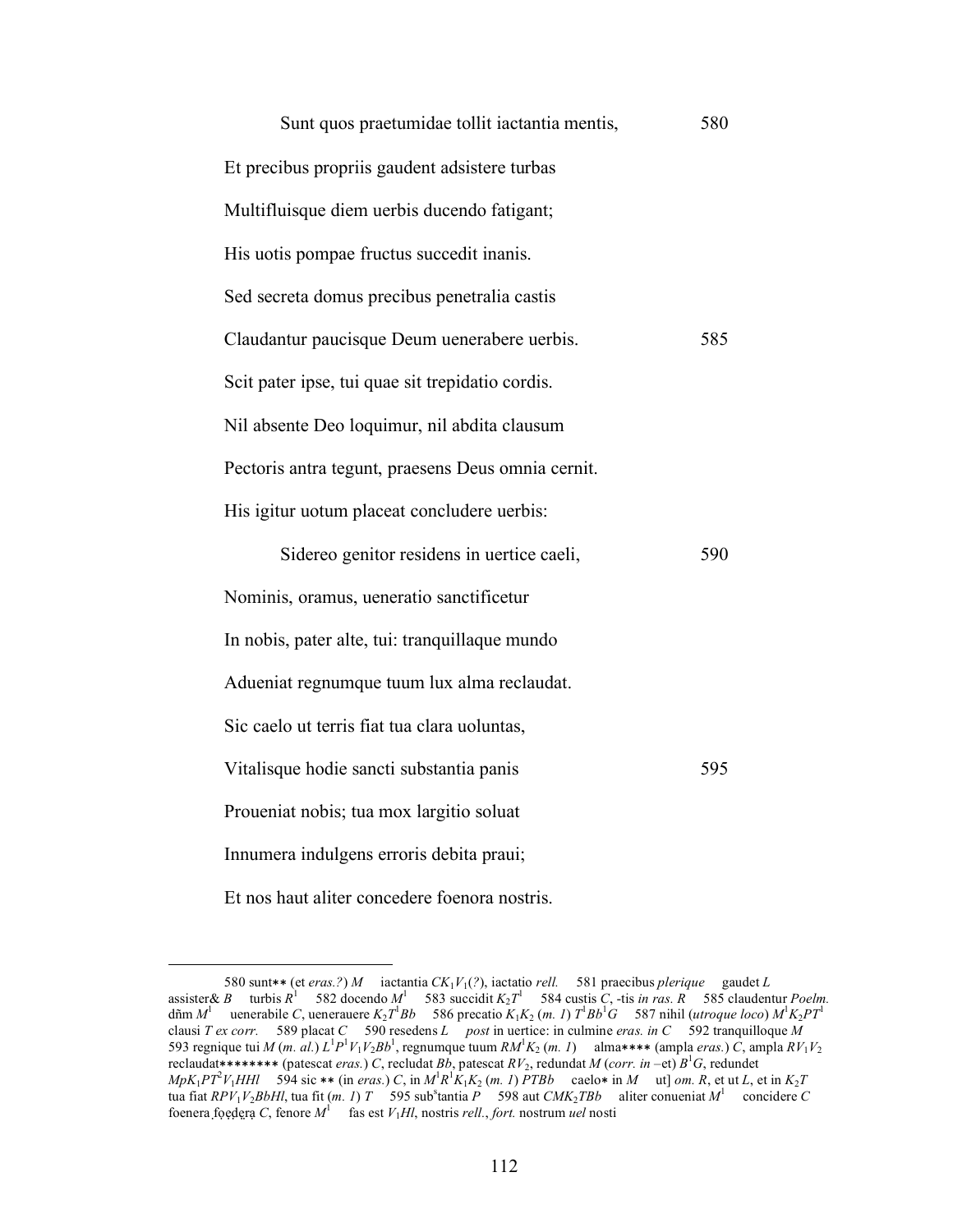"There are those whom the vanity of a swollen mind carries away, and they rejoice when crowds are present for their prayers and spend the day speaking profusely. But the reward for such inane pomp will follow these sorts of prayers. Rather, let the secret innermost parts of your house be closed for your chaste prayers and venerate God with few words. The Father himself knows what trepidation is in your heart. We say nothing with God absent, nor do the hidden recesses of our heart cover up anything closed within it: ever-present God sees all things. Therefore, let it be pleasing to conclude your prayer with these words:

"Creator, residing at the summit of starry heaven, let your venerated name be honored among us, high Father, we pray: let your tranquil, nourishing light come to the world and reveal your kingdom.

"So in heaven as on earth let your clear wish be done, and today let the life-giving substance of holy bread come to us; soon let your forgiving generosity release our innumerable debts of crooked sin, and let us likewise pardon debts to us.

113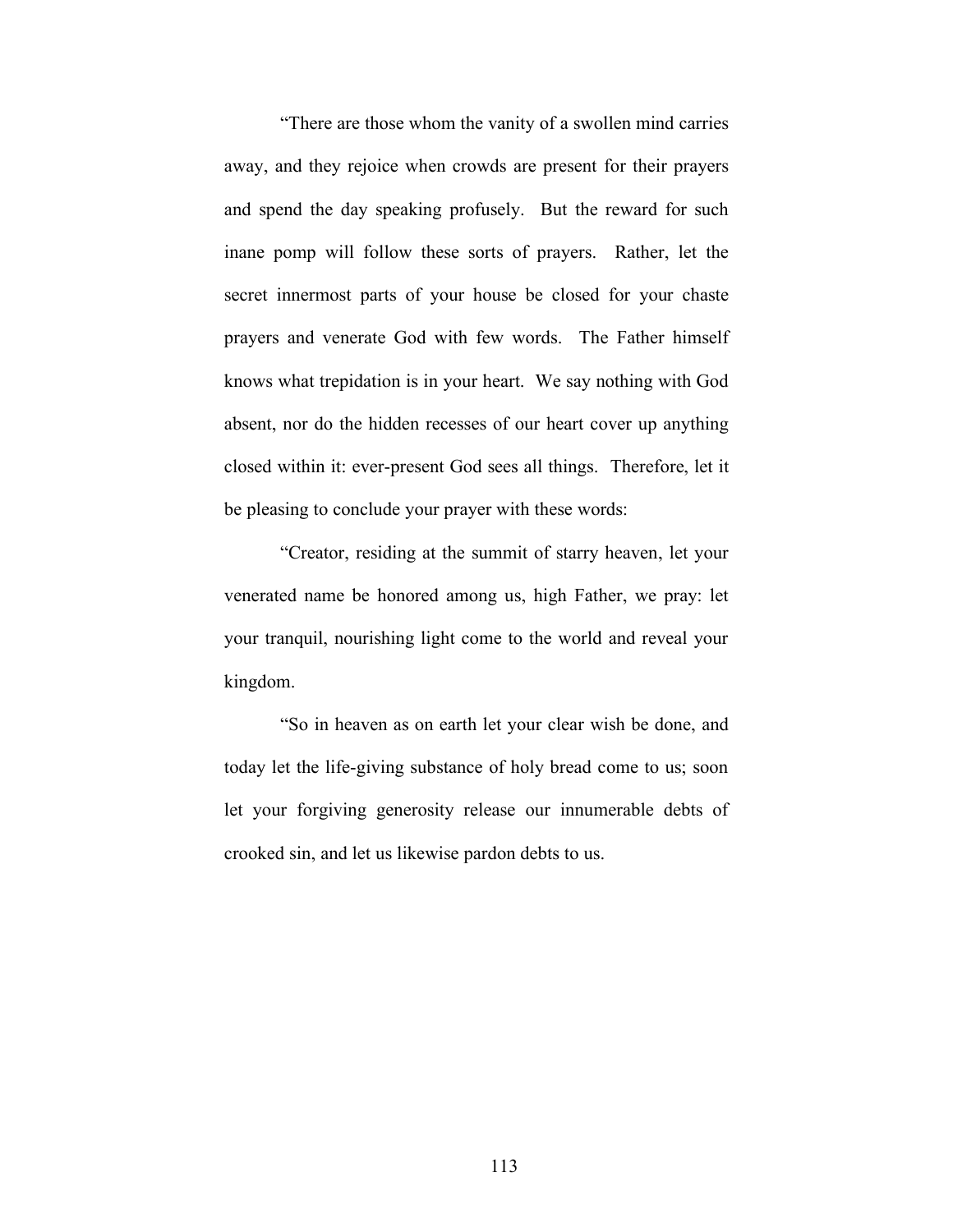| Tetri saeua procul temptatio daemonis absit  |     |
|----------------------------------------------|-----|
| Eque malis tua nos in lucem dextera tollat.  | 600 |
| Sic etenim genitor populis delicta remittet, |     |
| Si uestra alterni uobis peccata uelitis      |     |
| Cedere nec durum erratis intendere pectus.   |     |
|                                              |     |

| Sunt etiam praegrata Deo ieiunia plebis;      |     |
|-----------------------------------------------|-----|
| Sed propriam multi faciem foedare laborant,   | 605 |
| Quo uanam captent hominum ieiunia famam.      |     |
| Tu uero et grato crinem nitefactus oliuo      |     |
| Laetantem puris de fontibus ablue uultum,     |     |
| Ut solus genitor deuoti pectoris altum        |     |
| Seruitium cernens laudet meritumque rependat. | 610 |
| Vanum est defossis terra inuigilare talentis. |     |
| Illic aerugo et tineae dominantur edaces,     |     |
| Cunctaque diripiunt fures egesta latebris.    |     |
| Condite thesauros uobis in uertice caeli;     |     |
| Non aerugo illos tineaeue aut horrida furum   | 615 |
| Factio diripiet. Vobis ubi condita res est,   |     |
| Illic corda etiam simili dicione tenentur.    |     |
|                                               |     |

Corporis est lumen, quo publica lumina cernis;

 <sup>599</sup> taetri *CR* 60 delicta] peccata *Hl* remittit *MMpV*2*B* 603 concedere *M*<sup>1</sup> erretis *M* intendere  $CR^1V_1$ , inpendere *uel* impendere *rell.* 604 semper grata  $M^1$ , pregrata R, pergrata *rec.* 605 foedare *ex* foedere  $MK_1$ , foedera  $P^1$  606 cum ieiunio  $M^1$  607 et] *om.*  $M$  gratum  $M^1$  madefactus  $M^1$  (*ut uidetur*) *Poelm. in mg.* 608 abluet *L* 609 abtum  $M^1K_2T^1$ , aptum *Hl* 610 laudet] *om. M*, laudem  $K_1K_2PTV_1$  *rec.* rependet  $M^1Mp = 611$ deffosis  $M^1$  terrae  $RMK_2$  (*m. 2*)  $LT^2V_1B$  612 aedaces  $MMp$  613 deripiunt  $RV_2$ , diripient *T* congesta *T* 615 tineaeue illos  $M^1K_1K_2TBb$  haud  $Mp$  orrida  $Chp$  616 cuncdita *L* 617 dicione *CMK*<sub>2</sub>*T*, dictione *B*, ditione *rell.* 618 qui  $M^1$  puplica C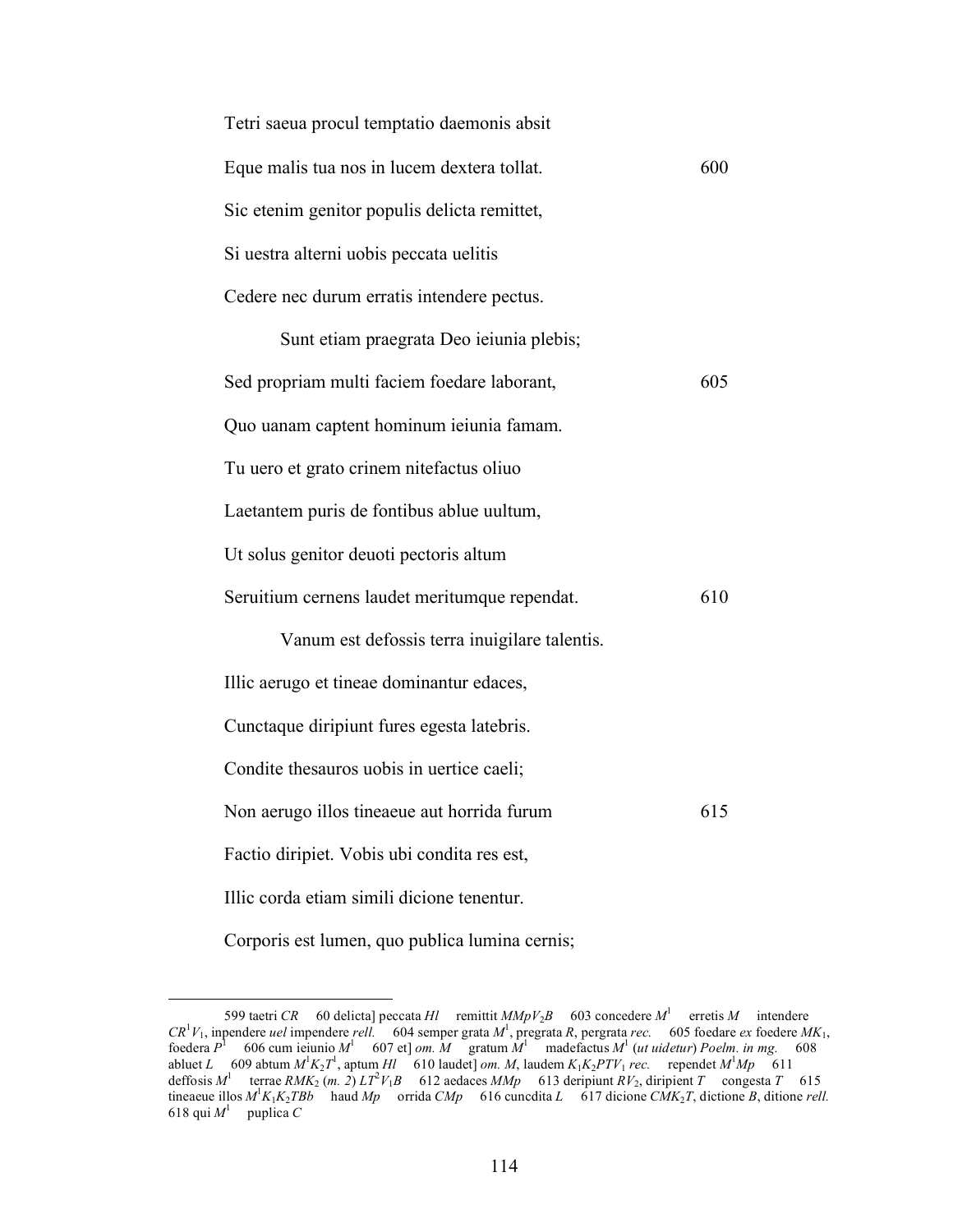"And let the cruel temptation of the foul demon be absent, and let your right hand take us away from evil and into light.

"For in this way the Father will forgive the transgressions of man, if you should want to shed your transgressions one by one and not to turn an unforgiving heart to sins.

"Fasts of the people are also very agreeable to God; but many men labor to disfigure their faces, so that the fasts of men may achieve empty fame. But you, your hair shining with pleasing unguents, cleanse your happy face with the pure fountains, so that only the Creator sees and praises the lofty devotion of your dutiful heart and repays your effort.

"It is vain to horde buried treasure on earth. For on earth rust and voracious worms rule, and thieves plunder and carry away all things to hiding places. Place your treasures in the height of heaven – no rust, worms, nor horrible deed of thieves will plunder them. Where your property has been stored, there too your heart is held by the same control.

"You see the universal light with the light of your body;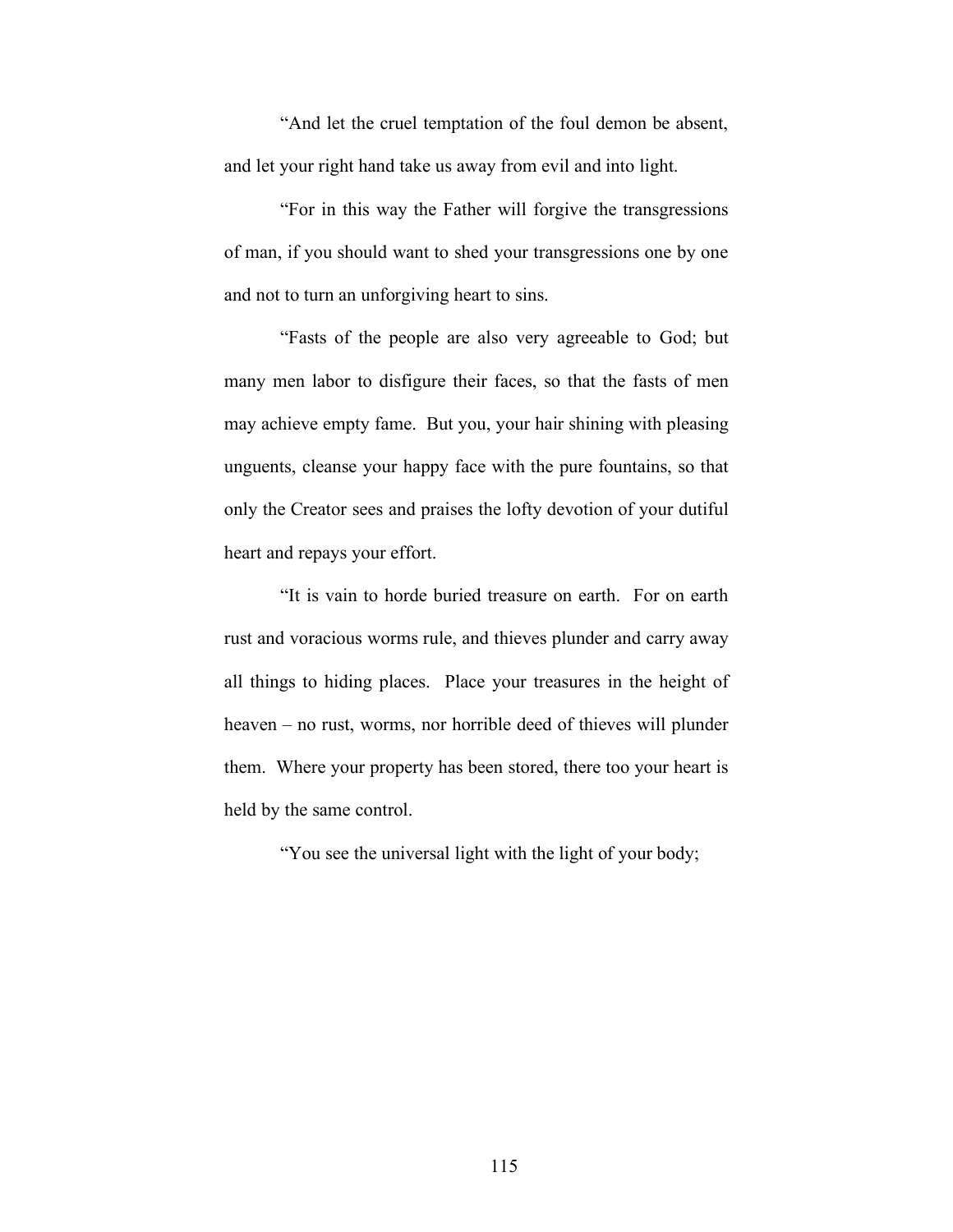| Sed si pura acies oculis simplexque nitebit,     |     |
|--------------------------------------------------|-----|
| Clare totius splendebunt corporis artus.         | 620 |
| Sin uero nequam fuerit paruumque uidebit,        |     |
| Obscurae incumbent super omnia membra tenebrae.  |     |
| In nigras lumen sed si conuertitur umbras,       |     |
| Ipsis horror erit quantus sine luce tenebris?    |     |
| Nemo potest dominis aeque seruire duobus,        | 625 |
| Unius aut odiis cedet uel cedet amori,           |     |
| Nec pariter dominum seruus patietur utrumque.    |     |
| Haut umquam poterit quis diuitiisque Deoque      |     |
| Inseruire simul; sed uos haec iussa tenete:      |     |
| Sollicitet proprio ne uos pro corpore uestis,    | 630 |
| Neu faciles uictus aegra disquirite cura.        |     |
| Nonne animam pluris facimus quam corporis escas? |     |
| Aut dubitat corpus quisquam praeponere uesti?    |     |
| Aerias spectemus aues: num uomere presso         |     |
| Terga soli subigunt, iaciunt aut semina farris,  | 635 |
| Aut segetum culmos incurua falce recidunt?       |     |
| Proueniet tamen his satias potusque cibique.     |     |

<sup>619</sup> oculi  $MK_1Mp^2TG$ ; oculi acies  $MK_1K_2MPPTB$ , oculis acies  $V_1$  620 Et totius clare *M* (*in ras. m. al.*) *MpP*, clare∗totius  $K_1$ , clare & totius  $K_2G$ , totius clare *V*1, tunc totius clare  $V_2(m, l)$  621 si uero *C* (u *ex* n) *Hl* paruumque *H*, parumque *C*, prauumque (pra *in ras.*) *M*, prauumque (ra *in ras.*) *B*, prauumque *rell.* 623 tenebras<sup>tionas</sup> *M* 624 quantus (s *a m.* 2)  $\overline{R}$  626 hodiis  $RT^1$  cedit *C*, cedit (*utroque loco*)  $M^1K_1K_2$ , cedat (*altero loco*)  $P^1V_2$  627 aut  $CK_2T^1V_2N$  629 NEQVE DE VICTV NEQVE DEV . . . *B* 630 pro] de *RHl*, per  $K_1(m. 1)$  631 facilem uictum  $M^1K_1BbN$ ; facilis  $V_2$  disquerite (disquerere *m. al.*) *M*, disquerere  $BK_1P$  632 quam] q;  $K_1$  (*m. 1*)  $Mp$  633 haud  $P^1$ dubitet  $V_1$  (*m. 2*) quisque  $Mp^1B^1$  uestri *Bb* 634 aereas  $Mp^1PHl$ , aeria *B* num  $CP(?)N$ , non *rell.* 635 soli *s. l.*  $R^2$ , *in ras.*  $K_2$ ; terram umquam  $LB^1(?)$  636 haut  $K_1$ , nec *Poelm. in mg.* segitum  $K_2T^1$ , segemitum  $Bb$  637 prouenit  $M^1$ , proueniat  $K_2$ ; prouenit attamen  $T^1$  hiis  $M$  satietas  $M$ , saties  $TK_2$  (*m. 2*) *HHl*, sacitas  $L$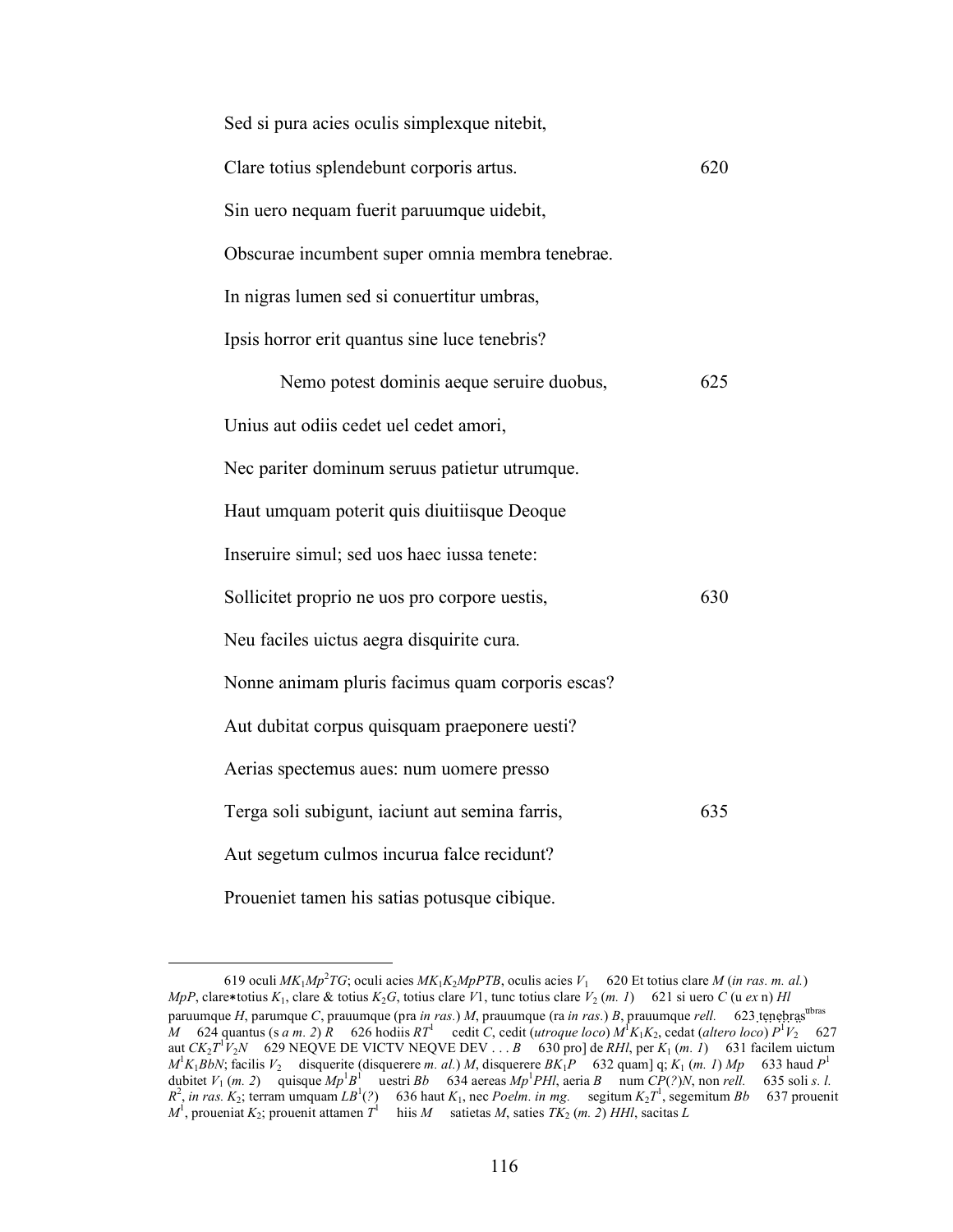"If the pure and simple keenness of the eye shines, then the limbs of the entire body will shine brightly. But truly if it is worthless and sees little, then dark shadows will lie over your entire body. But if the light is turned completely into black shadows, how great will be the horror without light in such darkness?

"No one can serve equally two masters; one yields to hatred of the other, or to love, nor can the servant equally support each master. Nor will anyone serve both riches and God at the same time; but keep these commandments:

"Do not worry about the clothes on your body, nor search after easy victuals for your feeble care. Do we not make our soul worth more than the food for our body? Does anyone doubt whether to place their body before clothes?

"Let us look at the birds in the sky: surely they do not till the ridges of the earth with a plow, throw seeds of grain, or cut away stalks of grain with a curved sickle, do they? But, nevertheless, he will provide for them enough food and drink.

117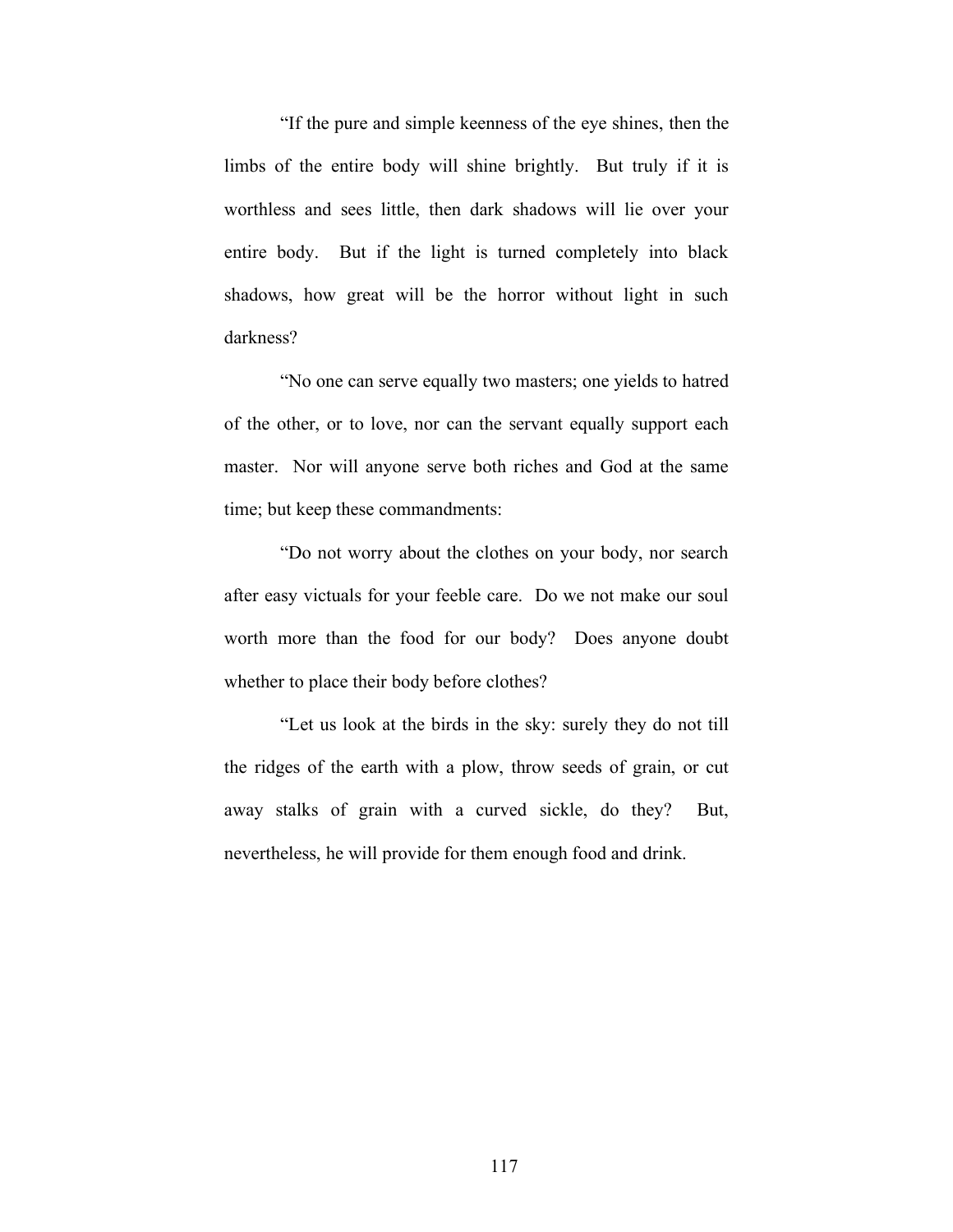| Nonne Deo magis est hominum curatio cordi?        |     |
|---------------------------------------------------|-----|
| Nec dignum fuerat uestis suspendere curam         |     |
| Pectoribus nostris; non, si cubitalia possent     | 640 |
| Incrementa suis homines inponere membris.         |     |
| Cernite, per pingues agros ut lilia fulgent!      |     |
| Non ulli tamen his umquam incubuere labores,      |     |
| Nec Solomona illum, cum regni diuitis aula        |     |
| Aflueret, talis contexit gratia uestis.           | 645 |
| Quod si pratorum fruticumque uirentia laeta       |     |
| Ipse Deus uestit nostris obnoxia flammis,         |     |
| Cur uobis potior non est fiducia patris?          |     |
| Ergo cibum potum uestemque et inania cuncta       |     |
| Gentibus infidis terrenam linquite curam.         | 650 |
| Vos potius digne caelestia quaerite regna         |     |
| Iustitiamque Dei – spontanea cetera current –,    |     |
| Crastina nec uobis curetur copia rerum;           |     |
| Quisque dies sibimet satis est pro fraude diurna. |     |
| Iudicium uestrum fugiat damnatio saeua;           | 655 |
| Nam Dominus uestri iuris documenta sequetur,      |     |

 <sup>638</sup> cordis *RK*2*MpPB* 639 fuerit *coni. Areu.* 640 non sic ubi talia *plerique*, num sic cubitalia *coni. Areu.* Pectoribus si nunc habitam transire figuram *Poelm. in mg.* possunt *M*<sup>1</sup> *Hl Poelm.* 641 hominis *K*2 (*m. 1*); per se nemo potest aut quicquam imponere membro *Poelm. in mg.* 642 fulgent] florent *ante eras. in C*, florent *M* (*d. sc. m. al.*) *P* (*uel* fulgent *s. l.*)  $V_2$  (?) 643 nonnulli  $R^1MK_1K_2T$ , nulli  $Mp$  h|| quam  $R$  his *om. P* labores ligones *C*, labores (*uel* ligones *m.* 2) *RP*, ligones *M* (labores *add. m. al.*)  $K_1$  (*s. l.* labores)  $K_2$  (*ex. corr.*) *L* 644 Solomona *C*, Salomona *rell.* illum] grauem *Poelm. in mg.* 645 afluerit *K*1*T*<sup>1</sup> , affluerit *Bb*, afflueret *rell.* uestei s *post* 645 Naturale bonum terries commune placebit *K*1*TV*1*V*2, *add. in M* (*m. al.*) *Mp* (*in mg.*) 646 fructicumque *K*1 (*m. 1*) *Mp* 652 current surgent *C* 656 uestri iuris *CG*, iuris uestri *rell.* doco<sup>u</sup> menta *T*, documenta (cu *in ras.*) *M*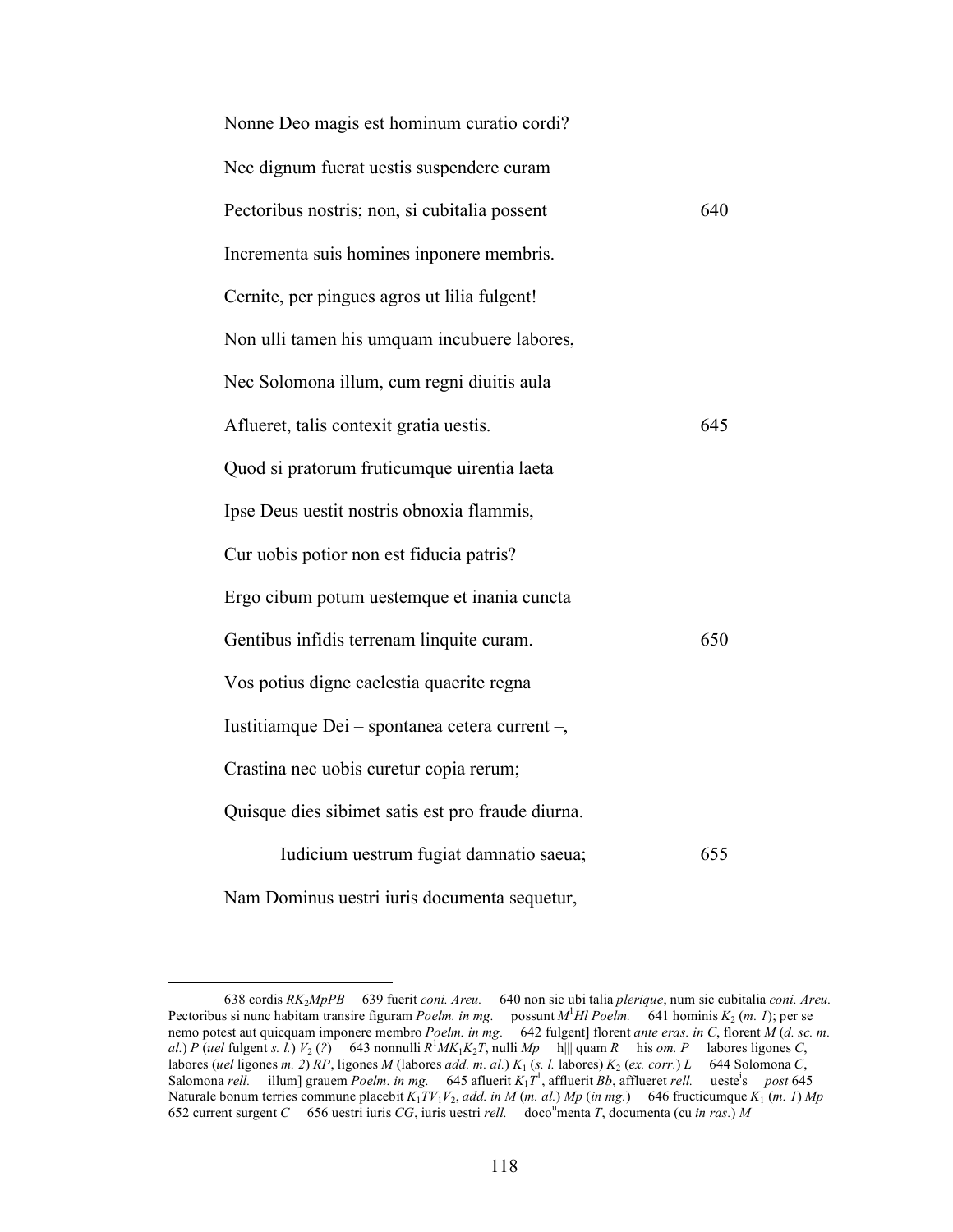"Does God not have more care in his heart for men? It would not be worth it to worry about clothing in our hearts; not, if men were not able to increase the growth of their limbs. Look, how the lilies glisten throughout the rich fields! Nevertheless none of them ever toils, such an attractive piece of clothing never covered even Solomon, when his palace was flowing in an overabundance of the riches of his kingdom. But if God himself clothes the happy green plants of the meadows and of the bushes, which are pray to our flames, why do you not have stronger faith for the Father? So leave earthly worry for food, drink, and clothing and all empty things for the faithless peoples.

"Seek rather the heavenly kingdoms and the justice of God – the rest will flee of their own accord – and do not care about the riches of tomorrow; each day in and of itself has enough sin for a day.

"Let cruel damnation flee from your judgment; for the Lord will look for proofs of your justice,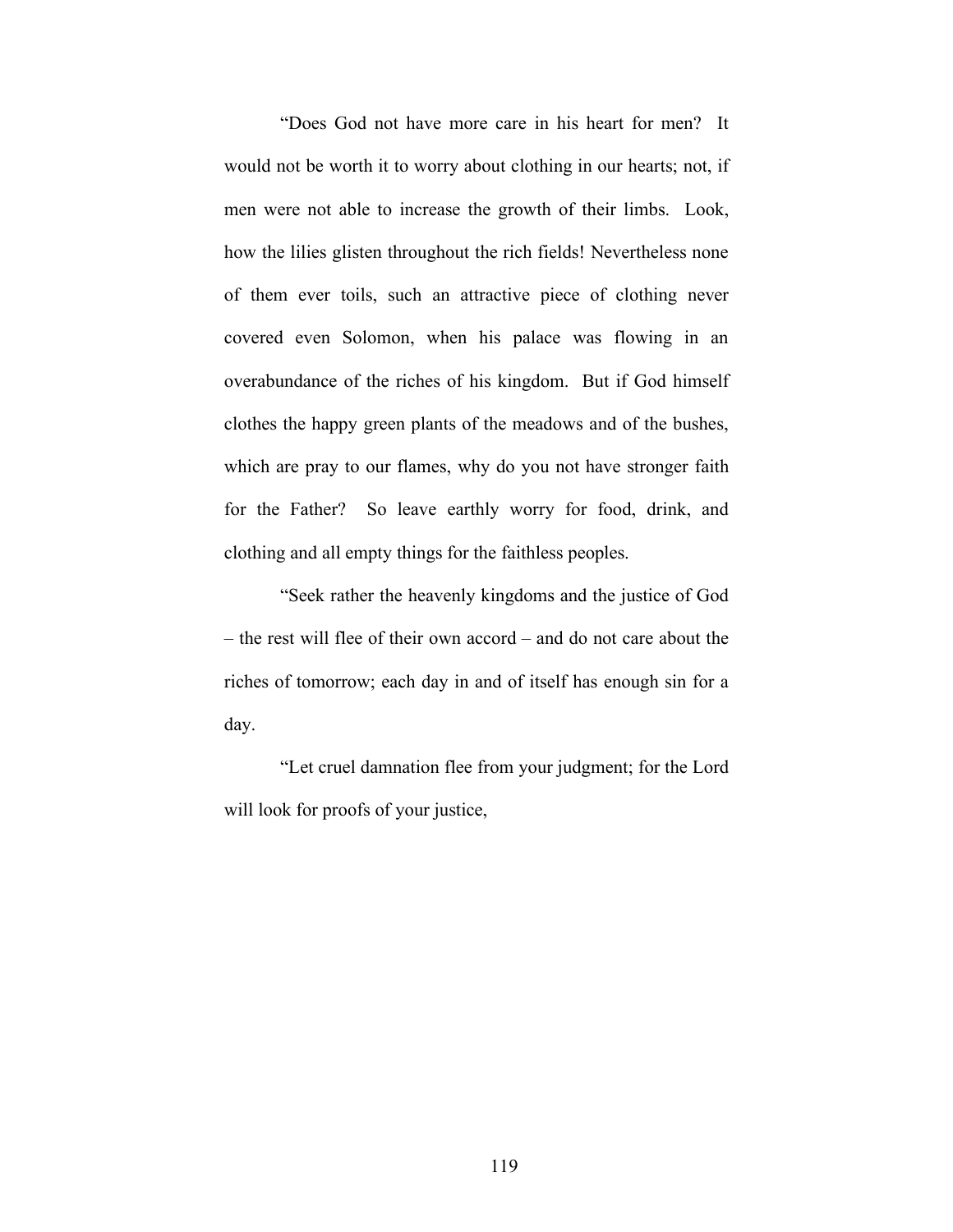| Quae uos in terris statuetis tempore capti:        |     |
|----------------------------------------------------|-----|
| Mensuram tibi, quam ponis, portare necesse est.    |     |
| Cernis adhaerentem fistucam in lumine fratris,     |     |
| Nec tamen in proprio tignum consistere sentis      | 660 |
| Atque oculum prius alterius purgare laboras;       |     |
| Deripe sed proprio fallax de lumine lignum,        |     |
| Tunc minimam alterius curabis demere aristam.      |     |
| Ne canibus sanctum dederitis neue uelitis          |     |
| Turpiter inmundis iactare monilia porcis.          | 665 |
| Namque illa in caeno pedibus subiecta iacebunt     |     |
| Conuersique sues uasto uos uulnere rumpent.        |     |
| Poscenti dabitur, quaerens inuenta tenebit,        |     |
| Pulsantique aditus foribus pandetur apertis.       |     |
| Vos homines natis panem poscentibus omnes          | 670 |
| Non lapidem dabitis piscemue petentibus anguem;    |     |
| Vos, inquam, rigidi, quibus alte est insita cordis |     |
| Durities, uestris dabitis semper bona natis.       |     |
| Indulgens hominum genitor bona mitia digne         |     |
| Quam praestare magis gaudet poscentibus aequis!    | 675 |

 <sup>\*657</sup> Haec eadem uobis genitor seruabit in aethra

<sup>657</sup> quaecumque *R*, quae uobis  $M^1V_2$  *Poelm. in mg.* in tempore  $M^1$  post 657 *uers. 657\* legitur in*  $RK_1 LV_1 V_2 BbGHHI$ , *in marg. add. in*  $MK_2 MpP^2$ *, interpos. in*  $B^2 T^2$  658 quam] quod *Hl* pa<sup>e</sup>nis *Hl* 659 DE FESTVCO IN OCVLO PATRIS *B* fisticam  $CM^1K_2TBb$  660 properio  $P^1$  lignum *ex* tignum *C*, dignum *M*, tegnum  $(m, 1)$   $K_2T$  662 diripe *RLMpB Poelm.*, eripe  $MK_1K_2TBbG$  *Poelm.* in mg. trabem *R* (*uel* tignum *m.* 2)  $V_1V_2$ , dignum *M* 663  $\overline{u}$  *C* arestam *R*<sup>1</sup> 664 nec *RK*<sub>1</sub>*PBG* neue] ne *C* 665 immundis *C* 666 insceno *Hl* 667 conuerseque *K*2*T*<sup>1</sup> ; conuersaeq; alii conuersisque canes *Poelm. in mg.* suees *R* uasto u.] nastantes *Hl* 669 pandentur *M*, panditur (*m. 1*)  $K_2T$  670 uos homines] quis uestrum  $K_2$  (*m. 1*) *T* 672 regidi  $M^1$ , ridigi *P* 674 homini *Poelm. in mg.* digne] donet *C*; *an* donet Quae?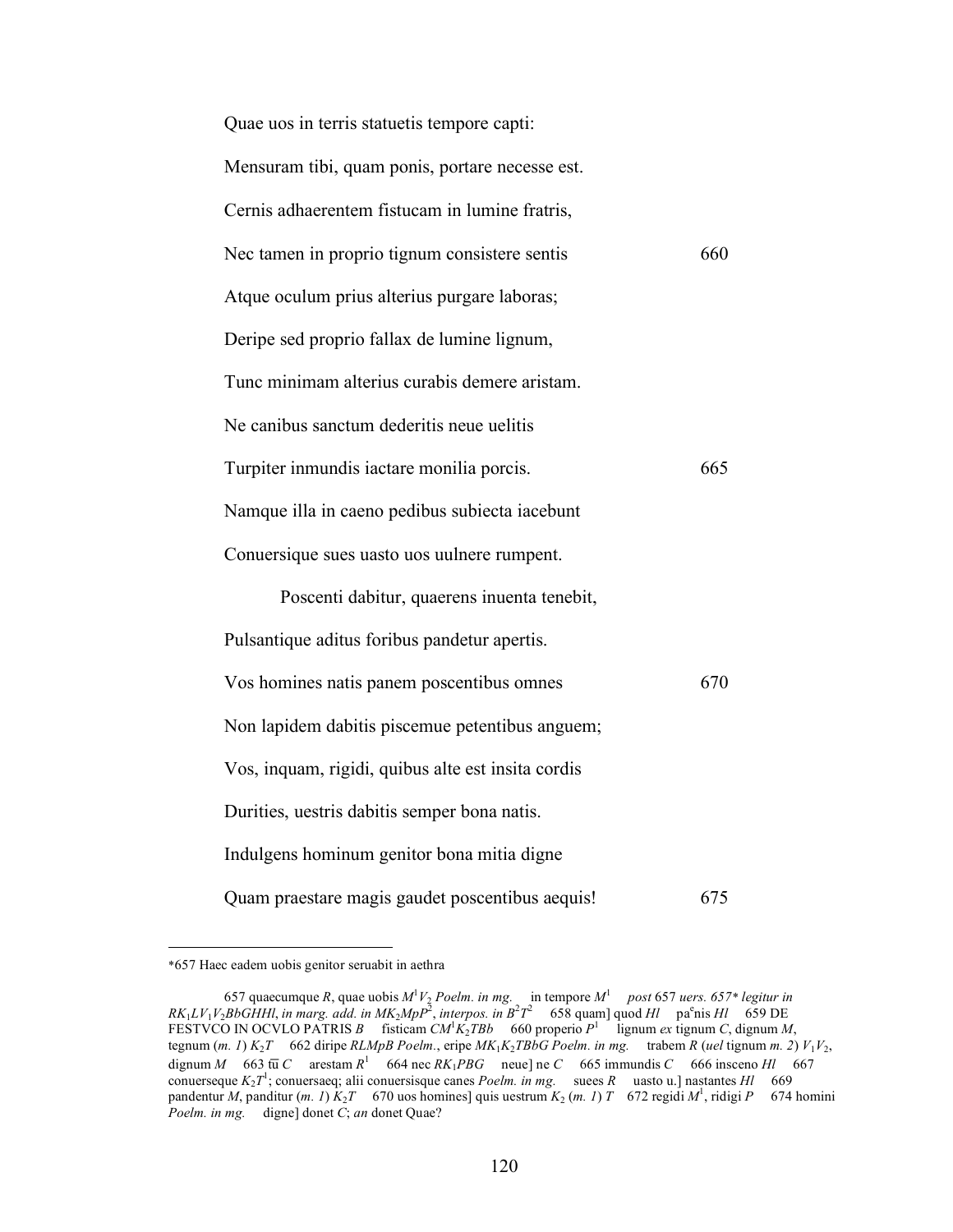"which you, unlawful even in this time, will establish on earth: you must bear the measure which you place on yourself.

"You see the stick clinging fast in the eye of your brother, but you do not see that there is a beam in your own eye, and yet first you strive to purge the eye of the other. Hypocrite, take away the wood from your own eye, and then you will care to take away the little piece of grain from the other.

"Do not give a holy thing to dogs, and do not wish to throw jewelry to filthy pigs. For the things thrown down under foot will lie in the mud, and the pigs, turned against you, will thrash you with a huge wound.

"To the one asking, it will be given; the one seeking will hold on to what he has found; and to the one knocking, the entrance, its doors wide open, will be open. For all of you men will not give a stone to your children when they ask for bread, or a serpent to those who ask for a fish. I say that even the unbending of you, who have a hardness of heart lodged deeply inside, you will always give good things to your children. And how much more the Creator of man, worthily granting these humble goods, rejoices to offer them to just men who ask!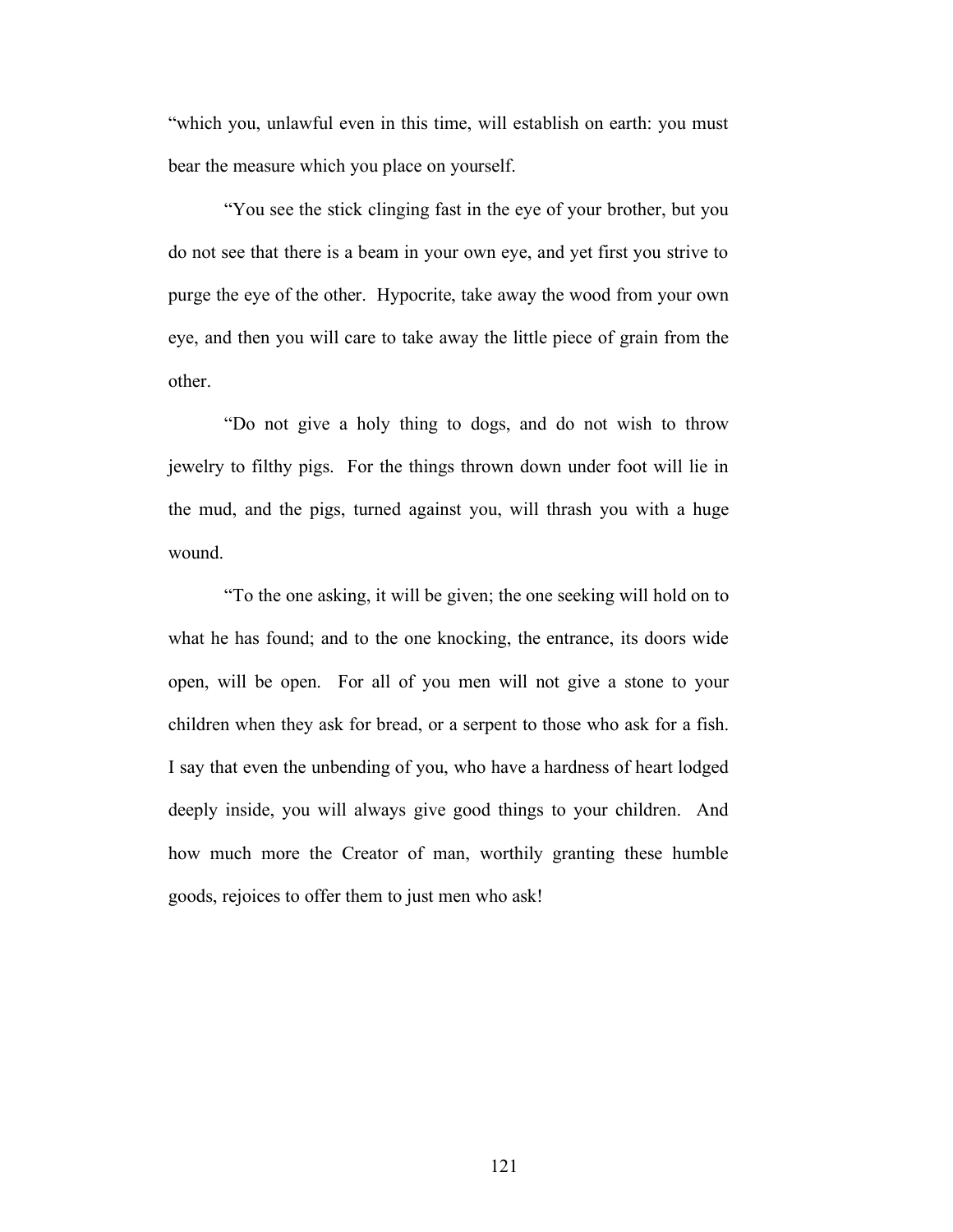Quae cupitis uobis hominum benefacta uenire, Haec eadem uestro cunctis praestate fauore. Haec legis summa est, hoc ius dixere profetae.

| Ite per angustam, iusti, super aethera portam.       |     |
|------------------------------------------------------|-----|
| Quam lata et spatiosa uia est, quae limite laeuo     | 680 |
| Praeruptum conuoluit iter caligine mortis,           |     |
| Innumeraeque illam penetrant per prona cateruae!     |     |
| Vitalis uastis stipatur semita saxis,                |     |
| Celsaque uix paucos ducit per scrupea uirtus.        |     |
| At si quos nimium fallax inlexque malorum            | 685 |
| Planities suasit deformi lubrica lapsu,              |     |
| Adripit hos pronosque trahit uelut impetus amnis,    |     |
| Aut alacer sonipes ruptis effrenus habenis,          |     |
| Aut rectoris egens uentosa per aequora puppis.       |     |
| Obseruate illos, falso qui nomine uobis              | 690 |
| Insidias faciunt appellanturque profetae.            |     |
| Hos ouium species uestit, sed saeua luporum          |     |
| Pectora fraude tegunt, lacerantque incauta trahentes |     |
| Agmina credentum, saeuus quos decipit error.         |     |
| Fructibus e propriis noscuntur talia monstra;        | 695 |

 <sup>676</sup> cupitis *ex* cupidis *C* 679 DE ANGVSTA ET LATA VIA *B* super ||||||||| aethera *C* (sidera *eras.*), supra (pra *in ras.*) sidera *M*, super aethera *RLB*<sup>2</sup> , supra sidera *rell.* 680 quod *Poelm. in mg.* 682 penitrant *M*<sup>1</sup> 683 strictis  $V_1$  684 ducet  $RK_1K_2V_1BbG$  scropea  $\dot{M}$  et alii 685 quos] nos  $Hl$  686 plenities  $R$  labsu  $C$  687 adripit  $B^1$ , abripit  $R^2ML$ ; arreptos  $Mp^1$ , pronosque p̄cites  $B$  cē (uelut *s. l. m. al.*)  $M$  amnes  $K_1K_2T$  688 effrenos  $R^1$  $(-\text{us } m, 2)$ , effrenis  $B^1L$ , efrenis *H* abenis *C*, habens  $M^1P$ , abneis *L* 689 agens *L* pupis  $B^1P$  690 ADTENDITE A FALSIS PROPHETIS *B* et illos *K*1 (*m. 1*) nomina (*m. 1*) *K*2*T* qui falso *Hl* 691 profetae *C* (*passim*) *T* 693  $\int_{0}^{1}$  694 *om.*  $M^{1}K_{1}K_{2}$  (*add. m. 2*)  $T^{1}Bb^{1}$  edentum *C*, credentum  $RK_{1}Mp^{2}TGH$ , credendum *L* sc\*uus *Hl* 695 &  $M^1B^1$ , ex *N* noscantur *N*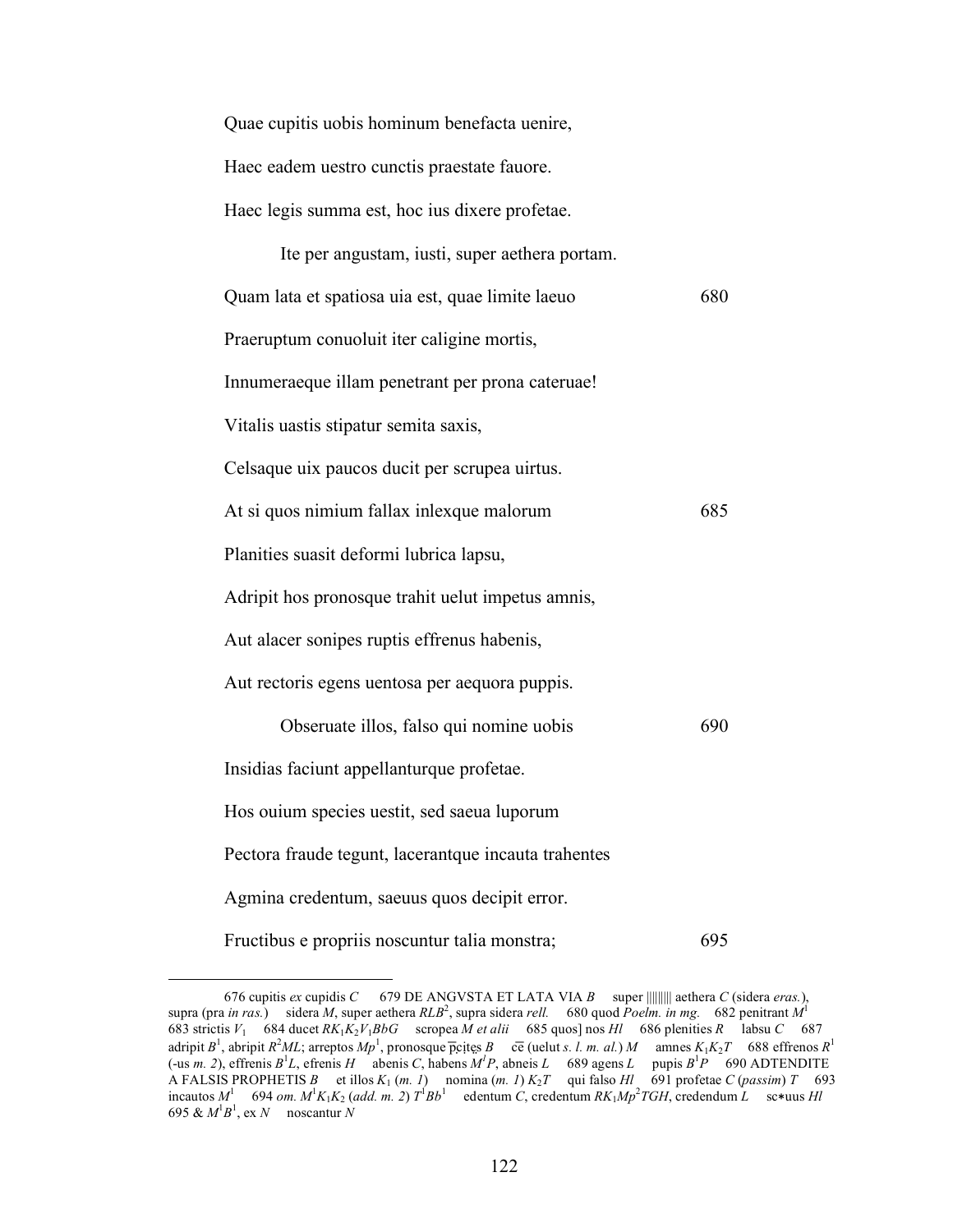"Whatever good deeds of men you want to come to you, offer these same things to all with goodwill. This is the highest rule of law; the prophets have spoken this law.

"Go through the narrow gate to heaven, just ones. How wide and spacious is the way on the left path, which envelops the steep journey with the shadows of death, and innumerous crowds enter it easily. The life-giving path is crowded in by vast rocks, and lofty virtue leads scarcely even a few men through its steep difficulties.

"But if the very deceitful and enticing plain of evils slippery with its ugly slope—entices any of them, it snatches them up and drags them headlong like the rush of a river, or like a swift unbridled horse, its reins broken, or like a ship on the windy sea lacking a captain.

"Observe those, who trick you with their false name and are called prophets. Their appearance wears the form of a sheep, but they hide with their deception cruel hearts of wolves, and they drag away and cut down the incautious crowds of believers, whom cruel sin deceives.

"Such monstrous things are known by their fruits;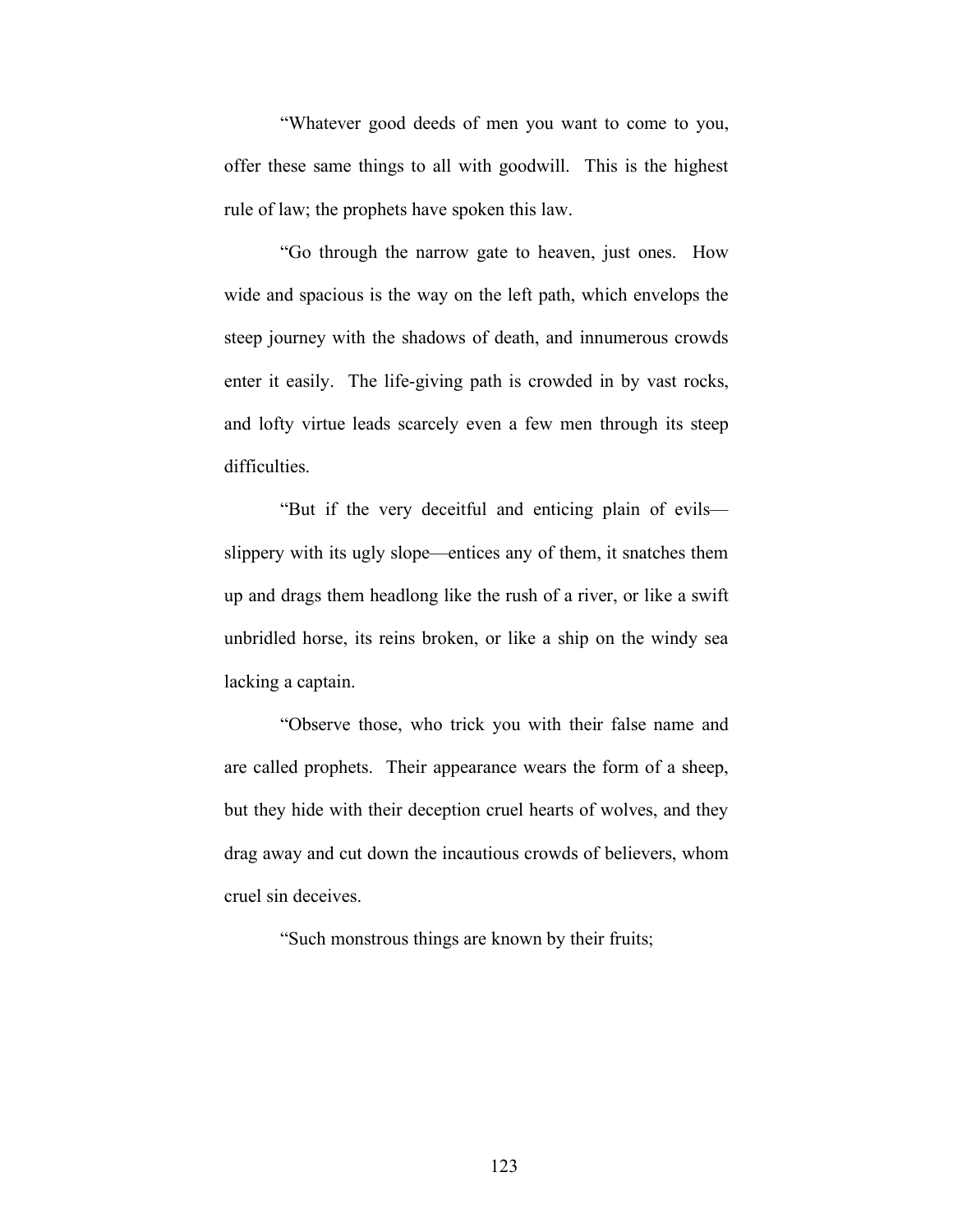| Quemque petat finem fallax doctrina uidendum est.    |
|------------------------------------------------------|
| Nam neque de tribulis ficus nec sentibus uuas        |
| Prouenisse umquam ruris per terga notastis.          |
| Utque arbor proprio uestitur germine pomi,           |
| Sic dolus illorum fructu monstrante patescit.<br>700 |
| Non ego palpantum uerbis et honore mouebor,          |
| Nec, me quod dominum praeblanda adolatio dicet,      |
| Praemia caelestis capient spontanea sedis.           |
| Illi sed merito gaudebunt munere regni,              |
| Qui facient nostri genitoris iussa uolentes.<br>705  |
| Adueniet mox summa dies, quae iure seuero            |
| Praemia iustitiae tribuet scelerique gehennam.       |
| Tunc mihi multorum clamabit talia fletus:            |
| Nonne tuo quondam magnae sub nomine nobis            |
| Virtutes sanctis domuerunt omnia iussis?<br>710      |
| Saepe etiam nostra est uox adnumerata profetis       |
| Seruiuitque tuo nobis sub nomine daemon.             |
| Tunc iurabo illis, quod talis cognita numquam        |
| Vita mihi est hominum, gestis quae sordet iniquis.   |

 <sup>\*696</sup> Quapropter rerum molitio perspiciatur

<sup>696</sup> quamque *Hl* est *om. V*2 NON COLLIGVNT DE SPINIS VVAS *B* 696\* *legitur in CV*2 (*sed uncis inclusus*) *G*, *add.*  $K_1(m. 2) Mp^2p^2T^2Bb$  697 nec] neq. *L* 698 notatis  $RM^1T$  701 NON OMNIS QVI DICIT MIHI DÑE DÑE *B* 702 adolatio *optimi* 703 capient *C*, accipit *B*<sup>1</sup> , capiat *Hl*, capiet *rell.* sedes *K*2*T*<sup>1</sup> 704 olli *Poelm. in mg.* munera  $M^1B^1$  705 facient  $CK_1K_2T^1PBb$ , faciunt *rell.* uolenter *H* 706 saeuero *RMP* 707 gehennem  $Mp<sup>1</sup>$  708 clamauit *CM*<sup>1</sup> 709 nobis sub nominee uirtus *Poelm*. 710 aruerunt *C*lorusting *C*, *fort.* uirtutes (*scil.* erant), nostris paruerunt *etc.* iusis *M* Exstitit et nostris parebant *Poelm.* 714 gentis *L*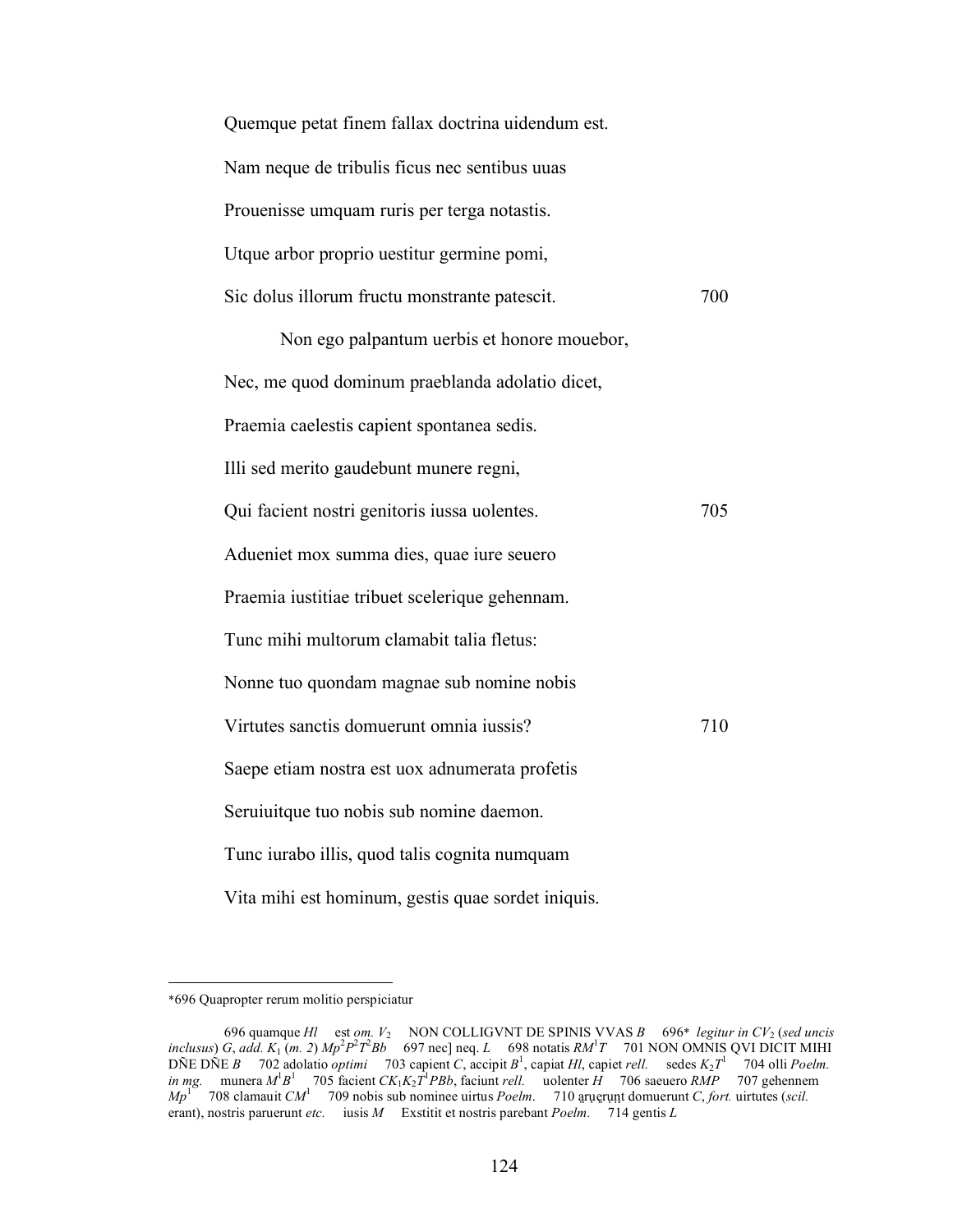"and whatever end their false doctrine seeks must be laid bare. For you know that figs, over the surface of the land, never come from thistles, nor grapes from thorns. But as a tree is clothed in its own budding of fruit, just so does the trickery of those men lie open because their fruit show it.

"I am not moved by the words, nor the distinction of those who caress me, nor will they take hold of the rewards of the celestial throne freely, just because their sweet speaking adoration says that I am the Lord. But those who willingly act upon the commands of our Father enjoy their deserved reward of the kingdom.

"But soon that final day will come, which will bestow by strict law rewards for justice and hell for wickedness. Then the lamentation of many men will clamor: 'Did our great strength not conquer all things in your name with holy commands? Our voice was counted with the words of the prophets, and the demon became enslaved to us in your name.' Then I will declare to them that such a life for men, which is so filthy with horrible deeds, has never been recognized by me.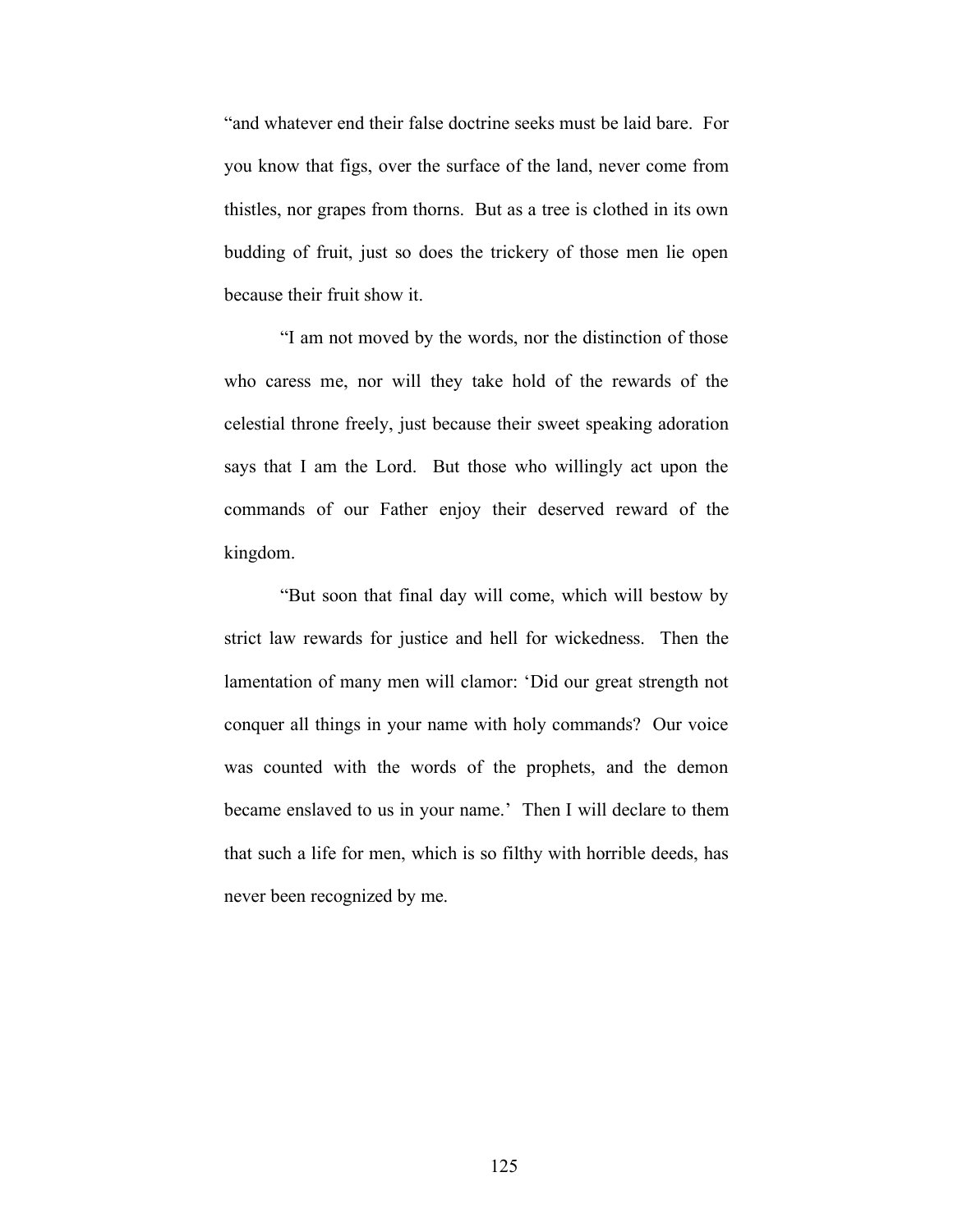| Quisque meis monitis auresque et facta dicabit, | 715 |
|-------------------------------------------------|-----|
| Hunc aequabo uiro solidis fundamina saxis       |     |
| Ponenti, librata super cui moenia surgent.      |     |
| Illa domus pluuiis uentisque inlaesa manebit    |     |
| Torrentumque minas firmato robore uincet,       |     |
| Haerent inmotae quoniam fundamina petrae.       | 720 |
| Qui uero auditu tantum mea iussa tenebit        |     |
| Diuersisque procul factis per lubrica perget,   |     |
| Hunc similem faciam, uolucri qui fulcit harena  |     |
| Fundamenta domus; primo cui flamine uenti       |     |
| Et pluuia infusis coepit cum incumbere riuis,   | 725 |
| Omnis subuerso procumbit pondere moles          |     |
| Insequiturque graui tectorum strage ruina.'     |     |
| Talia dicentem fixa admiratio plebis            |     |
| Inmensum stupuit, quoniam transcenderat alte    |     |
| Doctrinam ueterum Christo concessa potestas.    | 730 |
| Denique linquentem celsi fastigia montis        |     |
| Stipabat gaudens populorum turba sequentum.     |     |
| Ecce sed horrenda confixus uiscera tabe,        |     |

<sup>715</sup> DOMVS SVPRA PETRAM FVNDATA *B* quis *M* 716 sasis  $Mp<sup>1</sup>$  717 ponentem (*m. 1*)  $K_2T$ , promenti *L*; p. domus *M* surgunt  $K_1K_2$  (*m. 2*) 719 uincent *Hl* 720 immotae *CR alii* immota—petro *P*, immoto—fundamine *Poelm. in mg.* 721 DOMVM SVPER ARENA *B* 722 diuersis *M* pergit *CV*1 723 uolocri *P*, pulueri *M*<sup>1</sup> que (*m. 1*)  $K_1K_2$  figit *ex* fulcit *C* 724 flamine  $CK_1K_2MpTV_1V_2$ , flamina *rell.* 725 infusis  $C\hat{M}^1Mp^1PV_1$ , effusis *uel* efusis *rell.* coepere (cum *om.*)  $K_1K_2T$  726 *in mg. add. Mp* omnes  $T^1$  procumbet  $M^1B$ , pṙocumbent *P* molis *RM*<sup>1</sup> *K*1*K*2*LPT*<sup>1</sup> *Bb* 727 grauis *H Poelm.* tectorem *Hl* strange (*m. 1*) *K*1 ruina̅ (*sic*) *C* 728 dicentem] I *ex corr. Mp* (*cf. Matth. VII 29*), dicenti *K*1, dicentei *K*2, dicente *V*1 fixa magna *C*, fixa *V*1, magna *rell.* 729 immensum *C* transcenderet  $B^1$  732 st $*$ ipabat (p *eras.*) *R* 733 horrida  $M^1$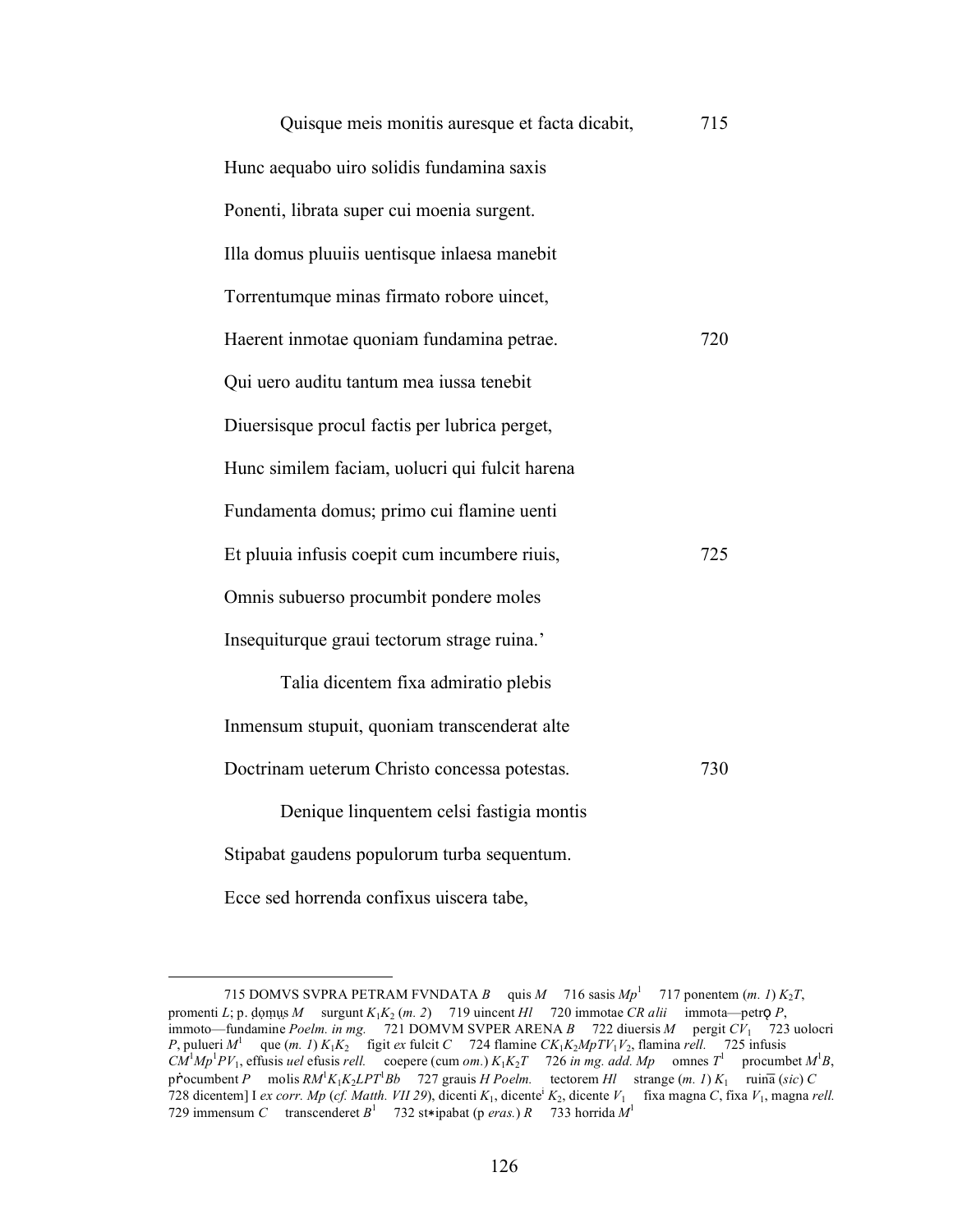"Anyone who dedicates their ears and their deeds to my instructions, this one I will make equal to the man who builds foundations with solid rocks, whose walls will rise aloft. That house, unharmed by winds and rain, will remain, and conquer the threats of torrents with its firm strength, since foundations of unmoved stone hold fast.

"But anyone who will only hold to my commands upon hearing them and will persist on uncertain things, with actions in stark contrast, I will make this one the same as one who props the foundations of his home up on sand, and the rain begins to weigh down, first with a blast of wind, then with streams pouring in, and the whole structure falls, its foundations overturned, and ruin follows the heavy destruction of the rooftop."

The admiration of the people was fixed upon him as he spoke such things and he left them completely speechless, since the power granted to Christ had transcended the doctrine of the ancients. Then, the rejoicing crowd of people followed and thronged around him as he was descending from the top of the high mountain.

But behold, a young man, inflicted by a horrible wasting disease of his body,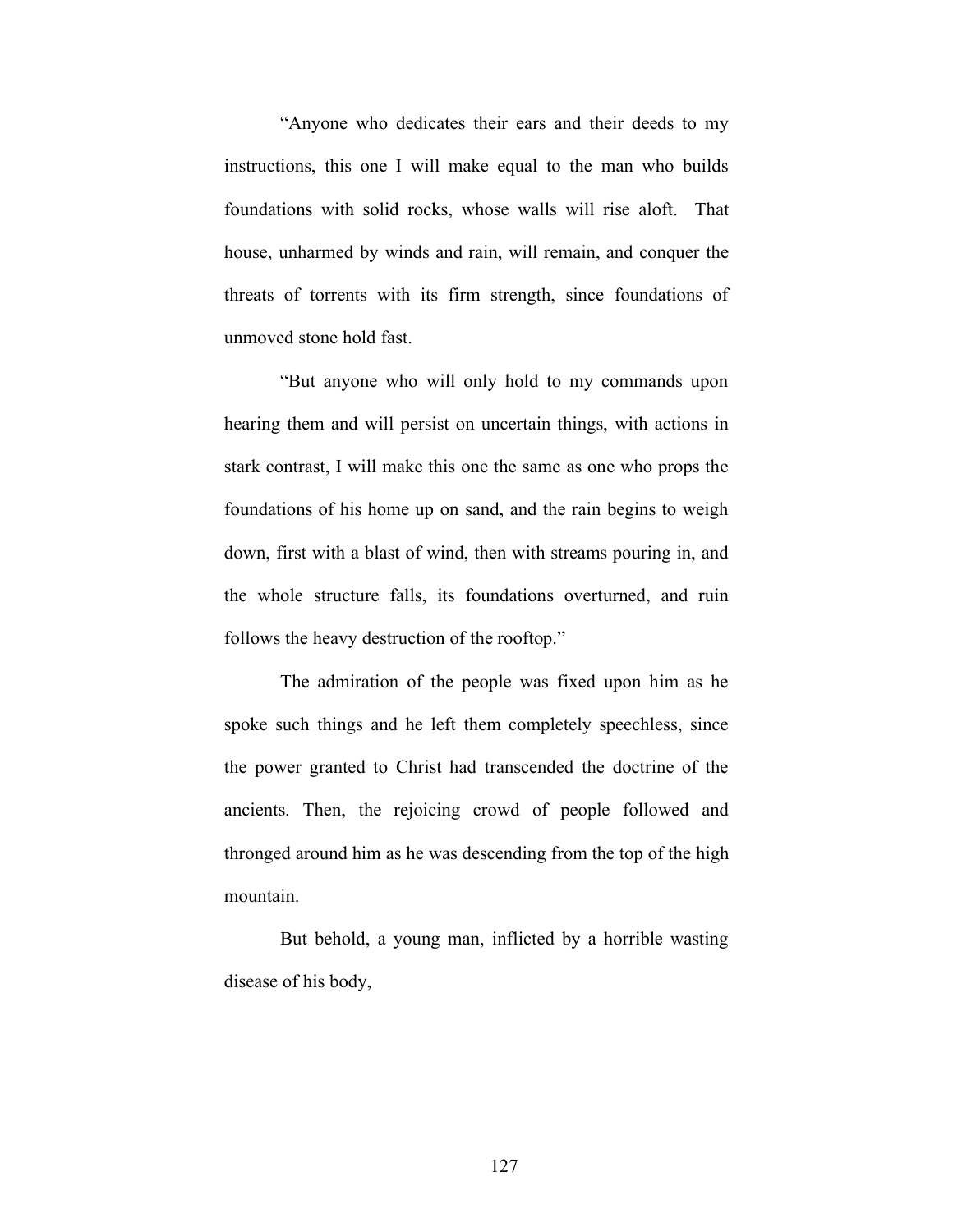| Quem toto obsessum foedarat corpore lepra,       |     |  |
|--------------------------------------------------|-----|--|
| Procubuit uenerans iuuenis Christumque precatur: | 735 |  |
| 'Ut caream tandem languoris pondere tanti,       |     |  |
| Sufficiet uoluisse tuum.' Tum dextera Christi    |     |  |
| Adtactu solo purgauit lurida membra.             |     |  |
| Incolumique dehinc: 'Celaris gaudia, iussit,     |     |  |
| Et legi parens offers tua munera templo.'        | 740 |  |
| Inde recedenti supplex se protinus offert        |     |  |
| Centurio et precibus proiectus talibus orat:     |     |  |
| 'Inpubis pueri cruciatur spiritus aeger,         |     |  |
| Cuius cuncta repens membrorum munia languor      |     |  |
| Dissoluit uitamque tenet iam poena superstes.    | 745 |  |
| Sed iussu miserere precor, nam tecta subire      |     |  |
| Crimina nostra uetant uitae lucisque parentem.   |     |  |
| Nunc uerbo satis est iubeas remeare salutem.     |     |  |
| Subiectos mihi saepe uiros sic nostra potestas   |     |  |
| Officiis uerbo iussis parere coegit.'            | 750 |  |
| Dixerat. Ille uiri motus precibusque fideque     |     |  |
| Talia conuersus populo dat dicta sequenti:       |     |  |

<sup>734</sup> DE LEPROSO *B* totum  $(m. 1) K_2$  foedauerat  $R^1 M^1$ , f $*$ ederat  $K_2$  (auit *corr. m. 2*) *P*, fedauit  $K_1 T^2 Bb$ 735 procumbit  $M^1$  precatur *CRM*<sup>1</sup> alii, precato<sup>u</sup>r  $K_1$  736 caream *CK* (*m. 1*) *T*, careat *rell.* tandem aliguando *B* langoris (*m. 1*)  $K_1K_2PT$  pondera  $M^1$ , ponderae  $G$  737 sufficiat *Poelm.* dum  $M^1$ , tunc  $R$  738 a\*tactu (t *eras*.)  $R$ , atactu *B*<sup>1</sup> , adtactu (*m. 1*) *K*2*T* lurida libida *C*, lu∗rida *K*1 739 incolomique *RMp*, incolomei que *KT* celaris *scripsi*  (*cf. Matth. VIII 4* nemini dixeris), caelare *CRM*, celaret *Poelm. in mg.*, celare *K*2 (are *in ras.*) *rell.* haec gaudia *RM* (haec *m. al.*)  $K_2 L M p P T^2$  *Poelm.* 740 offers tua *C*, offerret  $R M p B V_1 V_2 G$ , offerre  $M^1$ , offerri  $K_1 B b H$ , offerit  $T^1$ , offerri∗∗ *K*2, *fort.* offer tum templi *Hl* 741 recidenti *C*, recendente *K*1 (*m. 1*), recedente *Hl* aufert *Hl* 742 uenturo *Hl* proiecti<sup>u</sup>s  $K_1$  743 impubis *CB* puer  $M^1$  sp̃u<sup>s</sup> (s *m. al.*)  $M$  744 raepens  $M^1$ , tepens *Poelm.* (*cf. Sed.*) *P. c. IV 287 H.*) langor *plerique cf. supra: u. 736* 746 pręcor *RM alii* 747 parentạ e m *K*2 748 uero *M*, uerba  $K_2 T^1$ , uerbu *Hl* iubeat<sup>s</sup>  $K_1$  749 potes||||||tas *C* 750 parare *L* 751 mo\*tus *P*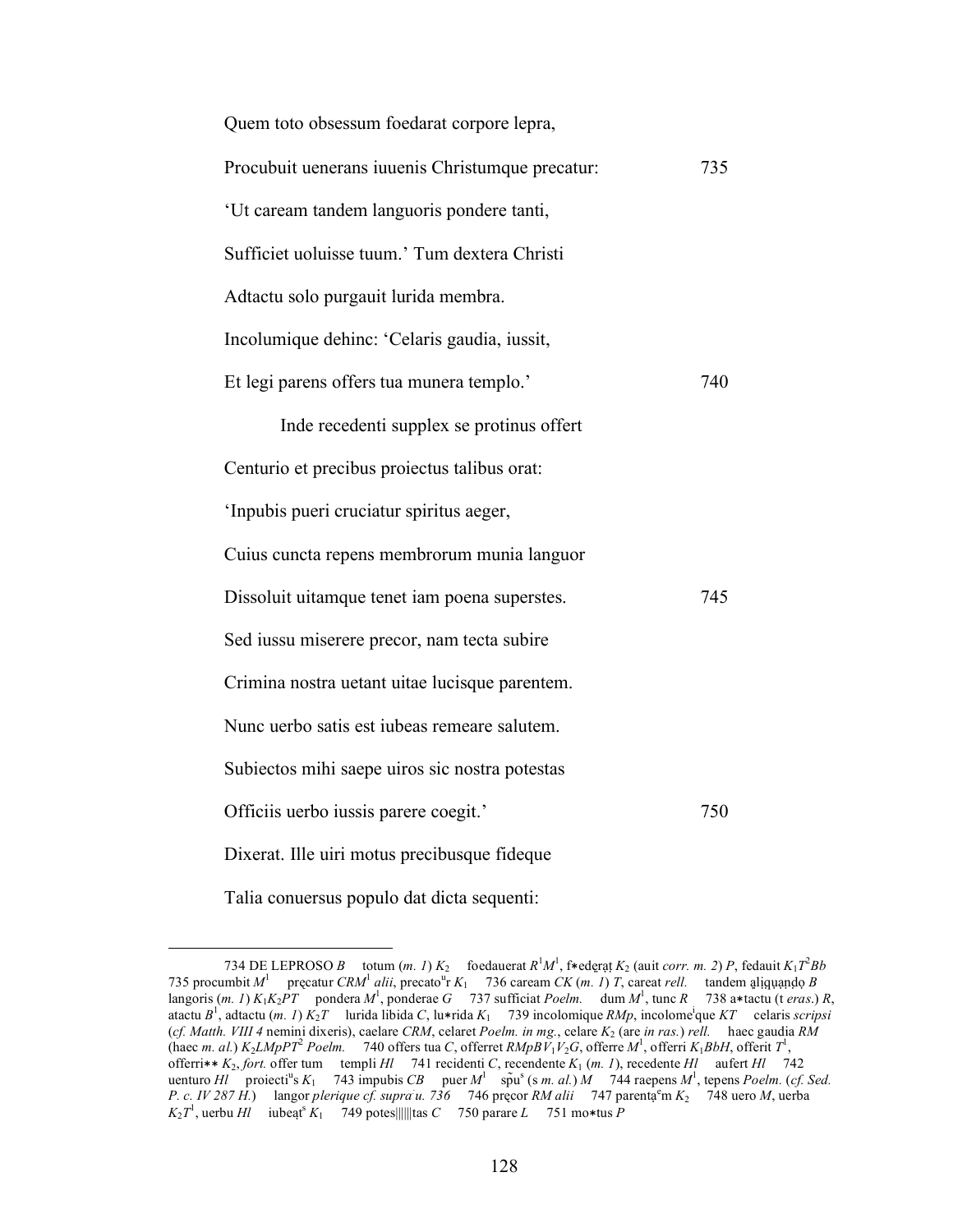whose entire body leprosy had besieged and ruined, came, beseeching, and pleaded with Christ:

"So that I may be finally without the burden of such great suffering, your will is enough." Then the right hand of Christ cleansed his pale limbs with only a touch. And then to the healed man he commanded: "Conceal your joy, and obeying the law, present your gifts to the temple."

Then a centurion offered himself as suppliant before Jesus as he was leaving and, prone before him, spoke with such prayers:

"The sick spirit of my young boy is being tortured, and a rapid fatigue has deprived him all use of his limbs and this hardship holds his life now and will outlive him. I beg you to take pity for my orders, for our crimes forbid that the provider of life and light come under our roof. It is sufficient now that you command his health to return with only a word. For my power often compels men who are subject to me to obey their duties from a word."

He had spoken. Then Christ, moved by the prayers and the faith of the man, turned around and spoke to the people following him thus: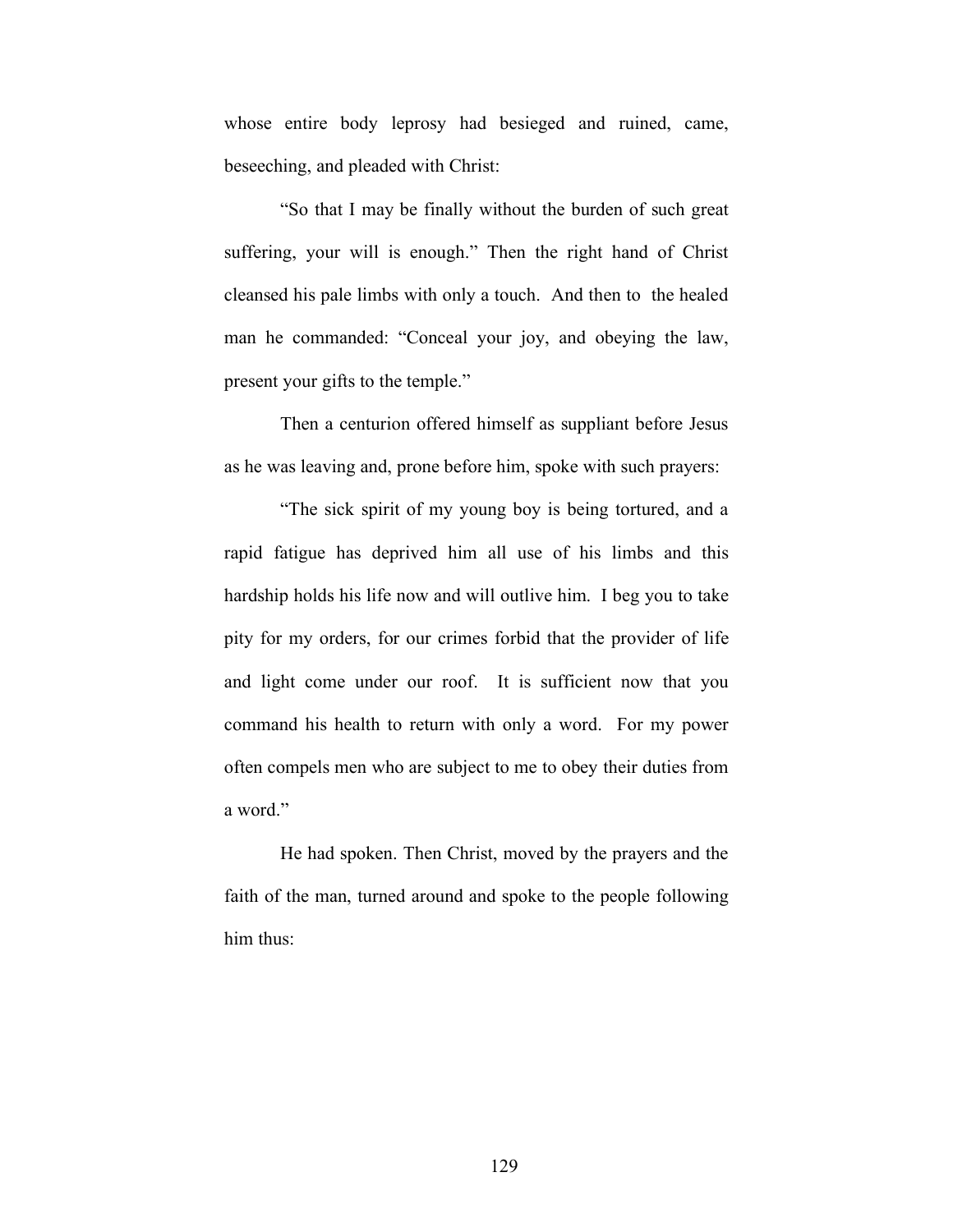| 'Haut umquam talem memini me gentis auitae        |     |
|---------------------------------------------------|-----|
| Inuenisse fidem; sed ueris discite dictis,        |     |
| Quod multos homines diuersis partibus orbis       | 755 |
| Progenitos caeli regnum sublime uocabit           |     |
| Cum patribus nostris uitali adcumbere mensae,     |     |
| Progenies quorum caecis demersa tenebris          |     |
| Dentibus horrendum stridens fletumque frequentans |     |
| Perpetuis poenae cruciatibus acta subibit.        | 760 |
| At tibi iam, iuuenis, mentis uirtute fidelis,     |     |
| Ut credis, ueniet fructus cum luce salutis.'      |     |
| Dixerat et dicto citius cum uoce loquentis        |     |
| Ad puerum celeris transcurrunt munera uerbi,      |     |
| Ingressusque domum miles properante recursu       | 765 |
| Praeuenisse Dei laetatur dona medentis.           |     |
| Aedes inde Petri sanctus penetrabat Iesus,        |     |
| Cuius anhela socrus aestu febrique iacebat.       |     |
| Utque illi dextram tetigit saluator Iesus,        |     |
| Sana ministerium praebebat femina mensis.         | 770 |

 <sup>\*762</sup> Quae cupis extimplo obtineas poscens sapienter

<sup>753</sup> aut *CM* 754 uiris *C* 755 quam multos *Poelm.* 578 demersa *C*, *plerique* dimersa 759 gentibus *Hl* frequen tas *Bb* 760 poenae *CV*1, poenam *rell.* 761 ac *Hl Poelm.* tũ *M*<sup>1</sup> iuuenis lenis *C*, iuuenis (s *a m. 2*) *K*2*T post u. 762* obtenes quae cupis rogando sapienter extemplo (extimplo *M*) *CM*, quae cupis extimplo optineas poscens sapienter *K*2 (*i. m. m. 2*) 763 *in mg. adscr. Mp*<sup>2</sup> loquentes *CP* 764 celeris *R* percurrunt *Poelm. in mg.* 765 procurante (?) *H* cursu  $M^1$  767 hedes *T*, sedes *Hl* penitrabat  $M^1$ 768 an∗hela (c *eras.*) *M*, anela *LMp*, anaelo *P*, hanela *Hl* 769 atque *Hl* dext∗ram (e *eras.*) *MK*2 seruator *V*1 SAPIENTISSIMI VIRI IVVENCI XR̃IANI EVANGELIORVM LIBER PRIMVS EXPLICIT *C*, EXPLICIT LIBER PRIMVS *RMLMpPV*1, EXPLIC LIBER PRIMVS GAI (VEIT̃) AQVILINI SIVE IVVENCI VERSVS EVANGELIORVM *B*, G. VETTI IVVENCI PRESBITERI EVANGELIORVM (*om. K*1) LIBER PRIMVS *K*1*K*2*TBb*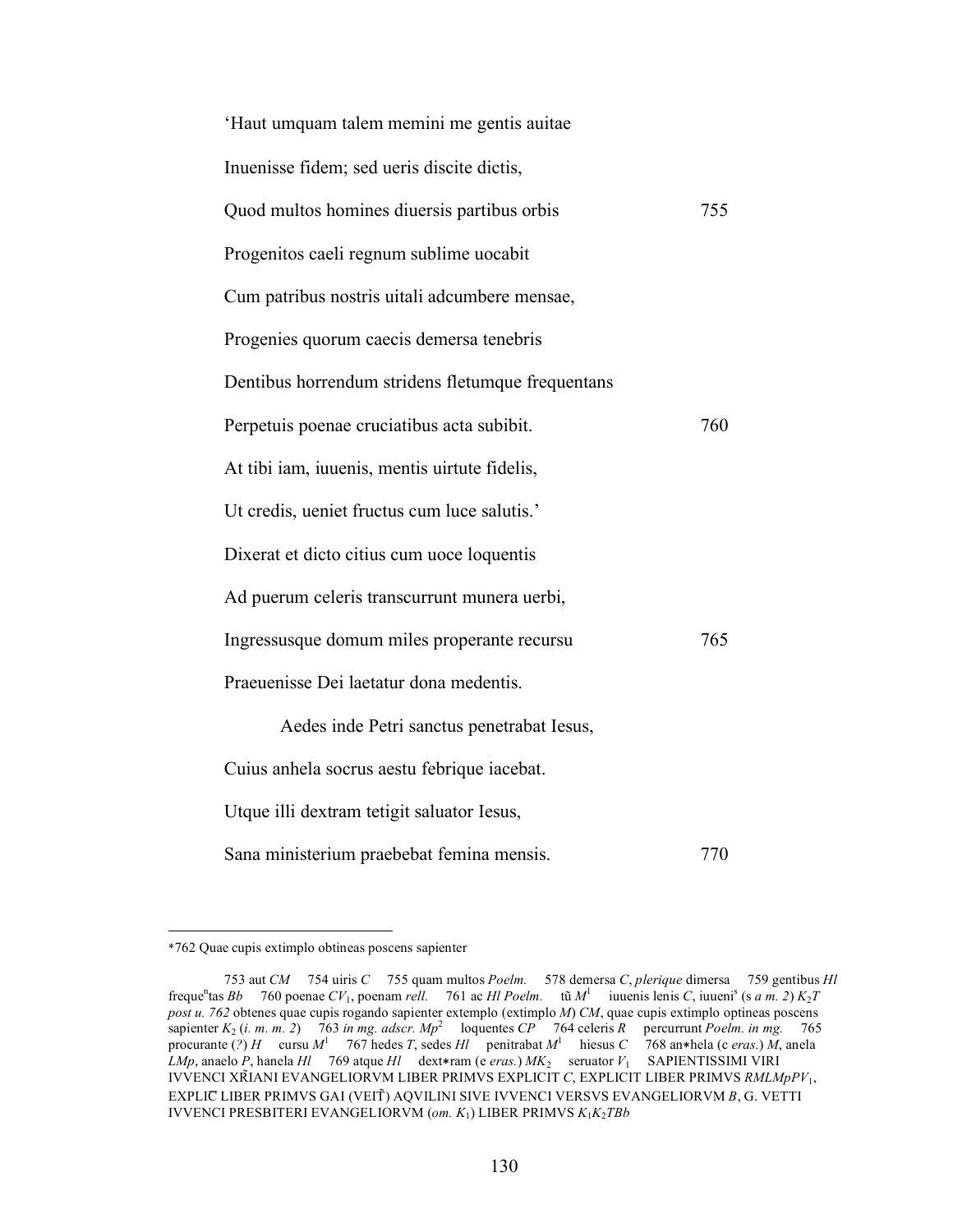"At no time do I remember that I have found such faith in the ancient race; but listen to my true words: the lofty kingdom of heaven will call many men, born in many diverse parts of the world, to recline at the life-giving table with our ancestors. Ancestors whose progeny have been plunged in black shadows, grinding their teeth and engaging in horrible weeping, and, driven by the perpetual torture of their punishment, will undergo it. And now, young man, for the virtue of your faithful mind, as you believe, a reward will come to you with the light of health."

Jesus had spoken and as soon he spoke, the gifts of his swift word rushed to the boy, and the soldier speedily returns to his house and rejoices that the gifts of the healing God had come.

Then Holy Jesus entered the house of Peter, whose motherin-law was lying down, heaving and feverish. When Jesus the Savior touched her right hand, the woman, now healthy, prepared the dinner table.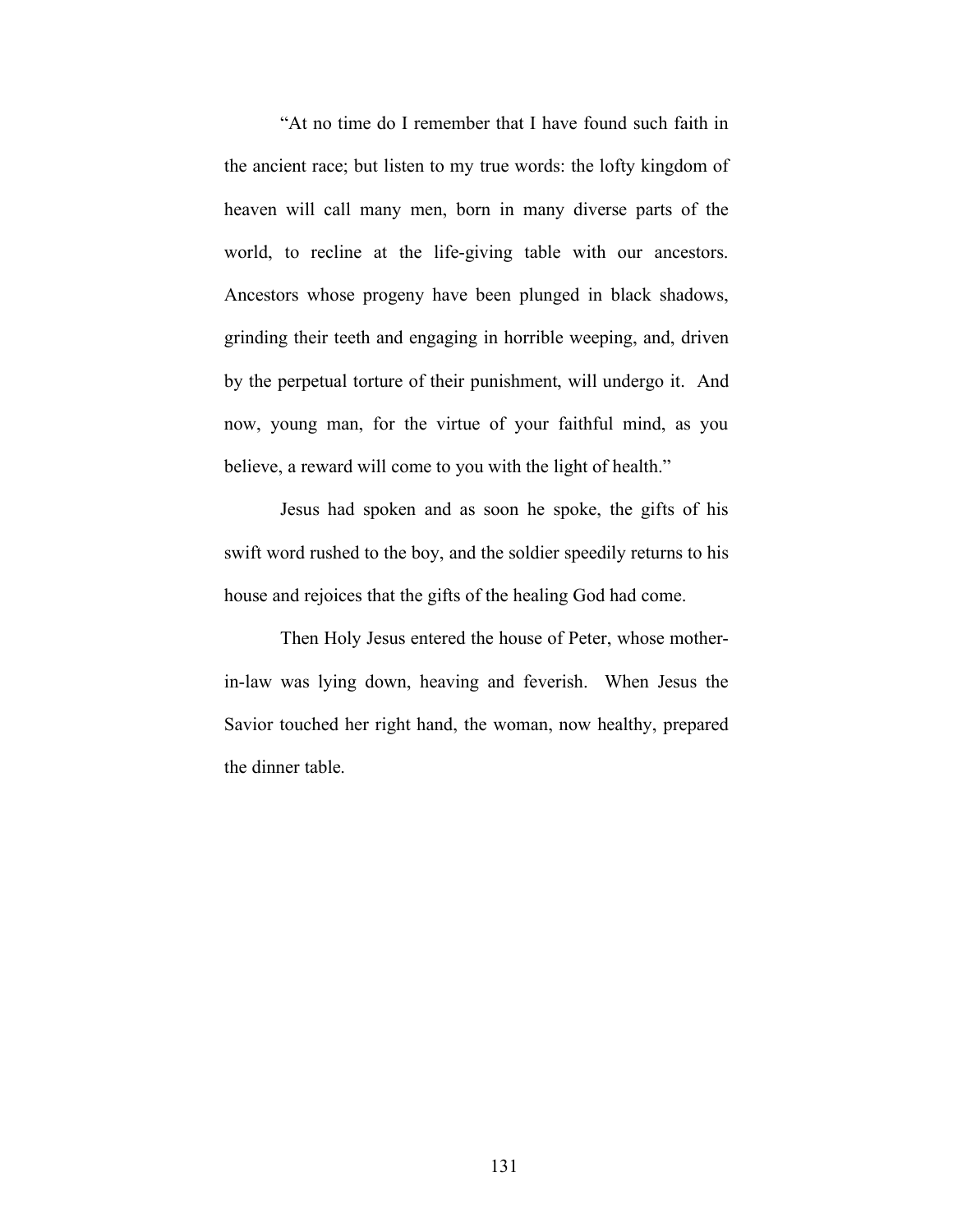## NOTES

## **Abbreviations**

- H: Huemer (1891) edition of the *ELQ*.
- R: Roberts (2004).
- G: Green (2006).
- $G_1$ : Green (2004).
- JH: Hatfield (1890).
- K: Kievits (1940).

## **Preface**

- 1. *inmortale* both G and  $G_1$  consider whether this word is Lucretian (V 91-96) as noted in previous scholarship, and conclude that the Lucretian element is overstated. Compare also to Lucan I.72-74: … *sic, cum compage soluta / saecula tot mundi suprema coegerit hora / antiquum repetens iterum chaos*.
- 2. Compare to Ovid, *Ars amatoria* III 113: *simplicitas rudis ante fuit, nunc aurea Roma* (JH, K).
- 3. Note the trifold structure and compare to Lucretius V 93-96: *quorum naturam triplicem, tria corpora, Memmi / tris species tam dissimilis, tria talia texta / una dies dabit exitio, multosque per annos / sustentata ruet moles et machina mundi.* Also Ovid, *Metamorphoses* I 256-258: *esse quoque in fatis reminiscitur adfore tempus / quo mare, quo tellus correptaque regia caeli / ardeat et mundi moles operosa laboret*; and XII 40: *caelestesque plagas, triplicis confinia mundi* (G).
- 4. *inreuocabile* **–** This could also be Lucretian. Compare to I 468: *inrevocabilis abstulerit iam praeterita aetas* (G1). But see also Horace, *Epistulae* I 18.71: *volat irrevocabile verbum* (G<sub>1</sub>) or Ovid, *Metamorphoses* I 256-258 (above, n. 3) (K).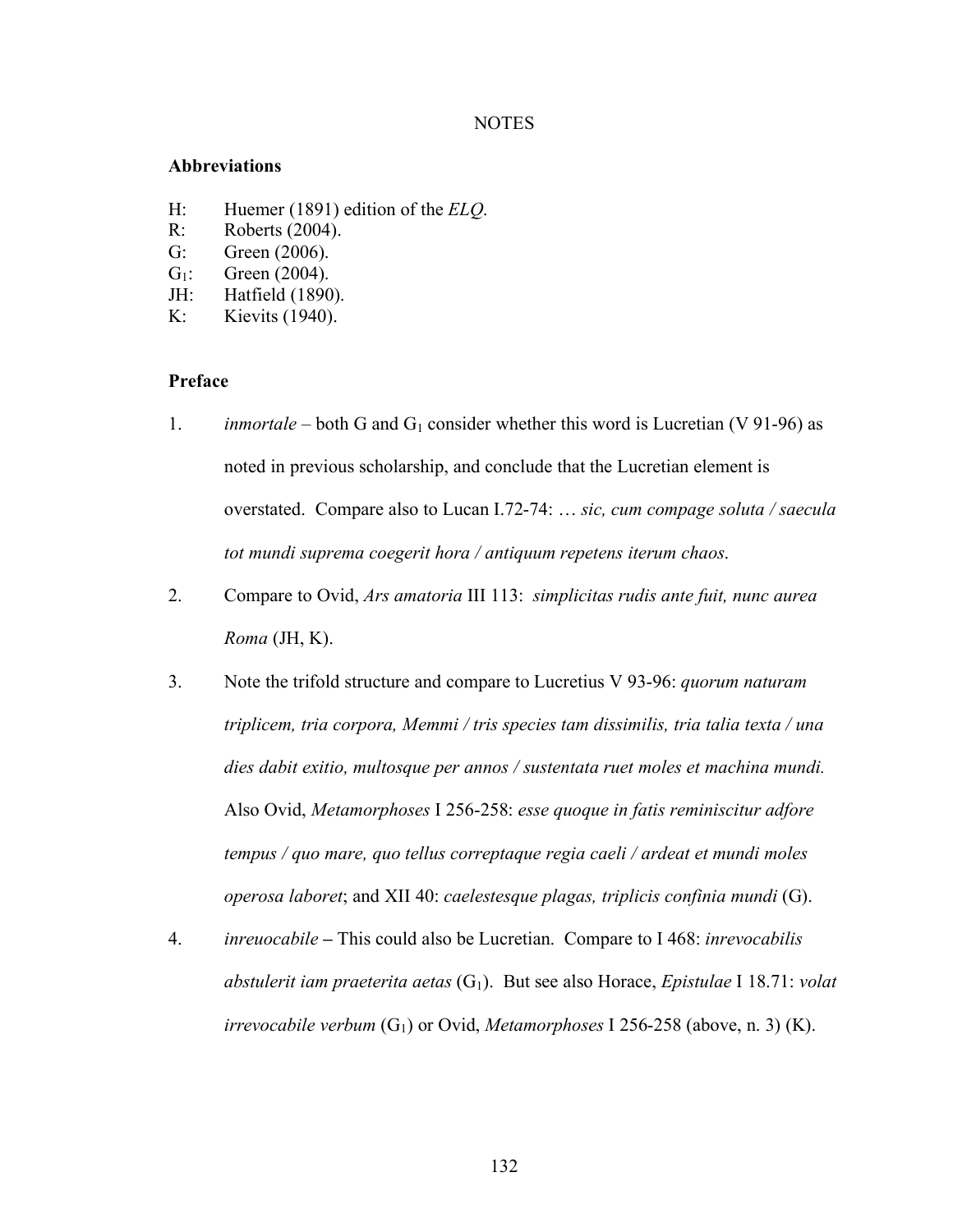- 9. *Smyrnae* is a reference to Homer; this is one of the seven potential cities of origin of the poet  $(K)$ .
- 10. *Minciadae* is a reference to the river Mincius which flows near the hometown of Vergil (Mantua) (K).
- 11. *gloria discurrit* compare to Lucan IV 574: *ore ratem totum discurrens Fama per orbem* (K).
- 12.The immortality of the poet and of their poems is a common theme in Latin literature (e.g., Ovid, *Amores* I 15, Lucan IX 980-1 (G), and Horace, *Carmina* III  $30 (K)$ ).
- 13-14. This theory that the sky rotates around the earth was widely held in antiquity, following Anaxagoras. Compare to Ovid, *Metamorphoses* II 70-71: *adde, quod adsidua rapitur vertigine caelum / sideraque alta trahit celerique volumine torquet* (K).
- 16. For the notion of fame adding lies, see Ovid, *Metamorphoses* IX 137-139 (G).
- 18. Compare to Statius, *Thebaid* VIII 759: *venerat et misero decus inmortale ferebat*  $(H, K, G_1)$ .
- 20. Compare to *Aeneid* IV 550: *non licuit thalami expertem sine crimine vitam* (JH).
- 23. Compare to Horace, *Odes* I 34.6: *igni corusco nubila dividens* (G<sub>1</sub>).
- 25-27. The Holy Spirit serves as Juvencus' muse; this theme will recur often in later Christian poetry. Rivers are a common font of inspiration (e.g., Horace, *Epistulae* II 2.120, *Odes* IV 2.5-8); so too is cleansing (e.g., Propertius III 3.51-52, Ovid, *Amores* III 9. 25-26) (G).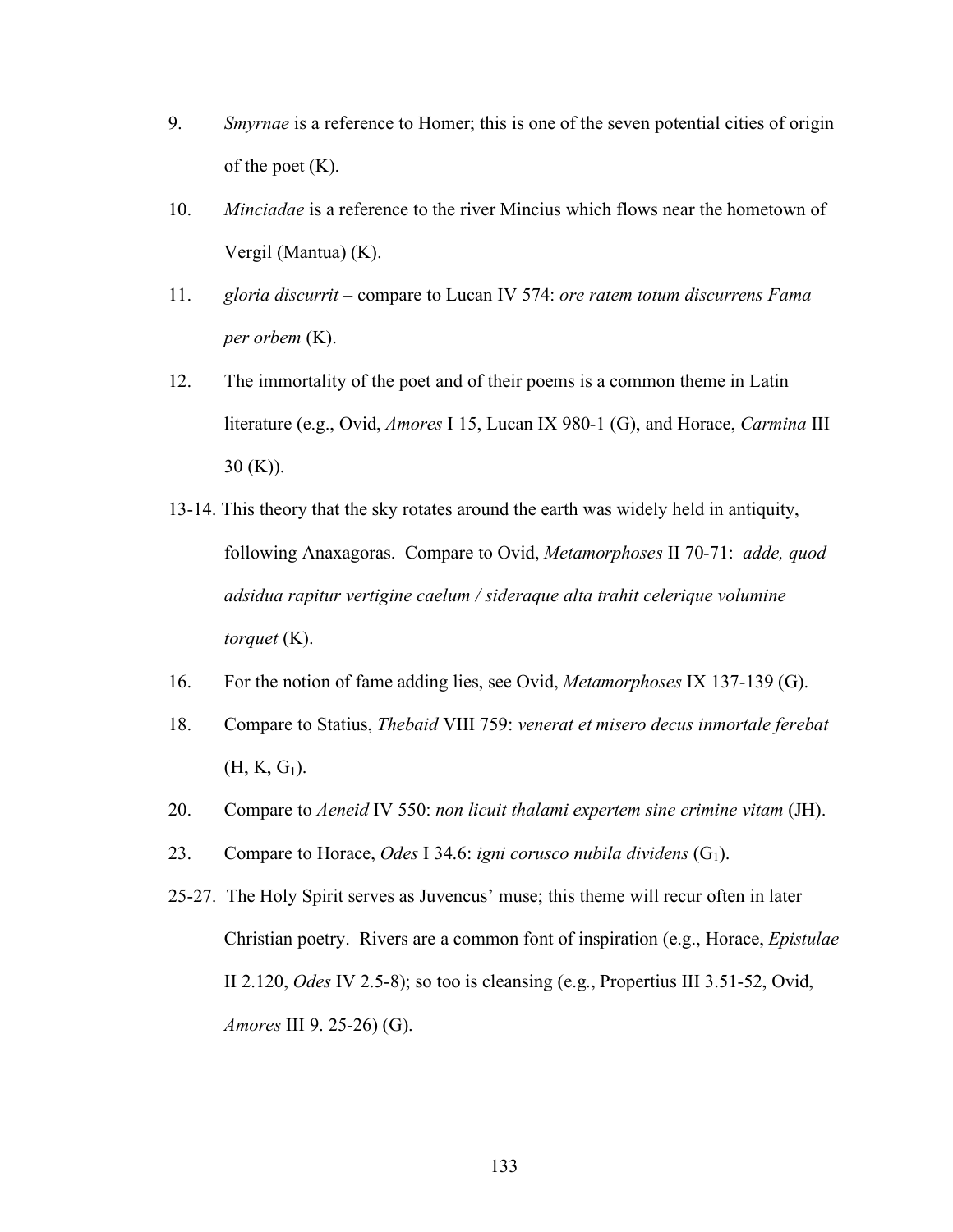27. Compare to *Aeneid* VI 662: *quique pii vates et Phoebo digna locuti* (JH, R, G, K).

## **Book One**

- 1. Compare the opening of Book One to *Aeneid* VII 45-46: *… rex arva Latinus et urbes / iam senior longa placidas in pace regebat* (G). Wolfgang Kirsch, *Die lateinische Versepik des 4. Jahrhunderts* (Berlin: Akademie-Verl., 1989) also discusses the opening of Book One in detail (110).
- 2. *servator iusti* compare to Lucan II 389: … *servator honesti*; *or* V 122: *Appius Hesperii scrutator ad ultima fati* (K).
- 3. Compare to *Aeneid* VII 443: *cura tibi divom effigies et templa tueri* (K).
- 8. Compare to Lucan I 129: *Nec coiere pares. alter vergentibus annis*; and II 105: *non senis extremum piguit vergentibus annis* (H, K, JH (only I 129)).
- 10. Compare use of *sed cum forte* to *Aeneid* III 301: *sollemnis cum forte dapes et tristia dona*; and *Aeneid* VI 171: *sed tum, forte cava dum personat aequora concha* (G).
- 27. *olli*: an archaism also used by Vergil, e.g. *Aeneid* I 254 (K). Also compare to *Aeneid* II 736: *confusam eripuit mentem. Namque avia cursu* (H).
- 30. Compare to *Aeneid* VII 162: *ante urbem pueri et primaevo flore iuventus* (H, JH,  $K$ ).
- 35. Compare to *Aeneid* XII 829: *olli subridens hominum rerumque repertor* (H, JH, K).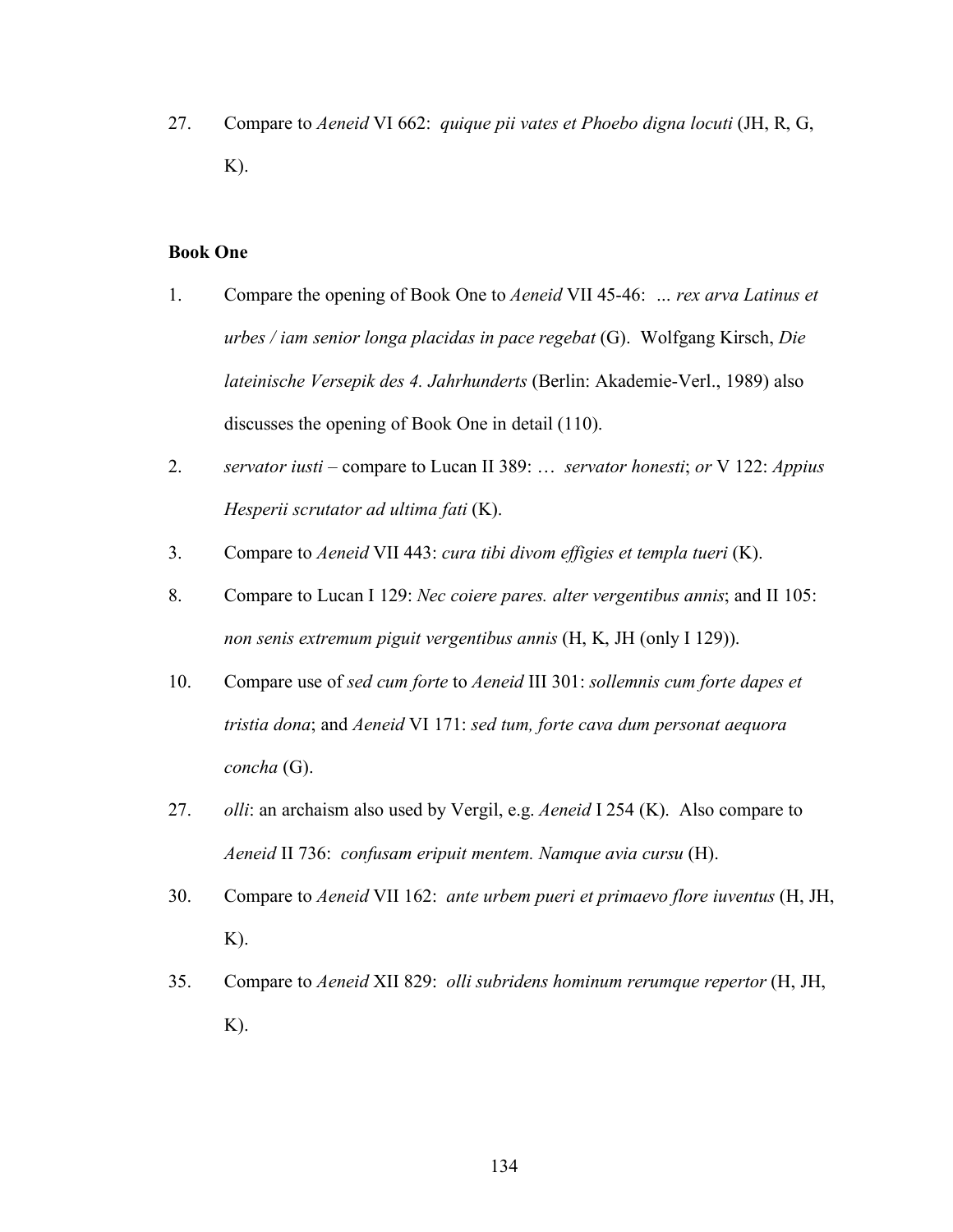- 42. Compare to *Aeneid* IV 499: *haec effata silet, pallor simul occupat ora* (G); or X 664: *sed sublime volans nubi se immiscuit atrae* (K).
- 51. Compare to *Aeneid* III 645: *tertia iam lunae se cornua lumine complent* (JH, K).
- 59. Compare to *Aeneid* VI 376: *desine fata deum flecti sperare precando* (K).
- 62. Completes this line with 2 words ending in –que. This occurs 12 other times in the *ELQ* and 54 times in the *Aeneid* (e.g., I 18, IV 83, IV 581) (JH, K).
- 64. Compare to Ovid, *Metamorphoses* I 386: *detque sibi veniam, pavido rogat ore pavetque*; or to Statius, *Thebaid* XI 121: *subfundi maculis, torvo sic inchoat ore* (H, K).
- 67. *profatur* this is also used in Vergil (e.g., *Aeneid* I 561, IV 364) (K).
- 79. Compare to *Aeneid* VII 619: *foeda ministeria et caecis se condidit umbris* (JH, K); also to IV 278: *et procul in tenuem ex oculis evanuit auram* (G); or XII 592: *intus saxa sonant, vacuas it fumus ad auras* (K). Similar usage of *se condidit* in the *Aeneid*: e.g., V 243, II 621, VIII 66 (K).
- 80. Compare to *Aeneid* VII 156-157: *haud mora, festinant iussi rapidisque feruntur / passibus* (H, K).
- 88. Compare to *Aeneid* VI 129: *hoc opus, hic labor est. Pauci, quos aequus amavit*  $(K)$ .
- 96. Compare to Statius, *Thebaid* VII 379: *nec laudare satis dignasque rependere grates* (H).
- 97. Compare to Ovid, *Metamorphoses* II 35: *ille refert: 'o lux inmensi publica mundi*  (JH, K).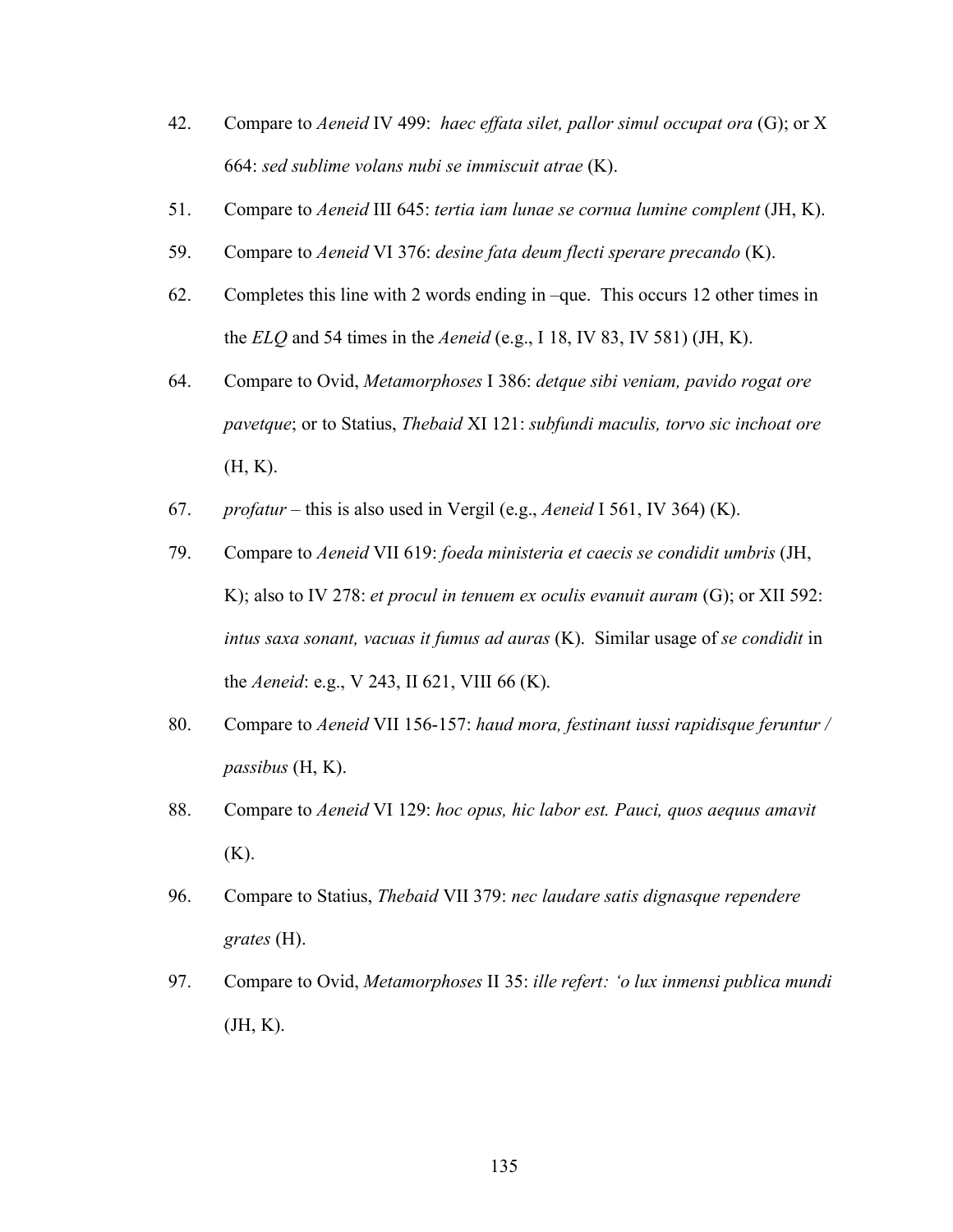- 103. Compare to Vergil, *Georgics* IV 507: *septem illum totos perhibent ex ordine menses* (K).
- 104. Compare to *Aeneid* VIII 580: *dum curae ambiguae, dum spes incerta futuri* (K).
- 106. Compare to *Aeneid* IX 7: *auderet, volvenda dies en attulit ultro* (H, JH, K, G); and also Vergil, *Georgics* II 47: *sponte sua quae se tollunt in luminis oras* (JH, K, G); and *Aeneid* VII 660: *furtivom partu sub luminis edidit oras* (G).
- 122. Compare to *Aeneid* V 524: *seraque terrifici cecinerunt omina vates* (K).
- 123. Compare to *Aeneid* VII 128: *haec erat illa fames, haec nos suprema manebat* (G); or also to Lucan VII 254: *haec est illa dies mihi quam Rubiconis ad undas* (G).
- 125. *at tu parve puer* Compare to Vergil, *Eclogue* IV 60 (*incipe, parve puer*), a poem which Constantine saw as messianic (G).
- 132. Compare to *Aeneid* III 491: *et nunc aequali tecum pubesceret aevo* (K).
- 148. Compare to *Aeneid* X 149: *regem adit et regi memorat nomenque genusque* (H,  $K$ ).
- 153. Compare to *Aeneid* XII 116: *campum ad certamen magnae sub moenibus urbis* (H, K).
- 172. Compare to *Aeneid* IX 112-113: *… tum vox horrenda per auras / excidit et Troum Rutulorumque agmina complet* (H, K).
- 177. Compare to Lucretius III 529: *inde pedes et crura mori, post inde per artus* (K).
- 192. K discusses the Platonic description of the body in chains (*Phaedo* 67 D), and notes that this is also found in a fragment of Origen.
- 213. Compare to Statius, *Thebaid* I 351: *inglomerat noctem, tenebrosa volumina torquens* (H, K).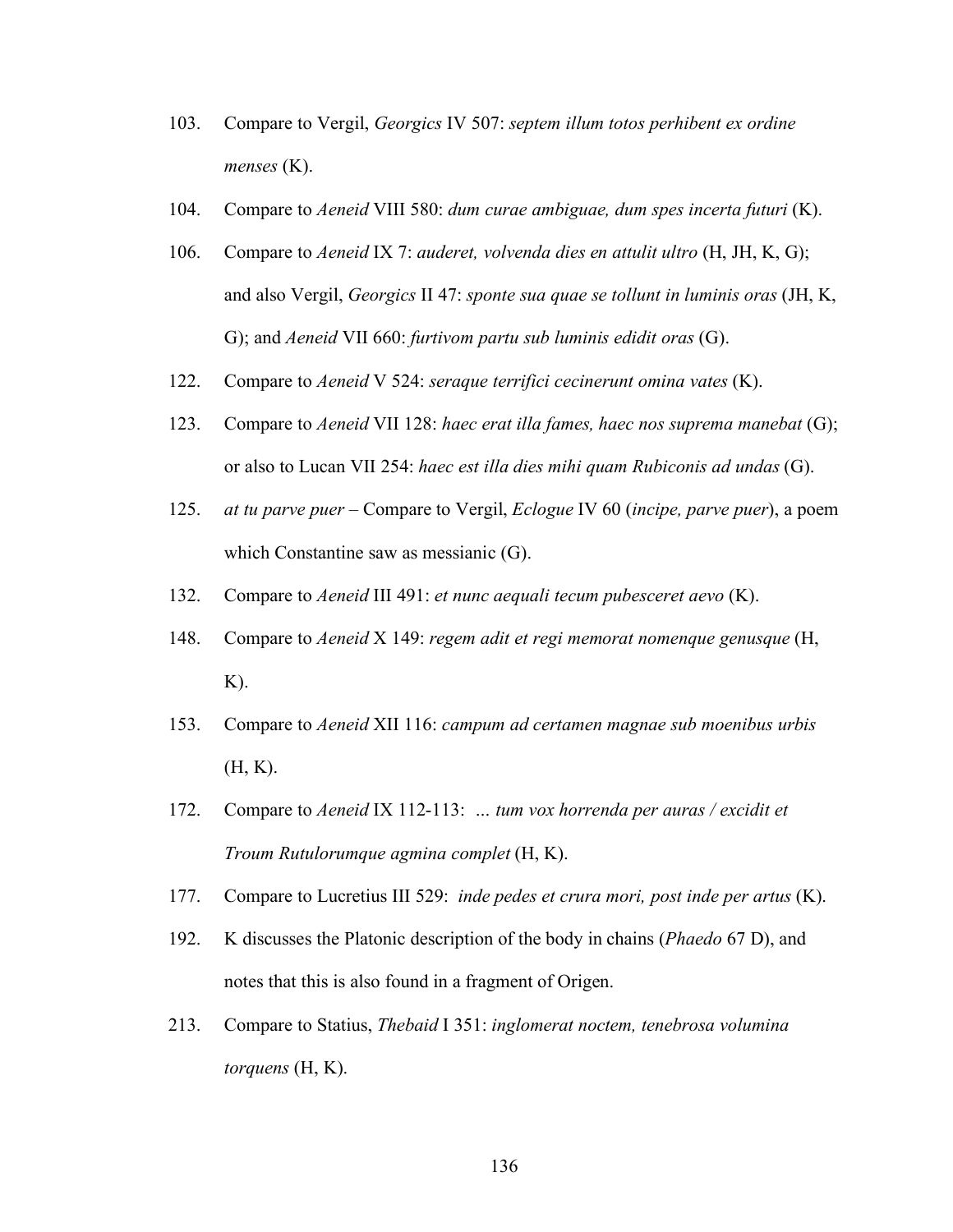- 216. Compare to *Aeneid* VIII 160: *tum mihi prima genas vestibat flore iuventas* (H, K).
- 217. Compare to *Aeneid* XI 166: *debita erat nostrae. Quod si immatura manebat* (H, K).
- 235. Compare to *Aeneid* XI 235: *imperio accitos alta intra limina cogit* (H, K).
- 243. Compare to language of *Aeneid* II 692-698 (H, JH, K, G).

| Aeneid II 692-698 | ELQ I 243-245          |
|-------------------|------------------------|
| stella            | stellam                |
| cucurrit          | praecurrere            |
| cernimus          | cernunt                |
| sulcus            | sulcantem              |
| culmina           | culmine                |
| summa             | summo                  |
|                   | (taken from K $(82)$ ) |

- 244. Compare to Lucan V 562: *aera dispersos traxere cadentia sulcos* (K).
- 247. Compare to *Aeneid* V 285: *Cressa genus, Pholoë, geminique sub ubere nati* (K).
- 260. Compare this alliteration *per compita caedem* to Vergil, *Georgics* II 382: *praemiaque ingeniis pagos et compita circum* (K).
- 265. Compare to Ovid, *Amores* II 6.9: *alitis in rarae miserum devertere funus* (H, K).
- 266. Compare to Statius, *Silvae* V 1.22: *fataque et iniustos rabidis pulsare querelis* (K).
- 286. Compare to *Aeneid* XI 793: *pulsa cadat, patrias remeabo inglorius urbes* (H, K).
- 288. Compare to *Aeneid* VIII 463: *Hospitis Aeneae sedem et secreta petebat* (H, K).
- 302. Compare to Vergil, *Georgics* IV 390: *Hic nunc Emathiae portus patriamque revisit* (K).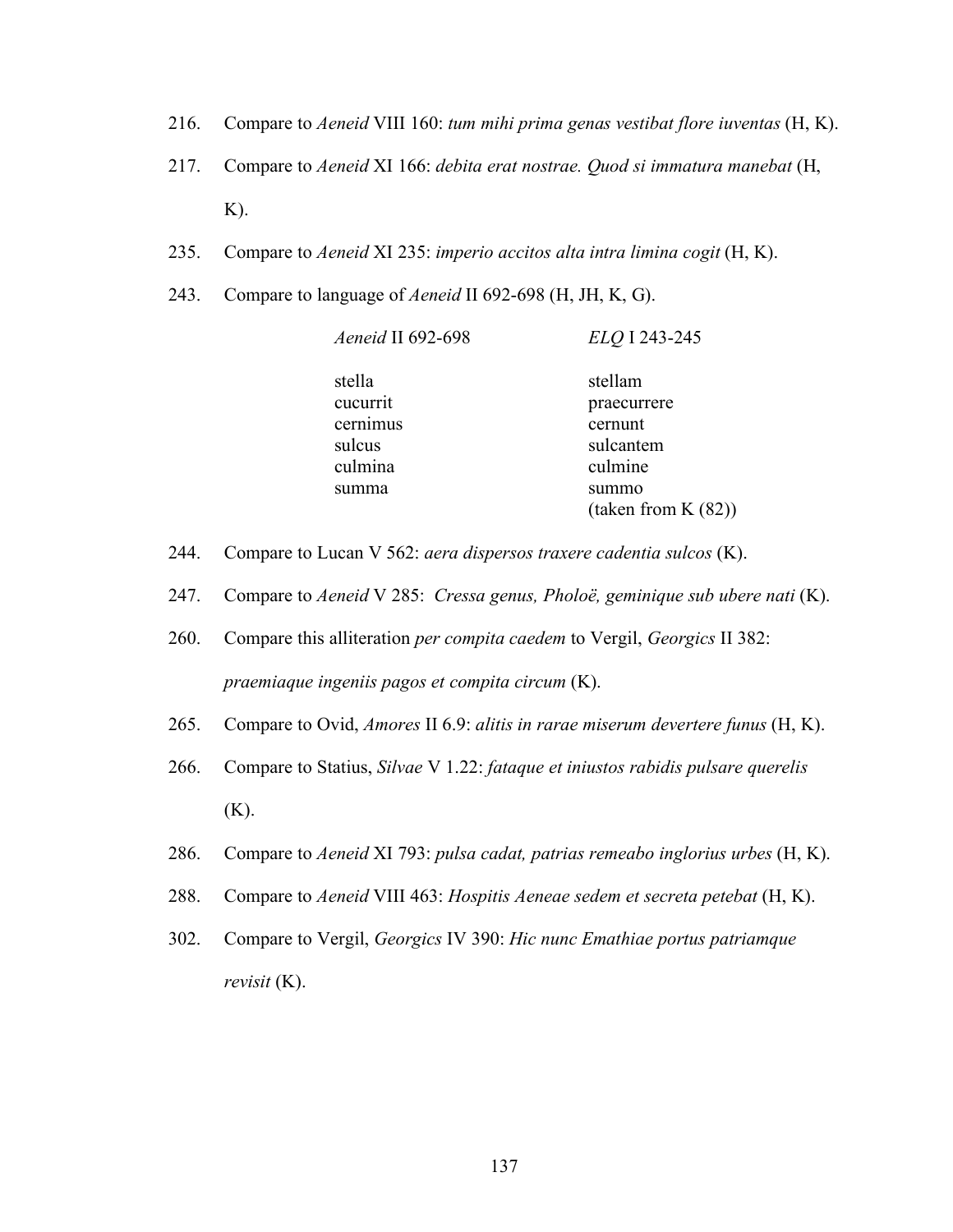- 305. Compare to *Aeneid* XI 155: *et praedulce decus primo certamine posset*; note that in this scene in the *Aeneid* Evander is lamenting Pallas, and here Juvencus is describing Jesus' loving relationship with his parents (G).
- 307. The way time is described here—something more or less unchangeable that is fulfilled—may call to mind Vergil, *Eclogues* IV 4-5: *Ultima Cymaei venit iam carminis aetas, / magnus ab integro saeclorum nascitur ordo* (G).
- 310. Compare to *Aeneid* XII 312: *nudato capite atque suos clamore vocabat* (H, K).
- 331. Compare to *Aeneid* I 132: *tantane vos generis tenuit fiducia vestri?* (H, K).
- 341. Compare to Vergil, *Georgics* I 473: *flammarumque globos liquefactaque volvere saxa* (H, K, JH); or to *Aeneid* III 574: *attollitque globos flammarum et sidera lambit* (H, K).
- 345. Compare to *Georgics* I 368: *saepe levem paleam et frondes volitare caducas* (K).
- 346. *haec ait*  a common transition found in the *Aeneid* (e.g., IV 630; X 285, 379, 444) (K).
- 348. Compare to *Aeneid* III 485: *textilibusque onerat donis ac talia fatur* (H, K).
- 349. *mergier* here Juvencus uses an infinitive in –ier, a Vergilian archaism (G).
- 354. Compare to *Aeneid* III 389: *cum tibi sollicito secreti ad fluminis undam* (H, K); or to *Aeneid* VII 759: *Te nemus Angitiae, vitrea te Fucinus unda* (JH, K). G also comments on Testard (1990) and his comparison of this line to Lucan I 222 (*turba vado faciles iam fracti fluminis undas*), and the baptism of Jesus with Caesar crossing the Rubicon, though with reservations (59).
- 357. Compare to *Aeneid* VIII 423: *Hoc tunc Ignipotens caelo descendit ab alto* (H, K).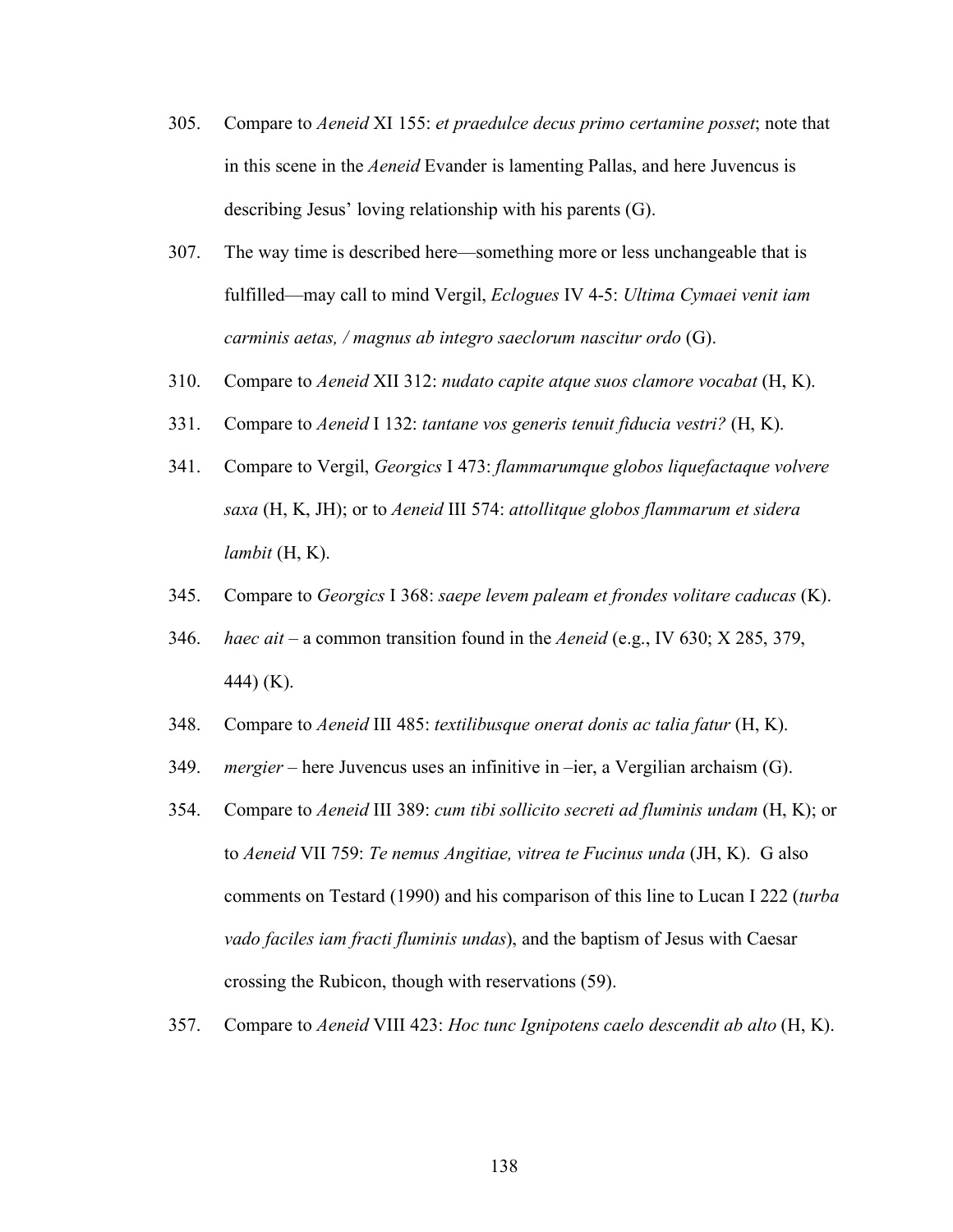- 360. Compare to *Aeneid* XII 354: *ante levi iaculo longum per inane secutus* (H, K); or also JH points out *Aeneid* XI 296 and II 694, which both end with *cucurrit*.
- 361. *perunctum* this is a play on words as *perunctus* has the same meaning as the literal definition of *Christus*, anointed one (G 55).
- 364. Compare to Vergil, *Georgics* II 471: *non absunt; illic saltus ac lustra ferarum* (H, JH); or also to *Aeneid* III 646-7 and VII 404, which both end with *inter deserta ferarum* (JH).
- 369. Compare to Vergil, *Georgics* IV 507: *septem illum totos perhibent ex ordine menses* (K).
- 383. Compare to *Aeneid* XII 116: *campum ad certamen magnae sub moenibus urbis* (H, K).
- 388. Compare to Vergil, *Georgics* III 109: *aera per vacuum ferri atque adsurgere in auras* (H, K).
- 400. Compare to *Aeneid* IV 272: *sit e nulla movet tantarum gloria rerum* (H, JH, G, K).
- 410. Compare to *Aeneid* I 209: *spem vultu simulat, premit altum corde dolorem* (H, JH,  $G, K$ ).
- 411. Compare to *Aeneid* III 88: *finibus et statuit Zabulonum ponere sedes* (K).
- 423. Compare to *Aeneid* XI 753: *saucius at serpens sinuosa volumina versat* (H, JH,  $K$ ).
- 440. Compare to *Aeneid* VI 442: *Hic quos durus amor crudeli tabe peredit* (H, JH, K).
- 452. Compare to *Aeneid* III 245: *una in praecelsa consedit rupe Celaeno*; or also to V 180: *summa petit scopuli siccaque in rupe resedit* (K).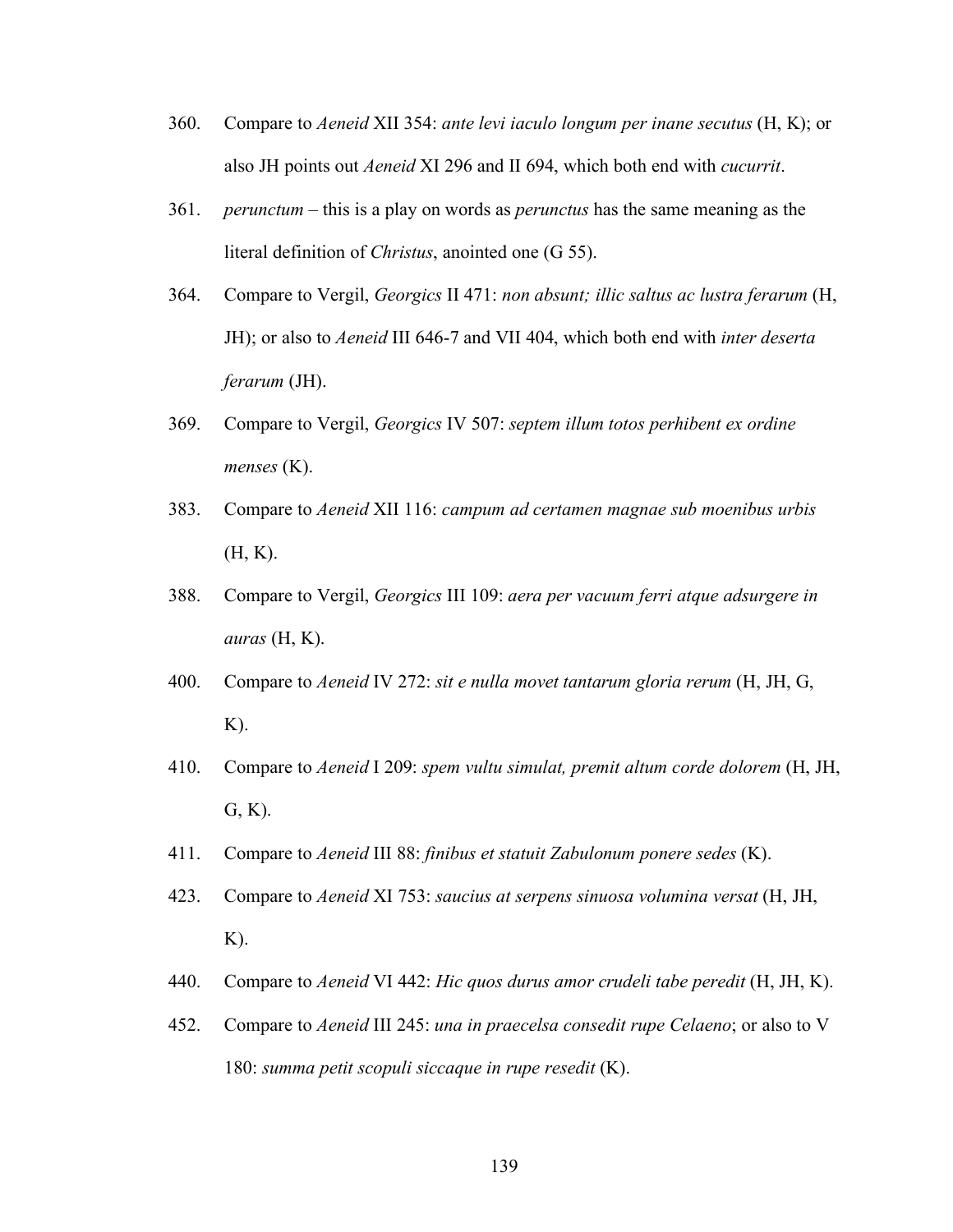- 466. Compare to *Georgics* II 458: *o fortunatos nimium, sua si bona norint* (K).
- 467. Compare to *Aeneid* VII 210: *aurea nunc solio stellantis regia caeli* (JH, K).
- 469. Compare to Lucan I 263: *urguentes addunt stimulos cunctasque pudoris* (JH, K).
- 477. Compare to *Aeneid* X 11: *adveniet iustum pugnae (ne arcessite) tempus* (JH, K).
- 482. Compare to *Aeneid* VII 210 (above, n. 467) (H, JH, K).
- 486. Compare to *Aeneid* I 598: *quae nos, reliquias Danaum, terraeque marisque* (H,  $K$ ).
- 495. G notes epic overtones of this line (42).
- 499. Compare to *Aeneid* X 90: *obiecit? quae causa fuit consurgere in arma* (JH, K); perhaps via Valerius Flaccus I 673: *armorumque hominumque truces consurgere in iras* (H, K).
- 514. Compare to Catullus 62, 46: *cum castum amisit polluto corpore florem* (K).
- 519. Compare to *Aeneid* II 91: *(haut ignota loquor) superis concessit ab oris* (H, K).
- 534. Compare to Ovid, *Ars amatoria* I 100: *ille locus casti damna pudoris habet* (H, K).
- 540. Compare to Ovid, *Ars amatoria* III 407: *Sanctaque maiestas et erat venerabile nomen*  $(H, K)$ .
- 556. Compare to Vergil, *Georgics* II 343: *Nec res hunc tenerae possent perferre laborem* (H, K).
- 579. *scrutator* see above, n. 2.
- 582. Compare to *Aeneid* VIII 94: *Olli remigio noctemque diemque fatigant* (H, K).
- 590. Compare to *Aeneid* I 225: *litoraque et latos populos, sic vertice caeli* (K).
- 592. Compare to Ovid, *Ars amatoria* II 38: *da veniam coepto, Iupiter alte, meo* (K).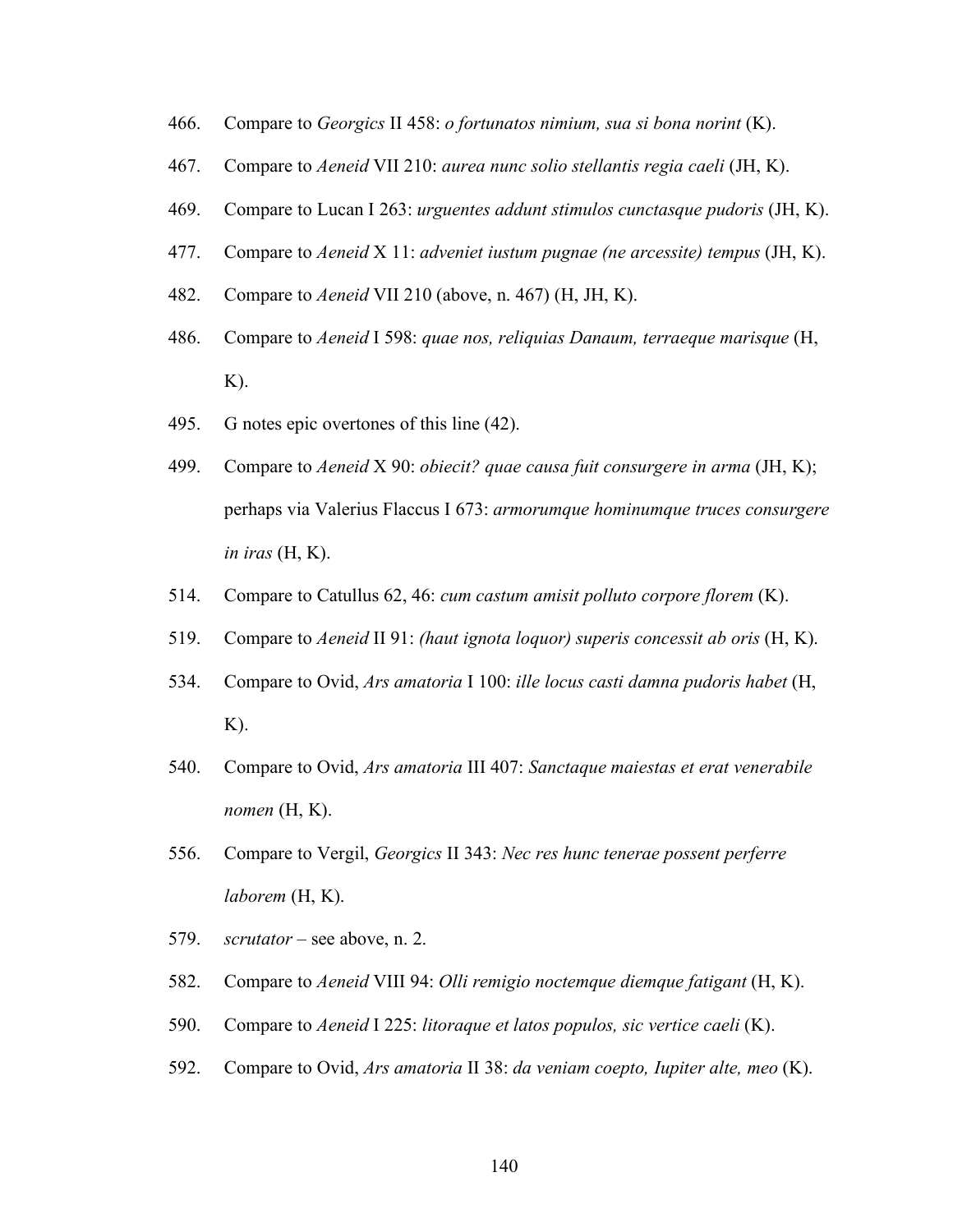- 614. Compare to *Aeneid* I 225, see above n. 590 (H, K).
- 637. Compare to Lucretius V 1388: *cum satiate cibi; nam tum sunt omnia cordi* (JH,  $K$ ).
- 667. Compare to *Aeneid* IX 580: *spiramenta animae letali volnere rupit* (H, K).
- 682. Compare to Silius Italicus XV 235: *bellantum nisu passim per prona voluti* (JH, K).
- 688. See discussion about this simile in the introduction above, especially n. 36.
- 697. Compare to Vergil, *Eclogues* IV 29: *incultisque rubens pendebit sentibus uva* (K).
- 706. Compare to *Aeneid* II 324: *venit summa dies et ineluctabile tempus* (H, K).
- 717. Compare to *Aeneid* I 437: *o fortunate, quorum iam moenia surgunt* (JH, K).
- 728. Compare to *Aeneid* IV 362: *talia dicentem iamdudum aversa tuetur* (H, G, K).
- 730. Compare to Lucan II 76: *saepe virum, frustraque hosti concessa potestas* (K).
- 738. Compare to Ovid, *Metamorphoses* XIV 747: *luridaque arsuro portabat membra feretro* (H, K).
- 746. Compare to *Aeneid* VI 117: *alma, precor, miserere; potes namque omnia, nec te*  (H, K).
- 750. Compare to Ovid, *Metamorphoses* I 385: *Pyrrha prior iussisque deae parere recusat* (H, K).
- 751. Compare to *Aeneid* II 152: *Dixerat. Ille, dolis instructus et arte Pelasga* (JH, K).
- 752. *dat dicta* to "give words" is a frequent expression in the *Aeneid*, e.g., II 790, VI 628, VII 323, 471 (K).
- 753. Compare to Statius, *Thebaid* IV 383: *omnipotens Nysaee pater, cui genti avitae* (K).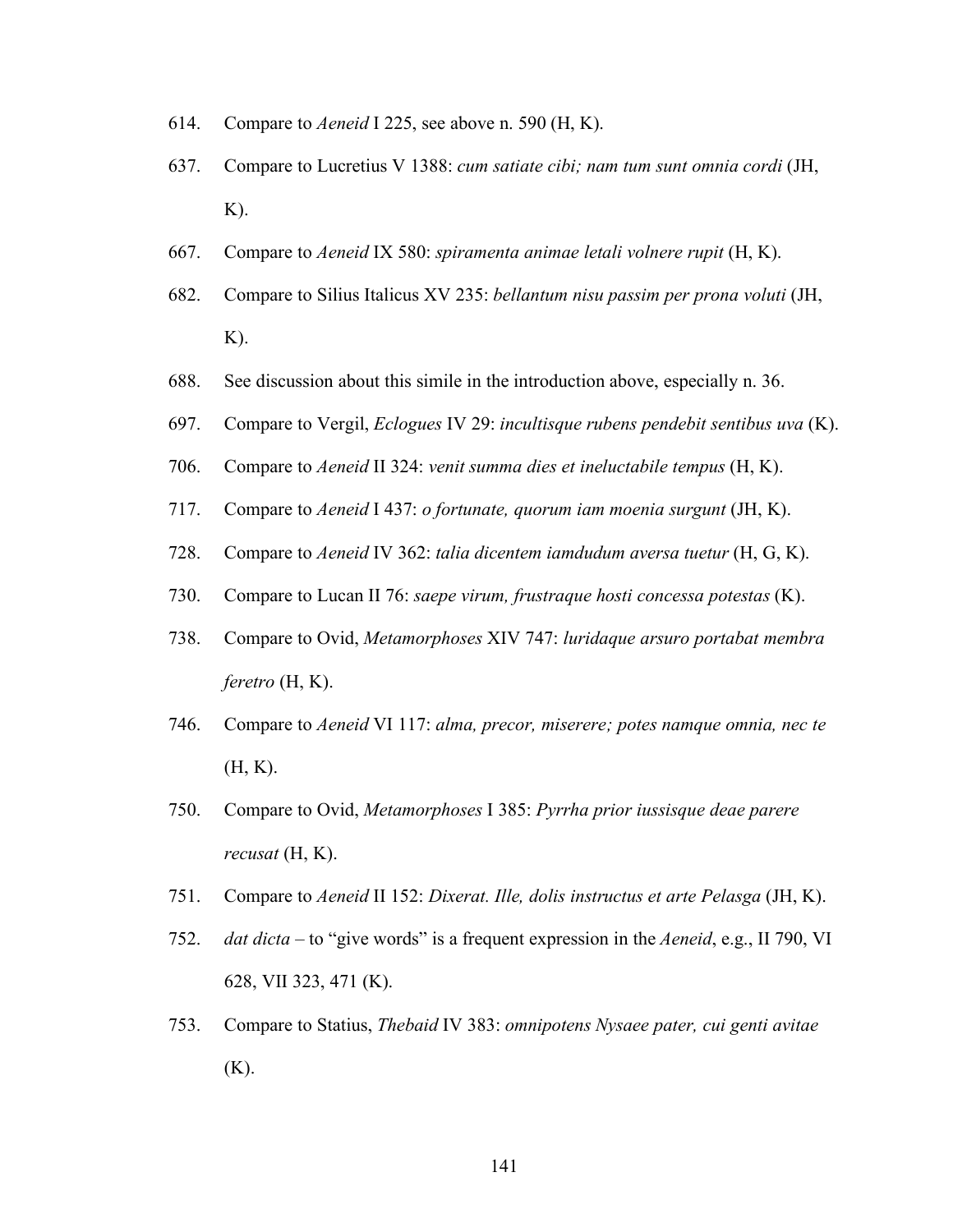- 755. Compare to *Aeneid* XII 708: *ingentis, genitos diversis partibus orbis* (H, K).
- 759. Compare to *Aeneid* VI 288: *horrendum stridens flammisque armata Chimaera* (H, K).
- 763. Compare to *Aeneid* I 142: *sic ait et dicto citius tumida aequora placat* (H, JH, K).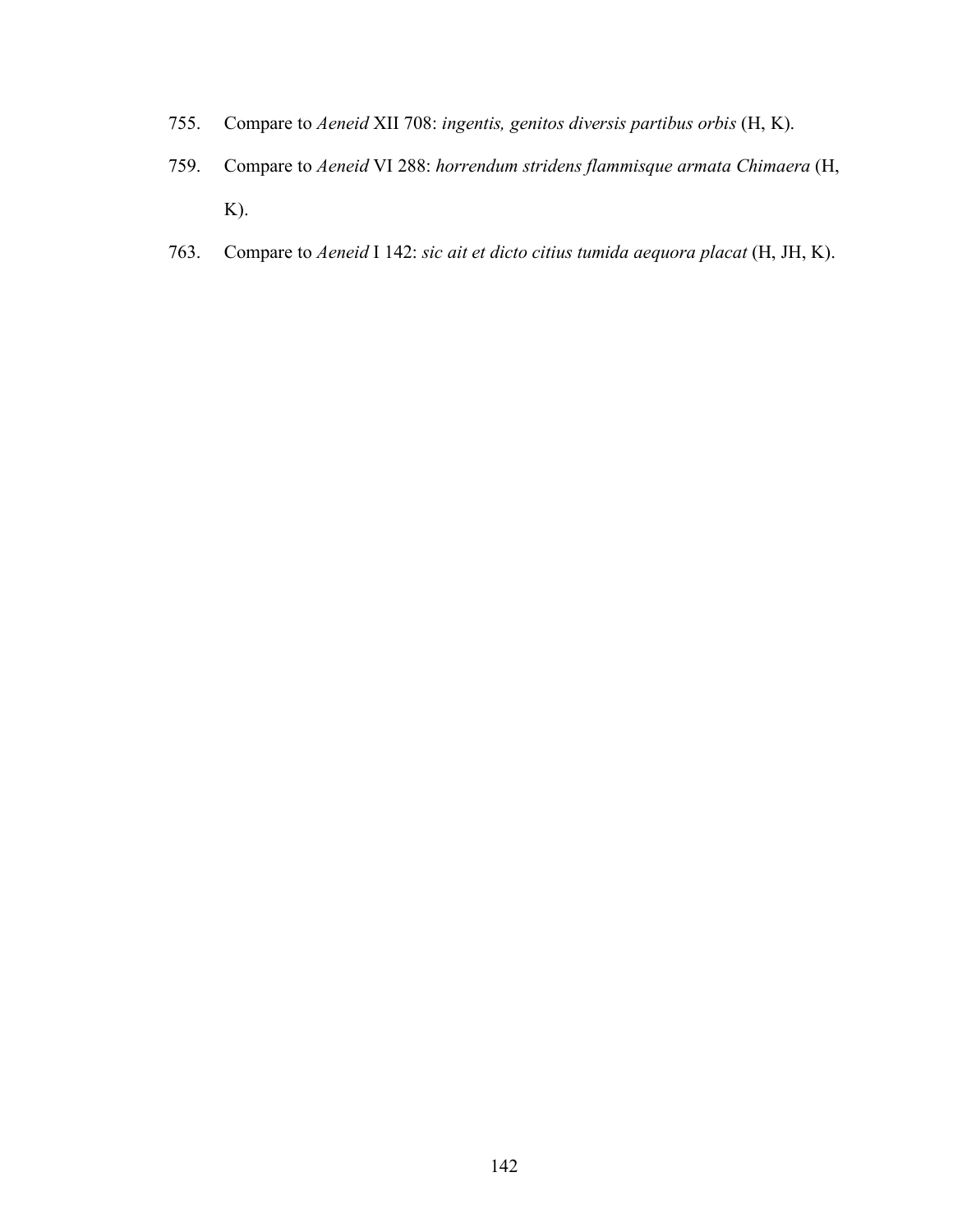## APPENDIX THE STATE OF THE TEXT OF THE *ELQ*

There is a large number of surviving codices that contain the *ELQ*. This may be surprising at first, given the relative obscurity of Juvencus today, but less so if one remembers that Juvencus enjoyed constant popularity until the Renaissance. Indeed, most of the surviving texts of the *ELQ* are found in codices that contain several other texts, such as the Bible itself and various works of Origen, Hilary, Augustine, Isidore, and other poets like Paulinus, Sedulius, and Arator. There are, however, fewer editions of our author, and only two that qualify as modern critical editions. Both of these are from the late nineteenth century: an 1896 Teubner edition (Leiden) by Charles Marold and, shortly thereafter, a *Corpus Scriptorum Ecclesiasticorum Latinorum* edition by Johannes Huemer in 1891 (Vienna).

Marold's primary concern in the preface to his edition is evaluating the three oldest manuscripts of the *ELQ*, which he also considers the most reliable. According to Marold, the best and oldest codex is found in *codex Collegii corporis Christi Cantabrigiensis* 304, which he designates as  $C^{1,125}$  Along with this codex, he also favors two others from the eighth century, *codex Musei Britannici* 15 A XVI and *codex Monacensis* 6402, abbreviated *R* and *M* respectively.<sup>126</sup> Based on these three codices, he provides a very simple stemma for the manuscript tradition of the *ELQ*, in which he notes

 $\overline{a}$ 

<sup>125.</sup> Marold describes it as earning the *praestantissimum locum* (vii) and also notes that "*hic codex multis locis lectionem genuinam solus praebet*" (ix). He dates it at seventh century, but I follow Hansson and list it as eighth below (see figure A2).

<sup>126.</sup> Marold describes both codices briefly and explains why he prefers  $C<sup>t</sup>$  to them (x-xi). Both are still useful, however; in the case of *R*, *"locis non paucis lectionem genuinam servavit vel solus vel una cum*  $C^{1,1}$  (x) and in the case of *M*, because "*non negandum est, archetypum codicis M ex eodem fonte fluxisse, ex quo R et C<sup>l</sup>*" (xi).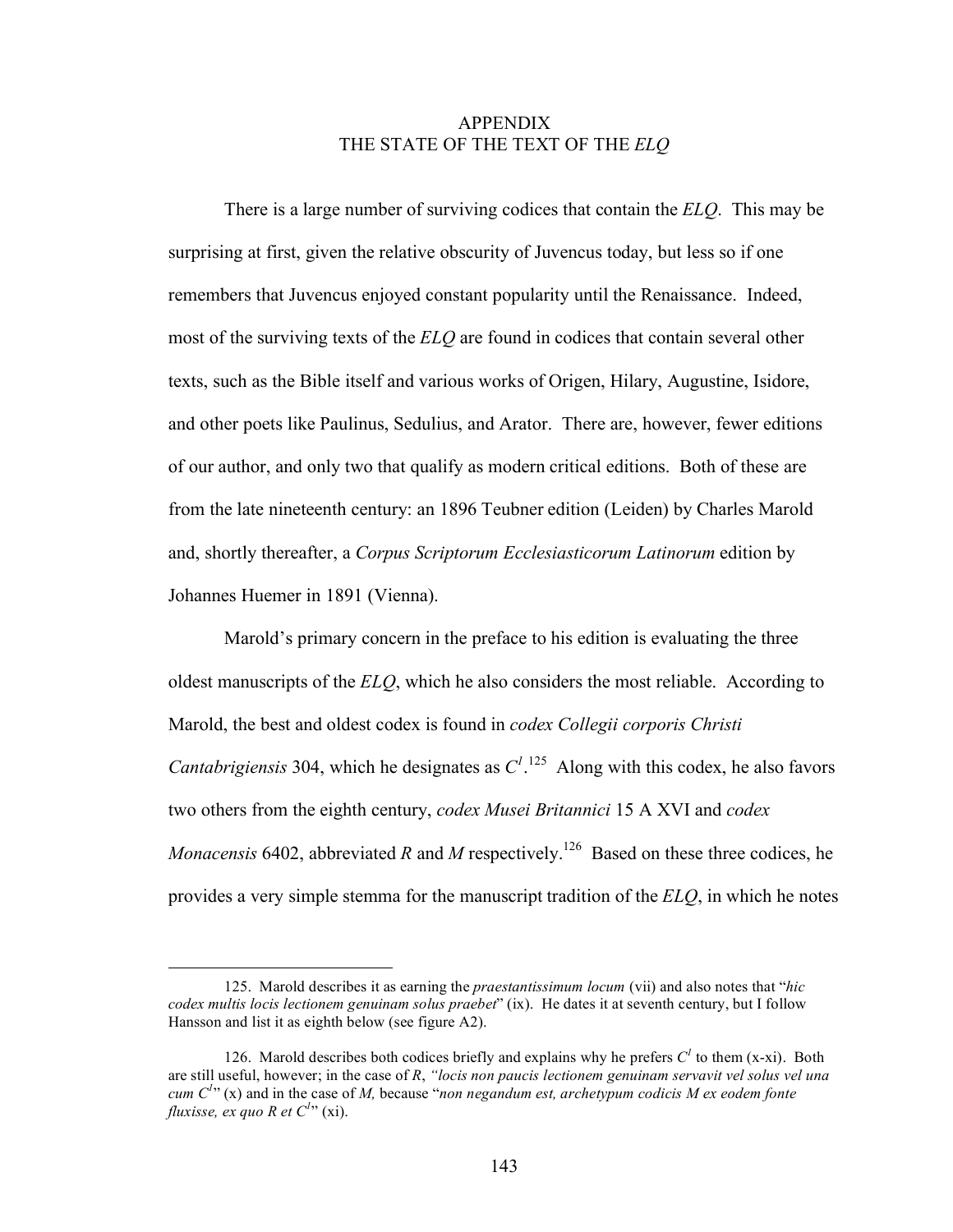the relationship of these three codices as related to the *archetypus*  $(\alpha)$  and their own respective archetypes  $(\beta, \gamma, \delta)$ :

Figure 2: Marold Stemma (p. xi)



Marold follows these three manuscripts whenever possible, and he mentions other manuscripts only very briefly in his preface and of those consults primarily only ninthcentury manuscripts to check and confirm the *archetypus*. As for the rest he just notes them as part of the "huge crowd of codices from the ninth to the sixteenth century."<sup>127</sup>

Huemer, in general, follows Marold's methods and edition very closely. Nevertheless his preface is more descriptive and he points out many important issues that Marold was content to leave to his *apparatus* or not to comment upon. For example, he reproduces H. Bradshaw's original description of the *codex Collegii corporis Christi Cantabrigiensis* 304 (which Huemer abbreviates as *C*) in full, providing a detailed summary of the condition of our oldest manuscript.<sup>128</sup> Huemer also briefly assesses the previous editions of the *ELQ*. He prefers the edition of Poelmann (or Pulmann) (1528) because according to him this edition best confirms his own *emendanda* and explicanda.<sup>129</sup> He mentions and describes very briefly a few other editions, however, such as those by Fabricius (1562), Reusch (1710), Arevalus (1792), and Marold, whom

 <sup>127.</sup> xii.

<sup>128.</sup> xxiv – xxv.

<sup>129.</sup> xxxvi.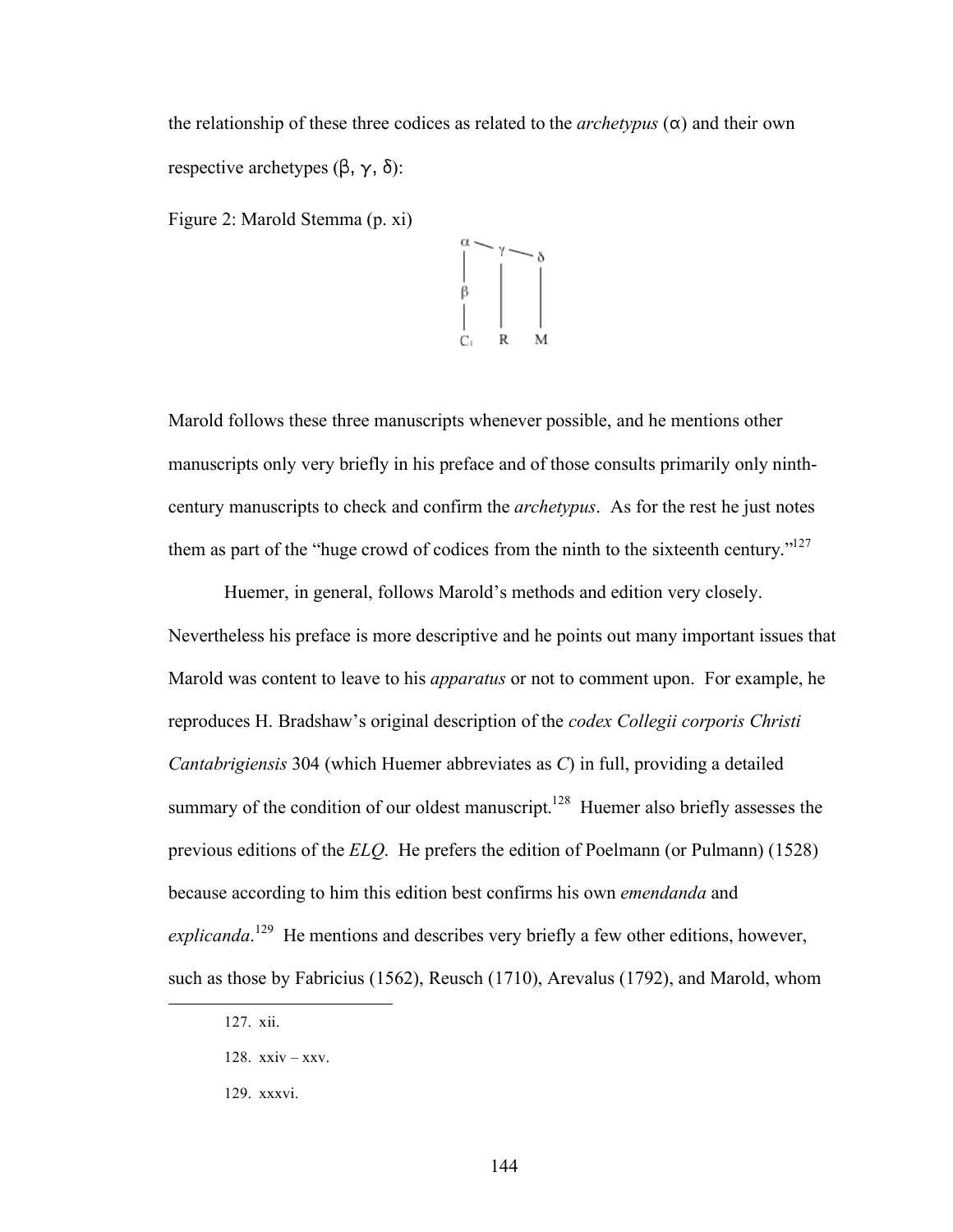he calls an *editor doctissimus*.<sup>130</sup> Huemer also provides some information on and gives examples of extant Latin, German, and Irish glosses found in some of the codices.<sup>131</sup>

Huemer outlines his methodology in some detail. Like Marold, he tries to follow the oldest codex, *C*, whenever possible. In Huemer's words, *C* is often the only text that can give the *lectionem genuinam.132* Duplicate verses (sometimes several verses in a row) and duplicate words are a recurring textual problem in the *ELQ*. Often a duplicate of a given verse or word will appear either in the margin or above the line and these exist at times even in *C* where the writing is all by one hand. The question then is whether these duplicate verses were written by a glosser or have been transferred from the archetype, and thus perhaps from the poet himself. According to Huemer, these duplicates normally take two forms: either the verse (or word) serves to change or explain or it expands or introduces *variatio* of some kind – all fine distinctions, to be certain.<sup>133</sup> Huemer claims that the best route to resolve these duplicate verses is to consult codex *C*, which normally will prove or refute either one or the other.<sup>134</sup> In the cases where  $C$  does not offer the answer, Huemer will consult other more recent codices to confirm or refute a reading. From these, he prefers first the eighth-century manuscripts found in codices *R, M,* and *A*, and then the ninth-century codices *K1, K2, T* and then *L Mp, and P*. He

134. xxxviii.

 <sup>130.</sup> xxxvii.

<sup>131.</sup> xli.

<sup>132.</sup> xxxviii.

<sup>133.</sup> An example of the first kind (*mutandi vel explicandi causa*) is II.109: *Inde Philippus ait: "Cernes, dubitare quiesce*," and its duplicate II.109\*: *"Progrediensque uide nam oculis tueri licebit*." An example of the second kind (*variandi vel augendi causa*) is I.645: "*Aflueret, talis contexit gratia uestis*," and its duplicate: I.645\* *Naturale bonum terries commune placebit*" (xxxvii-xxxviii).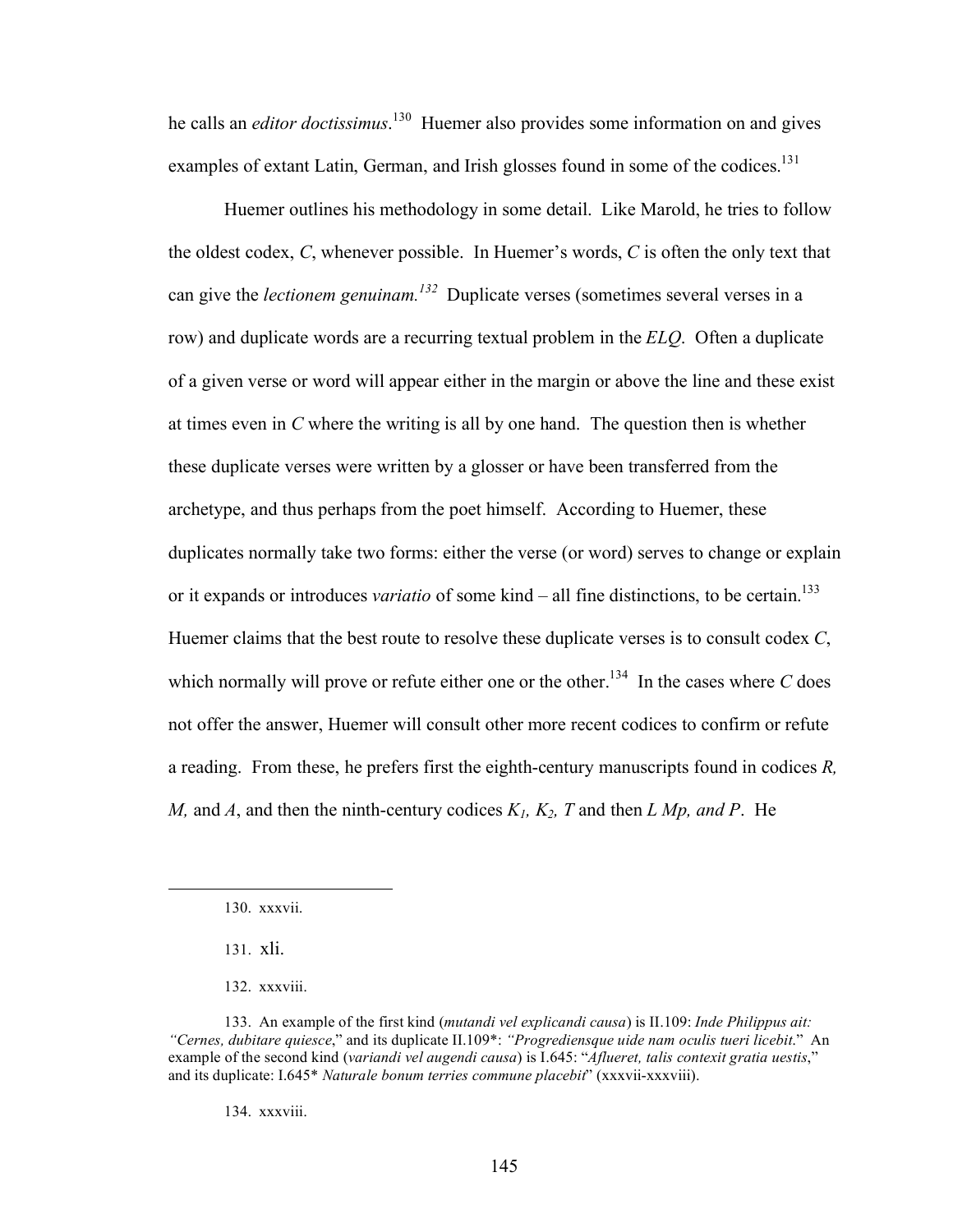employs more recent manuscripts only to establish archetypal groups, which he also describes very briefly.<sup>135</sup> He does not, however, generate a stemma.

Two commentaries of note arrive some half a century after Huemer, one for the first book of the *ELQ* by Kievits (1940), and another for the second book by de Wit  $(1947).$ <sup>136</sup> These commentaries, published in the same series and in a similar style, tend to focus more on explaining Juvencus' vocabulary or syntax, comparing a given verse or scene to its corresponding passage from the *OL* Gospels or Greek New Testament, or in accounting for various orthographical differences and other small matters. They do not entirely neglect textual variants and at times will comment on a textual problem, but this is not their sole (or even primary) goal. In fact, a work that focuses exclusively on textual criticism does not appear until *Textkritisches zu Juvencus* by Nils Hansson (1950).

Hansson's work is very much a response to Marold, Huemer, and the two commentaries. This critic does not feel that past work has been adequate – Marold focuses on too few texts, Huemer follows Marold too closely, and Kievits and de Wit do not address textual problems in enough detail. He spends the majority of his book dealing with what he finds to be major textual problems, and he also puts a particular amount of focus on the duplicate verses (*Doppelfassungen*) that Huemer notes briefly in his preface.<sup>137</sup> Hansson also provides the most detailed list of codices from the eighth<sup>138</sup> to the twelfth centuries, which I will recreate below:

 $\overline{a}$ 

<sup>135.</sup> xxxix – xl.

<sup>136.</sup> Herman Hendrik Kievits, Ad iuvenci evangeliorum: librum primum commentarius exegeticus (Groningen: M. de Waal, 1940), and Jan de Wit, Ad iuvenci evangeliorum: librum secundum commentarius exegeticus (Groningen: M. de Waal, 1947).

<sup>137.</sup> For an English summary and review of Hansson, see J.H. Mozley, "Review of *Textkritisches zu Juvencus*," *Classical Review* 2 (1952), 89-90.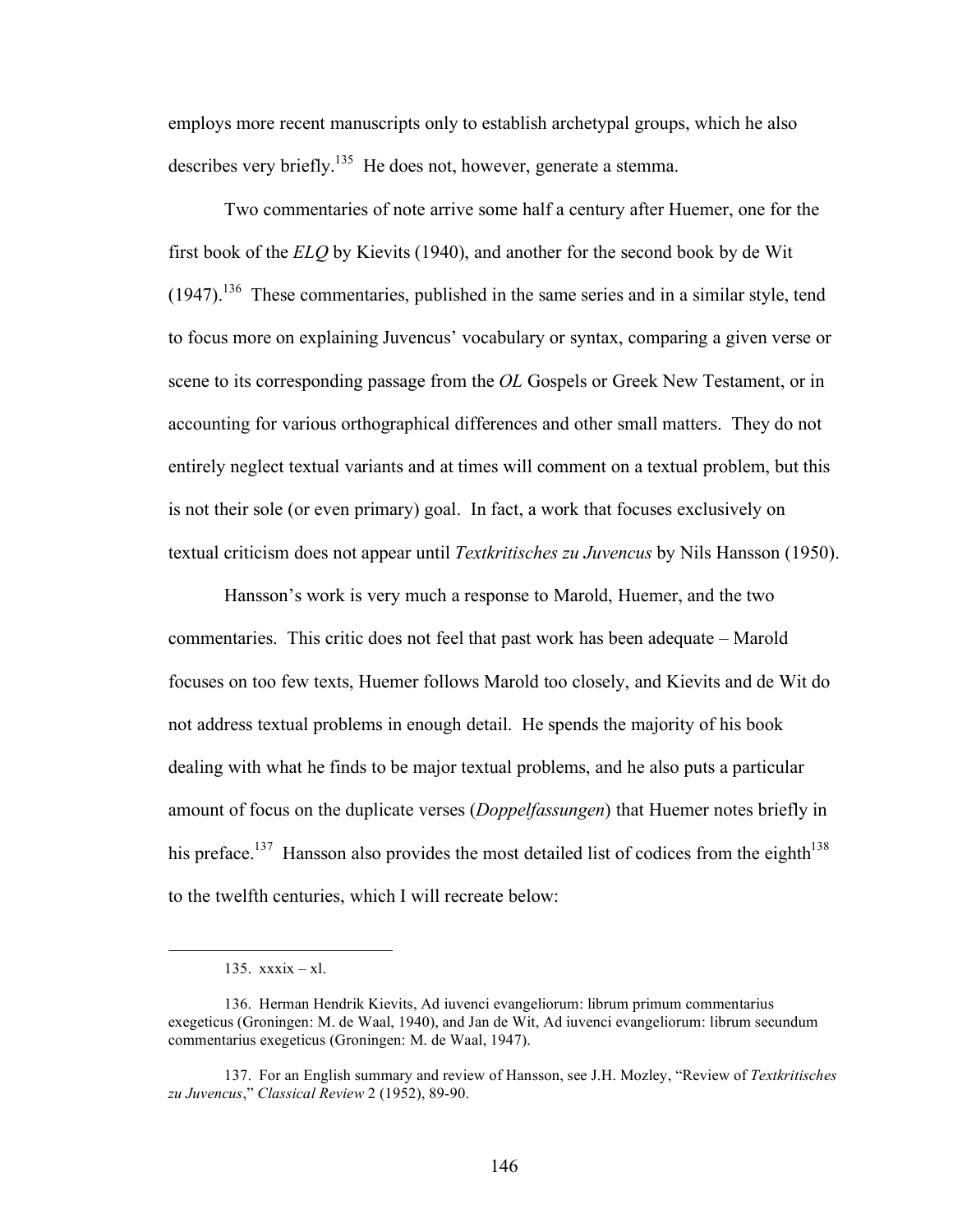Figure 3: *ELQ* Codices (Hansson p.19-20)

| <b>Symbol</b> | <b>Century Name</b>                               |                                                                | <b>Contents</b>                                                                             | Location (1950)                                                  |
|---------------|---------------------------------------------------|----------------------------------------------------------------|---------------------------------------------------------------------------------------------|------------------------------------------------------------------|
| $\mathcal{C}$ | 8                                                 | Codex Collegii Corpo-<br>ris Christi Cantabrigiensis<br>304    | pref. $-$ IV 732                                                                            | Bibliotheca Collegii<br>Corporis Christi,<br>Cambridge           |
| Vp            | $\epsilon$                                        | Codex Vaticanus<br>latinus 5759                                | I.615-677, 719-<br>II.8, 93-224, 633-, Vaticana, Rome<br>657, 797-820,<br>III.37-60 107-129 | Biblioteca Apostolica                                            |
| M             | $\lq\lq$ (?)                                      | Codex Monacensis<br>Clm. 6402                                  | pref. - IV 790                                                                              | Bayerische Staatsbib-<br>liothek, Munich                         |
| A             | 8/9                                               | Codex Augiensis CXII                                           | III.1-IV.387                                                                                | Badische Landesbib-<br>liothek, Karlsruhe                        |
| $\mathbf R$   | 9                                                 | Codex Musei Britan-<br>nici (Royal and Kings<br>Mss.) 15 A XVI | pref. $-$ IV.810                                                                            | British Museum,<br>London                                        |
| Av            | $\boldsymbol{\varsigma}$ $\boldsymbol{\varsigma}$ | Codex Anversianus M.<br>312 (Denucé 62)                        | pref-IV.311                                                                                 | Musaeum Plantin-<br>Moretus, Antwerp                             |
| $V_1$         | $\zeta$ $\zeta$                                   | Codex Reginensis 333                                           | pref.-IV.812                                                                                | Biblioteca Apostolica<br>Vaticana, Rome                          |
| S             | $\zeta$ $\zeta$                                   | Codex Audomaropoli-<br>tanus 266                               | 799                                                                                         | pref.-IV.565, 665-Bibliothèque de Saint-<br>Omer                 |
| Mp            | $\zeta \, \zeta$                                  | Codex Montepessula-<br>nus 362                                 | IV.812                                                                                      | pref.-II.657, 679- Bibliothèque de l'Un-<br>iversité Montpellier |
| L             | $\zeta\,\zeta$                                    | Codex Laudunensis<br>101                                       | $I.145$ -IV.51,<br>180-812                                                                  | Bibliothèque Commu-<br>nale, Léon                                |
| $\mathbf{P}$  | $\zeta$ $\zeta$                                   | Codex Parisinus 9347                                           | pref.-IV.812                                                                                | Bibliothèque Nation-<br>ale Paris                                |

 <sup>138.</sup> Hansson dates the oldest codex *C* as eighth century, instead of seventh like Marold and Huemer.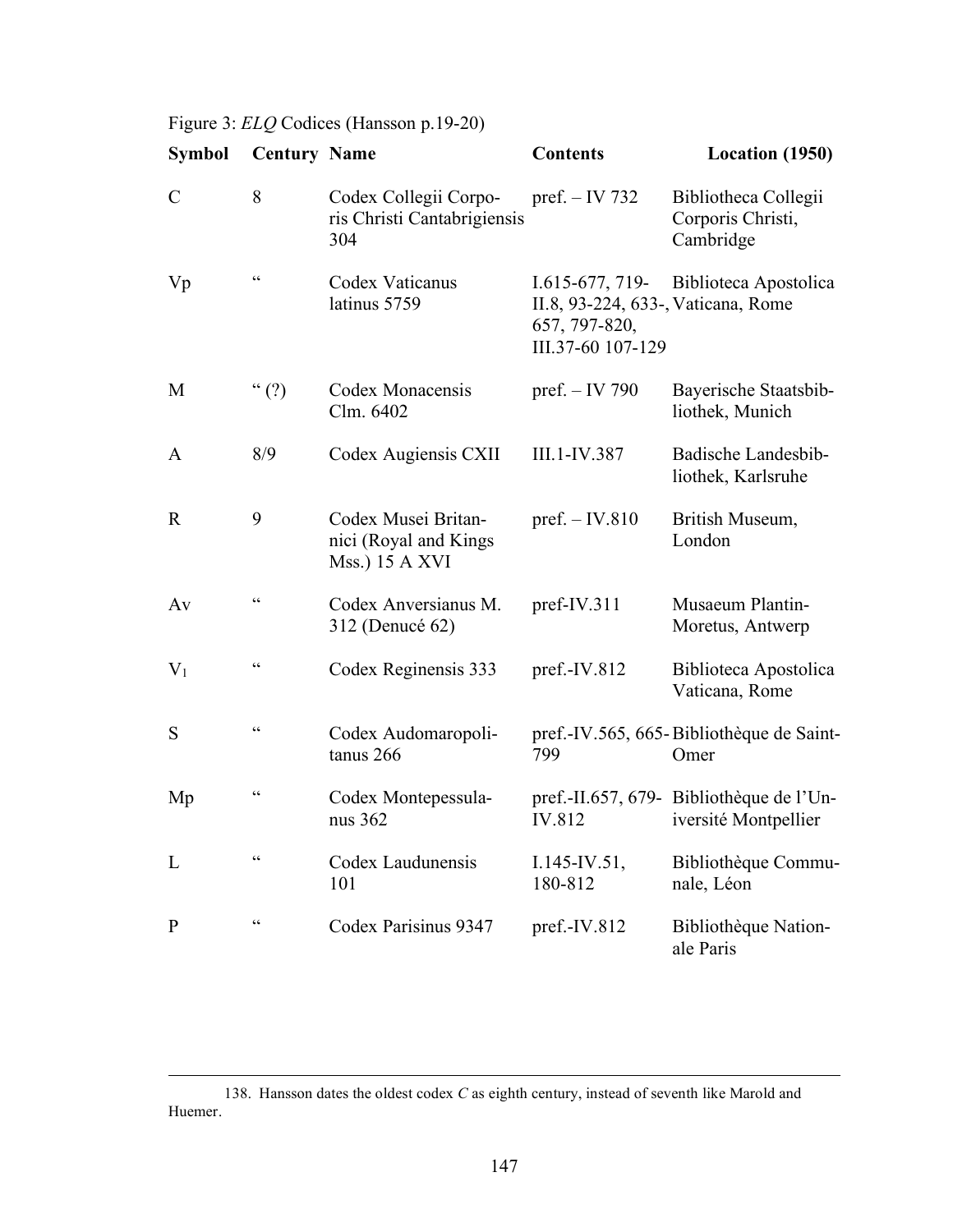Figure 3 (cont.): *ELQ* Codices (Hansson p.19-20)

| <b>Symbol</b>  | <b>Century Name</b>                               |                                            | <b>Contents</b>                            | Location (1950)                                                                  |
|----------------|---------------------------------------------------|--------------------------------------------|--------------------------------------------|----------------------------------------------------------------------------------|
| P <sub>2</sub> | $\zeta\,\zeta$                                    | Codex Parisinus 18553                      | $pref.-IV.812$                             | Bibliothèque Nation-<br>ale, Paris                                               |
| C <sub>2</sub> | $\zeta$ $\zeta$                                   | Codex Cantabrigiensis<br><b>Ff IV 42</b>   | 476, 539-IV.812 Cambridge                  | pref.-II.773, III.1- University Library,                                         |
| Al             | 9                                                 | Codex Albiensis 99                         | pref.-IV.624                               | Bibliothèque Roche-<br>gude, Albi                                                |
| $K_1$          | 9/10                                              | Codex Augiensis<br>CCXVII (foll. 1-40)     | pref.-IV.811                               | Badische Landesbib-<br>liothek, Karlsruhe                                        |
| $K_2$          | $\boldsymbol{\varsigma}$ $\boldsymbol{\varsigma}$ | Codex Augiensis<br>CCXVII (foll. 68-125)   | pref.- $II.62$ ,<br>117-443,<br>498-IV.811 | Badische Landesbib-<br>liothek, Karlsruhe                                        |
| T              | $\boldsymbol{\varsigma}$ $\boldsymbol{\varsigma}$ | Codex Turicensis C 68                      | pref.-IV 811                               | Zentralbibliothek,<br>Zürich                                                     |
| B              | $\zeta$ $\zeta$                                   | Codex Bernensis 534                        | pref.-IV.812                               | Stadt-Bibliothek,<br>Bern                                                        |
| <b>Bb</b>      | $\boldsymbol{\varsigma}$ $\boldsymbol{\varsigma}$ | Codex Ambrosianus<br>(Bobiensis) C 74 Sup. | $pref.-IV.812$                             | Biblioteca Ambros-,<br>iana Milan                                                |
| $\rm V_2$      | $\zeta$ $\zeta$                                   | Codex Ottobonianus<br>35                   | $pref.-IV.812$                             | Biblioteca Apostolica<br>Vaticana, Rome                                          |
| Ma             | $\zeta$ $\zeta$                                   | Codex Matritensis<br>10029                 | pref.-I.581,<br>II.225-IV.811              | Biblioteca Nacional,<br>Madrid                                                   |
| Ph             | 10                                                | Codex Phillippicus<br>1824                 | pref.-IV.812                               | Öffentl. Wissenschaft.<br>Bibliothek (= Preussi-<br>sche Staatsbibl.),<br>Berlin |
| <sub>Sg</sub>  | $\subset$                                         | Codex Sangallensis<br>197                  | IV.357, 514-812                            | pref.-II.515, 677- Stiftsbibliothek, St.<br>Gallen                               |
| Mb             | $\zeta$ $\zeta$                                   | Codex Musei Britan-<br>nici add. 19723     | pref.-II.41, 155-<br>IV.605, 665-723       | British Museum,<br>London                                                        |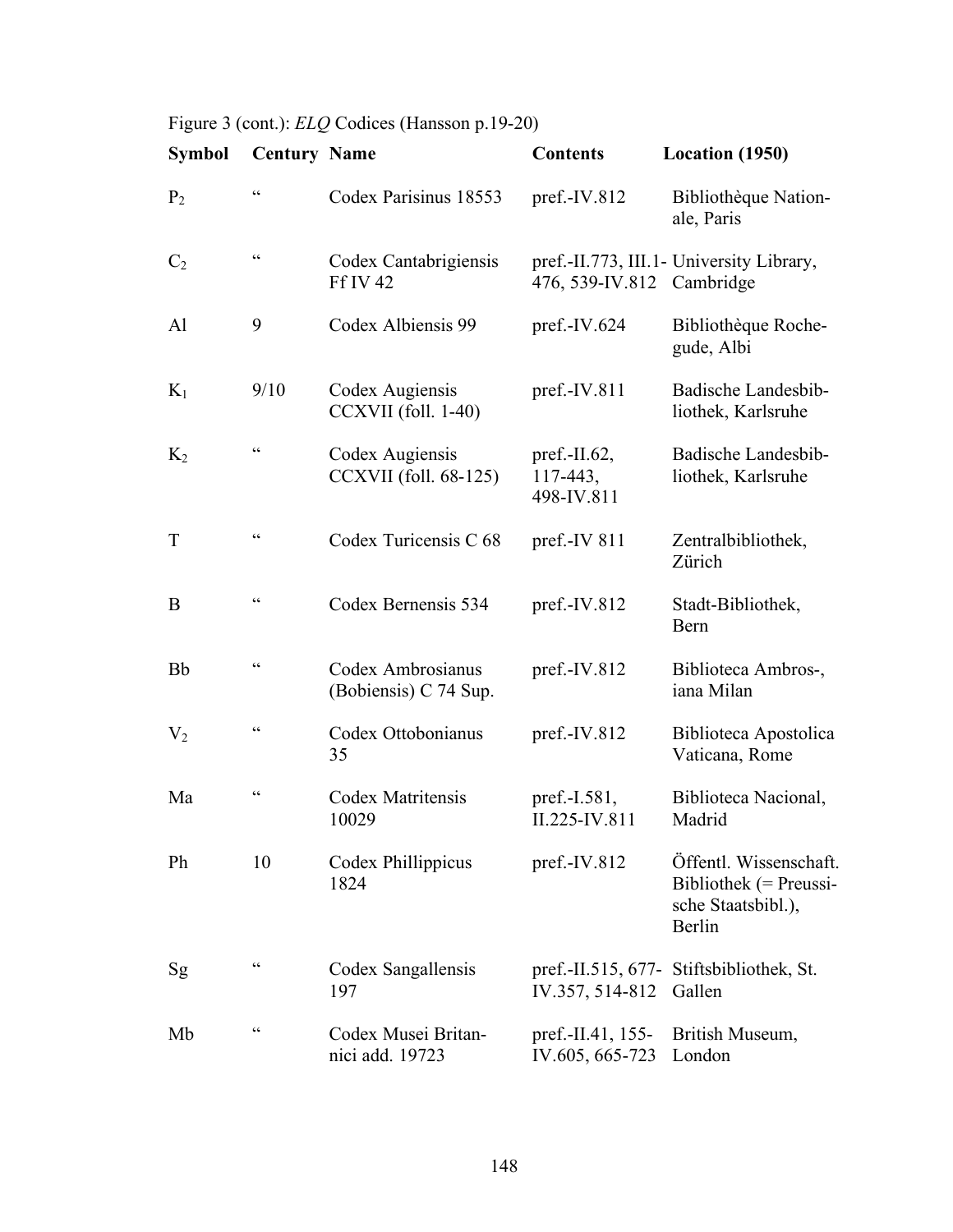|  | Figure 3 (cont.): <i>ELQ</i> Codices (Hansson p.19-20) |  |  |
|--|--------------------------------------------------------|--|--|
|--|--------------------------------------------------------|--|--|

| <b>Symbol</b>   | <b>Century Name</b>                               |                                      | <b>Contents</b>                                                                     | Location (1950)                                                        |
|-----------------|---------------------------------------------------|--------------------------------------|-------------------------------------------------------------------------------------|------------------------------------------------------------------------|
| $P_3$           | $\boldsymbol{\varsigma}$ $\boldsymbol{\varsigma}$ | Codex Parisinus 10307                | pref.-IV.812                                                                        | Bibliothèque Nation-<br>ale, Paris                                     |
| E               | $\zeta$ $\zeta$                                   | Codex Spinalensis 74                 | pref.-I.447,<br>II.131-III.688,<br>IV.802-812                                       | Bibliothèque Publi-<br>que, Épinal                                     |
| Am              | $\zeta$ $\zeta$                                   | Codex Ambianus 404                   | pref.-I.540,<br>601-727 II.13-<br>109, 178-316,<br>542-III.78, 121-<br>414, 464-707 | Bibliothèque Munici-<br>pale, Amiens                                   |
| $C_3$           | 11                                                | Codex Cantabrigiensis<br>GgV35       | $pref.-IV.812$                                                                      | University Library,<br>Cambridge                                       |
| H1              | $\epsilon$                                        | Codex Harleianus 3093                | pref.-IV.812                                                                        | British Museum,<br>London                                              |
| H               | $\epsilon$                                        | Codex Helmstadiensis<br>553          | pref.-IV.812                                                                        | Herzogliche Biblio-<br>thek, Wolfenbüttel                              |
| Ca              | $\zeta \, \zeta$                                  | Codex Casinensis 326 Q               | pref.-IV.812                                                                        | Abbazia di Montecas-<br>sino, Cassino                                  |
| Bx              | $\boldsymbol{\varsigma}$ $\boldsymbol{\varsigma}$ | Codex Bruxellensis<br>1179 (9964-66) | $I.1$ -IV.812                                                                       | Bibliothèque Royale de<br>Belgique, Brussels                           |
| Ca <sub>2</sub> | 12                                                | Codex Casinensis<br>560 Q            | IV.812                                                                              | pref.13-22, I.18- Abbazia di Montecas-<br>sino, Cassino <sup>139</sup> |

From this chart, Hansson creates a stemma for the codices of the *ELQ* that is significantly more extensive than Marold's. He also faults Huemer for providing only basic

 <sup>139.</sup> Just as Huemer uses different abbreviations than Marold in places, so too does Hansson differ from Huemer. To prevent confusion, Huemer's *Conspectus Notarum* has been included before the beginning of the text and translation above.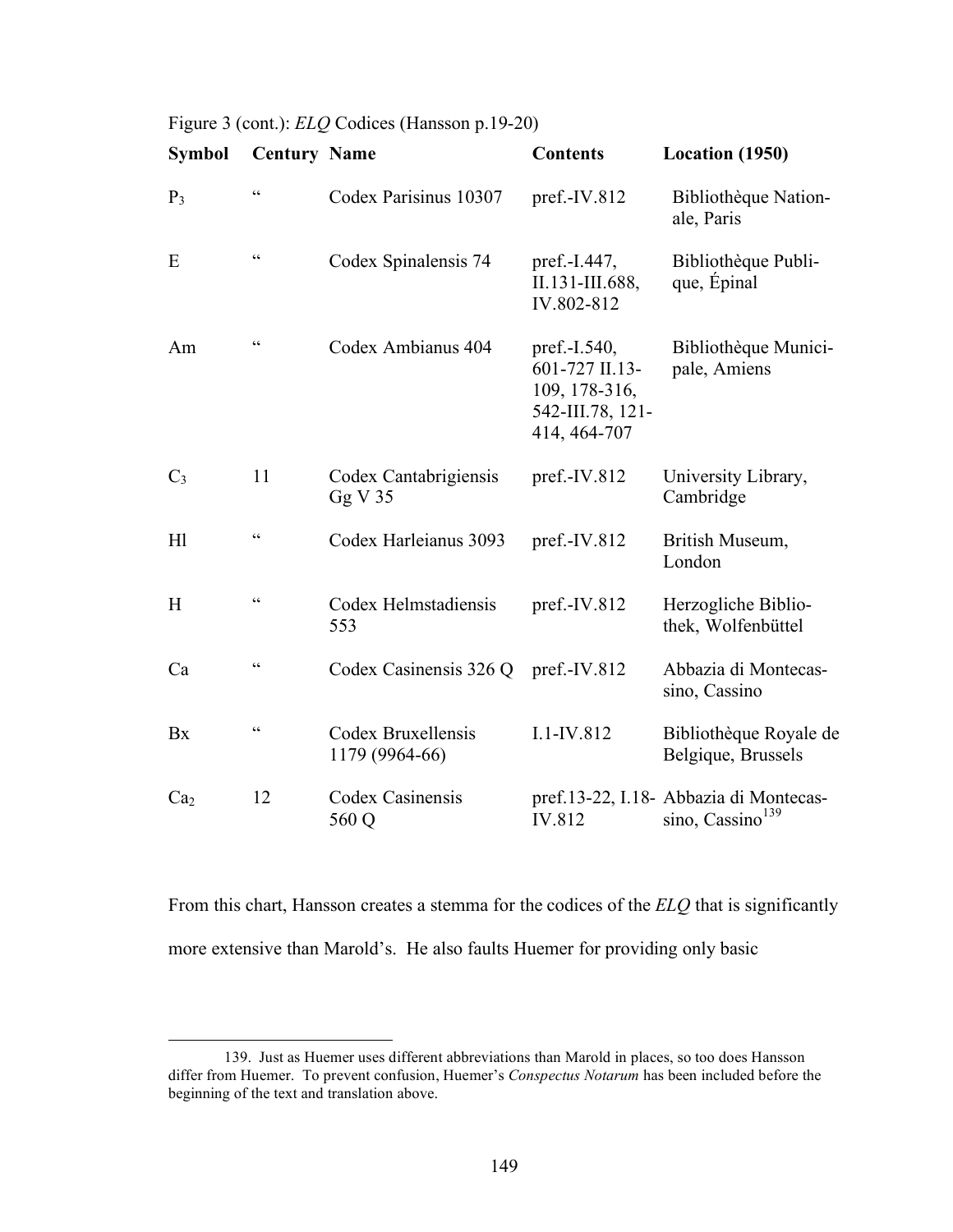descriptions of several codices and no stemma.<sup>140</sup> He does warn, however, that there is possible contamination and the borders between the groups of his stemma are "unclear" and in some cases "up for discussion."<sup>141</sup> In other words, the stemma is not the final word on the matter, though it does help us grasp the full manuscript tradition of the *ELQ*. I have reproduced the stemma below, with some minor modifications:



Although Hansson does not include some of the later codices in his chart and stemma, Huemer notes several manuscripts later than the twelfth century, which I will list briefly below:

 <sup>140. 29.</sup>

<sup>141. 30, &</sup>quot;*unscharf*," and "*diskutabel*."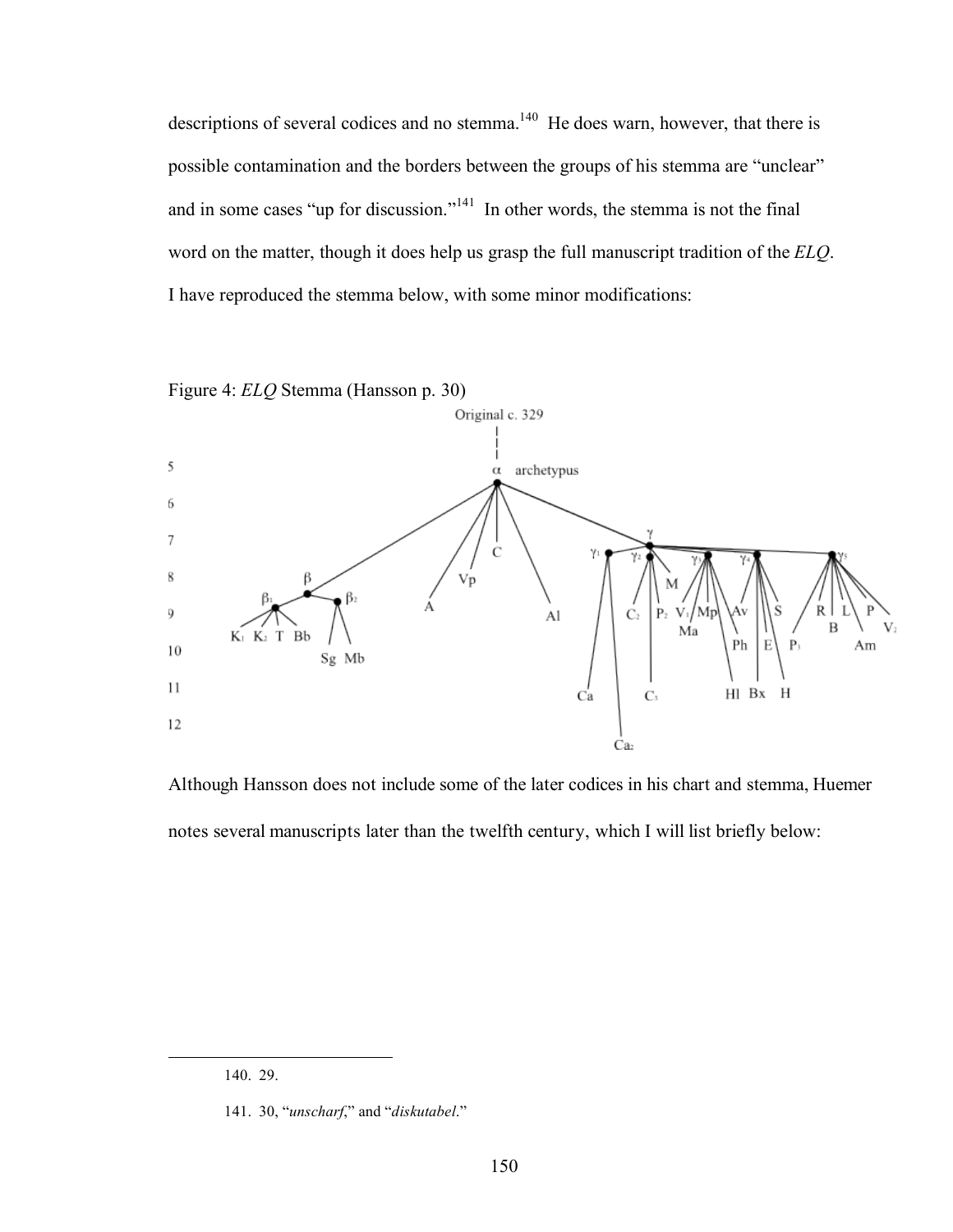## Figure 5: Later Codices

| Century    | <b>Name</b>                                    |
|------------|------------------------------------------------|
| 15         | Codex Mediceus 1. plut. XXIII 15               |
| $\epsilon$ | Codex Musei Britannici 19744 (c. 1467-1468)    |
| cc         | Codex Parisinus latinus 8321                   |
| C          | Codex Bibliotheca Collegii Romani              |
| 15/16      | Codex Mediceus 2 plut. XXVI 20                 |
| 15/16      | Codex Gandavensis 17 (463) (c.1480-1505)       |
| 16         | Codex Monacensis 5934 (c. 1522) <sup>142</sup> |

Hansson accomplished a great deal of valuable work in his monograph, and his charts and stemma paint a much clearer picture of the manuscript tradition of the *ELQ*. Unfortunately, textual criticism of the *ELQ* followed the course of scholarship on the *ELQ* in general, and for most of the twentieth century there was little work done on the texts. However, former students of Klaus Thraede have put out several books in the past decade. All of these books investigate a particular section of the *ELQ* and include some textual criticism alongside their main arguments. Other than these books, however, there has been no other recent work on the text. <sup>143</sup>

 <sup>142.</sup> Huemer lists these all very briefly (p. xxxv-xxxvi), but does not describe his use of them in any detail, only citing that "*Maroldus collegit*" (xxxv). In fact, Marold also lists these in his preface (xvi). Huemer also lists some manuscripts of the sixteenth century in even less detail (xxxvi), noting only their names (e.g., codex Barthii, duo Colonienses quos sub Ludovico Pio scriptos, codex Fuldensis, codex Mersburgicus).

<sup>143.</sup> To list some of these briefly: Rudolf Fichtner, *Taufe und Versuchung Jesu in den Evangeliorum libri quattuor des Bibeldichters Juvencus* (Leipzig: Teubner, 1994), which focuses on I.346- 408; Wilfred Röttger, *Studien zur Lichtmotivik bei Juvencus* (Münster: Aschendorffsche Verlag., 1996), which examines 21 separate (but usually small) passages that deal with light and also provides a full comparison with Gospel texts at the end; Manfred Flieger, *Interpretationem zum Bibeldichter Iuvencus: Gethsemane, Festnahme Jesu, und Kaiphasprozeß* (Stuttgart: Tuebner, 1993), which focuses on 4.478-565; and Cornel Heinsdorff, *Christus, Nikodemus und die Samaritanerin bei Juvencus* (Berlin: de Gruyter, 2003), which is a commentary on 2.177-242 and 2.243-327 and also includes an appendix of verbal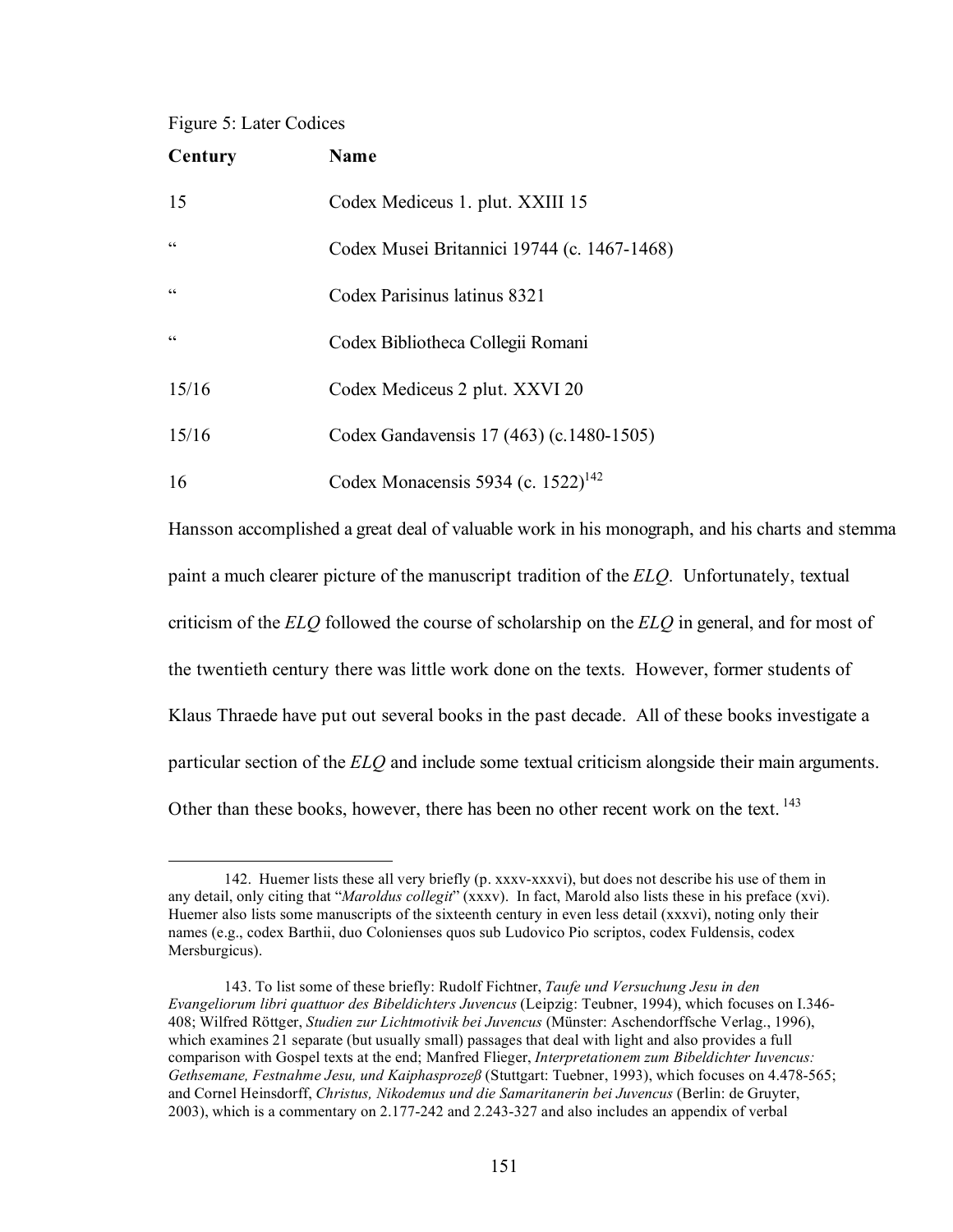In the end, we are left with an incomplete textual picture of Juvencus. Hansson, for one, notes a fair amount of dissatisfaction with our "current" 1890 edition of the *ELQ*. Furthermore, Hansson's readings of the text have yet to be applied to a new edition. Even this reader becomes annoyed at times with Huemer's enormous apparatus. On the other hand, Juvencus' manuscript tradition is complicated, and there are a remarkable number of codices that will have to be reviewed if a scholar is to prepare a new edition. Whether this amount of work is necessary or worthwhile for an author who is at the moment so little studied is a valid question. Nevertheless, for a textual critic who is interested in biblical epic and is familiar with Juvencus' style, there is a great deal of work to be done.

borrowings from the Gospels. There have also been articles along the same lines as these books (e.g., Marcel Testard, "Juvencus et le sacré: dans un episode des Evangeliorum libri IV" *Bulletin de l'Association Giuillaume Budé* (1990), 3-31, which focuses on 2.25-42.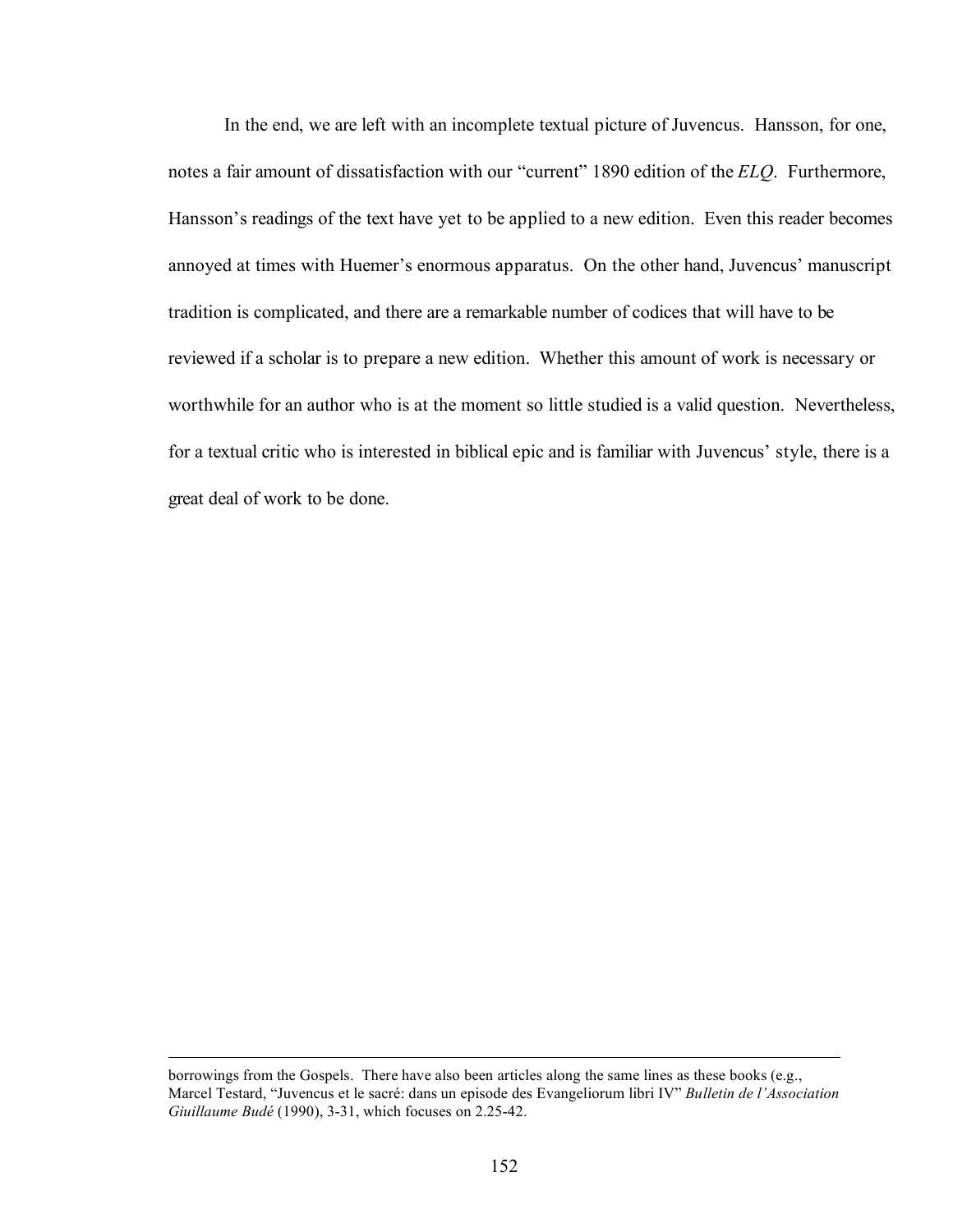## BIBLIOGRAPHY

- Albrecht, Michael von, and Gareth Schmeling. *A History of Roman Literature: From Livius Andronicus to Boethius, with Special Regards to Its Influence on World Literature*. 2 Vols. New York: E.J. Brill, 1997.
- Brown, Peter. *The Rise of Western Christendom:Triumph and Diversity AD 200-1000*. Malden, MA: Blackwell, 1997.
- Carrubba, Robert W. "The Preface to Juvencus' Biblical epic: A Structural Study." *American Journal of Philology* 114 (1993): 303-312.
- Columbi, Emanuela. "Paene ad verbum: gli *Evangeliorum libri* di Giovenco tra parafrasi e commentaro." *Cassiodorus* 3 (1997): 9-36.
- Courtney, Edward. *The Fragmentary Epic Poets*. Oxford: Oxford University Press, 1993.
- Curtius, E.R. *European Literature and the Latin Middle Ages*. Translated by W.R. Trask. Princeton: Princeton University Press, 1953.
- de Clercq, Victor C. *Ossius of Cordova: A Contribution to the History of the Constantinian Period*. Washington, D.C: Catholic University of America Press, 1954.
- Evenepoel, W. "The Place of Poetry in Latin Christianity." In *Early Christian Poetry: A Collection of Essays*, ed. J. den Boeft and A. Hilhorst, 35-60. Leiden: E.J. Brill, 1993.
- Fichtner, Rudolf. *Taufe und Versuchung Jesu in den Evangeliorum libri quattuor des Bibeldichters Juvencus (1.346-408)*. Beiträge zur Altertumskunde. Stuttgart: B.G. Teubner, 1994.
- Flieger, Manfred. *Interpretationen zum Bibeldichter Iuvencus: Gethsemane, Festnahme Jesu und Kaiaphasprozess (4.478-565)*. Beiträge zur Altertumskunde. Stuttgart: B.G. Teubner, 1993.
- Fontaine, Jacques. *Naissance de la poésie dans l'occident chrétien: Esquisse d'une histoire de la poésie latine chrétienne du IIIe au VI<sup>e</sup> siècle.* Paris: Études Augustiniennes, 1981.
- Gibbon, Edward. *The Decline and Fall of the Roman Empire*. Online Edition, accessed March 2008. Available from Christian Classics Ethereal Library: <http://www.ccel.org/ccel/gibbon/decline/files/volume1/chap2.htm>; Internet.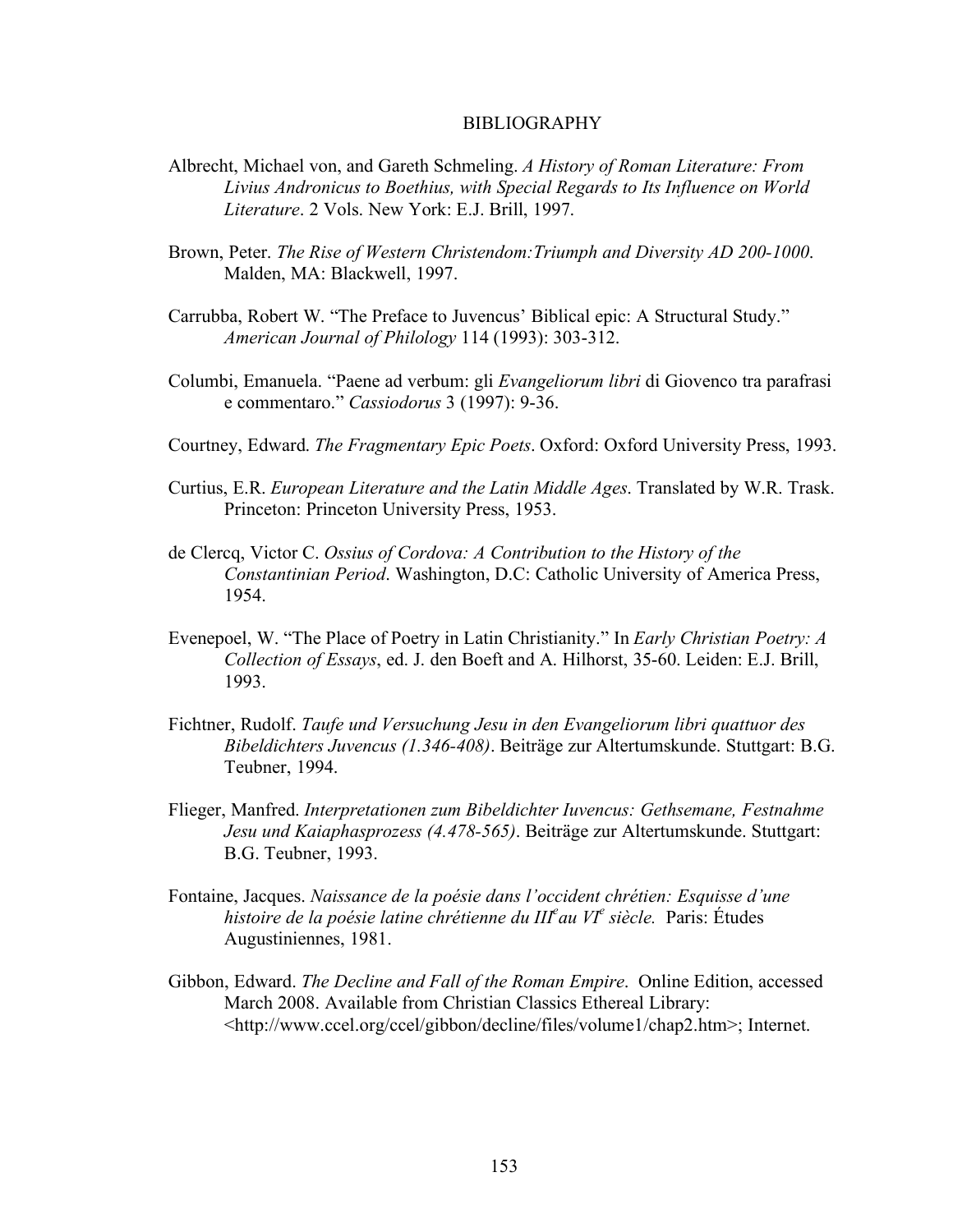Green, Roger P.H. "Approaching Christian epic: The preface of Juvencus." In *Latin Epic & Didactic Poetry: Genre, Tradition, and Individuality*. Edited by Monica Gale, 203-222. Swansea: Gomer Press, 2004.

. *Latin Epics of the New Testament: Juvencus, Sedulius, Arator*. Oxford: Oxford University Press, 2006.

. "The *Evangeliorum Libri* of Juvencus: Exegesis by Stealth?" In *Poetry and Exegesis in Premodern Latin Christianity: The Encounter between Classical and Christian Strategies of Interpretation*. Edited by Willemien Otten and Karla Pollmann, 65-80. Leiden: Brill, 2007.

- Hansson, Nils. *Textkritisches zu Juvencus: mit vollständigem Index Verborum*. Lund: Gleerup, 1950.
- Hatfield, James Taft. *A Study of Juvencus*. Bonn: Carl Georgi University Press, 1890.
- Heinsdorff, Cornel. *Christus, Nikodemus und die Samaritanerin bei Juvencus*. Berlin: De Gruyter, 2003.
- Herzog, Reinhart. *Die Bibelepik der lateinischen Spätantike 1: Formgeschichte einer erbaulichen Gattung*. Munich: Wilhelm Fink, 1975.
- Hilhorst, A. "The Cleansing of the Temple (John 2,13-25) in Juvencus and Nonnus." In *Early Christian Poetry: A Collection of Essays*, ed. J. den Boeft and A. Hilhorst, 61-76. Leiden: E.J. Brill, 1993.
- Jones, A.H.M., J.R. Martindale, and J. Morris. *The Prosopography of the Later Roman Empire: Volume 1 A.D. 260-395*. Cambridge: Cambridge University Press, 1971.
- Jones, Mark Wilson. "Genesis and Mimesis: The Design of the Arch of Constantine in Rome." *The Journal of the Society of Architectural Historians* 59 (2000): 72.
- Jauss, Hans Robert. *Towards an Aesthetic of Reception*. Translated by Timothy Bahti. Minneapolis: University of Minnesota, 1982.
- Jülicher, Adolf, ed. *Itala; Das Neue Testament in Altlateinischer Überlieferung*. 4 Vols. Berlin: Walter de Gruyter, 1972.
- Juvencus. *Evangeliorum libri quattuor.* Edited by Charles Marold. Leipzig: B.G. Teubner, 1886.

. *Evangeliorum libri quattuor*. Edited by Johannes Huemer. Vienna: *Corpus Scriptorum Ecclesiasticorum Latinorum*, 1891.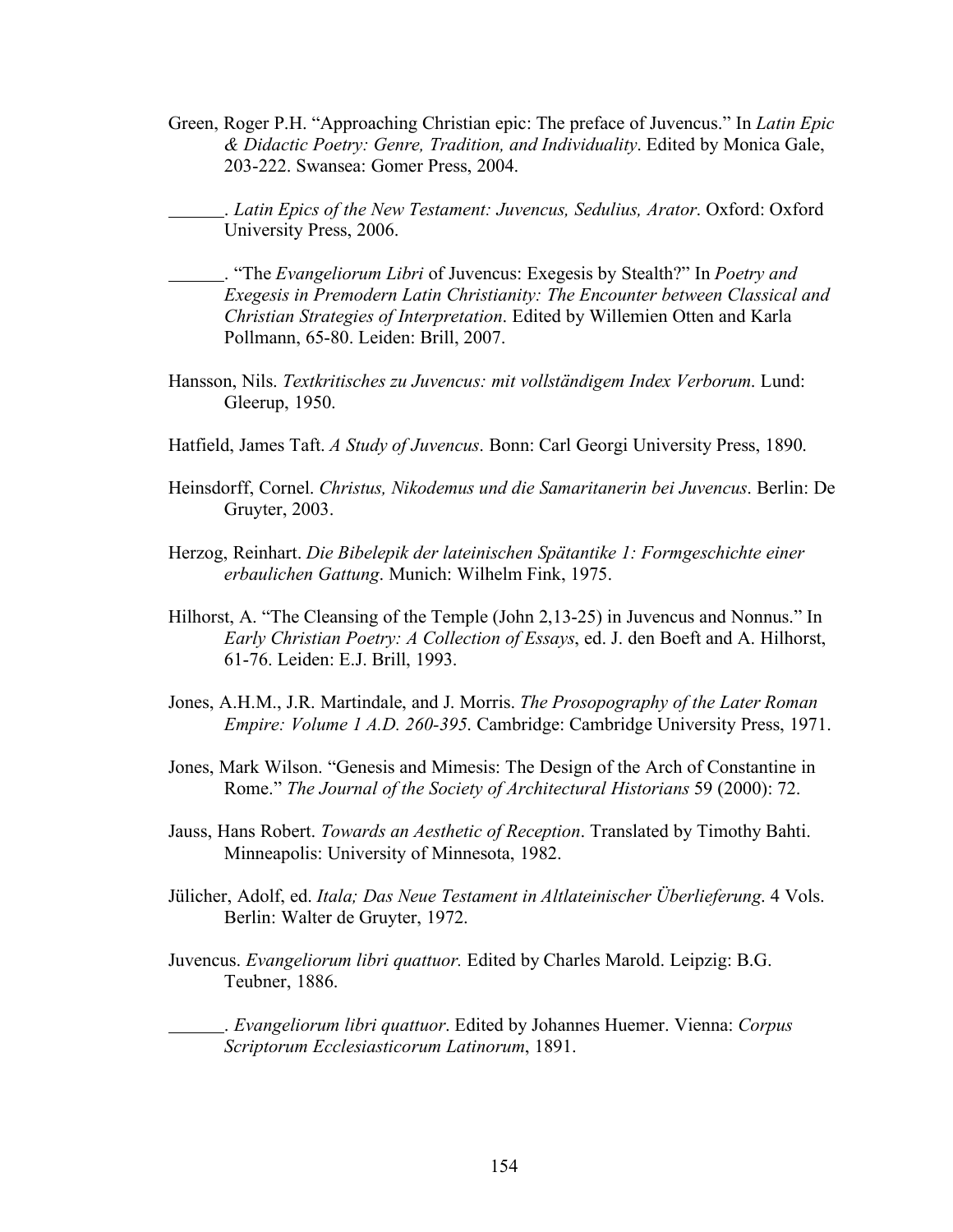- Kelber, Werner H. *The Oral and Written Gospel: The Hermeneutics of Speaking and Writing in the Synopotic Tradition, Mark, Paul, and Q.* Philadelphia: Fortress Press, 1983.
- Kennedy, George. *A New History of Classical Rhetoric.* Princeton: Princeton University Press, 1994.
- Kievits, Herman Hendrik. *Ad iuvenci evangeliorum: librum primum commentarius exegeticus*. Groningen: M. de Waal, 1940.
- Kirsch, Wolfgang. *Die lateinische Versepik des 4. Jahrhunderts.* Berlin: Akademie-Verl., 1989.
- Koester, Helmut. *Ancient Christian Gospels: Their History and Development.* Philadelphia: Trinity Press International, 1990.
- Laeuchli, Samuel. *Power and Sexuality: The Emergence of Canon Law at the Synod of Elvira.* Philadelphia, PA: Temple University Press, 1972.
- Lausberg, Heinrich. *Handbook of Literary Rhetoric: A Foundation for Literary Study*. Translated by Matthew T. Bliss, Annemiek Jansen, and David E. Orton. Leiden: E.J. Brill, 1998.
- Lejay, Paul. *C. Vettius Aquilinus Juvencus*. In *The Catholic Encyclopedia: Volume VIII* [book online]. New York: Robert Appleton Company, 1910, accessed May 2007 - May 2008; available from New Advent Online: http://www.newadvent.org/cathen/08586b.htm; Internet.
- Lenski, Noel. *The Cambridge Companion to the Age of Constantine*. Cambridge: Cambridge University Press, 2006.
- Marold, Charles. "Ueber das Evangelienbuch des Juvencus in seinem Verhältniss zum Bibeltext." *Zeitschrift für wissenschaftliche Theologie* 33 (1890): 329-41.
- Martin, Richard P. "Epic as Genre." In *A Companion to Ancient Epic*, ed. John Miles Foley, 9-19. Oxford: Blackwell Publishing, 2005.
- McKee, Helen. *The Cambridge Juvencus Manuscript Glossed in Latin, Old Welsh, and Old Irish: Text and Commentary.* Aberystwyth: CMCS Publications, 2000.
- Nodes, Daniel J. *Doctrine and Exegesis in Biblical Latin Poetry*. ARCA: Classical and Medieval Texts, Papers, and Monographs 31*.* Leeds: Francis Cairns, 1993.
- Orbán, A.P. "Die Versifikation von Lk 1, 5-80 in den Evangeliorum Libri quattuor des Juvencus: Eine Analyse von Juvenc. 1.1-132." *Zeitschrift für die Neutestamentliche Wissenschaft* 83 (1992): 224-244.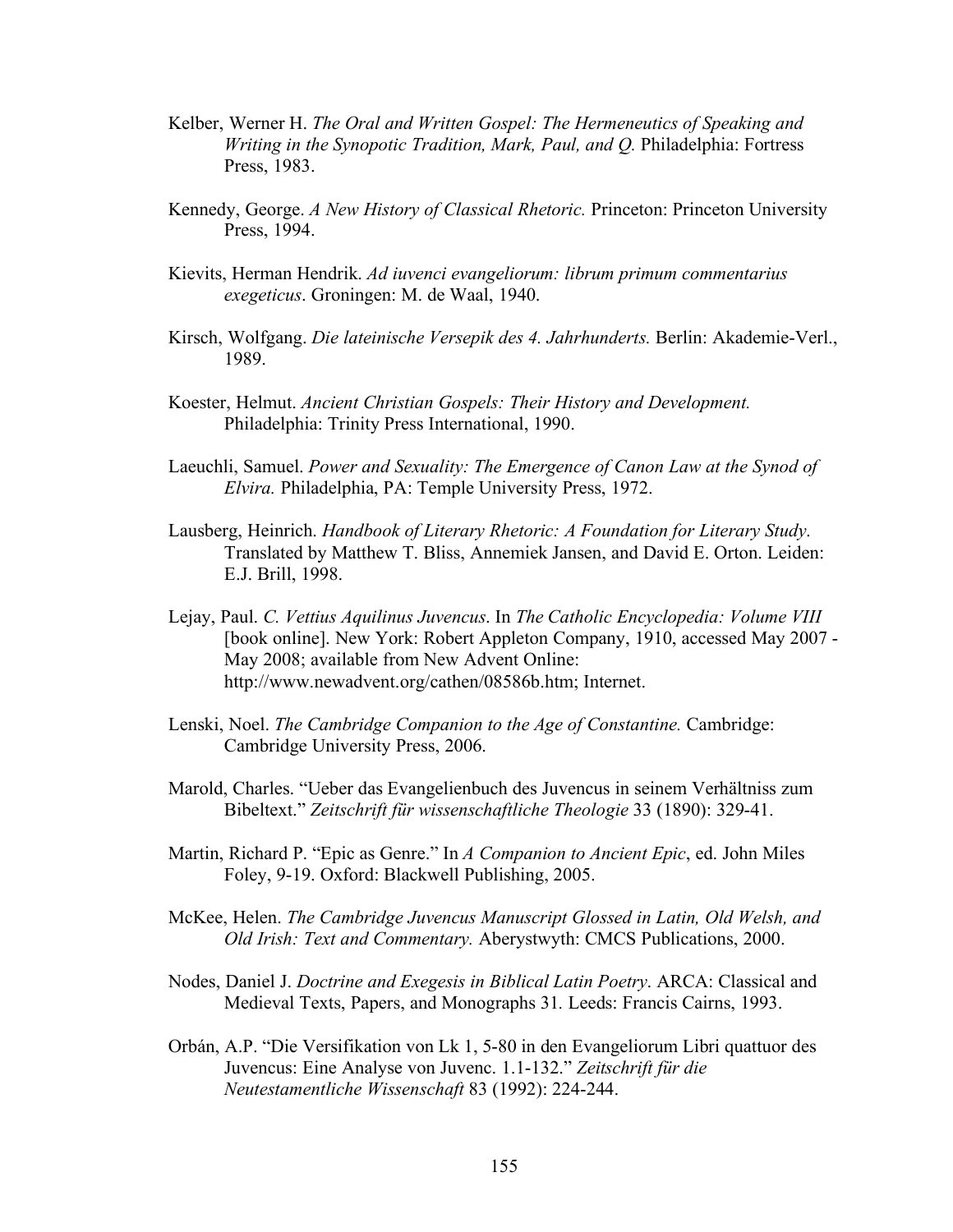- Poinsotte, J.M. *Juvencus et Israël. La représentation des Juifs dans le premier poème latin chrétien.* Paris: Presses Universitaires, 1979.
- Quint, David. "Epic and Empire." *Comparative Literature* 41 (1989): 1-32.

. *Epic and Empire*. Princeton, NJ: Princeton University Press, 1993.

Roberts, Michael. *Biblical Epic and Rhetorical Paraphrase in Late Antiquity*. Liverpool: Francis Cairns, 1985.

. *The Jeweled Style: Poetry and Poetics in Late Antiquity*. Ithaca: Cornell University Press, 1989.

. "Creation in Ovid's *Metamorphoses* and the Latin Poets of Late Antiquity." *Arethusa* 35 (2002): 403-415.

. "Vergil and the Gospels: The *Evangeliorum libri IV* of Juvencus." In *Romane memento: Vergil in the Fourth Century*, ed. Roger Rees, 47-61. London: Duckworth Publishers, 2004.

- Reichert, Eckhard. *Dies Canones der Synode von Elvira: Einleitung und Kommentar.*  Hamburg: Universität Hamburg, 1990.
- Rose, H.J. *A Handbook of Latin Literature: From the Earliest Times to the Death of St. Augustine*. London: Methuen & Co, 1967.
- Röttger, Wilfrid. *Studien zur Lichtmotivik bei Iuvencus*. Jahrbuch für Antike und Christentum Ergänzungsband. Münster: Aschendorff, 1996.
- Springer, Carl P.E. *The Gospel as Epic in Late Antiquity: The* Paschale Carmen *of Sedulius*. Supplements to *Vigiliae Christianae*. Leiden: E.J. Brill, 1988.
- Testard, Maurice. "Juvencus et le sacré dans un episode des Evangeliorum libri IV." *Bulletin de l'Association Guillaume Budé* (1990): 3-31.

Thraede, Klaus. "Epos." *Reallexikon für Antike und Christentum* 5 (1962): 983-1042.

. "Die Anfangsverse der Evangeliendichtung des Juvencus." In *Philanthropia kai Eusebeia: Festschrift für Albrecht Dihle zum 70. Geburtstag*, ed. G.W. Most, H. Petersmann, and A.M. Ritter, 473-481. Göttingen: Vandenhoeck & Ruprecht, 1993.

. "Epiphanie bei Iuvencus." In *Stimuli: Exegese und Ihre Hermenutik in Antike und Christentum*, ed. G. Schollgen and C. Scholten, 499-511. Jahrbuch für Antike und Christentum Ergänzungsband. Münster: Aschendorff, 1996.